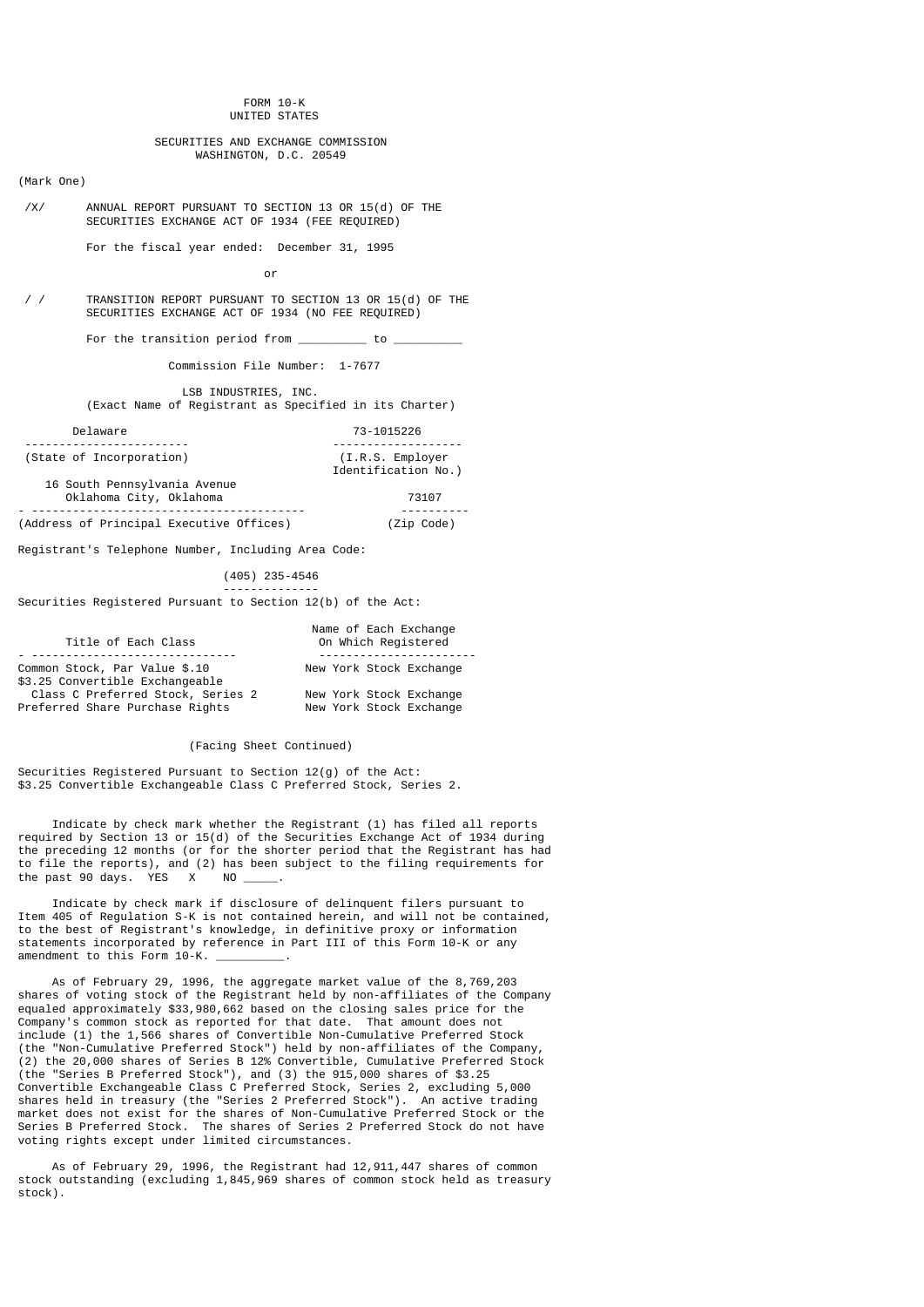# FORM 10-K OF LSB INDUSTRIES, INC.

# TABLE OF CONTENTS

# PART I

#### na dia 1992 mponina amin'ny fivondronan-kaominin'i Nouvelle-Aquitaine, ao amin'ny faritr'i Nouvelle-Aquitaine,

| 1.<br>Item | <b>Business</b>                                                                                                                                                                                                                                                                                         |                                                                      |
|------------|---------------------------------------------------------------------------------------------------------------------------------------------------------------------------------------------------------------------------------------------------------------------------------------------------------|----------------------------------------------------------------------|
|            | General<br>Business Strategy<br>Segment Information and Foreign<br>and Domestic Operations and Export Sales<br>Chemical Business<br>Environmental Control Business<br>Automotive Products Business<br>Industrial Products Business<br>Employees<br>Research and Development<br>Environmental Compliance | 1<br>$\mathbf{1}$<br>1<br>$\mathbf{1}$<br>4<br>7<br>8<br>9<br>9<br>9 |
| Item 2.    | Properties                                                                                                                                                                                                                                                                                              |                                                                      |
|            | Chemical Business<br>Environmental Control Business<br>Automotive Products Business<br>Industrial Products Business                                                                                                                                                                                     | 11<br>12<br>13<br>13                                                 |
| Item 3.    | Legal Proceedings                                                                                                                                                                                                                                                                                       | 13                                                                   |
| Item 4.    | Submission of Matters to a Vote of<br>Security Holders                                                                                                                                                                                                                                                  | 14                                                                   |
|            | Item 4A. Executive Officers of the Company                                                                                                                                                                                                                                                              | 14                                                                   |
|            | PART II                                                                                                                                                                                                                                                                                                 |                                                                      |
| Item 5.    | Market for Company's Common Equity<br>and Related Stockholder Matters                                                                                                                                                                                                                                   |                                                                      |
|            | Market Information<br>Stockholders<br>Dividends                                                                                                                                                                                                                                                         | 15<br>15<br>15                                                       |
| Item 6.    | Selected Financial Data                                                                                                                                                                                                                                                                                 | 18                                                                   |
| Item 7.    | Management's Discussion and Analysis<br>of Financial Condition and Results of Operations                                                                                                                                                                                                                |                                                                      |
|            | Overview<br>Results of Operations<br>Liquidity and Capital Resources                                                                                                                                                                                                                                    | 20<br>23<br>26                                                       |
| Item 8.    | Financial Statements and Supplementary Data                                                                                                                                                                                                                                                             | 31                                                                   |
| Item 9.    | Changes in and Disagreements with Accountants<br>on Accounting and Financial Disclosure                                                                                                                                                                                                                 | 31                                                                   |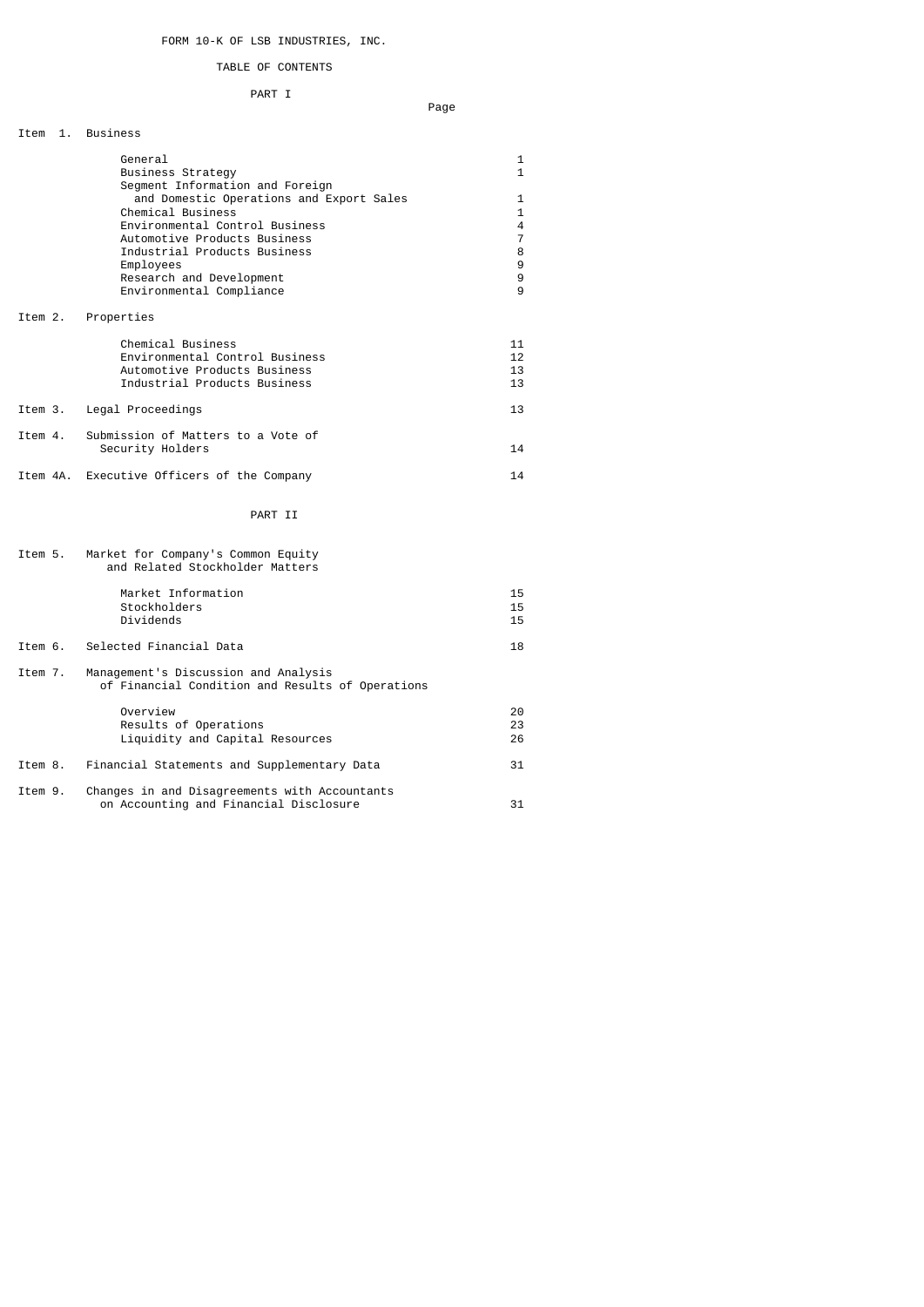# PART III

Incorporated by reference from the Company's proxy statement.

# PART IV

Item 14. Exhibits, Financial Statement Schedules and Reports on Form 8-K 31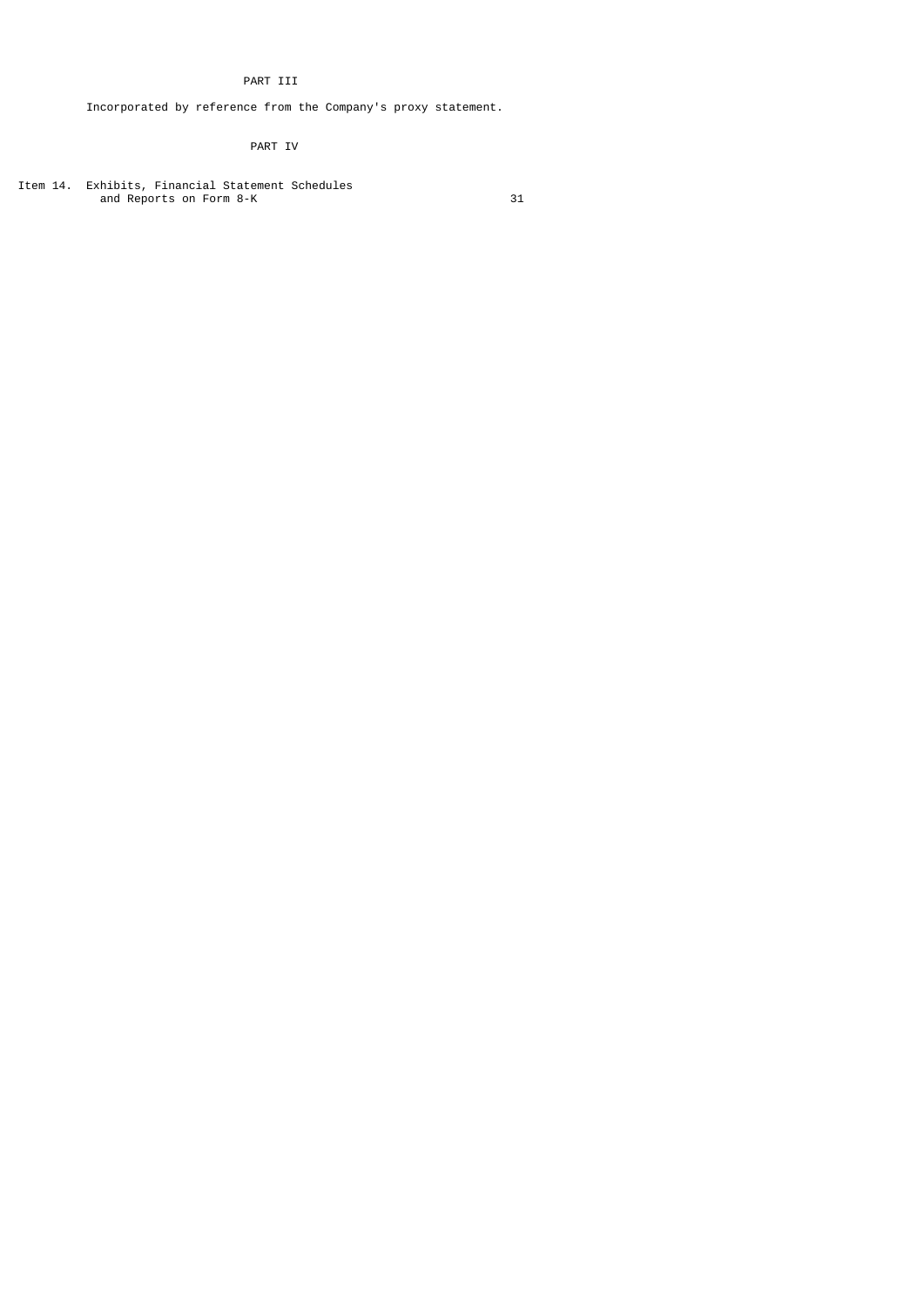# The Magnus of the Magnus PART I **BUSINESS**

# General

- ------- LSB Industries, Inc. (the "Company") was formed in 1968 as an Oklahoma corporation, and in 1977 became a Delaware corporation. The Company is a diversified holding company which is engaged, through its subsidiaries, in (i) the manufacture and sale of chemical products for the explosives, agricultural and industrial acids markets (the "Chemical Business"), (ii) the manufacture and sale of a broad range of air handling and heat pump products for use in commercial and residential air conditioning systems (the "Environmental Control Business"), and (iii) the manufacture or purchase and sale of certain automotive and industrial products, including automotive bearings and other automotive replacement parts (the "Automotive Products Business") and the manufacture, purchase and sale of machine tools (the "Industrial Products Business").

# Business Strategy

- ----------------- The Company is pursuing a strategy of focusing on its more profitable businesses and concentrating on businesses and product lines in niche markets<br>where the Company can establish a position as a market leader. In addition, where the Company can establish a position as a market leader. the Company is seeking to further build value for its stockholders through realization of the value of selected assets reflected on its balance sheet. In this connection, the Company is considering alternatives with respect to the Automotive Business, including its possible disposition. Any disposition of the Automotive Business is, however, subject, among other things, to the Company obtaining an acceptable price. In addition, the Company intends to reduce the Industrial Products Business by liquidating its inventory in the ordinary course of business to a size where the Company's investment in this business is not significant, and thereafter, limiting this business to the purchase and sale of a limited number of lines of machine tools which the Company believes are profitable. For 1995, approximately 82% of the Company's consolidated sales were attributable to its businesses other than the Automotive Products Business and the Industrial Products Business. The Automotive Products and the Industrial Products Businesses incurred a combined operating loss of approximately \$4.9 million compared to the Company's consolidated operating profit of approximately \$13.1 million after deducting the \$4.9 million operating loss.

# Segment Information and Foreign and Domestic Operations and Export Sales

- ------------------------------------------------------------------------ Schedules of the amounts of sales, operating profit and loss, and identifiable assets attributable to each of the Company's lines of business and of the amount of export sales of the Company in the aggregate and by major geographic area for each of the Company's last three fiscal years appear in Note 15 of the Notes to Consolidated Financial Statements included elsewhere in this report.

 A discussion of any risks attendant as a result of a foreign operation or the importing of products from foreign countries appears below in the discussion of each of the Company's business segments.

## Chemical Business

```
- -----------------
General:
```
-------

 The Chemical Business manufactures and sells the following types of chemical products to the mining, agricultural and other industries: sulfuric acid, concentrated nitric acid, prilled ammonium nitrate fertilizer and ammonium nitrate-based blasting products. In addition, the Chemical Business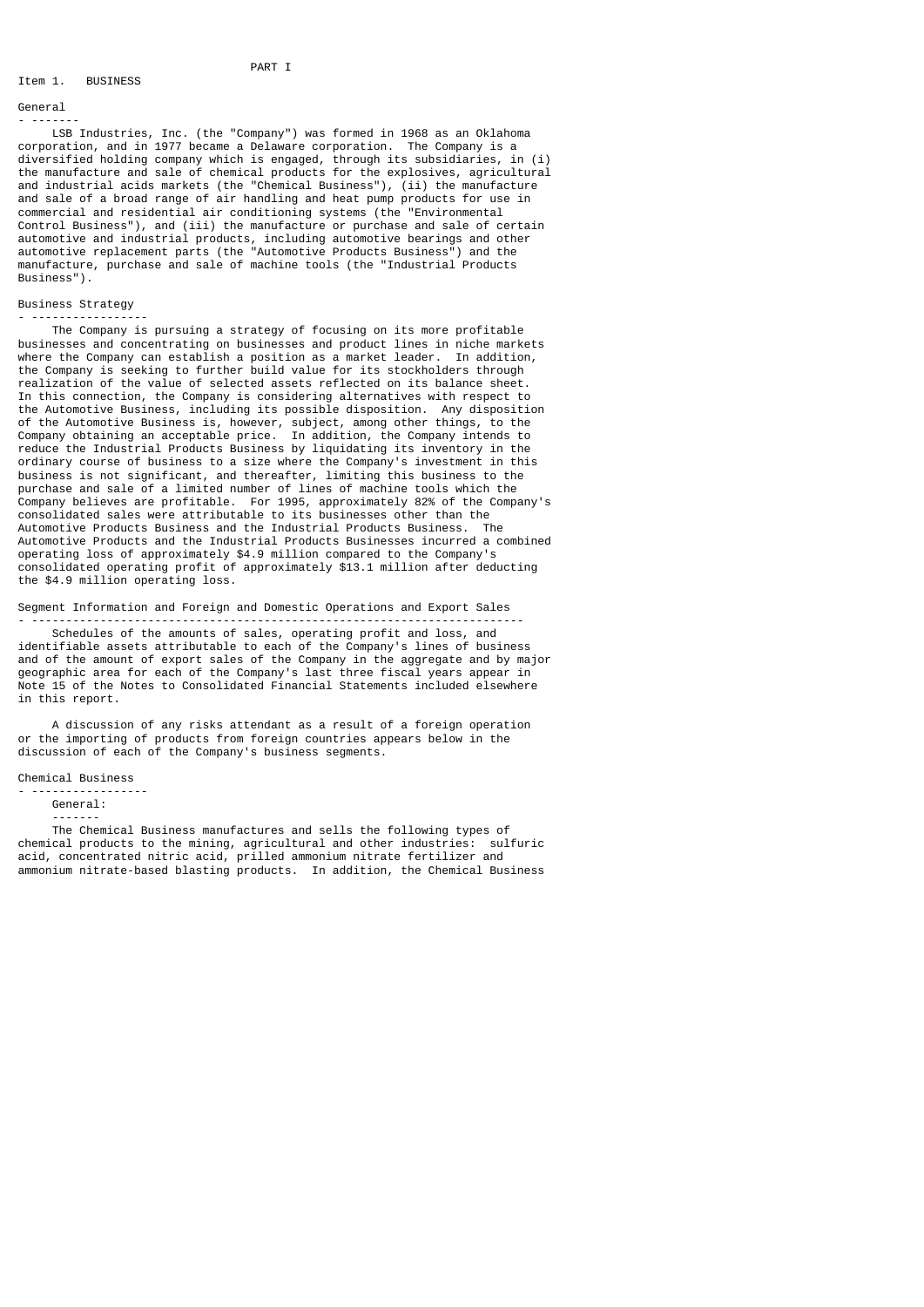markets emulsions that it purchases from others for resale to the mining industry.

 The Chemical Business' principal manufacturing facility is located in El Dorado, Arkansas ("El Dorado Facility") and it's other manufacturing facilities are located in Hallowell, Kansas, and in Australia. The Chemical Business has placed into operation a blending facility in Wilmington, North Carolina to allow the Company to produce a mixed acid product for sale. This facility became operational during the fourth quarter of 1995.

 For 1995, approximately 27% of the sales of the Chemical Business consisted of sales of fertilizer and related chemical products for agricultural purposes, which represented approximately 14% of the Company's 1995 consolidated sales, and 57% consisted of sales of ammonium nitrate and other chemical-based blasting products for the mining industry, which represented approximately 30% of the Company's 1995 consolidated sales. The Chemical Business accounted for approximately 51% and 54% of the Company's 1995 and 1994 consolidated sales, respectively.

## Seasonality:

 ----------- The Company believes that the only seasonal products of the Chemical Business are fertilizer and related chemical products sold to the agricultural industry. The selling seasons for those products generally occur during the spring and fall planting seasons, i.e., from February through May and from September through November, which causes the Company to increase its inventory prior to the beginning of each season. In addition, sales to the agricultural markets depend upon weather conditions and other circumstances beyond the control of the Company.

# Raw Materials:

 ------------- Ammonia represents an essential component in the production of most of the products of the Chemical Business, and the selling price of those products generally fluctuates with the price of ammonia. The Company has a contract with a supplier of ammonia pursuant to which the supplier has agreed to supply the ammonia requirements of the Chemical Business on terms the Company considers favorable.

 Substantial world-wide per ton price increases for ammonia were incurred during 1994 and 1995 by most, if not all, users of ammonia that are not also manufacturers of ammonia. During 1994 and 1995, the Company's Chemical Business was not able to recover all of these cost increases by way of price increases on its products due to market conditions. As a result, such inability to increase prices for the Chemical Business' products had a negative impact on the Company's 1994 and 1995 earnings. See "Management's Discussion and Analysis of Financial Condition and Results of Operations" for a discussion of such negative impact. Beginning in the latter part of 1994 and throughout 1995, the Company's Chemical Business has been able to increase its sales prices to cover a substantial portion of the price increases relating to the cost of ammonia that were incurred. However, the Company is not able to predict, at this time, what the effect of continuing ammonia price increases during 1996, if any, will have on the Company and the Company's earnings.

 The Company believes that it could obtain ammonia from other sources in the event of a termination of the above referenced contract, but such may not be obtainable on as favorable terms as presently available to the Chemical Business under its present agreement.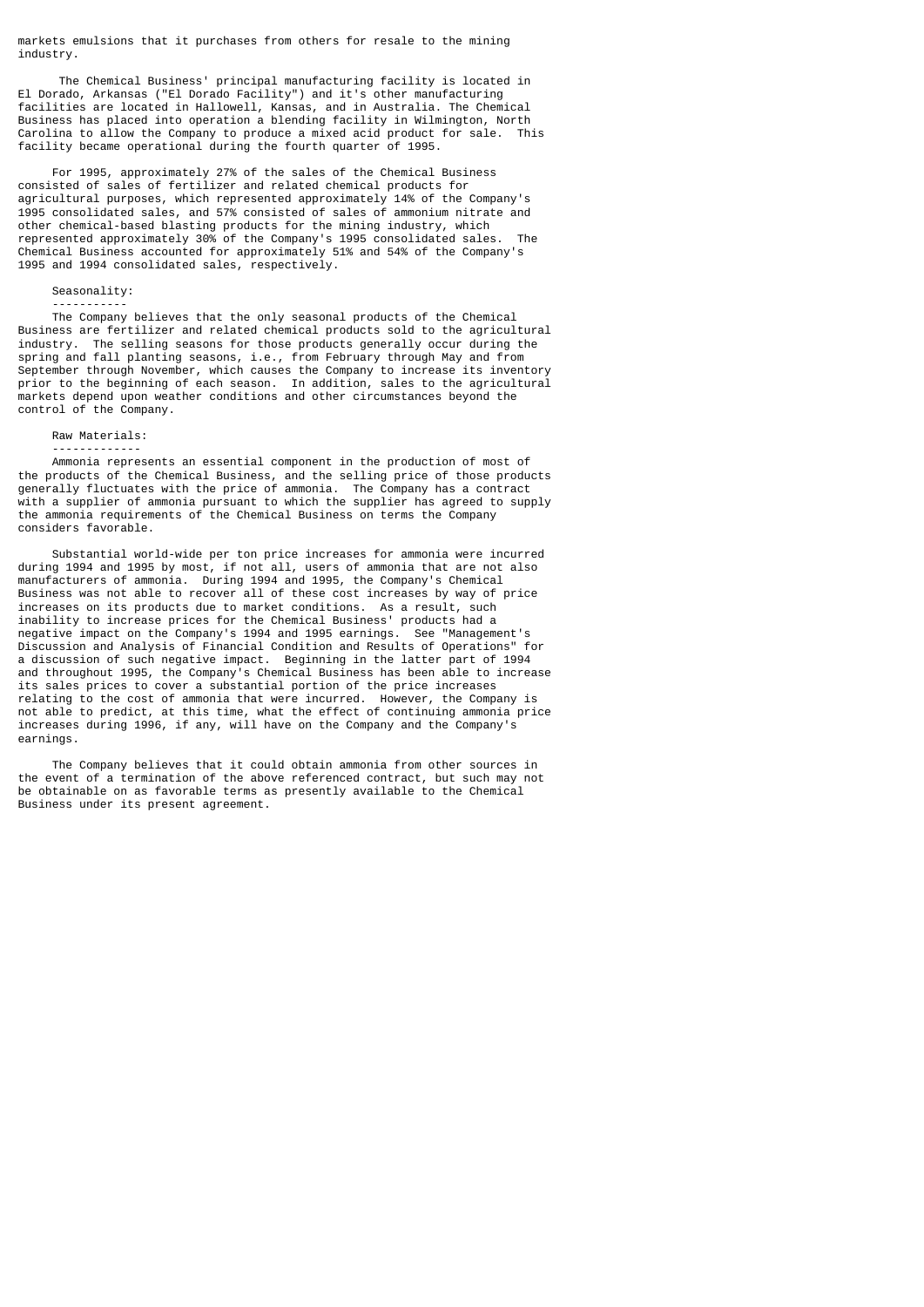### Marketing and Distribution:

--------------------------

 The Chemical Business sells and markets its products to wholesalers and directly through its own sales force using 34 distribution centers. See "Properties". The Chemical Business sells low density prilled ammonium nitrate-based explosives primarily to the surface coal mining industry through eight (8) Company-owned distribution centers, most of which are located in close proximity to the customers' surface mines in the coal producing states of Kentucky, Indiana, and Missouri, and through four (4) company-owned distribution centers in Australia and one (1) location in New Zealand located in the proximity of the mines. In addition, sales of explosives are made on a wholesale basis to independent wholesalers and other explosives companies.

 The Chemical Business sells high density prilled ammonium nitrate for use in agricultural markets in geographical areas within a freight-logical distance from its El Dorado, Arkansas, manufacturing plant, primarily Texas, Oklahoma, Arkansas and Louisiana. The products are sold through 21 distribution centers, with 15 centers located in Northern and Eastern Texas, one center located in Oklahoma, two centers located in Missouri and three centers located in Tennessee. The Chemical Business also sells its agricultural products directly to wholesale customers.

 The Chemical Business sells its industrial acids, consisting primarily of high grade concentrated nitric acid and sulfuric acid, primarily to the food, paper, chemical and electronics industries. Concentrated nitric acid is a special grade of nitric acid used in the manufacture of pharmaceutical, explosives, and other chemical products.

# Customers:

 --------- The Chemical Business does not depend on any single customer or a few customers. However, the Company does have a multi-year contract expiring in December, 1998, to supply a customer with nitric acid from ammonia provided by such customer. The loss of that contract could have a material adverse effect on the Chemical Business.

# Patents:

-------

 The Company believes that the Chemical Business does not depend upon any patent or license; however, the Chemical Business does own certain patents that it considers important in connection with the manufacture of certain blasting agents and high explosives. These patents expire through 1997.

# Regulatory Matters:

 ------------------ Each of the Chemical Business' domestic blasting product distribution centers are licensed by the Bureau of Alcohol, Tobacco and Firearms in order to manufacture and distribute blasting products and is subject to comparable requirements in its Australian operations. The Chemical Business also must comply with substantial governmental regulations dealing with environmental matters. See "Business - Environmental Compliance" for a discussion as to an environmental issue regarding the Company's El Dorado, Arkansas, manufacturing facility.

#### Competition:

-----------

 The Chemical Business competes with other chemical companies, in its markets, many of whom have greater financial resources than the Company. The Company believes that the Chemical Business is competitive as to price, service, warranty and product performance. The Company believes that the Chemical Business' contract with its supplier of ammonia, which the Company believes allows the Chemical Business to purchase ammonia at a favorable price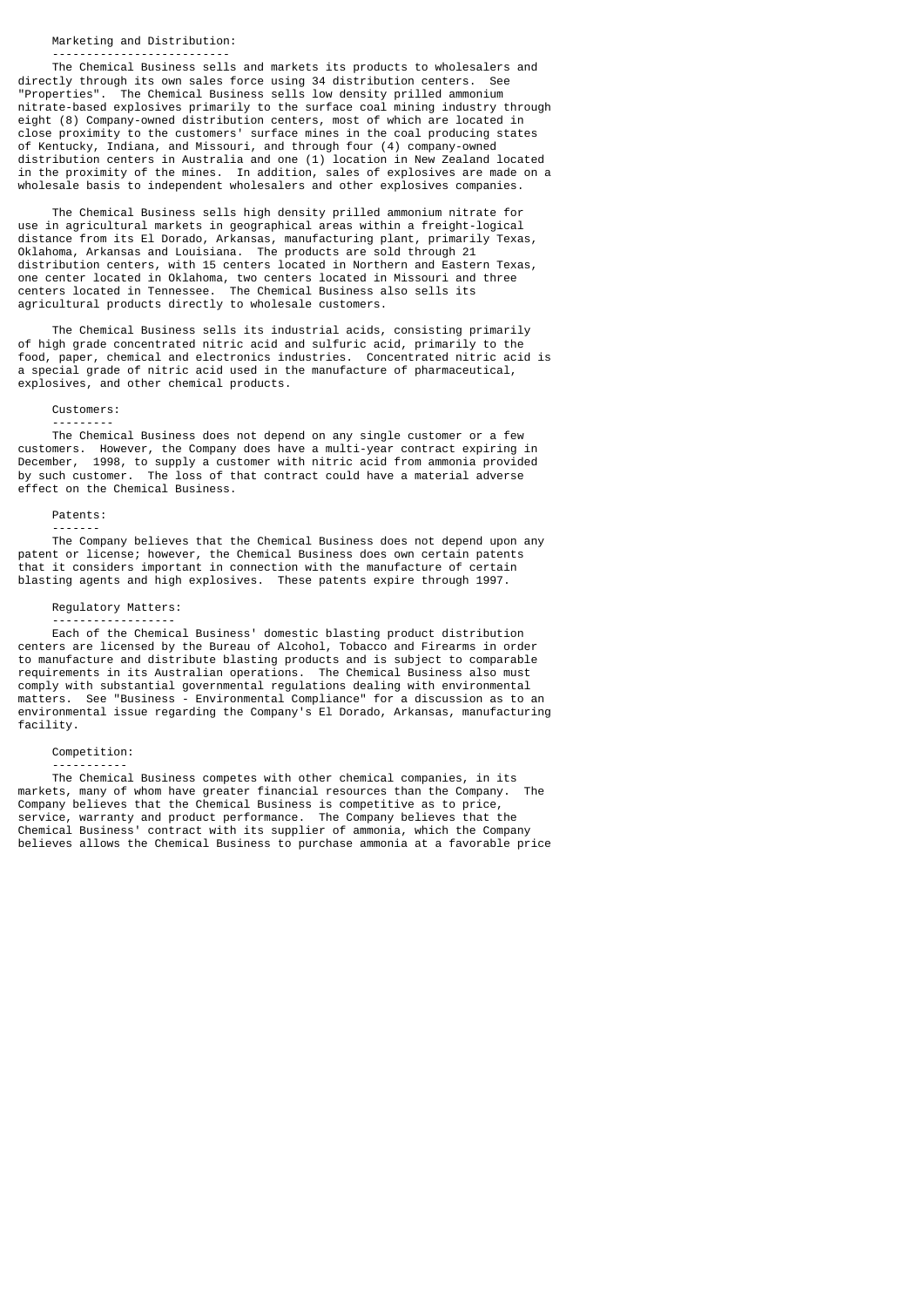compared to the world market price of ammonia, allows the Chemical Business the ability to favorably compete with its competitors as to price. The Company believes that the Chemical Business is a leader in the Texas ammonium nitrate market and one of the leading producers of concentrated nitric acid in the United States for third party sales.

Recent Development:

 ------------------ The Chemical Business has entered into detailed negotiations with Bayer Corporation ("Bayer") for the Chemical Business to build, own and operate a nitric acid plant located on property owned by Bayer to supply nitric acid on a long-term basis to a complex that Bayer is to construct in Baytown, Texas. The transaction with Bayer is subject to finalization of a definitive agreement. If the definitive agreement is finalized, the Company expects that the plant can be constructed and become operational within 24-30 months from the completion of such definitive agreement. See "Management's Discussion and Analysis of Financial Condition and Result of Operations".

Environmental Control Business

- ------------------------------

 General: -------

 The Company's Environmental Control Business manufactures and sells a broad range of fan coil, air handling, air conditioning, heating, water source heat pump, geothermal water source heat pump and dehumidification products targeted to both commercial and residential new building construction and renovation, as well as industrial applications. The fan coil products consist of in-room terminal air distribution equipment utilizing air forced over a fin tube heat exchanger which, when connected to centralized equipment manufactured by other companies, creates a centralized air conditioning and heating system that permits individual room temperature control. The heat pump products manufactured by the Environmental Control Business consist of heat-recovery, water-to-air heat pumps that include a self-contained refrigeration circuit and blower, which allow the unit to heat or cool the space it serves when supplied with recirculating water at mild temperatures. The Environmental Control Business accounted for approximately 31% and 29% of the Company's 1995 and 1994 consolidated sales, respectively.

## Production and Backlog:

----------------------

 Most of the Environmental Control Business' production of the abovedescribed products occurs on a specific order basis. The Company manufactures the units in many sizes, as required by the purchaser, to fit the space and capacity requirements of hotels, motels, schools, hospitals, apartment buildings, office buildings and other commercial or residential structures. As of December 31, 1995, the backlog of confirmed orders for the Environmental Control Business was approximately \$12.1 million, as compared to approximately \$24.2 million as of December 31, 1994. This decrease in backlog of confirmed orders took place because (a) at December 31, 1994, the back log contained one unusually large order for approximately \$5.0 million which was shipped during the first half of 1995, and (b) because of efficiencies realized in the manufacturing processes of the Environmental Control Business resulting in lead times being reduced from ten (10) weeks in 1994 to seven (7) weeks in 1995. A customer generally has the right to cancel an order prior to the order being released to production. Past experience indicates that customers generally do not cancel orders after the Company receives them. As of December 31, 1995, the Company had released approximately \$9.8 million of backlog orders in the Environmental Control Business to production, all of which are expected to be filled by December 31, 1996.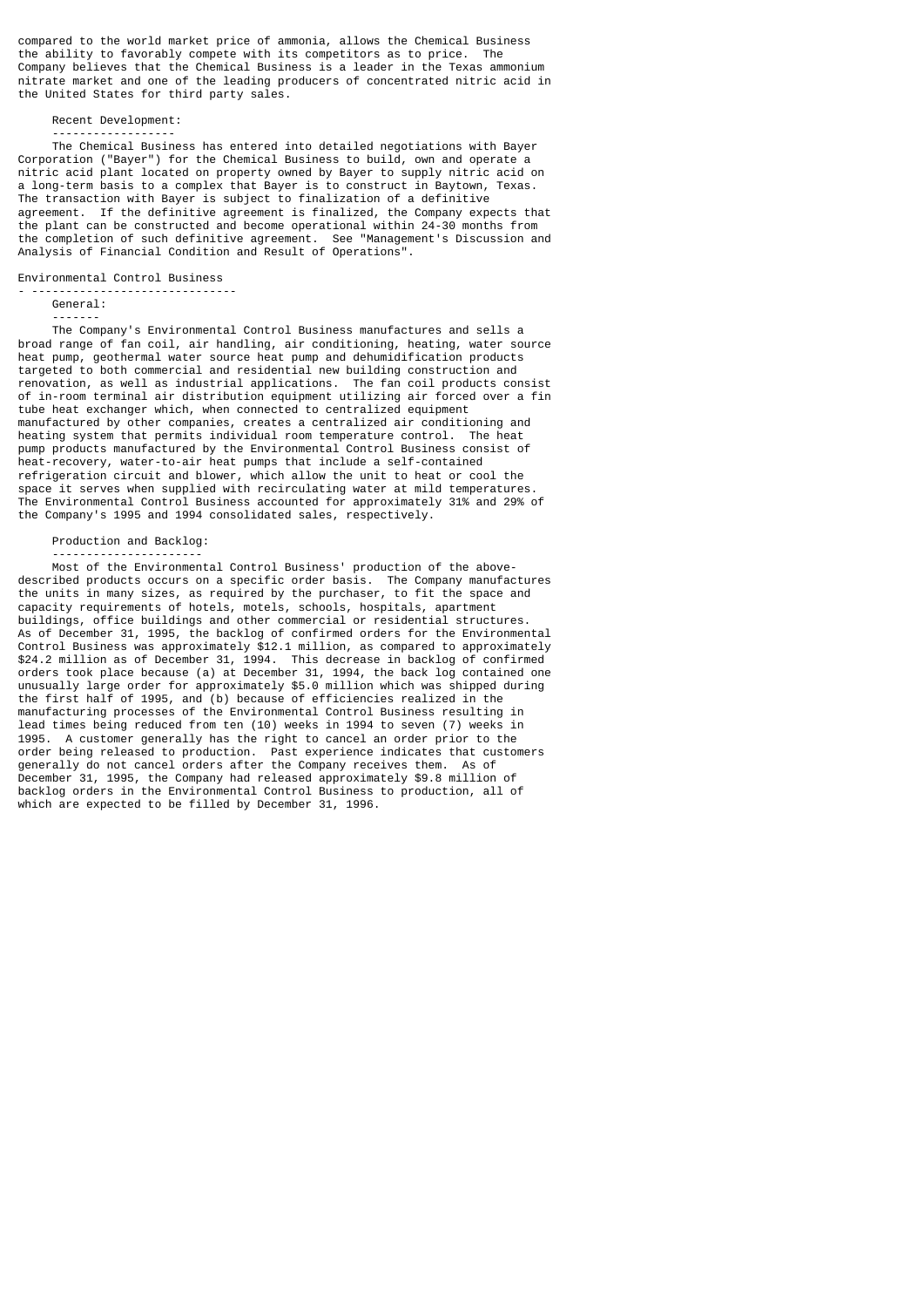## Distribution:

------------

 The Environmental Control Business sells its products to mechanical contractors, original equipment manufacturers and distributors. The Company's sales to mechanical contractors primarily occur through independent manufacturer's representatives, who also represent complimentary product lines not manufactured by the Company. The Environmental Control Business' sales to residential mechanical contractors are through distributors or sold directly by the Environmental Control Business to the contractors. Original equipment manufacturers generally consist of other air conditioning and heating equipment manufacturers who resell under their own brand name the products purchased from the Environmental Control Business as a separate item in competition with the Company or as part of a package with other air conditioning-heating equipment products to form a total air conditioning system which they then sell to mechanical contractors or end-users for commercial application. Sales to original equipment manufacturers accounted for approximately 31% of the sales of the Environmental Control Business in 1995 and approximately 10% of the Company's 1995 consolidated sales.

# Market:

------

 The Environmental Control Business depends primarily on the commercial construction industry, including new construction and the remodeling and renovation of older buildings. In recent years this Business has introduced products designed for residential markets.

### Raw Materials: -------------

 Numerous domestic and foreign sources exist for the materials used by the Environmental Control Business, which materials include aluminum, copper, steel, electric motors and compressors. The Company does not expect to have any difficulties in obtaining any necessary materials for the Environmental Control Business.

# Competition:

-----------

 The Environmental Control Business competes with approximately eight companies, several of whom are also customers of the Company. Some of the competitors have greater financial resources than the Company. The Company believes that the Environmental Control Business manufactures a broader line of fan coil and water source heat pump products than any other manufacturer in the United States, and, that it is competitive as to price, service, warranty and product performance.

# Joint Ventures and Options to Purchase:

 -------------------------------------- In January, 1994, an entity (the "Entity"), through a limited

partnership formed by the Entity, obtained a \$17.9 million contract ("Contract") to replace air conditioning equipment and other energy savings devices in residential housing located at a federal governmental facility (the "Project"). The Environmental Control Business received a purchase order from the partnership to provide the air conditioning equipment for the Project under the energy savings contract. The amount of such purchase order was approximately \$5 million. Substantially all of the products ordered pursuant to the purchase order were delivered by the Environmental Control Business to the partnership in 1995. After the partnership received the contract from the government and after the partnership issued the purchase order to the Environmental Control Business, the partnership borrowed approximately \$14 million from an unaffiliated lender and a subsidiary of the Company invested approximately \$2.8 million as equity in the limited partnership that obtained the contract for the Project. As a result, the Company's subsidiary is a limited partner in the limited partnership owning 50% of the limited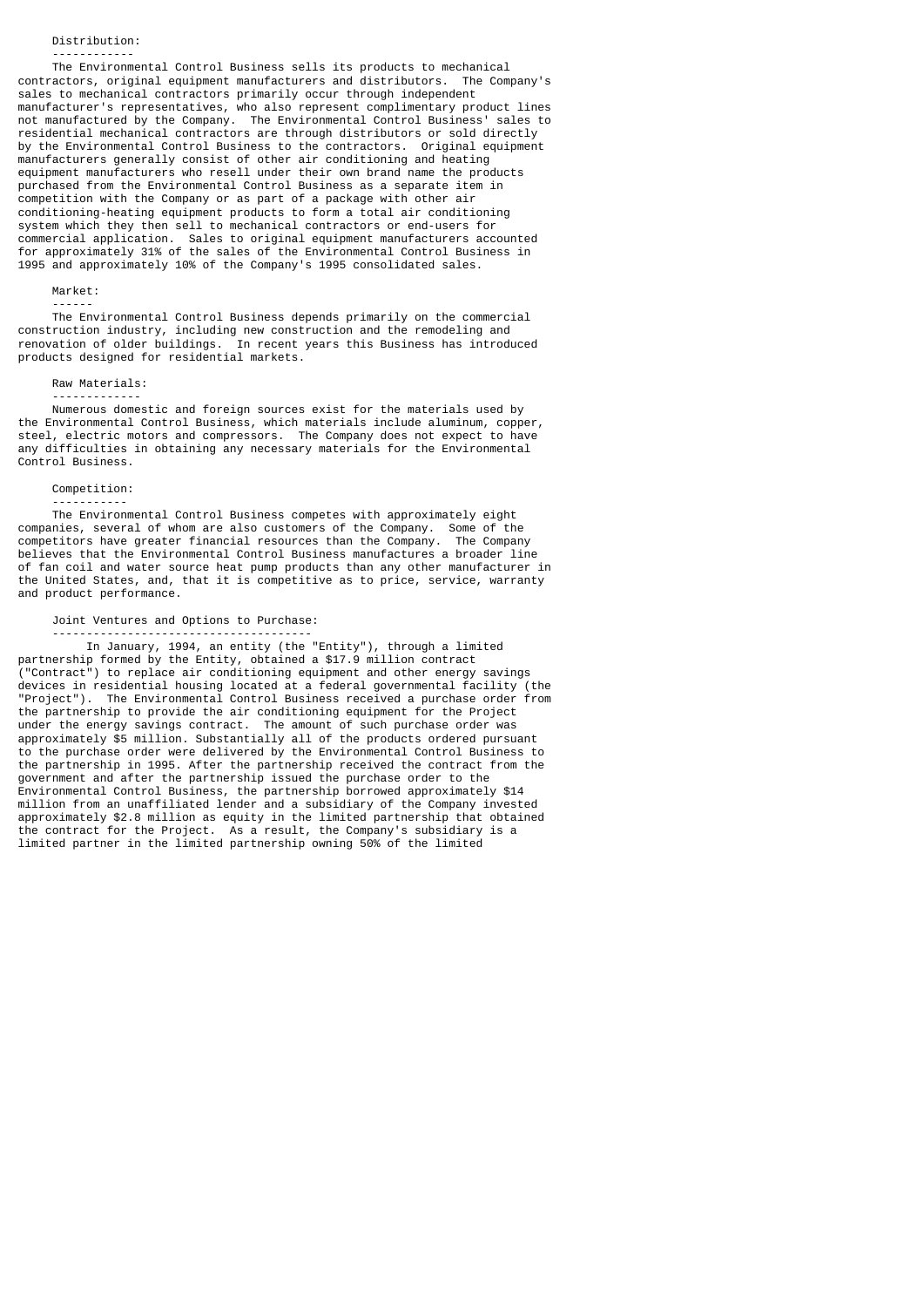partnership. The partnership's revenue under this Contract is based on an average of 77% of all energy and maintenance savings during the twenty (20) year term of the Contract. The Company did not guarantee the repayment to the lender, however, the Company's subsidiary pledged its investment in the joint venture, on a non-recourse basis, to the lender to secure the loan. The Company also agreed to indemnify the bonding company that provided the \$17.9 million performance bond which the partnership had to provide under the terms of the Contract.

 The Company has obtained a stock option to acquire 80% of the issued and outstanding stock of the Entity (the "Option"). For the Option, the Company has paid \$900,000 as of the date of this report and has agreed to pay an additional \$100,000 on or before May 31, 1996. The term of the Option is originally for a period of one year, but the Company may extend such for three (3) additional years until 1999 upon payment of \$100,000 for each year the Company desires to extend such option. If the Company decides to exercise the option, the Company has agreed to pay an exercise price of \$4 million, less the amount already paid toward the Option ("Option Price") and less any other amounts paid by the Company for the Option ("Prepayments"), with a portion of the unpaid exercise price being payable in cash and the balance over a certain period of time. The grantors of the Option have entered into an employment agreement with the Entity. Under the terms of the employment agreements, each of the three guarantors will receive, among other things, 12 1/2% of the net profits of the Entity for a period of three to five years following the date of exercise. If the Company decides not to exercise the Option, the grantors of the Option have agreed to repay to the Company the amounts paid by the Company in connection with the Option (less \$100,000), which obligation is<br>secured by the stock of the Entity and other affiliates of the Entity. If the secured by the stock of the Entity and other affiliates of the Entity. Company decides not to exercise the Option, there is no assurance that the grantors of the Option will have funds necessary to repay to the Company the amount paid for the Option. The grantors of the option may, under certain The grantors of the option may, under certain conditions, require the Company to accelerate its decision as to when it exercises the option. See "Management's Discussion and Analysis of Financial Condition and Results of Operations". For 1995 the unaudited revenues of the Entity were approximately \$2.7 million with a net loss of approximately \$.5 million.

 During 1994, a subsidiary of the Company obtained an option to acquire all of the stock of a French manufacturer of air conditioning and heating equipment. The Company's subsidiary was granted the option as a result of the subsidiary loaning to the parent company of the French manufacturer approximately U.S. \$2.1 million. Subsequent to the loan of U.S. \$2.1 million, the Company's subsidiary has loaned to the parent of the French manufacturer an additional U.S \$.8 million. The amount loaned is secured by the stock and assets of the French manufacturer. The Company's subsidiary may exercise its option to acquire the French manufacturer by converting approximately \$150,000 of the amount loaned into equity. The option is currently exercisable and will expire June 15, 1999. As of the date of this report, the Company has not decided whether it will exercise the option.

 For 1995 and 1994, the French manufacturer had revenues of U.S. \$15.9 million and U.S. \$10.9 million, respectively, with adjusted net losses of U.S. \$.9 million and U.S. \$1.4 million in 1995 and 1994, respectively. As a result of these losses by the French manufacturer in 1994 and 1995, the Company has taken certain write-offs against the amount of the loans aggregating approximately \$1.5 million. See "Management's Discussion and Analysis of Financial Condition and Results of Operations".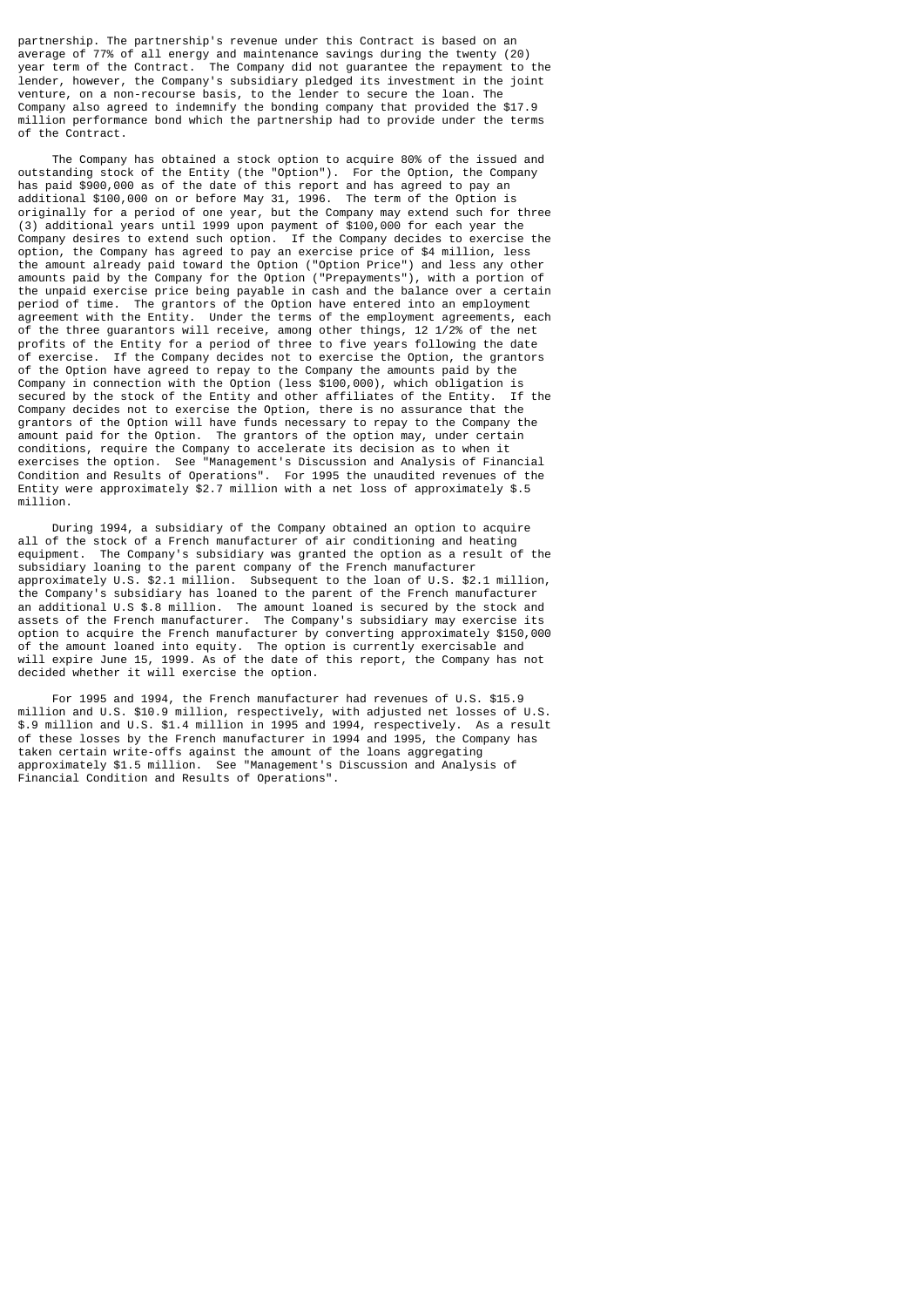#### - ---------------------------- General:

#### -------

 The Automotive Products Business is primarily engaged in the manufacture and sale of a line of anti-friction bearings, which includes straight-thrust and radial-thrust ball bearings, angular contact ball bearings, and certain other automotive replacement parts. These products are used in automobiles, trucks, trailers, tractors, farm and industrial machinery, and other equipment. The Automotive Products Business accounted for approximately 12% and 13% of the Company's 1995 and 1994 sales, respectively. In 1995, the Automotive Products Business manufactured approximately 37% of the products it sold and approximately 47% in 1994, and purchased the balance of its products from other sources, including foreign sources.

#### Distribution and Market:

#### -----------------------

 The automotive, truck and agricultural equipment replacement markets serve as the principal markets for the Automotive Products Business. This business sells its products domestically and for export, principally through independent manufacturers' representatives who also sell other automotive products. Those manufacturers' representatives sell to retailers (including major chain stores), wholesalers, distributors and jobbers. The Automotive Products Business also sells its products directly to original equipment manufacturers and certain major chain stores.

# Inventory: ---------

 The Company generally produces or purchases the products sold by the Automotive Products Business in quantities based on a general sales forecast, rather than on specific orders from customers. The Company fills most orders for the automotive replacement market from inventory. The Company generally produces or purchases bearings for original equipment manufacturers after receiving an order from the manufacturer.

 In connection with a contract entered into in 1992 with a foreign customer ("Buyer") to supply the Buyer with equipment, technology and technical services to manufacture certain types of automotive bearing products, a subsidiary of the Company agreed to buy from the Buyer approximately \$6 million of bearing products over each of the next five (5) years, at predetermined prices, not in excess of market prices, subject to the Buyer's ability to deliver products meeting quality standards. In January, 1996, the Company's subsidiary and the Buyer entered into letter agreements that provided that the Company's subsidiary would not be required by past or present agreements to purchase quantities of bearings each year in excess of bearings that it can sell in the ordinary course of business.

# Raw Materials:

 ------------- The principal materials that the Automotive Products Business needs to produce its products consist of high alloy steel tubing, steel bars, flat strip coil steel and bearing components produced to specifications. The Company acquires those materials from a variety of domestic and foreign suppliers at competitive prices. The Company does not anticipate having any difficulty in obtaining those materials in the near future.

# Foreign Risk:

 ------------ By purchasing a significant portion of the bearings and other automotive replacement parts that it sells from foreign manufacturers, the Automotive Products Business must bear certain import duties and international economic risks, such as currency fluctuations and exchange controls, and other risks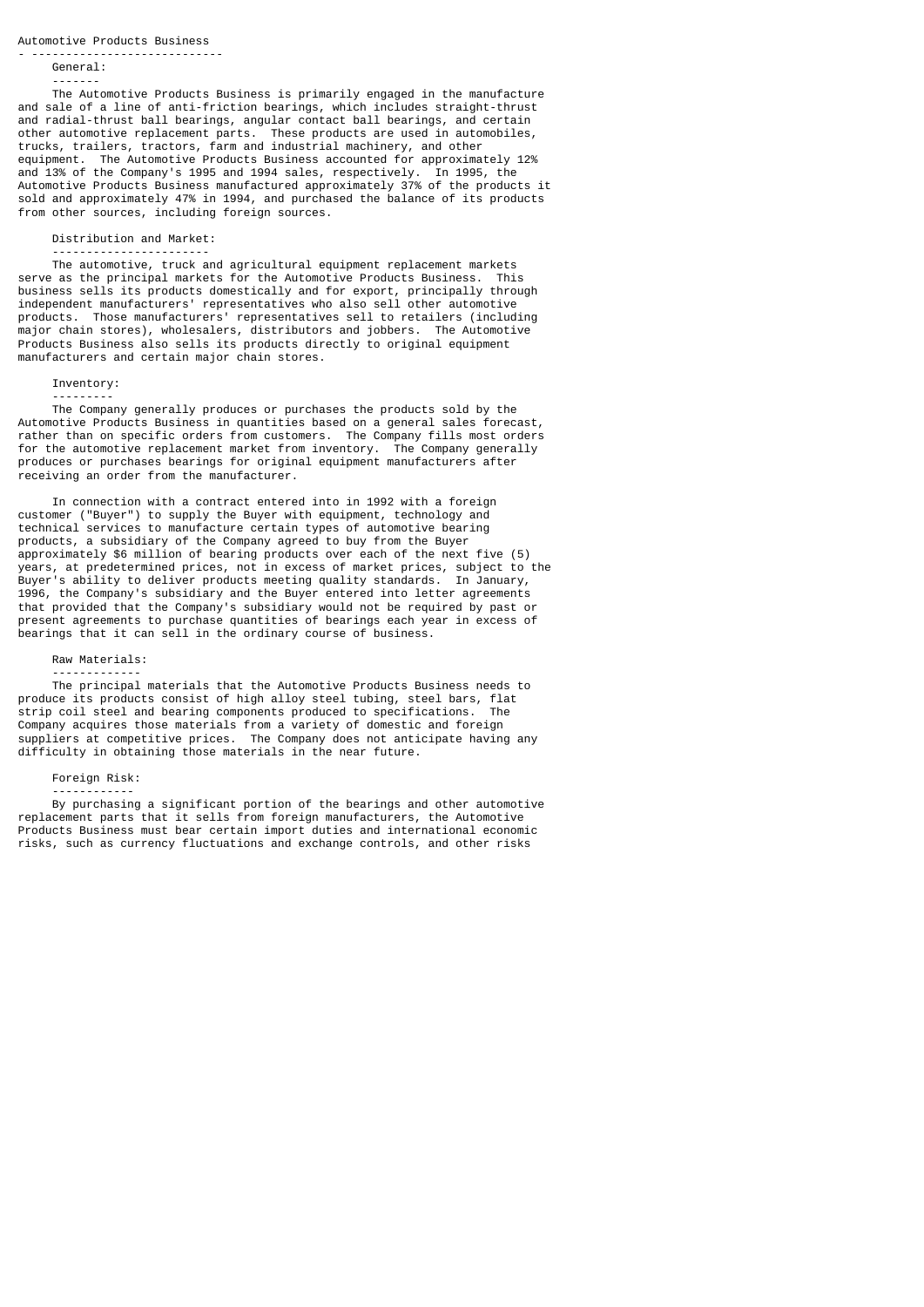from political upheavals and changes in United States or other countries' trade policies. Most of the current contracts for the purchase of foreignmade bearings and other automotive replacement parts provide for payment in United States dollars. Circumstances beyond the control of the Company could eliminate or seriously curtail the supply of bearings or other automotive replacement parts from any one or all of the foreign countries involved.

Competition:

-----------

 The Automotive Products Business engages in a highly competitive business. Competitors include other domestic and foreign bearing manufacturers, which sell in the original equipment and replacement markets. Many of those manufacturers have greater financial resources than the Company.

Industrial Products Business

#### - ---------------------------- General:

-------

 The Industrial Products Business manufactures, purchases and markets a proprietary line of machine tools. The current line of machine tools distributed by the Industrial Products Business includes milling, drilling, turning, fabricating and grinding machines. The Industrial Products Business purchases most of the machine tools marketed by it from foreign companies, which manufacture the machine tools to the Company's specifications. This Business manufactures CNC bed mills and electrical control panels for machine tools. The Industrial Products Business accounted for approximately 5% of the Company's consolidated sales in 1995.

Distribution and Market:

 ----------------------- The Industrial Products Business distributes its machine tools in the United States, Mexico, Canada and certain other foreign markets and distributes its industrial supplies principally in Oklahoma. The Industrial Products Business sells and distributes its products through its own sales personnel, who call directly on end users. The Industrial Products Business also sells its machine tools through independent machine tool dealers throughout the United States and Canada, who purchase the machine tools for resale to end users. The principal markets for machine tools, other than independent machine tool dealers, consist of manufacturing and metal working companies, maintenance facilities, utilities and schools.

Foreign Risk:

------------

 By purchasing a majority of the machine tools from foreign manufacturers, the Industrial Products Business must bear certain import duties and international economic risks, such as currency fluctuations and exchange controls, and other risks from political upheavals and changes in United States or other countries' trade policies. Most of the current contracts for the purchase of foreign-made machine tools provide for payment in United States dollars. Circumstances beyond the control of the Company could eliminate or seriously curtail the supply of machine tools from any one or all of the foreign countries involved.

Competition:

 ----------- The Industrial Products Business competes with manufacturers and other distributors of machine tools many of whom have greater financial resources than the Company. The Company's machine tool business generally is competitive as to price, warranty and service, and maintains personnel to install and service machine tools.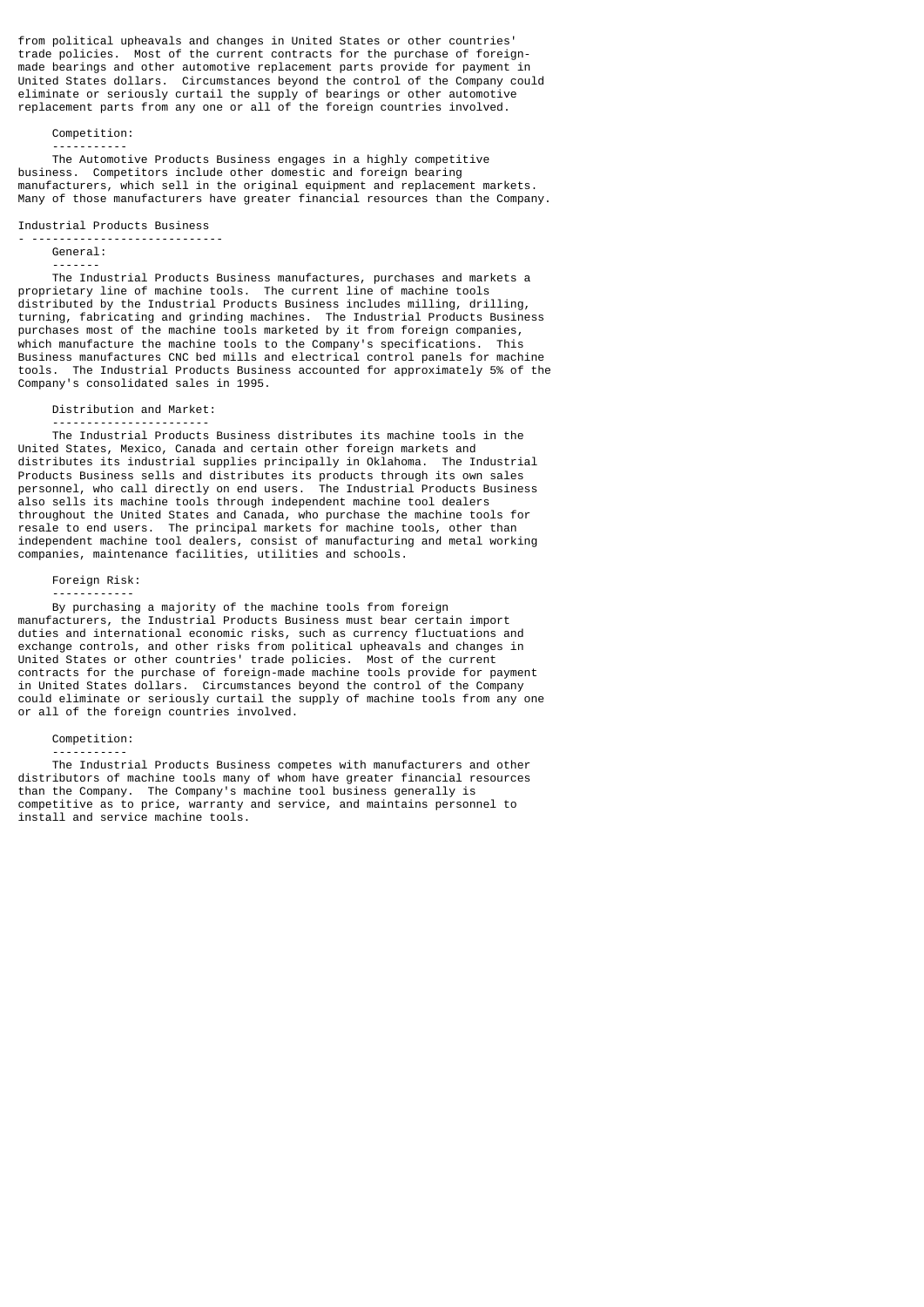#### Employees - ---------

 As of December 31, 1995, the Company employed 1,420 persons. As of that date, (a) the Chemical Business employed 442 persons, with 118 represented by unions under agreements expiring in August, 1998,(b) the Environmental Control Business employed 575 persons, none of whom are represented by a union, and (c) the Automotive Products Business employed 243 persons, with 16 represented by unions under an agreement that expired in August, 1990.

#### Research and Development

- ------------------------ The Company incurred approximately \$ 501,000 in 1995, \$606,000 in 1994, and \$788,000 in 1993 on research and development relating to the development of new products or the improvement of existing products. All expenditures for research and development related to the development of new products and improvements are sponsored by the Company.

# Environmental Compliance

- ------------------------ The Chemical Business and its operations are subject to extensive federal, state and local environmental laws, rules, regulations and ordinances relating to pollution, the protection of the environment or the release or disposal of materials ("Environmental Laws") and is also subject to other federal, state and local laws regarding health and safety matters ("Health The operation of any chemical manufacturing plant and the distribution of chemical products entail risks under the Environmental Laws and Health Laws, many of which provide for substantial fines and criminal sanctions for violations, and there can be no assurance that material costs or liabilities will not be incurred. In addition, the Environmental Laws and Health Laws, and enforcement policies thereunder relating to the Chemical Business could bring into question the handling, manufacture, use, emission or disposal of substances of pollutants at the facilities of the Chemical Business or the manufacture, use, or disposal or certain of its chemical products. Potentially significant expenditures could be required in order to comply with the Environmental Laws and Health Laws. The Company may be required to make additional significant site or operational modifications, potentially involving substantial expenditures and reduction or suspension of certain operations. See "Management's Discussion and Analysis of Financial Condition and Results of Operations -- Liquidity and Capital Resources". A subsidiary of the Company in the Automotive Products Business has been notified that it is a potentially responsible party as a result of having been a generator of waste disposed of at a site in Oklahoma City, Oklahoma. See "Legal Proceedings".

 In 1993, the Chemical Business was advised that its El Dorado, Arkansas facility (the "Site") had been placed in the Environmental Protection Agency's ("EPA") data-based tracking system (the "System"). The Company has been orally advised that the EPA has cancelled the scheduled inspection for the Site and the Site will be removed from the System; however, until the EPA formally advises the Company in writing that the Site has been removed from the System, there are no assurances that such will occur. The System maintains an inventory of sites in the United States where it is known or suspected that a release of hazardous waste has occurred. Notwithstanding inclusion in the System, the EPA's regulations recognize that such does not represent a determination of liability or a finding that any response action will be necessary. Over 12,000 sites in the United States are presently listed in the System. Being placed in the System will generally be the first step in the EPA's determination as to whether a site will be placed on the National Priorities List. After the EPA completes its site inspection and evaluates other information, the EPA will then assess the Site using the Hazard Ranking System to ascertain whether the Site poses a sufficient risk to human health or the environment to be proposed for the National Priorities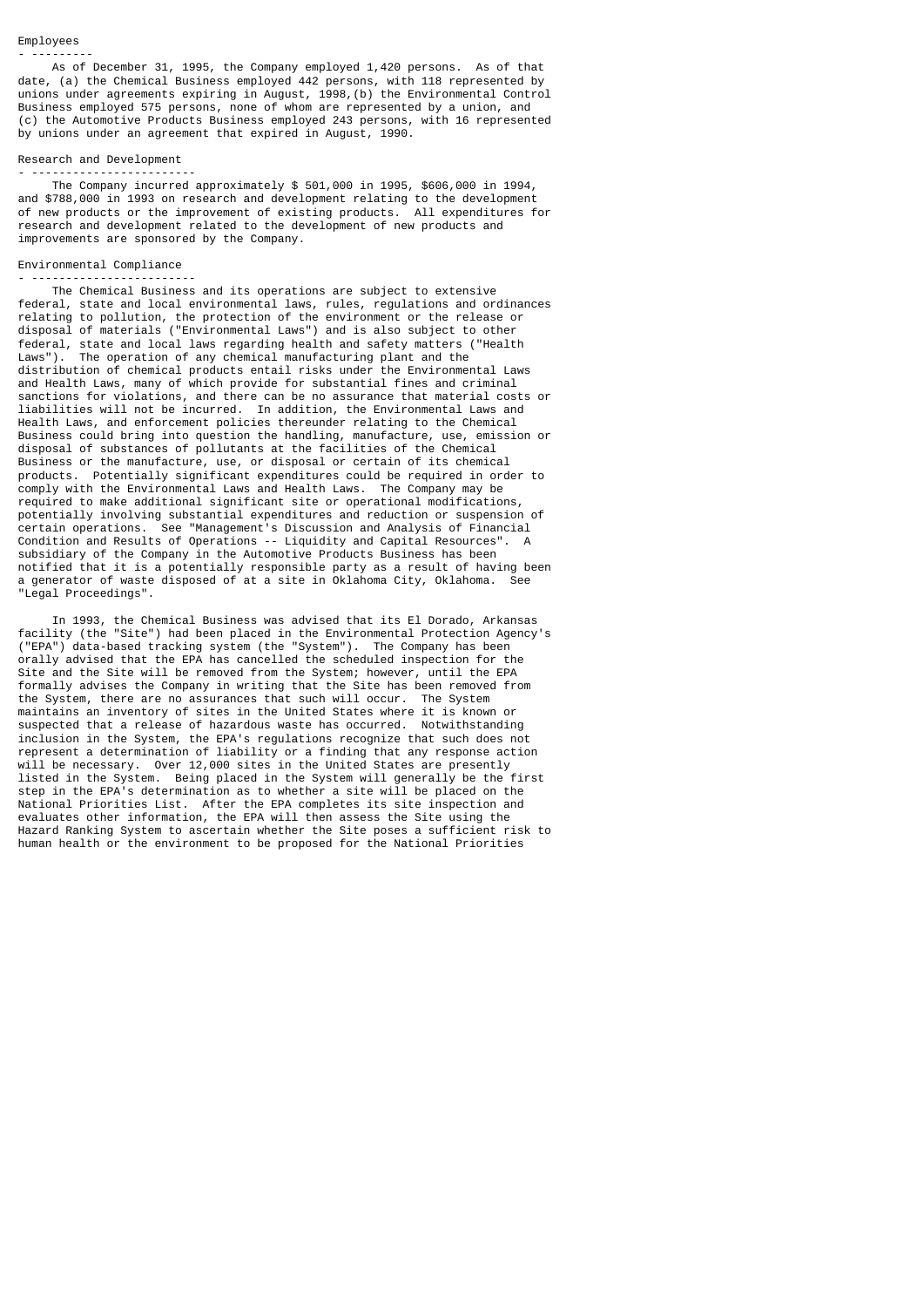List. If a site is placed in the System, the EPA regulations require that the government or its agent perform a preliminary assessment of the site. If the preliminary assessment determines that there has been a release, or that there is suspected to have occurred a release at the site of certain types of contamination, the EPA will perform a site investigation. Pursuant to such regulations, the Arkansas Department of Pollution Control & Ecology ("ADPC&E), on behalf of the EPA, performed such preliminary assessment. The preliminary assessment report prepared by the ADPC&E stated, in part, that a release of certain types of contaminants is suspected to have occurred at the Site. The certain types of contaminants is suspected to have occurred at the Site. Company has been advised that there have occurred certain releases of contaminants at the Site. In addition, subsequent to the preliminary assessment by the State of Arkansas, the ADPC&E conducted additional inspections at the Site, which revealed certain instances of noncompliance with applicable hazardous waste management activities at the Site. In 1995, the Company and the ADPC&E entered into a consent agreement to address (i) closure of a solid waste landfill ("Landfill") at the Site, which had been used for disposal of certain wastes (including sulphur waste), and (ii) certain groundwater contamination and other issues at the Site. This certain groundwater contamination and other issues at the Site. agreement required the Chemical Business to undertake certain activities at the Site, including closure of the Landfill, certain groundwater monitoring and other action to reduce contaminants in the groundwater at the Site. closure of the Landfill has been completed. The Chemical Business has submitted a Groundwater Monitoring Work Plan ("Plan") to the ADPC&E which the ADPC&E has approved, and the Chemical Business is proceeding under the Plan. Monitoring data obtained by the Chemical Business has indicated certain contaminants in the groundwater at the Site. The Chemical Business has installed additional monitoring wells at the Site to further test the groundwater. While the Company is, as of the date of this report, unable to determine the ultimate cost of compliance with the agreement and monitoring, testing and remediating any contaminants in the groundwater at the Site, in 1994 the Company included a provision for such environmental cost of \$450,000 in its results of operations. As of the date of this report, the Chemical Business has incurred approximately \$400,000 in closing the Landfill and monitoring, testing and remediating the groundwater at the Site and performing<br>its obligations under the agreement with the ADPC&E. See Note 12 to Notes to its obligations under the agreement with the ADPC&E. Consolidated Financial Statements and "Management's Discussion and Analysis of Financial Condition and Results of Operations". As part of the agreement with the ADPC&E, the Chemical Business paid a \$25,000 penalty, and it was agreed that an additional penalty of \$125,000 will be forgiven through expenditures in excess of \$125,000 that reduce the sulfates in the manufacturing processes at the Site through an upgrade to a certain system. The upgrade has been installed at a cost in excess of \$125,000, but there are no assurances that the upgrade will achieve the sulfate reduction required to forgive the additional penalty.

 In December, 1995, the Chemical Business and the ADPC&E entered into a consent agreement to resolve certain issues raised by the ADPC&E relating to start up of certain equipment at the Site and air emissions at the Site. Under this consent agreement, the Chemical Business agreed, among other things, to take certain actions to: (i) implement a corrective measures plan submitted to the ADPC&E in October, 1995; (ii) submit an application to the ADPC&E to modify its air permit within a certain period which includes all unpermitted sources of emissions, which application is subject to approval by the ADPC&E; (iii) address the air emissions from its older concentrated nitric acid concentrator at the Site; and, (iv) pending decision by the ADPC&E as to the permit modification, the Chemical Business may continue to operate its older concentrated nitric acid concentrator at the Site until July 1, 1996; provided that the Chemical Business shall maintain a running total of certain emissions from its concentrated nitric acid concentrators and shall discontinue use of such older concentrated nitric acid concentrator before the combined total of emissions reaches a certain level. In addition, under the terms of the agreement, the Chemical Business agreed to pay a \$50,000 penalty,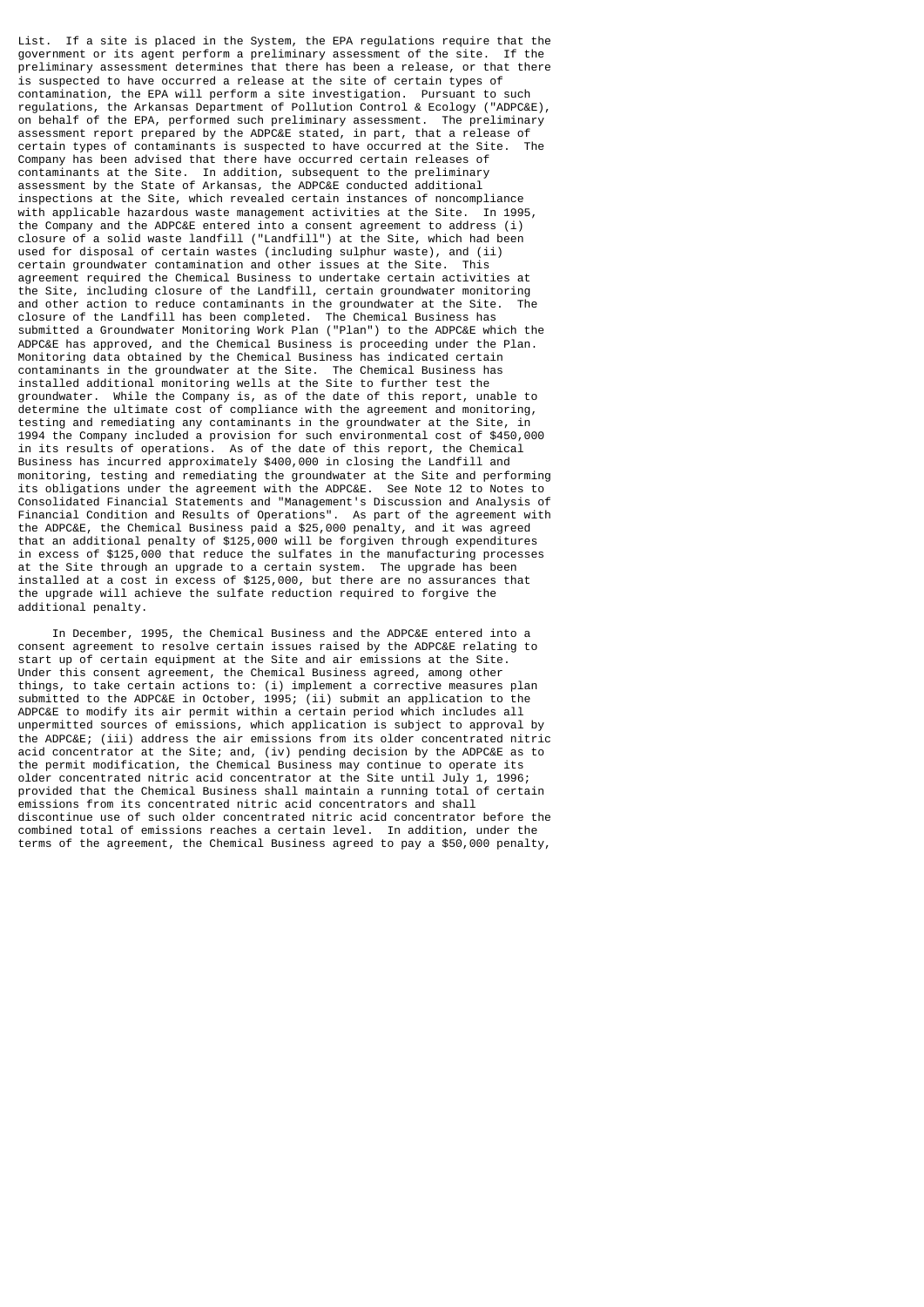except that the Chemical Business has received permission from the ADPC&E to erect an air emission monitoring station in lieu of paying the \$50,000. In February, 1996, the Chemical Business voluntarily temporarily removed from operation at the Site one-half of the older concentrated nitric acid concentrator, which nitric acid concentrator is scheduled to be removed from operation on July 1, 1996, and has voluntarily taken certain other actions to reduce air emissions at the Site. The Chemical Business has instituted an opacity reduction program, and is investigating, as of the date of this report, additional opacity reduction activities and the feasibility of installing additional pollution control equipment to further reduce opacity at the Site. The Company believes that the cost will not exceed \$3 million in acquiring and installing the additional pollution control equipment to reduce air emissions at the Site. Failure to satisfactorily resolve the alleged emission issues with the ADPC&E could have a material adverse effect on the Company, including, but not limited to, the ADPC&E ordering the Chemical Business to curtail certain production activities at the Site under certain conditions.

 The Company has been advised that certain persons in the vicinity of the Site have retained counsel to bring a toxic tort action against the Chemical Business claiming that certain of their alleged health issues were caused by air emissions from the Site. To the knowledge of the Company, as of the date of this report, no lawsuit or legal proceedings have been filed or instituted in connection with this matter, and the Company is unaware of the exact nature of these claims or the amount of damages that the claimants are alleging as a result of such alleged injuries. The Company and the Chemical Business maintain an Environmental Impairment insurance policy ("EIL Insurance") that provides coverage to the Company and the Chemical Business for certain discharges, dispersal, releases, or escapes of certain contaminants and pollutants into or upon land, the atmosphere or any water course or body of water from the Site which has caused bodily injury, property damage or contamination to others or to other property not on the Site. The EIL Insurance provides limits of liability for each loss up to \$10 million and a similar \$10 million limit for all losses due to bodily injury or property damage, except \$5 million limits for each remediation expense and \$5 million for all remediation expenses, with the maximum limit of liability for all claims under the EIL Insurance not to exceed \$10 million for each loss or remediation expense and \$10 million for all losses and remediation expenses. The EIL Insurance also provides a retention of the first \$500,000 per loss or<br>remediation expense that is to be paid by the Company. The Company has given remediation expense that is to be paid by the Company. The Company has given notice to its insurance carrier of the above claims. Although there are no assurances, the Company believes that the EIL Insurance will provide coverage for these claims up to the limits of the policy in excess of the \$500,000 retention. As of the date of this report, the Company is unaware whether such claims will exceed the limits of the coverage of the EIL Insurance. Although there can be no assurances, the Company does not believe the outcome of this matter will have a material adverse effect on the Company's financial position or results of operation. The statement contained in the penultimate sentence of this paragraph is a forward looking statement that involves a number of risks and uncertainties that could cause actual results to differ materially, such as, among other factors, the following: the EIL Insurance does not provide coverage to the Company and the Chemical Business for any material claims made by the claimants, the claimants alleged damages not covered by the EIL Policy which a court may find the Company and/or the Chemical Business liable for, such as punitive damages, or a court finds the Company and/or the Chemical Business liable for damages to such claimants for a material amount in excess of the limits of coverage of the EIL Insurance.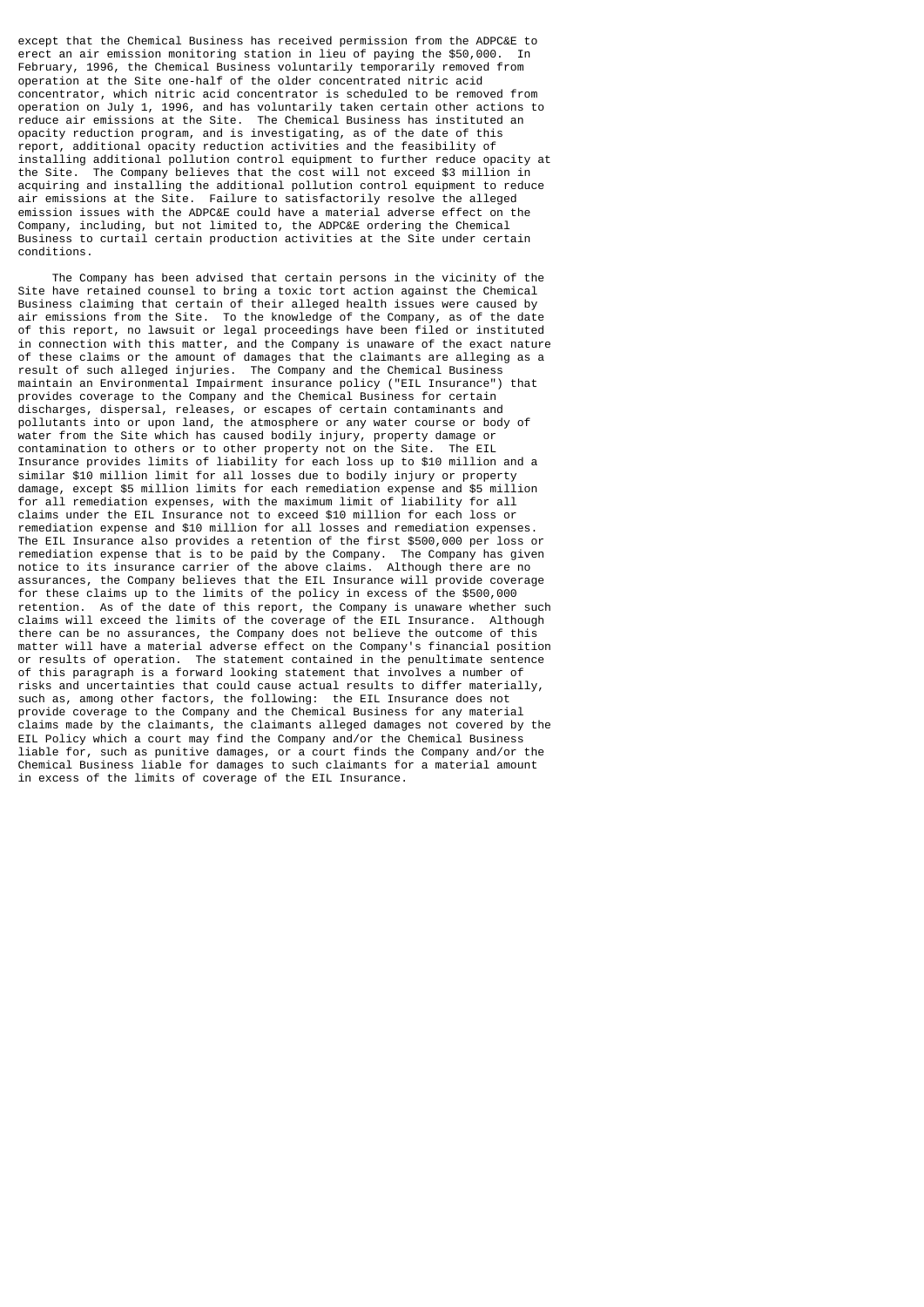Item 2. PROPERTIES

#### - ------------------- Chemical Business

- -----------------

 The Chemical Business primarily conducts manufacturing operations (i) on 150 acres of a 1400 acre tract of land located in El Dorado, Arkansas (the "Site") and (ii) on 10 acres of land in a facility of approximately 60,000 square feet located in Hallowell, Kansas ("Kansas facility"). In addition, the Chemical Business has two manufacturing facilities in Australia that produce blasting related products.

 As of December 31, 1995, the manufacturing facility at the Site was being utilized to the extent of approximately 90%, based on the continuous operation of those facilities. As of December 31, 1995, manufacturing operations at the Kansas facility were being utilized to the extent of approximately 80% based on two 8 hour shifts per day and a 5 day week.

 In addition, the Chemical Business distributes its products through 34 agricultural and blasting distribution centers. The Chemical Business currently operates 21 agricultural distribution centers, with 15 of the centers located in Texas (12 of which the Company owns and 3 of which it leases); 1 center located in Oklahoma which the Company owns; 2 centers located in Missouri (1 of which the Company owns and 1 of which it leases); and 3 centers located in Tennessee (all of which the Company owns). Chemical Business currently operates 8 domestic explosives distribution centers located in Bonne Terre, Missouri (owned); Central City, Owensboro, Combs, and Pilgrim, Kentucky (leased); Midland, Indiana (leased); Carlsbad, New Mexico (leased); and Pryor, Oklahoma (leased). The Chemical Business also has explosives distribution centers in Australia located at: Peak Downs; Kalgoorlie; Karratha; and, Hunter Valley (all leased) and one located in New Zealand.

 The Chemical Business operates its Kansas facility from buildings located on an approximate four acre site on the perimeter of the JayHawk Industrial site in southeastern Kansas, and a research and testing facility comprising of a one square mile tract of land including buildings and equipment thereon also located in southeastern Kansas which it owns.

All facilities owned by the Chemical Business are subject to mortgages.

 During 1994 and 1995 the Chemical Business spent approximately \$22.3 million to install an additional concentrated nitric acid concentrator ("new concentrator") at its manufacturing plant facility at the Site. The new concentrator began limited operations in 1995 and is expected to become fully operational by March 31, 1996. As a result of such expansion and the present utilization of the Chemical Business' manufacturing facilities, the Company believes that it's present manufacturing facilities are suitable for it's current operations.

 The Company has constructed a facility in Wilmington, North Carolina to allow the Company to blend a mixed acid product for sale. This facility became operational during the fourth quarter of 1995.

## Environmental Control Business - ------------------------------

 The Environmental Control Business conducts its fan coil manufacturing operations in two adjacent facilities located in Oklahoma City, Oklahoma, consisting of approximately 265,000 square feet owned by the Company subject to mortgage. As of December 31, 1995, the Environmental Control Business was using the productive capacity of the above-referenced facilities to the extent of approximately 55%, based on two, eight-hour shifts per day and a five-day week.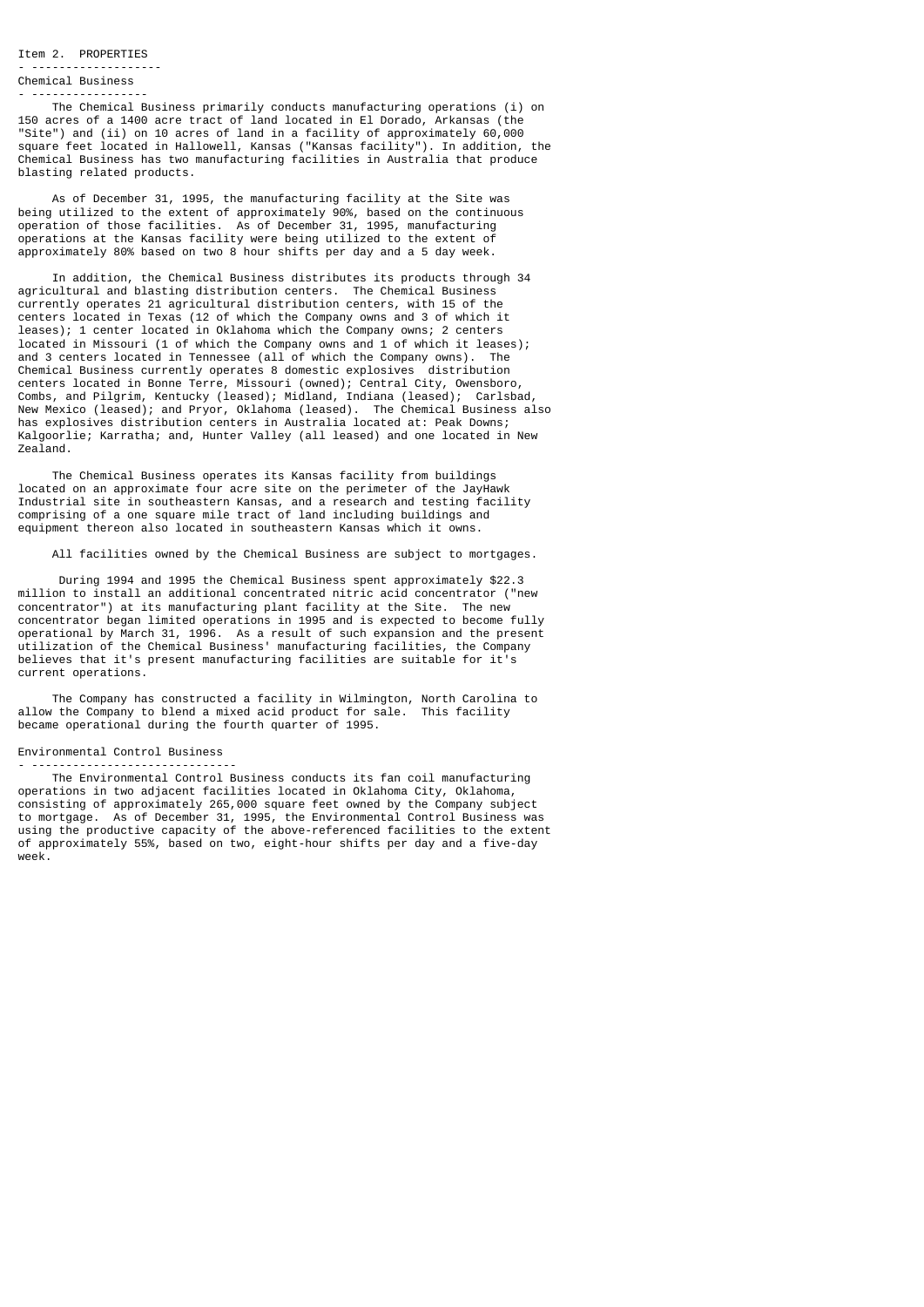The Environmental Control Business manufactures most of its heat pump products in a leased 270,000 square foot facility in Oklahoma City, Oklahoma. The lease term began March 1, 1988 and expires June 30, 1996, with options to renew for five additional five year periods, and currently provides for the payment of rent in the amount of \$52,389 per month. The Company also has an option to acquire the facility at any time in return for the assumption of the then outstanding balance of the lessor's mortgage. As of December 31, 1995, the productive capacity of this manufacturing operation was being utilized to the extent of approximately 60%, based on one eight-hour shift per day and a five-day week.

 All of the properties utilized by the Environmental Control Business are considered by Company management to be suitable and adequate to meet the current needs of that business.

### Automotive Products Business

#### - ----------------------------

 The Automotive Products Business conducts its operations in plant facilities principally located in Oklahoma City, Oklahoma which are considered by Company management to be suitable and adequate to meet its needs. One of the manufacturing facilities occupies a building owned by the Company, subject to mortgages, totaling approximately 178,000 square feet. The Automotive Products Business also uses additional manufacturing facilities located in Oklahoma City, Oklahoma, owned and leased by the Company totalling approximately 102,000 square feet. During 1995, the Automotive Products Business under-utilized the productive capacity of its facilities.

 In May 1995, New Alloy Co. was acquired as a wholly owned subsidiary of the Automotive Products Business to manufacture and distribute U-joints and related products. The leased manufacturing facility for this operation is located in Michigan City, Indiana.

 International Bearings, Inc. ("IBI"), a subsidiary of the Company operating as a separate entity within the Automotive Products Division, operates from a Company owned warehouse of approximately 45,000 square feet in an industrial park section of Memphis, Tennessee.

# Industrial Products Business

- ----------------------------

 The Company owns several buildings, some of which are subject to mortgages, totaling approximately 385,000 square feet located in Oklahoma City, Oklahoma, Tulsa, Oklahoma, and Middletown, New York, which the Industrial Products Business uses for showrooms, offices, warehouse and manufacturing facilities. The Company also owns real property located near or adjacent to the above-referenced buildings, which the Industrial Products Business uses for parking and storage.

 The Industrial Products Business also leases a facility from an entity owned by the immediate family of the Company's President, which facility occupies approximately seven acres in Oklahoma City, Oklahoma, with buildings having approximately 44,000 square feet. The Industrial Products Business also leases an office in Europe to coordinate its European activities.

 All of the properties utilized by the Industrial Products Business are considered by Company management to be suitable and adequate to meet the needs of the Industrial Products Business.

## Item 3. LEGAL PROCEEDINGS - --------------------------

 In December 1987, the United States Environmental Protection Agency ("EPA") notified L&S Bearing Company ("L&S") of potential responsibility for releases of hazardous substances at the Mosley Road Landfill in Oklahoma ("the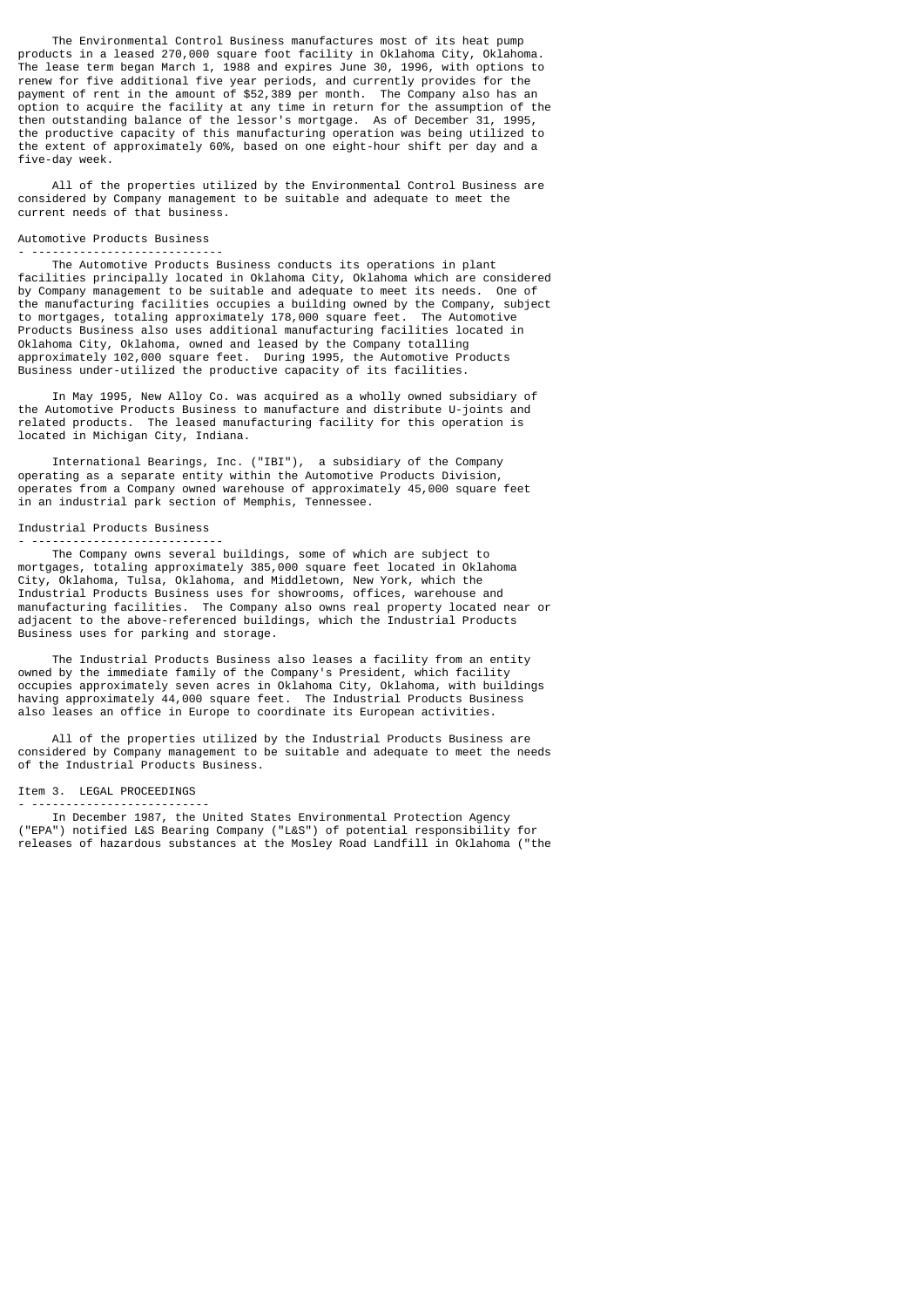Mosley Site"). The recipients of such notification were: a) generators of industrial waste allegedly sent to the Mosley Site (including L&S), and b) the current owner/operator of the Mosley Site, Waste Management of Oklahoma ("WMO") (collectively, "PRPs"). Between February 20, and August 24, 1976, the Mosley Site was authorized to accept industrial hazardous waste. During this time, a number of industrial waste shipments allegedly were transported from L&S to the Mosley Site. In February 1990, EPA added the Mosley Site to the National Priorities List. WMO and the U.S. Air Force conducted the remedial investigation ("RI") and feasibility study ("FS"). It is too early to evaluate the probability of a favorable or unfavorable outcome of the matter for L&S. However, it is the PRP Group's position that WMO as the Mosley Site owner and operator should be responsible for at least half of total liability at the Mosley Site, and that 75% to 80% of the remaining liability, if allocated on a volumetric basis, should be assignable to the U.S. Air Force. The Company is unable at this time to estimate the amount of liability, if any, since the estimated costs of clean-up of the Mosley Site are continuing to change and the percentage of the total waste which were alleged to have been contributed to the Mosley Site by L&S has not yet been determined. If an action is brought against the Company in this matter, the Company intends to vigorously defend itself and assert the above position.

 In addition to the Chemical Business' El Dorado, Arkansas facility (the "Site") being placed in the System (see "Business - Environmental Compliance"), investigations have identified certain groundwater and other contamination issues at this facility, including the Landfill. The Company has been orally advised that the EPA has cancelled the scheduled inspection for the Site and the Site will be removed from the System; however, until the EPA formally advises the Company in writing that the Site has been removed from the System, there are no assurances that such will occur. On June 9, 1995, the Chemical Business and the ADPC&E entered into a consent agreement addressing the Landfill and the groundwater and certain other contamination issues at the Site. See "Business - Environmental Compliance" for a discussion of the system and such consent agreement with the ADPC&E.

 The Company's Chemical Business also signed a consent agreement ("Agreement") with the ADPC&E, effective February 12, 1996, to resolve certain compliance issues associated with the start-up of the a new concentrated nitric acid concentrator, the decommissioning of the older concentrated nitric acid units and certain other air emissions issues. See "Business - Environmental Compliance" for a discussion of the Agreement.

Item 4. SUBMISSION OF MATTERS TO A VOTE OF SECURITY HOLDERS - ------------------------------------------------------------

Not applicable.

Item 4A. EXECUTIVE OFFICERS OF THE COMPANY

- ------------------------------------------- Identification of Executive Officers. The following table identifies the executive officers of the Company.

| Name            | Age | Position and<br>Offices with<br>the Company                                      | Served as<br>an Officer<br>from |
|-----------------|-----|----------------------------------------------------------------------------------|---------------------------------|
|                 |     |                                                                                  |                                 |
| Jack E. Golsen  | 67  | Board Chairman<br>and President                                                  | December, 1968                  |
| Barry H. Golsen | 45  | Board Vice Chairman<br>and President of the<br>Environmental<br>Control Business | August, 1981                    |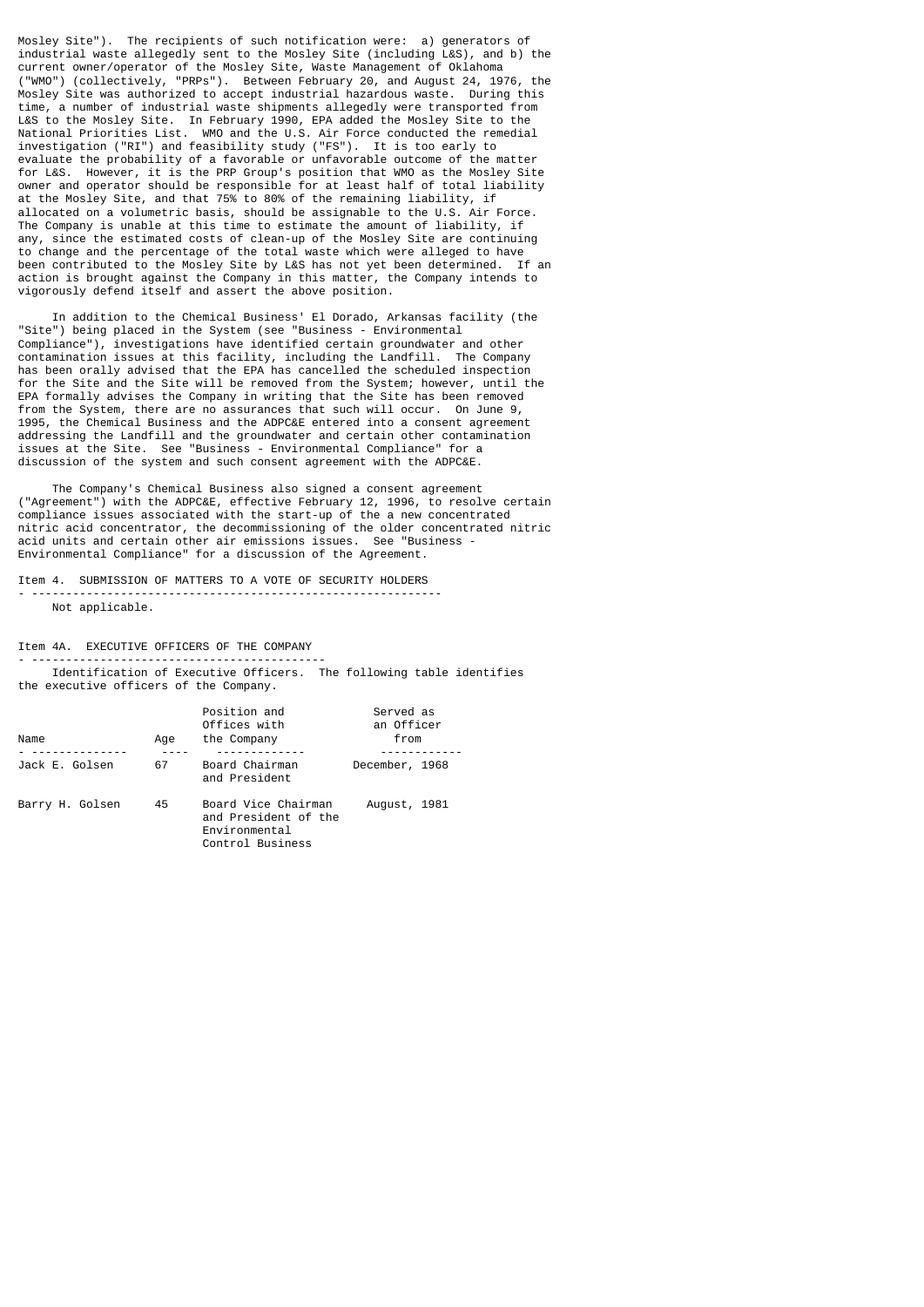| David R. Goss  | 55 | Senior Vice<br>President of<br>Operations and<br>Director              | March, 1969 |  |
|----------------|----|------------------------------------------------------------------------|-------------|--|
| Tony M. Shelby | 54 | Senior Vice<br>President - Chief<br>Financial Officer,<br>and Director | March, 1969 |  |
| Jim D. Jones   | 54 | Vice President -<br>Treasurer and<br>Corporate Controller              | April, 1977 |  |
| David M. Shear | 36 | Vice President and<br>General Counsel                                  | March, 1990 |  |

- ----------------------------------

The Company's officers serve one-year terms, renewable on an annual<br>by the Board of Directors. All of the individuals listed above have basis by the Board of Directors. All of the individuals listed above have served in substantially the same capacity with the Company and/or its subsidiaries for the last five years.

 Family Relationships. The only family relationship that exists among the executive officers of the Company is that Jack E. Golsen is the father of Barry H. Golsen.

# PART II

 ------- Item 5. MARKET FOR THE COMPANY'S COMMON EQUITY AND RELATED STOCKHOLDER MATTERS

#### Market Information

- ------------------ The Company's Common Stock trades on the New York Stock Exchange, Inc. ("NYSE"). Prior to August, 1994, the Company's Common Stock traded on the American Stock Exchange, Inc. ("AMEX"). The following table shows, for the periods indicated, the high and low closing sales prices for the Company's Common Stock.

|                 | FISUAL ITAI ENUTU<br>December 31, |                                   |               |                                    |
|-----------------|-----------------------------------|-----------------------------------|---------------|------------------------------------|
|                 | 1995                              |                                   | 1994          |                                    |
| Quarter         | High                              | Low                               | High          | Low                                |
| First<br>Second | $6 \frac{1}{4}$<br>67/8           | $5\frac{5}{8}$<br>$5 \frac{1}{4}$ | 10<br>91/4    | 81/4<br>7                          |
| Third<br>Fourth | 67/8<br>$5 \frac{1}{4}$           | 4 7/8<br>35/8                     | 7.3/4<br>73/4 | $5 \frac{1}{4}$<br>$5 \frac{3}{8}$ |

Fiscal Year Ended

# Stockholders

- ------------ As of February 29, 1996, the Company had 1173 record holders of its Common Stock.

# Dividends

- ---------

 Holders of the Company's Common Stock are entitled to receive dividends only when, as and if declared by the Board of Directors. No dividends may be paid on the Company's Common Stock until all required dividends are paid on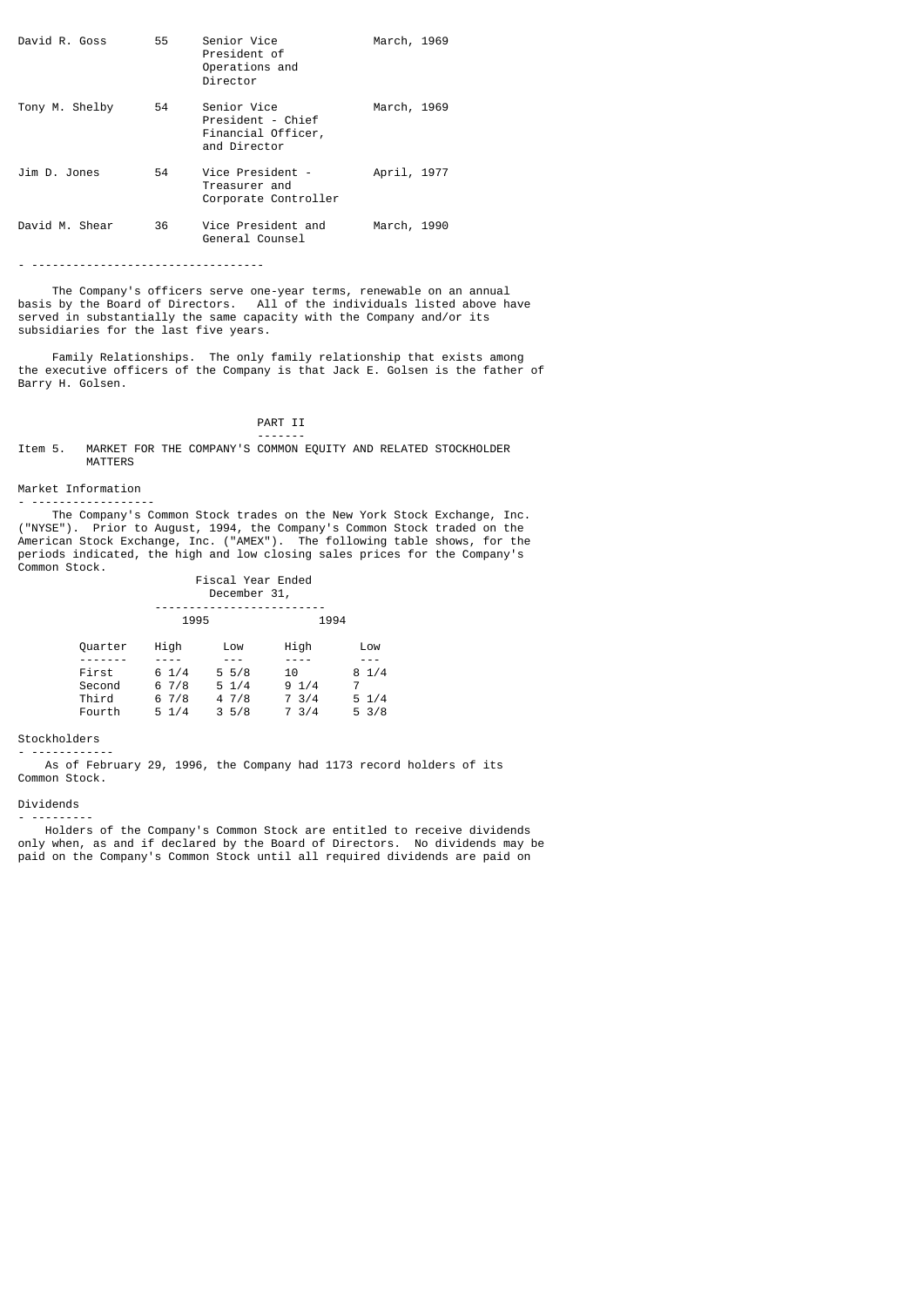the outstanding shares of the Company's preferred stock, or declared and amounts set apart for the current period, and, if cumulative, prior periods. The Company has issued and outstanding as of December 31, 1995, 915,000 shares of \$3.25 Convertible Exchangeable Class C Preferred Stock, Series 2 ("Series 2 Preferred"), 1,566 shares of a series of Convertible Non Cumulative Preferred Stock ("Non Cumulative Preferred Stock") and 20,000 shares of Series B 12% Convertible, Cumulative Preferred Stock ("Series B Preferred"). Each share of preferred stock is entitled to receive an annual dividend, if, as and when declared by the Board of Directors, payable as follows: (i) Series 2 Preferred at the rate of \$3.25 a share payable quarterly in arrears on June 15, September 15, December 15, and March 15, which dividend is cumulative, (ii) Non Cumulative Preferred Stock at the rate of \$10 a share payable April 1, and (iii) Series B Preferred at the rate of \$12.00 a share payable January 1, which dividend is cumulative. The Company has a policy as to the payment of annual cash dividends on its outstanding Common Stock of \$.06 per share, payable at \$.03 per share semiannually, subject to change or termination by the Board of Directors at any time. The Company paid a cash dividend of \$.03 a share on its outstanding Common Stock on July 1, 1995, and January 1, 1996; however, there are no assurances that this policy will not be terminated or changed by the Board of Directors. See Notes 9, 10 and 11 of Notes to Consolidated Financial Statements.

 Under the terms of a loan agreement between the Company and its lender, the Company may, so long as no event of default has occurred and is continuing under the loan agreement, make currently scheduled dividends and pay dividends on its outstanding preferred stock and pay annual dividends on its Common Stock equal to \$.06 per share.

 Under the terms of a term loan agreement between El Dorado Chemical Company ("EDC"), EDC's wholly owned subsidiary, Slurry Explosive Corporation ("SEC"), both within the Company's Chemical Business, and certain lenders, and both within the Company's Chemical Business, and certain lenders, and between DSN Corporation ("DSN"), another subsidiary of the Company within the Chemical Business, and a lender, (i) EDC cannot transfer funds to the Company in the form of cash dividends or other advances, except (i) for the amount of taxes that EDC would be required to pay if it was not consolidated with the Company and (ii) an amount equal to twenty-five percent (25%) of EDC's cumulative adjusted net income (as reduced by cumulative net losses), as defined, any time EDC has a Total Capitalization Ratio, as defined, greater than .65:1 and after EDC has a Total Capitalization Ratio of .65:1 or less, 50% of EDC's cumulative adjusted net income (as reduced by cumulative net losses), and (ii) DSN is prohibited from paying any dividends or making any distributions to the Company. See Note 7 of Notes to Consolidated Financial Statements and Item 7 "Management's Discussion and Analysis of Financial Condition and Results of Operations".

 The Company is a holding company and, accordingly, its ability to pay dividends on its preferred stock and its common stock is dependent in large part on its ability to obtain funds from its subsidiaries. The ability of EDC, SEC, and DSN to pay dividends to the Company, to fund the payment of dividends by the Company or for other purposes, is restricted by certain agreements to which they are parties.

 On February 17, 1989, the Company's Board of Directors declared a dividend to its stockholders of record on February 27, 1989, of one preferred stock purchase right on each of the Company's outstanding shares of common stock. The rights expire on February 27, 1999. The Company issued the rights, among other reasons, in order to assure that all of the Company's stockholders receive fair and equal treatment in the event of any proposed takeover of the Company and to guard against partial tender abusive tactics to gain control of the Company. The rights will become exercisable only if a person or group acquires beneficial ownership of 30% or more of the Company's common stock or announces a tender or exchange offer the consummation of which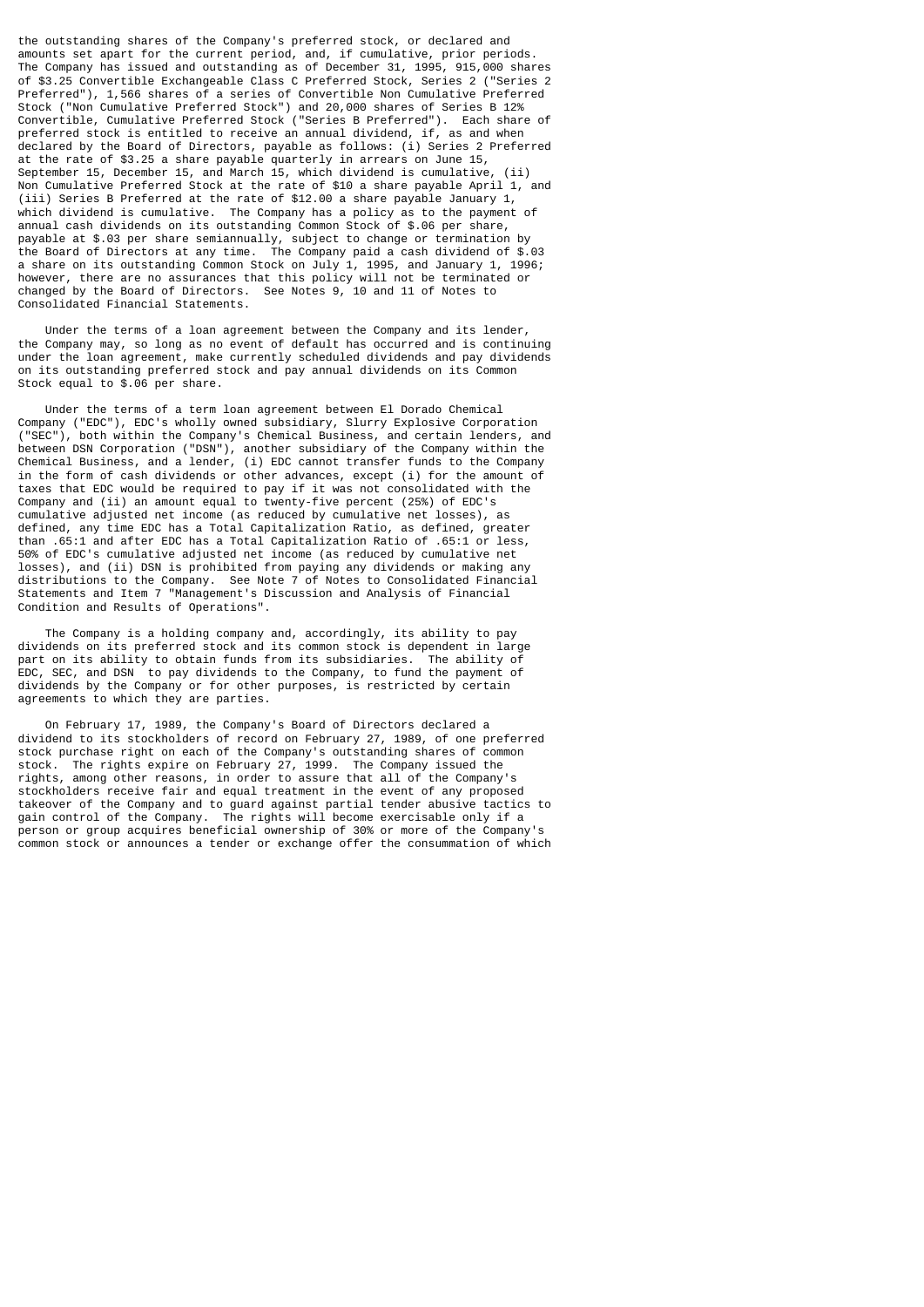would result in the ownership by a person or group of 30% or more of the common stock, except any acquisition by Jack E. Golsen, Chairman of the Board and President of the Company, and certain other related persons or entities.

 Each right (other than the rights, owned by the acquiring person or members of a group that causes the rights to become exercisable, which became void) will entitle the stockholder to buy one one-hundredth of a share of a new series of participating preferred stock at an exercise price of \$14.00 per share. Each one one-hundredth of a share of the new preferred stock purchasable upon the exercise of a right has economic terms designed to approximate the value of one share of the Company's common stock. If another person or group acquires the Company in a merger or other business combination transaction, each right will entitle its holder (other than rights owned by that person or group, which become void) to purchase at the right's then current exercise price, a number of the acquiring company's common shares which at the time of such transaction would have a market value two times the exercise price of the right. In addition, if a person or group (with certain exceptions) acquires 30% or more of the Company's outstanding common stock, each right will entitle its holder, (other than the rights owned by the acquiring person or members of the group that results in the rights becoming exercisable, which become void), to purchase at the right's then current exercise price, a number of shares of the Company's common stock having a market value of twice the right's exercise price in lieu of the new preferred stock.

 Following the acquisition by a person or group of beneficial ownership of 30% or more of the Company's outstanding common stock (with certain exceptions) and prior to an acquisition of 50% or more of the Company's common stock by the person or group, the Board of Directors may exchange the rights (other than rights owned by the acquiring person or members of the group that results in the rights becoming exercisable, which become void), in whole or in part, for shares of the Company's common stock. That exchange would occur at an exchange ratio of one share of common stock, or one one-hundredth of a share of the new series of participating preferred stock, per right.

 Prior to the acquisition by a person or group of beneficial ownership of 30% or more of the Company's common stock (with certain exceptions) the Company may redeem the rights for one cent per right at the option of the Company's Board of Directors. The Company's Board of Directors also has the authority to reduce the 30% thresholds to not less than 10%.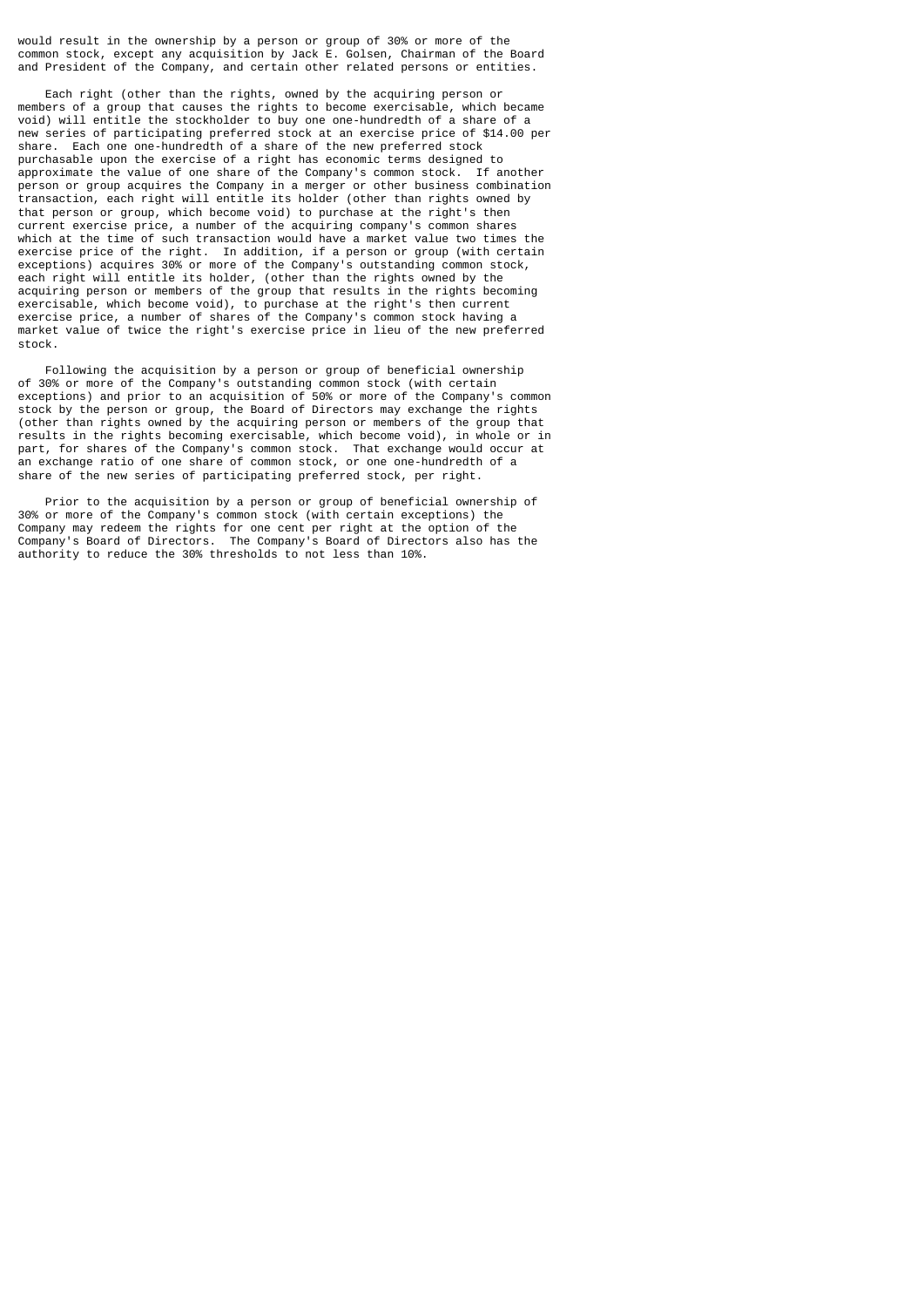|                                                                                             | 1995             | 1994                                                                                    | Years ended December 31,<br>1993 | 1992                   | 1991                        |
|---------------------------------------------------------------------------------------------|------------------|-----------------------------------------------------------------------------------------|----------------------------------|------------------------|-----------------------------|
|                                                                                             | ----             | $- - - -$<br>(Dollars in Thousands,<br>except per share data)                           | $- - - -$                        | $- - - -$              |                             |
| Selected Statement of Operations Data:                                                      |                  |                                                                                         |                                  |                        |                             |
| Net sales                                                                                   | ========         | \$267,391 \$245,025 \$232,616 \$198,373 \$177,035<br>========                           | ========                         | ========               |                             |
| Total Revenues                                                                              |                  | \$274,115 \$249,969 \$237,529 \$200,217 \$180,238<br>======== ======== ======== ======= |                                  |                        | $=$ = = = = = = =           |
| Interest expense                                                                            | ========         | $$10,131$ \$ 6,949 \$ 7,507 \$ 9,225 \$ 10,776<br>========                              | ========                         | ========               |                             |
| Income (loss) from continuing<br>operations                                                 |                  | $$(3, 732)$ \$ 983 \$ 11, 235 \$ 6, 985 \$ (3, 190)<br>=================                | ========                         | ========               | $=$ $=$ $=$ $=$ $=$ $=$ $=$ |
| Net income (loss)                                                                           |                  | $$$ (3,732) $$$ 24,467 $$$ 12,399 $$$ 9,255 $$$ (1,147)                                 |                                  | ========               |                             |
| Net income (loss) applicable<br>to common stock                                             | ========         | $$ (6,961) $21,232 $10,357 $7,428 $ (3,090)$<br>========                                | ========                         | ========               | <b>EEEEEEEE</b>             |
| Primary earnings (loss)<br>per common share:<br>Income (loss) from continuing<br>operations | \$<br>========   | $(.53)$ \$ $(.16)$ \$ $.69$ \$<br>========                                              | ========                         | .66 \$<br>========     | (.81)                       |
| Net income (loss)                                                                           | \$<br>$(.53)$ \$ | $1.54$ \$                                                                               | .77                              | .94 <sup>5</sup><br>\$ | (.48)                       |

======== ======== ======== ======== ========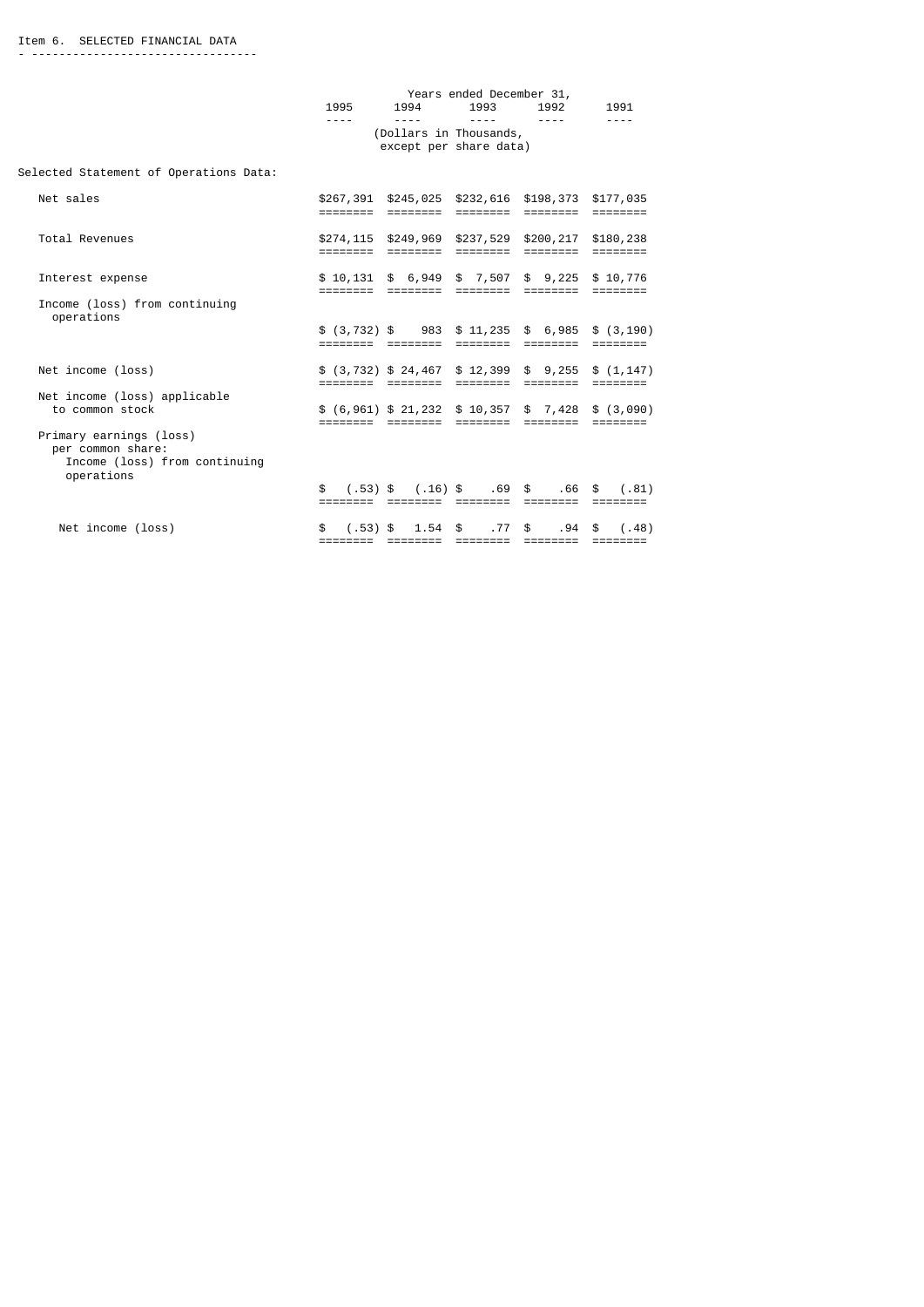| per common share                                | \$. | . 06      | \$.          | .06      | \$<br>.06 \$                                             |        | \$. |           |
|-------------------------------------------------|-----|-----------|--------------|----------|----------------------------------------------------------|--------|-----|-----------|
| Selected other Data:<br>Cash dividends declared |     |           |              |          |                                                          |        |     |           |
|                                                 |     |           |              |          |                                                          |        |     |           |
| Stockholders' Equity                            |     | \$81,576  |              | \$90,599 | \$74,871 \$18,339                                        |        |     | \$10,352  |
|                                                 |     |           |              |          |                                                          |        |     |           |
| Redeemable preferred stock                      | \$  | 149       | $\mathbb{S}$ |          | 152 \$ 155 \$                                            | 163 \$ |     | 179       |
| Long-term debt, including current<br>portion    |     | \$118,280 |              |          | $$91,681$ $$90,395$ $$51,332$ $$56,807$                  |        |     |           |
| Total Assets                                    |     |           |              |          | \$238,176 \$221,281 \$196,038 \$166,999                  |        |     | \$158,383 |
| Selected Balance Sheet Data:                    |     |           |              |          |                                                          |        |     |           |
|                                                 |     | 1995      |              | 1994     | 1993<br>(Dollars in Thousands,<br>except per share data) | 1992   |     | 1991      |
|                                                 |     |           |              |          |                                                          |        |     |           |

# Years ended December 31,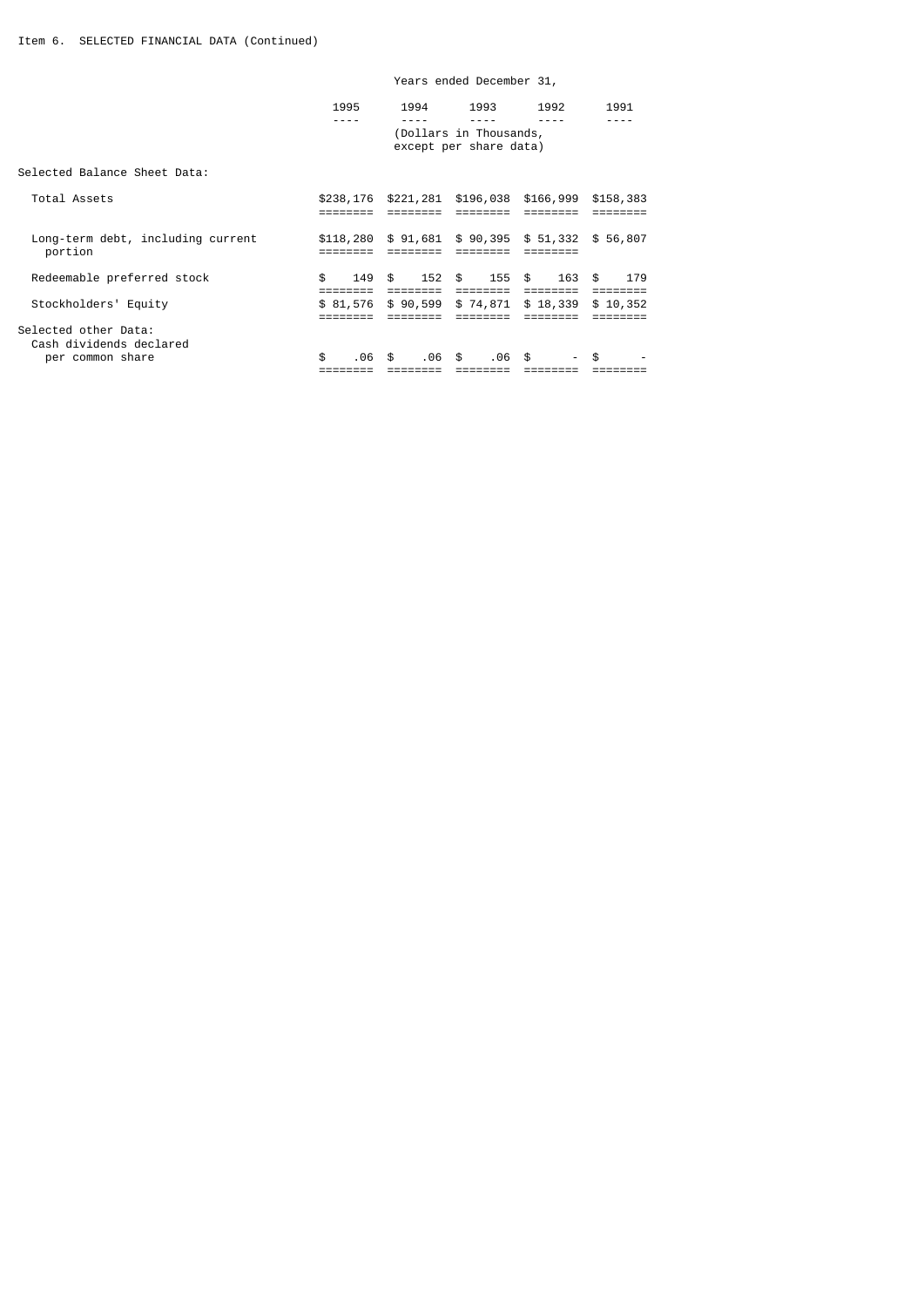Item 7. MANAGEMENT'S DISCUSSION AND ANALYSIS OF FINANCIAL CONDITION AND RESULTS OF OPERATIONS

 The following Management's Discussion and Analysis of Financial Condition and Results of Operations should be read in conjunction with a review of the Company's December 31, 1995 Consolidated Financial Statements, Item 6 "SELECTED FINANCIAL DATA" and Item 1 "BUSINESS" included elsewhere in this report.

# Overview - --------

The Company is going through a transition from a highly diversified company to a more focused company with the intent to focus on its two primary business units, the Chemical Business and the Environmental Control Business.

In May 1994, the Company sold its Financial Services Business, Equity Bank for Savings F.A. and as a result exited the financial services business.

In September 1995 the Company announced that it would reduce its investment in, or take other actions regarding, the Automotive and Industrial Products Businesses. The intent is to decrease the investment in these Businesses and redeploy the cash into the Chemical and Environmental Control Business which are perceived by management to have strategic advantages and better historical returns on invested capital. The Company continues to explore its alternatives to accomplish these goals, but as of now, no formal plans have been adopted.

The following table contains certain of the information from note 15 of Notes to the Company's Consolidated Financial Statements about the Company's operations in different industry segments for each of the three years in the period ended December 31, 1995.

|                                                                                  | 1995                       | 1994                                           |               | 1993                             |
|----------------------------------------------------------------------------------|----------------------------|------------------------------------------------|---------------|----------------------------------|
|                                                                                  |                            | (In Thousands)                                 |               | - - - - - - - -                  |
| Sales:<br>Chemical                                                               | \$136,903                  | \$<br>131,576                                  |               | \$114,952                        |
| Environmental Control                                                            | 83,843                     | 69,914                                         |               | 69,437                           |
| Industrial Products                                                              | 13,375                     | 11,222                                         |               | 19,714                           |
| Automotive Products                                                              | 33,270                     | 32,313<br><u> - - - - - - - - -</u>            |               | 28,513                           |
|                                                                                  | \$ 267,371<br>=========    | \$245,025<br>=========                         |               | \$232,616                        |
| Gross Profit: (1)                                                                |                            |                                                |               |                                  |
| Chemical                                                                         | \$<br>26,050               | \$ 25,700                                      | \$            | 27,557                           |
| Environmental Control                                                            | 21,694                     | 17,651                                         |               | 15,651                           |
| Industrial Products<br>Automotive Products                                       | 2,953                      | 1,316                                          |               | 5,160                            |
|                                                                                  | 6,366<br>.                 | 8,442<br>----------                            |               | 9,744<br><u> - - - - - - - -</u> |
|                                                                                  | \$ 57,063                  | \$53,109                                       |               | \$58,112                         |
|                                                                                  | =========                  | =========                                      |               |                                  |
| Operating profit (loss): (2)                                                     |                            |                                                |               |                                  |
| Chemical<br>Environmental Control                                                | \$<br>13,393               | \$ 12,809 \$ 17,632                            |               |                                  |
| Industrial Products                                                              | 4,630<br>(1, 199)          | 3, 512<br>(4, 155)                             |               | 3,900<br>2,120                   |
| Automotive Products                                                              | (3, 704)                   | $(1, 462)$ 2,528                               |               |                                  |
|                                                                                  | . <sub>.</sub>             |                                                |               | <u> - - - - - - - - -</u>        |
|                                                                                  | 13,120                     | 10,704                                         |               | 26,180                           |
| General corporate expenses, net (6,571)<br>Interest Expense                      | (10, 131)                  | $(3, 472)$ $(6, 629)$<br>$(6, 949)$ $(7, 507)$ |               |                                  |
|                                                                                  | $\cdots$ $\cdots$ $\cdots$ |                                                |               |                                  |
| Income (loss) from continuing<br>operations before provision                     |                            |                                                |               |                                  |
| for income taxes                                                                 | \$(3, 582)                 | \$ 283<br>===================================  | $\mathfrak s$ | 12,044                           |
|                                                                                  |                            |                                                |               |                                  |
|                                                                                  | 1995<br>------             | 1994<br>-------                                |               | 1993<br>------                   |
|                                                                                  |                            | (In Thousands)                                 |               |                                  |
| Depreciation, depletion and<br>amortization of property,<br>plant and equipment: |                            |                                                |               |                                  |
| Chemical                                                                         | \$4,532<br>=========       | \$4,044<br>=========                           |               | 3,696<br>\$<br>=========         |
| Environmental Control                                                            | \$ 1,582<br>=========      | \$1,427<br>=========                           |               | \$1,015                          |
| Industrial Products                                                              | \$ 124<br>=========        | \$ 117<br>=========                            |               | $\frac{1}{2}$<br>118             |
| Automotive Products                                                              | \$986<br>=========         | \$785<br>=========                             |               | \$502                            |
| Additions to property,<br>plant and equipment:<br>Chemical                       | \$<br>17,979               | \$<br>15,532                                   | \$            | 9,036                            |
|                                                                                  | =========                  | =========                                      |               | =========                        |
| Environmental Control                                                            | \$<br>447<br>=========     | \$<br>3,722<br>=========                       | \$            | 1,584                            |
| Industrial Products                                                              | \$<br>265<br>=========     | \$<br>74<br>=========                          | \$            | 560<br>=========                 |
| Automotive Products                                                              | \$<br>1,341<br>=========   | \$<br>1,203<br>=========                       | \$            | 1,875                            |
| Identifiable assets:                                                             |                            |                                                |               |                                  |
| Chemical                                                                         | \$111,890                  | \$<br>94,972                                   | \$            | 77,943                           |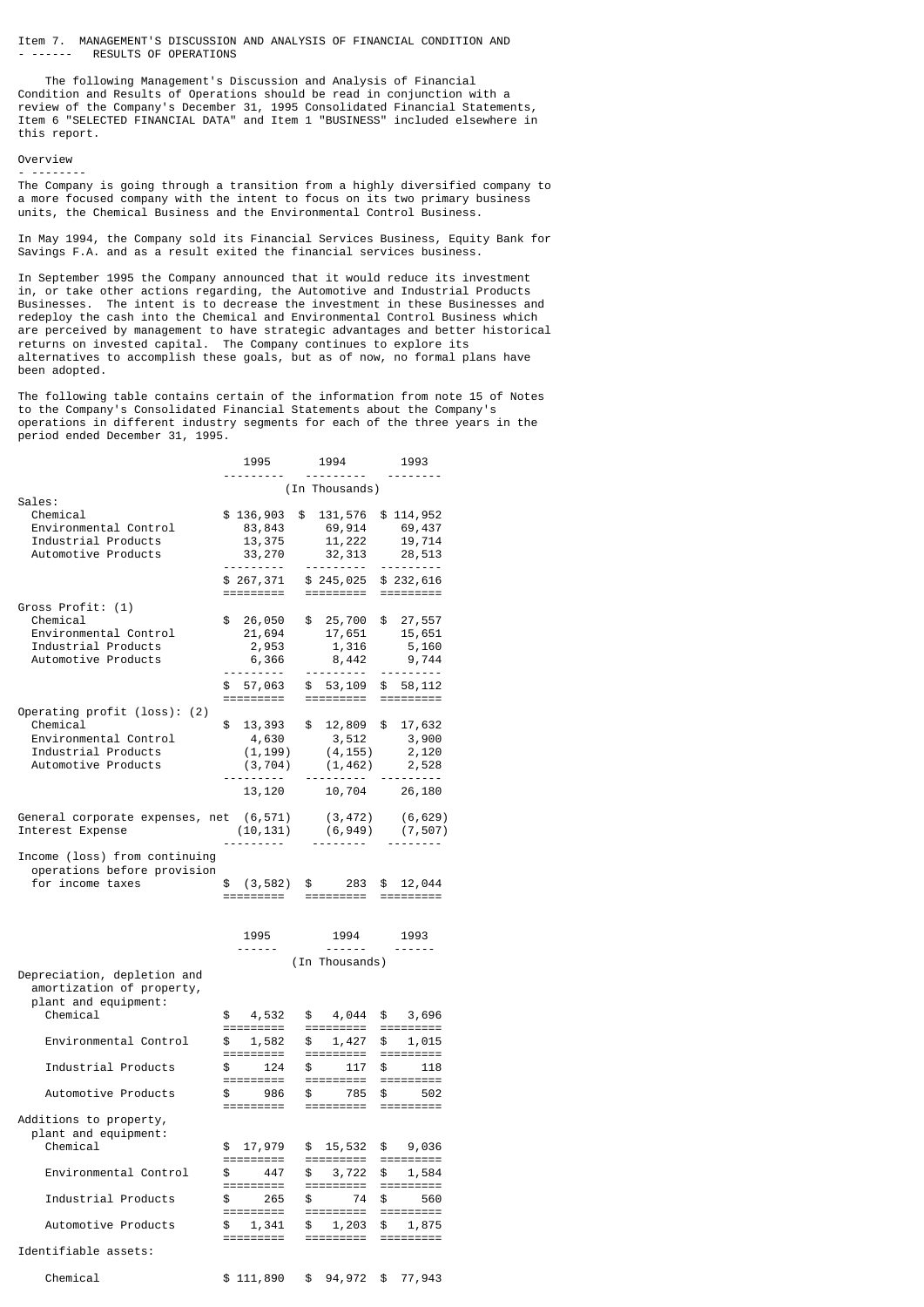| Environmental Control | 41,331     | 40,660    | 38,389    |  |
|-----------------------|------------|-----------|-----------|--|
| Industrial Products   | 17,328     | 18,423    | 22,688    |  |
| Automotive Products   | 43,872     | 38,369    | 31,650    |  |
|                       | 214,421    | 192,424   | 170,670   |  |
| Corporate assets      | 23,755     | 28,857    | 25,368    |  |
| Total assets          | \$ 238,176 | \$221,281 | \$196,038 |  |

 Gross profit by industry segment represents net sales less cost of sales. Operating profit by industry segment represents revenues less operating expenses before deducting general corporate expenses, interest expense and income taxes. As indicated in the above table the operating profit (as defined) declined from \$26.1 million in 1993 to \$10.7 million in 1994 and \$13.1 million in 1995, while sales increased approximately 15% during the same period. The decline in operating profit, coupled with an increase in interest expense, resulted in a loss from continuing operations before income taxes for 1995 of \$3.6 million. This decline in operating profit is primarily due to lower earnings in the Chemical Business as a result of much higher costs for anhydrous ammonia (NH3), which is the basic raw material for the Chemical Business' nitrate based products, and to the lower margins in the Automotive and Industrial Products Businesses.

### Chemical Business

\_\_\_\_\_\_\_\_\_\_\_\_\_\_\_\_\_\_\_\_\_\_\_\_\_\_\_\_

- ----------------- The Chemical Business manufacturers and sells prilled ammonium nitrate products and high grade specialty acids to the explosives, agricultural, and industrial acids markets, and markets and licenses a number of proprietary explosives products. The Company has grown this Business through the expansion of its principal manufacturing facility in El Dorado, Arkansas, the construction of a mixed acid plant in Wilmington, North Carolina, and the acquisition of new agricultural distribution centers in key geographical markets which are freight logical to its principal plant. During the years 1995, 1994, and 1993, capital expenditures in this Business were \$18.0 million, \$15.5 million, and \$9.0 million, respectively. During the period from December 1993 through December 1995 the net investment in assets of the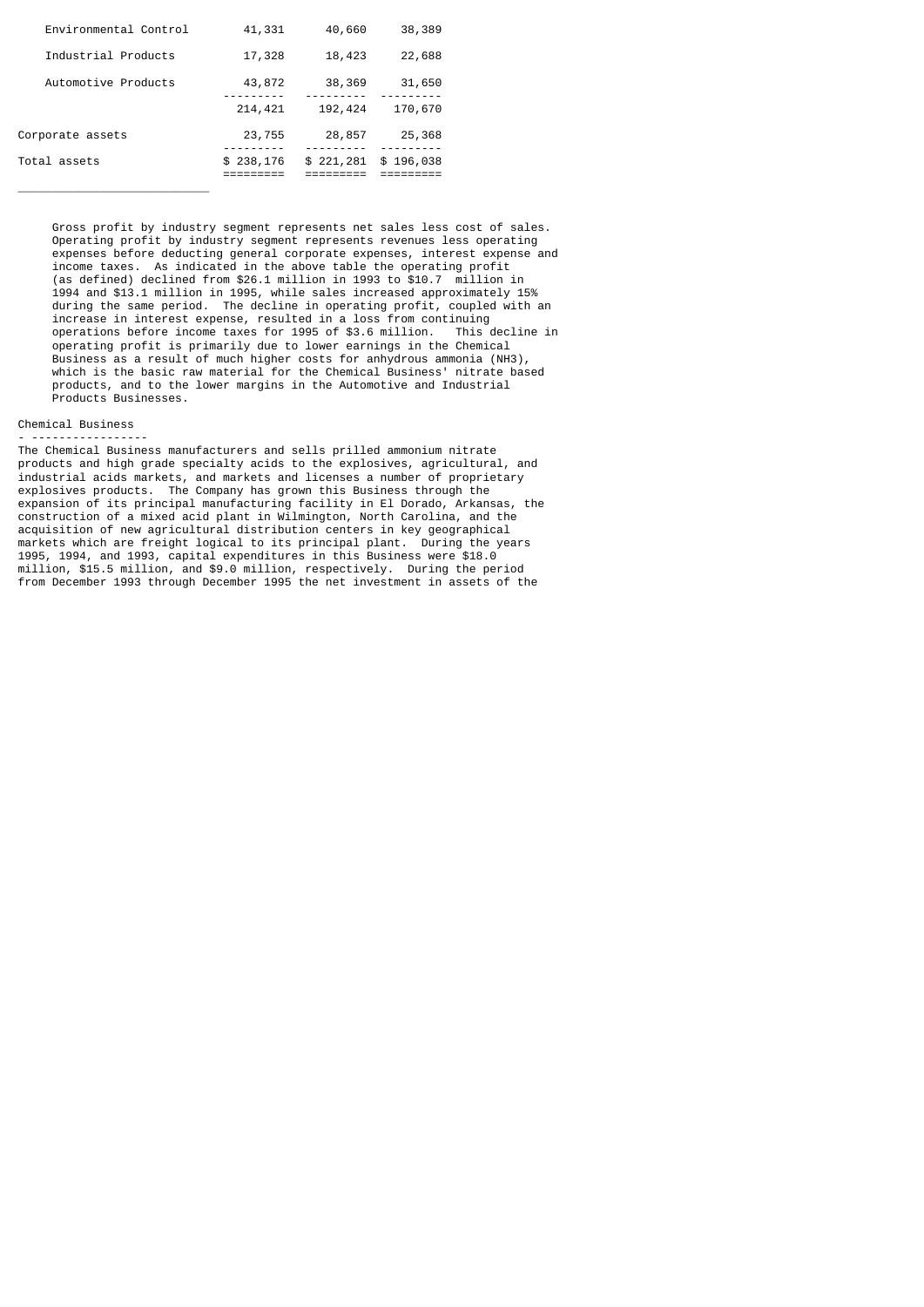Chemical Business was increased from \$78 million to \$112 million primarily due to the construction of additional capacity to benefit future periods.

The operating profit in the Chemical Business is down from \$17.6 million in 1993 to \$12.8 million and \$13.4 million in 1994 and 1995, respectively. During 1994 and 1995 the cost of the Chemical Business' primary raw material Anhydrous Ammonia increased from a 1993 average of \$107.12 per ton to \$156.71 in 1994 and \$161.84 per ton in 1995. The Chemical Business purchases approximately 220,000 tons per year of anhydrous ammonia. The increased cost was partially passed on to customers in the form of higher prices but the entire cost could not be offset by higher sales prices resulting in lower gross profit margins in 1994 and 1995.

The Chemical Business has entered into detailed negotiations with Bayer Corporation ("Bayer") to build, own, and operate a nitric acid plant as a part of a complex to be built by Bayer in Baytown Texas to provide Bayer's requirements for nitric acid on a long-term basis, subject to completion of a definitive agreement relating to this project. The Company intends to obtain project financing to fund the construction of the plant, which will be constructed by an independent construction firm to be selected by the Company. If the definitive agreement is finalized, the Company expects that the plant can be constructed and become operational within 24-30 months from the completion of such definitive agreement.

## Environmental Control - ---------------------

The Environmental Control Business manufacturers and sells a broad range of fan coil, air handling, air conditioning, heating, water source heat pumps, and dehumidification products targeted to both commercial and residential new building construction and renovation.

The Environmental Business focuses on product lines in the specific niche markets of fan coils and water source heat pumps and has established a significant market share in these specific markets.

As indicated in the above table, the Environmental Control Business reported improved sales (an increase of 20%) and improved operating profit for 1995 as compared to 1994. From December 1993 through December 1995 the net investment in assets of the Environmental Control Business was increased from \$38 million to \$41 million. During this two year period inventories were reduced \$2.3 million, capital expenditures were \$4.2 million and depreciation was approximately \$3.0 million.

# Automotive and Industrial Products Businesses

- --------------------------------------------- The Automotive Products Business sells its products into the automotive, truck and agricultural equipment replacement markets. Certain of the products are sold directly to original equipment manufacturers and certain major chain stores. The Industrial Products Business markets a proprietary line of machine tools most of which are purchased from foreign companies, which manufacture the machine tools to Company specifications. As indicated in the above table, during 1993, 1994 and 1995, respectively, these Business recorded combined sales of \$48.2 million \$43.5 million and \$46.6 million, respectively, and reported an operating profit (as defined above) of \$4.6 million in 1993 and operating losses (as defined above) of \$5.6 million and \$4.9 million in 1994 and 1995, respectively. The net investment in assets of these Businesses was \$54.3 million, \$56.8 million and \$61.2 million at year end 1993, 1994 and 1995, respectively. The increase in the investment was primarily due to a build up in inventory in the Automotive Products Business, which resulted from purchases from foreign suppliers with long lead times, in quantities in excess of current demand. A stringent inventory reduction plan was put into place that should bring the inventories back into line over time.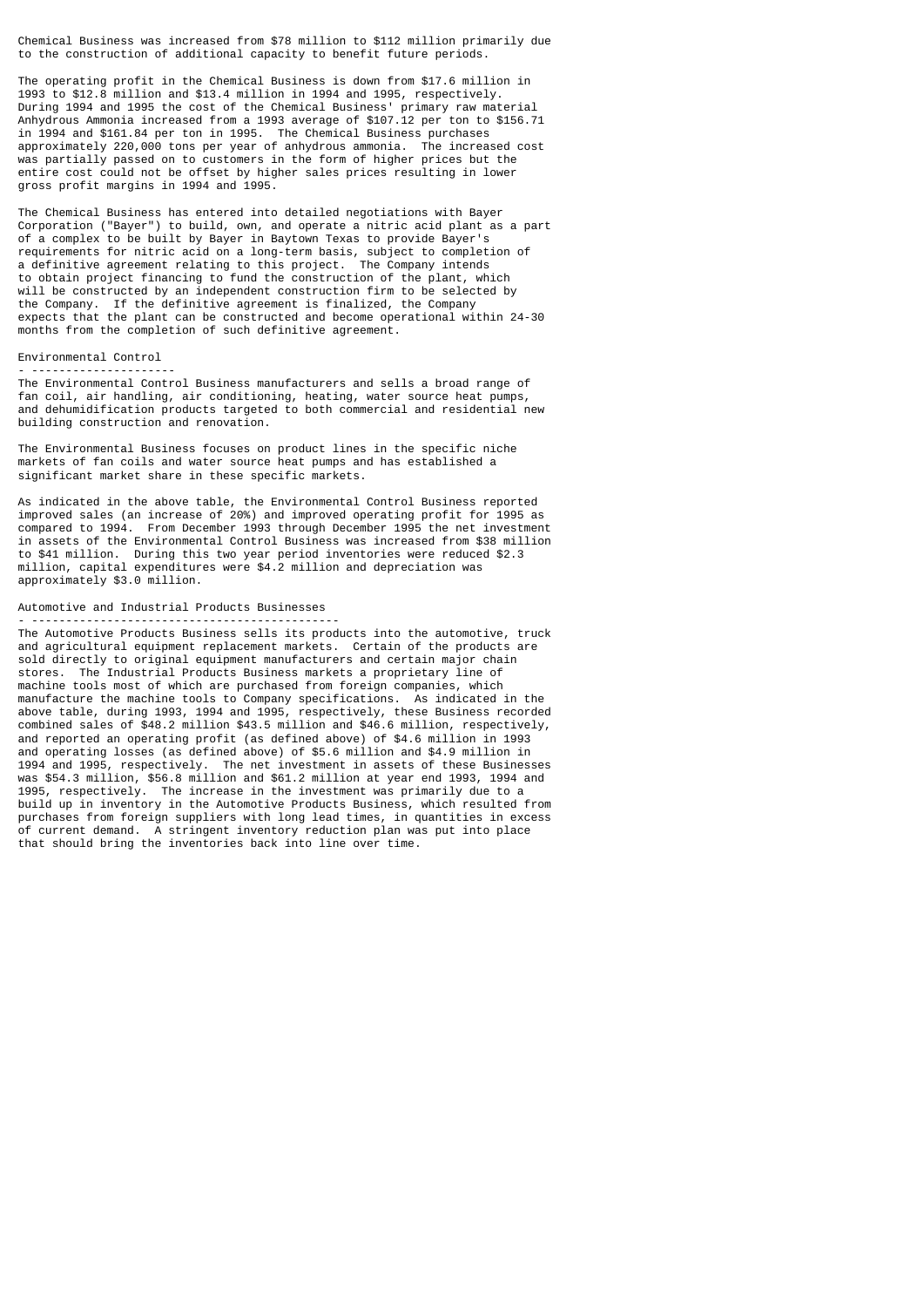### Results of Operations - ---------------------

Year Ended December 31, 1995 compared to Year Ended December 31, 1994

#### Revenues

 Total revenues for 1995 and 1994 were \$274.1 million and \$250.0 million, respectively (an increase of \$24.1 million or 9.7%). Sales increased \$22.4 million or 9.1%. Other income included in total revenues was \$6.7 million, an increase of \$1.8 million from 1994, which resulted primarily from proceeds received on the settlement of loans which were acquired in connection with the sale of Equity Bank. See "Liquidity and Capital Resources" of this Management's Discussion and Analysis.

### Net Sales

 Consolidated net sales for 1995 were \$267.4 million, compared to \$245.0 million for 1994, an increase of \$22.4 million or 9.1%. resulted principally from: (i) increased sales in the Environmental Control Business of \$13.9 million, primarily due to improved market conditions and increased production in the fan coil segment of this business and to increased sales in geothermal water source heat pumps related to certain governmental projects; (ii) increased sales in the Chemical Business of \$5.3 million which were primarily attributable to higher ammonia costs being passed through to customers, and increased sales of \$2.5 million at Total Energy Systems ("TES"), the Company's subsidiary located in Australia, which have resulted from an expanded customer base; (iii) increased sales of \$2.2 million in the Industrial Products Business primarily due to finalization of a sale to a foreign customer and increases in sales of machine tools; and (iv) increased sales of \$1.0 million in the Automotive Products Business due to the addition of new product lines.

## Gross Profit

 Gross profit increased \$4.0 million and was 21.3% of net sales for 1995, compared to 21.7% of net sales for 1994. The gross profit percentage remained consistent, with only slight changes, in the Chemical and Environmental Control Businesses. The gross profit of the Chemical Business was adversely affected due to the continued high cost of anhyrdrous ammonia as discussed above. The Industrial Products Business gross profit percentage increased due to higher prices. The primary reason for the consolidated decline in gross profit percentage was due to customer mix in the Automotive Products Business, i.e. decreased sales to higher margin retail customers, and increased sales to Original Equipment Manufacturers (OEM) customers which are lower margin customers.

#### Selling, General and Administrative Expense

 Selling, general and administrative ("SG&A") expenses, as a percent of net sales, were 21.4% in 1995 and 20.7% in 1994. SG&A remained consistent from 1994 to 1995 as a percentage of sales in the Chemical, Environmental Control and Automotive Products Businesses. The increase in SG&A, as a percent of sales on a consolidated basis, was primarily attributable to: (1) an increase in the Company's cost of providing employee healthcare benefits of \$.7 million; and, (2) increased legal expenses of \$.6 million primarily attributable to litigation in connection with an insurance claim for damages to machine tools during transport in a prior year.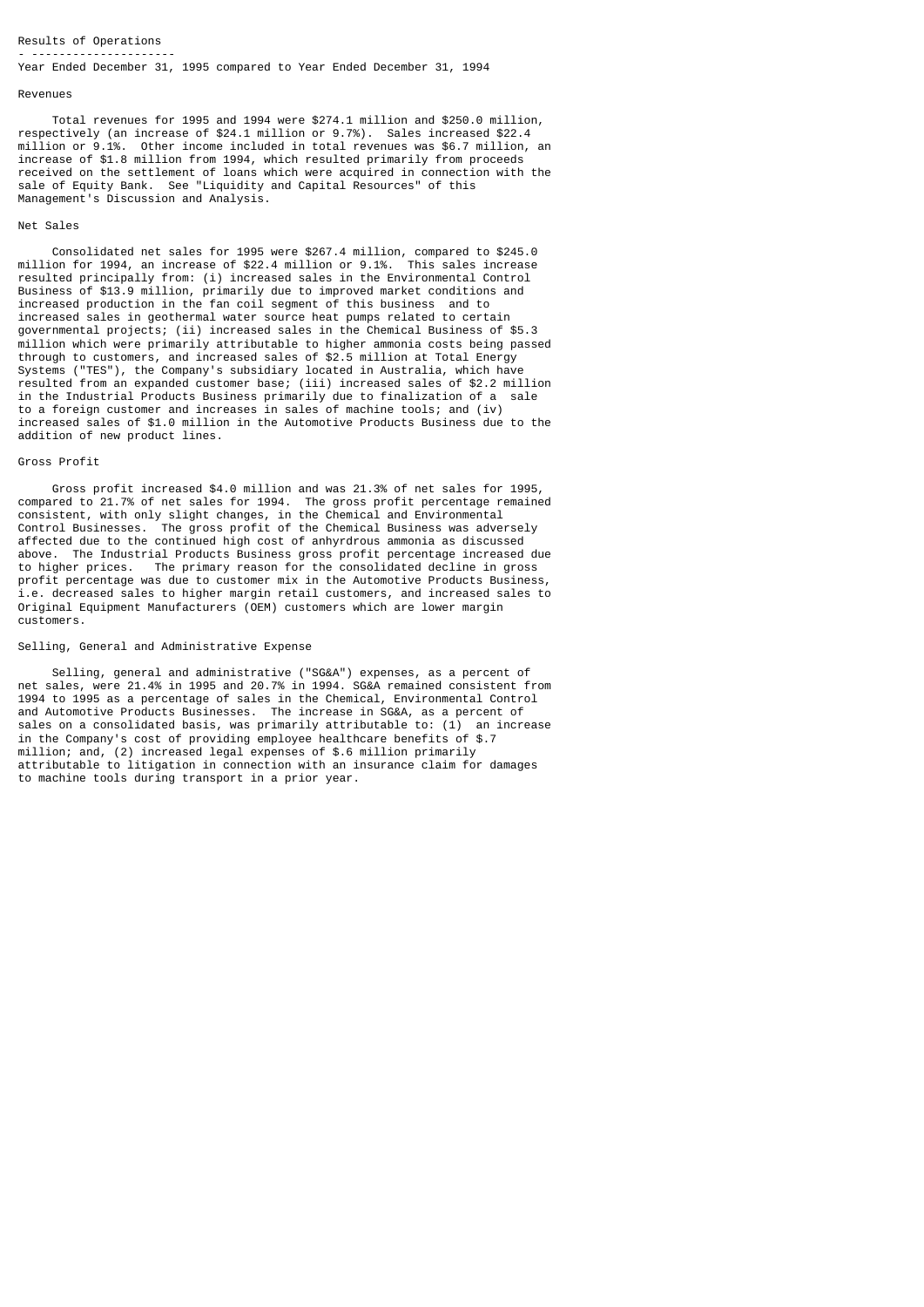# Interest Expense

 Interest expense for the Company was \$10.1 million during 1995, compared to \$6.9 million during 1994. The increase primarily resulted from increased borrowings. The increased borrowings were necessary to support capital expenditures, higher inventory levels, higher accounts receivable balances and to meet the operational requirements of the Company. See "Liquidity and Capital Resources" of this Management's Discussion and Analysis.

### Net Income (Loss)

 The Company had a net loss of \$3.7 million in 1995 compared to net income of \$24.5 million in 1994. The 1994 net income includes approximately \$23.5 million relating to a gain on the sale of a certain business and income from discontinued operations. Excluding this non-recurring activity, the 1994 net income was \$1.0 million. The decreased profitability in 1995 of \$4.7 million was primarily attributable to increased SG&A, as discussed above, and increased interest expense of \$3.2 million due to higher average balances of outstanding debt. These increased expenses were offset in part by increased income of \$1.0 million from collection of loans receivables in excess of net carrying values. Such loans were purchased at a discount in connection with the Equity Bank transaction.

Year Ended December 31, 1994 compared to Year Ended December 31, 1993

#### Revenues

 Total revenues for 1994 and 1993 were \$250.0 million and \$237.5 million, respectively (an increase of \$12.5 million or 5.2%). Sales increased \$12.4 million or 5.3%.

#### Net Sales

 Consolidated net sales for 1994 were \$245.0 million, compared to \$232.6 million for 1993, an increase of \$12.4 million or 5.3%. This increase in sales resulted principally from: (i) increased sales in the Chemical Business of \$16.6 million, primarily due to favorable weather conditions for seasonal fertilizer sales, the higher price of ammonia being partially passed through to customers and inclusion of TES for a full year in 1994 compared to only five months in 1993; (ii) increased sales in the Automotive Products Business of \$3.8 million due to an expanded customer base in 1994 and the acquisition of International Bearings, Inc., in December 1993; and (iii) decreased sales in the Industrial Products Business of \$8.5 million, primarily due to decreased sales to a foreign customer (see Note 6 of Notes to Consolidated Financial Statements and discussion under the "Liquidity and Capital Resources" section of this report).

### Gross Profit

 Gross profit decreased \$5.0 million and was 21.7% of net sales for 1994, compared to 25.0% of net sales for 1993. The decline in gross profit percentage was due primarily to higher cost of the primary raw material (ammonia) in the Chemical Business. During 1994 the average cost of ammonia was approximately 46.4% higher than the average cost of ammonia during 1993. The Chemical Business was not able to pass on to its customers a substantial amount of the higher ammonia cost in the form of price increases in 1994. Additionally, gross profit was reduced in 1994 by \$1.3 million due to cost overruns associated with a sale to a foreign customer in the Industrial Products Business being accounted for on the percentage of completion method. Other factors which affected the gross profit percentage were improved gross profit after recovery from the effects of a strike in 1992 at the fan coil manufacturing plant of the Environmental Control Business that were still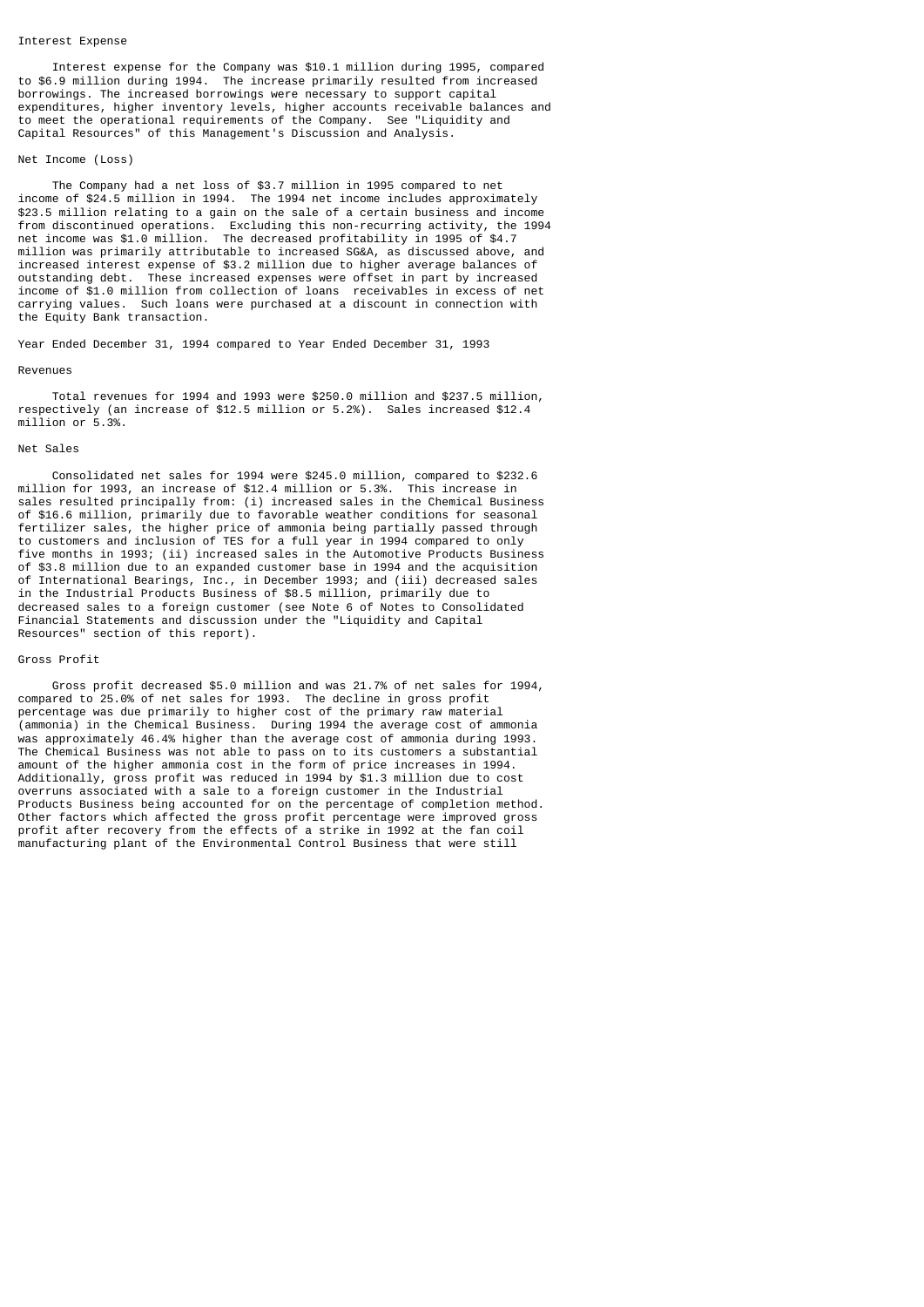being experienced in 1993; and, decreased sales to the foreign customer mentioned above which carried a high gross profit percentage in 1993.

### Selling, General and Administrative Expense

 Selling, general and administrative ("SG&A") expenses as a percent of net sales were 20.7% in 1994 and 18.7% in 1993. This increase in SG&A as a percent of sales was primarily due to: (i) decreased sales to a foreign customer in the Industrial Products Business with no corresponding reduction in SG&A costs; (ii) increased insurance costs in the Industrial Products Business resulting from settlement of certain claims; (iii) loss reserves placed on loans to potential acquisition candidates in the Automotive Products and Environmental Control Businesses; (iv) approximately \$1.2 million in costs expended in pursuit of acquisition prospects which the Company chose to abandon; and (v) lower provision for bad debt expenses in 1993 in the Environmental Control Business compared to the provision in 1994. These factors were offset in part by a decrease in legal costs resulting from settlement of the customs matter in the second quarter of 1993 and settlement of a dispute with one of the Company's insurers in the first quarter of 1994, in addition to sales increases due to higher ammonia prices in the Chemical Business with no corresponding increase in SG&A costs.

# Interest Expense

 Interest expense for the Company was approximately \$6.9 million during 1994, compared to approximately \$7.5 million during 1993. The decrease primarily resulted from the capitalization of approximately \$.5 million in 1994 related to the purchase and construction of the Nitric Acid Plant in El Dorado, Arkansas as discussed in Item 2 "PROPERTIES - Chemical Business".

# Income From Continuing Operations Before Taxes

 The Company had income from continuing operations before income taxes of \$.3 million in 1994 compared to \$12.0 million in 1993. The decreased profitability of \$11.7 million was primarily due to lower gross profit of approximately \$6.5 million realized on sales in the Chemical Business due to unrecovered ammonia price increases in 1994 that the Chemical Business was unable to pass on as price increases during 1994 and decreased profit of \$6.2 million from the foreign sales contract as discussed in Note 6 of Notes to Consolidated Financial Statements. Also contributing to this decline is the \$.5 million provision for the environmental matter discussed in Note 12 of Notes to Consolidated Financial Statements and \$1.2 million in costs associated with abandoned acquisition prospects, as discussed above.

## Provision For Income Taxes

 As a result of the Company's net operating loss carryforward for income tax purposes as discussed elsewhere herein and in Note 8 of Notes to Consolidated Financial Statements, the Company's provisions for income taxes for 1994 and 1993 are for current state income taxes and federal alternative minimum taxes. In 1994, the Company recognized a provision for alternative minimum taxes associated with its discontinued Financial Services Business of \$1.3 million with an offsetting benefit to continuing operations as a result of utilization of the Company's alternative minimum tax net operating loss carryforward not otherwise available to the Financial Services Business.

### Income From Discontinued Operations

 Income from discontinued operations reflects the results of operations of the Financial Services Business as discussed in Note 3 of Notes to Consolidated Financial Statements. Income from discontinued operations, net of expenses, was \$.6 million in 1994 compared to \$1.2 million in 1993.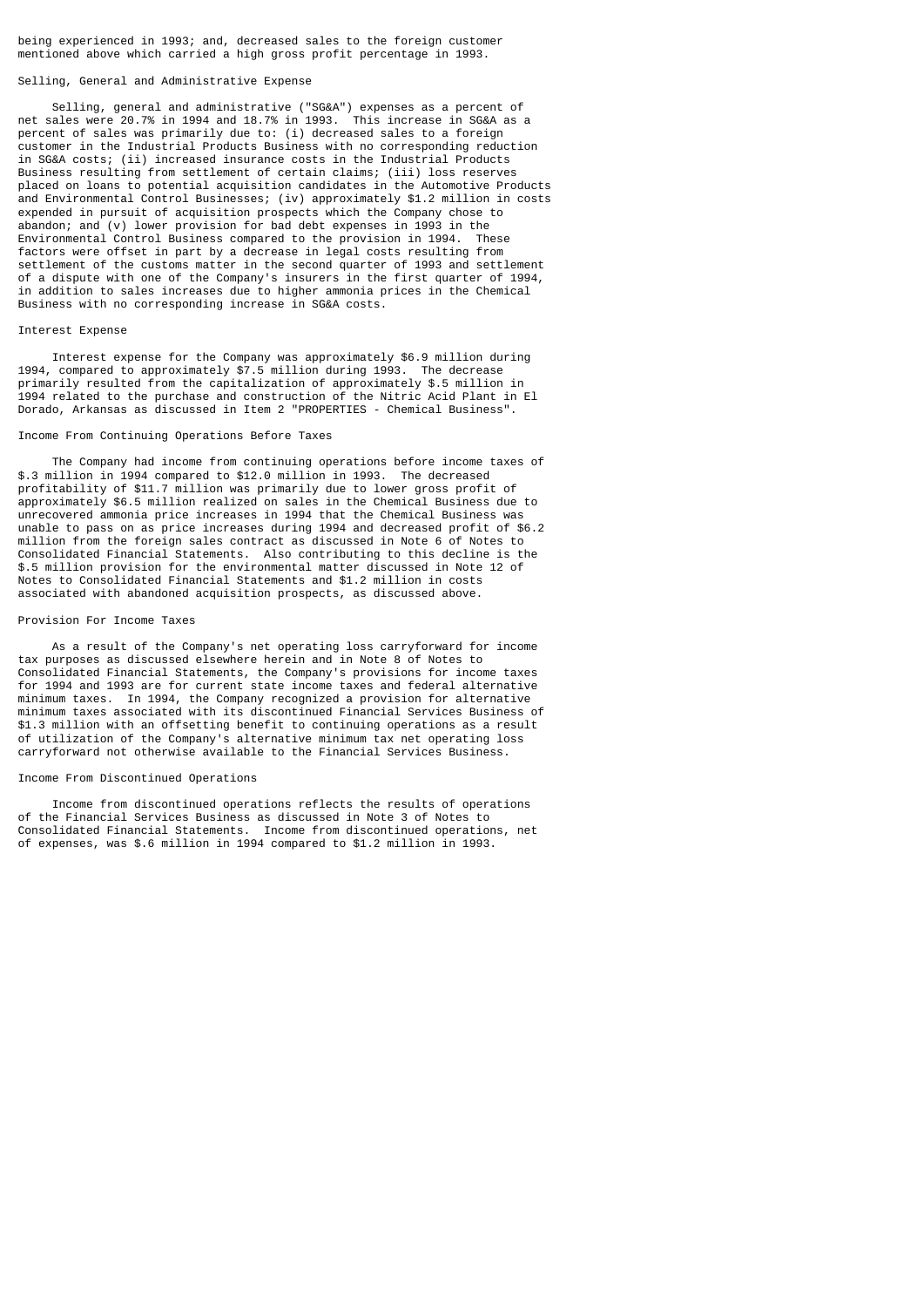Gain From Disposal of Discontinued Operations

 As more fully discussed in Note 3 of Notes to Consolidated Financial Statements, the Company realized a gain of \$24.2 million before income taxes from the sale on May 25, 1994 of its wholly-owned subsidiary Equity Bank, which gain is included in the Company's results of operations for 1994.

Liquidity and Capital Resources - ------------------------------- Cash Flow From Operations

 For the year ended December 31, 1995, the loss from continuing operations of \$3.7 million included (i) noncash charges for depreciation and amortization of \$9.1 million, and (ii) noncash provisions for possible losses on accounts and notes receivable of \$3.6 million, resulting in positive cash flow of \$9 million. This positive cash flow was absorbed primarily by increases in accounts receivable and inventories, resulting in an approximate break-even cash flow from operating activities.

 The increase in accounts receivable was due primarily to increased sales in the Environmental Control Business. The increase in inventory was due, in large part, to an \$8 million build up in the Automotive Products Business' inventory as a result of purchases from foreign supplies, with long lead times, of quantities in excess of current demand and the addition of new product lines within the Automotive Products Business. The Company has announced its intention to reduce its investment in the Automotive Products Business, and a stringent inventory reduction plan has been put into place in 1996 for this Business.

# Cash Flow From Investing And Financing Activities

 For the year ended December 31, 1995, the cash flow from investing and financing activities resulted in a negative cash flow of approximately \$1 million after long-term borrowings of \$18.5 million and increased borrowings against the Company's working capital revolver of \$15.1 million.

 Those investment and financing activities requiring cash included: capital expenditures, \$17.8 million; payments on long-term debt, \$9.5 million; payment of common and preferred stock dividends, \$4.0 million; and, purchases of treasury stock, \$1.5 million. Capital expenditures included expenditures of the Chemical Business for (a) the completion of the construction of a concentrated nitric acid plant in El Dorado, Arkansas which was began in 1994 and, (b) a mixed acid plant in Wilmington, North Carolina. The balance of capital expenditures were for normal additions in the Chemical, Environmental Control, and Automotive Products Business.

 During 1995, the Company declared and paid the following aggregate dividends: (1) \$12.00 per share on each of the outstanding shares of its Series B 12% Cumulative Convertible Preferred Stock; (2) \$3.25 per share on each outstanding share of its \$3.25 Convertible Exchangeable Class C Preferred Stock, Series 2; (3) \$10.00 per share on each outstanding share of its Convertible Noncumulative Preferred Stock; and (4) \$.06 per share on its outstanding shares of Common Stock. The Company expects to continue the payment of such dividends in the future in accordance with the policy adopted by the Board of Directors and the terms inherent to the Company's various preferred stocks.

### Source of Funds

 The Company is a diversified holding Company and its liquidity is dependent, in large part, on the operations of its subsidiaries and credit agreements with lenders.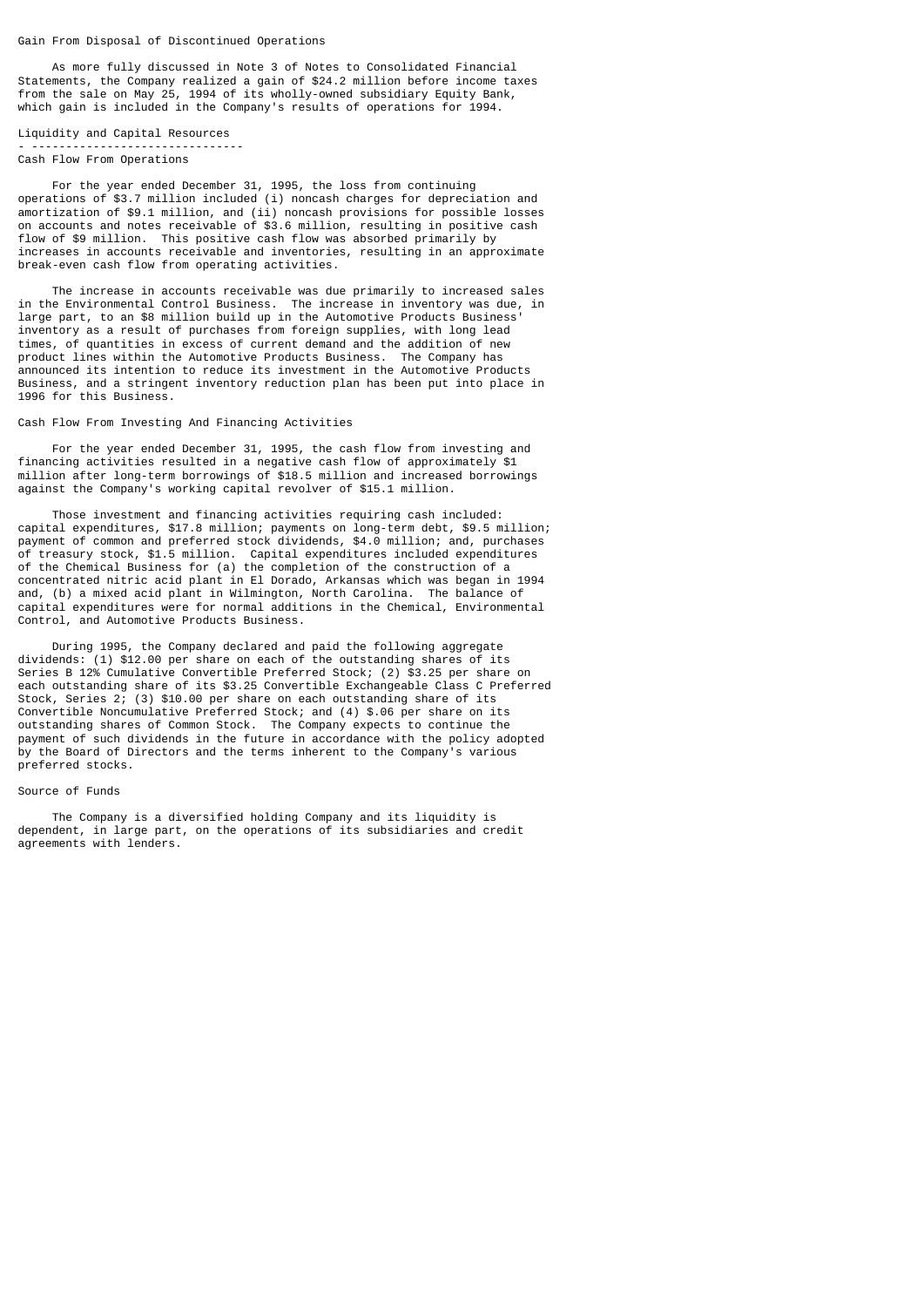In December 1994, the Company and certain of its subsidiaries finalized a working capital line of credit. This working capital line of credit is evidenced by six separate loan agreements ("Agreements") with an unrelated lender ("Lender") collateralized by receivables, inventory and proprietary rights of the Company and the subsidiaries that are parties to the Agreements and the stock of certain of the subsidiaries that are borrowers under the Agreements. The Agreements provide for revolving credit facilities ("Revolver") for total direct borrowings up to \$65 million, including the issuance of letters of credit. The Revolver provides for advances at varying percentages of eligible inventory and trade receivables. During 1996, an amendment to the Agreements was obtained whereby the Company's borrowing ability was temporarily increased (the "overadvance")\$5 million in excess of the amount calculated based on the collateral, not to exceed \$75 million. The temporary overadvance ability expires on June 30, 1996; the line limit reverts back to \$65 million on September 30, 1996. The Agreements provide for interest at the reference rate as defined (which approximates the national prime rate) plus 1%, or the Eurodollar rate plus 3.375%. At December 31, 1995 the effective interest rate was 9.4%. The initial term of the Agreements is through December 31, 1997, and is renewable thereafter for successive thirteen month terms. The Lender or the Company may terminate the Agreements at the end of the initial term or at the end of any renewal term without penalty, except that the Company may terminate the Agreements after the second anniversary of the Agreements without penalty. December 31, 1995, the available borrowings, based on eligible collateral, not including the overadvance discussed above approximated \$60.1 million. Borrowings under the Revolver outstanding at December 31, 1995, were \$59.2 million. The Agreements require the Company to maintain certain financial ratios and contain other financial covenants, including tangible net worth requirements and capital expenditure limitations. In November 1995 the Company renegotiated reductions in the tangible net worth covenants for the period December 31, 1995 through December 31, 1997 and simultaneous therewith agreed to an increase in the interest rate it pays the Lender by one-half percent (.5%). The tangible net worth covenants were reset to \$78 million at December 31, 1995 escalating quarterly to \$84 million at December 31, 1997. The annual interest on the outstanding debt under the Revolver at December 31, 1995 at the rate then in effect would be approximately \$5.6 million.

 In addition to the Agreements discussed above, the Company has the following term loans in place:

(1) The Company's wholly-owned subsidiaries, El Dorado Chemical Company and Slurry Explosive Corporation (collectively "Chemical"), which substantially comprise the Company's Chemical Business, are parties to a loan agreement ("Loan Agreement") with two institutional lenders ("Lenders"). This Loan Agreement, as amended, provides for a seven year term loan of \$28.5 million ("Term Loan"). The balance of the Term Loan at December 31, 1995 was \$10.7 million. Annual principal payments on the Term Loan are \$5.1 million in 1996 and a final payment of \$5.6 million on March 31, 1997. The Loan Agreement also provides for a revolving credit facility which provides for a maximum available credit line of approximately \$3.7 million at December 31, 1995. The availability under this facility reduces by \$1.8 million in 1996 with the remainder due in March 1997. Annual interest at the agreed to interest rates, if calculated on the aggregate \$14.4 million outstanding balance at December 31, 1995, would be approximately \$1.7 million. The Term Loan is secured by the capital stock of Chemical and substantially all of the assets of Chemical not otherwise pledged under the credit facility previously discussed. The Loan Agreement requires Chemical to maintain certain financial ratios and contains other financial covenants, including tangible net worth requirements and capital expenditures limitations. As of the date of this report, Chemical is in compliance with all financial covenants. Under the terms of the Loan Agreement, Chemical cannot transfer funds to the Company in the form of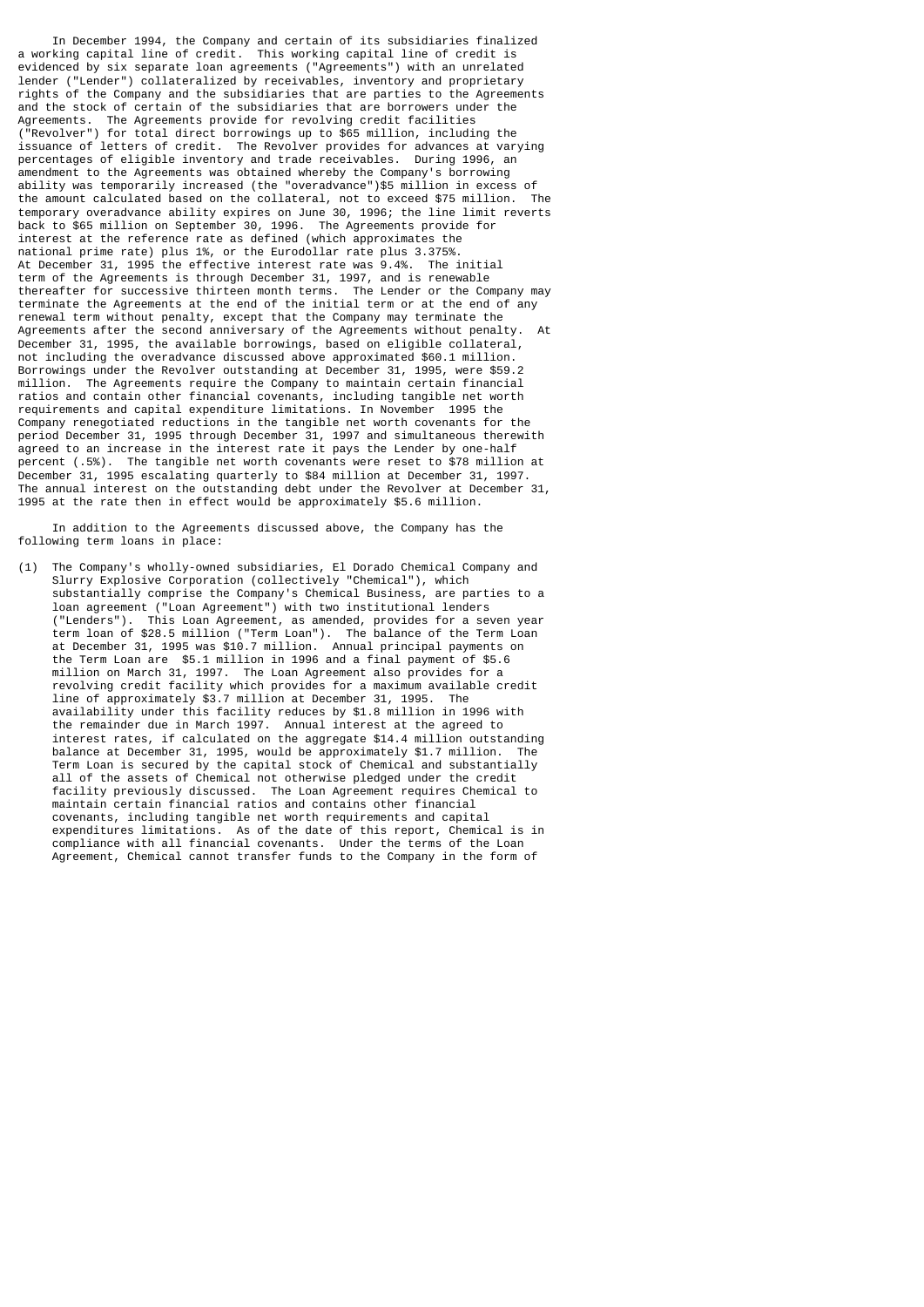cash dividends or other advances, except for (i) the amount of taxes that Chemical would be required to pay if it was not consolidated with the Company; and (ii) an amount equal to fifty percent (50%) of Chemical's cumulative adjusted net income as long as Chemical's Total Capitalization Ratio, as defined, is .65:1 or below.

- (2) The Company s wholly-owned subsidiary, DSN Corporation ( DSN ) is a party to several loan agreements with a financing company (the Financing Company ) for three (3) projects which DSN substantially completed during 1995. These loan agreements are for a \$16.5 million term loan (the DSN Permanent Loan"), which was converted on June 1, 1995 from the original construction loan, and was used to construct, equip, re-erect, and refurbish a concentrated nitric acid plant (the DSN Plant ) being placed into service by the Chemical Business at its El Dorado, Arkansas facility; a loan for approximately \$1.2 million to purchase additional railcars to support the DSN Plant (the Railcar Loan ); and a loan for approximately \$1.1 million to finance the construction of a mixed acid plant (the Mixed Acid Plant ) in North Carolina (the Mixed Acid Loan ). At December 31, 1995, DSN had outstanding borrowings of \$15.7 million under the DSN Permanent Loan, \$1.1 million under the Mixed Acid Loan, and \$1.2 million under the Railcar Loan. The loans have repayment schedules of eighty-four (84) consecutive monthly installments of principle and interest. The interest rate on each of the loans range from 8.24% to 8.86% and are fixed rates based on the United States Treasury Security rate at the time of executing the note plus a specified percentage. Annual interest, for the three notes as a whole, at the agreed to interest rates would approximate \$1.5 million. The loans are secured by the various DSN and Mixed Acid Plants property and equipment, and all railcars purchased under the railcar loan. The loan agreement requires the Company to maintain certain financial ratios, including tangible net worth requirements. As of the date of this report, the Company is in compliance with all financial covenants or if not in compliance, has obtained appropriate waivers from the Financing Company.
- (3) A subsidiary of the Company ("Prime") entered into a loan agreement ("Agreement"), effective as of May 4, 1995, with Bank IV Oklahoma, N.A. ("Bank"). Pursuant to the Agreement, the Bank loaned \$9 million to Prime, evidenced by a Promissory Note ("Note"). The Note bears interest per annum at a rate equal to one percent (1%) above the prime rate in effect from day to day as published in the Wall Street Journal. The outstanding principal balance of the Note is payable in sixty (60) monthly payments of principal and interest commencing on May 31, 1995. Payment of the Note is secured by a first and priority lien and security interest in and to Prime's right, title, and interest in the loan receivable relating to the real property and office building known as the Bank IV Tower located in Oklahoma City, Oklahoma (the "Tower"), the Management Agreement relating to the Tower, and the Option to Purchase Agreement covering the real property on which the Tower is located.

 Future cash requirements include working capital requirements for anticipated sales increases in all Businesses, and funding for future capital expenditures, primarily in the Chemical Business and the Environmental Control Business. Funding for the higher accounts receivable resulting from anticipated sales increases will be provided by the revolving credit facilities discussed elsewhere in this report. Inventory requirements for the higher anticipated sales activity should be met by scheduled reductions in the inventories of the Automotive Products Business, which increased its inventories in 1995 beyond required levels. In 1996, the Company has planned capital expenditures of approximately \$6.0 million, primarily in the Chemical and Environmental Control Businesses.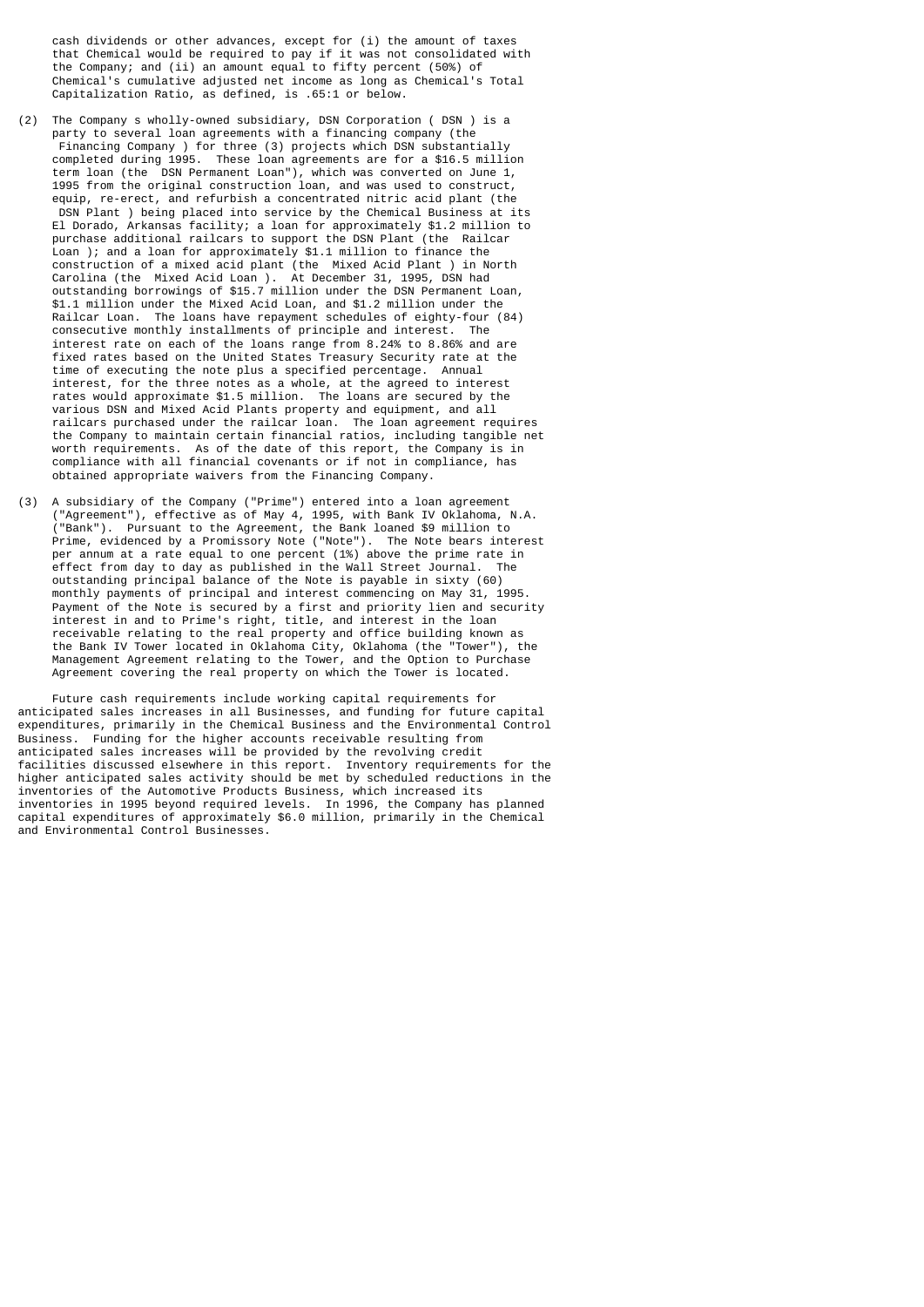Management believes that cash flows from operations, the Company's revolving credit facilities, and other sources will be adequate to meet its presently anticipated capital expenditure, working capital, debt service and dividend requirements. This is a forward-looking statement that involves a number of risks and uncertainties that could cause actual results to differ materially, such as, a material reduction in revenues, continuing to incur losses, inability to collect a material amount of receivables, required capital expenditures in excess of those presently anticipated, or other future events, not presently predictable, which individually or in the aggregate could impair the Company's ability to obtain funds to meet its requirements. The Company currently has no material commitment for capital expenditures, however, see discussion under "overview", "Chemical Business" of this "Management's Discussion and Analysis of Financial Condition and Results of Operations" regarding the negotiations to build a new nitric acid plant.

#### Foreign Subsidiary Financing

 On March 7, 1995 the Company guaranteed a revolving credit working capital facility (the "Facility") between its wholly-owned Australian subsidiary Total Energy Systems, Ltd. ("TES") and Bank of New Zealand. The Facility allows for borrowings up to an aggregate of approximately U.S. \$3.7 million based on specific percentages of qualified eligible assets (U.S. \$1.9 million borrowed at December 31, 1995). Such debt is secured by substantially all the assets of TES, plus an unlimited guarantee and indemnity from the<br>Company. The interest rate on this debt is the Bank of New Zealand Corpo The interest rate on this debt is the Bank of New Zealand Corporate Base Lending Rate plus 0.5% (approximately 11.5% at December 31, 1995). Facility is subject to renewal at the discretion of Bank of New Zealand based upon annual review. The next annual review is due on March 31, 1996. TES is in technical non-compliance with a certain financial covenant contained in the loan agreement involving the Facility. However, Bank of New Zealand has not taken any action against TES or the Company as a result of such non-compliance and has continued to allow TES to borrow under the Facility. The outstanding borrowing under the facility at December 31, 1995 has been classified as due within one year in the accompanying condensed consolidated financial statements.

### Joint Ventures and Options to Purchase

 During 1994 the Company, through a subsidiary, loaned \$2.1 million to a French manufacturer of HVAC equipment whose product line is compatible with that of the Company's Environmental Control Business in the U.S.A. Under the loan agreement, the Company has the option to exchange its rights under the loan for 100% of the borrower's outstanding common stock. The Company obtained a security interest in the stock of the french manufacturer to secure its \$2.1 million loan. During fiscal year 1995 and January, 1996 the Company advanced an additional \$800,000 to the French manufacturer bringing the total of the loan to \$2.9 million. At this time the decision has not been made to exercise such option and the \$2.9 million loan net of a \$1.5 million valuation reserve is carried on the books as a note receivable in other assets.

 During the second quarter of 1995, the Company executed a stock option agreement to acquire eighty percent (80%) of the stock of a specialty sales organization to enhance the marketing of the Company's air conditioning products. The stock option has a four (4) year term, and a total option granting price of \$1.0 million payable in installments including an option fee of \$500,000 paid upon signing of the option agreement and annual \$100,000 payments for yearly extensions of the stock option thereafter for up to three (3) years. Upon exercise of the stock option by the Company, or upon the occurrence of certain performance criteria which would give the grantors of the stock option the right to accelerate the date on which the Company must elect whether to exercise, the Company shall pay certain cash and issue promissory notes for the balance of the exercise price of the subject shares.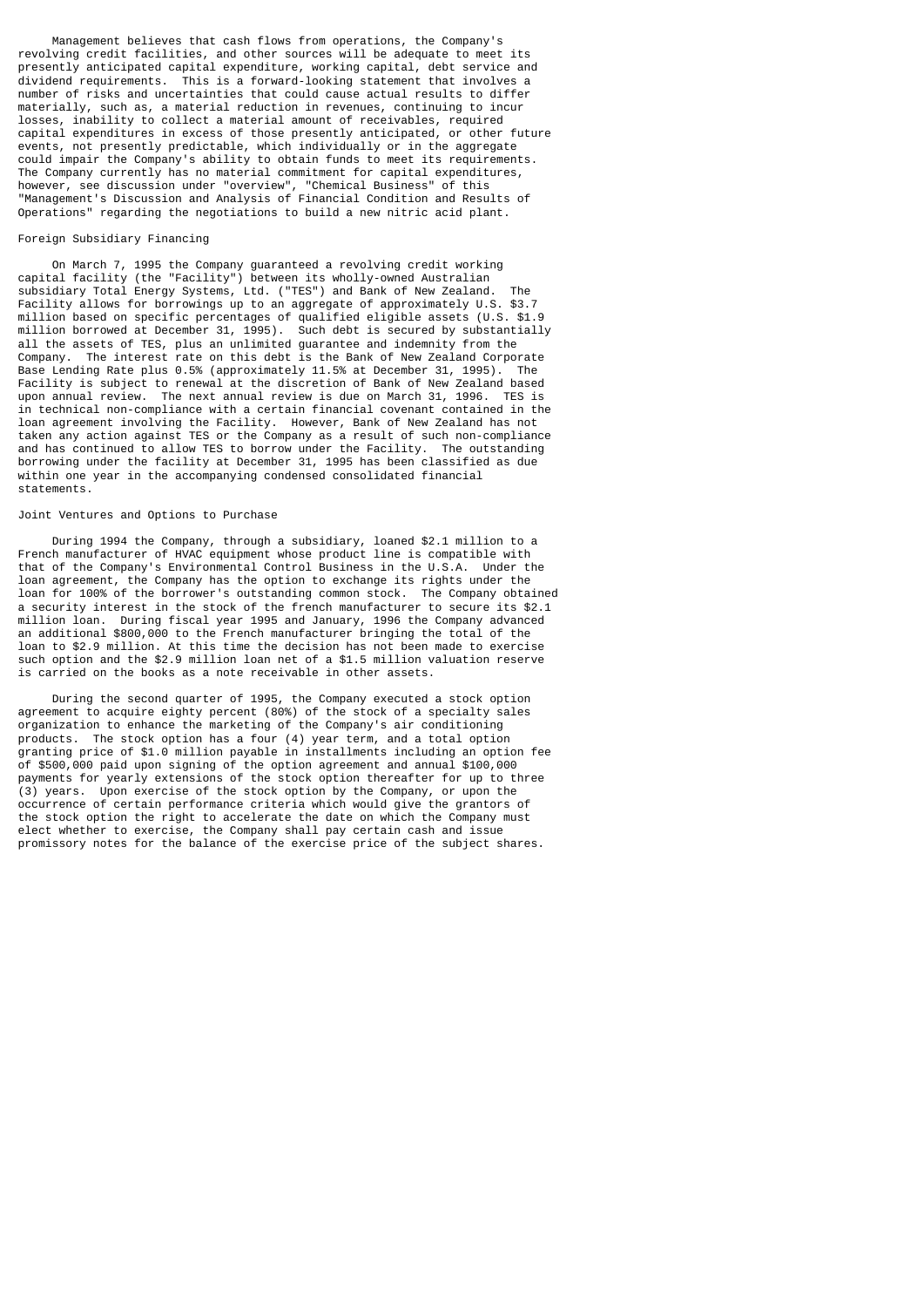The total exercise price of the subject shares is \$4.0 million, less the amounts paid for the granting and any extensions of the stock option. The Company expects that it will eventually exercise the stock option, however, there are no assurances that such stock option will ultimately be exercised.

 A subsidiary of the Company invested approximately \$2.8 million to purchase a fifty percent (50%) equity interest in an energy conservation joint venture (the "Project"). The Project has been awarded a contract to retrofit residential housing units at a U.S. Army base. The contract calls for installation of energy-efficient equipment (including air conditioning and heating equipment), which will reduce utility consumption. For the installation and management, the Project will receive an average of seventyseven percent (77%) of all energy and maintenance savings during the twenty (20) year contract term. The Project estimates that the cost to retrofit the residential housing units at the U.S. Army base will be approximately \$18.8 million. The Project has received a loan from a lender to finance up to approximately \$14 million of the cost of the Project. The Company is not guaranteeing any of the lending obligations of the Project. The Company has guaranteed the bonding company's exposure under the payment and performance bonds on the Project, which is approximately \$17.9 million.

# Debt guarantee

 As disclosed in note 12 of the Notes to Consolidated Financial Statements a subsidiary of the Company has guaranteed approximately \$2.6 million of indebtedness of a start up aviation company in exchange for an ownership interest. The debt guarantee relates to two note instruments. note in the amount of \$600,000 requires monthly interest payments and matures September 28, 1996. The other note in the amount of \$2 million requires monthly principal payments of \$11,111 plus interest beginning in October 1996 through August 8, 1999, at which time all outstanding principal and accrued interest are due. In the event of default of the \$2 million note, the Company is required to assume payments on the note with the term extended until August 2004. Both notes are current as to principal and interest.

 In November 1995, the aviation company completed and test flew its first operational model. The aviation company is working toward certification with the Federal Aviation Authority by mid 1997. In the meantime the aviation Company has limited cash and is seeking an equity investor to fund the completion of the certification process and provide additional working capital in exchange for an ownership interest of the company. If the aviation company is unable to obtain such additional equity, then the Company may be required to perform under its guaranty. Management of the aviation company believes that it is possible that an additional \$7 million may be needed to complete the certification process at which time they believe they will be able to obtain additional capital to manufacture and market the airplane.

 The Company has advanced approximately \$150,000 to the aviation company while they seek additional capital. At this time the Company has not made a decision whether additional funds will be advanced. Any additional advances will depend on the evaluation of the prospects of the aviation company when it becomes evident that additional advances are required.

#### Availability of Company's Loss Carryovers

 The Company anticipates that its cash flow in future years will benefit to some extent from its ability to use net operating loss ("NOL") carryovers from prior periods to reduce the federal income tax payments which it would otherwise be required to make with respect to income generated in such future years. As of December 31, 1995, the Company had available NOL carryovers of approximately \$43 million, based on its federal income tax returns as filed with the Internal Revenue Service for taxable years through 1994, and on the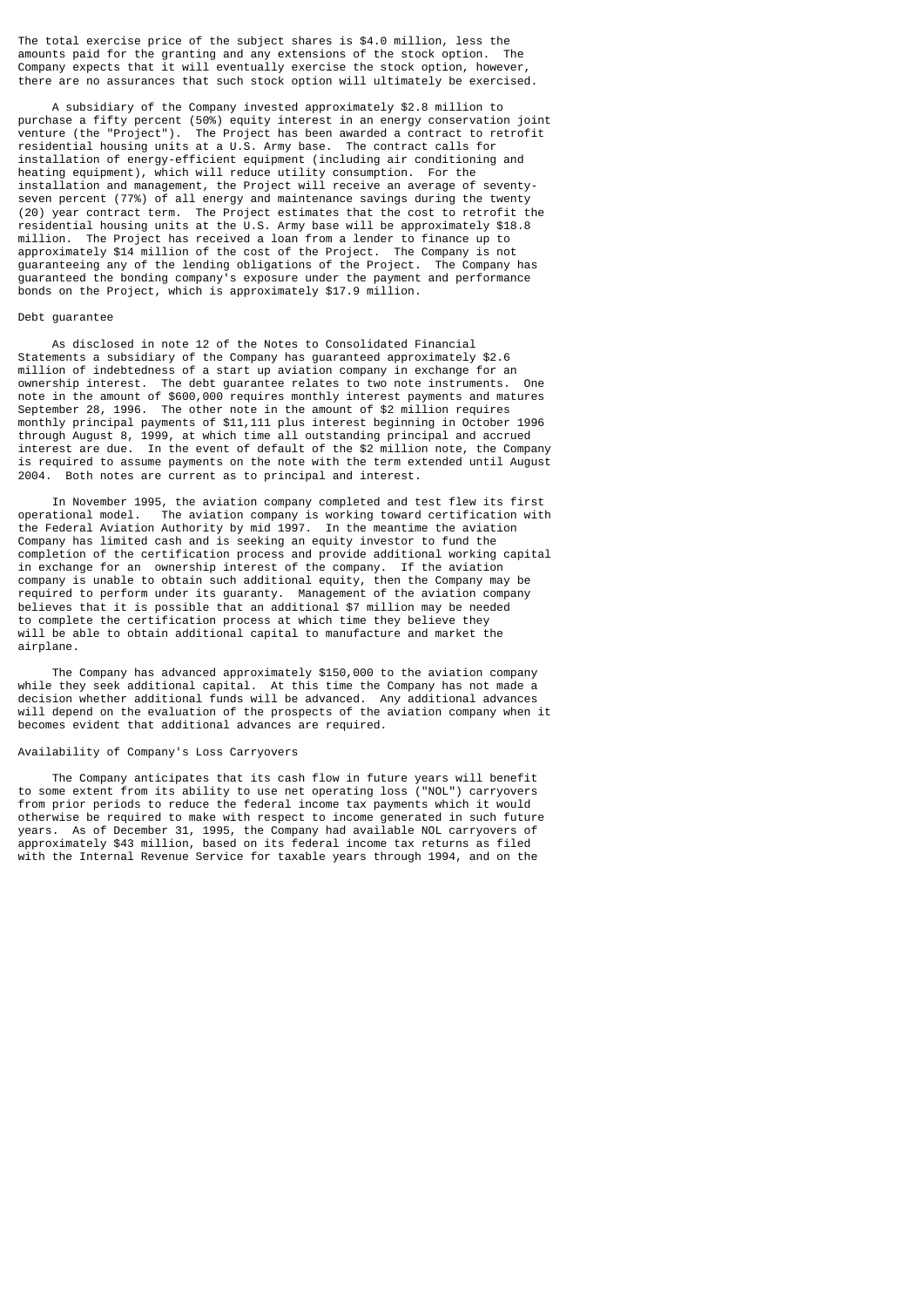Company's estimates for 1995. These NOL carryovers will expire beginning in the year 1999.

 The amount of these carryovers has not been audited or approved by the Internal Revenue Service and, accordingly, no assurance can be given that such carryovers will not be reduced as a result of audits in the future. In addition, the ability of the Company to utilize these carryovers in the future will be subject to a variety of limitations applicable to corporate taxpayers generally under both the Internal Revenue Code of 1986, as amended, and the Treasury Regulations. These include, in particular, limitations imposed by Code Section 382 and the consolidated return regulations.

#### Contingencies

 As discussed in Item 3 and in Note 12 of Notes to Consolidated Financial Statements, the Company has several contingencies that could impact its liquidity in the event that the Company is unsuccessful in defending against the claimants. Although management does not anticipate that these claims will result in substantial adverse impacts on its liquidity, it is not possible to determine the outcome.

# Item 8. FINANCIAL STATEMENTS AND SUPPLEMENTARY DATA

--------

- ----------------------------------------------------- The Company has included the financial statements and supplementary financial information required by this item immediately following Part IV of this report and hereby incorporates by reference the relevant portions of those statements and information into this Item 8.

Item 9. CHANGES IN AND DISAGREEMENTS WITH ACCOUNTANTS ON ACCOUNTING AND - ------ FINANCIAL DISCLOSURE

 --------------------------------------------------------------- No disagreements between the Company and its accountants have occurred within the 24-month period prior to the date of the Company's most recent financial statements.

# PART III

 The Company hereby incorporates by reference the information required by Part III of this report except for the information of the Company's executive officers included under Part 4A of Part I of this report, from the definitive proxy statement which the Company intends to file with the Securities and Exchange Commission on or before April 30, 1996, in connection with the Company's 1996 annual meeting of stockholders.

# PART IV

### ------- Item 14. EXHIBITS, FINANCIAL STATEMENT SCHEDULES, AND REPORTS ON FORM 8-K - -------------------------------------------------------------------------- (a)(1) Financial Statements. The following consolidated financial statements of the Company appear immediately following this Part IV:

|                                                                                                       | Pages          |
|-------------------------------------------------------------------------------------------------------|----------------|
|                                                                                                       |                |
| Report of Independent Auditors                                                                        | $F - 1$        |
| Consolidated Balance Sheets at December 31, 1995<br>and 1994                                          | $F-2$ to $F-3$ |
| Consolidated Statements of Operations for each of<br>the three years in the period ended December 31, |                |
| 1995                                                                                                  | F-4            |

 $1995$  F-4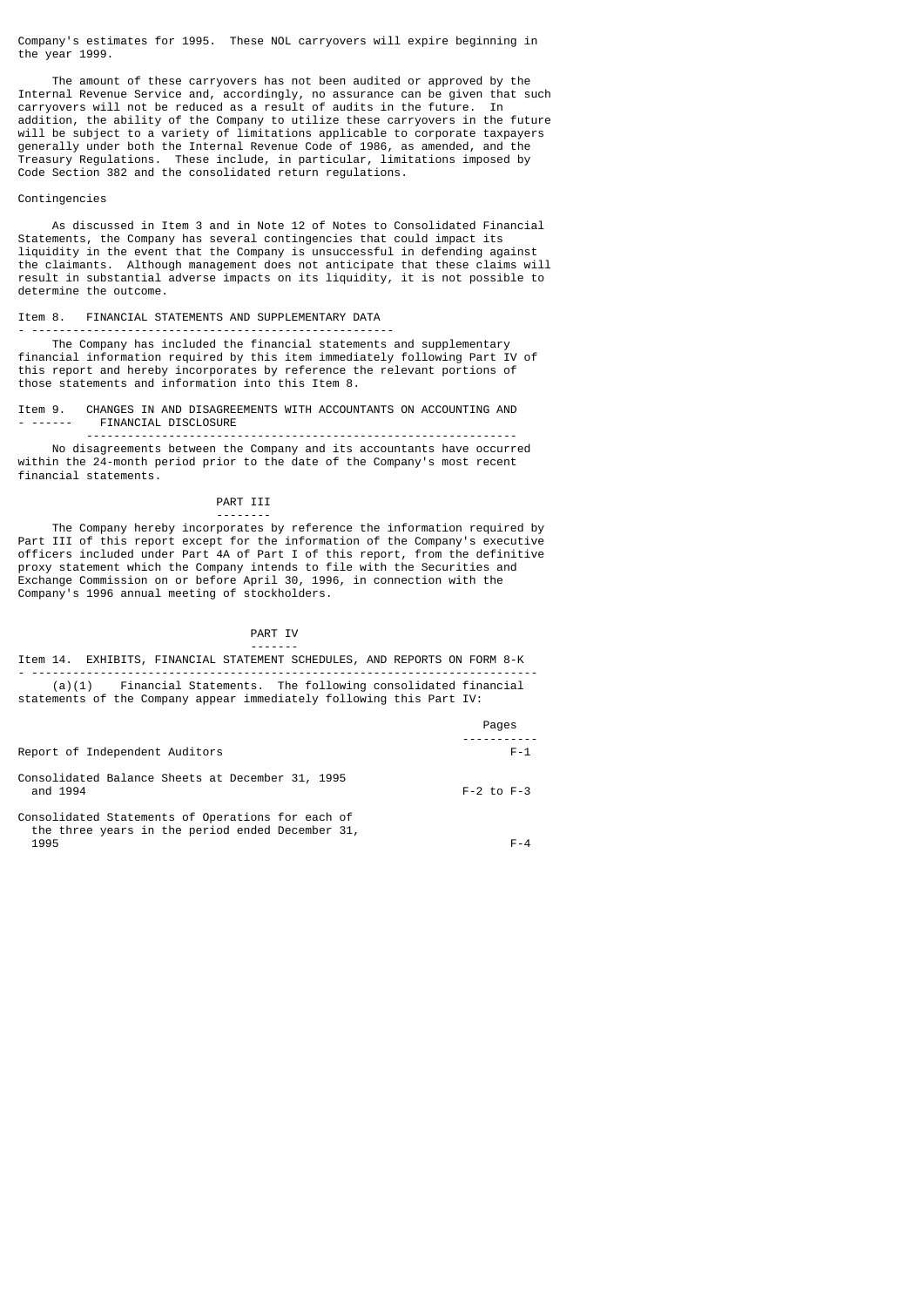| Consolidated Statements of Stockholders' Equity<br>for each of the three years in the period ended<br>December 31, 1995 | $F-5$ to $F-6$     |
|-------------------------------------------------------------------------------------------------------------------------|--------------------|
| Consolidated Statements of Cash Flows for<br>each of the three years in the period<br>ended December 31, 1995           | $F - 7$ to $F - 8$ |
| Notes to Consolidated Financial Statements                                                                              | $F-9$ to $F-32$    |
| Quarterly Financial Data (Unaudited)                                                                                    | $F - 33$           |

 (a)(2) Financial Statement Schedule. The Company has included the following schedule in this report:

II - Valuation and Qualifying Accounts F-34

 The Company has omitted all other schedules because the conditions requiring their filing do not exist or because the required information appears in the Company's Consolidated Financial Statements, including the notes to those statements.

 (a)(3) Exhibits. The Company has filed the following exhibits with this report:

 2.1. Stock Option Agreement dated as of May 4, 1995, optionee, LSB Holdings, Inc., an Oklahoma Corporation, an option to purchase.

 2.2. Stock Purchase Agreement and Stock Pledge Agreement between Dr. Hauri AG, a Swiss Corporation, and LSB Chemical Corp., which the Company hereby incorporates by reference from Exhibit 2.2 to the Company's Form 10-K for fiscal year ended December 31, 1994.

 3.1. Restated Certificate of Incorporation, and the Certificate of Designation dated February 17, 1989, which the Company hereby incorporates by reference from Exhibit 3.01 to the Company's Form 10-K for fiscal year ended December 31, 1989.

 3.2. Bylaws, as amended, which the Company hereby incorporates by reference from Exhibit 3.02 to the Company's form 10-K for fiscal year ended December 31, 1990.

 4.1. Specimen Certificate for the Company's Non-cumulative Preferred Stock, having a par value of \$100 per share, which the Company hereby incorporates by reference from Exhibit 4.1 to the Company's Form 10-Q for the quarter ended June 30, 1983.

 4.2. Specimen Certificate for the Company's Series B Preferred Stock, having a par value of \$100 per share, which the Company hereby incorporates by reference from Exhibit 4.27 to the Company's Registration Statement No. 33-9848.

 4.3. Specimen Certificate for the Company's Series 2 Preferred, which the Company hereby incorporates by reference from Exhibit 4.5 to the Company's Registration Statement No. 33-61640.

 4.4. Specimen Certificate for the Company's Common Stock, which the Company incorporates by reference from Exhibit 4.4 to the Company's Registration Statement No. 33-61640.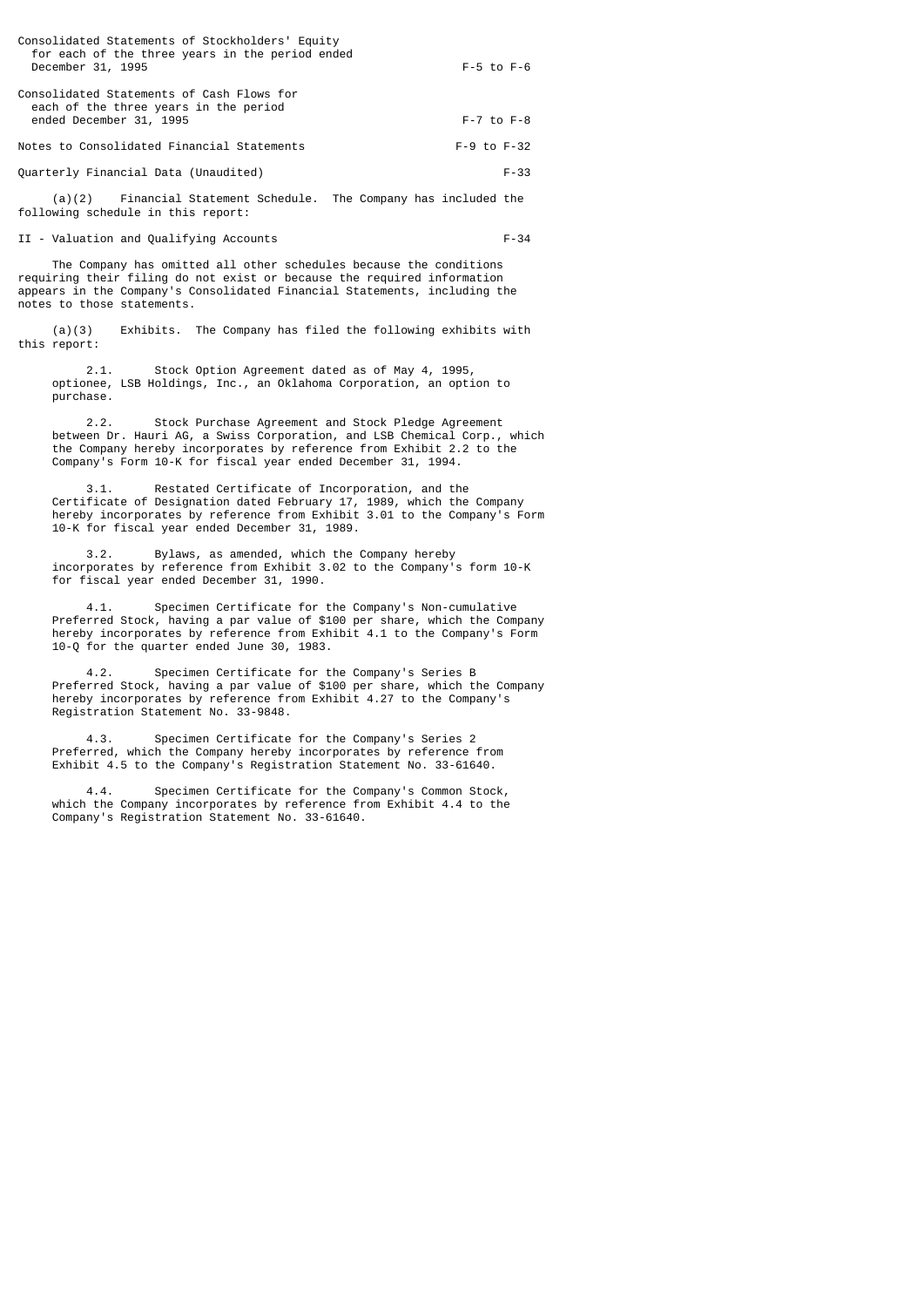4.5. Rights Agreement, dated as of February 17, 1989, between the Company and The Liberty National Bank and Trust Company of Oklahoma City, which the Company hereby incorporates by reference from Exhibit 2.1 to the Company's Form 8-A Registration Statement dated February 22, 1989.

 4.6. Amended and Restated Secured Credit Agreement, dated as of January 21, 1992, between El Dorado Chemical Company , Slurry Explosive Corporation , Household Commercial Financial Services, Inc. , Connecticut Mutual Life Insurance Company and C.M. Life Insurance Company which the Company hereby incorporates by reference from Exhibit 4.15 to the Company's Form 10K for the year ended December 31,1991. The agreement contains a list of schedules and exhibits omitted from the filed copy and the Company agrees to furnish supplementally a copy of any of the omitted schedules or exhibits to the Commission upon request.

First Amendment to the Amended and Restated Secured Credit Agreement, dated December 9, 1992, between El Dorado Chemical Company, Slurry Explosive Corporation, Household Commercial Financial Services Inc., Connecticut Mutual Insurance Company and C.M. Life Insurance Company, which the Company hereby incorporates by reference from Exhibit 4.22 to the Company's Registration Statement No. 33-55608.

Consent Agreement, dated December 9, 1992, between El Dorado Chemical Company and Household Commercial Financial Services, Inc., which the Company hereby incorporates by reference from Exhibit 4.23 to the Company's Registration Statement No. 33-55608.

Amendment Agreement, dated as of March 30, 1994, among El Dorado Chemical Company, Slurry Explosive Corporation, Household Commercial Financial Services, Inc., and Prime Financial Corporation, which the Company hereby incorporates by reference from Exhibit 4.23 to the Company's Form 10-K for the fiscal year ended December 31, 1993.

 4.10. Amendment dated September 29, 1994 to the Amended and Restated Secured Credit Agreement and the Second Amended and Restated Working Capital Agreement, both dated as of January 21, 1992 among El Dorado Chemical Company, Slurry Explosive Corporation, Connecticut Mutual Life Insurance Company, C.M. Life Insurance Company Mutual and Household Commercial Financial Services, Inc., which the Company hereby incorporates by reference from Exhibit 4.05 to the Company's Form 10-Q for the fiscal quarter ended September 30, 1994.

 4.11. Second Amendment Agreement dated as of October 31, 1994 among El Dorado Chemical Company, Slurry Explosive Corporation, Household Commercial Financial Services, Inc., Connecticut Mutual Life Insurance Company Mutual and C.M. Life Insurance Company Mutual, which the Company hereby incorporates by reference from Exhibit 4.06 to the Company's Form 10-Q for the fiscal quarter ended September 30, 1994.

 4.12. Loan and Security Agreement, dated December 12, 1994, between the Company and BankAmerica Business Credit, Inc., which the Company hereby incorporates by reference from Exhibit 4.12 to the<br>Company's Form 10-K for the fiscal vear ended December 31, 1994. The Company's Form 10-K for the fiscal year ended December 31, 1994. Loan and Security Agreement contains a list of schedules and exhibits omitted from the filed exhibit and the Company agrees to furnish supplementally a copy of any of the omitted schedules and exhibits to the Commission upon request.

 4.13. Loan and Security Agreement dated December 12, 1994, between El Dorado Chemical Company and Slurry Explosive Corporation, as borrowers, and BankAmerica Business Credit, Inc., as lender, which the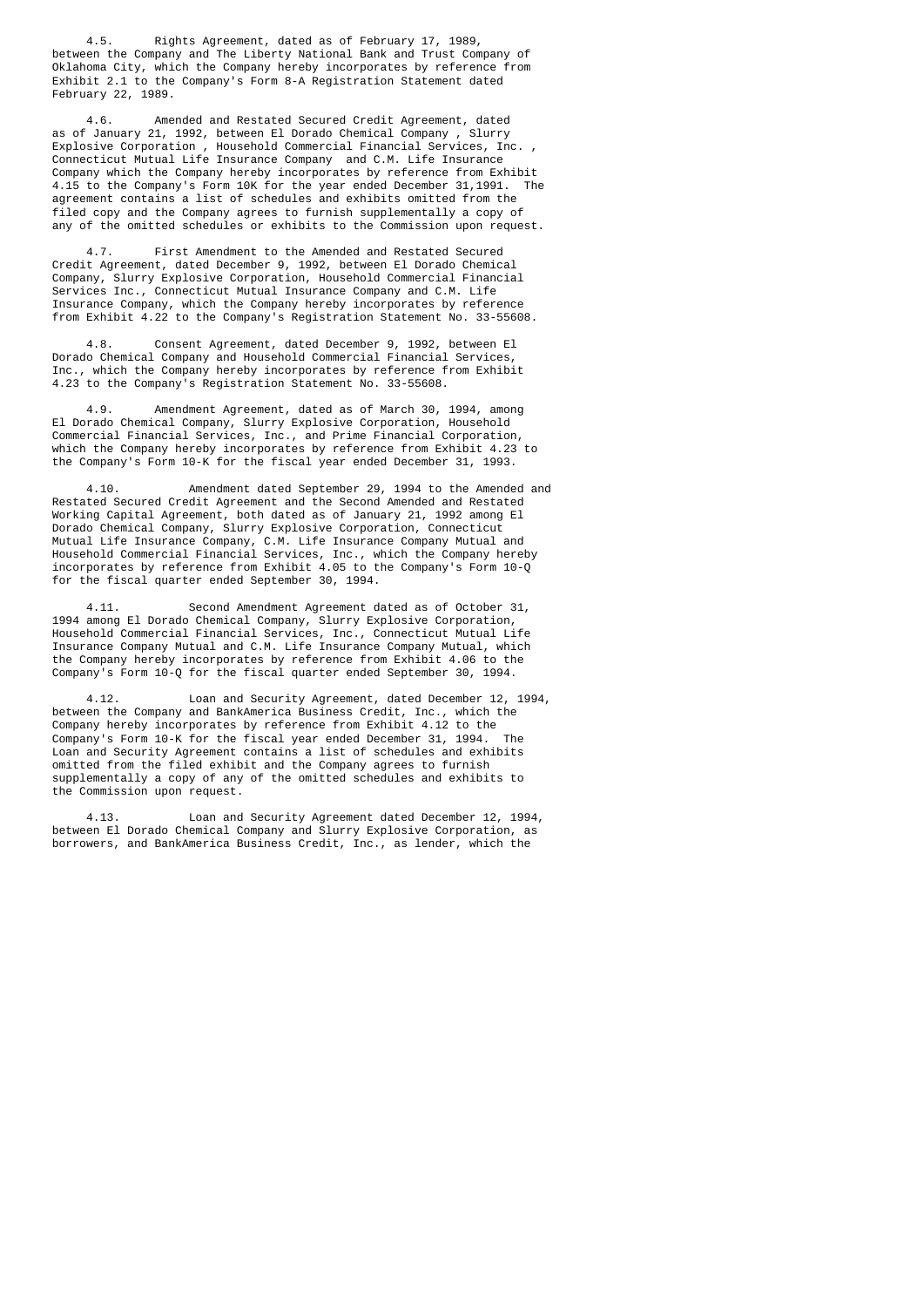Company hereby incorporates by reference from Exhibit 4.13 to the<br>Company's Form 10-K for the fiscal year ended December 31, 1994. The Company's Form 10-K for the fiscal year ended December 31, 1994. Loan and Security Agreement contains a list of schedules and exhibits omitted from the filed exhibit and the Company agrees to furnish supplementally a copy of any of the omitted schedules and exhibits to the Commission upon request. Substantially identical Loan and Security Agreements, dated December 12, 1994, have been entered into by each of L&S Bearing Co., International Environmental Corporation, Climate Master, Inc., and Summit Machine Tool Manufacturing, Corp. with BankAmerica Business Credit, Inc. and are hereby omitted and such will be provided to the Commission upon the Commission's request.

 4.14. Loan Agreement dated as of May 4, 1995, by and among Prime Financial Corporation, as borrower, LSB Industries, Inc., Summit Machine Tool Manufacturing Corp., L&S Bearing Co., International Environmental Corporation, El Dorado Chemical Company, Climate Master, Inc., as the guarantors, and Bank IV Oklahoma, N.A., which the Company hereby incorporates by reference from Exhibit 4.1 to the Company's Form 10-Q for the fiscal quarter ended March 31, 1995.

 4.15. First Amendment to Preferred Share Purchase Rights Plan, dated as of May 24, 1994, between the Company and Liberty National Bank and Trust Company of Oklahoma City, which the Company hereby incorporates by reference from Exhibit 4.2 to the Company's Form 10-Q for the fiscal quarter ended March 31, 1995.

 4.16. First Amendment dated August 17, 1995, to the Loan and Security Agreement dated December 12, 1994, between the Company and BankAmerica Business Credit, Inc. Substantially identical First Amendments dated August 17, 1995, to the Loan and Security Agreements dated December 12, 1994, were entered into by each of L&S Bearing, International Environmental Corporation, Climate Master, Inc., Summit Machine Tool Manufacturing, Corp., and El Dorado Chemical Company and Slurry Explosives Corporation with BankAmerica Business Credit, Inc. and are hereby omitted and such will be provided upon the Commission s request.

 4.17. Second Amendment dated December 1, 1995, to the Loan and Security Agreement dated December 12, 1994, between the Company and BankAmerica Business Credit, Inc. Substantially identical Second Amendments dated December 1, 1995, to the Loan and Security Agreements dated December 12, 1994, were entered into by each of L&S Bearing, Climate Master, Inc., and Summit Machine Tool Manufacturing, Corp. with BankAmerica Business Credit, Inc. and are hereby omitted and such will be provided upon the Commission s request.

 4.18. Second Amendment dated December 1, 1995, to the Loan and Security Agreement dated December 12, 1994, between El Dorado Chemical Company and Slurry Explosives Corporation, and BankAmerica Business Credit, Inc.

 4.19. Second Amendment dated December 1, 1995, to the Loan and Security Agreement dated December 12, 1994, between International Environmental Corporation, and BankAmerica Business Credit, Inc.

 10.1. Form of Death Benefit Plan Agreement between the Company and the employees covered under the plan, which the Company hereby incorporates by reference from Exhibit 10(c)(1) to the Company's Form 10-K for the year ended December 31, 1980.

 10.2. The Company's 1981 Incentive Stock Option Plan, as amended, and 1986 Incentive Stock Option Plan, which the Company hereby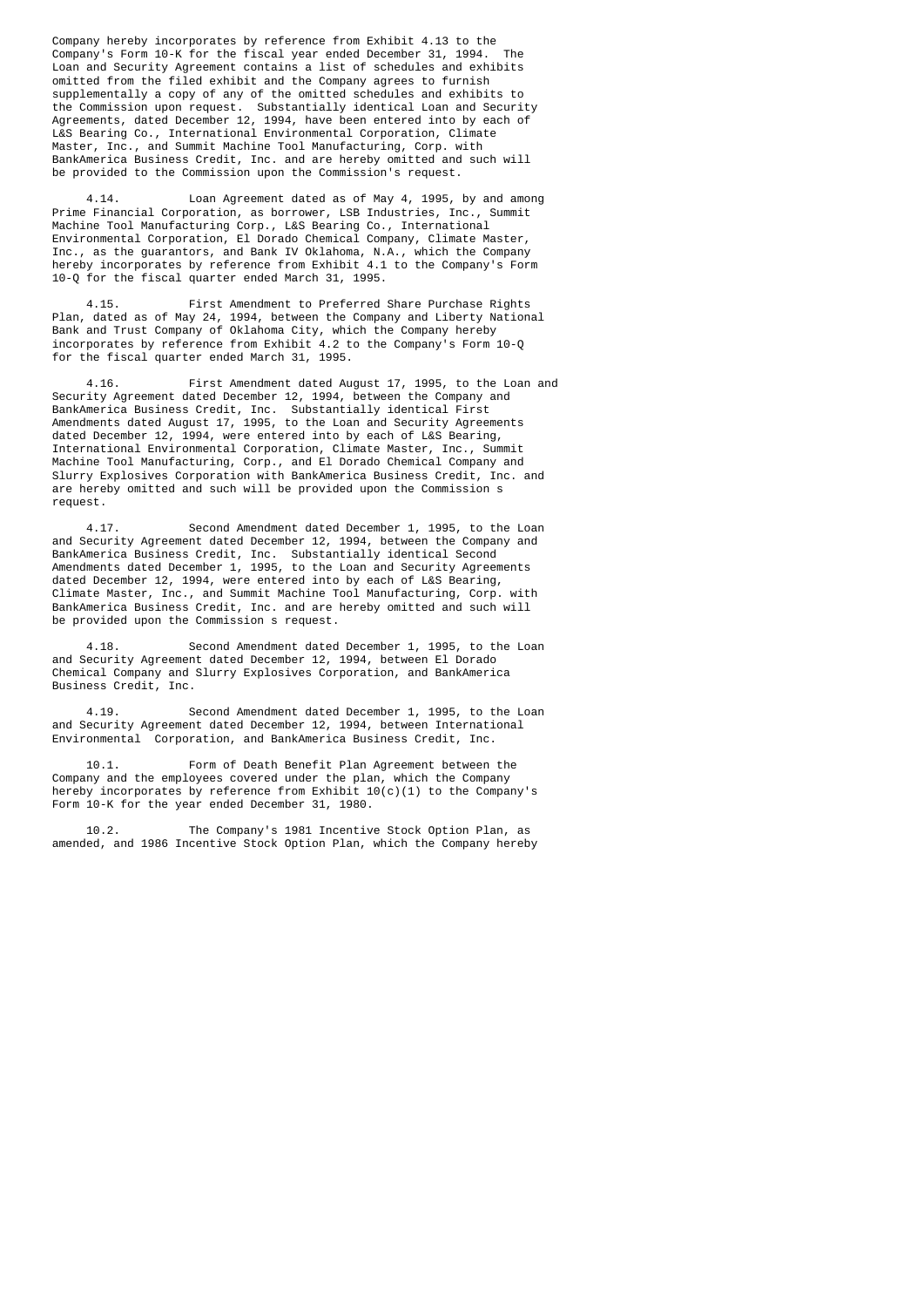incorporates by reference from Exhibits 10.1 and 10.2 to the Company's Registration Statement No. 33-8302.

 10.3. Form of Incentive Stock Option Agreement between the Company and employees as to the Company's 1981 Incentive Stock Option Plan, which the Company hereby incorporates by reference from Exhibit 10.10 to the Company's Form 10-K for the fiscal year ended December 31, 1984.

 10.4. Form of Incentive Stock Option Agreement between the Company and employees as to the Company's 1986 Incentive Stock Option Plan, which the Company hereby incorporates by reference from Exhibit 10.6 to the Company's Registration Statement No. 33-9848.

 10.5. The 1987 Amendments to the Company's 1981 Incentive Stock Option Plan and 1986 Incentive Stock Option Plan, which the Company hereby incorporates by reference from Exhibit 10.7 to the Company's Form 10-K for the fiscal year ended December 31, 1986.

 10.6. The Company's 1993 Stock Option and Incentive Plan which the Company hereby incorporates by reference from Exhibit 10.6 to the Company's Form 10-K for the fiscal year ended December 31, 1993.

The Company's 1993 Non-employee Director Stock Option Plan which the Company hereby incorporates by reference from Exhibit 10.7 to the Company's Form 10-K for the fiscal year ended December 31, 1993.

 10.8. Union Contracts, dated August 5, 1995, between EDC and the Oil, Chemical and Atomic Workers, the International Association of Machinists and Aerospace Workers and the United Steel Workers of America, dated November 1, 1995.

 10.9. Lease Agreement, dated March 26, 1982, between Mac Venture, Ltd. and Hercules Energy Mfg. Corporation, which the Company hereby incorporates by reference from Exhibit 10.32 to the Company's Form 10-K for the fiscal year ended December 31, 1981.

 10.10. Agreement for Purchase and Sale of Anhydrous Ammonia, dated as of January 1, 1994, between El Dorado Chemical Company and Farmland Industries, Inc., which the Company hereby incorporates by reference from Exhibit 10.10 to the Company's Form 10-K for the fiscal year ended December 31, 1994.

 10.11. Limited Partnership Agreement dated as of May 4, 1995, between the general partner, and LSB Holdings, Inc., an Oklahoma Corporation, as limited partner.

 10.12. Lease Agreement dated November 12, 1987, between Climate Master, Inc. and West Point Company and amendments thereto, which the Company hereby incorporates by reference from Exhibits 10.32, 10.36, and 10.37, to the Company's Form 10-K for fiscal year ended December 31, 1988.

 10.13. Severance Agreement, dated January 17, 1989, between the Company and Jack E. Golsen, which the Company hereby incorporates by reference from Exhibit 10.48 to the Company's Form 10-K for fiscal year ended December 31, 1988. The Company also entered into identical agreements with Tony M. Shelby, David R. Goss, and Barry H. Golsen and the Company will provide copies thereof to the Commission upon request.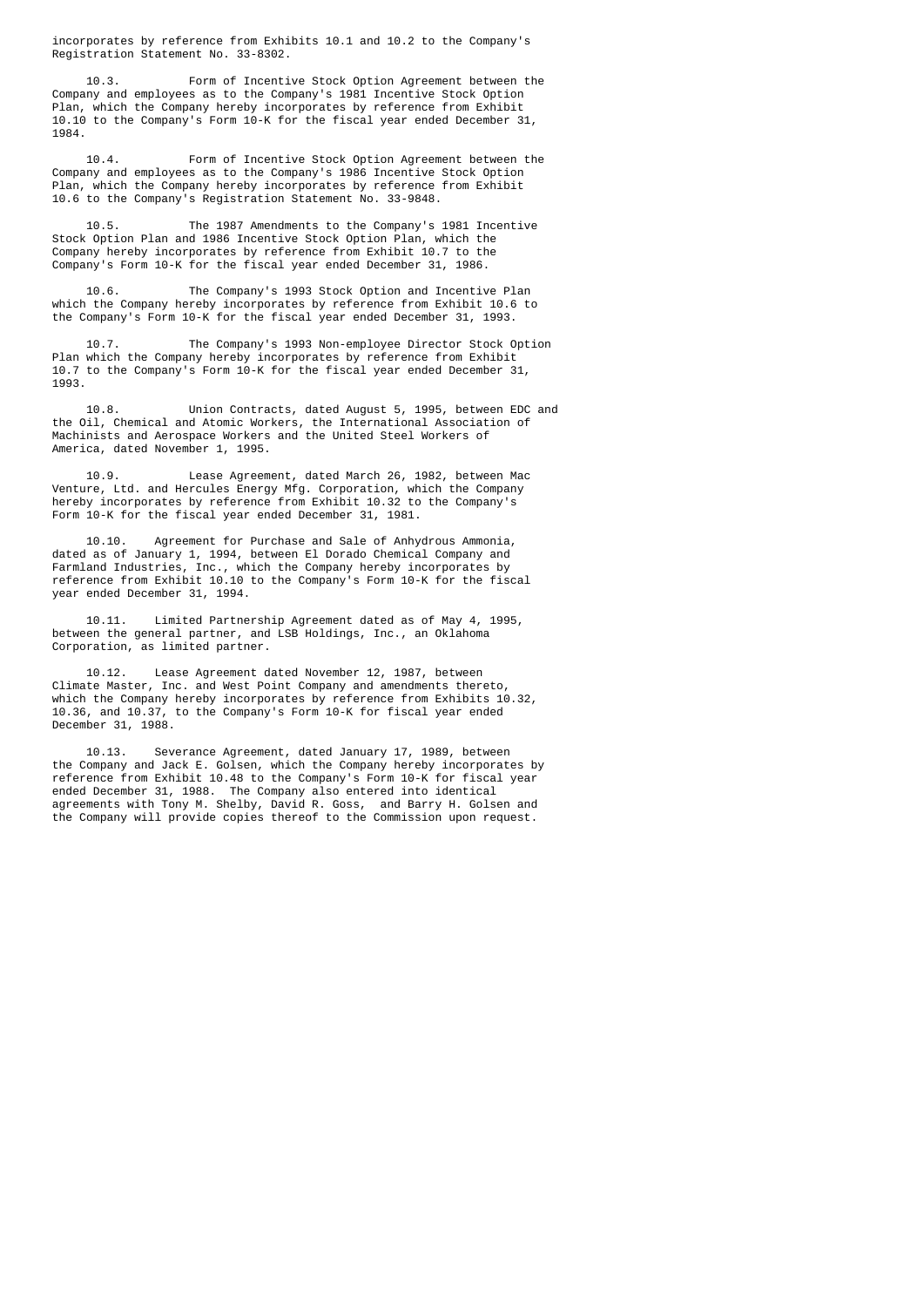10.14. Third Amendment to Lease Agreement, dated as of December 31, 1987, between Mac Venture, Ltd. and Hercules Energy Mfg. Corporation, which the Company hereby incorporates by reference from Exhibit 10.49 to the Company's Form 10-K for fiscal year ended December 31, 1988.

 10.15. Employment Agreement and Amendment to Severance Agreement dated January 17, 1989 between the Company and Jack E. Golsen, dated March 21, 1996.

 10.16. Option to Purchase Real Estate, dated January 4, 1989, between Northwest Financial Corporation and Northwest Tower Limited Partnership, which the Company hereby incorporates by reference from Exhibit 10.50 to the Company's Form 10-K for fiscal year ended December 31, 1988.

 10.17. Technical License, Technology Assistance, Engineering and Manufacturing Plant sales Agreement between L&S Automotive Products Company, Inc. and ZVL-ZKL A.S., dated July 6, 1992, as amended by Addendums, which the Company hereby incorporates by reference from Exhibit 28.1 to the Company's Form 10-Q for the quarter ended September 30, 1992.

 10.18. Letter, dated November 9, 1992, amending the agreement between L&S Automotive Products Co. and ZVL-ZKL A.S., which the Company hereby incorporates by reference from Exhibit 28.2 to the Company's Registration Statement No. 33-55608.

 10.19. Supply Agreement, dated November 4, 1992, between Climate Master, Inc. and Carrier Corporation, which the Company hereby incorporates by reference from Exhibit 28.3 to the Company's Registration Statement No. 33-55608.

 10.20. Right of First Refusal, dated November 4, 1992, between the Company, Climate Master, Inc. and Carrier Corporation, which the Company hereby incorporates by reference from Exhibit 28.4 to the Company's Registration Statement No. 33-55608.

 10.21. Fixed Assets Purchase Parts Purchase and Asset Consignment Agreement, dated November 4, 1992, between Climate Master, Inc. and Carrier Corporation, which the Company hereby incorporates by reference from Exhibit 28.5 to the Company's Registration Statement No. 33-55608.

 10.22. Processing Agreement, dated January 1, 1994, between Monsanto Company and El Dorado Chemical Company, which the Company hereby incorporates by reference from Exhibit 10.22 to the Company's Form 10-K for the fiscal year ended December 31, 1994.

 10.23. Non-Qualified Stock Option Agreement, dated June 1, 1992, between the Company and Robert C. Brown, M.D. which the Company hereby incorporates by reference from Exhibit 10.38 to the Company's Form 10-K for fiscal year ended December 31, 1992. The Company entered into substantially identical agreements with Bernard G. Ille, Jerome D. Shaffer and C.L.Thurman, and the Company will provide copies thereof to the Commission upon request.

 10.24. Loan and Security Agreement dated October 31, 1994 between DSN Corporation and the CIT Group which the Company hereby incorporates by reference from Exhibit 10.1 to the Company's Form 10-Q for the fiscal quarter ended September 30, 1994.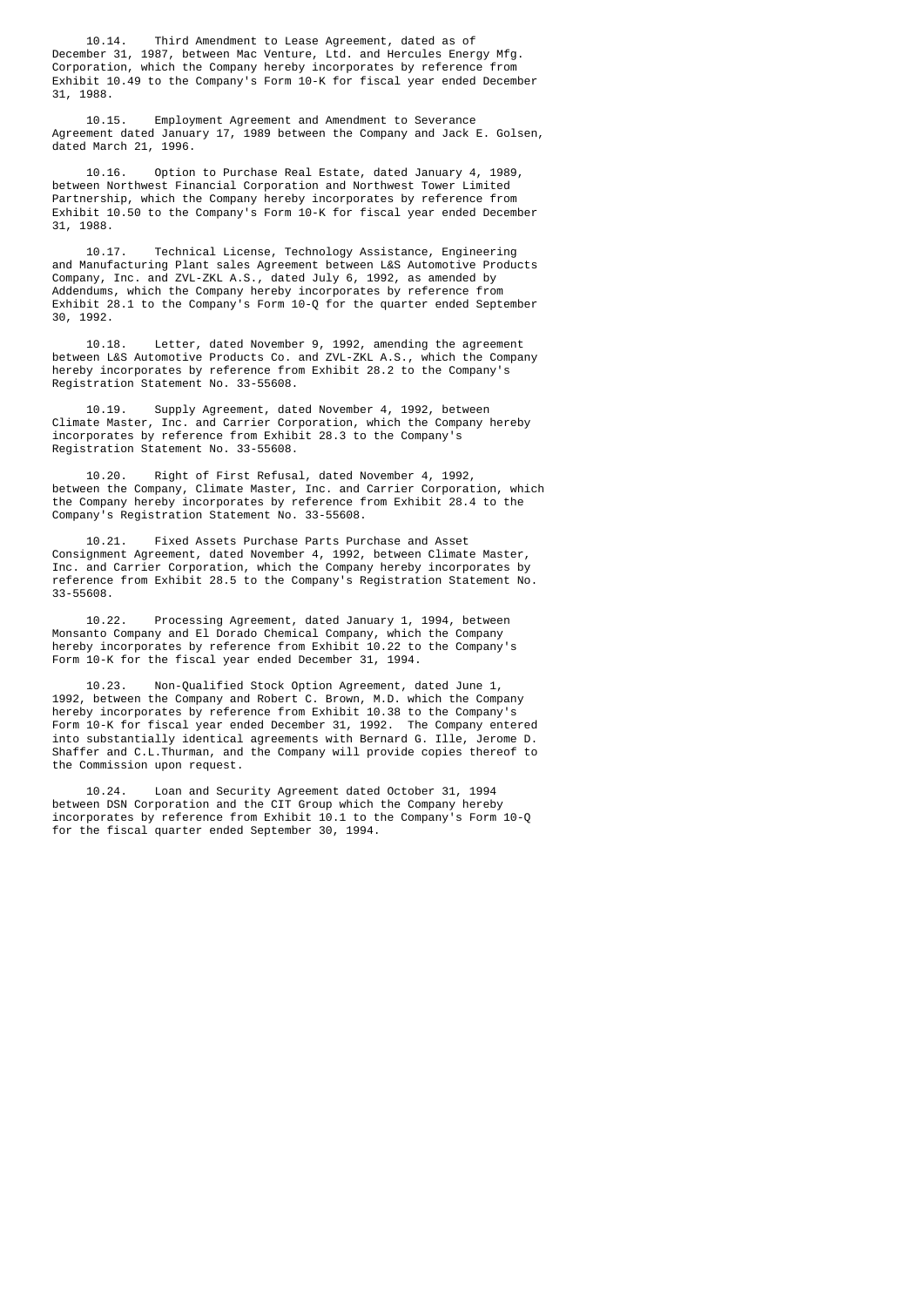10.25. Loan and Security Agreement dated April 5, 1995 between DSN Corporation and the CIT Group, which the Company hereby incorporates by reference from Exhibit 10.25 to the Company's Form 10-K for the fiscal year ended December 31, 1994.

 10.26. First Amendment to Non-Qualified Stock Option Agreement, dated March 2, 1994, and Second Amendment to Stock Option Agreement, dated April 3, 1995, each between the Company and Jack E. Golsen, which the Company hereby incorporates by reference from Exhibit 10.1 to the Company's Form 10-Q for the fiscal quarter ended March 31, 1995.

 10.27. Pre-payment Agreement, dated April 20, 1995, and Supply Agreement, dated May 8, 1995 each by and between L&S Automotive Products Company, Inc. and ZVL-LSA A.S., which the company hereby incorporates by reference from Exhibit 10.2 to the Company's Form 10-Q for the fiscal quarter ended March 31, 1995. Each of these Agreements is pertaining to the Technical License, Technology Assistance, Engineering and Manufacturing Plant Sales Agreement, dated July 6, 1992, between L&S Automotive Products Company, Inc. and ZVL-ZKL A.S., which the Company hereby incorporates by reference from Exhibit 28.1 to the Company's Form 10-Q for the quarter ended September 30, 1992.

 10.28. Letters, dated January 12, 1996 amending the agreement between L&S Automotive Products Co. and ZVL-LSA A.S.

- 11.1. Statement re: Computation of Per Share Earnings
- 22.1. Subsidiaries of the Company
- 23.1. Consent of Independent Auditors
- 27.1. Financial Data Schedule

 (b) Reports on Form 8-K. The Company did not file any reports on Form 8-K during the fourth quarter of 1995.

#### SIGNATURES

 Pursuant to the requirements of Section 13 or 15(d) of the Securities Exchange Act of 1934, as amended, the Company has caused the undersigned, duly-authorized, to sign this report on its behalf of this 9th day of April, 1996.

LSB INDUSTRIES, INC.

By:

 /s/ Jack E. Golsen --------------------------- Jack E. Golsen Chairman of the Board and President (Principal Executive Officer)

By:

 /s/ Tony M. Shelby ---------------------------- Tony M. Shelby Senior Vice President of Finance (Principal Financial Officer)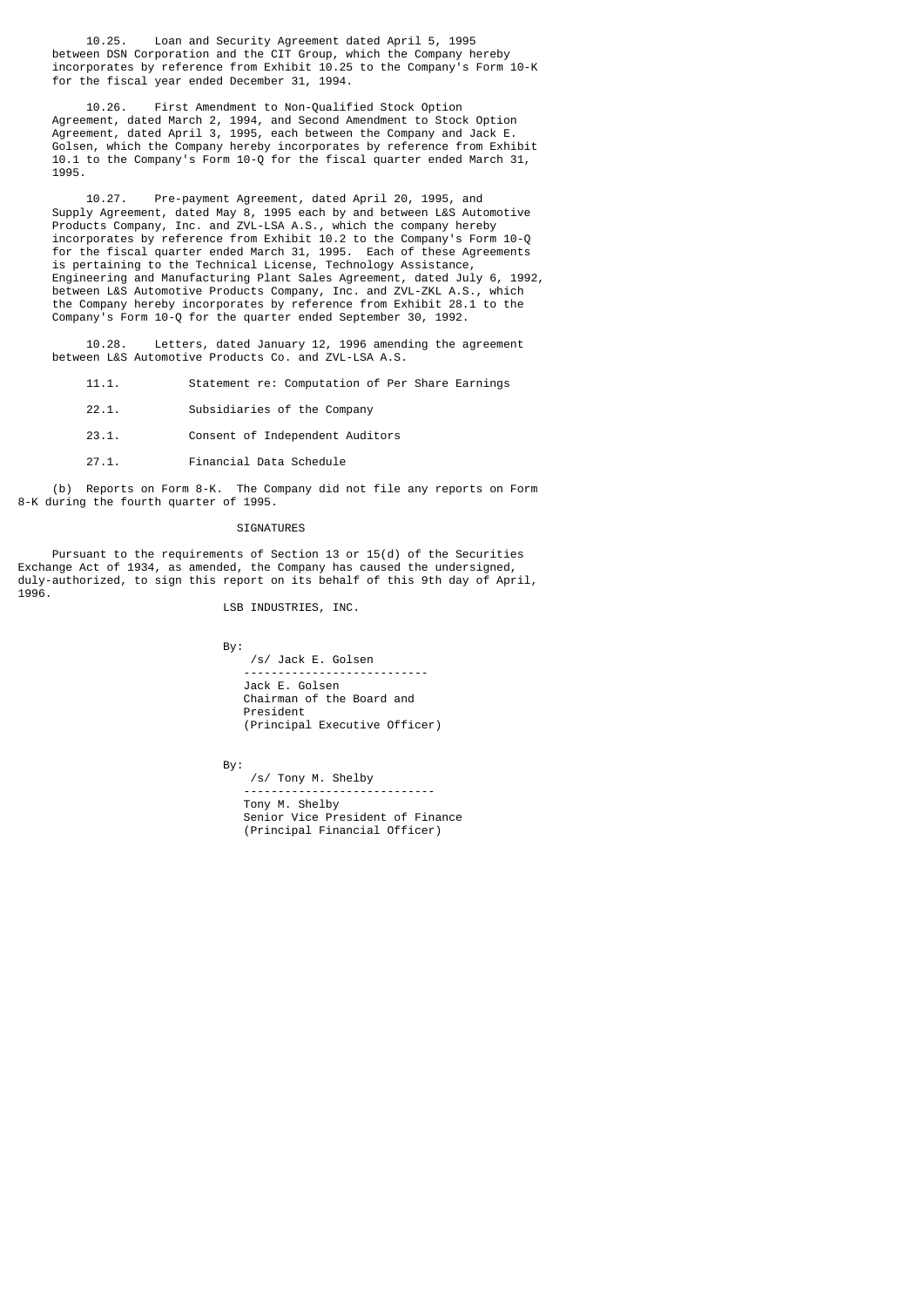By: /s/ Jim D. Jones ---------------------------- Jim D. Jones Vice President, Controller and Treasurer (Principal Accounting Officer)

 Pursuant to the requirements of the Securities Exchange Act of 1934, as amended, the undersigned have signed this report on behalf of the Company, in the capacities and on the dates indicated.

| Dated: April 9, 1996 | By:<br>/s/ Jack E. Golsen<br>-----------                        |
|----------------------|-----------------------------------------------------------------|
|                      | Jack E. Golsen, Director                                        |
| Dated: April 9, 1996 | By:<br>/s/ Tony M. Shelby                                       |
|                      | Tony M. Shelby, Director                                        |
| Dated: April 9, 1996 | By:<br>/s/ David R. Goss                                        |
|                      | David R. Goss, Director                                         |
| Dated: April 9, 1996 | By:<br>/s/ Barry H. Golsen<br>Barry H. Golsen, Director         |
| Dated: April 9, 1996 | By:<br>/s/ Robert C. Brown                                      |
|                      | Robert C. Brown, Director                                       |
| Dated: April 9, 1996 | By:<br>/s/ Bernard G. Ille<br>Bernard G. Ille, Director         |
| Dated: April 9, 1996 | By:<br>/s/ Jerome D. Shaffer<br>Jerome D. Shaffer, Director     |
| Dated: April 9, 1996 | By:<br>/s/ Raymond B. Ackerman<br>Raymond B. Ackerman, Director |
| Dated: April 9, 1996 | By:<br>/s/ Horace Rhodes                                        |
|                      | Horace Rhodes, Director                                         |

## Report of Independent Auditors

The Board of Directors and Stockholders LSB Industries, Inc.

We have audited the accompanying consolidated balance sheets of LSB Industries, Inc. as of December 31, 1995 and 1994, and the related consolidated statements of operations, stockholders' equity and cash flows for each of the three years in the period ended December 31, 1995. Our audits also included the financial statement schedule listed in the Index at Item 14(a)(2). These financial statements and schedule are the responsibility of the Company's management. Our responsibility is to express an opinion on these financial statements and the schedule based on our audits.

We conducted our audits in accordance with generally accepted auditing standards. Those standards require that we plan and perform the audit to obtain reasonable assurance about whether the financial statements are free of material misstatement. An audit includes examining, on a test basis, evidence supporting the amounts and disclosures in the financial statements. An audit also includes assessing the accounting principles used and significant estimates made by management, as well as evaluating the overall financial statement presentation. We believe that our audits provide a reasonable basis for our opinion.

In our opinion, the consolidated financial statements referred to above present fairly, in all material respects, the consolidated financial position of LSB Industries, Inc. at December 31, 1995 and 1994, and the consolidated results of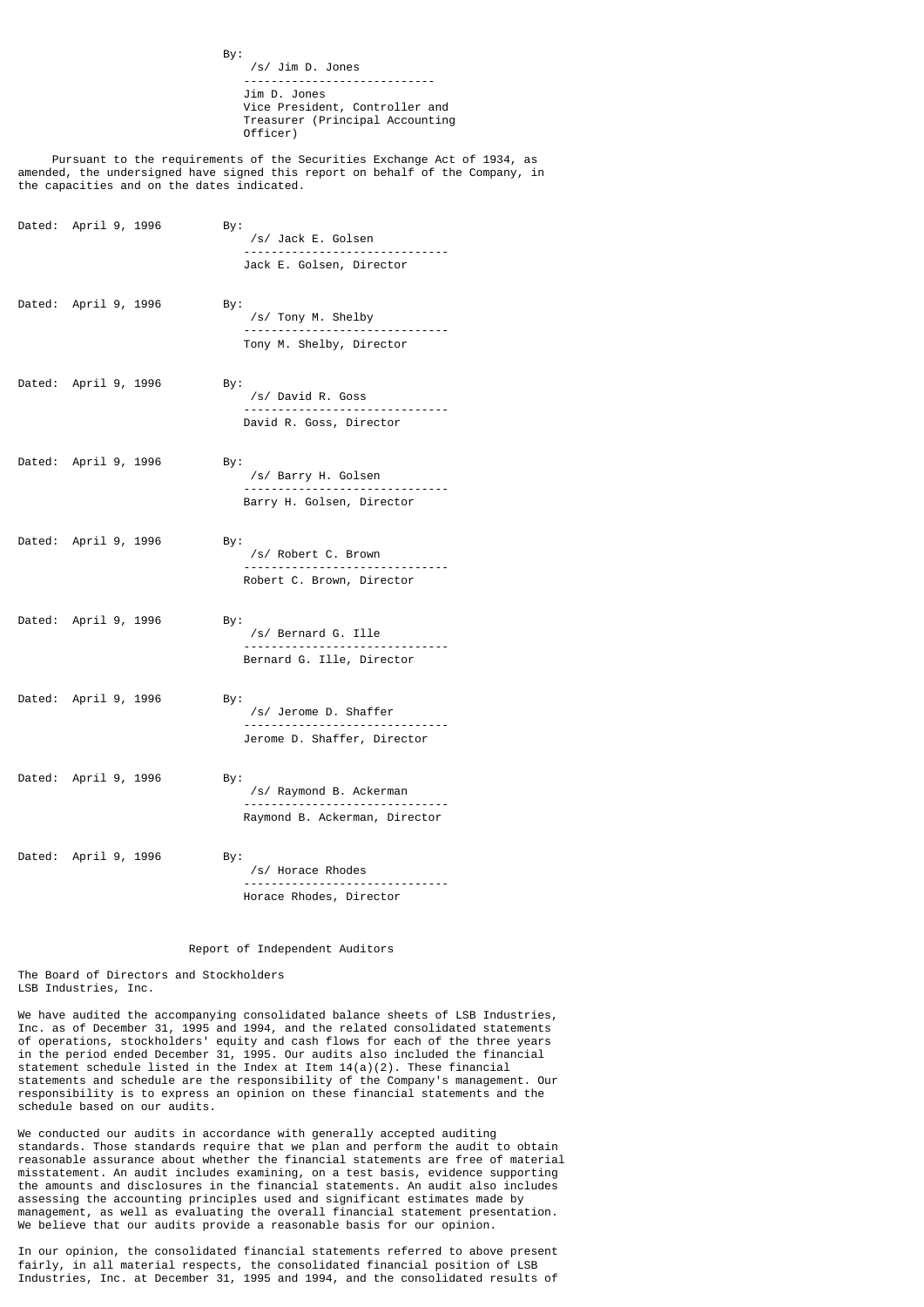its operations and its cash flows for each of the three years in the period ended December 31, 1995, in conformity with generally accepted accounting principles. Also, in our opinion, the related financial statement schedule, when considered in relation to the basic financial statements taken as a whole, presents fairly in all material respects the information set forth therein.

ERNST & YOUNG LLP

Oklahoma City, Oklahoma February 26, 1996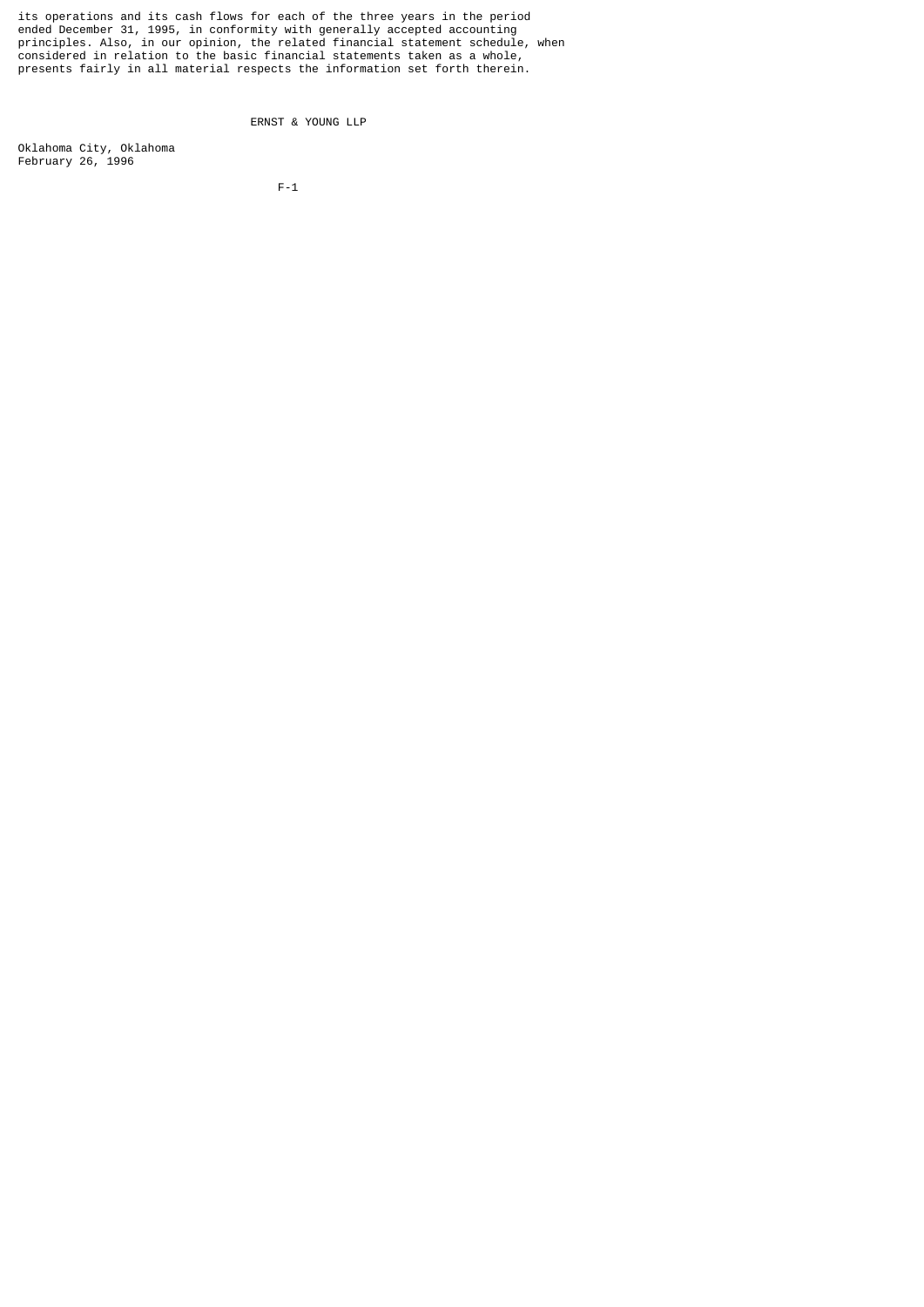# Consolidated Balance Sheets

|                                                                                                                                                                                                      | DECEMBER 31,                                   |                                         |  |
|------------------------------------------------------------------------------------------------------------------------------------------------------------------------------------------------------|------------------------------------------------|-----------------------------------------|--|
|                                                                                                                                                                                                      | 1995 72                                        | 1994                                    |  |
|                                                                                                                                                                                                      |                                                | (In Thousands)                          |  |
| <b>ASSETS</b>                                                                                                                                                                                        |                                                |                                         |  |
| Current assets (Note 7):<br>Cash and cash equivalents<br>Trade accounts receivable, less allowance for<br>doubtful accounts of \$2,584,000 (\$2,000,000                                              | \$1,420                                        | \$2,610                                 |  |
| in 1994)                                                                                                                                                                                             |                                                | 43,975 42,720                           |  |
| Inventories (Note 4)                                                                                                                                                                                 |                                                | 66,265 59,333                           |  |
| Supplies and prepaid items                                                                                                                                                                           |                                                | 5,684 6,386                             |  |
| Total current assets                                                                                                                                                                                 |                                                | 117,344 111,049                         |  |
| Property, plant and equipment, at cost (Notes<br>5 and 7)<br>Accumulated depreciation                                                                                                                |                                                | 152,730 133,359<br>$(66, 460)$ (59,675) |  |
| Property, plant and equipment, net                                                                                                                                                                   |                                                | 86,270 73,684                           |  |
| Loans receivable, secured by real estate                                                                                                                                                             | 15,657                                         | 17,243                                  |  |
| Other assets, net of valuation allowances and<br>allowance for doubtful accounts of \$3,090,000<br>in 1995 (\$1,150,000 in 1994) and accumulated<br>amortization of \$4,795,000 in 1995 (\$4,031,000 |                                                |                                         |  |
| in 1994)                                                                                                                                                                                             |                                                | 18,905 19,305                           |  |
|                                                                                                                                                                                                      | \$238,176 \$221,281<br>======================= |                                         |  |

(Continued on following page)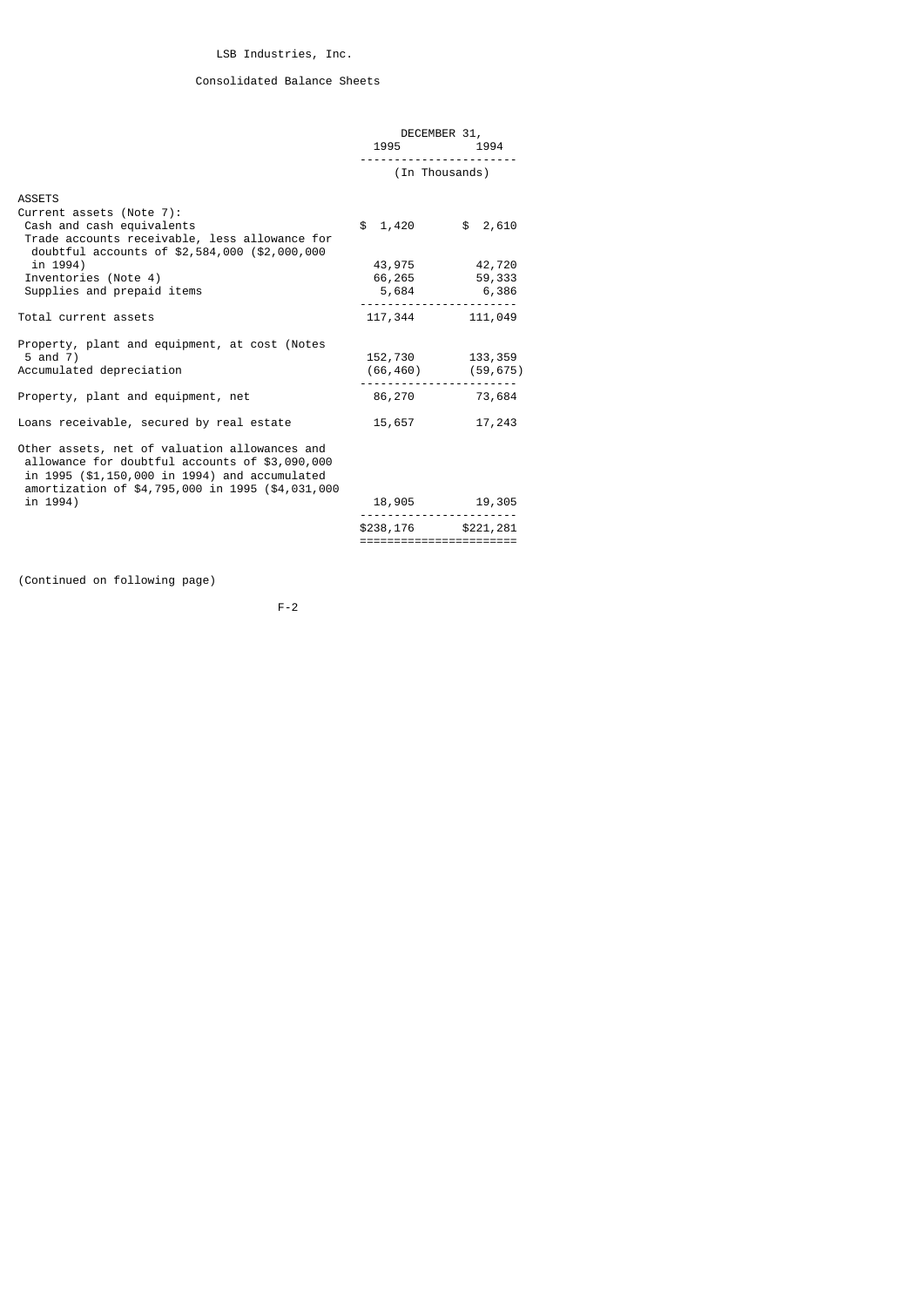# Consolidated Balance Sheets (continued)

|                                                                                                                                                                | 1995 — 1995<br>. | DECEMBER 31,<br>1994                                                                   |
|----------------------------------------------------------------------------------------------------------------------------------------------------------------|------------------|----------------------------------------------------------------------------------------|
|                                                                                                                                                                |                  | (In Thousands)                                                                         |
| LIABILITIES AND STOCKHOLDERS' EQUITY<br>Current liabilities:                                                                                                   |                  |                                                                                        |
| Drafts payable<br>Accounts payable<br>Accrued liabilities<br>Current portion of long-term debt (Note 7)                                                        | $\frac{1}{2}$    | 424 \$ 1,291<br>28,508 29,496<br>$9,239$ $8,062$<br>14,925 9,716<br>------------------ |
| Total current liabilities                                                                                                                                      |                  | 53,096 48,565                                                                          |
| Long-term debt (Note 7)                                                                                                                                        |                  | 103, 355 81, 965                                                                       |
| Commitments and contingencies (Notes 3, 6<br>and $12)$                                                                                                         |                  |                                                                                        |
| Redeemable, noncumulative, convertible preferred<br>stock, \$100 par value; 1,566 shares issued and<br>outstanding (1,597 in 1994) (Note 10)                   | 149              | 152                                                                                    |
| Stockholders' equity (Notes 7, 9 and 11):<br>Series B 12% cumulative, convertible preferred<br>stock, \$100 par value; 20,000 shares issued and<br>outstanding |                  | 2,000 2,000                                                                            |
| Series 2 \$3.25 convertible, exchangeable Class C<br>preferred stock, \$50 stated value; 920,000 shares<br>issued                                              | 46,000           | 46,000                                                                                 |
| Common stock, \$.10 par value; 75,000,000 shares<br>authorized, 14,757,416 shares issued (14,620,156                                                           |                  |                                                                                        |
| in 1994)<br>Capital in excess of par value<br>Retained earnings                                                                                                |                  | 1,476 1,462<br>37,567 37,369<br>5,148 12,883<br>------------------                     |
| Less treasury stock, at cost:                                                                                                                                  |                  | 92, 191 99, 714                                                                        |
| Series 2 preferred, 5,000 shares<br>Common stock, 1,845,969 shares (1,559,590 in                                                                               | 200              | 200                                                                                    |
| 1994)                                                                                                                                                          |                  | 10,415 8,915<br>------------------                                                     |
| Total stockholders' equity                                                                                                                                     |                  | 81,576 90,599                                                                          |
|                                                                                                                                                                |                  | \$238,176 \$221,281<br>==================                                              |
|                                                                                                                                                                |                  |                                                                                        |

See accompanying notes.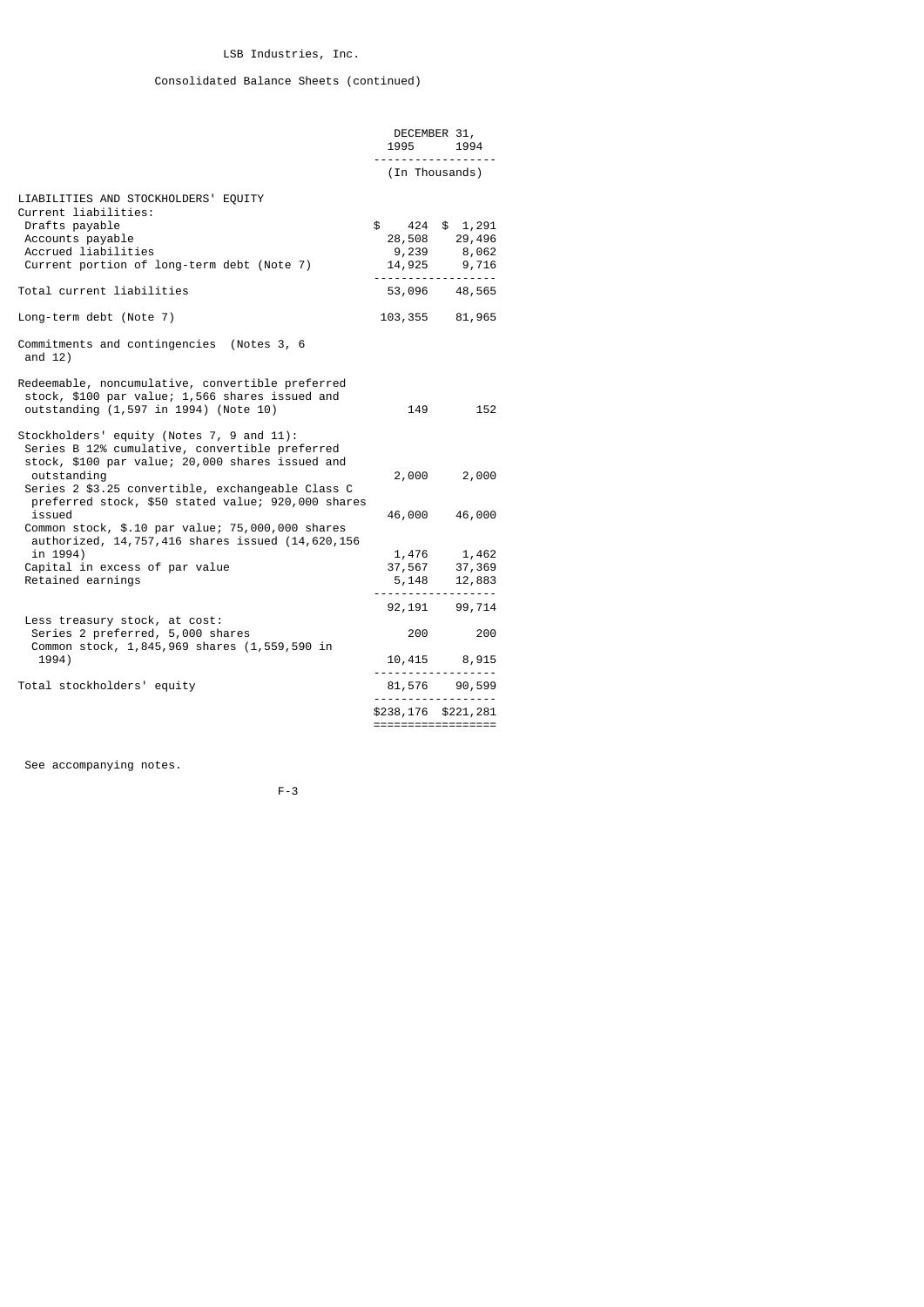# Consolidated Statements of Operations

|                                                                                            | YEAR ENDED DECEMBER 31, |                |                                                      |  |  |
|--------------------------------------------------------------------------------------------|-------------------------|----------------|------------------------------------------------------|--|--|
|                                                                                            | 1995                    | 1994 1995      | 1993                                                 |  |  |
|                                                                                            |                         |                | (In Thousands, Except Per Share Amounts)             |  |  |
| Revenues:<br>Net sales<br>Other income                                                     | \$267, 391<br>6,724     |                | \$245,025 \$232,616<br>4,944 4,913                   |  |  |
|                                                                                            | 274, 115                | 249,969        | 237,529                                              |  |  |
| Costs and expenses:<br>Cost of sales<br>Selling, general and<br>administrative             | 57,238                  | 50,821         | 210, 328 191, 916 174, 504<br>43,474                 |  |  |
| Interest                                                                                   |                         | 10, 131 6, 949 | 7,507                                                |  |  |
|                                                                                            |                         |                | 277,697 249,686 225,485                              |  |  |
| Income (loss) from continuing<br>operations before provision<br>(benefit) for income taxes | (3, 582)                | 283 — 10       | 12,044                                               |  |  |
| Provision (benefit) for<br>income taxes                                                    | 150                     | (700)          | - 809                                                |  |  |
| Income (loss) from continuing<br>operations                                                | (3, 732)                |                | 983 — 100<br>11,235                                  |  |  |
| Discontinued operations:<br>Income from discontinued<br>operations<br>Gain on disposal of  |                         | 584            | 1,228                                                |  |  |
| discontinued operations<br>Provision for income taxes<br>related to discontinued           |                         | 24,200         |                                                      |  |  |
| operations                                                                                 |                         |                | $(1, 300)$ (64)                                      |  |  |
|                                                                                            |                         |                | ------------------------------------ <sup>-</sup> -- |  |  |
| Net income (loss)                                                                          |                         |                | $$(3, 732)$ $$24, 467$ $$12, 399$                    |  |  |
| Net income (loss) applicable<br>to common stock                                            |                         |                | $$ (6, 961)$ $$ 21, 232$ $$ 10, 357$                 |  |  |
| Earnings (loss) per common share:<br>Primary:<br>Income (loss) from continuing             |                         |                |                                                      |  |  |
| operations                                                                                 |                         |                | $$(.53)$ $$(0.16)$ $$0.69$                           |  |  |
| Net income (loss)                                                                          | \$                      |                | $(.53)$ \$ 1.54 \$ 0.77                              |  |  |
| Fully diluted:<br>Income (loss) from continuing<br>operations                              |                         |                | $$(.53)$ $$(.0.16)$ $$0.63$                          |  |  |
|                                                                                            |                         |                |                                                      |  |  |
| Net income (loss)                                                                          | (.53)<br>\$             | \$1.46         | \$ 0.71                                              |  |  |

See accompanying notes.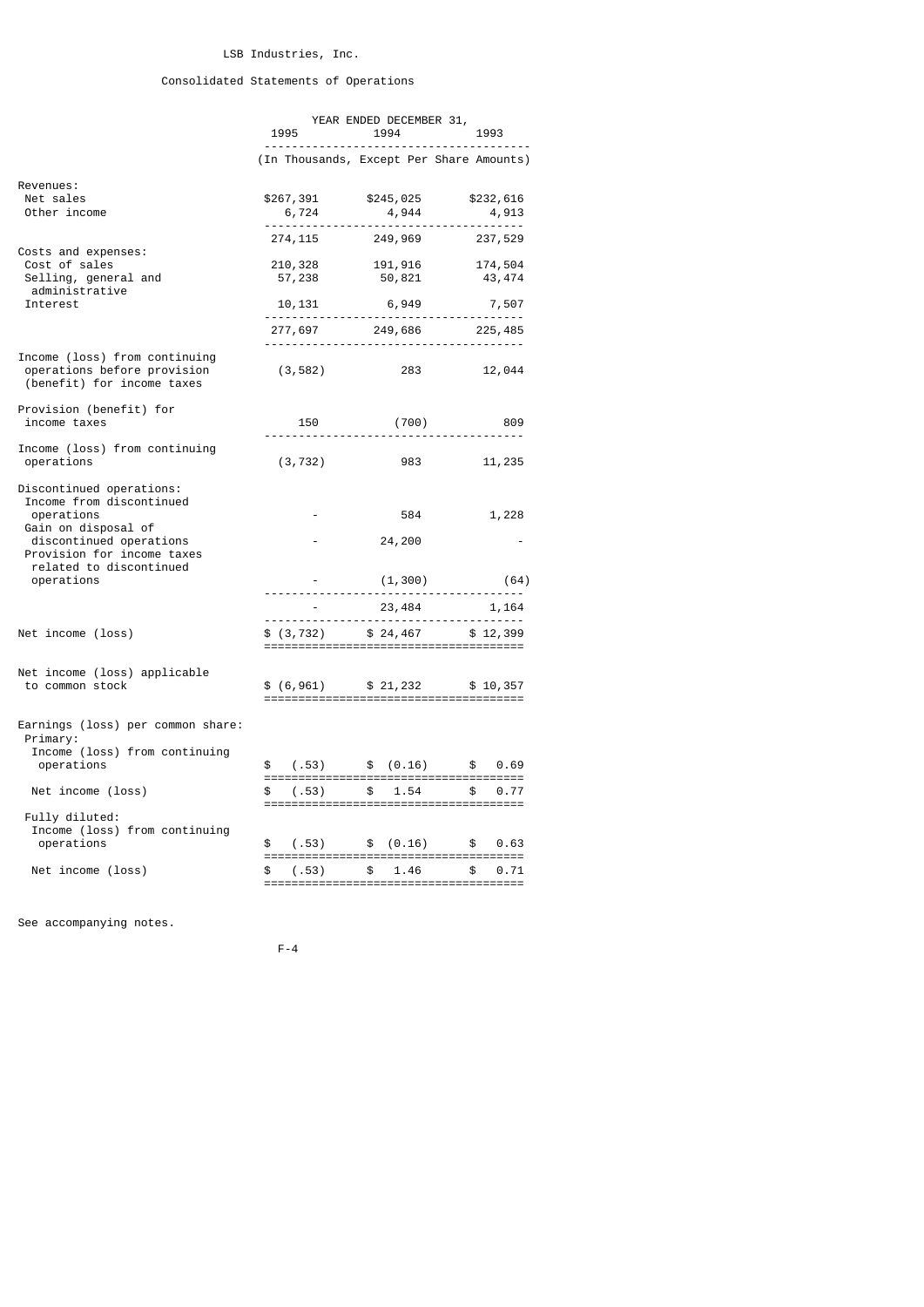# Consolidated Statements of Stockholders' Equity

|                                                                             |                          |                          | RETAINED                                |                        |                                         |                   |                            |          |
|-----------------------------------------------------------------------------|--------------------------|--------------------------|-----------------------------------------|------------------------|-----------------------------------------|-------------------|----------------------------|----------|
|                                                                             | <b>COMMON STOCK</b>      |                          | NON-<br>CAPITAL IN<br><b>REDEEMABLE</b> |                        | EARNINGS<br>(ACCUMU-<br><b>TREASURY</b> |                   | <b>TREASURY</b>            |          |
|                                                                             | SHARES VALUE             | PAR                      | PREFERRED<br><b>STOCK</b>               | EXCESS OF<br>PAR VALUE | LATED<br>DEFICIT)                       | STOCK--<br>COMMON | STOCK--<br>PREFERRED TOTAL |          |
|                                                                             |                          |                          |                                         |                        | (In Thousands)                          |                   |                            |          |
| Balance at December 31, 1992                                                | 8,098                    | 810<br>\$                | \$17,357                                | \$21,978               | \$(17, 227)                             | $$(4, 579)$ \$    |                            | \$18,339 |
| Net income                                                                  |                          |                          |                                         |                        | 12,399                                  |                   |                            | 12,399   |
| Conversion of 85 shares of<br>redeemable preferred stock to<br>common stock | 3                        |                          |                                         | 5                      |                                         |                   |                            | 5        |
| Conversion of 657,390 shares of Series<br>1 preferred to common stock       | 5,008                    | 501                      | (13, 148)                               | 12,647                 |                                         |                   |                            |          |
| Redemption of Series 1 preferred                                            |                          |                          | (115)                                   | (8)                    |                                         |                   |                            | (123)    |
| Retirement of Series 1 preferred                                            |                          |                          | (2,094)                                 | 214                    |                                         | 1,880             |                            |          |
| held in treasury                                                            |                          |                          |                                         |                        |                                         |                   |                            |          |
| Sale of common stock                                                        | 263                      | 26                       |                                         | 1,914                  |                                         |                   |                            | 1,940    |
| Sale of Series 2 preferred                                                  | $\overline{\phantom{a}}$ | $\overline{\phantom{a}}$ | 46,000                                  | (2, 129)               |                                         |                   |                            | 43,871   |
| Exercise of stock options:                                                  |                          |                          |                                         |                        |                                         |                   |                            |          |
| Cash received                                                               | 640                      | 64                       |                                         | 1,501                  |                                         |                   |                            | 1,565    |
| Stock tendered and added to                                                 | 502                      | 50                       |                                         | 998                    |                                         | (1,048)           |                            |          |
| treasury at market value<br>Dividends declared:                             |                          |                          |                                         |                        |                                         |                   |                            |          |
| Series B 12% preferred stock                                                |                          |                          |                                         |                        | (240)                                   |                   |                            | (240)    |
| (\$12.00 per share)                                                         |                          |                          |                                         |                        |                                         |                   |                            |          |
| Redeemable preferred stock                                                  |                          |                          |                                         |                        | (16)                                    |                   |                            | (16)     |
| (\$10.00 per share)                                                         |                          |                          |                                         |                        |                                         |                   |                            |          |
| Common stock (\$.06 per share)                                              |                          |                          |                                         |                        | (797)                                   |                   |                            | (797)    |
| Series 2 preferred stock                                                    |                          |                          |                                         |                        | (1,660)                                 |                   |                            | (1,660)  |
| (\$1.80 per share)                                                          |                          |                          |                                         |                        |                                         |                   |                            |          |
| Purchase of treasury stock                                                  |                          |                          |                                         |                        |                                         | (412)             |                            | (412)    |
| Balance at December 31, 1993                                                | 14,514                   | 1,451                    | 48,000                                  | 37,120                 | (7, 541)                                | (4, 159)          |                            | 74,871   |

(Continued on following page)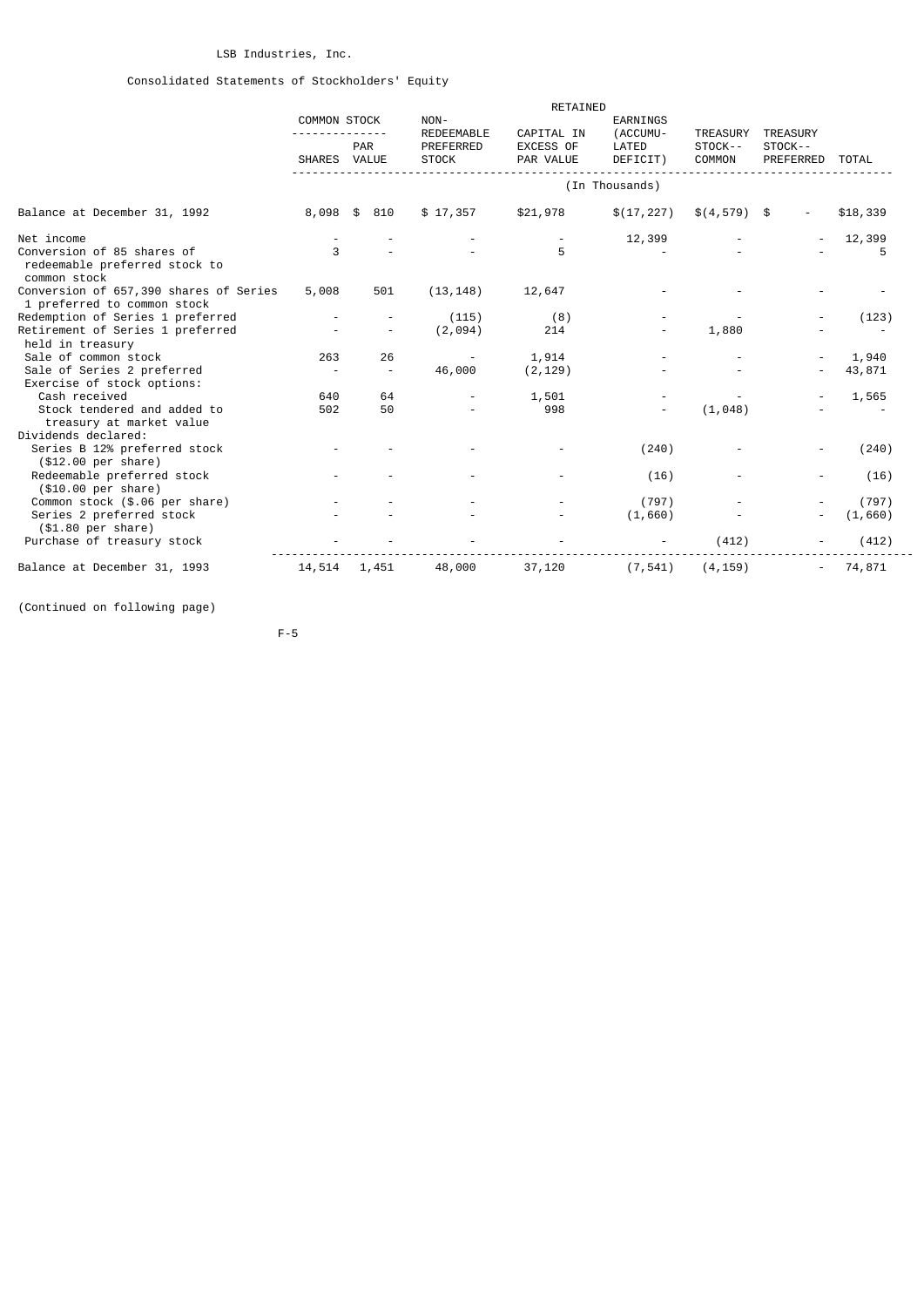# Consolidated Statements of Stockholders' Equity (continued)

|                                                                                   |                     |                | RETAINED                       |                         |                          |                     |                            |                   |
|-----------------------------------------------------------------------------------|---------------------|----------------|--------------------------------|-------------------------|--------------------------|---------------------|----------------------------|-------------------|
|                                                                                   | <b>COMMON STOCK</b> |                | NON-                           |                         | EARNINGS                 |                     |                            |                   |
|                                                                                   |                     | <b>PAR</b>     | <b>REDEEMABLE</b><br>PREFERRED | CAPITAL IN<br>EXCESS OF | (ACCUMU-<br>LATED        | TREASURY<br>STOCK-- | <b>TREASURY</b><br>STOCK-- |                   |
|                                                                                   | SHARES VALUE        |                | <b>STOCK</b>                   | PAR VALUE               | DEFICIT)                 | COMMON              | PREFERRED                  | <b>TOTAL</b>      |
|                                                                                   |                     |                |                                |                         | (In Thousands)           |                     |                            |                   |
| Net income                                                                        |                     | \$             |                                | \$                      | \$24,467                 | \$                  |                            | \$24,467          |
| Conversion of 40 shares of<br>redeemable preferred stock to<br>common stock       | 1                   |                |                                | 1                       |                          |                     |                            | 1                 |
| Exercise of stock options for cash<br>Dividends declared:                         | 105                 | 11             |                                | 248                     |                          |                     |                            | 259               |
| Series B 12% preferred stock<br>(\$12.00 per share)                               |                     |                |                                |                         | (240)                    |                     |                            | (240)             |
| Redeemable preferred stock<br>(\$10.00 per share)                                 |                     |                |                                |                         | (16)                     |                     |                            | (16)              |
| Common stock (\$.06 per share)                                                    |                     |                |                                |                         | (808)                    |                     |                            | (808)             |
| Series 2 preferred stock<br>(\$3.25 per share)                                    |                     |                |                                |                         | (2, 979)                 |                     |                            | (2,979)           |
| Purchase of treasury stock                                                        |                     |                |                                |                         | $\overline{\phantom{a}}$ | (4, 756)            | (200)                      | (4, 956)          |
| Balance at December 31, 1994                                                      | 14,620              | 1,462          | 48,000                         | 37,369                  | 12,883                   | (8, 915)            | (200)                      | 90,599            |
| Net loss                                                                          |                     |                |                                |                         | (3, 732)                 |                     |                            | (3, 732)          |
| Conversion of 31 shares of<br>redeemable preferred stock to<br>common stock       | $\mathbf{1}$        |                |                                | 2                       |                          |                     |                            | 2                 |
| Exercise of stock options:                                                        |                     |                |                                |                         |                          |                     |                            |                   |
| Cash received<br>Stock tendered and added to<br>treasury at market value          | 100<br>36           | 10<br>4        |                                | 145<br>51               |                          | (55)                |                            | 155               |
| Dividends declared:<br>Series B 12% preferred stock                               |                     |                |                                |                         | (240)                    |                     |                            | (240)             |
| (\$12.00 per share)<br>Redeemable preferred stock                                 |                     |                |                                |                         | (16)                     |                     |                            | (16)              |
| (\$10.00 per share)<br>Common stock (\$.06 per share)<br>Series 2 preferred stock |                     |                |                                |                         | (774)<br>(2, 973)        |                     |                            | (774)<br>(2, 973) |
| (\$3.25 per share)<br>Purchase of treasury stock                                  |                     |                |                                |                         |                          | (1, 445)            |                            | (1, 445)          |
| Balance at December 31, 1995                                                      |                     | 14,757 \$1,476 | \$48,000                       | \$37,567                | \$5,148                  | \$(10, 415)         | \$(200)                    | \$81,576          |

See accompanying notes.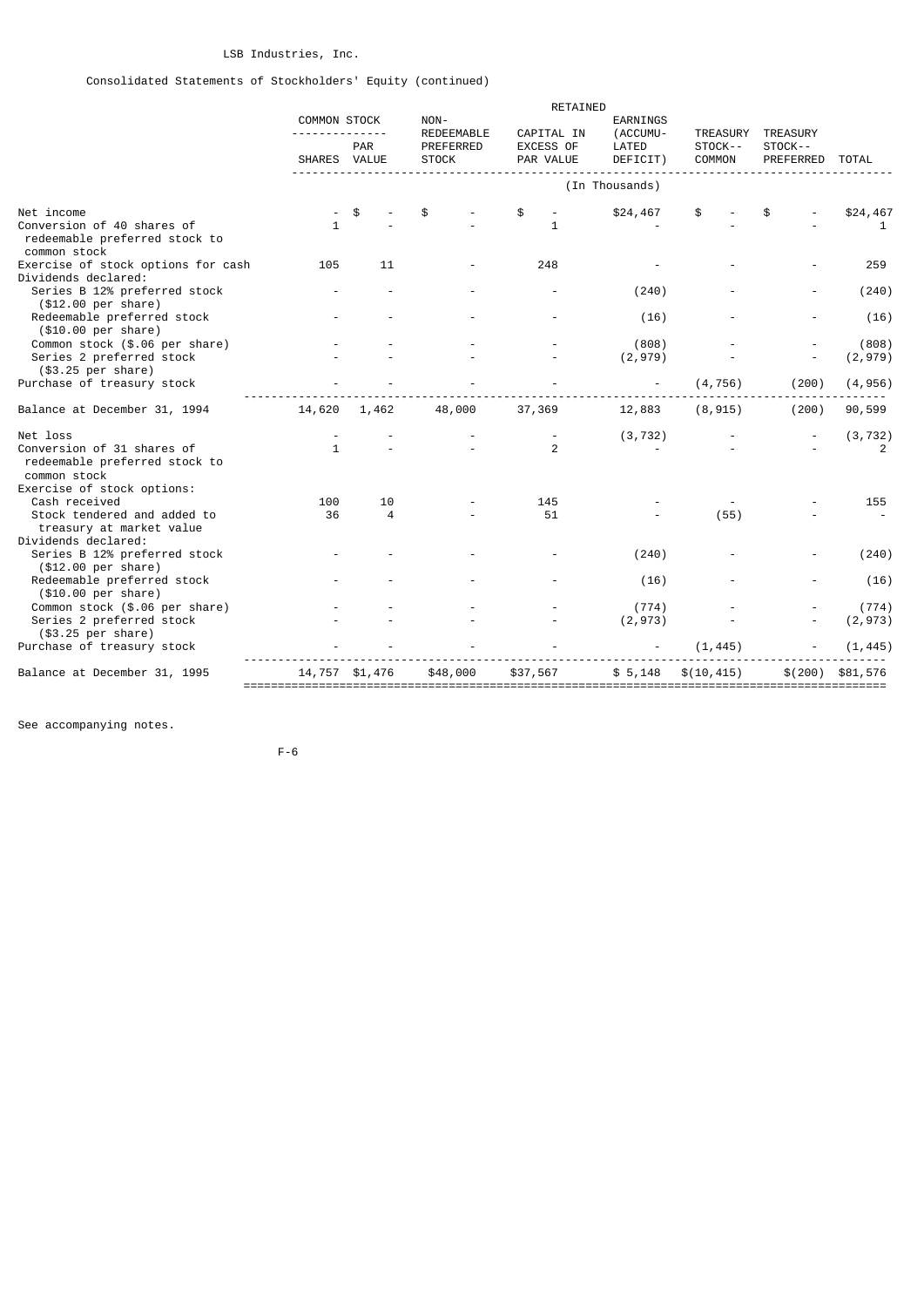# Consolidated Statements of Cash Flows

|                                                                                                                                                                                                                                                                                                     | 1995 — 1995                                                 | YEAR ENDED DECEMBER 31,<br>1994 1993<br>----------------------------------                                                 |                            |
|-----------------------------------------------------------------------------------------------------------------------------------------------------------------------------------------------------------------------------------------------------------------------------------------------------|-------------------------------------------------------------|----------------------------------------------------------------------------------------------------------------------------|----------------------------|
|                                                                                                                                                                                                                                                                                                     |                                                             | (In Thousands)                                                                                                             |                            |
| CASH FLOWS FROM CONTINUING<br><b>OPERATIONS</b><br>Income (loss) from continuing $$ (3,732) $ $ 983 $ $ 11,235$<br>operations<br>Adjustments to reconcile<br>income (loss) from<br>continuing operations to net<br>cash provided (used) by<br>continuing operations:<br>Depreciation, depletion and |                                                             |                                                                                                                            |                            |
| amortization:<br>Property, plant and                                                                                                                                                                                                                                                                | 7,909                                                       | 6,998                                                                                                                      | 5,870                      |
| equipment<br>Other<br>Provision for possible<br>losses:                                                                                                                                                                                                                                             | 1,150                                                       | 1,077                                                                                                                      | 959                        |
| Trade accounts receivable<br>Notes receivable<br>Environmental matter<br>Loan guarantee                                                                                                                                                                                                             | 1,696<br>1,350<br>$\sim$ $ \sim$<br>590                     | 1,468<br>650<br>450<br>$\sim$ $-$                                                                                          | 439<br>$\sim$              |
| Gain of sales of assets<br>Cash provided (used) by<br>changes in assets and<br>liabilities:                                                                                                                                                                                                         |                                                             | $(203)$ $(1, 303)$ $(1, 587)$                                                                                              |                            |
| Trade accounts receivable<br>Inventories<br>Supplies and prepaid<br>items                                                                                                                                                                                                                           |                                                             | $\begin{array}{cccc} (4, 092) & 3, 923 & (13, 523) \\ (6, 091) & (13, 692) & 2, 737 \\ 725 & (927) & (1, 282) \end{array}$ |                            |
| Accounts payable<br>Accrued liabilities<br>Billings in excess of<br>costs and estimated<br>earnings                                                                                                                                                                                                 | $\mathcal{L}_{\rm{max}}$ and $\mathcal{L}_{\rm{max}}$       | $(902)$ 6, 209<br>1, 256 850<br>850<br>$\sim 100$ km s $^{-1}$                                                             | (718)<br>(867)<br>(4, 858) |
| Net cash provided (used) by (344) 6,686 (1,595)<br>continuing operations                                                                                                                                                                                                                            |                                                             |                                                                                                                            |                            |
| CASH FLOWS FROM INVESTING<br>ACTIVITIES OF CONTINUING<br><b>OPERATIONS</b>                                                                                                                                                                                                                          |                                                             |                                                                                                                            |                            |
| Capital expenditures<br>Purchase of loans receivable<br>Principal payments on loans<br>receivable<br>Proceeds from sales of                                                                                                                                                                         | $\begin{array}{c} \texttt{-} \\ \texttt{1,586} \end{array}$ | $(17, 810)$ $(15, 647)$ $(9, 397)$<br>(3,068)<br>388                                                                       |                            |
| equipment and real estate<br>properties                                                                                                                                                                                                                                                             | 1,345                                                       | 4,399                                                                                                                      | 6,735                      |
| Other assets<br>Cash acquired in connection<br>with acquisitions<br>Payments for acquisitions                                                                                                                                                                                                       |                                                             | $(3,872)$ $(5,566)$ $(1,882)$<br><b>Contractor</b>                                                                         | 1,228<br>(1, 747)          |
|                                                                                                                                                                                                                                                                                                     |                                                             | ----------------------------------                                                                                         |                            |
| Net cash used by investing (18,751) (19,494) (5,063)<br>activities                                                                                                                                                                                                                                  |                                                             |                                                                                                                            |                            |

(Continued on following page)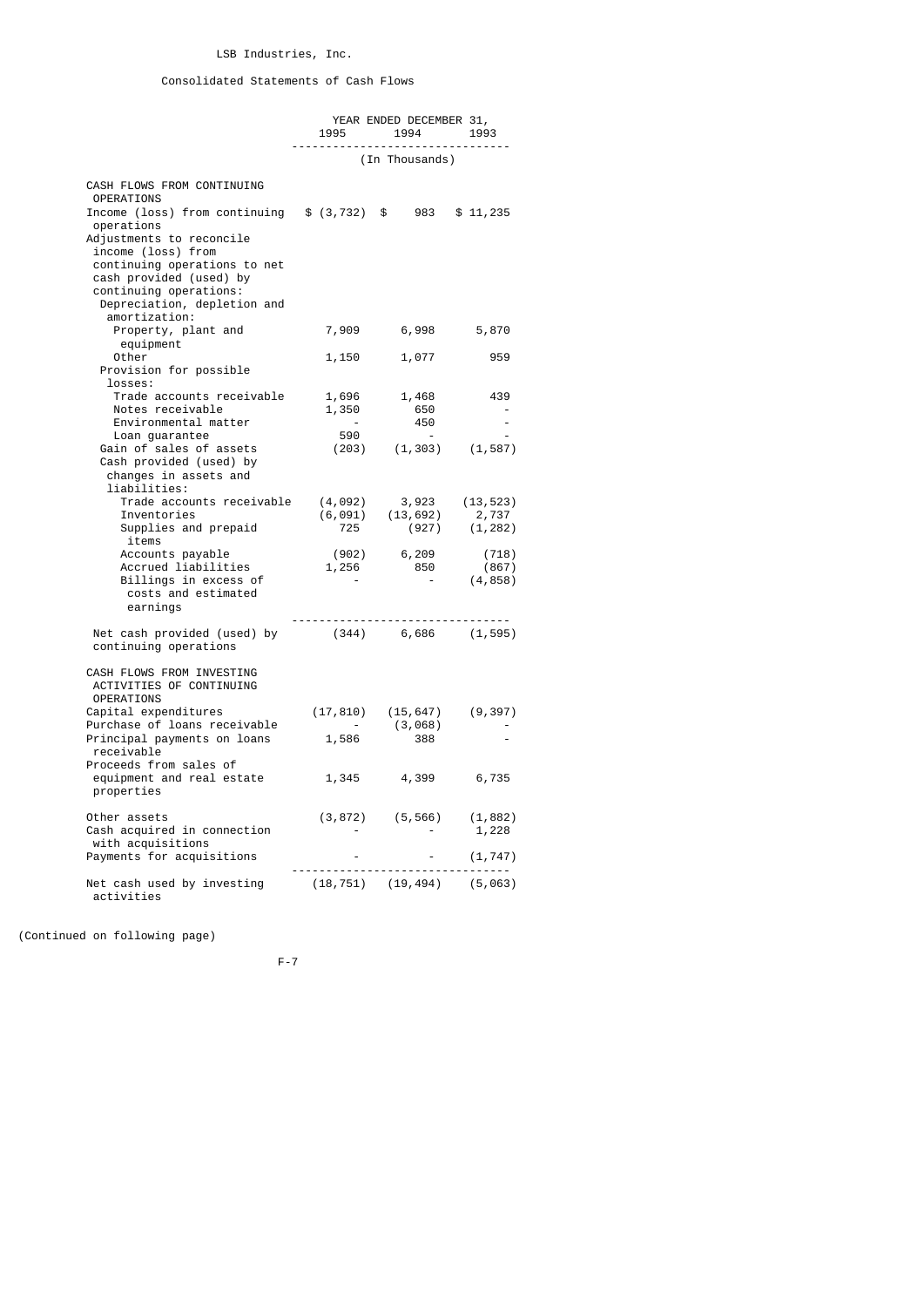# Consolidated Statements of Cash Flows (continued)

|                                                                                                           | YEAR ENDED DECEMBER 31,<br>1995 1994 1993                   |            |
|-----------------------------------------------------------------------------------------------------------|-------------------------------------------------------------|------------|
|                                                                                                           | (In Thousands)                                              |            |
| CASH FLOWS FROM FINANCING<br>ACTIVITIES OF CONTINUING<br><b>OPERATIONS</b>                                |                                                             |            |
| Payments on long-term and $\$(9,476) \$ (7,635) \$ (17,828)$<br>other debt                                |                                                             |            |
| Long-term and other borrowings 18,471<br>Net change in revolving debt 15,070 47,004 (4,950)<br>facilities | 17,124                                                      |            |
| Net change in receivables<br>previously financed by<br>discontinued operations                            | $-$ (33,570) 1,218                                          |            |
| Net change in drafts payable (867) 71 (3,329)<br>Dividends paid:                                          |                                                             |            |
| Preferred stocks<br>Common stock<br>Purchase of treasury stock:                                           | $(3, 229)$ $(3, 235)$ $(1, 916)$<br>$(774)$ $(808)$ $(797)$ |            |
| Preferred stock<br>Common stock<br>Net proceeds from issuance of                                          | (200)<br>$(1, 445)$ $(4, 756)$ $(302)$                      | $\sim$ $-$ |
| common and preferred stock                                                                                | 155 259 47,141                                              |            |
| Net cash provided by<br>financing activities of<br>continuing operations<br>continuing operations         | 17,905 14,254 19,237                                        |            |
| Net increase (decrease) in<br>cash from continuing<br>operations                                          | $(1, 190)$ 1, 446 12, 579                                   |            |
| Net change in cash from<br>discontinued operations                                                        | $(1,617)$ $(10,913)$                                        |            |
| Net increase (decrease) in<br>cash and cash equivalents $(1, 190)$ $(171)$ $1,666$<br>from all activities |                                                             |            |
| Cash and cash equivalents at 2,610 2,781 1,115<br>beginning of year                                       |                                                             |            |
| Cash and cash equivalents at $$1,420$ $$2,610$ $$2,781$<br>end of year                                    |                                                             |            |

================================

See accompanying notes.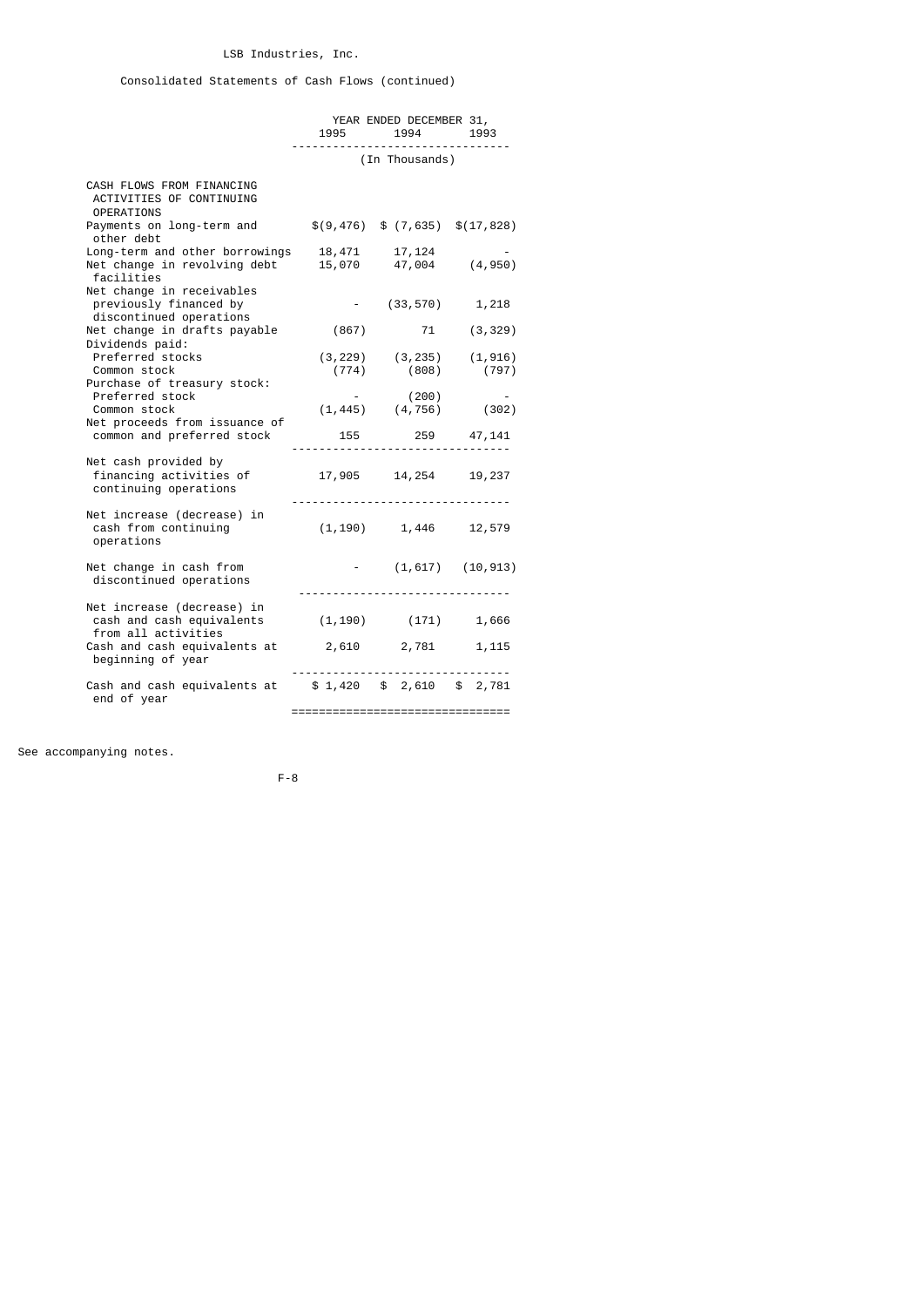#### Notes to Consolidated Financial Statements

December 31, 1995, 1994 and 1993

### 1. BASIS OF PRESENTATION

The accompanying consolidated financial statements include the accounts of LSB Industries, Inc. (the "Company") and its subsidiaries. On May 25, 1994, the financial services subsidiary, Equity Bank for Savings, F.A. ("Equity Bank"), was sold and, thus, the consolidated statements of operations for 1994 and 1993 present the operations of Equity Bank as discontinued operations.

## 2. ACCOUNTING POLICIES

The preparation of consolidated financial statements in conformity with generally accepted accounting principles requires management to make estimates and assumptions that affect the reported amounts of assets and liabilities and disclosure of contingent assets and liabilities at the date of the financial statements and the reported amounts of revenues and expenses during the reporting period. Actual results could differ from those estimates.

## STATEMENTS OF CASH FLOWS

For purposes of reporting cash flows, cash and cash equivalents include cash, overnight funds and interest bearing deposits with original maturities when purchased by the Company of 90 days or less.

Supplemental cash flow information includes:

| 1995 | 1994              | 1993 |
|------|-------------------|------|
|      | ----------------- |      |
|      | (In Thousands)    |      |

| Cash payments for interest<br>and income taxes:               |       |                             |       |
|---------------------------------------------------------------|-------|-----------------------------|-------|
| Interest on long-term debt<br>and other                       |       | $$10,613$ $$7,440$ $$7,159$ |       |
| Income taxes                                                  | 670   | 832                         | 861   |
| Noncash financing and<br>investing activities--               |       |                             |       |
| Long-term debt issued for<br>property, plant and<br>equipment | 2,534 | 4,884                       | 1,500 |

$$
\mathsf{F-9}
$$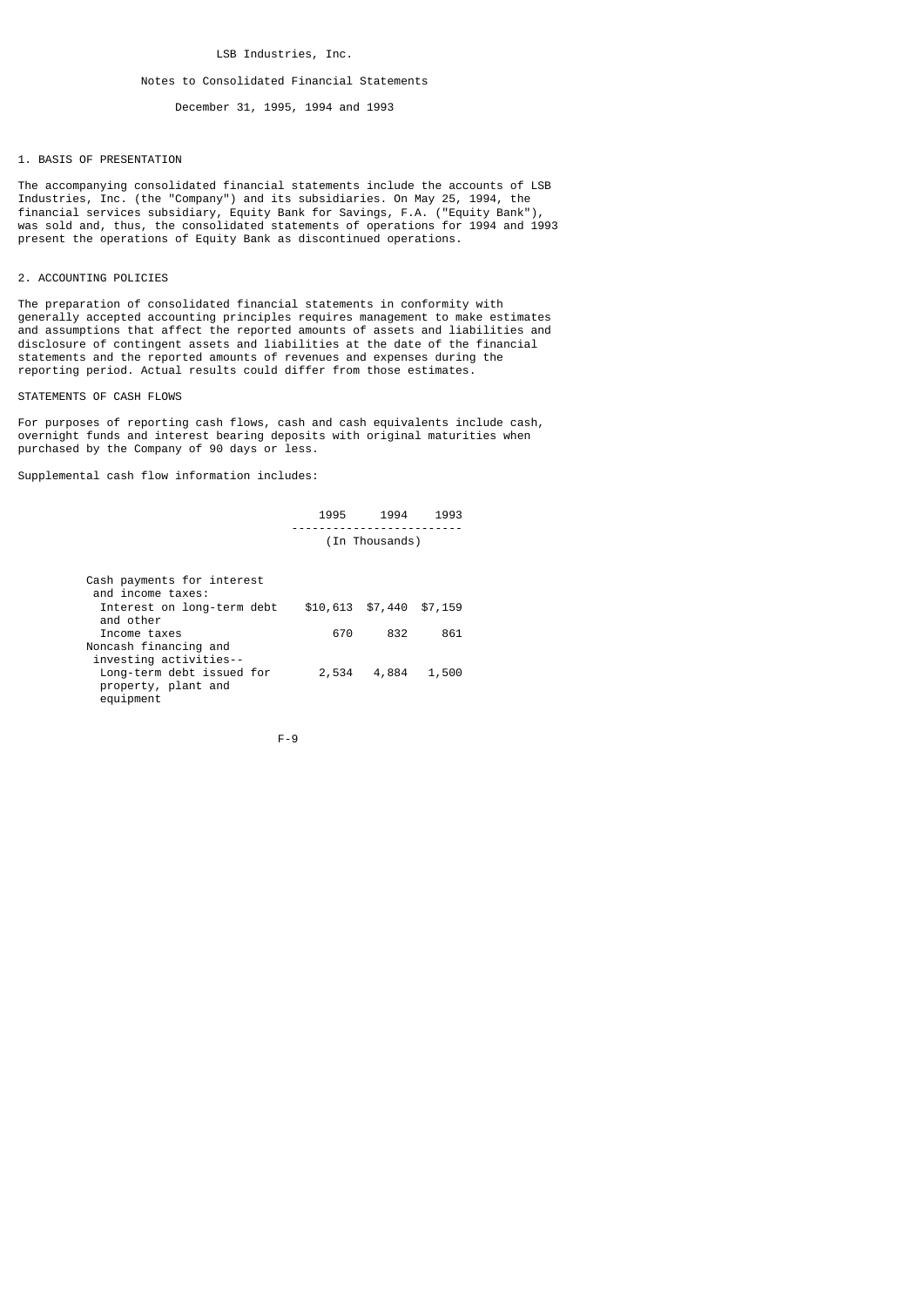## 2. ACCOUNTING POLICIES (CONTINUED)

### LOANS RECETVABLE

Loans receivable are stated at unpaid principal balances, less any allowance for loan losses (none in 1995, 1994 or 1993). Management's periodic evaluation of the adequacy of the allowance is based on past loan loss experience, known and inherent risks in the portfolio, adverse situations that may affect the borrower's ability to repay, the estimated value of the underlying collateral, and current economic conditions.

### INVENTORIES

Purchased machinery and equipment are carried at specific cost plus duty, freight and other charges, not in excess of net realizable value. All other inventory is priced at the lower of cost or market, with cost being determined using the first-in, first-out (FIFO) basis, except for certain heat pump products with a value of \$5,981,000 at December 31, 1995 (\$9,007,000 at December 31, 1994), which are priced at the lower of cost or market, with cost being determined using the last-in, first-out (LIFO) basis. The difference between the LIFO basis and current cost is not material at December 31, 1995 or 1994.

#### **DEPRECTATION**

For financial reporting purposes, depreciation, depletion and amortization is primarily computed using the straight-line method over the estimated useful lives of the assets.

## CAPITALIZATION OF INTEREST

Interest costs of \$1,357,000 and \$491,000 related to the construction of a new nitric acid plant were capitalized in 1995 and 1994, respectively (none in 1993) and will be amortized over the related plant's estimated useful life.

### EXCESS OF PURCHASE PRICE OVER NET ASSETS ACQUIRED

The excess of purchase price over net assets acquired totals \$4,361,000 and \$4,776,000, net of accumulated amortization, of \$2,980,000 and \$2,565,000 at December 31, 1995 and 1994, respectively, is included in other assets and is being amortized by the straight-line method over periods of 10 to 22 years. The carrying value of the excess of purchase price over net assets acquired is reviewed (using estimated future net cash flows, including proceeds from disposal) if the facts and circumstances suggest that it may be impaired. No impairment provisions were required in 1995, 1994 or 1993.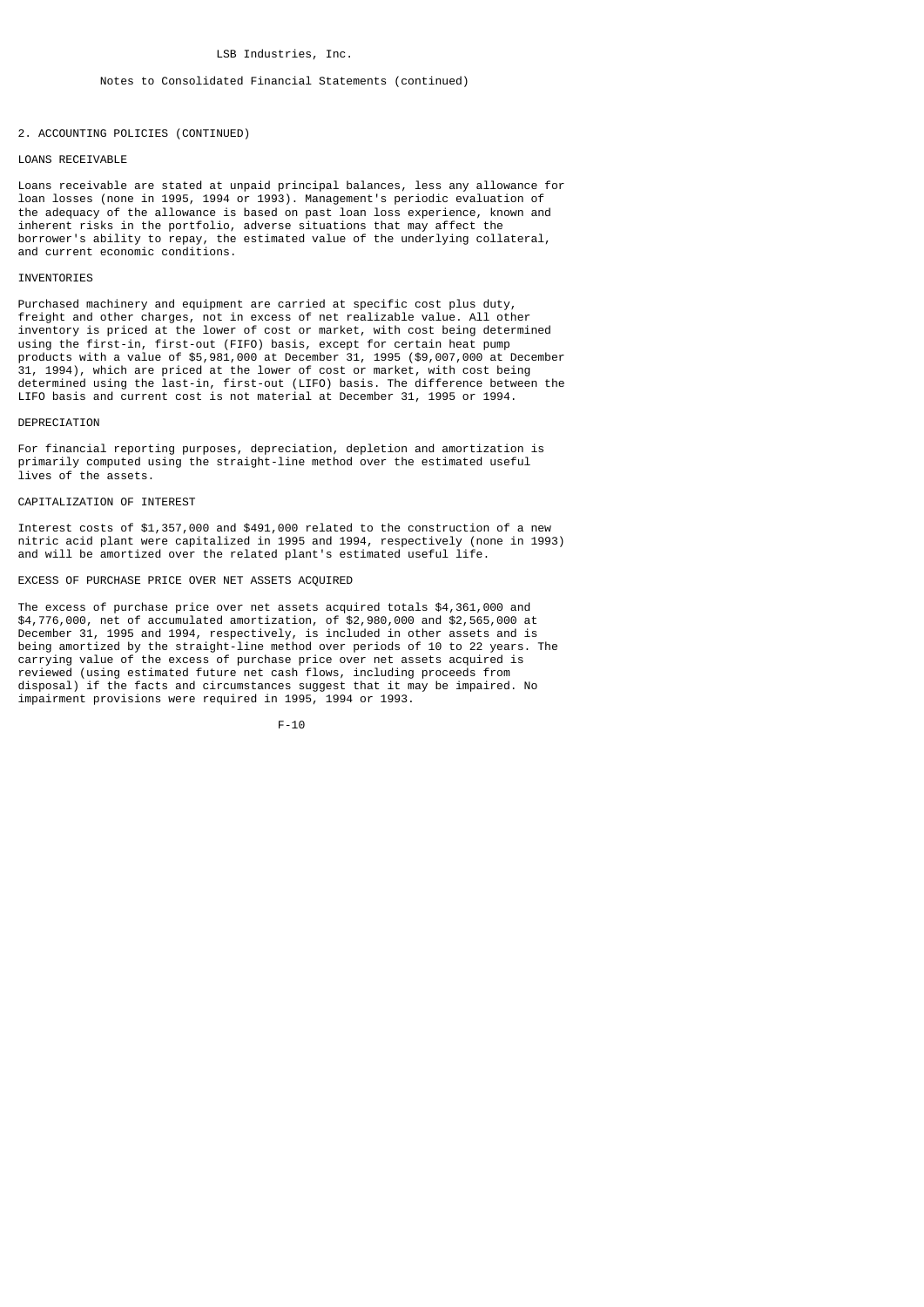## 2. ACCOUNTING POLICIES (CONTINUED)

### IMPAIRMENT OF LONG-LIVED ASSETS

In March 1995, the FASB issued Statement No. 121, "Accounting for the Impairment of Long-Lived Assets and for Long-Lived Assets to Be Disposed Of," which requires impairment losses to be recognized for long-lived assets used in operations when indicators of impairment are present and the undiscounted cash flows are not sufficient to recover the assets' carrying amount. The impairment loss is measured by comparing the fair value of the asset to its carrying amount. The Company will adopt Statement 121 in the first quarter of 1996. Based on presently available estimates, the new impairment rules are not expected to have a material impact on the Company.

### RESEARCH AND DEVELOPMENT COSTS

Costs incurred in connection with product research and development are expensed as incurred. Such costs amounted to \$501,000 in 1995, \$606,000 in 1994 and \$788,000 in 1993.

#### ADVERTISING COSTS

Costs incurred in connection with advertising and promotion of the Company's products are expensed as incurred. Such costs amounted to \$1,658,000 in 1995, \$1,321,000 in 1994 and \$1,310,000 in 1993.

#### NET INCOME (LOSS) APPLICABLE TO COMMON STOCK

Net income (loss) applicable to common stock is computed by adjusting net income or loss by the amount of preferred stock dividends.

#### EARNINGS (LOSS) PER SHARE

Primary earnings (loss) per common share are based upon the weighted average number of common shares and dilutive common equivalent shares outstanding during each year after giving appropriate effect to preferred stock dividends.

Fully diluted earnings (loss) per share are based on the weighted average number of common shares and dilutive common equivalent shares outstanding and the assumed conversion of dilutive convertible securities outstanding after appropriate adjustment for interest and related income tax effects on convertible notes payable, as applicable.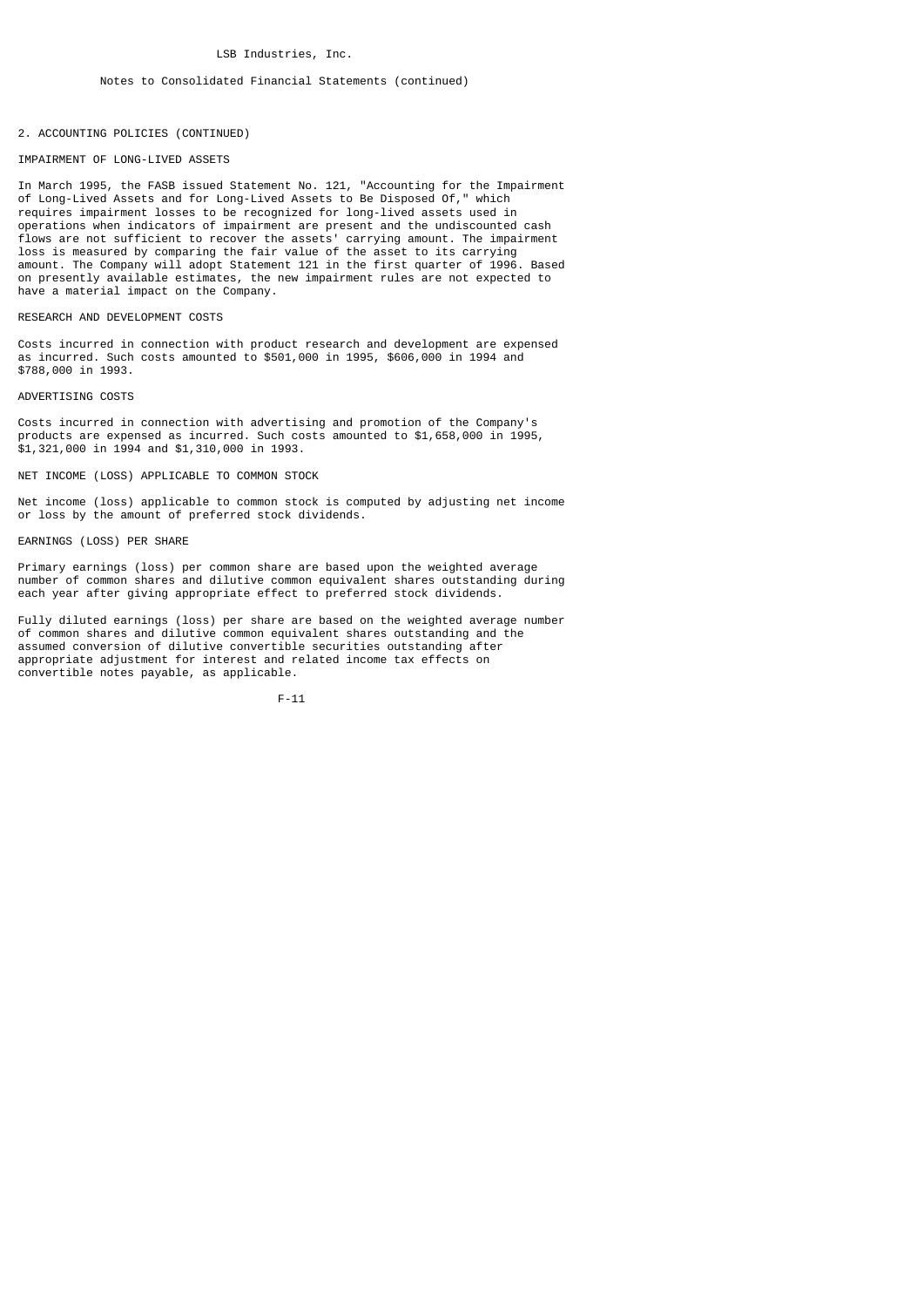#### Notes to Consolidated Financial Statements (continued)

#### 2. ACCOUNTING POLICIES (CONTINUED)

Average common shares outstanding used in computing earnings per share are as follows:

|               | 1995 | 1994                                   | 1993 |
|---------------|------|----------------------------------------|------|
|               |      |                                        |      |
| Primary       |      | 13, 223, 445 13, 831, 128 13, 401, 194 |      |
| Fully diluted |      | 13, 233, 022 15, 155, 461 15, 397, 886 |      |

#### 3. DISCONTINUED OPERATIONS--FINANCIAL SERVICES

On May 25, 1994, pursuant to a Stock Purchase Agreement, dated as of February 9, 1994 (the "Acquisition Agreement"), the Company sold for \$91.1 million its wholly-owned subsidiary, Equity Bank, which constituted the Financial Services Business of the Company, to Fourth Financial Corporation (the "Purchaser"). The Purchaser acquired all of the outstanding shares of capital stock of Equity Bank. Equity Bank's revenues for the period from January 1, 1994 to May 25, 1994 and the year ended December 31, 1993 were \$16.5 million and \$41.8 million, respectively.

Under the Acquisition Agreement, the Company made certain representations and warranties. The Company also agreed under the Acquisition Agreement to indemnify the Purchaser and its wholly-owned subsidiary, Bank IV Oklahoma, National Association ("Bank IV"), against, among other things, (i) losses that may be sustained by them due to breach of any representations or warranties made by the Company in the Acquisition Agreement or failure by the Company to fulfill any agreement made by the Company in the Acquisition Agreement, provided losses by Fourth and Bank IV exceed \$1 million in the aggregate, net of income tax effect, and such liability by the Company shall not exceed \$25 million. The Company has further agreed to indemnify the Purchaser and Bank IV against certain liabilities which are not subject to the \$1 million deductible and the \$25 million maximum liability, including, but not limited to, environmental matters relating to the real estate contributed to Equity Bank at the time that the Company acquired Equity Bank. The representations and warranties made by the Company under the Agreement survive the closing of the sale of Equity Bank for a period of two (2) years, except certain tax-related representations and warranties which have a three (3) year survival period. In addition, there are no time limits (other than as provided by law) in connection with the indemnifications provided by the Company relating to certain environmental matters, a certain pending lawsuit, and a certain "frozen" 401(k) Plan.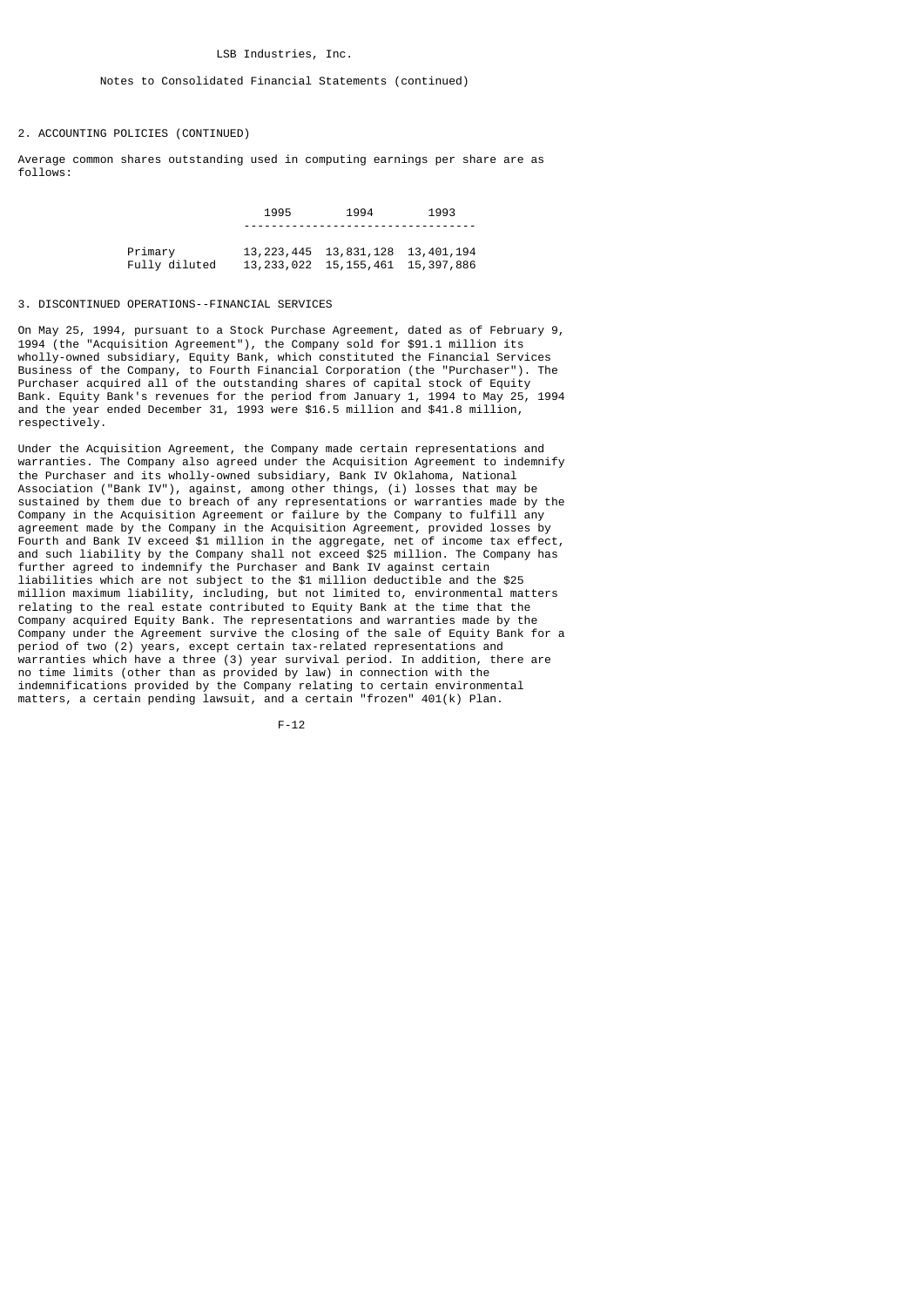## 4. INVENTORIES

Inventories at December 31, 1995 and 1994 consist of:

|                                                            | FINISHED<br>(OR PURCHASED)<br>GOODS | WORK-IN-       | <b>RAW</b><br>PROCESS MATERIALS | TOTAL             |
|------------------------------------------------------------|-------------------------------------|----------------|---------------------------------|-------------------|
|                                                            |                                     | (In Thousands) |                                 |                   |
| Air handling units<br>Machinery and industrial<br>supplies | \$2,477<br>7,908                    | \$1,153        | \$5,835                         | \$ 9,465<br>7,908 |
| Automotive products<br>Chemical products                   | 21,494<br>6,917                     | 4,307<br>6,787 | 2,033<br>7,354                  | 27,834<br>21,058  |
| Total                                                      | \$38,796                            | \$12,247       | \$15,222                        | \$66,265          |
| $1994$ total                                               | \$33,926                            | \$9,796        | \$15,611                        | \$59,333          |

## 5. PROPERTY, PLANT AND EQUIPMENT

Property, plant and equipment, at cost, consist of:

|                                                                                                                                                                           | DECEMBER 31,<br>1995                                 | 1994                                        |
|---------------------------------------------------------------------------------------------------------------------------------------------------------------------------|------------------------------------------------------|---------------------------------------------|
|                                                                                                                                                                           | (In Thousands)                                       |                                             |
| Land and improvements<br>Buildings and improvements<br>Machinery, equipment and automotive<br>Furniture, fixtures and store equipment<br>Producing oil and gas properties | \$<br>4,405\$<br>20,615<br>118,567<br>5,854<br>3,289 | 4,405<br>20,346<br>99,507<br>5,760<br>3,341 |
| Less accumulated depreciation,<br>depletion and amortization                                                                                                              | 152,730<br>66,460<br>\$86,270                        | 133, 359<br>59,675<br>\$73,684              |

## 6. FOREIGN SALES CONTRACT

In connection with a 1992 equipment sales contract with a foreign customer, a subsidiary of the Company agreed to a contract amendment in May 1995 that enabled collection of outstanding billings on the contract and required the customer deliver bearing products to the subsidiary, at a future date, without charge to the subsidiary. The amendment also included a purchase commitment by the subsidiary to purchase \$30 million of bearing products from the customer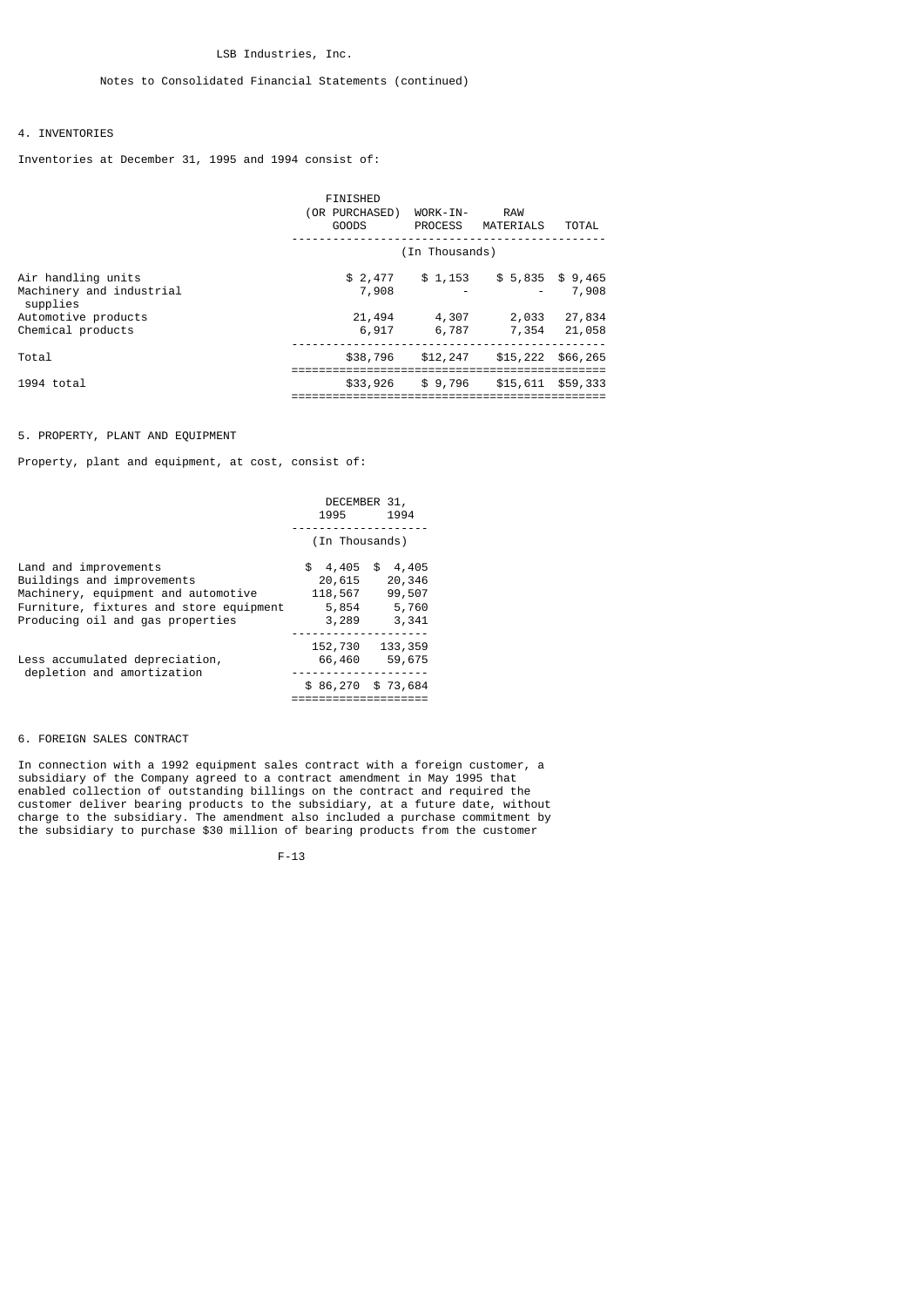6. FOREIGN SALES CONTRACT (CONTINUED)

over a five-year period. During 1995, the subsidiary purchased approximately \$3.1 million of product in connection with such requirement.

In January 1996, the subsidiary negotiated another amendment to the agreement with the foreign customer, modifying the subsidiary's firm commitment to purchase \$30 million of bearing products over the five-year period to a best efforts arrangement in exchange for waiver of the foreign customer's commitment to provide bearing products without charge to the subsidiary at a future date.

Accordingly, as a result of the elimination of the subsidiary's future bearing product commitment, the Company has recognized the remaining \$1.8 million of contract revenue in the fourth quarter of 1995 which had been previously deferred pending completion of the subsidiary's firm purchase commitment.

7. LONG-TERM DEBT

Long-term debt is detailed as follows:

|                                                                                                                                                                                                                                                                                              | DECEMBER 31,<br>1995<br>1994            |                       |  |
|----------------------------------------------------------------------------------------------------------------------------------------------------------------------------------------------------------------------------------------------------------------------------------------------|-----------------------------------------|-----------------------|--|
|                                                                                                                                                                                                                                                                                              | (In Thousands)                          |                       |  |
| Secured revolving credit<br>facility with interest at a<br>base rate of a certain bank<br>plus a specified percentage<br>(9.39% aggregate rate at<br>December 31, 1995) (A)<br>Secured loans of a subsidiary<br>with interest payable<br>quarterly at rates indicated<br>$(B)$ :             | $$59,175$ \$44,379                      |                       |  |
| 10.415% to 12.72% term loans<br>Revolving credit facility<br>at a base rate of a<br>certain bank plus a<br>specified percentage<br>(10.75% at December 31,                                                                                                                                   | 10,688                                  | 15,833                |  |
| 1995)                                                                                                                                                                                                                                                                                        |                                         | 3,750 5,556           |  |
| Secured loan with interest<br>payable monthly (C)<br>Note payable to bank, due in<br>monthly installments of<br>principal and interest<br>through May 2000, interest<br>at a rate equal to the Wall<br>Street Journal prime rate<br>plus 1% (aggregate rate of<br>9.5% at December 31, 1995) | 15,728                                  | 12,750                |  |
| (D)<br>Other, with interest at rates<br>of 7.5% to 12.25%                                                                                                                                                                                                                                    | 8,819                                   |                       |  |
|                                                                                                                                                                                                                                                                                              | 20,120                                  | 13, 163<br>. <u>.</u> |  |
| Less current portion of                                                                                                                                                                                                                                                                      |                                         | 118,280 91,681        |  |
| long-term debt                                                                                                                                                                                                                                                                               |                                         | 14,925 9,716          |  |
| Long-term debt due after one<br>year                                                                                                                                                                                                                                                         | \$103,355 \$81,965<br>================= |                       |  |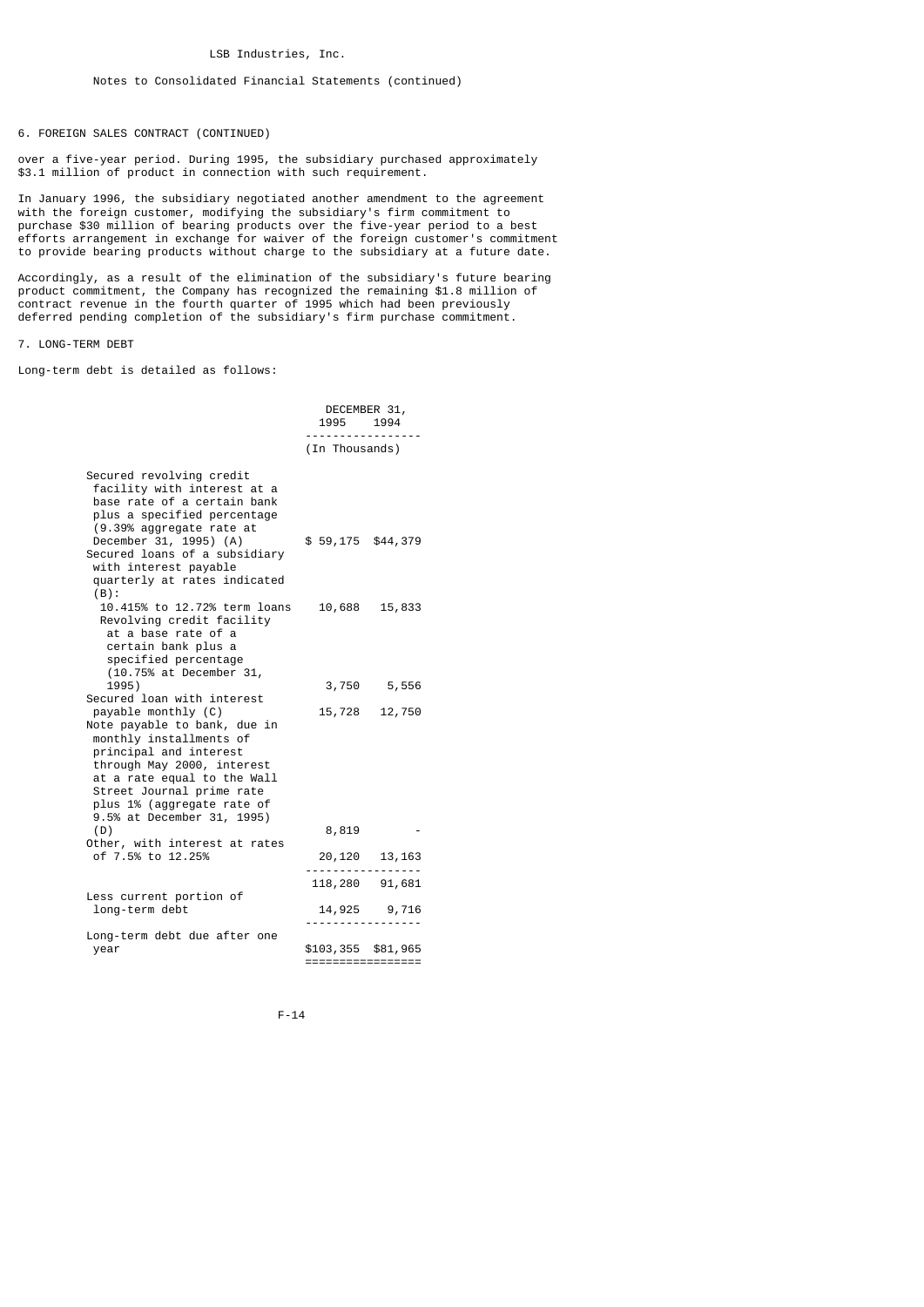## 7. LONG-TERM DEBT (CONTINUED)

- (A) In December 1994, the Company, certain subsidiaries of the Company and a bank entered into a series of six asset-based revolving credit facilities aggregating up to \$65 million based upon defined eligible assets. The agreement provides for an initial term of three years; however, the agreement will automatically renew for successive 13-month terms, unless<br>terminated by either party. The revolving loans are available based on terminated by either party. The revolving loans are available based on varying percentages of eligible accounts receivable and inventory and also provide for the issuance of letters of credit of up to \$11 million, subject to certain restrictions. The agreement provides for loans at the reference rate as defined (which approximates the national prime rate) plus 1%, or the Eurodollar rate plus 3.375%, with interest due monthly. The agreement is secured by substantially all of the Company's receivables, inventory, proprietary rights, and proceeds thereof and the stock of certain participating subsidiaries. The agreement contains financial covenants, including limitations on dividends, investments and capital expenditures, and requires maintenance of tangible net worth, as defined (escalating from \$78 million in 1995 to \$84 million in 1997), and debt ratios whereby the "borrowing groups" debt (excluding the borrowings under this agreement) shall not exceed 85% of the Company's adjusted tangible net worth.
- (B) This agreement between a subsidiary of the Company and two institutional lenders provides for two series of term loans and a revolving credit facility which provides a maximum available credit line of approximately \$3.75 million as of December 31, 1995. The availability under the revolving credit facility reduces by \$1.8 million in 1996 with the remainder due in March 1997. Annual principal payments of the term loans are \$5.1 million and \$5.6 million in March 1996 and 1997, respectively.

 The agreement is secured by substantially all of the subsidiaries' assets, not otherwise pledged and the stock of certain participating subsidiaries. It requires the Company to maintain certain financial ratios and contains other financial covenants, including working capital, fixed charge coverage and tangible net worth requirements and capital expenditure limitations. Payments to the parent company are limited to (i) the amount of income taxes that the subsidiary would pay if the subsidiary filed separate income tax returns, (ii) management and other fees required for reimbursement of reasonable costs and expenses,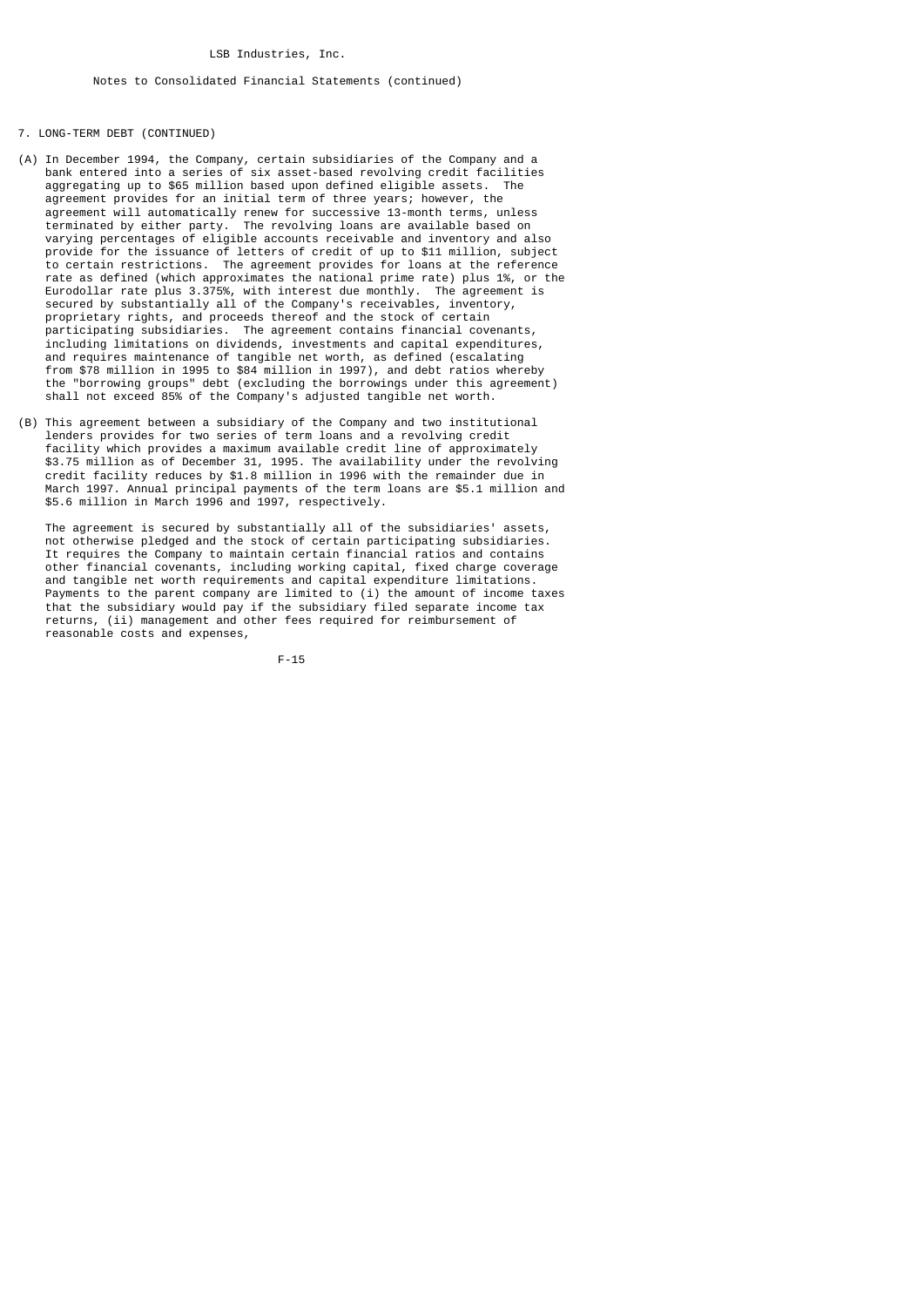## 7. LONG-TERM DEBT (CONTINUED)

 consistent with past practices and (iii) other payments to the parent company up to 25% or 50% of the cumulative net income of the subsidiary, depending on the total capitalization ratio, as defined, of the Company. As a result of the various restrictions under the agreement, the subsidiary is permitted to transfer approximately \$1.5 million of net assets to the parent company as of December 31, 1995.

(C) This agreement, as amended, between a subsidiary of the Company and an institutional lender provided for a construction loan in the aggregate amount of \$16.5 million, the proceeds of which were used in the construction of a nitric acid plant. Interest during the construction period accrued at a rate equal to the LIBOR rate plus 3.10%. In November 1995, the loan converted to a term loan requiring 84 equal monthly payments of principal plus interest, with interest at a fixed rate equal to the five-year U.S. Treasury Security rate plus 2.7% (an aggregate rate of 8.86% at December 31, 1995). This agreement is secured by the plant, equipment and machinery, and proprietary rights associated with the plant which has an approximate carrying value of \$24.2 million.

 This agreement contains various financial and restrictive covenants, including a requirement to maintain tangible net worth, as defined, of \$75 million, escalating to \$82.5 million after December 31, 1996. Subsequent to December 31, 1995, the Company obtained a waiver from the lender reducing the minimum tangible net worth through March 31, 1996 and accepting a certain existing lien by a third party on the assets of the plant. The Company expects to be able to comply with this revised covenant subsequent to such date.

(D) In May 1995, a subsidiary of the Company entered into a term loan agreement in the amount of \$9 million. During the term of the loan, which matures in May 2000, the outstanding principal balance is payable in 60 monthly payments of principal and interest, commencing on May 31, 1995. The amount of the monthly principal and interest payment is the amount necessary to fully amortize the principal balance over a 180-month period ("Amortization Period") at a rate of interest equal to 1% in excess of the prime rate of a certain bank. On June 30, 1995, and on the last day of each calendar quarter thereafter, the monthly principal and interest payment will be adjusted to an amount which would fully amortize the outstanding principal balance on the last day of each calendar quarter over the remaining part of the Amortization Period. When the loan matures in May 2000, all outstanding and unpaid principal and all accrued and unpaid interest on the loan shall become immediately due. The loan is secured by a loan receivable which has a book value of \$13,967,500 as of December 31, 1995 as well as the commercial management agreement between the subsidiary and a certain property management company and the subsidiary's option to purchase the building which secures the loan receivable.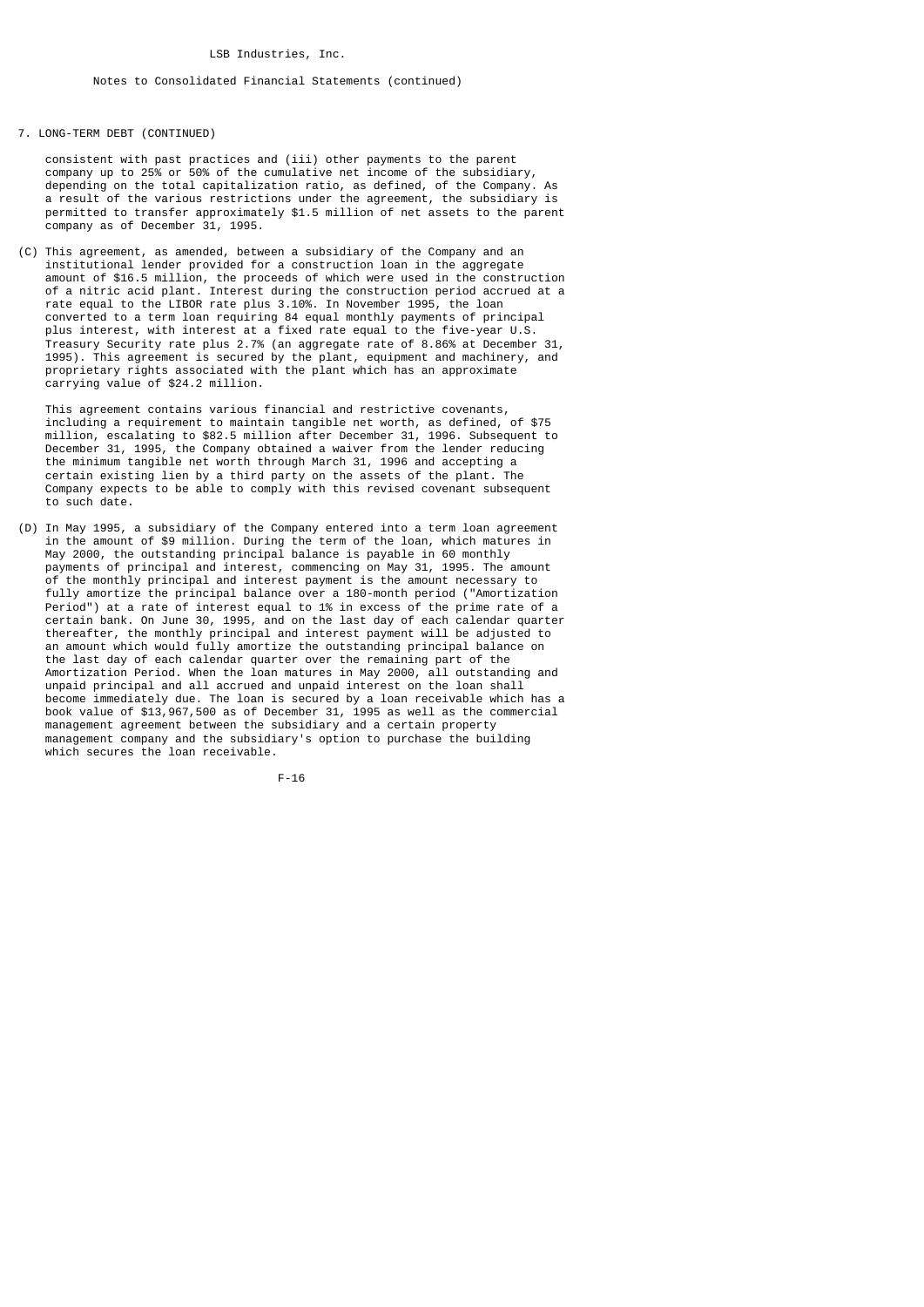7. LONG-TERM DEBT (CONTINUED)

Maturities of long-term debt for each of the five years after December 31, 1995 are: 1996--\$14,925,000; 1997--\$72,475,000; 1998--\$5,342,000; 1999--\$4,483,000; 2000--\$12,214,000 and thereafter--\$8,841,000.

## 8. INCOME TAXES

The provision (benefit) for income taxes from continuing operations consists of the following for the year indicated:

|                              | 1995           | 1994                       | 1993  |  |  |  |  |
|------------------------------|----------------|----------------------------|-------|--|--|--|--|
|                              | (In Thousands) |                            |       |  |  |  |  |
| Current:<br>Federal<br>State | \$<br>150      | $-$ \$(1,150) \$142<br>450 | 667   |  |  |  |  |
|                              |                | $$150$ \$ (700)            | \$809 |  |  |  |  |

The approximate tax effects of each type of temporary difference and carryforward that are used in computing deferred tax assets and liabilities and the valuation allowance related to deferred tax assets at December 31, 1995 and 1994 are as follows:

|                                                                                                                              | 1995 1994          |                                |
|------------------------------------------------------------------------------------------------------------------------------|--------------------|--------------------------------|
|                                                                                                                              | (In Thousands)     |                                |
| DEFERRED TAX ASSETS<br>Allowances for doubtful<br>accounts and other asset<br>impairments not deductible<br>for tax purposes |                    | $$3,508$ $$2,399$              |
| Capitalization of certain<br>costs as inventory for tax<br>purposes                                                          |                    | 2,425 2,102                    |
| Net operating loss                                                                                                           |                    | 16,745 18,227                  |
| carryforward<br>Investment tax and<br>alternative minimum tax<br>credit carryforwards                                        | 1,300              | 1,212                          |
| Other                                                                                                                        |                    | 1,032 864                      |
| Total deferred tax assets<br>Less valuation allowance                                                                        |                    | 25,010 24,804<br>15,492 14,717 |
| Net deferred tax assets                                                                                                      | ================== | $$9,518$ \$10,087              |
|                                                                                                                              |                    |                                |
| DEFERRED TAX LIABILITIES<br>Accelerated depreciation used<br>for tax purposes                                                |                    | $$7,256$ $$7,751$              |
| Inventory basis difference<br>resulting from a business<br>combination                                                       |                    | 2,139 2,139                    |
| Other                                                                                                                        |                    | 123 197                        |
| Total deferred tax liabilities                                                                                               | ================== | $$9,518$ $$10,087$             |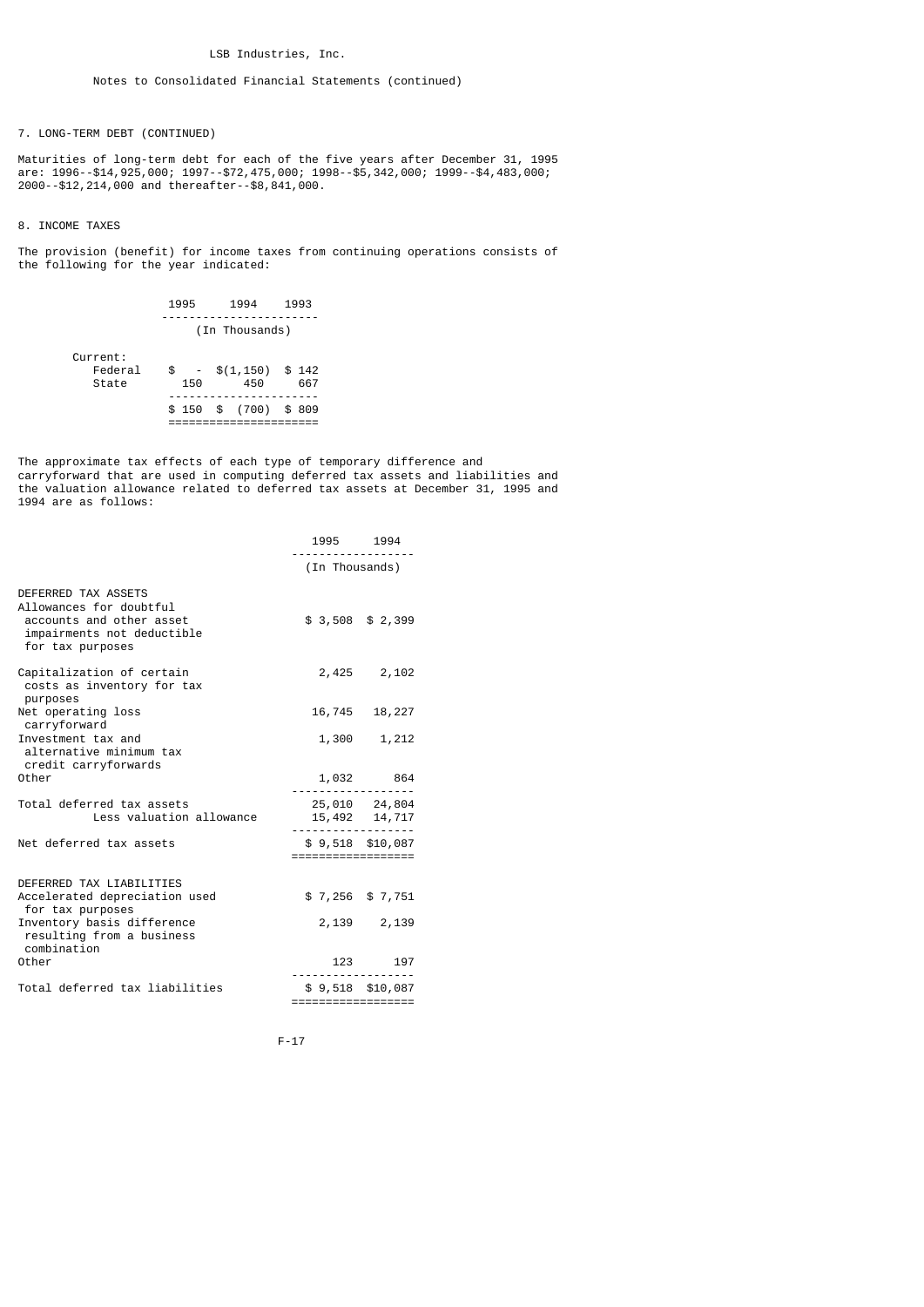## 8. INCOME TAXES (CONTINUED)

The Company is able to realize deferred tax assets up to an amount equal to the future reversals of existing taxable temporary differences. The majority of the taxable temporary differences will turn around in the loss carryforward period as the differences are depreciated or amortized. Other differences will turn around as the assets are disposed in the normal course of business or by tax planning strategies which management considers prudent and feasible.

The differences between the amount of the provision for income taxes and the amount which would result from the application of the federal statutory rate to "Income (loss) from continuing operations before provision (benefit) for income taxes" for each of the three years in the period ended December 31, 1995 are detailed below:

|                                                                                             | 1995           | 1994           | 1993      |
|---------------------------------------------------------------------------------------------|----------------|----------------|-----------|
|                                                                                             |                | (In Thousands) |           |
| Provision (benefit) for<br>income taxes at federal<br>statutory rate                        | $$(1, 254)$ \, | 96             | \$4,215   |
| Changes in the valuation<br>allowance related to<br>deferred tax assets                     | 1,735          | (291)          | (4, 770)  |
| State income taxes, net of<br>federal benefit                                               | 99             | 297            | 259       |
| Amortization of excess of<br>purchase price over net<br>assets acquired                     | 143            | 139            | 191       |
| Foreign subsidiary loss<br>(income)                                                         | 615            | (19)           |           |
| Nondeductible life insurance<br>premiums                                                    | 142            | 98             | 77        |
| Settlement of dispute with<br>governmental agency                                           |                |                | 618       |
| Utilization of regular and/or<br>alternative minimum tax net<br>operating loss carryforward | (1, 326)       | (1, 300)       |           |
| Alternative minimum tax<br>Other                                                            | (4)            | 150<br>130     | 142<br>77 |
| Provision (benefit) for<br>income taxes                                                     | \$<br>150      | (700)<br>\$    | \$<br>809 |

=============================

At December 31, 1995, the Company has net operating loss ("NOL") carryforwards for tax purposes of approximately \$43 million. Such amounts expire beginning in 1999. The Company also has investment tax credit carryforwards of approximately \$568,000 which begin expiring in 1996.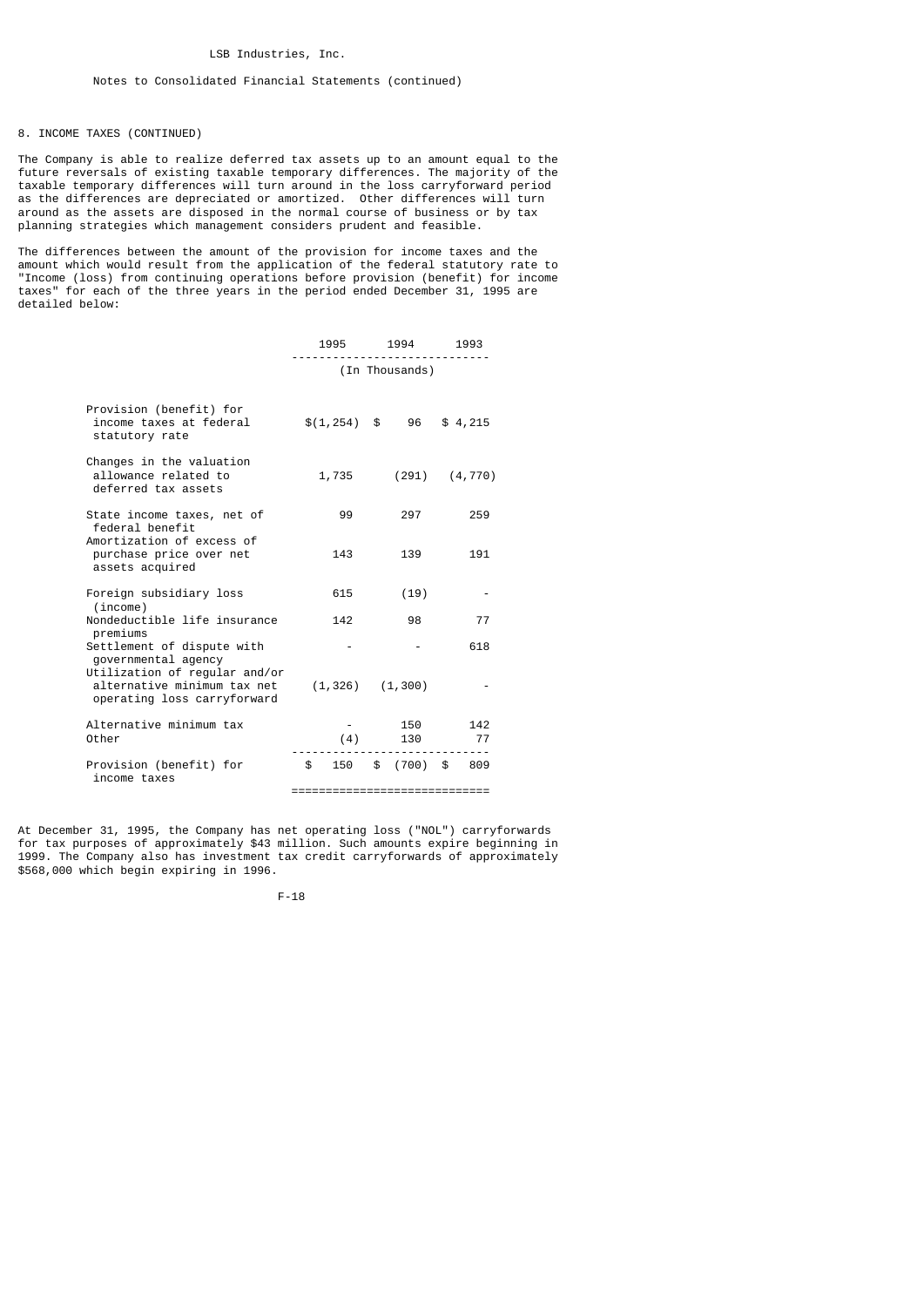## 9. STOCKHOLDERS' EQUITY

#### STOCK OPTIONS

In October 1995, the FASB issued SFAS No. 123, "Accounting for Stock-Based Compensation," which establishes financial accounting and reporting standards for stock-based employee compensation plans. Effective for fiscal years beginning after December 15, 1995, the statement provides the option to continue under the accounting provisions of APB Opinion 25, while requiring pro forma footnote disclosures of the effects on net income and earnings per share, calculated as if the new method had been implemented. The Company will adopt the financial reporting provisions of SFAS 123 for 1996, but expects to elect to continue under the accounting provisions of APB Opinion 25.

## QUALIFIED STOCK OPTION PLANS

In November 1981, the Company adopted the 1981 Incentive Stock Option Plan, in March 1986, the Company adopted the 1986 Incentive Stock Option Plan and, September 1993, the Company adopted the 1993 Stock Option and Incentive Plan. Under these plans, the Company is authorized to grant options to purchase up to 3,700,000 shares of the Company's common stock to key employees of the Company and its subsidiaries. These options become exercisable 20% after one year from date of grant, 40% after two years, 70% after three years, 100% after four years and lapse at the end of ten years. The exercise price of options to be granted under this plan is equal to the fair market value of the Company's common stock at the date of grant. For participants who own 10% or more of the Company's common stock at the date of grant, the option price is 110% of the fair market value at the date of grant and the options lapse after five years from the date of grant.

Activity in the Company's stock option plans during each of the three years in the period ended December 31, 1995 is as follows:

|                                                              | 1995                    | 1994                | 1993                            |
|--------------------------------------------------------------|-------------------------|---------------------|---------------------------------|
| Outstanding options at<br>beginning of year                  | 581,140                 | 556,640             | 1,340,276                       |
| Granted<br>Exercised<br>Surrendered, forfeited or<br>expired | 91,000<br>(61,000)<br>- | 54,000<br>(29, 500) | 14,000<br>(791, 636)<br>(6,000) |
| Outstanding options at end of<br>year                        | 611, 140                | 581,140             | 556,640                         |
|                                                              |                         |                     |                                 |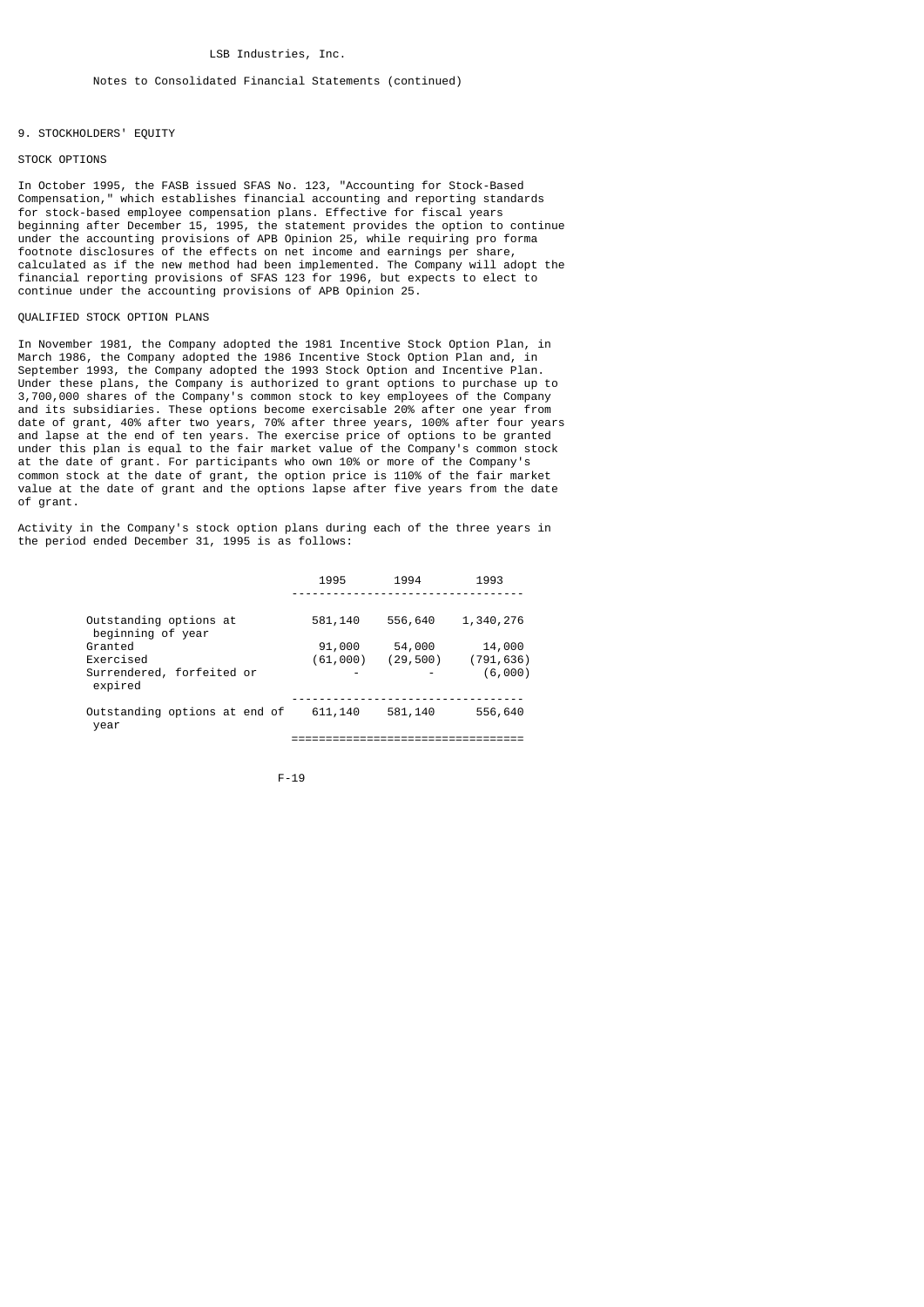## 9. STOCKHOLDERS' EQUITY (CONTINUED)

|                                        | 1995 |            | 1994 |            | 1993 |            |
|----------------------------------------|------|------------|------|------------|------|------------|
| At end of year:                        |      |            |      |            |      |            |
| Prices of outstanding options          | \$   | 1.13<br>T0 | \$   | 1.13<br>to | \$   | 1.13<br>to |
|                                        | \$   | 9.00       | \$   | 9.00       | \$   | 9.00       |
| Average option price per<br>share      | \$   | 3.41       | \$   | 2.84       | \$   | 2.44       |
| Options exercisable                    |      | 390,540    |      | 356,940    |      | 280,640    |
| Options available for future<br>grants |      | 781,300    |      | 872,300    |      | 926,300    |

#### NON-QUALIFIED STOCK OPTION PLANS

The Company's Board of Directors approved the grant of non-qualified stock options to the Company's outside directors, President and a key employee of one of the Company's subsidiaries, as detailed below. The option price was based on the market value of the Company's common stock at the date of grant and these options are exercisable at any time after the date of grant and expire five years from such date; however, the options granted to the key employee have a vesting schedule which has been completed and do not expire until ten years from the date of grant. During 1995, three of the Company's directors exercised options to purchase 75,000 shares of the Company's stock at \$1.38 per share. During 1994, three of the Company's Directors exercised options to purchase 75,000 shares of the Company's stock at \$2.63 per share. During 1993, one of the Company's directors exercised options to purchase 65,000 shares of the Company's stock at an average price of \$2.26 per share.

|                |              | NUMBER OF SHARES                  |
|----------------|--------------|-----------------------------------|
|                |              | SUBJECT TO OPTIONS OUTSTANDING AT |
| DATE GRANTED   | OPTION PRICE | DECEMBER 31, 1995                 |
| OR EXTENDED    | PER SHARE    |                                   |
|                |              |                                   |
|                |              |                                   |
| September 1990 | \$1,375      | 25,000                            |
| June 1992      | \$3.125      | 45,000                            |
| April 1994     | \$9.00       | 25,000                            |
| June 1994 (A)  | \$2.625      | 165,000                           |
| April 1995     | \$5,375      | 25,000                            |

(A) In June 1994, the Board of Directors extended the expiration date on the grant of options for 165,000 shares to the Company's President for an additional five years. The option price and terms of the option were unchanged except that, in consideration of the extension of time to exercise, the President agreed to a revised vesting schedule for exercise of 20% of the option shares in each of the years 1995, 1996 and 1997 and 40% of the option shares in 1998.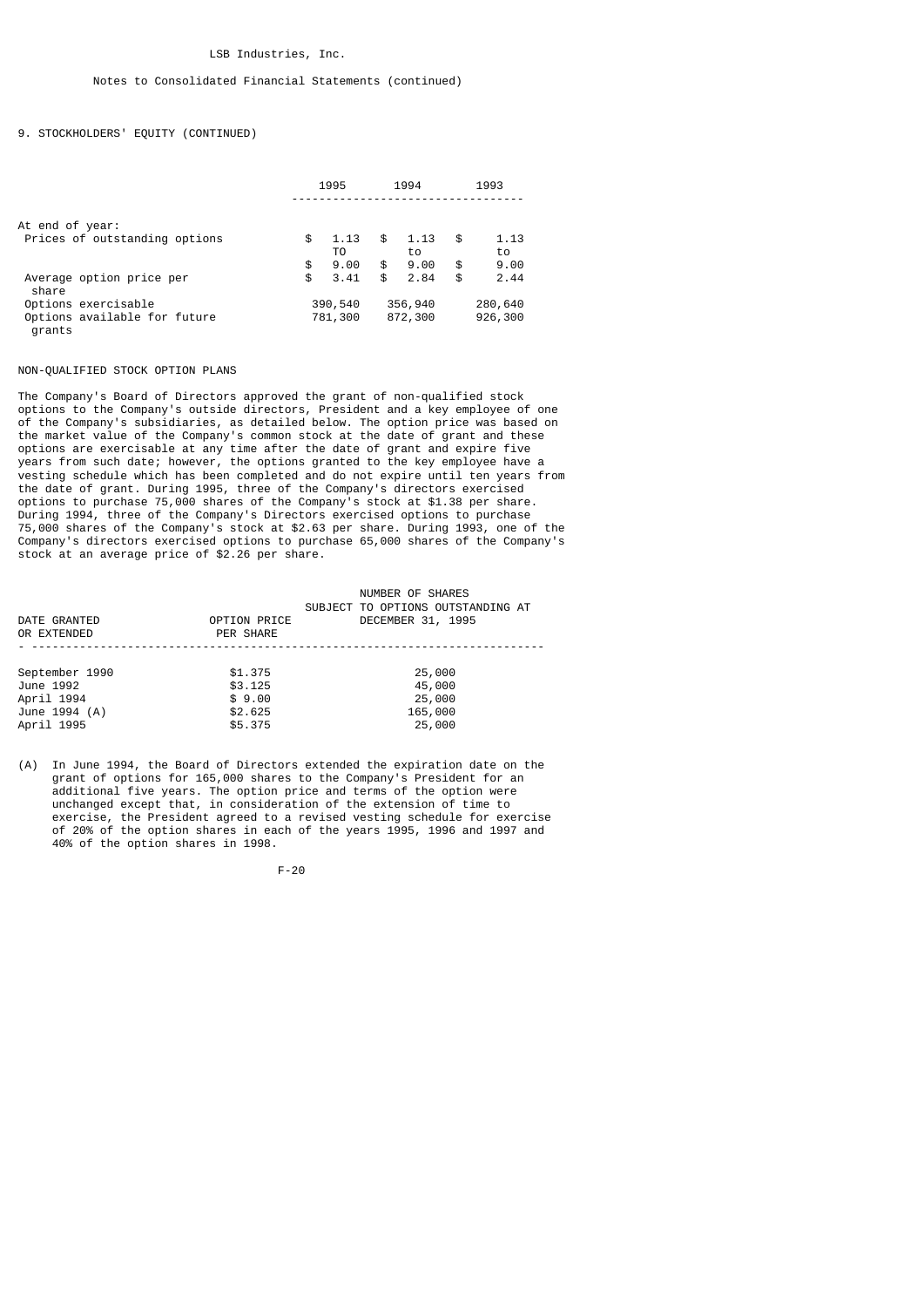## 9. STOCKHOLDERS' EQUITY (CONTINUED)

In September 1993, the Company adopted the 1993 Nonemployee Director Stock Option Plan (the "Outside Director Plan"). The Outside Director Plan authorizes the grant of nonqualified stock options to each member of the Company's Board of Directors who is not an officer or employee of the Company or its subsidiaries. The maximum number of shares of common stock of the Company that may be issued under the Outside Director Plan is 150,000 shares (subject to adjustment as provided in the Outside Director Plan).

The Company shall automatically grant to each outside director an option to acquire 5,000 shares of the Company's common stock on April 30 following the end of each of the Company's fiscal years in which the Company realizes net income of \$9.2 million or more for such fiscal year. The exercise price for an option granted under this plan shall be the fair market value of the shares of common stock at the time the option is granted. Each option granted under this plan to the extent not exercised shall terminate upon the earlier of the termination as a member of the Company's Board of Directors or the fifth anniversary of the date such option was granted. During each 1995 and 1994, there were 25,000 options granted at \$5.375 and \$9.00 per share, respectively, under the Outside Director Plan.

#### PREFERRED SHARE PURCHASE RIGHTS

In February 1989, the Company's Board of Directors declared a dividend distribution of one Preferred Share Purchase Right (the "Preferred Right") for each outstanding share of the Company's common stock. The Preferred Rights are designed to ensure that all of the Company's stockholders receive fair and equal treatment in the event of a proposed takeover or abusive tender offer.

The Preferred Rights are generally exercisable when a person or group, other than the Company's Chairman and his affiliates, acquire beneficial ownership of 30% or more of the Company's common stock (such a person or group will be referred to as the "Acquirer"). Each Preferred Right (excluding Preferred Rights owned by the Acquirer) entitles stockholders to buy one one-hundredth (1/100) of a share of a new series of participating preferred stock at an exercise price of \$14. Following the acquisition by the Acquirer of beneficial ownership of 30% or more of the Company's common stock, and prior to the acquisition of 50% or more of the Company's common stock by the Acquirer, the Company's Board of Directors may exchange all or a portion of the Preferred Rights (other than Preferred Rights owned by the Acquirer) for the Company's common stock at the rate of one share of common stock per Preferred Right. Following acquisition by the Acquirer of 30% or more of the Company's common stock, each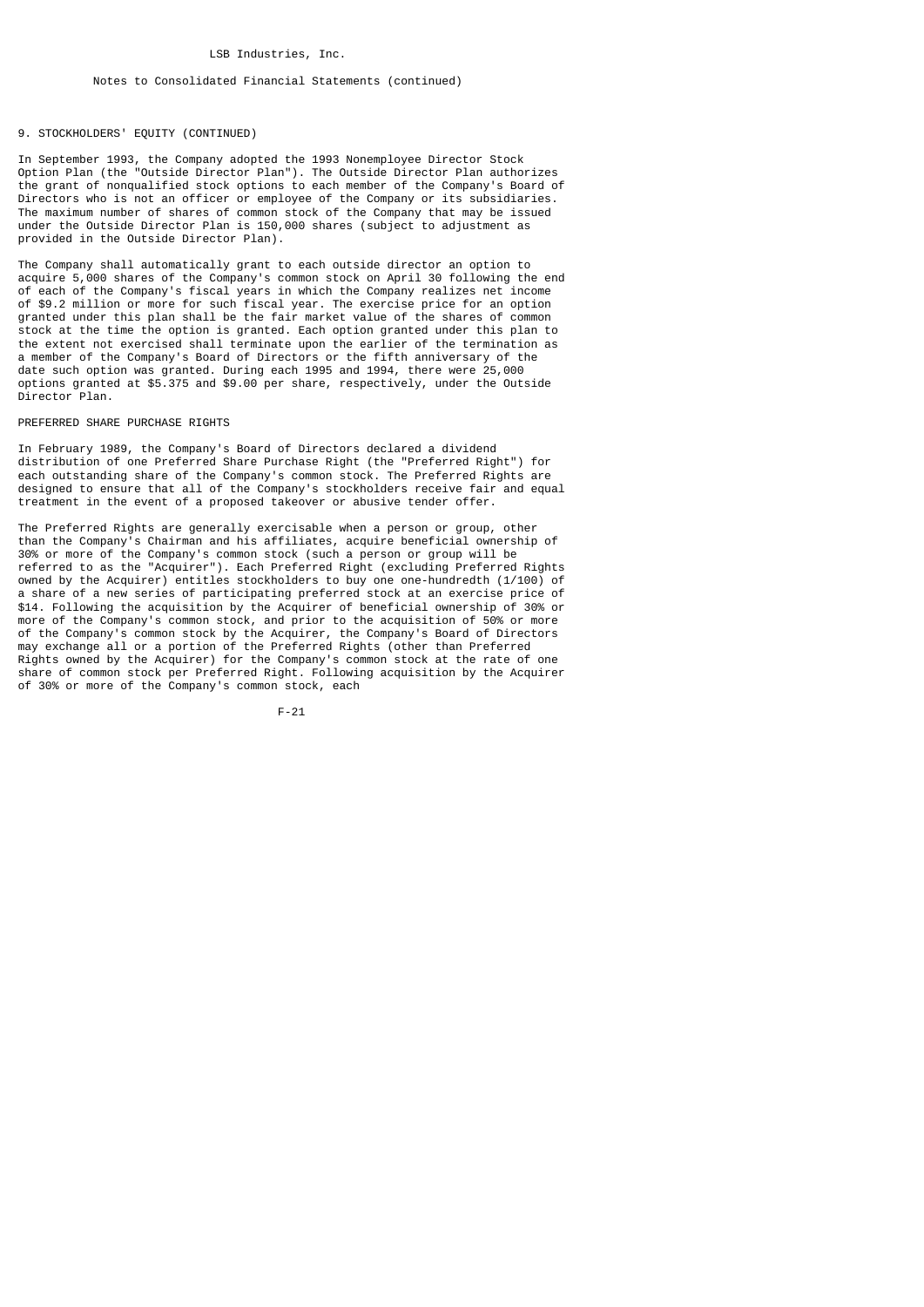#### Notes to Consolidated Financial Statements (continued)

## 9. STOCKHOLDERS' EQUITY (CONTINUED)

Preferred Right (other than the Preferred Rights owned by the Acquirer) will entitle its holder to purchase a number of the Company's common shares having a market value of two times the Preferred Right's exercise price.

If the Company is acquired, each Preferred Right (other than the Preferred Rights owned by the Acquirer) will entitle its holder to purchase a number of the Acquirer's common shares having a market value at the time of two times the Preferred Right's exercise price.

Prior to the acquisition by the Acquirer of beneficial ownership of 30% or more of the Company's stock, the Company's Board of Directors may redeem the Preferred Rights for \$.01 per Preferred Right.

#### 10. REDEEMABLE PREFERRED STOCK

Each share of the noncumulative redeemable preferred stock, \$100 par value, is convertible into 40 shares of the Company's common stock at any time at the option of the holder; entitles the holder to one vote and is redeemable at par. The redeemable preferred stock provides for a noncumulative annual dividend of 10%, payable when and as declared. Dividend payments were current at December 31, 1995 and 1994.

#### 11. NON-REDEEMABLE PREFERRED STOCK

The 20,000 shares of Series B cumulative, convertible preferred stock, \$100 par value, are convertible, in whole or in part, into 666,666 shares of the Company's common stock (33.3333 shares of common stock for each share of preferred stock) at any time at the option of the holder and entitles the holder to one vote per share. The Series B preferred stock provides for annual cumulative dividends of 12% from date of issue, payable when and as declared. Dividend payments were current at December 31, 1995 and 1994.

On May 27, 1993, the Company completed a public offering of \$46 million of a new series of Class C preferred stock, designated as a \$3.25 convertible exchangeable Class C preferred stock, Series 2, no par value ("Series 2 Preferred"). The Series 2 Preferred has a liquidation preference of \$50.00 per share plus accrued and unpaid dividends and is convertible at the option of the holder at any time, unless previously redeemed, into common stock of the Company at an initial conversion price of \$11.55 per share (equivalent to a conversion rate of approximately 4.3 shares of common stock for each share of Series 2 Preferred), subject to adjustment under certain conditions. Upon the mailing of notice of certain corporate actions, holders will have special conversion rights for a 45-day period.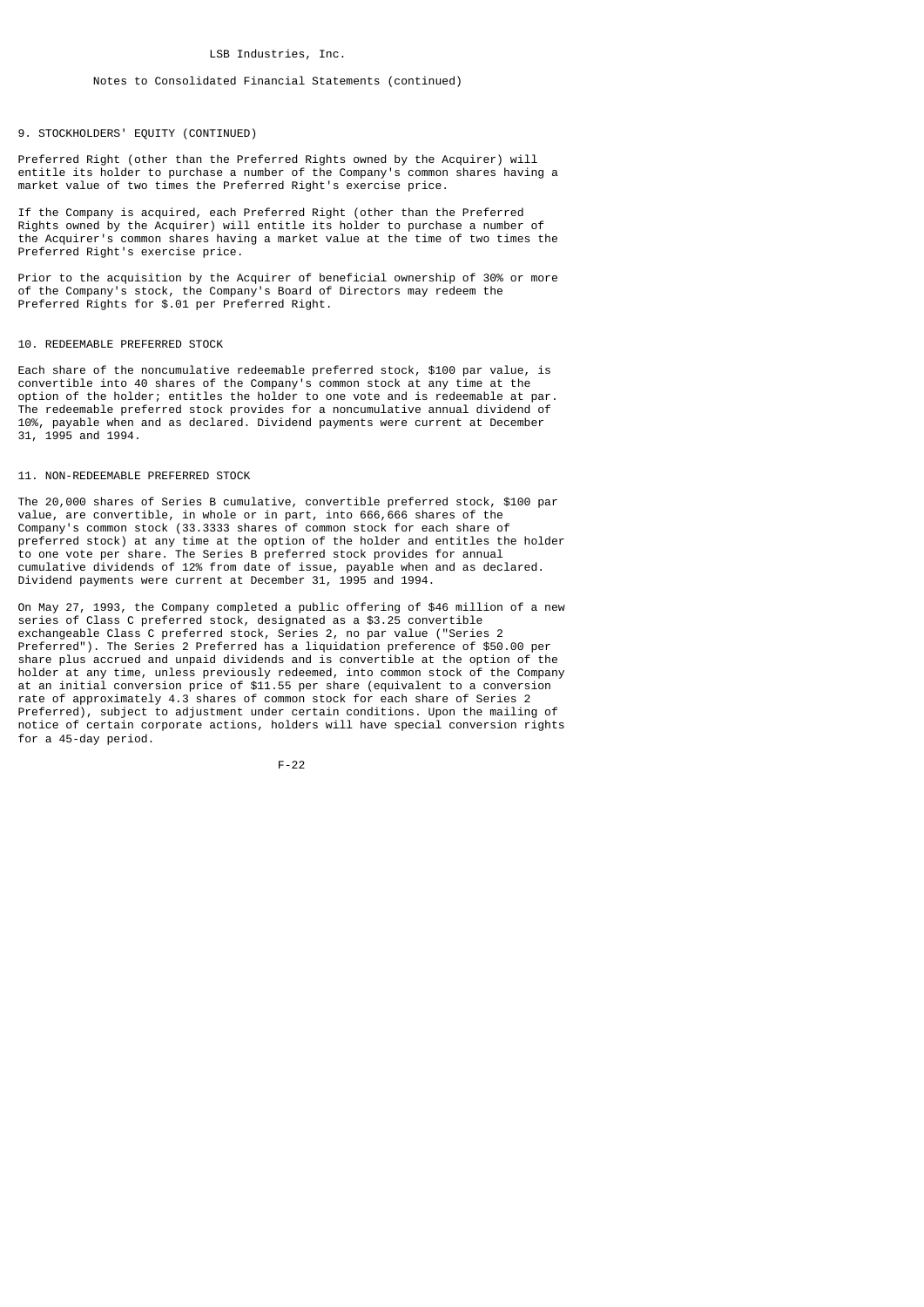#### Notes to Consolidated Financial Statements (continued)

#### 11. NON-REDEEMABLE PREFERRED STOCK (CONTINUED)

The Series 2 Preferred is not redeemable prior to June 15, 1996. The Series 2 Preferred will be redeemable at the option of the Company, in whole or in part, at \$52.28 per share if redeemed on or after June 15, 1996, and thereafter at prices decreasing ratably annually to \$50.00 per share on or after June 15, 2003, plus accrued and unpaid dividends to the redemption date. Dividends on the Series 2 Preferred are cumulative and are payable quarterly in arrears. Dividend payments were current at December 31, 1995 and 1994.

The Series 2 Preferred also is exchangeable in whole, but not in part, at the option of the Company on any dividend payment date beginning June 15, 1996, for the Company's 6.50% Convertible Subordinated Debentures due 2018 (the "Debentures") at the rate of \$50.00 principal amount of Debentures for each share of Series 2 Preferred. Interest on the Debentures, if issued, will be payable semiannually in arrears. The Debentures will, if issued, contain conversion and optional redemption provisions similar to those of the Series 2 Preferred and will be subject to a mandatory annual sinking fund redemption of five percent of the amount of Debentures initially issued, commencing June 15, 2003 (or the June 15 following their issuance, if later).

At December 31, 1995, the Company is authorized to issue an additional 248,435 shares of \$100 par value preferred stock and an additional 5,000,000 shares of no par value preferred stock. Upon issuance, the Board of Directors of the Company is to determine the specific terms and conditions of such preferred stock.

## 12. COMMITMENTS AND CONTINGENCIES

#### OPERATING LEASES

The Company leases certain property, plant and equipment under noncancelable operating leases. Future minimum payments on operating leases with initial or remaining terms of one year or more at December 31, 1995 are as follows:

#### (In Thousands)

| 1996       |  | \$2,192  |
|------------|--|----------|
| 1997       |  | 1,443    |
| 1998       |  | 1,191    |
| 1999       |  | 900      |
| 2000       |  | 872      |
| After 2000 |  | 8,204    |
|            |  |          |
|            |  | \$14,802 |
|            |  |          |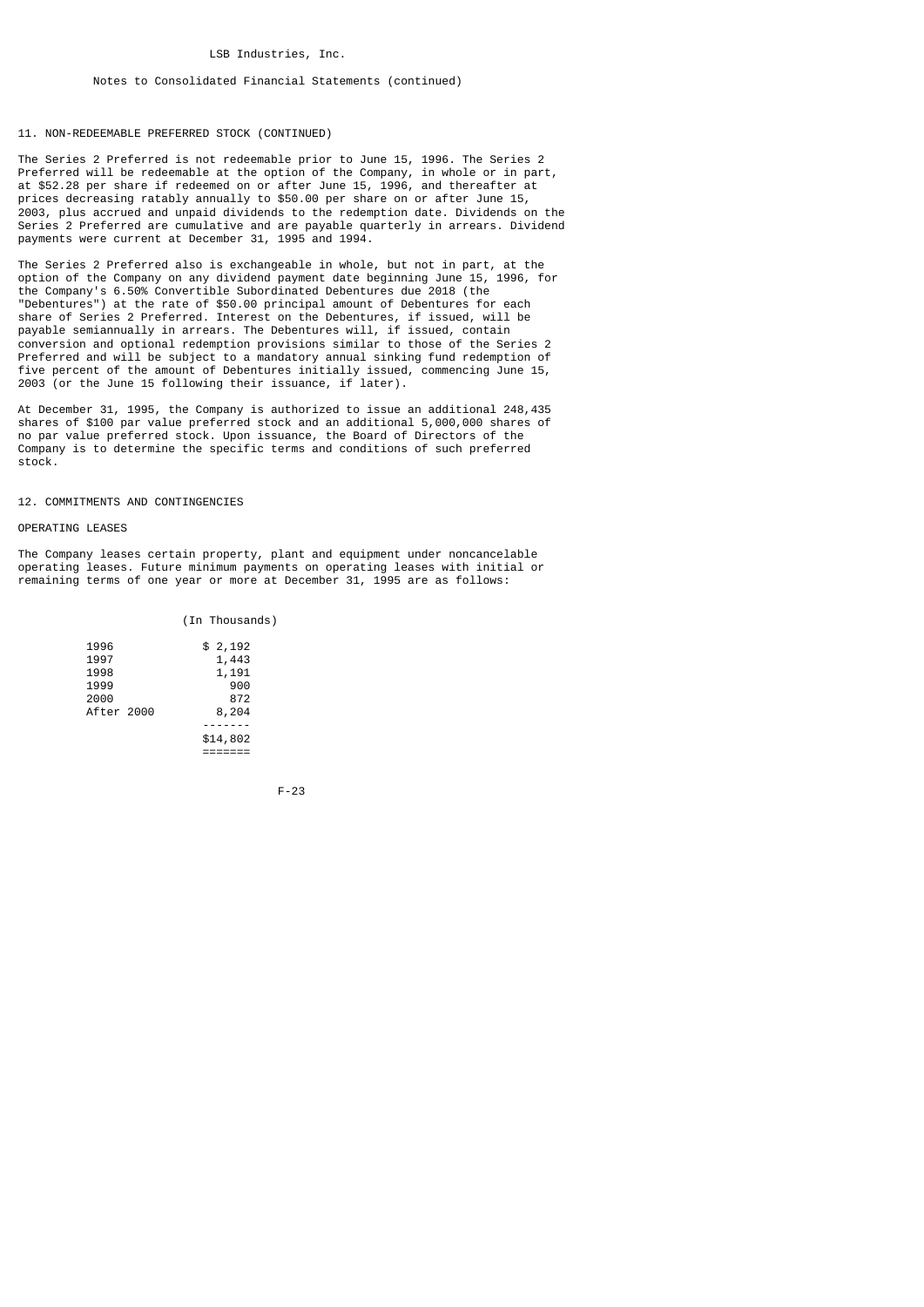#### Notes to Consolidated Financial Statements (continued)

#### 12. COMMITMENTS AND CONTINGENCIES (CONTINUED)

Rent expense under all operating lease agreements, including month-to-month leases, was \$3,400,000 in 1995, \$3,149,000 in 1994 and \$2,595,000 in 1993. Renewal options are available under certain of the lease agreements for various periods at approximately the existing annual rental amounts. Rent expense paid to related parties was \$90,000 in each 1995 and 1994 and \$120,000 in 1993.

#### DEBT GUARANTEE

The Company has guaranteed approximately \$2.6 million of indebtedness of a start-up aviation company in exchange for a 24% ownership interest, to which no value has been assigned as of December 31, 1995. The Company is, however, accruing losses of the aviation company based on its ownership percentage and, as a result, the Company has recorded losses of \$590,000 in 1995 (none in 1994 or 1993) related to the debt guarantee. The debt guarantee relates to two note instruments, both of which require interest only payments through September 1996. One note, on which a subsidiary of the Company has guaranteed up to \$600,000 of indebtedness, matures September 28, 1996. The other note, on which the Company has guaranteed up to \$2 million, requires monthly principal payments of \$11,111 plus interest beginning in October 1996 until it matures on August 8, 1999, at which time all outstanding principal and unpaid interest are due. In the event of default of this note, the Company is required to assume payments on the note with the term extended until August 2004.

In November 1995, the start-up aviation company completed and test flew its first operational model. The aviation company expects to complete the Federal Aviation Authority certification process by mid-1997, at which time commercial production development may begin. It is expected that the aviation company will require additional external funding during such period, the source of which has not yet been determined (the Company has advanced \$150,000 to the aviation company subsequent to December 31, 1995 and may provide additional amounts in future periods).

If the aviation company is not successful in completing the certification process, obtaining additional external funding or selling a significant interest in the business to third parties, the Company is likely to become responsible for repayment of the \$2.6 million indebtedness guarantee and may not be able to recover amounts advanced.

$$
F - 24
$$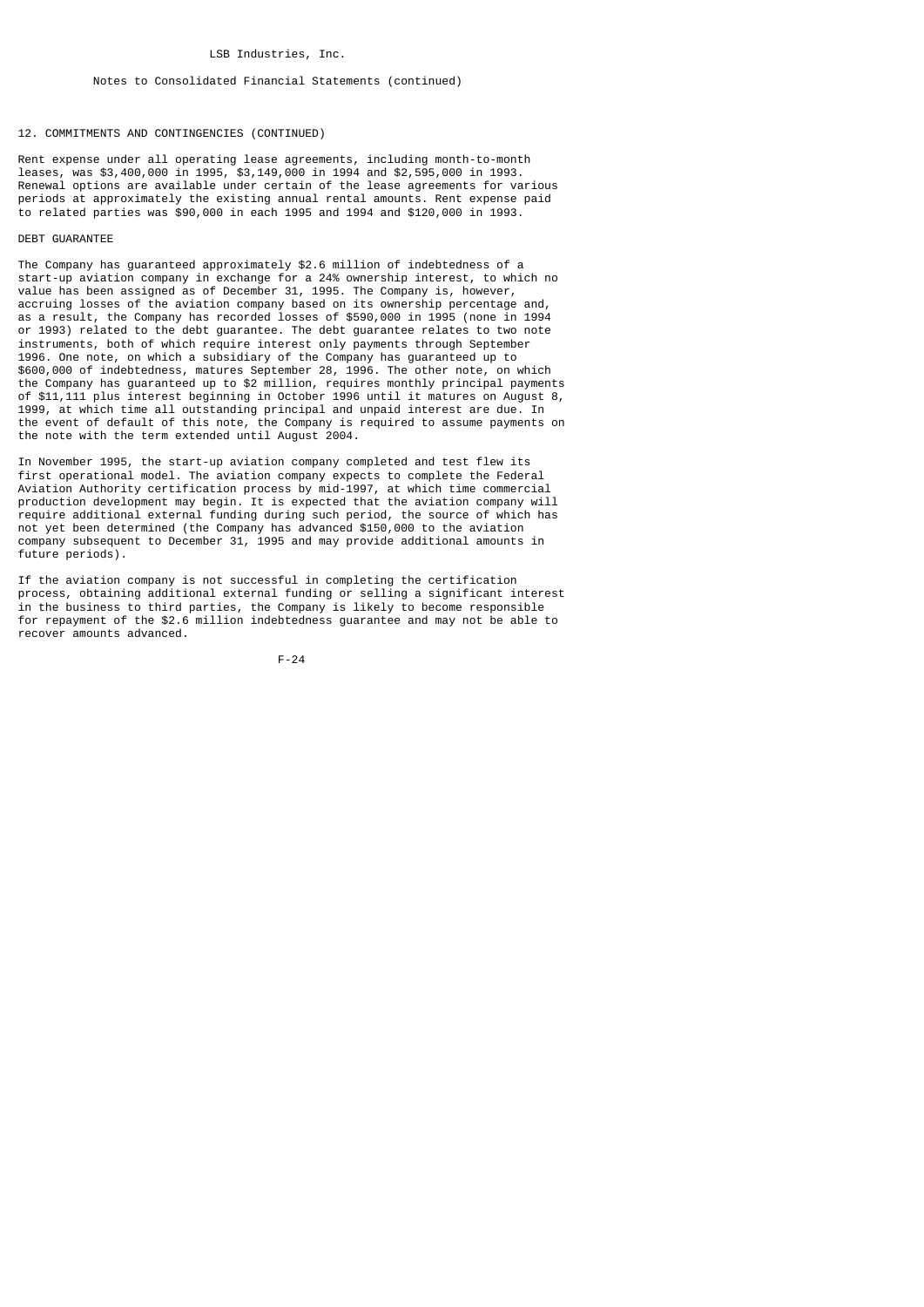## Notes to Consolidated Financial Statements (continued)

12. COMMITMENTS AND CONTINGENCIES (CONTINUED)

LEGAL MATTERS

Following is a summary of certain legal actions involving the Company:

- A. In 1987, the U.S. Government notified one of the Company's subsidiaries, along with numerous other companies, of potential responsibility for clean-up of a waste disposal site in Oklahoma. No legal action has yet been filed. The amount of the Company's cost associated with the clean-up of the site is unknown due to continuing changes in (i) the estimated total cost of clean-up of the site and (ii) the percentage of the total waste which was alleged to have been contributed to the site by the Company, accordingly, no provision for any liability which may result has been made in the accompanying financial statements. The subsidiary's insurance carriers have been notified of this matter; however, the amount of possible coverage, if any, is not yet determinable.
- B. As a result of a preliminary environmental assessment report prepared by the State of Arkansas, the primary manufacturing facility of the Company's chemical business has been placed in the Environmental Protection Agency's ("EPA") tracking system of sites which are known or suspected to be a site of a release of hazardous waste (the "System"). Inclusion in the System does not represent a determination of liability or a finding that any response action is necessary. As a result of being placed in the System, the State of Arkansas performed a preliminary assessment and advised the Company that the site has had certain releases of contaminants. On July 18, 1994, the Company received a report from the State of Arkansas which contained findings of violations of certain environmental laws and requested the Company to conduct further investigations to better determine the compliance status of the Company and releases of contaminants at the site. On May 2, 1995, the Company signed a Consent Administrative Agreement ("Agreement") with the State of Arkansas. The Agreement provides for the Company to remediate and close a certain landfill, monitor groundwater for certain contaminants and depending on the results of the monitoring program to submit a remediation plan, upgrade certain equipment to reduce wastewater effluent, and pay a civil penalty of \$25,000.

 Subsequent to the signing of the Agreement on May 2, 1995, the Company completed its remediation and closure activities and had the "Closure Certification Report" approved by the State of Arkansas. Post closure activities associated with the landfill closure are being implemented in accordance with the Agreement. The Company also submitted a "Groundwater Monitoring Work Plan" to the State of Arkansas which has been approved and the initial phase of field work has been completed. A work plan for the second phase of the monitoring has also been submitted and approved by the State of Arkansas.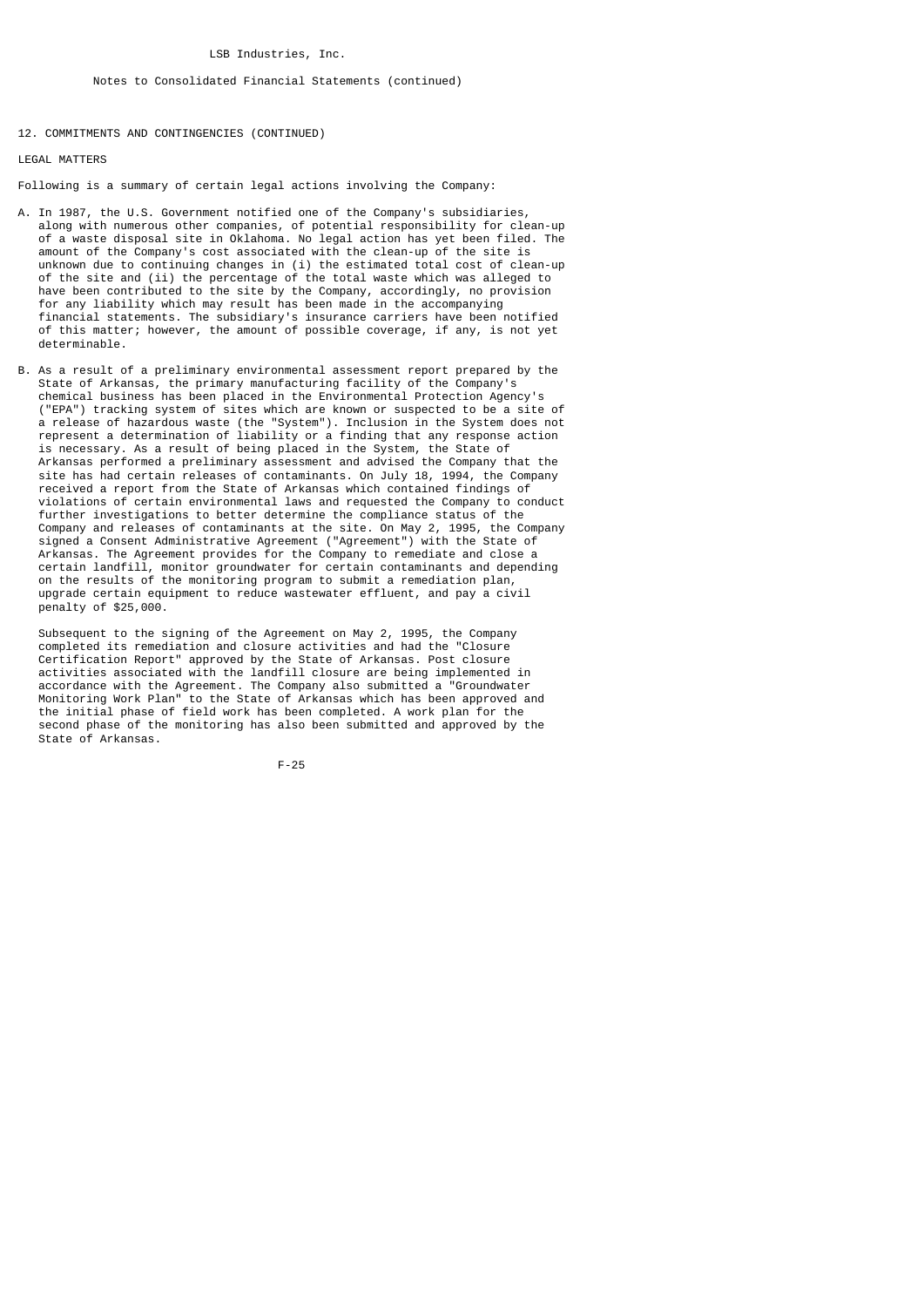## 12. COMMITMENTS AND CONTINGENCIES (CONTINUED)

 On February 12, 1996, the Company entered into another Consent Administrative Agreement ("Agreement") to resolve certain compliance issues associated with nitric acid concentrations. The Company is currently investigating the feasibility of several options for installing additional pollution control equipment to reduce opacity and constituent emissions which impact opacity. The Company has been assessed a \$50,000 civil penalty associated with the Agreement; however, the Company is planning to undertake one or more supplemental environmental projects in lieu of the penalty.

 The Company recorded a provision for environmental costs of \$450,000 in 1994 and, as of December 31, 1995, the Company continues to have approximately \$290,000 accrued for these environmental matters which the Company believes approximates the remaining costs to be incurred related thereto. Based on information presently available, the Company does not believe that compliance with these agreements should have a material adverse effect on the Company or the Company's financial condition.

C. Subsequent to December 31, 1995, the Company was advised that one or more persons in the vicinity of the primary manufacturing facility of the Company's chemical business had retained legal counsel to bring a tort action against the chemical business claiming that certain of their alleged health issues were caused by air emissions from the manufacturing facility. The Company is unaware of the exact nature of these claims or the amount of damages that the claimants will allege as a result of such alleged injuries. The Company's insurance carrier has been notified of this matter.

The Company, including its subsidiaries, is a party to various other claims, legal actions, and complaints arising in the ordinary course of business. In the opinion of management after consultation with counsel, all claims, legal actions (including those described above) and complaints are adequately covered by insurance, or if not so covered, are without merit or are of such kind, or involve such amounts that unfavorable disposition would not have a material effect on the financial position of the Company, but could have a material impact to the net income of a particular quarter or year, if resolved unfavorably.

#### OTHER

In 1989 and 1991, the Company entered into severance agreements with certain of its executive officers that become effective after the occurrence of a change in control, as defined, if the Company terminates the officer's employment or if the officer terminates employment with the Company for good reason, as defined. These agreements require the Company to pay the executive officers an amount equal to 2.9 times their average annual base compensation, as defined, upon such termination.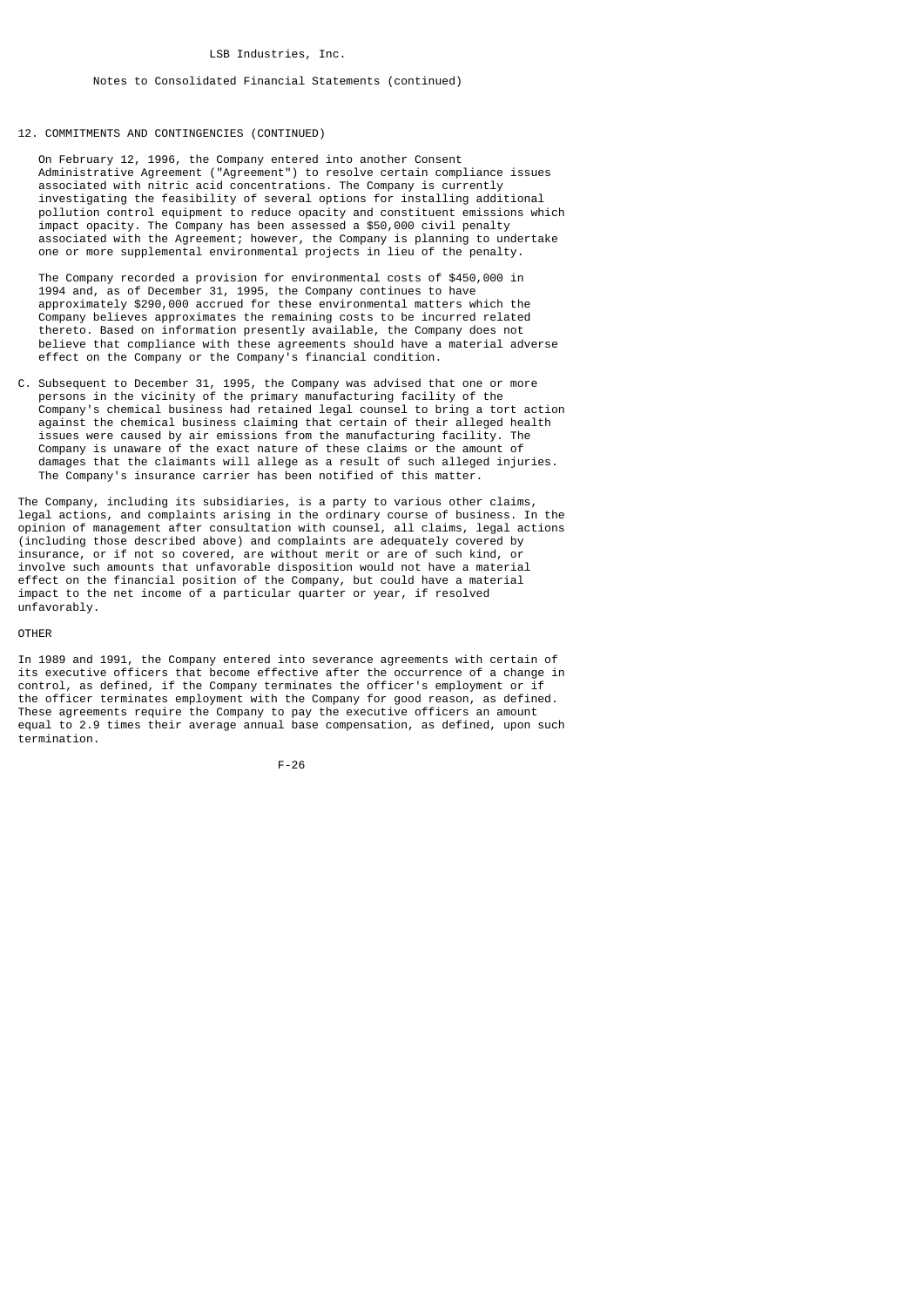## Notes to Consolidated Financial Statements (continued)

## 12. COMMITMENTS AND CONTINGENCIES (CONTINUED)

The Company has retained certain risks associated with its operations, choosing to self-insure up to various specified amounts under its automobile, workers' compensation, health and general liability programs. The Company reviews such programs on at least an annual basis to balance the cost/benefit between its coverage and retained exposure.

In 1995, in connection with the Company's purchase of a fifty percent (50%) equity interest in an energy conservation joint venture (the "Project"), the Company guaranteed the bonding company's exposure under the payment and performance bonds on the Project, which is approximately \$17.9 million. As of December 31, 1995, the Project was approximately 30% complete and the Company expects it to be completed on schedule in 1996. Inasmuch as the Project is presently performing (and is expected to perform in future periods), no demand has been made on the Company's guarantee.

#### 13. EMPLOYEE BENEFIT PLANS

The Company sponsors a retirement plan under Section 401(k) of the Internal Revenue Code under which participation is available to substantially all fulltime employees. The Company does not contribute to this plan, although it does pay for all costs associated with administering the plan, none of which are significant.

## 14. FAIR VALUE OF FINANCIAL INSTRUMENTS

The following discussion of fair values is not indicative of the overall fair value of the Company's balance sheet since the provisions of the SFAS No. 107, "Disclosures About Fair Value of Financial Instruments," do not apply to all assets, including intangibles.

The following methods and assumptions were used by the Company in estimating its fair value of financial instruments:

 LOANS RECEIVABLE: For variable-rate loans with no significant change in credit risk since loan origination, fair values approximate carrying amounts. Fair values for fixed-rate loans are estimated using discounted cash flow analyses, using interest rates which would currently be offered for loans with similar terms to borrowers of similar credit quality and for the same remaining maturities. The fair values of loans which are collateral dependent for realization are estimated using the fair value of the underlying collateral.

 As of December 31, 1995 and 1994, fair values of loans receivable were approximately \$18.2 million and \$18.6 million, respectively.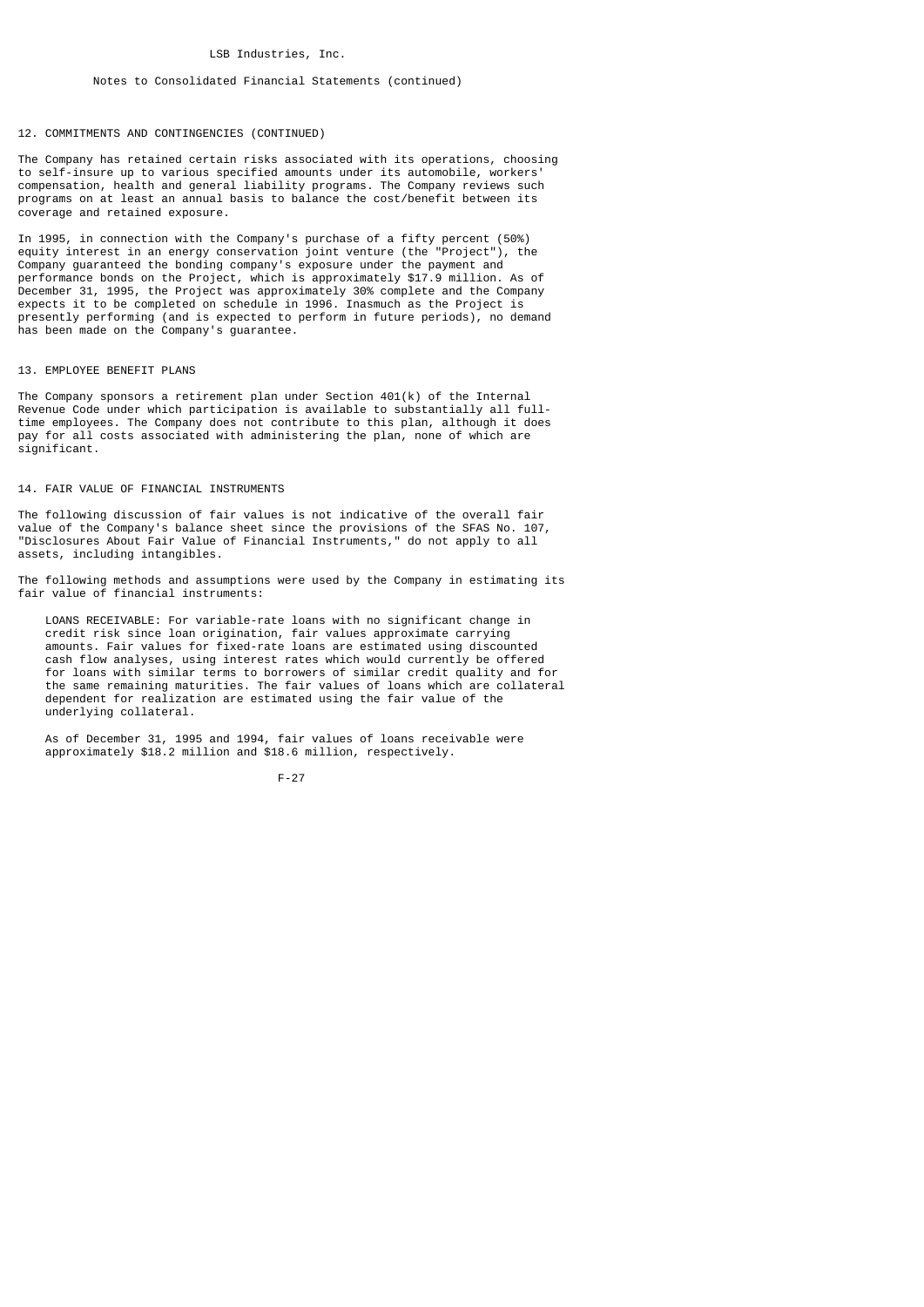## Notes to Consolidated Financial Statements (continued)

14. FAIR VALUE OF FINANCIAL INSTRUMENTS (CONTINUED)

 INVESTMENT IN EQUITY SECURITIES: Fair values of investments in equity securities of closely-held companies have not been determined as estimation of such values is not practicable (carrying cost of \$802,000 in 1995 and 1994).

 BORROWED FUNDS: Fair values for fixed rate borrowings are estimated using a discounted cash flow analysis that applies interest rates currently being offered on borrowings of similar amounts and terms to those currently outstanding. Carrying values for variable rate borrowings approximate their fair value. As of December 31, 1995 and 1994, carrying values of long-term debt also approximated their estimated fair value.

As of December 31, 1995, the carrying values of cash and cash equivalents, accounts receivable, accounts payable, and accrued liabilities approximated their estimated fair value.

## 15. SEGMENT INFORMATION

The Company and its subsidiaries operate principally in four industries.

#### CHEMICAL

 This segment manufactures and sells chemical products for mining, agricultural, electronic, paper and other industries. Production from the Company's primary manufacturing facility in El Dorado, Arkansas, comprises approximately 80% of the chemical segment's sales. Sales to customers of this segment, which primarily include coal mining companies throughout the United States and farmers in Texas, Missouri and Tennessee, are generally unsecured.

 The chemical business is subject to various federal, state and local environmental regulations. Although the Company has designed policies and procedures to help reduce or minimize the likelihood of significant chemical accidents and/or environmental contamination, there can be no assurances that the Company will not sustain a significant future operating loss related thereto.

 Further, the Company purchases substantial quantities of anhydrous ammonia for use in manufacturing its products. The pricing volatility of such raw material directly affects the operating profitability of the chemical segment.

$$
\mathsf{F-28}
$$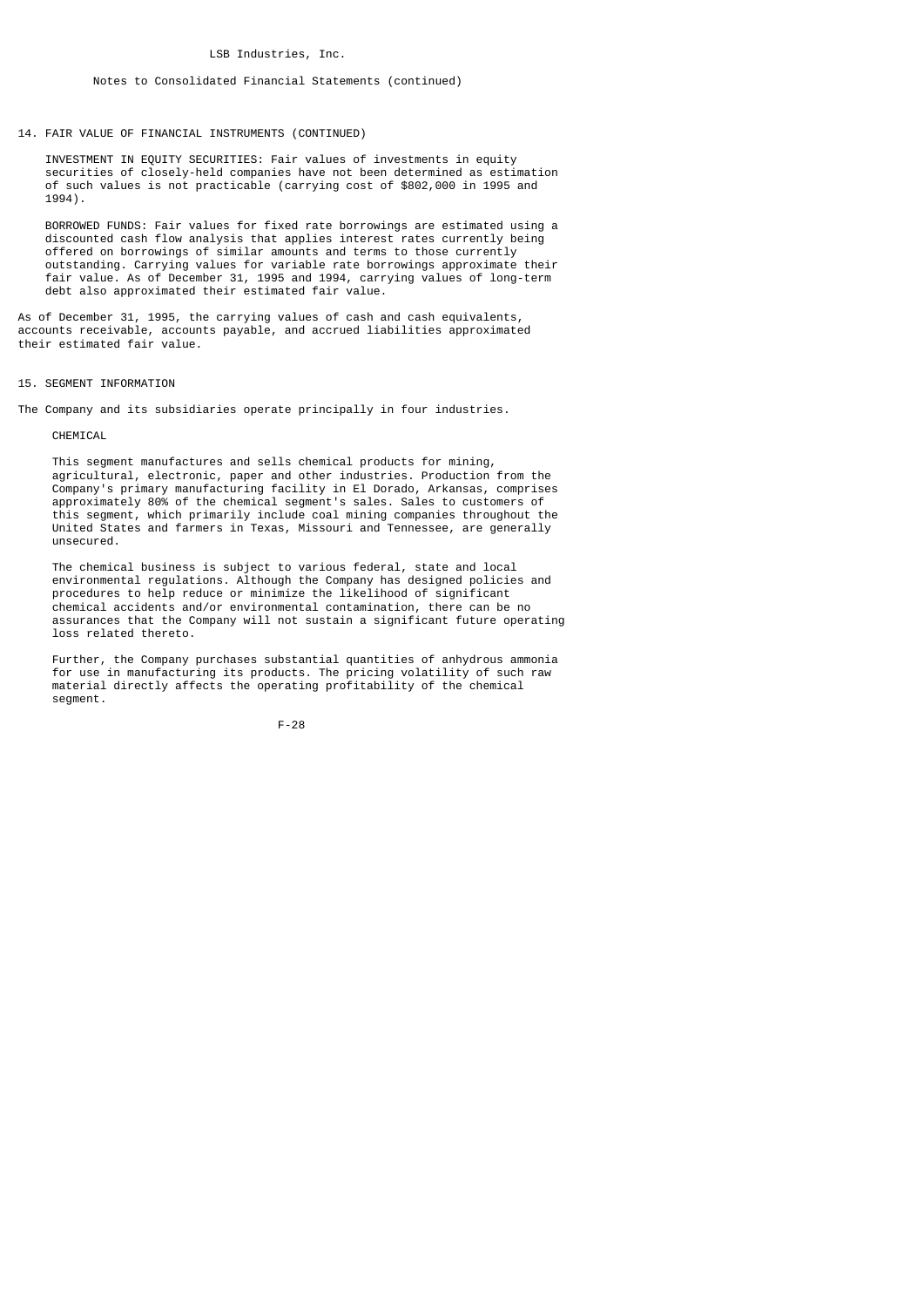## 15. SEGMENT INFORMATION (CONTINUED)

### ENVIRONMENTAL CONTROL

 This business segment manufactures and sells, primarily from its various facilities in Oklahoma City, a variety of air handling and water source heat pump products for use in commercial and residential air conditioning and heating systems. The Company's various facilities in Oklahoma City comprise substantially all of the environment control operations. Sales to customers of this segment, which primarily include original equipment manufacturers, contractors and independent sales representatives located throughout the world, are generally secured by a mechanic's lien, except for sales to original equipment manufacturers, which are generally unsecured.

## INDUSTRIAL PRODUCTS

 This segment manufactures and purchases machine tools and purchases industrial supplies for sale to machine tool dealers and end users throughout the world. Sales of industrial supplies are generally unsecured, whereas the Company generally retains a security interest in machine tools sold until payment is received.

 The industrial products segment attempts to maintain a full line of certain product lines, which necessitates maintaining certain products in excess of management's successive year expected sales levels. Inasmuch as these products are not susceptible to rapid technological changes, management believes no loss will be incurred on disposition.

#### AUTOMOTIVE PRODUCTS

 This segment manufactures and sells, generally on an unsecured basis, anti friction bearings and other products for automotive applications to wholesalers, retailers and original equipment manufacturers located throughout the world. Net sales from the Company's primary facility in Oklahoma City comprises approximately 75% of the automotive products segment sales.

 At December 31, 1995, the automotive segment has \$27.8 million of inventory, a portion of which is in excess of current requirements based on recent sales levels. Management has developed a program to reduce this inventory to desired levels over the near term and believes no significant loss will be incurred on disposition.

Credit, which is generally unsecured, is extended to customers based on an evaluation of the customer's financial condition and other factors. Credit losses are provided for in the financial statements based on historical experience and periodic assessment of outstanding accounts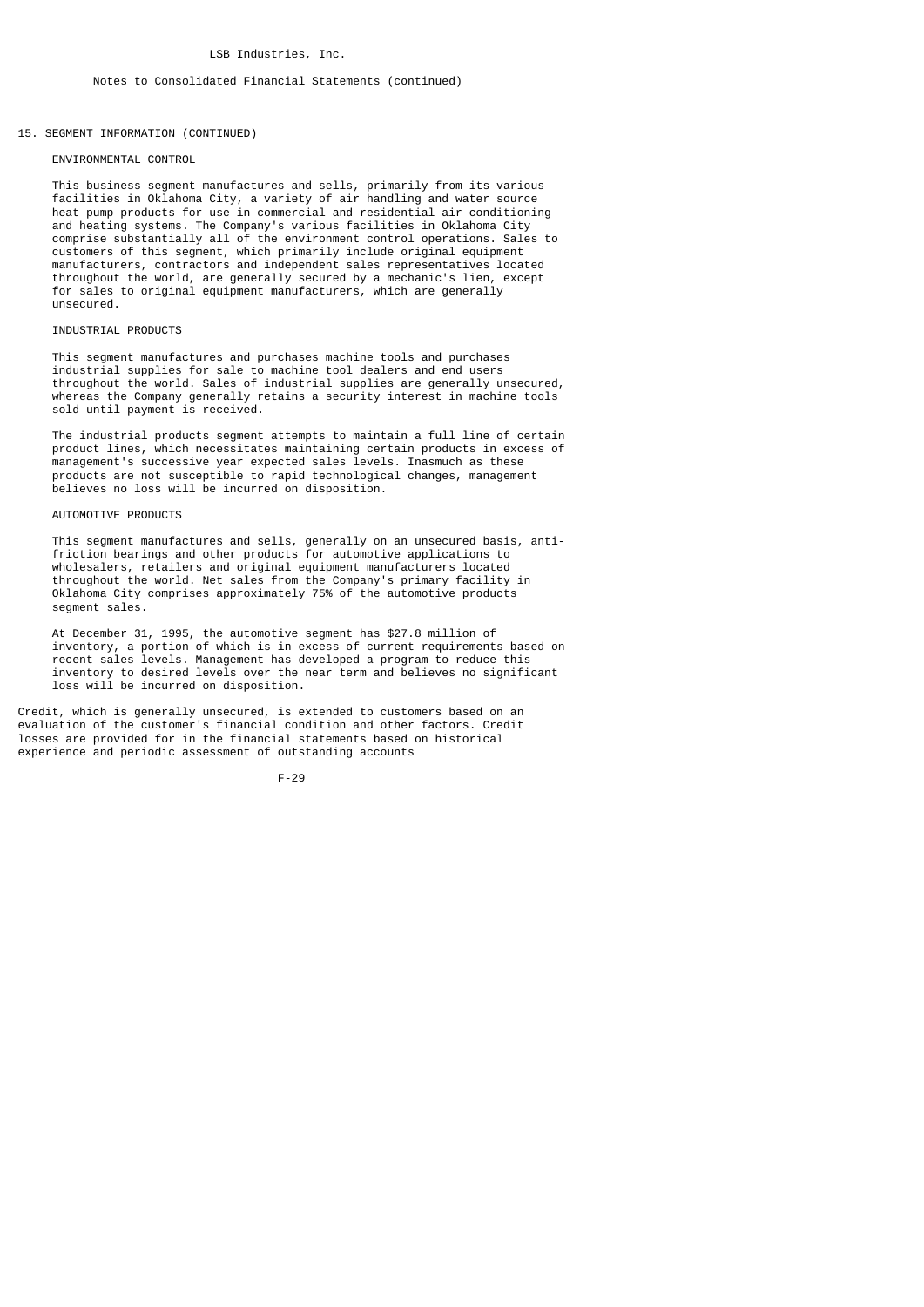## 15. SEGMENT INFORMATION (CONTINUED)

receivable, particularly those accounts which are past due. The Company's periodic assessment of accounts and credit loss provisions are based on the Company's best estimate of amounts which are not recoverable. Concentrations of credit risk with respect to trade receivables are limited due to the large number of customers comprising the Company's customer bases, and their dispersion across many different industries and geographic areas.

Information about the Company's operations in different industry segments for each of the three years in the period ended December 31, 1995 is detailed below.

|                                                                                                             | 1995                                                              | 1994                                                                                   | 1993                                    |  |
|-------------------------------------------------------------------------------------------------------------|-------------------------------------------------------------------|----------------------------------------------------------------------------------------|-----------------------------------------|--|
|                                                                                                             | (In Thousands)                                                    |                                                                                        |                                         |  |
| Sales:<br>Chemical<br>Environmental Control<br>Industrial Products<br>Automotive Products                   | \$136,903<br>13,375<br>33,270                                     | \$131,576<br>83,843 69,914<br>11,222<br>32,313                                         | \$114,952<br>69,437<br>19,714<br>28,513 |  |
|                                                                                                             |                                                                   | \$267,391 \$245,025 \$232,616                                                          |                                         |  |
| Gross profit:<br>Chemical<br>Environmental Control<br>Industrial Products<br>Automotive Products            | ==================================<br>\$26,050<br>21,694<br>2,953 | \$25,700<br>17,651<br>1,316<br>6,366 8,442 9,744                                       | \$27,557<br>15,651<br>5,160             |  |
|                                                                                                             | \$57,063                                                          | \$53,109                                                                               | \$58,112                                |  |
| Operating profit (loss):<br>Chemical<br>Environmental Control<br>Industrial Products<br>Automotive Products | :=================================<br>\$13,393                    | \$12,809<br>4,630 3,512<br>$(1, 199)$ $(4, 155)$ 2, 120<br>$(3, 704)$ $(1, 462)$ 2,528 | \$17,632<br>3,900                       |  |
|                                                                                                             | 13,120                                                            |                                                                                        | 10,704 26,180                           |  |
| General corporate expenses,<br>net                                                                          | (6, 571)                                                          | (3, 472)                                                                               | (6, 629)                                |  |
| Interest expense                                                                                            | (10,131)                                                          | (6, 949)                                                                               | (7, 507)                                |  |
| Income (loss) before<br>provision for income taxes                                                          | \$(3, 582)                                                        | \$ 283                                                                                 | \$12,044                                |  |
|                                                                                                             | =================================                                 |                                                                                        |                                         |  |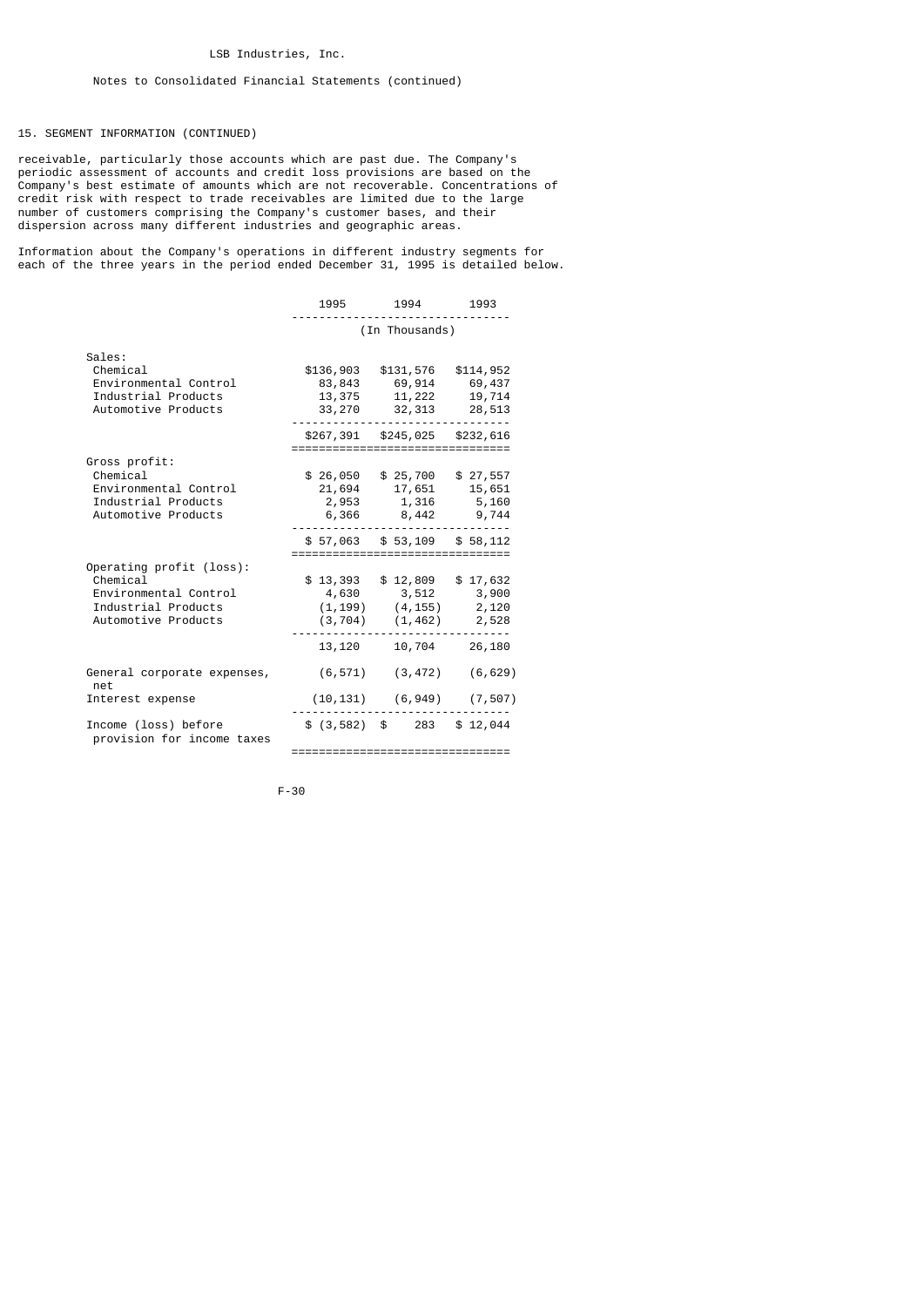## 15. SEGMENT INFORMATION (CONTINUED)

|                                                                                                         | 1995<br>1994   |                                                    | 1993          |                                                                                   |               |                                                                  |
|---------------------------------------------------------------------------------------------------------|----------------|----------------------------------------------------|---------------|-----------------------------------------------------------------------------------|---------------|------------------------------------------------------------------|
|                                                                                                         | (In Thousands) |                                                    |               |                                                                                   |               |                                                                  |
| Depreciation, depletion and<br>amortization of property,<br>plant and equipment:<br>Chemical            |                | \$4,532                                            |               | $$4,044$ $$3,696$                                                                 |               |                                                                  |
| Environmental Control                                                                                   | \$             | 1,582                                              |               | \$1,427<br>================================                                       |               | \$1,015                                                          |
| Industrial Products                                                                                     | \$             | 124                                                | $\frac{1}{2}$ | 117<br>;===============================                                           | \$            | 118                                                              |
| Automotive Products                                                                                     | \$             | 986                                                | \$            | 785<br>,_________________________________                                         | \$            | 502                                                              |
| Additions to property, plant<br>and equipment:<br>Chemical                                              |                | \$17,979                                           |               | \$15,532                                                                          |               | \$9,036                                                          |
| Environmental Control                                                                                   |                | 447                                                | \$            | ==================================<br>3,722<br>================================== | \$            | 1,584                                                            |
| Industrial Products                                                                                     |                | 265                                                | \$            | 74<br>==================================                                          |               | 560                                                              |
| Automotive Products                                                                                     |                | 1,341                                              |               | \$1,203                                                                           | $\mathfrak s$ | 1,875                                                            |
| Identifiable assets:<br>Chemical<br>Environmental Control<br>Industrial Products<br>Automotive Products |                | \$111,890<br>41,331<br>17,328<br>43,872<br>214,421 |               | \$94,972<br>40,660<br>18,423<br>38,369<br>192,424                                 |               | \$77,943<br>38,389<br>22,688<br>31,650<br>$- - - - -$<br>170,670 |
| Corporate assets                                                                                        |                | 23,755                                             |               | 28,857                                                                            |               | 25,368                                                           |
| Total assets                                                                                            |                | \$238,176                                          |               | \$221,281<br>=================================                                    |               | \$196,038                                                        |

Revenues by industry segment include revenues from unaffiliated customers, as reported in the consolidated financial statements. Intersegment revenues, which are accounted for at transfer prices ranging from the cost of producing or acquiring the product or service to normal prices to unaffiliated customers, are not significant.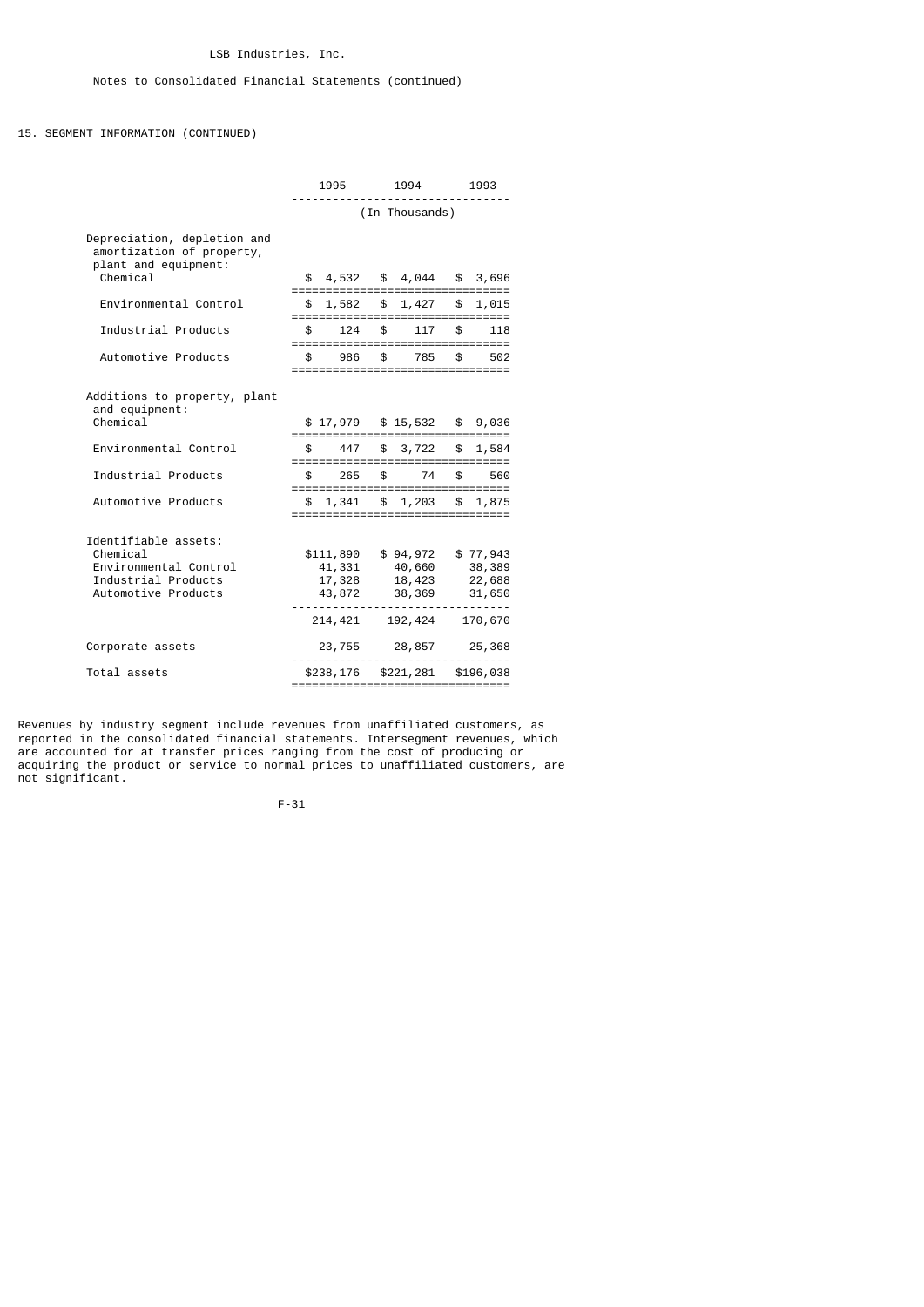# Notes to Consolidated Financial Statements (continued)

15. SEGMENT INFORMATION (CONTINUED)

Gross profit by industry segment represents net sales less cost of sales. Operating profit by industry segment represents revenues less operating expenses. In computing operating profit, none of the following items have been added or deducted: general corporate expenses, income taxes or interest expense.

Identifiable assets by industry segment are those assets used in the operations in each industry. Corporate assets are those principally owned by the parent company or by subsidiaries not involved in the four identified industries.

Revenues from unaffiliated customers include foreign export sales as follows:

| GEOGRAPHIC AREA                         | 1995           | 1994                       | 1993     |  |
|-----------------------------------------|----------------|----------------------------|----------|--|
|                                         | (In Thousands) |                            |          |  |
| Mexico and Central and South<br>America |                | $$5,955$ $$6,976$ $$6,419$ |          |  |
| Canada                                  | 10,311         | 11,649                     | 11,850   |  |
| Slovakia                                | 2,147          | 1,783                      | 7,488    |  |
| Other                                   | 16,300         | 16,195                     | 11,100   |  |
|                                         | \$34,713       | \$36,603                   | \$36,857 |  |
|                                         |                |                            |          |  |

$$
F - 32
$$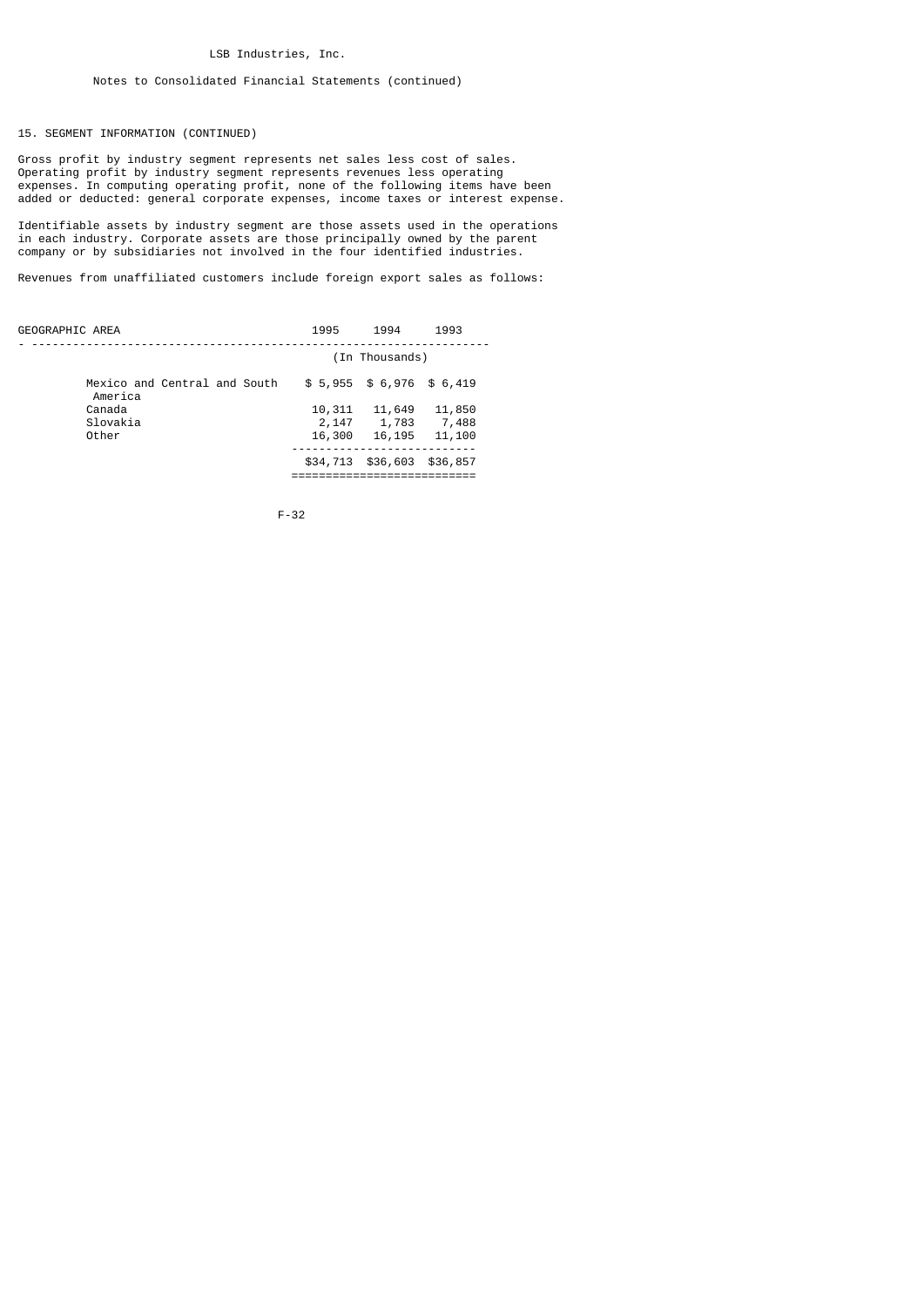# LSB Industries, Inc.

# Supplementary Financial Data

# Quarterly Financial Data (Unaudited)

(In Thousands, Except Per Share Amounts)

#### THREE MONTHS ENDED

 MARCH 31 JUNE 30 SEPTEMBER 30 DECEMBER 31 -----------------------------------------------

| 1995                                                                  |                        |                  |                                                             |                                                |           |
|-----------------------------------------------------------------------|------------------------|------------------|-------------------------------------------------------------|------------------------------------------------|-----------|
| Total revenues                                                        |                        |                  |                                                             | \$65,931 \$79,932 \$65,525 \$62,727            |           |
| Gross profit on net sales                                             |                        |                  | \$16,142 \$16,888 \$12,976                                  |                                                | \$11,057  |
| Income (loss) from continuing<br>operations                           |                        |                  |                                                             | $$1,448$ $$1,503$ $$(1,801)$                   | \$(4,882) |
| Net income (loss)                                                     |                        |                  | $$1,448$ $$1,503$                                           | \$(1, 801)                                     | \$(4,882) |
| Net income (loss) applicable<br>to common stock                       | \$                     |                  |                                                             | $629 \quad $699 \quad $(2,604) \quad $(5,685)$ |           |
| Primary earnings (loss) per<br>common share:<br>Continuing operations | $\mathbf{s}$           |                  |                                                             |                                                |           |
| Net income (loss)                                                     | ================<br>\$ | .05 <sup>5</sup> | .05                                                         | \$(.20)                                        | \$(.43)   |
|                                                                       |                        |                  |                                                             |                                                |           |
| 1994<br>Total revenues                                                |                        |                  |                                                             | \$64,352 \$69,744 \$60,139 \$55,734            |           |
| Gross profit on net sales                                             |                        |                  | \$14,358 \$15,230<br>====================================== | \$12,235                                       | \$11,286  |
| Income (loss) from continuing<br>operations                           |                        |                  |                                                             | $$1,858$ $$2,817$ $$ (913)$ $$(2,773)$         |           |
| Net income (loss)                                                     |                        |                  |                                                             | $$2,204$ $$27,255$ $$6913$                     | \$(4.079) |
| Net income (loss) applicable<br>to common stock                       |                        |                  |                                                             | $$1,380$ $$26,447$ $$(1,718)$ $$(4,877)$       |           |
| Primary earnings (loss) per<br>common share:<br>Continuing operations | \$                     |                  |                                                             | $.07 \t$$ .14 \$ (.13) \$ (.27)                |           |
| Net income                                                            | $\mathbb{S}$           | .10              | \$1.84                                                      | \$(.13)                                        | \$(.37)   |
|                                                                       | ============           |                  |                                                             | ;=========================                     |           |

F-33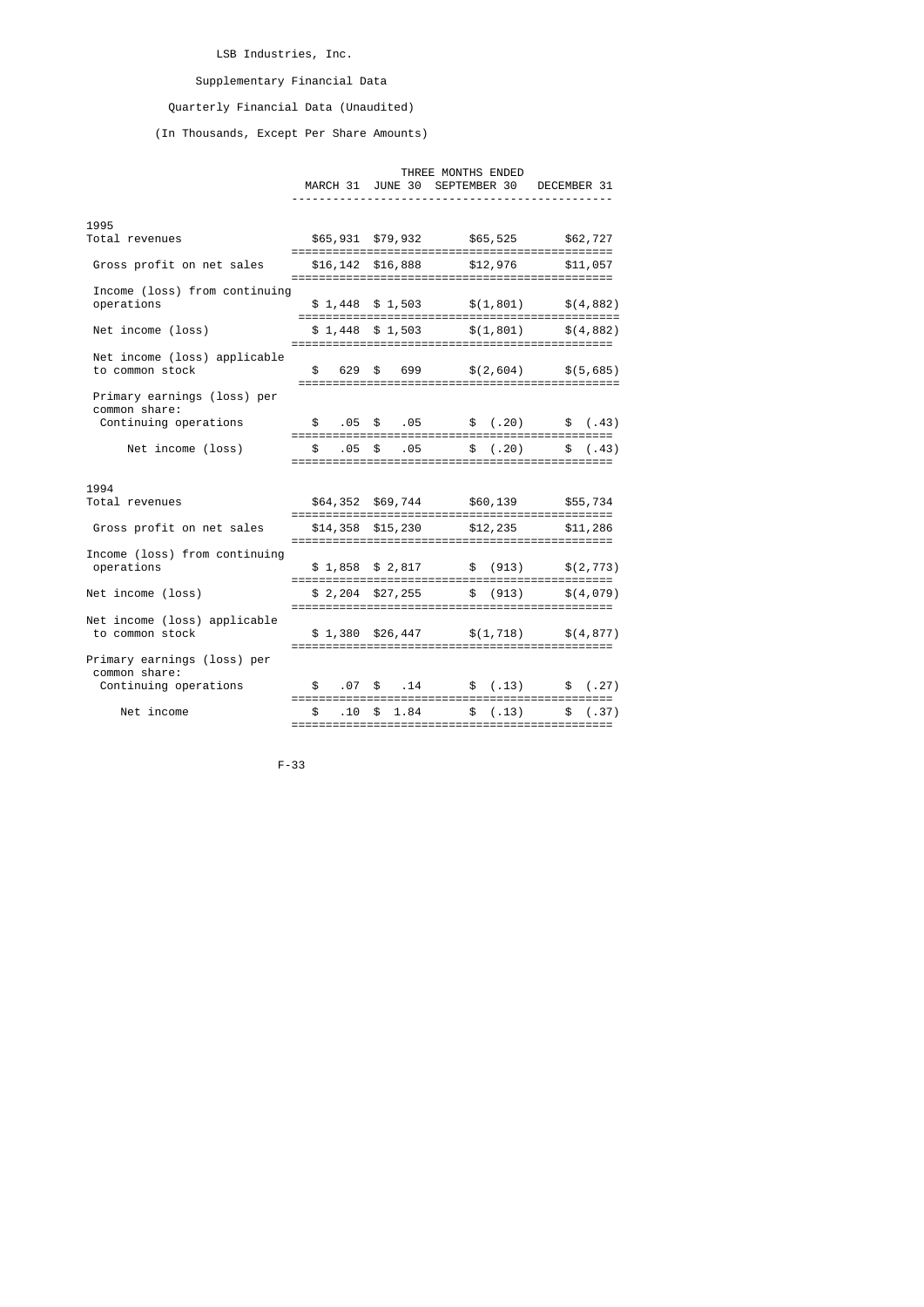# LSB Industries, Inc.

# Schedule II - Valuation and Qualifying Accounts

# Years ended December 31, 1995, 1994 and 1993

# (Dollars in Thousands)

| DESCRIPTION                          | BALANCE AT<br>BEGINNING<br>OF YEAR | ADDITIONS<br>CHARGED<br>TO COSTS<br>AND<br><b>EXPENSES</b> | <b>DEDUCTIONS</b><br>WRITE-<br>0FFS/<br>COSTS<br>INCURRED | BALANCE<br>AT END<br>OF YEAR |
|--------------------------------------|------------------------------------|------------------------------------------------------------|-----------------------------------------------------------|------------------------------|
| Allowance for doubtful accounts (1): |                                    |                                                            |                                                           |                              |
| 1995                                 | \$2,000<br>======================= |                                                            | $$1,696$ $$1,112$<br>================================     | \$2,584                      |
| 1994                                 | \$2,083                            | $$1,468$ $$1,551$                                          |                                                           | \$2,000                      |
| 1993                                 | \$2,582                            | \$ 439                                                     | \$938                                                     | \$2,083                      |
| Other assets:                        |                                    |                                                            |                                                           |                              |
| 1995                                 | \$1,150                            | \$1,940                                                    | \$                                                        | \$3,090                      |
| 1994                                 | \$<br>500                          | \$ 650                                                     | \$                                                        | \$1,150<br>=====             |
| 1993                                 | \$<br>500                          | \$                                                         | \$                                                        | \$.<br>500                   |
| Product warranty liability:          |                                    |                                                            |                                                           |                              |
| 1995                                 | 689<br>\$                          | \$ 259                                                     | \$ 249                                                    | \$ 699                       |
| 1994                                 | \$.<br>653                         | \$667                                                      | \$631                                                     | 689<br>\$                    |
| 1993                                 | 613<br>\$                          | \$<br>427                                                  | 387<br>\$                                                 | \$.<br>653                   |
|                                      |                                    |                                                            |                                                           |                              |

(1) Deducted in the balance sheet from the related assets to which the reserve applies.

Other valuation and qualifying accounts are detailed in the Company's notes to consolidated financial statements.

F-34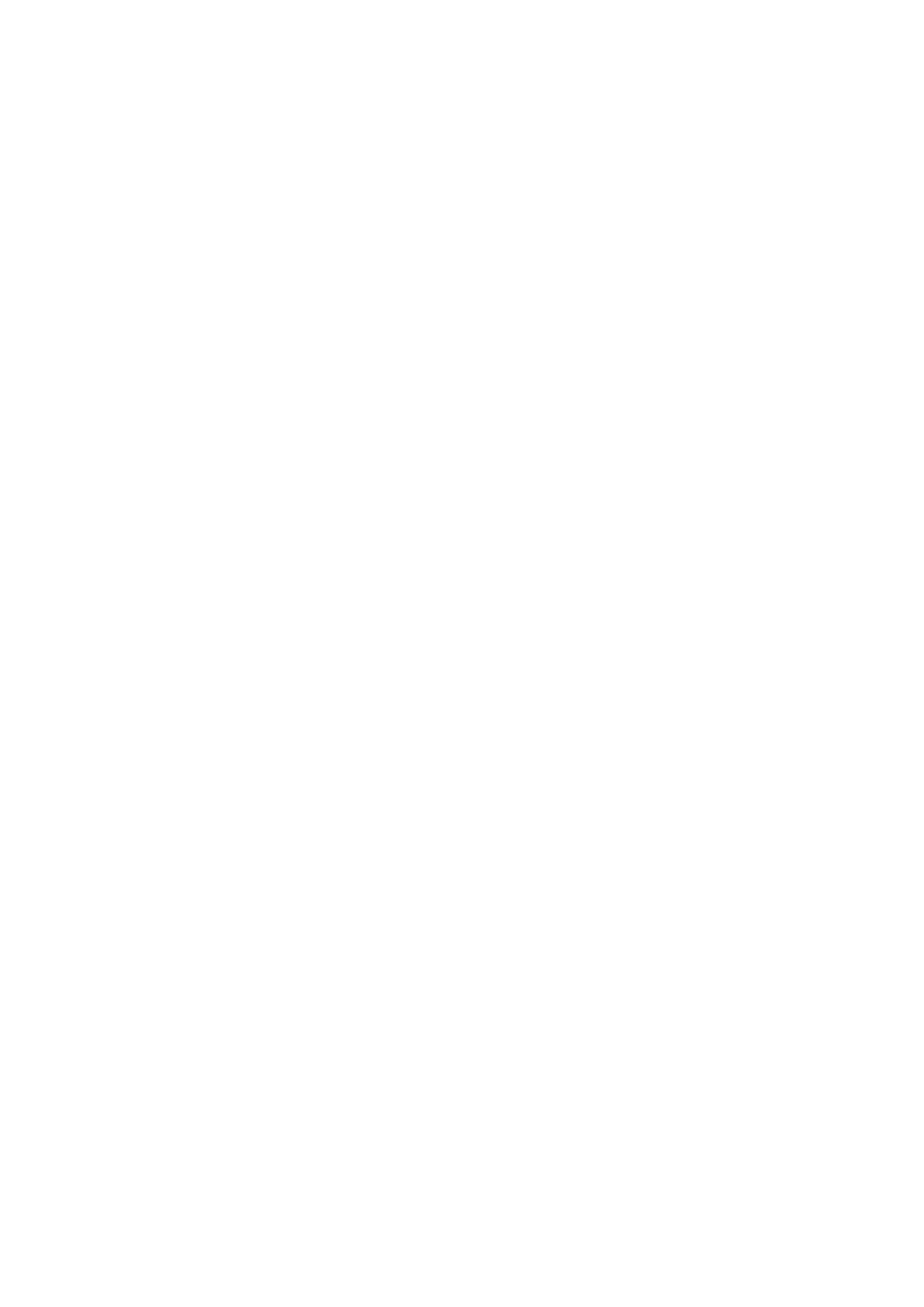## STOCK OPTION AGREEMENT Exhibit 2.1

|  | This Stock Option Agreement ("Agreement") is made and entered into                                                                                                                                                            |  |
|--|-------------------------------------------------------------------------------------------------------------------------------------------------------------------------------------------------------------------------------|--|
|  | effective as of the day of the day the state of the control of the state of the state of the control of the state of the control of the control of the control of the control of the control of the control of the control of |  |
|  | between ________________, an individual ("___________"), ______________, an                                                                                                                                                   |  |
|  | individual (" "), " ), an individual (" ") (                                                                                                                                                                                  |  |
|  | , and The are hereinafter collectively                                                                                                                                                                                        |  |
|  | referred to as the "Shareholders"), ___________, a ___________ corporation                                                                                                                                                    |  |
|  | ("____"), and LSB Holdings, Inc., an Oklahoma corporation ("LSB").                                                                                                                                                            |  |

# R E C I T A L S:

 WHEREAS, the Shareholders own one hundred percent (100%) of the equity shares of \_\_\_\_;

WHEREAS, \_\_\_\_\_ is currently authorized to issue \_\_\_\_\_\_\_\_\_\_\_\_\_\_\_\_\_\_\_\_\_\_\_\_\_\_\_\_\_\_\_\_\_ stock and such common stock is the only class of stock issued and is the only stock of \_\_\_\_ with voting rights;

 WHEREAS, a total of \_\_\_\_\_\_\_\_ shares of \_\_\_\_ common stock are currently issued and outstanding;

 WHEREAS, \_\_\_\_\_\_\_ owns \_\_\_\_\_\_\_\_\_\_ percent (\_\_%), \_\_\_\_\_\_\_ owns \_\_\_\_\_\_\_\_ percent (\_\_%), and \_\_\_\_\_\_\_ owns \_\_\_\_\_\_\_\_ percent (\_\_%), of \_\_\_\_;

 WHEREAS, LSB desires to obtain an option to purchase a total of eighty percent (80%) of the shares of \_\_\_\_, upon the terms and conditions set forth in this Agreement, so as to allow LSB to become the owner of eighty percent (80%) of all issued and outstanding common stock of \_\_\_\_;

 WHEREAS, \_\_\_\_ and LSB Industries, Inc., an affiliate of LSB, have executed that certain Loan Agreement dated September 15, 1994 as amended (the "Loan Agreement"), under which Loan Agreement LSB Industries, Inc. may make advances at its sole discretion to \_\_\_\_ up to \$\_\_\_ Million (the "Loan").

 NOW, THEREFORE, in consideration of the mutual covenants and agreements contained herein, and other good and valuable consideration, the receipt and sufficiency of which is hereby acknowledged, the Shareholders and LSB agree as follows:

1. Recitals. The recitals set forth above shall be deemed a part of this Agreement and are incorporated herein by reference.

# 2. Option.

 2.1 Purchase. Subject to the terms and conditions contained herein, the Shareholders hereby grant to LSB the option (the "Option"), exercisable at any time during the Option Period (hereinafter defined) to purchase from the Shareholders \_\_\_\_\_\_\_\_ shares of \_\_\_\_'s common stock (constituting 80% of the shares of \_\_\_\_) (hereinafter collectively referred to as the "Subject Shares"), from the following individual Shareholders in accordance with the following schedule:

| Shareholder                              | Number of<br>Shares<br>Subject to Purchase |
|------------------------------------------|--------------------------------------------|
|                                          |                                            |
| TOTAL (80% of all<br>outstanding shares) |                                            |

 For the purposes of this Agreement, the term "Participation Percentage" shall mean the following percentages for each of the Shareholders:

# Participation Percentage

| __________   | 40%<br>40%<br>20% |  |  |
|--------------|-------------------|--|--|
| <b>TOTAL</b> | ______<br>100%    |  |  |

 2.2 Option Period. This Option may be exercised by LSB at any time after the Effective Date and before 7:00 p.m. (Oklahoma City, Oklahoma time) on the date one (1) year after the Effective Date; provided, however, that the period in which this Option may be exercised may be extended for up to three (3) one-year periods (i.e., through the date<br>four (4) vears after Effective Date) by LSB's payment of \$ (the four (4) years after Effective Date) by LSB's payment of  $\frac{1}{2}$  "Extension Payments") to the Shareholders in proportion to their Participating Percentages on or before the end of each one-year period (inclusively, the "Option Period"). Notwithstanding the preceding sentence, the Option Period may be shortened by the Shareholders in the event the "Preliminary Requirements" (hereinafter defined) have been met during the Option Period and LSB has received written notice from \_\_\_\_\_ and the Shareholders that all Preliminary Requirements have been met (the "Option Notice"). Only upon the occurrence of the Preliminary Requirements and receipt of the Option Notice by LSB, LSB shall, at its sole discretion, within ninety (90) days of receipt of the Option Notice, either a) exercise this Option, or b) relinquish this Option.

2.3 Method of Exercising Option. This Option may be exercised at any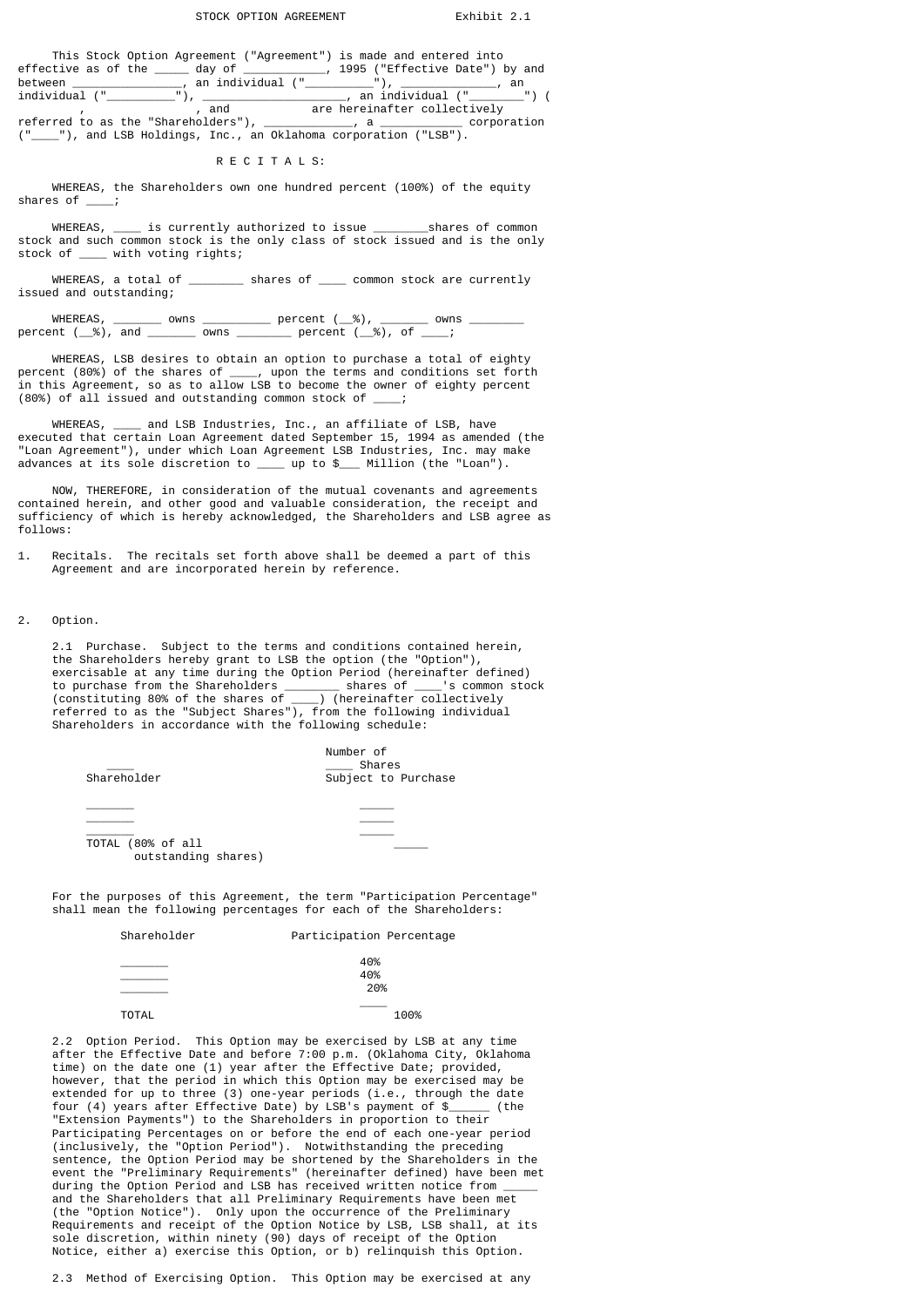time during the Option Period by LSB delivering written notice of such exercise to each Shareholder ("Exercise Notice"), which Exercise Notice shall include the date, time and place of the closing of the Purchase of the Subject Shares (the "Closing" or the "Closing Date"). The Closing Date shall be within sixty (60) days after the date of the Exercise Notice, but it need not be within the Option Period.

 2.4 Closing. At the Closing of LSB's purchase of the Subject Shares, the Shareholders shall deliver to LSB the certificate(s) evidencing the Subject Shares, together with assignments separate from the certificate(s) endorsed in favor of LSB or its designee. The Subject Shares shall be duly authorized, non-assessable, validly issued and delivered to LSB free and clear of all liens, restrictions, claims and/or agreements of any kind. At the Closing, the Shareholders,  $\rule{1em}{0.15mm}$  and LSB shall also fulfill all other obligations set forth herein as items to occur at or before Closing.

 2.5 Option Price. On the Effective Date, LSB shall pay Shareholders, in proportion to their Participation Percentage, the total amount of<br>\$ . ISB shall thereafter nay Shareholders, in proportion to **EXECUTE:** In External of the state of the state of the state of the state of the state of the state of the state of the state of the state of the state of the state of the state of the state of the state of the state of t their Participation Percentage, the total amount of \$\_\_\_\_\_\_\_\_ on or before each of the last days of the third, sixth, ninth and twelfth months after the execution of this Agreement by all parties (the "Option" Price"). In the event the Option on the Subject Shares is relinquished by LSB, is not renewed, terminates for any reason or expires, Shareholders shall repay to LSB so much of the Option Price and any Pre- Payments (hereinafter defined) as LSB had paid to Shareholders, except<br>for the first \$ . but not to exceed \$ (the "Repayment for the first \$\_\_\_\_\_\_\_\_, but not to exceed \$\_\_\_\_\_\_\_\_\_ (the "Repayment Obligation"). To secure such obligation, the Shareholders hereby grant to LSB a security interest in and to the Subject Shares and all remaining shares of \_\_\_\_ and a security interest in and to all the shares of \_\_\_\_ and, to the extent not restricted by other agreements, \_\_\_\_ grants to LSB a security interest in the stock of \_\_\_\_\_\_\_\_\_\_\_\_\_\_\_\_\_\_ and \_\_\_\_\_\_, Inc. subsidiaries of \_\_\_\_ and the  $\overline{\text{interest of}}$   $\_\_\_\$  and/or  $\_\_\$ 

 2.6 Exercise Price. Upon delivery to LSB at the Closing of the certificate(s) evidencing the Subject Shares, and conditioned upon \_\_\_\_ and the Shareholders fulfilling all obligations to take place at or before Closing, LSB agrees to pay the amount set forth below in Section 2.6.1 (the "Exercise Price"), payable as reflected in Section 2.6.2 below.

 2.6.1 Exercise Price. The total Exercise Price to be paid to all Shareholders under this Agreement shall be the total amount of \$\_\_\_\_ Million (a) less the Option Price paid to Shareholders, (b) less any other payment made to Shareholders prior to Closing, and (c) less the \$\_\_\_\_\_\_\_\_\_ advance payment made to Shareholders on or about November 15, 1994 ((b) and (c) collectively referred to as "Pre-Payments").

> 2.6.2 Payment of Exercise Price. LSB shall pay to the Shareholders, in proportion to their Participation Percentage, the total Exercise Price as follows:

 (a) If the Option is exercised on or before one (1) year after the Effective Date, \$\_\_\_ Million (less the Option Price paid to Shareholders and less any Pre- Payments) shall be paid at Closing. LSB shall also deliver to Shareholders at Closing five (5) non negotiable promissory notes bearing interest at the rate of seven percent (7%) per annum each in the principle amount of \$\_\_\_\_\_\_\_\_. Such Notes shall require a single payment of principle and all accrued interest on their respective maturity dates. Such notes shall mature and become due and payable one each on the first, second, third, fourth and fifth anniversaries of the Closing Date.

 (b) If the Option is exercised on or before two (2) years but later than one (1) year after the Effective Date, \$\_\_\_ Million (less the Option Price paid to Shareholders and less any Pre-Payments) shall be paid at Closing. LSB shall also deliver to Shareholders at Closing four (4) non-negotiable promissory notes bearing interest at the rate of seven percent (7%) per annum each in the principle amount of \$\_\_\_\_\_\_\_\_. Such notes shall require a single payment of principle and all accrued interest on each of their respective maturity dates. Such notes shall mature and become due and payable one each on the first, second, third and fourth anniversaries of the Closing Date.

If the Option is exercised on or before three (3) years but less than two (2) years after the Effective Date, \$\_\_\_ Million (less the Option Price paid to Shareholders and less any Pre-Payments) shall be paid at Closing. LSB shall also deliver to Shareholders at Closing three (3) non-negotiable promissory notes bearing interest at the rate of seven percent (7%) per annum in the principle amount of \$\_\_\_\_\_\_\_\_\_\_. Such notes shall require a single payment of principle and all accrued interest on each of their respective maturity dates. Such notes shall mature and become due and payable one each on the first, second and third anniversaries of the Closing Date.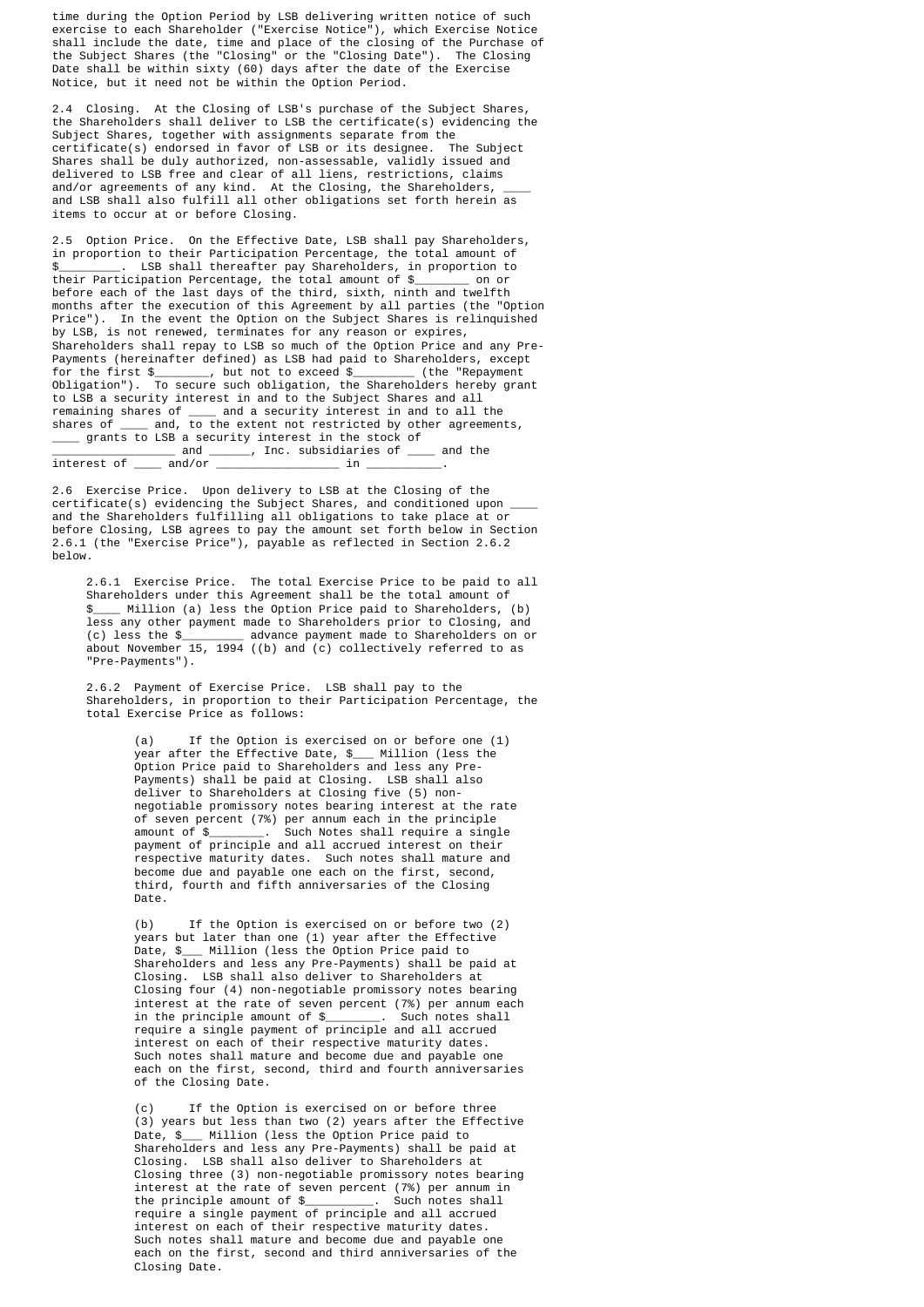(d) If the Option is exercised on or before four (4) years but less than three (3) years after the Effective Date, \$\_\_\_ Million (less the Option Price paid to Shareholders and less any Pre-Payments) shall be paid at Closing. LSB shall also deliver to Shareholders at Closing two (2) non-negotiable promissory notes bearing interest at the rate of seven percent (7%) per annum in the principle amount of \$\_\_\_\_\_\_\_\_. Such notes shall require a single payment of principle and accrued interest on each of their respective maturity dates. Such notes shall mature and become due and payable one each on the first and second anniversaries of the Closing Date.

> The promissory notes as referenced in subsections 2.6.2 (a) through (d) above shall be dated and delivered to Shareholders at Closing and may be separately issued, at the option of the<br>Shareholders, to end and in accordance  $and$   $\frac{1}{2}$  in accordance with their respective Participation Percentages(said promissory notes shall be collectively referred to as the "Shareholders' Notes"). Notwithstanding anything that may appear to the contrary in this Agreement, the Exercise Price, the Pre-Payments and the Option Price shall under no circumstances exceed a total of \$\_\_ Million plus interest on any promissory notes delivered as part of the Exercise Price.

 2.6.3 Replacement Notes. To the extent not paid or reduced by set off or otherwise, LSB shall replace all unpaid non-negotiable promissory notes to be delivered under 2.6.2(a), (b), (c) or (d) above with negotiable promissory notes upon the following events occurring at the same time:

> (a) Tender of Notes. Shareholders tender all the unpaid original non-negotiable notes to LSB for replacement (the date of such tender is referred to herein as the "Tender Date").

 (b) \_\_\_\_\_\_\_\_\_\_\_\_\_\_\_\_Project. The contracts associated  $\overline{\text{Project}}$  or another project of equal or greater value, that generates equal or greater net revenues (the "Replacement Project"), including the financing therefore from a bona fide lender, shall have been fully closed as of the Tender Date, without any conditions remaining to be fulfilled.

 (c) Net Revenues. The "Interim Net Present Value" (defined below) shall be \$\_\_\_ Million or greater, measured as of one (1) month prior to the Tender Date, but not earlier than one (1) year following completion of<br>construction of the \_\_\_\_\_\_\_\_\_\_\_\_\_\_\_ Project or the Re comportant of the Replacement Project (the "Interim Measurement Date"). For purposes of this Section 2.6.3.(c), "Interim Net Present Value" means the present value of eighty percent (80%) of \_\_\_\_'s interest in the net revenues attributable to \_\_\_\_\_\_\_\_\_\_\_\_\_\_\_\_\_\_\_\_\_\_\_ under the contracts on the \_\_\_\_\_\_\_\_ Project and the Project (or the Replacement Project) calculated as of the Effective Date using a ten percent (10%) discount  $\frac{1}{\sqrt{2}}$  attributable to the respective contracts during the one (1) full year period prior to the Interim Measurement Date as the basis for<br>determining the amount of for the  $determining$  the amount of  $\overline{\phantom{a}}$ respective contracts after the Interim Measurement Date.

> (d) Net Worth. As of the Tender Date, 's net worth is a positive value.

> (e) No Defaults. As of the Tender Date, no defaults exist or are expected to exist under any material agreement to which  $\qquad$  or its affiliates are a party.

> (f) Profit and Loss Statement. As of the Tender Date, s consolidated profit and loss statement for the previous twelve (12) months reflects a positive value.

- 3. Preliminary Requirements. For purposes of accelerating the Option Period under Section 2.2 above, the following requirements (the "Preliminary Requirements") must be met at the same time and evidenced by copies of written documentation provided to LSB with the Option Notice (the date LSB receives the Option Notice is referred to herein as the "Option Date"):
	- 3.1 **Example 2.1** Project. The contracts associated with the Project (or the Replacement Project), including the financing therefore from a bona fide lender, shall have been fully closed as of the Option Date, without any conditions remaining to be fulfilled.
	- 3.2 Net Revenues. The "Option Net Present Value" (defined below) shall be \$\_\_\_ Million or greater, measured as of one (1) month prior to the Option Date, but not earlier than one (1) year<br>following completion of construction of the state of Project following completion of construction of the \_ or the Replacement Project (the "Option Measurement Date"). For purposes of this Section 3.2, "Option Net Present Value" means the present value of eighty percent (80%) of \_\_\_\_'s interest in the net revenues attributable to the \_\_\_\_\_\_\_\_\_\_\_\_\_\_\_\_\_\_\_ under  $\_$  Project and the  $\_$ (or the Replacement Project) calculated as of the Effective Date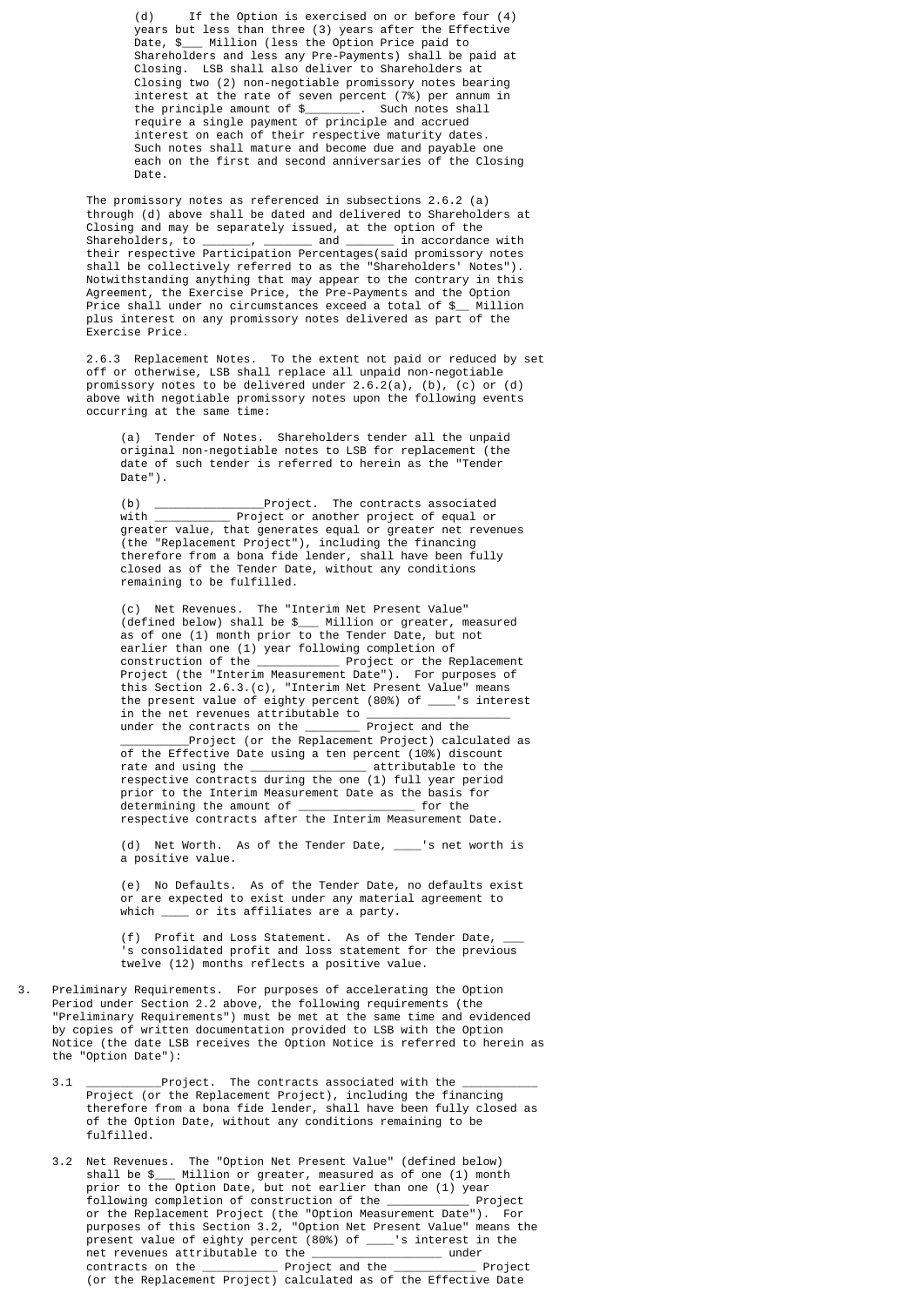using a ten percent (10%) discount rate and using the \_\_\_\_\_\_\_\_\_\_\_\_\_\_\_\_\_ attributable to the respective contracts during the one (1) full year period prior to the Option Measurement Date as the basis for determining the amount of \_\_\_\_\_\_\_\_\_\_\_\_ the respective contracts after the Option Measurement Date.

- 3.3 Net Worth. As of the Option Date, \_\_\_\_'s net worth is a positive value.
- 3.4 No Defaults. As of the Option Date, no defaults exist or are expected to exist under any material agreement to which \_\_\_\_ or its affiliates are a party.
- 3.5 Profit and Loss Statement. As of the Option Date, \_\_\_\_'s consolidated profit and loss statement for the previous twelve (12) months reflects a positive value.
- 4. Representations & Warranties of Shareholders and . The Shareholders and jointly and severally represent and warrant to LSB as follows:
	- 4.1 The Subject Shares. The Shareholders own and have full and valid title to the Subject Shares free and clear of all liens, security interests, claims and encumbrances, and have good right and authority to sell the same.
- 4.2 \_\_\_\_\_ Stock. \_\_\_\_\_ is currently authorized to issue \_\_\_\_\_\_\_ shares of common stock, and such shares of common stock are the only stock of  $\frac{1}{\sqrt{2}}$  which have voting rights. There are  $\frac{1}{\sqrt{2}}$  shares of  $\frac{1}{\sqrt{2}}$  common stock currently issued and su shares of \_\_\_\_ common stock currently issued and such are all outstanding in the names and amount stated in Section 2.1 above, and such shall be the only outstanding shares of \_\_\_\_ common stock as of the Closing Date.
- 4.3 No Subscriptions, etc. There are no outstanding subscriptions, options, rights, warrants, calls, commitments or agreements relating to the Subject Shares or any authorized but unissued shares of \_\_\_\_.
	- 4.4 Shareholder's Authority for Agreement. Each Shareholder has full and requisite power and authority to deliver this Agreement and to perform its obligations hereunder. The execution and delivery of this Agreement and the consummation of the transactions contemplated hereby have been duly authorized by the requisite actions and this Agreement constitutes the valid and legally binding obligation of each Shareholder enforceable against each of the respective Shareholder in accordance with its terms. The execution and delivery of this Agreement and the consummation of the transactions contemplated hereby will not conflict with or result in any violation of, or default under, any provision of the formation documents of \_\_\_\_ or with any other agreement or document to which any Shareholder is a party.
- 4.5 Corporate Status and Authority. \_\_\_\_ is a corporation duly organized and existing and in good standing under the laws of the  $\_$  has full power and authority to own and operate its properties and to carry on its business all as, and in the places where, such properties are now owned or operated or such businesses are conducted. \_\_\_\_ is duly qualified to do business and is in good standing in every jurisdiction in which the nature of the property owned or leased or the nature of the business conducted by \_\_\_\_ makes such qualification necessary.

 4.6 Subsidiaries. \_\_\_\_ is not a partner in any partnership or joint venture and has only two subsidiaries: \_\_\_\_\_\_\_\_\_\_\_\_\_\_\_\_\_\_\_\_ ("\_\_\_\_\_\_\_\_\_\_") being a \_\_\_\_\_\_\_\_\_\_\_\_ corporation that is wholly owned by \_\_\_\_; and, \_\_\_\_\_\_, Inc. ("\_\_\_\_\_"), being a \_\_\_\_\_\_\_\_\_\_\_ corporation certified to do business in \_\_\_\_\_\_\_\_\_\_ that is wholly owned by \_\_\_\_.  $\;$  \_\_\_\_'s interest in both \_\_\_\_\_\_\_\_\_\_ and \_\_\_\_\_ are included in the Purchase Price, for no additional consideration. \_\_\_\_\_\_\_, Inc. has no subsidiaries and is a partner in only one partnership or joint venture: \_\_\_\_\_\_\_\_\_\_\_\_\_\_\_\_\_\_\_\_\_ a \_\_\_\_\_\_\_\_\_\_\_ limited partnership in which \_\_\_\_\_ is a \_\_% general partner and a \_\_% limited partner and, which interest is included in the Purchase Price, for no additional consideration. \_\_\_\_ is also in the process of forming a \_\_\_\_\_\_\_\_\_\_ corporation to be known as \_\_\_\_\_\_\_\_\_\_\_\_ ("\_\_\_\_\_\_\_\_\_\_\_"), which will be a wholly owned subsidiary of and which is included in the Purchase Price for no additional consideration. \_\_\_\_\_\_\_\_\_\_\_\_ is contemplating the negotiation of a \_\_% joint venturer/partnership with a wholly owned subsidiary of \_\_\_\_\_\_\_\_\_\_\_\_\_\_\_\_\_\_\_\_\_ to be known as \_\_\_\_\_\_\_\_\_\_\_\_\_\_\_\_\_\_\_\_\_\_, when and if such joint venture/ partnership is formed, which interest is included in the Purchase Price, for no additional consideration; provided, however, Shareholders and \_\_\_\_ agree that the joint venture/partnership contemplated with  $\overline{\phantom{a}}$  shall not be formed or agreed to prior to Closing without LSB's prior written approval of the terms of such joint venture/partnership. All representations or warranties under this Agreement also apply to those subsidiaries, partnerships or joint ventures reflected above.

4.7 Financial Statements. \_\_\_\_ has heretofore delivered to LSB its consolidated unaudited financial statements (the "Unaudited Financials") of \_\_\_\_ and subsidiaries as of December 31, 1994, including a Balance Sheet as of December 31, 1994 and statement of operations for the six months ended December 31, 1994, and  $\_\_$  will continue to furnish such financial information to LSB as of the end of each month thereafter until the Closing. The Unaudited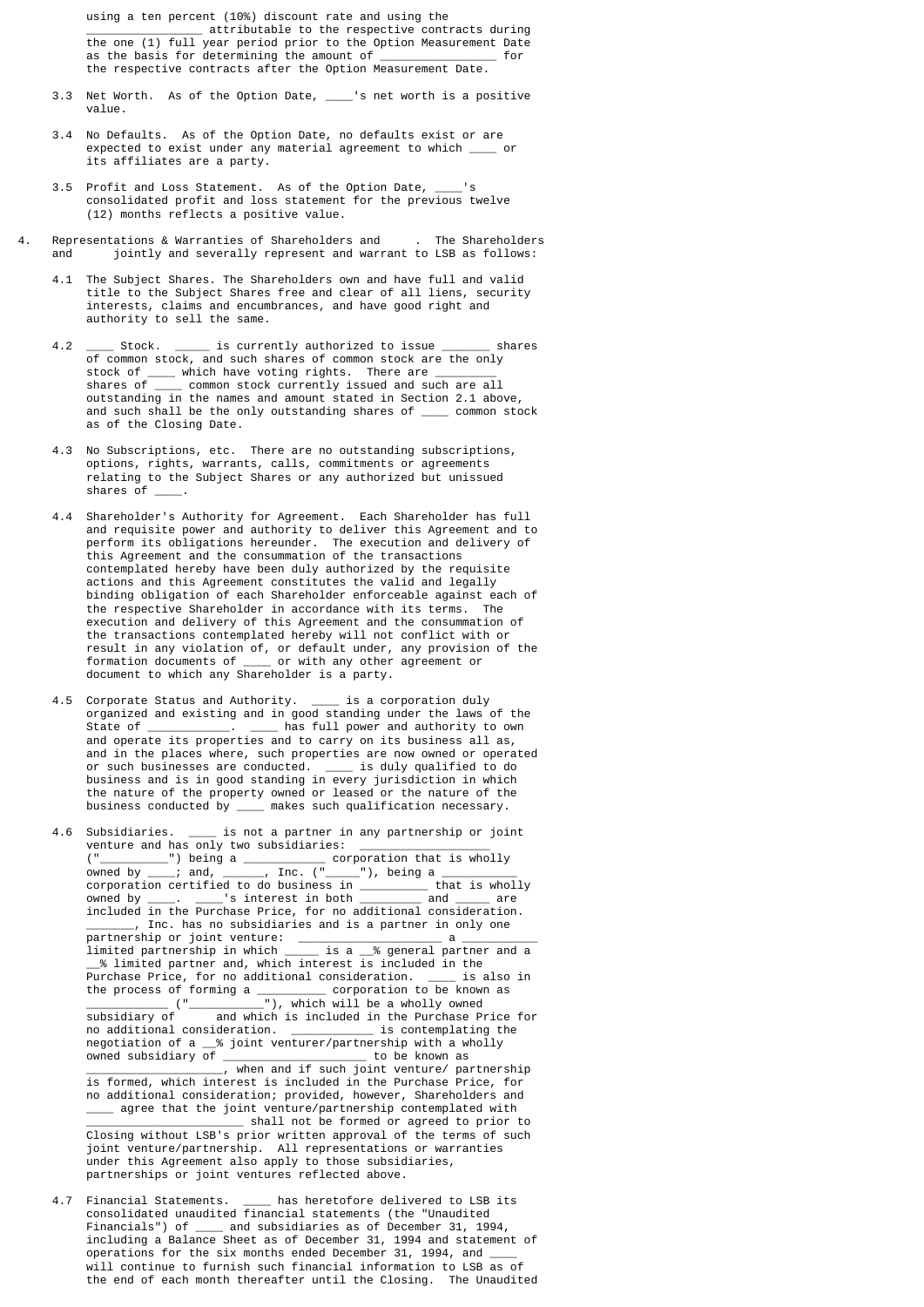Financials have been prepared by the management of \_\_\_\_ and fairly present the financial position of \_\_\_\_ and its subsidiaries at December 31, 1994 and the results of operations for the six months then ended and as of the end of each subsequent month for which such Unaudited Financials are provided.

- 4.8 Undisclosed Liabilities. On the Closing Date, \_\_\_\_ and its subsidiaries and affiliates, will not be subject to any debts, liabilities or obligations of any nature, whether accrued, absolute, contingent or other, and whether due or to become due, including, but not limited to, liabilities or obligations on account of taxes (except ad valorem taxes accruing after December 31, 1994) constituting a lien but not yet due and payable, other governmental charges, duties, penalties or fines, and there is no valid basis for the assertion against \_\_\_\_ or its subsidiaries or affiliates of any such debt, liability or obligation other than those (i) reflected in the Unaudited Financials, (ii) which arise under obligations disclosed herein or (iii) which are pursuant to obligations arising in the ordinary course of the business of or its subsidiaries or affiliates consistent with those obligations reflected by the Additional Unaudited Financials provided to LSB pursuant to Section 6.5 below.
- 4.9 Changes in Condition. There has not been since December 31, 1994, (i) any change in the condition (financial or other) in or of the properties, assets, liabilities, or business of the or its subsidiaries or affiliates, except changes in the ordinary course of business which have not in any one case or in the aggregate been materially adverse, (ii) any damage, destruction or loss (whether or not covered by insurance) materially and adversely affecting the properties, assets, or business of \_\_\_\_ or its subsidiaries or affiliates, (iii) any change in the accounting methods or practices followed by \_\_\_\_ or its subsidiaries or affiliates or any change in depreciation or amortization policies or rates heretofore adopted, (iv) any sale, lease, abandonment or other disposition by \_\_\_\_ or its subsidiaries or affiliates of any interest in real property, or, other than in the ordinary course of business, of any machinery, equipment or other operating property or any sale, assignment, transfer, license or other disposition by \_\_\_\_ of any intangible asset, (v) any declaration setting aside or payment of any dividend or other distribution on or in respect of the Subject Shares, or any direct or indirect redemption, retirement, purchase or other acquisition by \_\_\_\_ of any of the Subject Shares, or (vi) any change in the Articles of Incorporation or By-laws of \_\_\_\_ or its subsidiaries or affiliates, or (vii) any other occurrence, event or condition which materially adversely affects or may materially adversely affect the properties, assets, or business of \_\_\_\_ or its subsidiaries or affiliates.
- 4.10 Taxes. or its subsidiaries or affiliates have duly and timely filed all tax returns required to be filed, and have paid all taxes shown to be due and payable on all such returns, all assessments notice of which has been received by any of them, and all other taxes, governmental charges, duties, penalties, interest and fines due and payable by any of them on or before the Closing Date. There are no agreements, waivers or other arrangements providing for an extension of time with respect to the filing of any tax returns by \_\_\_\_ or its subsidiaries or affiliates, or the payment by, or assessment against, \_\_\_\_ or its subsidiaries or affiliates of any tax, governmental charge, duty or deficiency. There are no suits, actions, claims, investigations, inquiries or proceedings threatened or now pending against \_\_\_\_ or its subsidiaries or affiliates in respect to taxes, governmental charges, duties or assessments, or any matters under discussion with any governmental authority relating to taxes, governmental charges, duties or assessments, or any claims for additional taxes, governmental charges, duties or assessments asserted by any such authority. The reserves made for taxes, governmental charges and duties on the Financials and the Unaudited Financials are sufficient for the payment of all unpaid taxes, governmental charges and duties payable by \_\_\_\_ or its subsidiaries or affiliates attributable to all periods ended on or before the date<br>of the Unaudited Financials. and its subsidiaries and of the Unaudited Financials. \_\_\_\_ and its subsidiaries and affiliates have withheld or collected on each payment made to each of its employees the amount of all taxes (including, but not limited to, federal income taxes, Federal Insurance Contribution Act taxes and state and local income and wage taxes) required to be withheld or collected therefrom and has paid the same to the proper tax receiving officers.
- 4.11 Real Property. Neither \_\_\_\_ nor its subsidiaries or affiliates owns any real property or interest therein except \_\_\_\_ has a leasehold interest of its office space at

 $\mathcal{L}_\text{max}$  , and the contract of the contract of the contract of the contract of the contract of the contract of the contract of the contract of the contract of the contract of the contract of the contract of the contr

- 4.12 Title to Personal Property. \_\_\_\_ and its subsidiaries and affiliates have good and marketable title to all tangible personal property which each owns, including, but not limited to, that reflected on the Unaudited Financials (except as disposed of since the date of the Unaudited Financials in the ordinary course of business and without involving any misrepresentation or breach of warranty or covenant under this Agreement).
- 4.13 Plant, Buildings, Machinery and Equipment. All buildings, offices, shops and other structures and all machinery, equipment, software, computer hardware and general intangibles, fixtures, vehicles and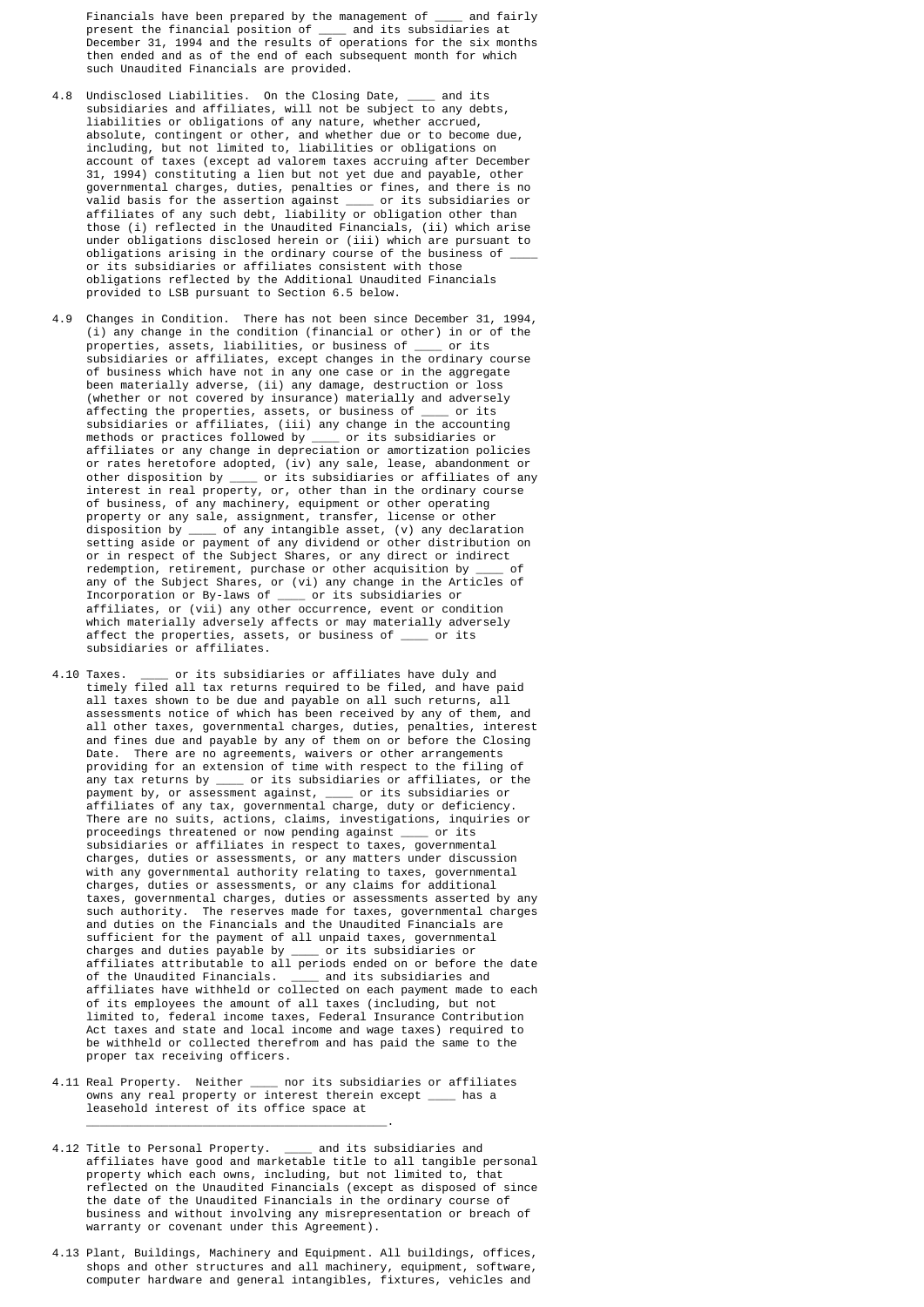other properties owned, leased or used by either \_\_\_\_ and its subsidiaries and affiliates (whether under their control or the control of others) are in good operating condition and repair and are adequate and sufficient for all operations. \_\_\_\_ and its subsidiaries and affiliates own all computer software and hardware, furniture, fixtures, machinery, equipment and other assets required in the business of \_\_\_\_\_ and its subsidiaries and affiliates as now being conducted.

- 4.14 Regulatory Compliance. None of the real or personal properties owned, leased, occupied or operated by \_\_\_\_ or its subsidiaries or affiliates, or the ownership, leasing, occupancy or operation thereof, is in violation of any law or any building, zoning, environmental or other ordinance, code, rule or regulation, and no notice from any governmental body or other person has been served upon \_\_\_\_ or its subsidiaries or affiliates or upon any property owned, leased, occupied or operated by \_\_\_\_ or its subsidiaries or affiliates claiming any violation of any such law, ordinance, code, rule or regulation or requiring, or calling attention to the need for, any work, repairs, construction, alterations or installation an or in connection with such property which has not been complied with. \_\_\_\_\_ and its subsidiaries and affiliates have the right to use their properties for all material operations  $\equiv$  and its subsidiaries and affiliates are in compliance with all rules, regulations and laws that pertain to the conduct of their business and \_\_\_\_ and its subsidiaries and affiliates are not aware of or have received any notice charging or its subsidiaries or affiliates with such violations. Further, neither \_\_\_\_ nor its subsidiaries or affiliates, to the best knowledge of the Shareholders, are under extraordinary investigation by any governmental or industry regulatory body for any reason.
- 4.15 Accounts. All account receivables of \_\_\_\_ and its subsidiaries and affiliates which are reflected in the Unaudited Financials and those owned by \_\_\_\_ and its subsidiaries and affiliates on the Closing Date are and will be good and collectible except to the extent charged off each month in accordance with its normal accounting practices, consistently applied.
- 4.16 Inventory. All items, if any, contained in the inventory of  $\rule{1em}{0.15mm}$  and its subsidiaries and affiliates, as reflected in the Unaudited Financials and as owned on the Closing Date are of a quality and quantity salable or usable in the ordinary course of \_\_\_\_'s and its subsidiaries' and affiliates' business at customary retail or wholesale prices; and the values of such inventory reflect write-downs to realizable market value in the case of items which had become obsolete or were unsalable except at prices less than cost through regular distribution channels in the ordinary course of \_\_\_\_'s and its subsidiaries' and affiliates' business.
- 4.17 Patents, Trademarks, Etc. Neither \_\_\_\_ nor its subsidiaries or affiliates infringe on any patents, trademarks, trade names, brand names or copyrights of any third party.
- 4.18 New Developments. There are no new developments in any business<br>conducted by or its subsidiaries or affiliates, nor any new or its subsidiaries or affiliates, nor any new or improved methods, materials, products, processes or services useful in connection with the business of \_\_\_\_ or its subsidiaries or affiliates as presently conducted, which may adversely affect the properties, assets or business of \_\_\_\_ or its subsidiaries or affiliates.
	- 4.19 Competition. Neither \_\_\_\_ nor its subsidiaries or affiliates nor any of their officers or employees have entered into any agreement relating to the business of \_\_\_\_ or its subsidiaries or affiliates containing any prohibition or restriction of competition or solicitation of customers with any person, corporation, partnership, firm, association or business organization, entity or enterprise which is now in effect.
- 4.20 Contractual Obligations. The Shareholders, \_\_\_\_ and their respective subsidiaries or affiliates have or will have prior to Closing furnished LSB for its examination (i) a list of all written or oral contracts, commitments, agreements and other contractual obligations (not otherwise described herein) to which or its subsidiaries or affiliates are a party or by which<br>r properties or assets are bound, affecting either or its their properties or assets are bound, affecting either \_\_\_\_ or its subsidiaries or affiliates, including, without limitation, all labor agreements, employment contracts, leases, notes and other evidence of indebtedness, pension and profit sharing and other employee benefit plans or agreements, insurance policies and contracts, and agreements obligating \_\_\_\_ to expend any substantial amount of money or acquire or dispose of any substantial amount of property, and (ii) a list of all governmental or court approvals and third party contractual consents required in order to consummate the transactions contemplated by this Agreement.
- 4.21 Compliance with Obligations. Neither \_\_\_\_ nor its subsidiaries or affiliates is, nor is either alleged to be, in default under, or in breach of any term or provision of, any contract, agreement, lease, license, commitment, loan, instrument or obligation. No other party to any contract, agreement, lease, license, commitment, loan, instrument or obligation to which \_\_\_\_\_ or its subsidiaries or affiliates is a party is in default thereunder or in breach of any term or provision thereof. There exists no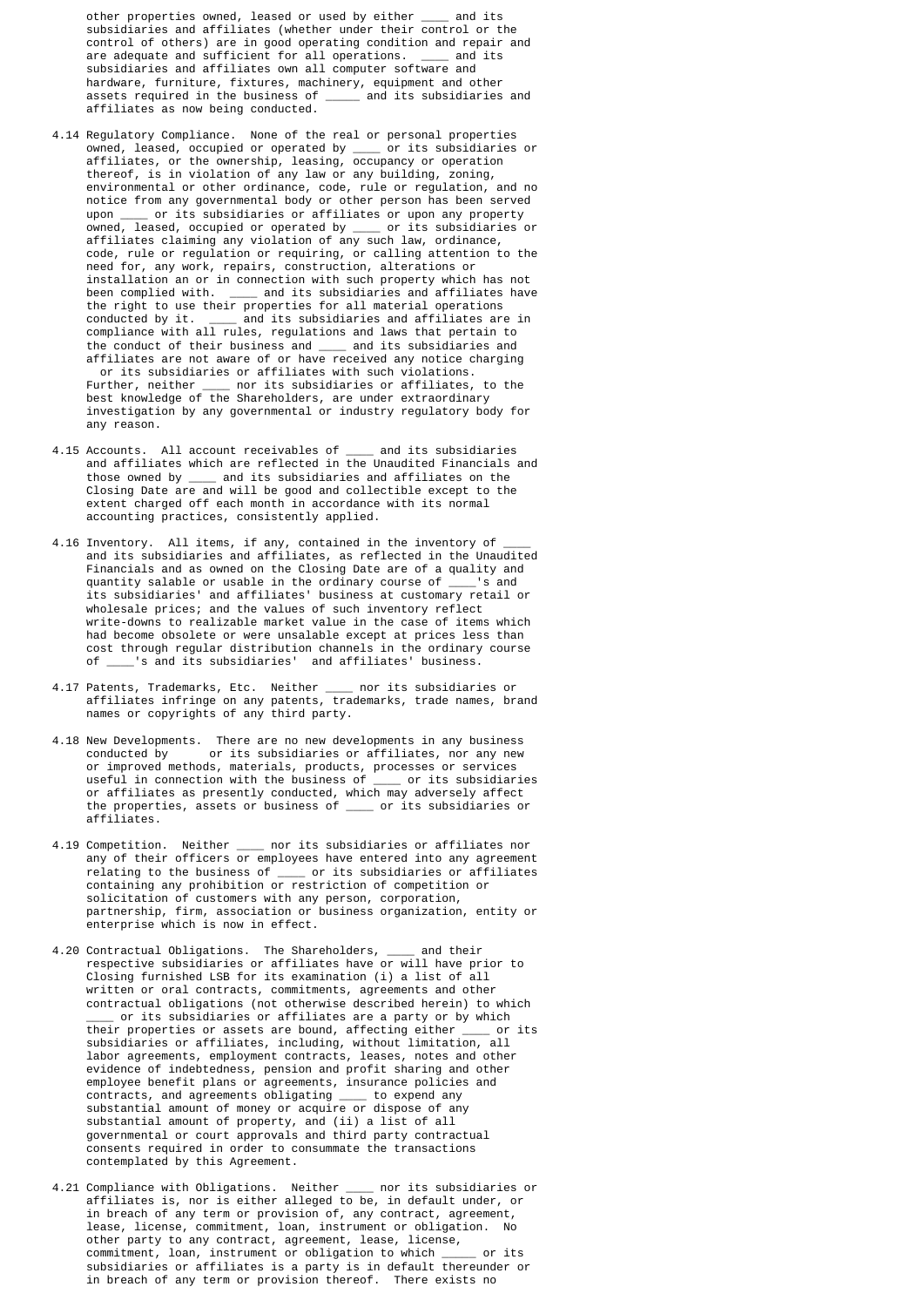condition or event which, after notice or lapse of time or both, would constitute a default by any party to any such contract, agreement, lease, license, commitment, instrument or obligation.

- 4.22 Litigation. There is no suit, action or claim, no investigation or inquiry by any administrative agency or governmental body, and no legal, administrative or arbitration proceeding pending or threatened against \_\_\_\_ or its subsidiaries or affiliates or any of their properties, assets, or business or to which it is or might become a party , and there is no valid basis for any such suit, action, claim, investigation, inquiry or proceeding. There is no outstanding order, writ, injunction or decree of any court, any administrative agency or governmental body or arbitration tribunal against or affecting \_\_\_\_ or its subsidiaries or affiliates or any of the capital stock, properties, assets, or business of \_\_\_\_ or its subsidiaries or affiliates.
- 4.23 Licenses and Permits. \_\_\_\_\_ and its subsidiaries and affiliates have all governmental licenses and permits necessary to conduct their business and to operate their properties and assets, and such licenses and permits are in full force and effect. No violations exist or have been recorded in respect of any governmental license or permit of \_\_\_\_ or its subsidiaries or affiliates. No proceeding is pending or threatened looking toward the revocation or limitation of any such governmental license or permit and there is no valid basis for any such revocation or limitation. \_\_\_\_ and its subsidiaries and affiliates have complied with all laws, rules, regulations, ordinances, codes, orders, licenses, concessions and permits relating to any of their properties or applicable to their business including, but not limited to, the labor, environmental and antitrust laws.
- 4.24 Labor Disputes. Since June 30, 1994, there has not been any matter under discussion with any labor union or any strike, work stoppage or labor trouble relating to employees of \_\_\_\_ or its subsidiaries or affiliates. Since June 30, 1994, there has not been any change in the relationship or course of dealing between \_\_\_\_ or its subsidiaries or affiliates and any of their suppliers or customers which has had or could have a material adverse effect on their business.
- 4.25 Employee Compensation. An accurate list of (a) the name and the current annual salary and other compensation or the rate of compensation payable by \_\_\_\_ or its subsidiaries or affiliates to each of their officers and each employee whose current total annual compensation or estimated compensation (including, but not limited to, normal bonus, profit sharing and other extra compensation) is \$\_\_\_\_\_\_\_\_\_ or more, and (b) each loan or advance (other than routine travel advances repaid or formally accounted for within 60 days and routine vacation advances and routine credit card advances) made by \_\_\_\_ or its subsidiaries or affiliates to any director, officer or employee of \_\_\_\_ or its subsidiaries or affiliates outstanding and unpaid as of the date of this Agreement and the current status thereof, will be provided LSB by the Shareholders prior to the Closing Date. Since June 30, 1994 through the effective date of the list to be provided above, there has not been any increase in the total compensation payable or to become payable by \_\_\_\_ or its subsidiaries or affiliates to each such person referenced in such list or any general increase, in the total compensation or rate of total compensation payable or to become payable by \_\_\_\_ or its subsidiaries or affiliates to salaried employees other than those specified in such list or to hourly employees ("general increase" for purposes of this Section means any increase generally applicable to a class or group of employees and not including increases granted to individual employees for merit, length of service, change in position or responsibility or other reasons applicable to specific employees and not generally to a class or group thereof) other than as set forth in \_\_\_\_'s or its subsidiaries' or affiliates' books and records.
- 4.26 Insurance. <br>  $\qquad \qquad$  and its subsidiaries and affiliates maintain adequate insurance on their properties, assets, business and personnel. Neither \_\_\_\_ nor its subsidiaries or affiliates are in default with respect to any provision contained in any insurance policy, and they have not failed to give any notice or present any claim under any insurance policy in due and timely fashion.
- 4.27 No Default. The execution and delivery of this Agreement and the consummation of the transactions contemplated hereunder will not (a) result in the breach of any of the terms or conditions of, or constitute a default under, the Articles of Incorporation or the By-Laws of or the formation documents of \_\_\_\_ or its subsidiaries or affiliates or any contract, agreement, commitment, indenture, mortgage, pledge agreement, note, bond, license or other instrument or obligation to which \_\_\_\_\_ or its subsidiaries or<br>affiliates or any shareholder is now a party or by which or affiliates or any shareholder is now a party or by which its subsidiaries or affiliates or any of the properties or assets of \_\_\_\_ or its subsidiaries or affiliates may be bound or affected, or (b) violate any law, or any rule or regulation of any administrative agency or governmental body, or any order, writ, injunction or decree of any court, administrative agency or governmental body.
	- 4.28 Customers and Suppliers. No facts are known indicating that any customer or supplier of \_\_\_\_ or its subsidiaries or affiliates intends to cease doing business with \_\_\_\_ or its subsidiaries or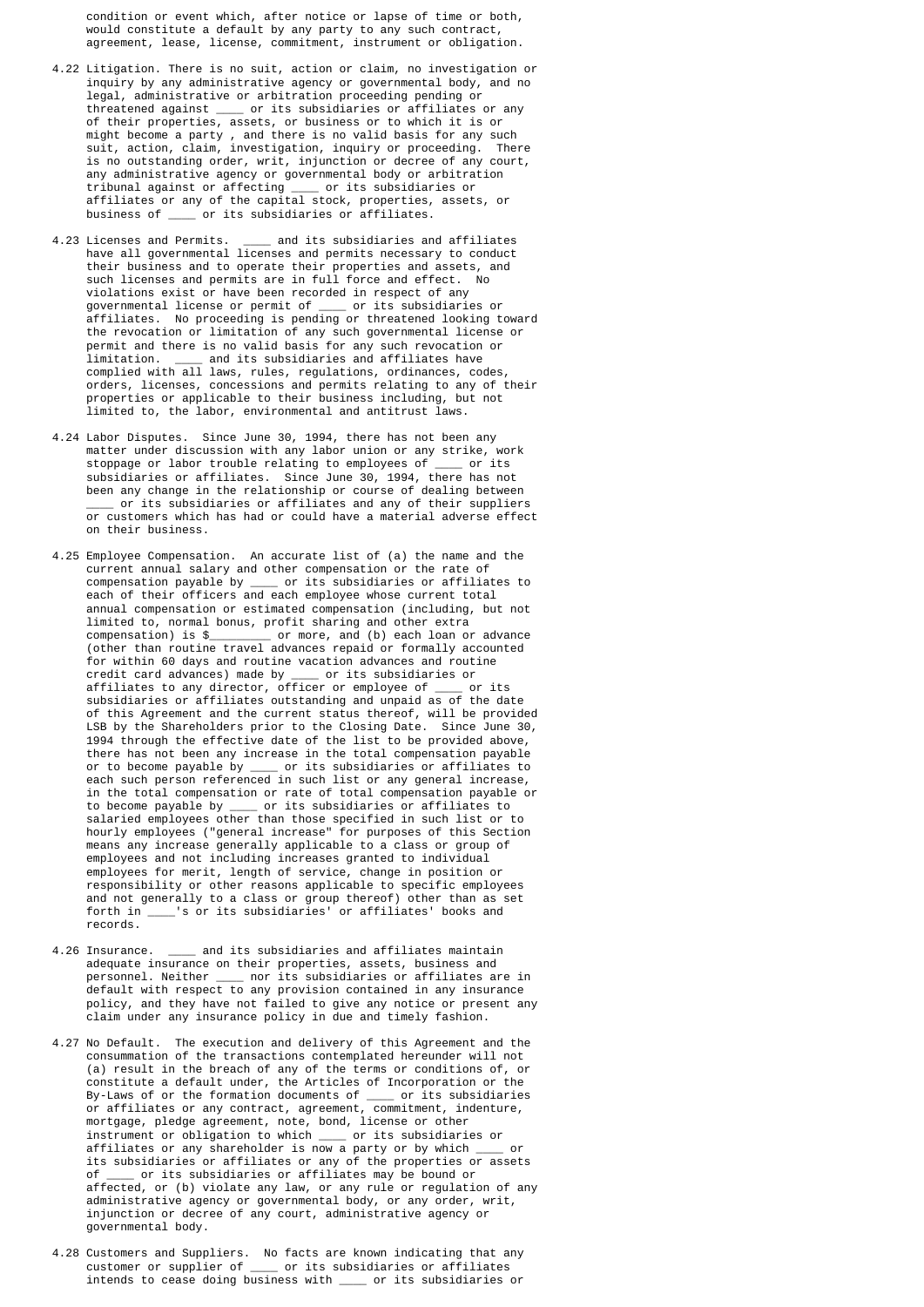affiliates or to materially alter the amount of business that they are presently or have historically done with \_\_\_\_ or its subsidiaries or affiliates.

- 4.29 Conflicts of Interest. No director, officer or employee of or its subsidiaries or affiliates, including the Shareholders, control or are an employee, officer, director, agent or owner of any corporation, firm, association, partnership or other businesses entity which is a competitor, supplier or customer of  $\_$  or its subsidiaries or affiliates.
- 4.30 Full Disclosure. No representation or warranty of \_\_\_\_ or its subsidiaries or affiliates under this Agreement contains or will contain any untrue statement of a material fact or omits or will omit any material fact necessary to make the statements herein not misleading.
- 4.31 Value of\_\_\_\_\_\_\_\_\_\_and\_\_\_\_\_\_\_\_\_\_\_\_\_\_. Exhibit "A" accurately reflects the net revenue expected to be derived from the  $\Box$  and  $\Box$  projects as well as  $\Box$  's share of such net revenues from those projects.
- 4.32 \_\_\_\_\_\_\_\_\_Regulations. In the event any state or federal law, rule or regulation addressing the use of \_\_\_\_\_\_ is adopted, \_\_\_\_ and its subsidiaries and affiliates have not entered into any agreement or understanding, and will not enter into any such agreement or understanding prior to Closing, which would require any of them to replace or make any modifications to any \_\_\_\_\_ utilizing equipment which they may have sold or installed, intend to sell or install or may be maintaining.
- 4.33 No Obligations to Repay Debts Related to\_\_\_\_\_\_\_\_\_\_\_\_Project. \_\_\_\_\_\_ and its subsidiaries (other than \_\_\_\_\_) or affiliates has no responsibility, obligation or liability to pay any debts or obligations of \_\_\_\_\_ including, without limitation, any debt to any lender of \_\_\_\_\_ or to any partner of \_\_\_\_\_ related to the \_\_\_\_\_\_\_\_\_ project.
- 4.34 Obligations. No officer, director, or shareholder of LSB, LSB Industries, Inc. and their subsidiaries or affiliates shall have any personal liability or obligation to its subsidiaries or affiliates, or any other person or entity under the terms of this Agreement or under any expressed or implied obligation, concept, principle or legal theory.
- 5. Representations and Warranties of Buyer. LSB represents and warrants to the Shareholders as follows:
- Organization. LSB is an Oklahoma corporation duly organized, validly existing and in good standing under the laws of the State of Oklahoma and has the corporate power to enter into and to carry out the terms and provisions of this Agreement.
	- 5.2 Agreement Authorized. The execution, delivery and performance of this Agreement by LSB has been authorized by all requisite corporate action on the part of LSB and will not conflict with or result in any breach in the terms, conditions or provisions of LSB's corporate charter, by-laws or any other instrument to which LSB is a party.
- 5.3 Securities Law Restrictions. LSB, will, within the meaning of the Securities Act of 1933, acquire the Subject Shares for investment and not with a view to the sale or distribution thereof.
- 6. Additional Agreements of Parties.
- 6.1 Changes in Directors of\_\_\_\_\_. On the Closing Date, the Shareholders will cooperate with LSB in arranging to have available immediately after the Closing the transfer books of \_\_\_\_ and its subsidiaries and affiliates and to cause such action to be taken by the officers and directors of \_\_\_\_ and its subsidiaries and affiliates as may be required in order that the Subject Shares delivered hereunder may forthwith be transferred of record to LSB or its designee and in order that LSB or its designee may cause such changes to be effected in the Board of Directors and officers<br>of and its subsidiaries and affiliates as LSB or its designee  $\equiv$  and its subsidiaries and affiliates as LSB or its designee may desire. During the period after the date of this Agreement through the Closing Date, and upon the request of LSB, LSB shall be allowed to appoint at least one-third of the number of Directors of \_\_\_\_. During the period after the date of this Directors of \_\_\_\_\_. During the period after the date of this<br>Agreement through the Closing Date, \_\_\_\_\_ shall not have more than three (3) directors, unless authorized by LSB.
- 6.2 Conduct of Business. From June 30, 1994 to the Closing Date, the Shareholders and \_\_\_\_ agree that \_\_\_\_, \_\_\_\_\_, \_\_\_\_\_\_\_\_\_ and their respective subsidiaries and affiliates shall operate only in the ordinary course and, in particular, shall not engage in any of the following activities without LSB's prior written consent:
	- 6.2.1 Cancel or permit any insurance to lapse or terminate, unless renewed or replaced by like coverage;
	- 6.2.2 Change its Certificate of Incorporation or Bylaws;
	- 6.2.3 Default under any material contract, agreement, commitment or undertaking of any kind;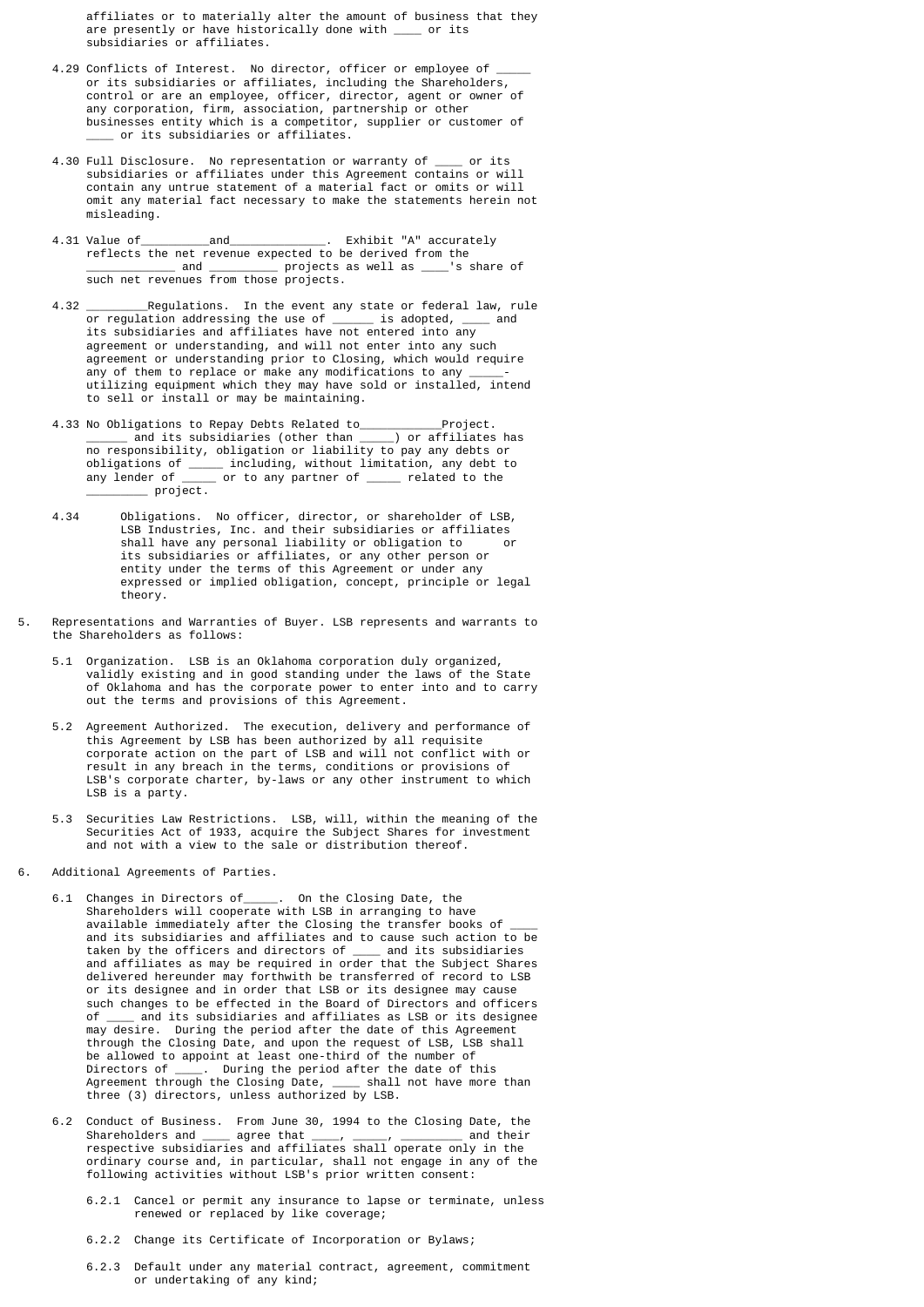- 6.2.4 Violate or fail to comply with all laws applicable to it or its properties or business, to the extent that the violation or failure to comply would have a materially adverse effect  $\_$  or its subsidiaries or affiliates;
- 6.2.5 Commit any act or permit the occurrence of any event or the existence of any condition prohibited by the terms of this Agreement;
- 6.2.6 Enter into any material contract, agreement or other commitment;
- 6.2.7 Fail to maintain and repair its assets in accordance with good standards of maintenance and as required in any leases or other agreements pertaining to its assets; or
- 6.2.8 Merge, consolidate or agree to merge or consolidate with or into any other corporation.
- 6.2.9 Issue any stock to anyone other than LSB.
- 6.2.10 Create or assume any indebtedness.
- 6.2.11 Sell, encumber or otherwise dispose of, or grant any security interest in or encumbrance on, any of their assets.
	- 6.2.12 Enter into or implement any employee benefit plan.
	- 6.2.13 Enter into any employment, consulting or similar contract for or on their behalf.
	- 6.2.14 Increase the compensation, deferred compensation or benefits payable to any employee, officer or commissioned agent more than five percent (5%).
- 6.2.15 Take any action or, by inaction, permit any action to be taken or event to occur, which would cause any representation or warranty made in or pursuant to this Agreement to be untrue as of the Closing.
	- 6.2.16 Remove any assets other than those recorded in their books and records as a sale in the ordinary course of business at fair market value price.
	- 6.2.17 Take any action that could impair the collectibility of any of their accounts.
- 6.2.18 Shall not encumber, sell, convey, assign or otherwise transfer to any person or entity whomsoever, other than LSB, any of the shares of, or interest in, \_\_\_\_, or any subsidiary or affiliate of \_\_\_\_\_ or any part or interest therein.
	- 6.2.19 Enter into any agreement with respect to any of the foregoing.
- 6.3 Access to Information. From and after the date of this agreement, the Shareholders, \_\_\_\_, \_\_\_\_, \_\_\_\_\_\_\_\_\_ and \_\_\_\_\_ shall give LSB, its legal counsel, accountants and other representatives, upon receipt of reasonable notice in writing, full and free access to all of the employees, properties, books, contracts, commitments and records of  $\frac{1}{\cdot}$ ,  $\frac{1}{\cdot}$ ,  $\frac{1}{\cdot}$  and  $\frac{1}{\cdot}$  in order to give LSB the full opportunity to make an investigation of the affairs<br>of  $\qquad$  and  $\qquad$  as long as the investigation  $\frac{1}{\alpha}$   $\frac{1}{\alpha}$  and  $\frac{1}{\alpha}$  as long as the investigation occurs only during the regular business hours of \_\_\_\_\_\_\_\_\_\_\_ and \_\_\_\_\_\_ and does not interfere unreasonably with the operation of  $\_\_\,,\_\_\_\,,\_\_\_\_\$  and  $\_\_\_\$ . Any investigation (whether heretofore conducted or to be conducted) and the information acquired therefrom shall not affect the representations and warranties of Shareholders and \_\_\_\_ contained in this Agreement.
- 6.4 Preservation of Business Organization. The Shareholders and shall (i) use their best efforts to preserve for \_\_\_\_ and its subsidiaries and affiliates the business organization, corporate existence and qualification, and good standing in all states necessary to conduct their business and own their property, (ii) keep available to LSB the services of the respective officers and employees of \_\_\_\_ and its subsidiaries and affiliates, and (iii) preserve for LSB the existing relationship of \_\_\_\_ and its subsidiaries and affiliates with all suppliers, customers and others having business relations with \_\_\_\_ and its subsidiaries and affiliates.
- 6.5 Additional Financial Statements. \_\_\_\_, not less than fifteen (15) days of the date of this Agreement will deliver to LSB unaudited financial statements of \_\_\_\_, including a Balance Sheet as of February 28, 1995, and Statement of Operations for the eight (8) months ended February 28, 1995 and shall continue to timely provide the same as of the last day of each month thereafter until Closing and shall provide such monthly financials on or before the fifteenth (15th) day of the following month (collectively the "Additional Unaudited Financials"). The Additional Unaudited Financials will have been prepared in accordance with generally accepted accounting principles, consistently applied, will have been prepared by the management of \_\_\_\_ and will fairly present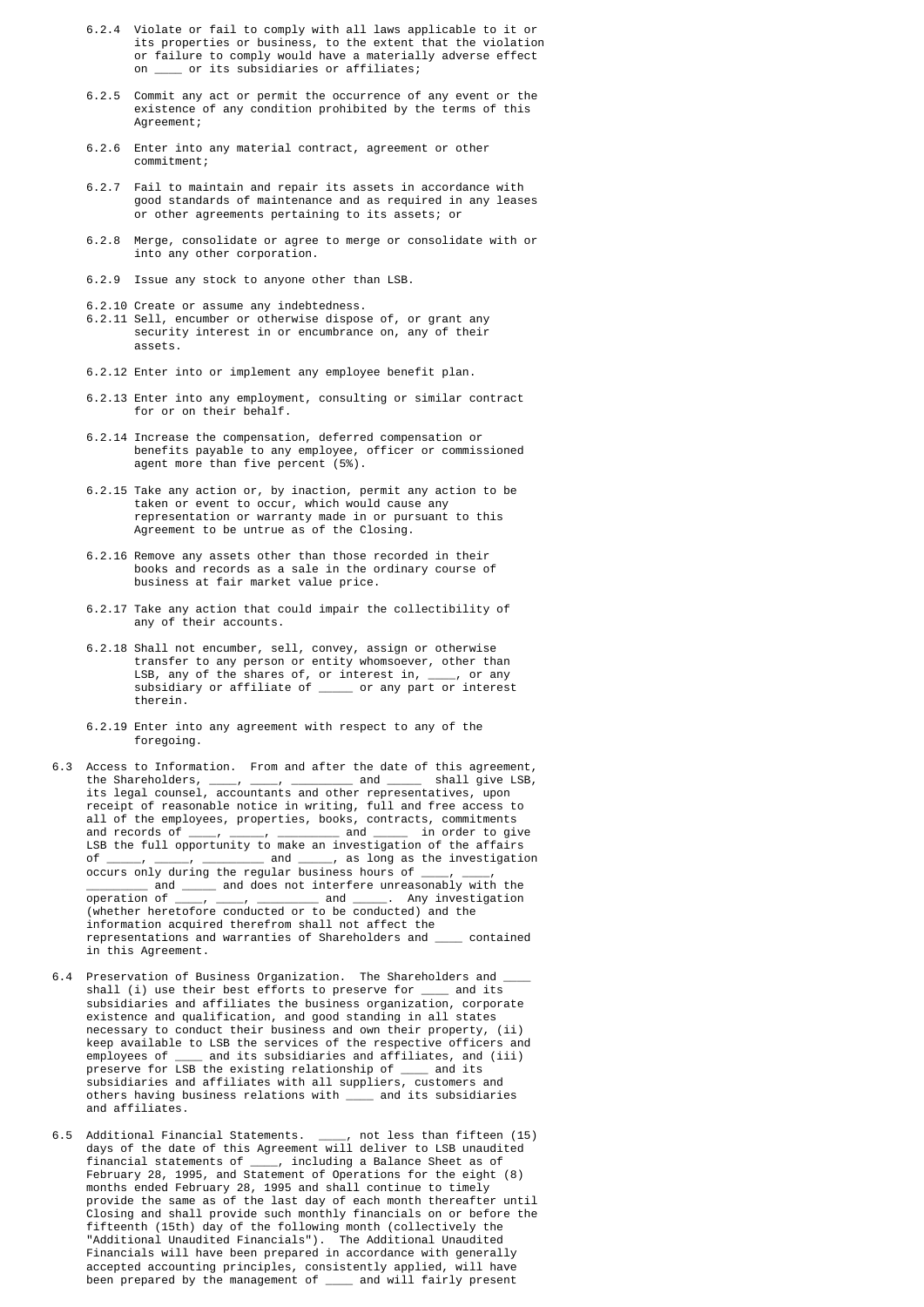the financial position and results of operations of \_\_\_\_ as of February 28, 1995, and as of the end of each month thereafter.

- 6.6 Materiality. The parties hereto agree that for purposes of this agreement, an occurrence, event or condition shall be deemed "materially adverse" if it results in a reduction of stockholder's equity of \_\_\_\_ or its subsidiaries or affiliates in excess of  $\mathsf{\$}$  .
- 6.7 Confidential Information. Each Shareholder acknowledges and agrees that \_\_\_\_ has developed and uses various proprietary and confidential practices and methods of conducting business, information and data, and computer software and data bases. particular, each Shareholder acknowledges that \_\_\_\_ has developed specialized business methods, techniques, plans, know-how and manners of operations; budgets, financing and accounting techniques and projections; cost information on products and services; advertising, proposals, applications, marketing materials and concepts; customer files, customer lists and other non-public information regarding customers; methods for developing and maintaining business relationships with customers and prospective customers; customer and prospect lists; copies of previous insurance policies and renewal dates; procedure manuals; and employee training and review programs and techniques. The foregoing information, software, documents, practices, and methods of conducting business shall hereinafter be referred to as the "Confidential Information." Each Shareholder agrees that the Confidential Information is a trade secret of \_\_\_\_, which sha Confidential Information is a trade secret of \_\_\_\_, which shall remain the sole property of \_\_\_\_, notwithstanding that each Shareholder may have participated in the development of the Confidential Information. During the term of this Agreement and at all times thereafter for perpetuity, each Shareholder shall not communicate, divulge, disclose, use to the detriment of \_\_\_\_ or use for Shareholders own benefit or for the benefit of any other person or entity, or misuse in any way, any Confidential Information or any other trade secrets of \_\_\_\_ for any reason or purpose whatsoever, nor shall any Shareholder make use of any Confidential Information or any other trade secrets of \_\_\_\_ for their own benefit or for the benefit of any other person or entity.
- 6.7.1 Right to Injunctive and Equitable Relief. Shareholder's obligations not to disclose or use Confidential Information or any other trade secret of \_\_\_\_, are of a special and unique character which gives them a peculiar value. LSB and \_\_\_\_ cannot be reasonably or adequately compensated in damages in an action at law in the event Shareholders breach such obligations. Therefore, Shareholders expressly agree that LSB and \_\_\_\_\_ shall be entitled to injunctive and other equitable relief without bond or other security and without proof of actual damages in the event of such breach, in addition to any other rights or remedies which they may possess. Furthermore, the obligations of Shareholders and the rights and remedies of LSB and/or \_\_\_\_ under this Section 6.7 are cumulative and in addition to, and not in lieu of, any obligations, rights or remedies created by applicable law or this Agreement.
- 6.8 Prohibition on Interference with Contracts or Corporate Opportunities and Covenant Not to Compete. For a period commencing on the date of this Agreement and ending on the date which is the later of (a) five (5) years after the Closing Date, or (b) three (3) years after each Shareholder shall be no longer employed by \_\_\_\_ or its subsidiaries or affiliates, each Shareholder promises and agrees as follows with respect to the United States of America or any territories or possessions of the United States of America:
- 6.8.1 Contracts and Business Relationships. No Shareholder shall directly or indirectly (either for themselves or for any other person or entity) solicit any person or entity to terminate or in any manner affect, interfere with, disrupt or attempt to disrupt or interfere with any such person's or entity's contractual and/or business relationship with or its subsidiaries or affiliates, including, without limitation, any contractual and/or business relationships between \_\_\_\_ and any customer or prospective customer, supplier, lessee or employee of \_\_\_\_, so long as \_\_\_\_ continues to engage in substantially the same or similar business anywhere in any of the above named geographical locations.
- 6.8.2 Covenant Not to Compete. \_\_\_ and each Shareholder acknowledge that each have considerable specialized knowledge and contacts in the business of \_\_\_\_ and its subsidiaries and affiliates and that it is important to and  $\overline{\phantom{a}}$  's subsidiaries and affiliates that each Shareh \_'s subsidiaries and affiliates that each Shareholder agree not to compete with \_\_\_\_ and its subsidiaries and affiliates in the business in which \_\_\_\_ and its subsidiaries and affiliates engage in presently or in any business that has any connection with Each Shareholder therefore covenants that each shall not, directly or indirectly (either as an employee, employer, consultant, agent, principal, partner, stockholder, corporate officer or director or in any other individual or representative capacity) own, manage, operate, control, engage, participate or be connected in any manner with the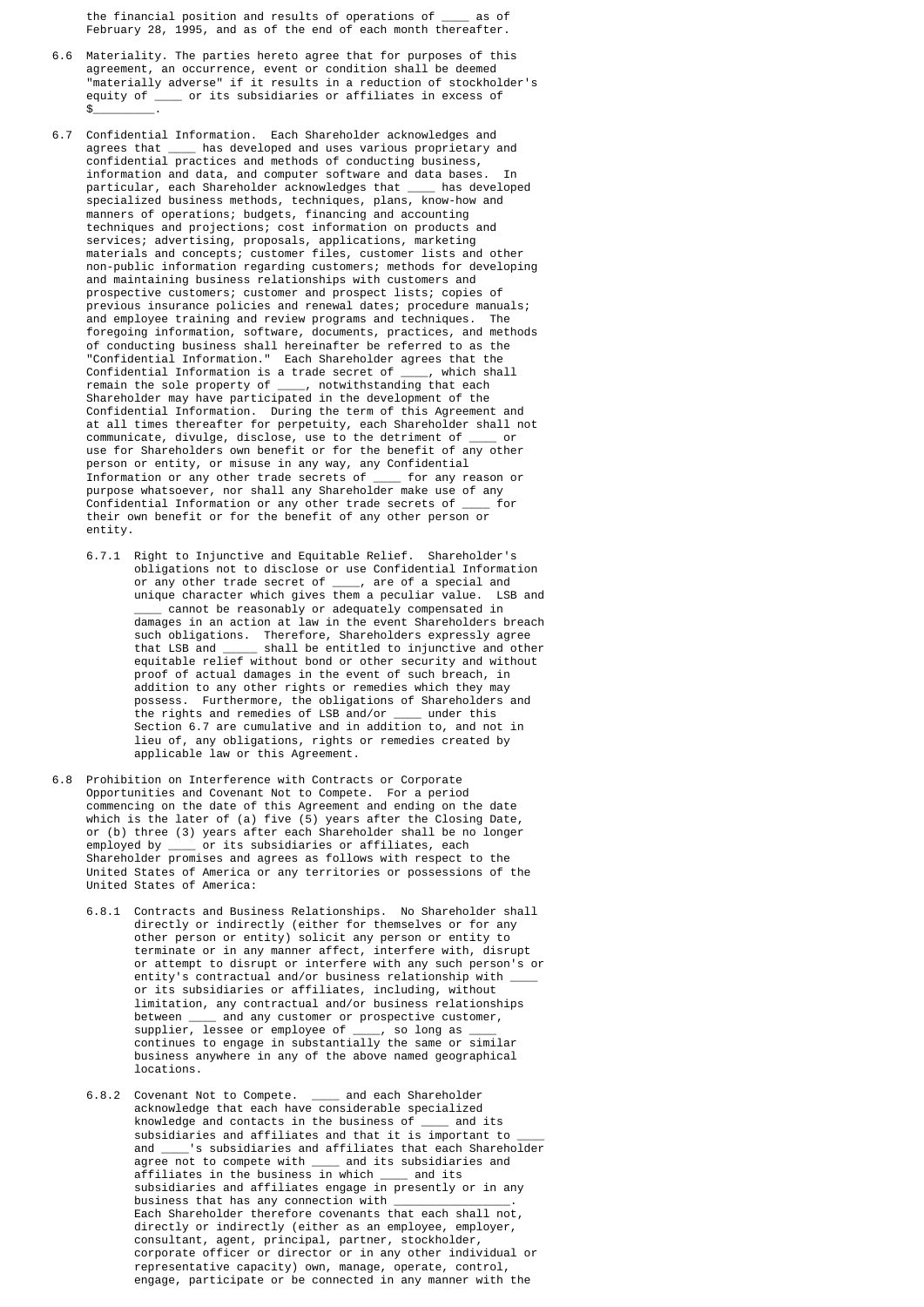ownership, management, operation or control of any person or entity that engages in any business that is in competition with \_\_\_\_ or its subsidiaries or affiliates so long as continues to engage in substantially the same or similar business anywhere in any of the above named geographical locations, including, without limitations, any business that uses, distributes, handles or has any connection with  $\_$ , provided, however, that each Shareholder may invest in publicly traded securities of companies in competition with \_\_\_\_\_ or its subsidiaries or affiliates or mutual funds whose assets include securities of such companies.

- 6.8.3 Corporate Opportunities. Each Shareholder shall be under an obligation to present in writing, any business opportunity relating to \_\_\_\_\_'s or its subsidiaries' or affiliates' business of which he becomes aware as long as \_\_\_\_ continues to engage in substantially the same or similar business anywhere in any of the above named geographical locations. Unless or its subsidiaries or affiliates notifies such Shareholder to the contrary in writing, \_\_\_\_\_ and/or its subsidiaries or affiliates shall have the right to act in its own interest and pursue any such business opportunity and such Shareholder shall assist \_\_\_\_ or its subsidiaries or affiliates as requested. Each Shareholder hereby waives any rights to act on his own behalf with respect to such opportunities unless \_\_\_\_ or its subsidiaries or affiliates notifies him in writing that \_\_\_\_ will not be pursuing a specific opportunity.
- 6.8.4 Severable Promises. The parties hereto intend that the promises and agreements contained in this Section 6.8 shall be construed as a series of separate promises for each state, territory and possession in the United States of America. Except for such geographic coverage, each such separate promise shall be deemed identical in terms. It is the desire and intent of the parties hereto that the provisions of this Section 6.8 shall be enforced to the fullest extent permissible under the laws and public policies applied in each jurisdiction in which enforcement is sought. If any particular provision or portion of this Section 6.8 shall be adjudicated to be invalid or unenforceable, this Section 6.8 shall be deemed amended to delete therefrom such provision or portion adjudicated to be invalid or unenforceable, such amendment to apply only with respect to the operation of this Section 6.8 in the particular jurisdiction in which such adjudication is made.
- 6.8.5 Injunctive Relief. Each Shareholder hereby acknowledges and agrees that any default under this Section 6.8 will cause damage to LSB and \_\_\_\_ in an amount difficult to ascertain. Accordingly, in addition to any other relief to which LSB and/or \_\_\_\_\_ may be entitled, LSB and/or \_\_\_\_ shall be entitled to such injunctive relief as may be ordered by any court of competent jurisdiction including, but not limited to, an injunction restraining any violation of Sections 6.8.1, 6.8.2 or 6.8.3 hereof without bond or other security and without the proof of actual damages. Each and all of the several rights and remedies provided in this subsection, or by law or in equity, shall be cumulative, and no one of them shall be exclusive of any other right or remedy, and the exercise of any one of such rights or remedies shall not be deemed a waiver of, or an election to exercise or not exercise, any other such right or remedy. No waiver of any term or condition of this Section 6.8 shall be construed as a waiver of any other term or condition; nor shall any waiver of any default under this Section 6.8 be construed as a waiver of any other default under this Section 6.8.
- 6.8.6 Consideration. Shareholders and LSB agree that \$ of the Pre-Payments which were proportionately paid to all Shareholders in their Participation Percentages, and \$ 6 of each of the Extension Payments that may be paid to all Shareholders in their Participation Percentages<br>under Section 2.2 above, and the first \$ of the under Section 2.2 above, and the first \$\_\_\_\_\_\_\_\_\_\_ of the Purchase Price that may be paid to each Shareholder at Closing under Section 2.6 above shall constitute consideration paid to each Shareholder for the covenants and agreements contained in this Section 6.8.
- 6.8.7 Governing Law. Nothing contained in this Section 6.8 shall be construed to require the commission of any act contrary to law. Should there be any conflict between any provision of this Section 6.8 and any present or future statute, law, ordinance, regulation or other pronouncement having the force of law, the latter shall prevail, but the provision of this Section 6.8 affected thereby shall be curtailed and limited only to the extent necessary to bring it within the requirements of the law, and the remaining provisions of this Section 6.8 shall remain in full force and effect. Notwithstanding that the remainder of this Agreement shall be governed by and construed in accordance with the laws of the State of Oklahoma, this Section 6.8 is made under and shall be construed in accordance with the laws of the State<br>of except when enforcement of the provisions of  $\overline{\phantom{x}}$  except when enforcement of the provisions of this Section 6.8 is sought in another state, territory or possession of the United States and the laws of such state,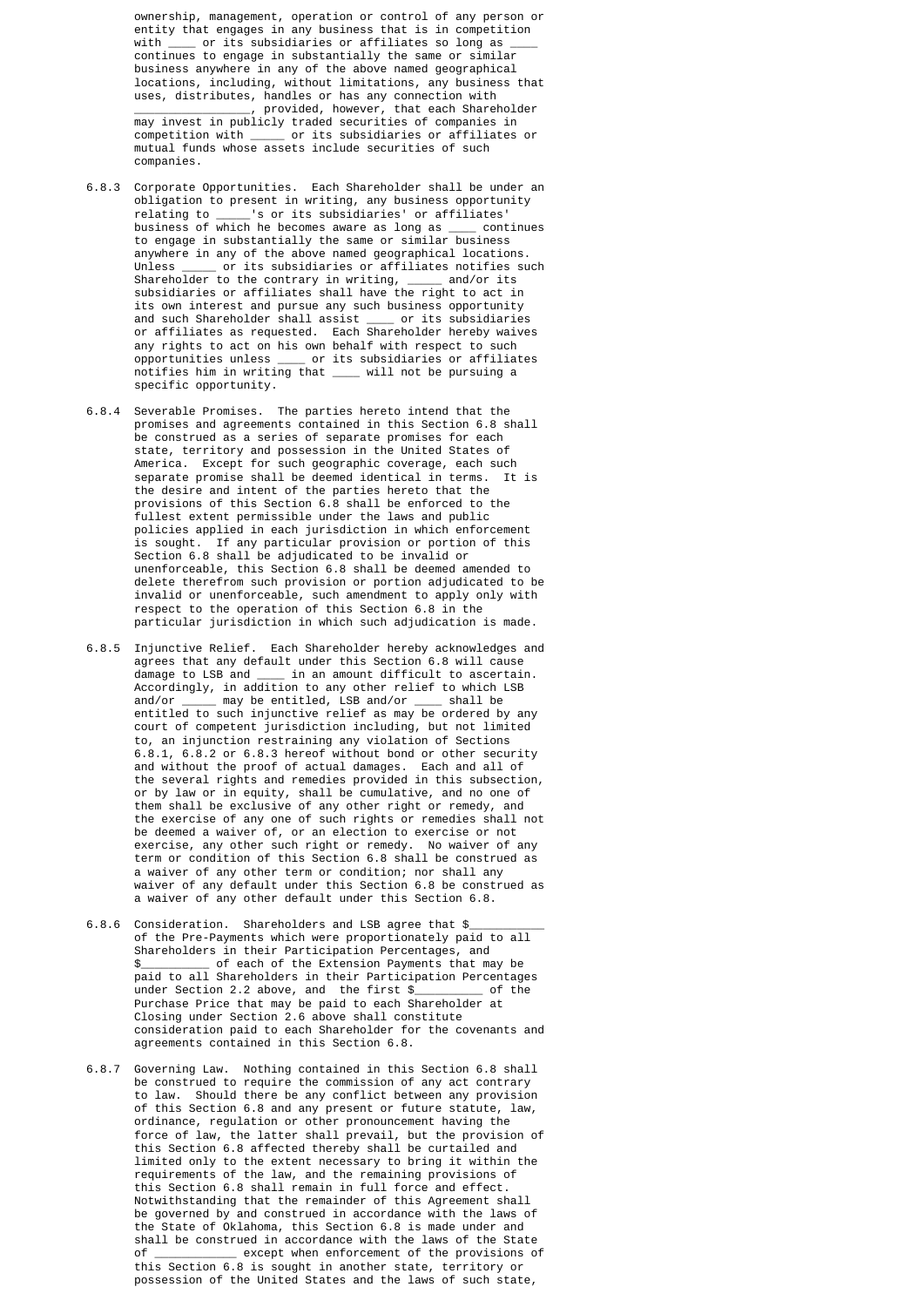territory or possession are more favorable to full enforcement of all the provisions of this Section 6.8, in which event this Section 6.8 shall be deemed made under and shall be governed and construed in accordance with the laws of such state, territory or possession.

- 6.9 Shareholder's Duties. Prior to Closing, Shareholders shall devote their full time, attention, diligence, loyalty and efforts to the success of  $\cdot$  and their subsidiaries.  $\mu$ ,  $\mu$  and their subsidiaries.
- 6.10 Taxes and Other Obligations. Prior to Closing, \_\_\_\_ and Shareholders, no later than ten (10) days after such payments become due, shall: (a) file when due (including extensions) all tax returns and other reports which it is required to file, pay when due all taxes, fees, assessments and other governmental charges against it or upon its Property, income, and franchises, make all required withholding and other tax deposits, and establish adequate reserves for the payment of all such items, and shall provide to LSB, upon request, satisfactory evidence of its timely compliance with the foregoing; and (b) pay all debt owed by it within normal business terms and consistent with past practices; provided, however, that \_\_\_\_ and Shareholders need not pay any tax, fee, assessment, governmental charge, or debt, or perform or discharge any other obligation, that it is contesting in good faith by appropriate proceedings diligently pursued.
- 6.11 Maintenance of Property and Insurance. Prior to Closing, \_\_\_\_ and Shareholders shall: (a) maintain all of\_\_\_\_\_\_\_'s and its subsidiaries' and affiliates' property necessary and material in its business in good operating condition and repair, ordinary wear and tear excepted, and (b) maintain with financially sound and reputable insurers such insurance with respect to such property and business against casualties and contingencies of the types (including, without limitation, business interruption, public liability, product liability, general liability, automobile, workers compensation and larceny, embezzlement or other criminal misappropriation), and in the amounts as is customary for persons of established reputation engaged in the same or a similar business and similarly situated, naming LSB, at its request, as an additional insured under each such policy.
- 6.12 Environmental Laws. Prior to Closing,\_\_\_\_\_ and Shareholders will use all reasonable efforts to conduct \_\_\_\_'s and its subsidiaries' and affiliates' business in substantial compliance with all environmental laws applicable to it, including, without limitation, those relating to the generation, handling, use, storage, and disposal of hazardous and toxic wastes and substances. \_\_\_\_ and Shareholders shall take prompt and appropriate action to respond to any noncompliance with environmental laws and shall regularly report to LSB on such response. Without limiting the generality of the foregoing, whenever there is potential noncompliance with any environmental laws, \_\_\_\_\_ and Shareholders shall, at LSB's request and \_ expense: (a) cause an independent environmental engineer acceptable to LSB to conduct such tests of the site where \_\_\_\_'s and its subsidiaries' and affiliate's noncompliance or alleged noncompliance with environmental laws has occurred and prepare and deliver to LSB a report setting forth the results of such tests, a proposed plan for responding to any environmental problems described therein, and an estimate of the costs thereof; and (b) provide to LSB a Supplemental report of such engineer whenever the scope of the environmental problems, or \_\_\_\_'s and its subsidiaries' and affiliates' response thereto or the estimate costs thereof, shall materially change.
- 6.13 Mergers, Consolidations, Acquisitions, or Sales. Prior to Closing, neither Shareholders, \_\_\_\_, or \_\_\_\_'s subsidiaries or affiliates shall enter into any transaction of merger, reorganization, or consolidation or transfer, sell, assign, lease, or otherwise dispose of all or substantially all of its property, or wind up, liquidate or dissolve, or agree to do any of the foregoing, except sales in the ordinary course of its business.
- 6.14 Guaranties. Prior to Closing, \_\_\_\_ and its subsidiaries and affiliates shall not make, issue, or become liable on any guaranty, except guaranties in favor of LSB, and endorsements of instruments for deposit, without LSB's written consent.
- 6.15 Debt. Prior to Closing, \_\_\_\_ and its subsidiaries and affiliates shall not incur or maintain any debt exceeding \$\_\_\_\_\_\_\_\_\_ other than as may be permitted by LSB in writing, and other than in the ordinary course of business.
- 6.16 Transactions with Affiliates. Prior to Closing, \_\_\_\_\_ shall not sell, transfer, distribute, or pay any money or property to any affiliate, or lend or advance money or property to any affiliate, or invest in (by capital contribution or otherwise) or purchase or repurchase any stock or indebtedness, or any property, of any affiliate, or become liable on any guaranty of the indebtedness, dividends, or other obligations of any affiliate, except nothing contained herein shall limit or restrict \_\_\_\_, from (a) performing any agreements entered into with an affiliate prior to the date hereof, or (b) engaging in other transactions with affiliates in the normal course of business, in amounts and upon terms disclosed to LSB, and which are no less favorable than would be obtainable in a comparable arm's length transaction with a third party who is not an affiliate.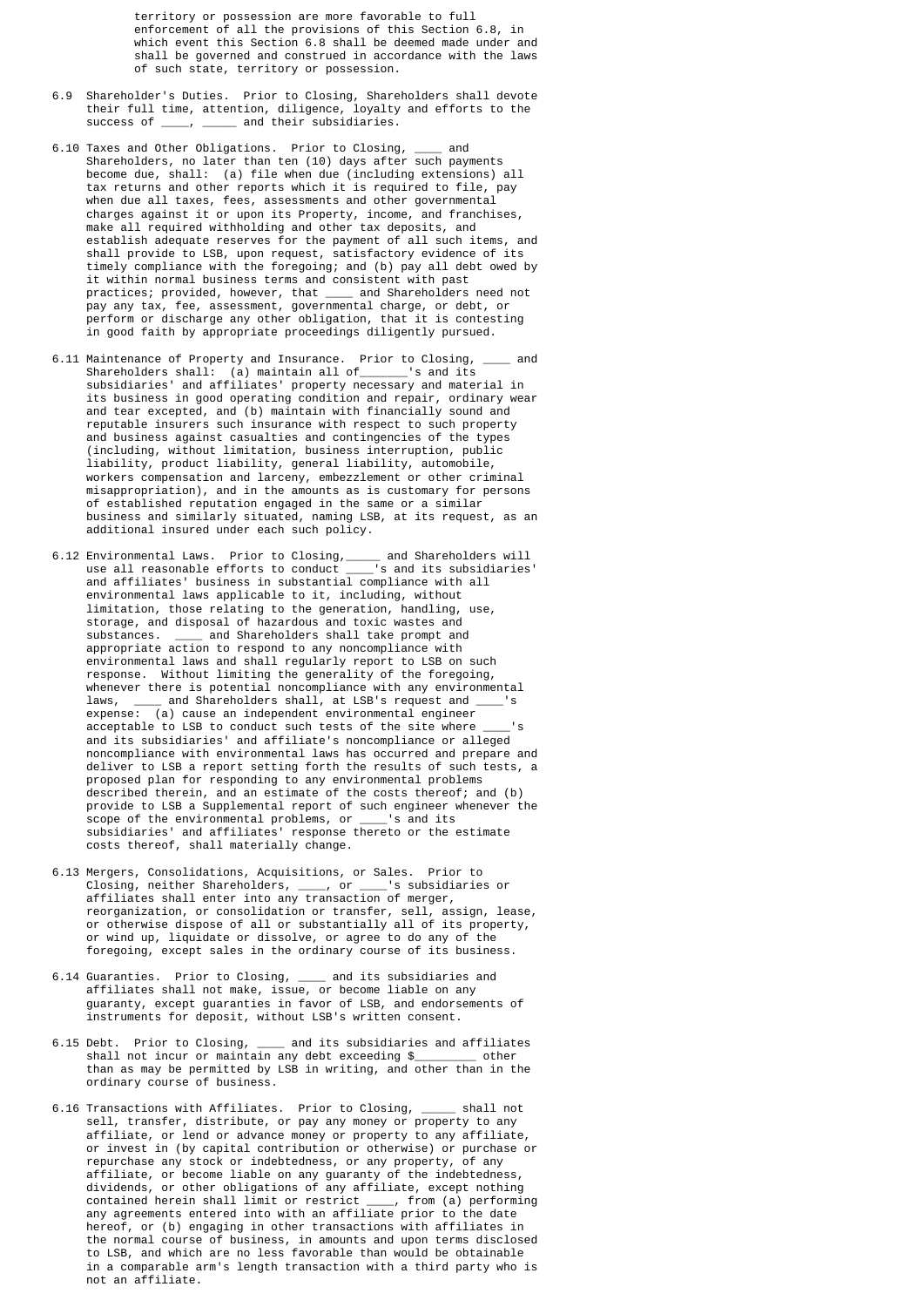- 6.17 Distributions and Restricted Investments. Prior to Closing, shall not (a) directly or indirectly declare or make, or incur any liability to make, any distribution or dividends, or (b) make any investments or loans that are not approved by LSB in writing.
- 6.18 Further Assurances. Both prior to and after Closing, \_\_\_\_\_ and Shareholders shall execute and deliver, or cause to be executed and delivered, such documents and agreements, and shall take or cause to be taken such actions, as LSB may, from time to time, reasonably request to carry out the terms and conditions of this Agreement.
- 7. Conditions Precedent to Obligations of LSB. After the exercise of this Option, the obligations of LSB to pay the Purchase Price and otherwise perform under this Agreement is subject, at LSB's option, to (a) the condition that all representations and warranties and other statements of \_\_\_\_ and the Shareholders herein are, as of the Closing, true and correct and (b) the condition that \_\_\_\_ perform all of its obligations hereunder to be performed at or prior to the Closing, and (c) the following additional conditions (collectively, "LSB'S Conditions Precedent"):
- 7.1 Certificates. There shall have been furnished or caused to be furnished to LSB at the Closing, certificates of appropriate officers of \_\_\_\_\_ and each Shareholder in form and substance satisfactory to LSB as to the continuing accuracy at and as of the Closing of the representations and warranties of \_\_\_\_ and the Shareholders and to the performance by \_\_\_\_ and the Shareholders of all their obligations hereunder to be performed at or prior to the Closing, together with such other certificates as LSB may reasonably request in connection with the Closing.
- 7.2 Delivery of Subject Shares. Certificates evidencing the Subject Shares, duly executed for transfer to LSB or its designee shall have been delivered to LSB and duly transferred to it on the books of \_\_\_\_\_.
	- 7.3 Board of Directors. The members of the Board of Directors of \_ and its subsidiaries and affiliates shall resign their directorships effective as of the Closing, and LSB's designees shall have been elected to such Board of Directors effective as of the Closing.
	- 7.4 Counsel to Buyer. All corporate proceedings and related matters in connection with the organization and good standing of  $\_\_$  its subsidiaries and affiliates the execution and delivery of this Agreement and the consummation of the transactions herein contemplated, and the performance by it of its obligations hereunder shall have been satisfactory to counsel to LSB and such counsel shall have been furnished with such papers and information as he may reasonably have requested to enable him or her to pass on the matters referred to in this section.
	- 7.5 Opinion of Counsel to\_\_\_\_\_. Counsel to \_\_\_\_ shall have furnished to LSB their written opinion in form satisfactory to LSB to the effect that:
		- 7.5.1 \_\_\_\_\_, \_\_\_\_\_\_\_\_\_\_\_ and \_\_\_\_\_\_\_\_\_\_ have been duly incorporated and are validly existing as a corporation in good standing under the laws of the State of  $\_\_$
- 7.5.2 This agreement has been validly authorized, executed and delivered on the part of \_\_\_\_ and is a valid and binding agreement of \_\_\_\_\_ in accordance with its terms;
- 7.5.3 All of the issued and outstanding shares of \_\_\_\_, including the Subject Shares, have been duly authorized, validly issued and are fully paid, nonassessable shares.
- 7.5.4 \_\_\_\_ has no responsibility, obligation or liability to pay any debts or obligations of \_\_\_\_\_ , including, without limitation, any debt to any lender of \_\_\_\_\_ or to any partner of \_\_\_\_\_\_ related to the \_\_\_\_\_\_\_\_\_\_\_ project.
- 7.6 No Litigation. No suit or action, investigation, inquiry or request for information by any administrative agency, governmental body or private party, and no legal or administrative proceeding shall have been instituted or threatened which questions or reasonably appears to portend subsequent questioning of the validity or legality of this agreement or the transactions contemplated by this agreement, or which materially and adversely affects or questions the title of \_\_\_\_ or its subsidiaries or affiliates to any of its properties or its ability to conducts its business.
	- 7.7 Consents. All consents from third parties required to consummate the transactions provided for in this agreement shall have been obtained.
	- 7.8 No Change. There shall have been no material adverse change in the condition or obligations of \_\_\_\_ or its subsidiaries or affiliates (financial or otherwise).
	- 7.9 Loss. \_\_\_\_\_ or its subsidiaries or affiliates will not have sustained a substantial loss (whether or not insured) as a result of fire, flood or other casualty which in the sole judgment of LSB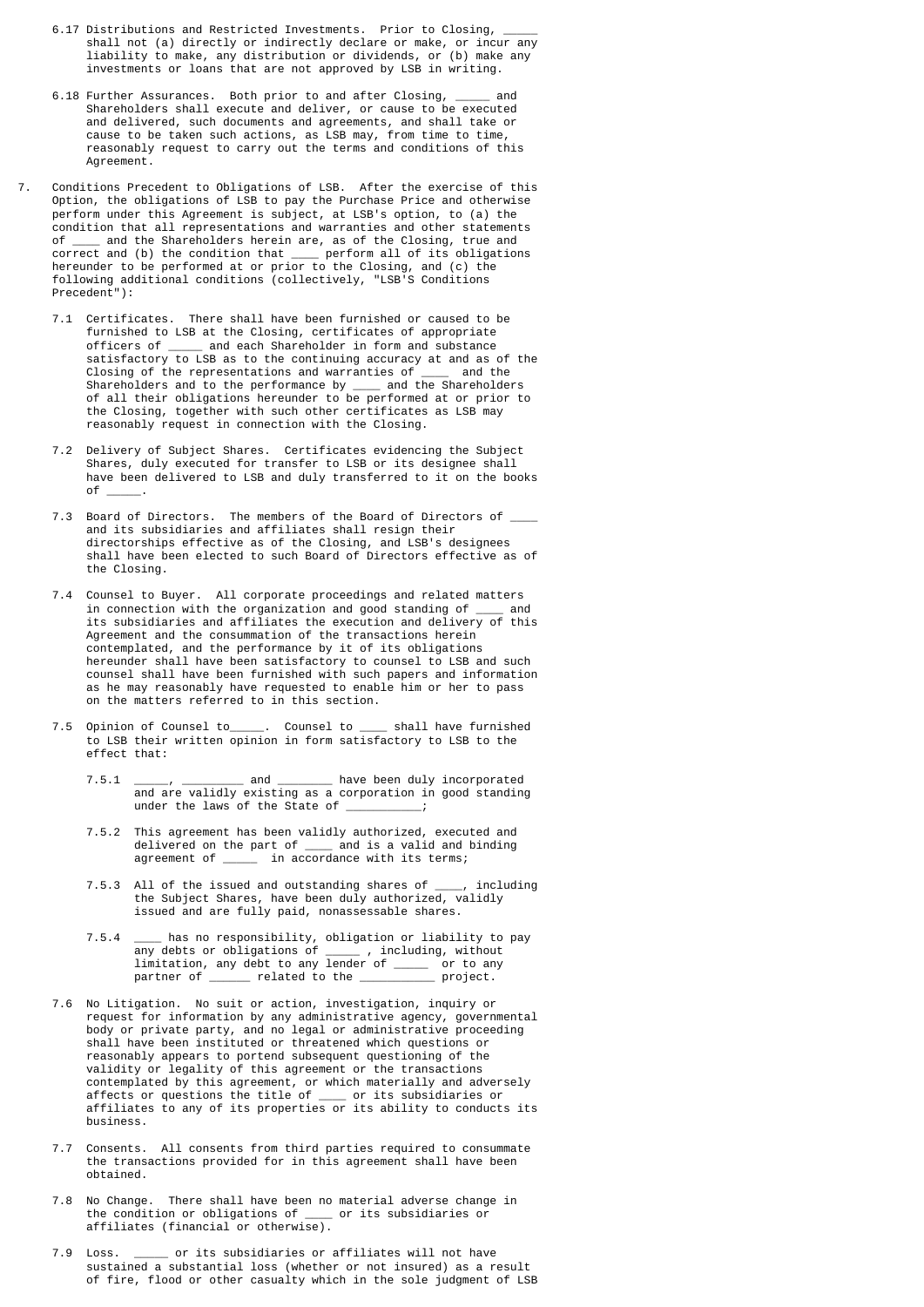affects materially or interferes with the continuous conduct of its business.

- 7.10 Subsequent Information. All exhibits, lists, contracts and other documents furnished to LSB after December 31, 1994 by Shareholders or \_\_\_\_ or discovered by LSB, including copies of pleadings and rulings relating to litigation and administrative proceedings, and any other information relating to the business and affairs of or its subsidiaries or affiliates shall be acceptable to LSB.
- 7.11 Loan Agreement. The Loan Agreement and the Loan Documents (as that term is defined in the Loan Agreement) have been fully executed and no Default or Event of Default exists under the Loan Agreement or the Loan Documents.
- 7.12 Termination of Shareholders' Agreement. On or before Closing, that certain Shareholders' Agreement dated April 11, 1991 by and between \_\_\_\_\_\_\_\_, \_\_\_\_\_\_\_, \_\_\_\_\_\_\_ and \_\_\_\_ shall be terminated in writing and of no force or effect.

 Notwithstanding any knowledge by LSB of any failure of any of LSB's Conditions Precedent, no waiver of any of LSB's Conditions Precedent shall be inferred from LSB's exercise of the Option granted herein or LSB's execution of this Agreement.

- 8. Conditions for the Benefit of the Shareholders. The obligations of the Shareholders hereunder at the Closing shall be subject, at their option to the following conditions:
	- 8.1 Representations and Warranties. All representations and warranties and other statements of LSB herein are at and as of the Closing materially true and correct.
	- 8.2 Performance of Obligations. LSB shall have performed all of its obligations hereunder to be performed at or prior to the Closing.
	- 8.3 No Suits. At the Closing Date, there shall not have been instituted any suit, action, or other proceeding or any investigation in any court or governmental agency in which it is sought to restrain or prohibit the consummation of the transactions contemplated by this Agreement.
- 9. Survival of Representations and Warranties. Except the representations and warranties of LSB (which shall not survive the Closing), all of the representations and warranties of \_\_\_\_\_ and the Shareholders hereunder representations and warranties of  $\_$  shall survive the Closing for a period of one (1) year from the Closing Date; provided, however, \_\_\_\_ and the Shareholders shall have no liability with respect thereto unless LSB's loss occasioned thereby exceeds \$\_\_\_\_\_\_\_\_\_\_\_, and provided further, representations and warranties regarding the payment of taxes shall remain in force and effect as long as liability therefor remains in effect.
- 10. Expenses. Except as otherwise herein provided, each party hereto will bear and pay its or his own expenses of negotiating and consummating the transactions contemplated hereby.
- 11. Notices.
- 11.1 All notices, requests, demands, instructions or other communications called for hereunder or contemplated hereby, shall be in writing, shall be deemed to have been given if delivered in person, by overnight carrier or facsimile, or if mailed, by registered or certified mail, return receipt requested, to the parties at the addresses set forth below. The date of delivery in person, by overnight carrier or facsimile shall be the date of receiving the notice or if any notice, request, demand, instruction or other communication is given or made by mail in the manner prescribed above such shall be deemed to have been given three (3) business days after the date of mailing. Any party may change the address to which notices are given, by giving notice in the manner herein provided.

11.1.1 Notices to LSB shall be addressed as follows:

 LSB Holdings, Inc. 16 South Pennsylvania Oklahoma City, Oklahoma 73107 Attention: President

with a copy to:

 $\overline{\phantom{a}}$  , and the contract of the contract of the contract of the contract of the contract of the contract of the contract of the contract of the contract of the contract of the contract of the contract of the contrac  $\overline{\phantom{a}}$  , and the contract of the contract of the contract of the contract of the contract of the contract of the contract of the contract of the contract of the contract of the contract of the contract of the contrac  $\frac{1}{\sqrt{2}}$  ,  $\frac{1}{\sqrt{2}}$  ,  $\frac{1}{\sqrt{2}}$  ,  $\frac{1}{\sqrt{2}}$  ,  $\frac{1}{\sqrt{2}}$  ,  $\frac{1}{\sqrt{2}}$  ,  $\frac{1}{\sqrt{2}}$  ,  $\frac{1}{\sqrt{2}}$  ,  $\frac{1}{\sqrt{2}}$  ,  $\frac{1}{\sqrt{2}}$  ,  $\frac{1}{\sqrt{2}}$  ,  $\frac{1}{\sqrt{2}}$  ,  $\frac{1}{\sqrt{2}}$  ,  $\frac{1}{\sqrt{2}}$  ,  $\frac{1}{\sqrt{2}}$  $\overline{\phantom{a}}$  , and the contract of the contract of the contract of the contract of the contract of the contract of the contract of the contract of the contract of the contract of the contract of the contract of the contrac

 LSB Holdings, Inc. 16 S. Pennsylvania Oklahoma City, OK 73107 Attention: Office of General Counsel

11.1.2 Notices to \_\_\_\_ shall be addressed as follows:

 <sup>11.1.3</sup> Notices to the Shareholders shall be addressed as follows: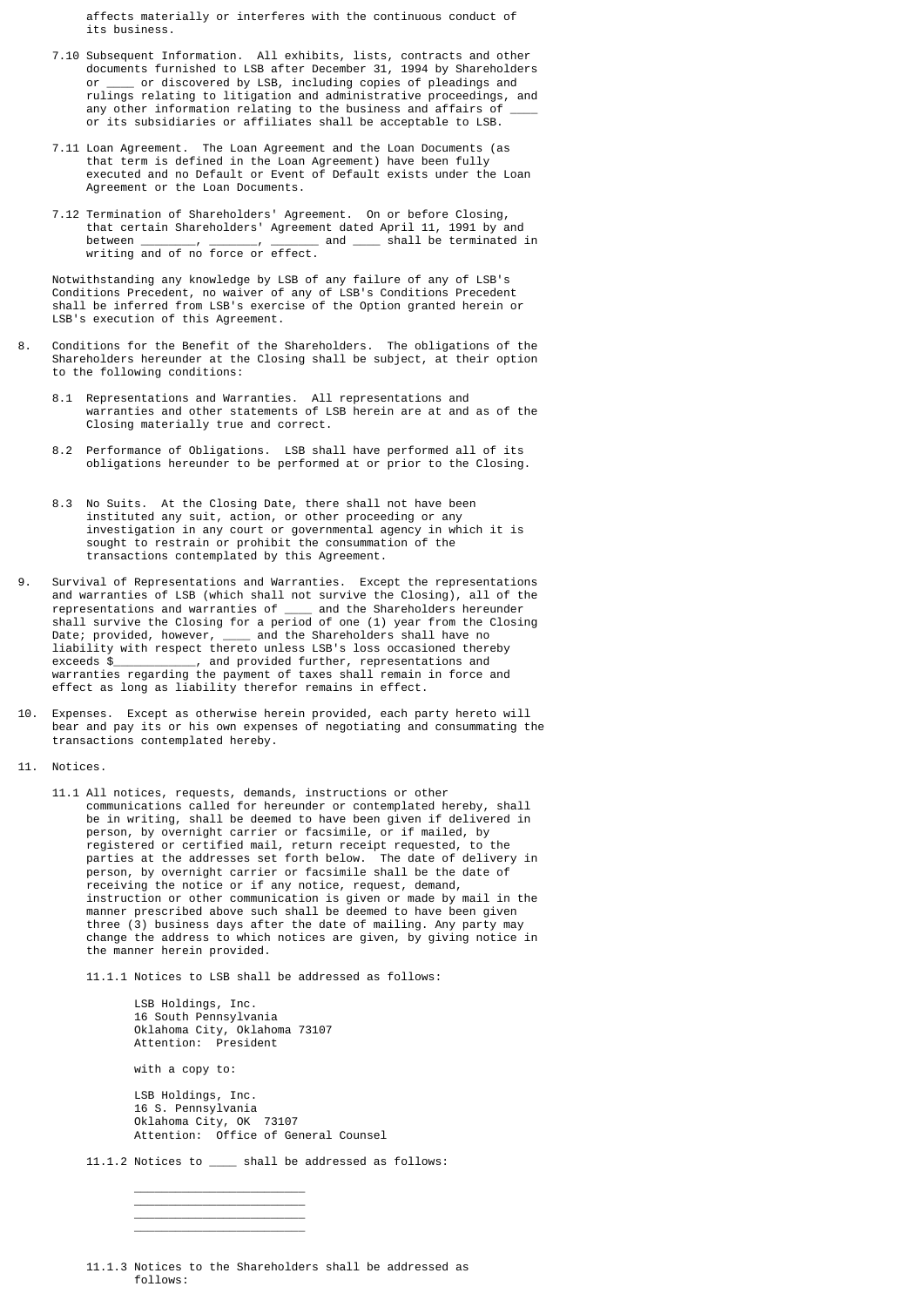- 11.2 The mailing of any notice, request, demand, instruction or other communication hereunder shall be accomplished by placing such writing in an envelope addressed to the party entitled thereto as provided above and deposited in the United States mail, properly stamped for delivery as a registered or certified letter.
- 12. LSB's Right of First Refusal on Non-Subject Shares. Prior to Closing, Shareholders agree that they shall not encumber, sell, convey, assign or otherwise transfer to any third party or entity whomsoever, the shares of \_\_\_\_ owned by them, or any part or interest therein. If, at any time after the Closing, or from time to time after the Closing, should any Shareholder elect to sell, convey, assign, or otherwise transfer to any third party or entity whomsoever the shares of \_\_\_\_ owned by them that are not subject to this Agreement as part of the Subject Shares ("Non- Subject Shares"), or any part or interest therein, each Shareholder hereby grants to LSB the first and preferential right and option to purchase fee simple title to the Non-Subject Shares or to the part or interest therein which such Shareholder intends to sell, convey, assign, or otherwise transfer, under the same terms and conditions proposed by or to such third party or entity as contained in a bona fide offer or conditional acceptance of offer from such third party or entity. With respect to any proposed sale, conveyance, assignment, contract or other transfer of the Non-Subject Shares after the Closing, each Shareholder seeking to sell Non-Subject Shares shall comply with the following requirements:
	- 12.1 Notice by Shareholder. Each Shareholder seeking to sell Non- Subject Shares shall give LSB written notification of such proposal, offer or conditional acceptance of any such offer that has been made and accepted (subject to Buyer's first and preferential right and option to purchase), and each Shareholder seeking to sell Non-Subject Shares shall attach to the said notification the tendered contract, or a true copy thereof, that contains all necessary elements and information to constitute a legally binding contract obligating the transferee to perform, said contract being signed and acknowledge by said transferee, who is ready, willing and able to perform.
	- 12.2 Transfer of Right of Refusal. LSB shall have the right to transfer, convey and assign to any third party whomsoever such first and preferential right and option to purchase the Non- Subject Shares, and the holder of such right of first refusal by any assignment shall have the full right, power and authority to exercise on its own behalf or for the account of itself or its designee or assignee, any and all rights and privileges incident thereto.
- 12.3 Exercise of Right. LSB shall notify in writing within fifteen (15) business days of said written notification from each Shareholder seeking to sell Non-Subject Shares as to LSB's election to exercise its first and preferential right and option to purchase the Non-Subject Shares. If LSB has not given said notification within fifteen (15) business days, each Shareholder seeking to sell Non-Subject Shares may proceed to close the sale or other transfer to said third party or entity, provided that said sale or other transfer is consummated at the same sum and under the same terms and conditions contained in the contract attached to said notification and on the closing dates set out therein. If LSB (or its designee or assignee) should elect to exercise its option to purchase, by written notification to each Shareholder seeking to sell Non-Subject Shares within said fifteen (15) business days, the transfer to LSB shall be consummated on the closing date and under the same terms and conditions contained in the contract from said third party or entity.
- 12.4 Continuing Right. The first and preferential right and option to purchase shall be effective and shall apply at all times to any and all proposed sales, conveyances, assignments, contracts and other transfers by any Shareholder of their Non-Subject Shares or any interest therein for a period of ten (10) years from the date of the Closing. Any sale, conveyance, assignment, contract or transfer by any Shareholder of their Non-Subject Shares or any interest therein within ten (10) years from the date of the Closing shall be made expressly subject to the provisions of this right of first refusal. Such first and preferential right and option to purchase shall terminate on the date which is ten (10) years from the date of the Closing with respect to rights which have not accrued by that date.
- 13. LSB's Sale of Stock. If, LSB should elect to sell the shares of stock to be acquired by LSB under this Agreement (collectively the "LSB's Shares"), or any part or interest therein, LSB agrees that it shall provide each Shareholder that may then still own any of the Non-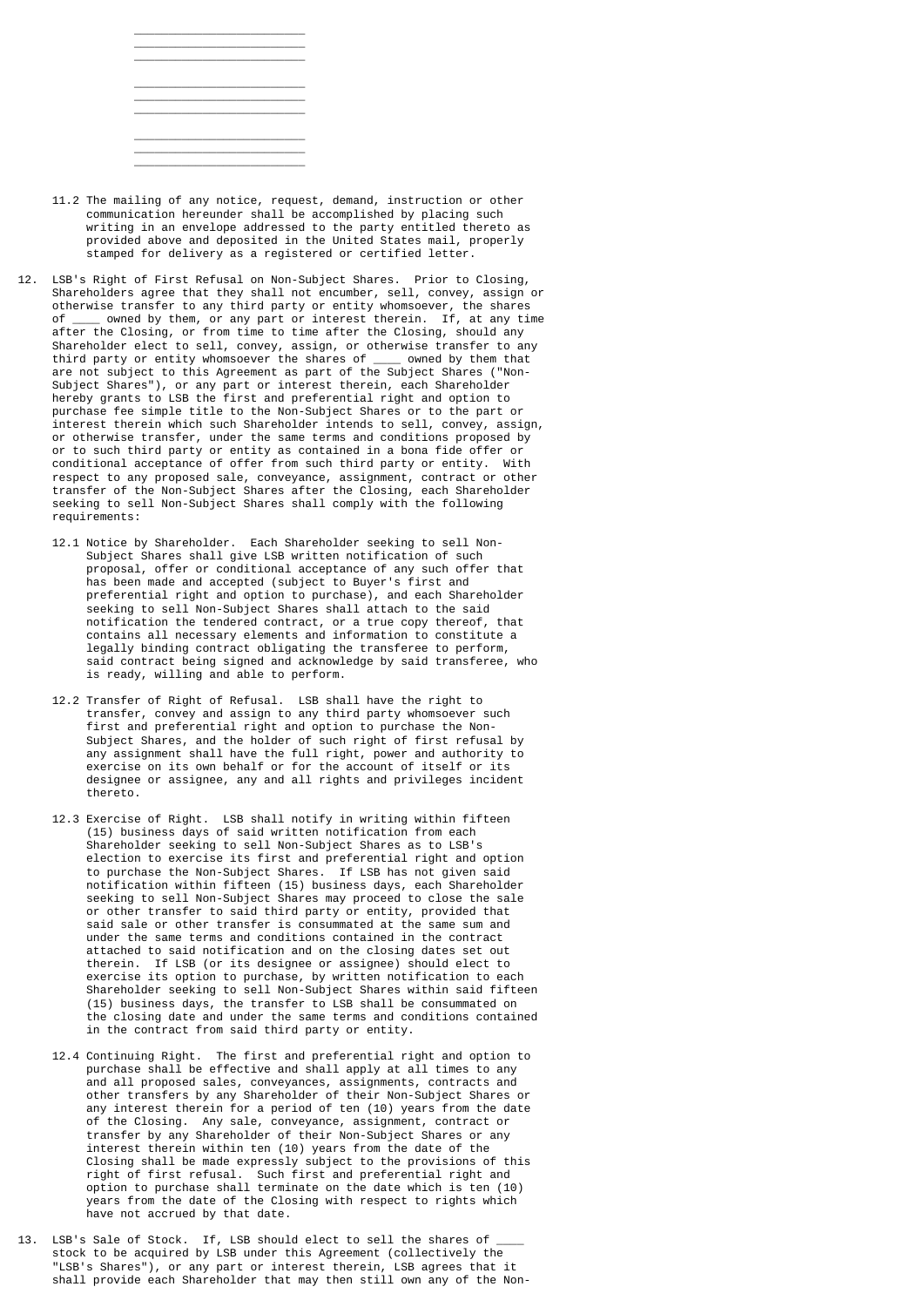Subject Shares the opportunity for their Non-Subject Shares to be included in any such sale on the same terms and conditions afforded to LSB to the extent of their Sharing Percentage (as that term is defined below). The "Sharing Percentage" of any Shareholder shall mean that percentage of the total number of Shares of \_\_\_\_ Stock to be sold which is to be contributed by that particular Shareholder, which percentage shall be the same percentage that the number of Non-Subject Shares owned by that particular Shareholder bears to the total number of all LSB's Shares and Non-Subject Shares then outstanding. With respect to any proposed sale of LSB's Shares, each Shareholder and LSB shall comply this the following requirements:

- 13.1 Notice. LSB shall give each Shareholder then owning any of the Non-Subject Shares, written notification of such proposal, offer or conditional acceptance that has been made and LSB shall attach to the said notification the tendered contract, or a true copy thereof.
- 13.2 Exercise of Right. Each Shareholder shall notify LSB in writing within fifteen (15) business days of said written notification as to their election to exercise their right for their Non-Subject Shares to be included in the sale. If any Shareholder has not given said notification within fifteen (15) business days, LSB may proceed to close the sale without participation of that Shareholder, provided that said sale or other transfer is consummated at the same sum and under the same terms and conditions contained in the contract attached to said notification.
- 13.3 Continuing Right. The right for the Non-Subject Shares to be included in any such sale shall be effective and shall apply at all times to any and all proposed sales by LSB of LSB's Shares or any interest therein for a period of ten (10) years from the date of the Closing and such right shall terminate on the date which is ten (10) years from the date of the Closing with respect to rights which have not accrued by that date. The rights provided to Shareholders under this Section 13 are personal only to the Shareholders and may not be assigned or transferred to any allowed purchaser of the Non-Subject Shares.
- 14. Miscellaneous.
	- 14.1 Full Agreement No Oral Modification. This Agreement embodies all representations, warranties and agreements of the parties and supersedes all negotiations and agreements prior to the execution of this Agreement. This Agreement, and any provision under this Agreement, may not be altered, modified or waived except by an instrument in writing signed by the parties.
- 14.2 Benefit of Agreement. This Agreement shall be binding upon and inure to the benefit of the parties and their respective successors and assigns; provided, however, that no assignment of this Agreement shall be made to any party other than any of LSB's subsidiaries or affiliates without the written consent of the other party, which consent shall not be unreasonably withheld.
	- 14.3 Governing Law. This Agreement (except Section 6.8 above) shall be governed by and construed in accordance with the laws of the State of Oklahoma applicable to contracts made and performed entirely therein.
	- 14.4 Counterparts. This Agreement may be executed in any number of counterparts, which taken together shall constitute one and the same instrument, and each of which shall be considered an original for all purposes.
	- 14.5 Section Headings. The section headings contained in this Agreement are for convenience and reference only and shall not in any way affect the meaning or interpretation of this Agreement.
- 14.6 Severability. All Agreements and covenants contained herein are severable, and in the event any of them should be held to be invalid by a court of competent jurisdiction, this Agreement shall be interpreted and enforced as if such invalid Agreements or covenants were not contained herein.

 IN WITNESS WHEREOF, the parties have caused this Agreement to be executed as of the day and year first above written.

> $\mathsf{By:}\underline{\hspace{1em}}$  $\overline{\phantom{a}}$ , President

> > LSB HOLDINGS, INC.

By:\_\_\_\_\_\_\_\_\_\_\_\_\_\_\_\_\_\_\_\_\_\_\_\_\_\_\_\_\_\_\_\_\_\_\_

 $\_$ 

 $\overline{\phantom{a}}$ , President

 $\mathcal{L}_\text{max}$  , and the contract of the contract of the contract of the contract of the contract of the contract of the contract of the contract of the contract of the contract of the contract of the contract of the contr  $\overline{\phantom{a}}$ , individually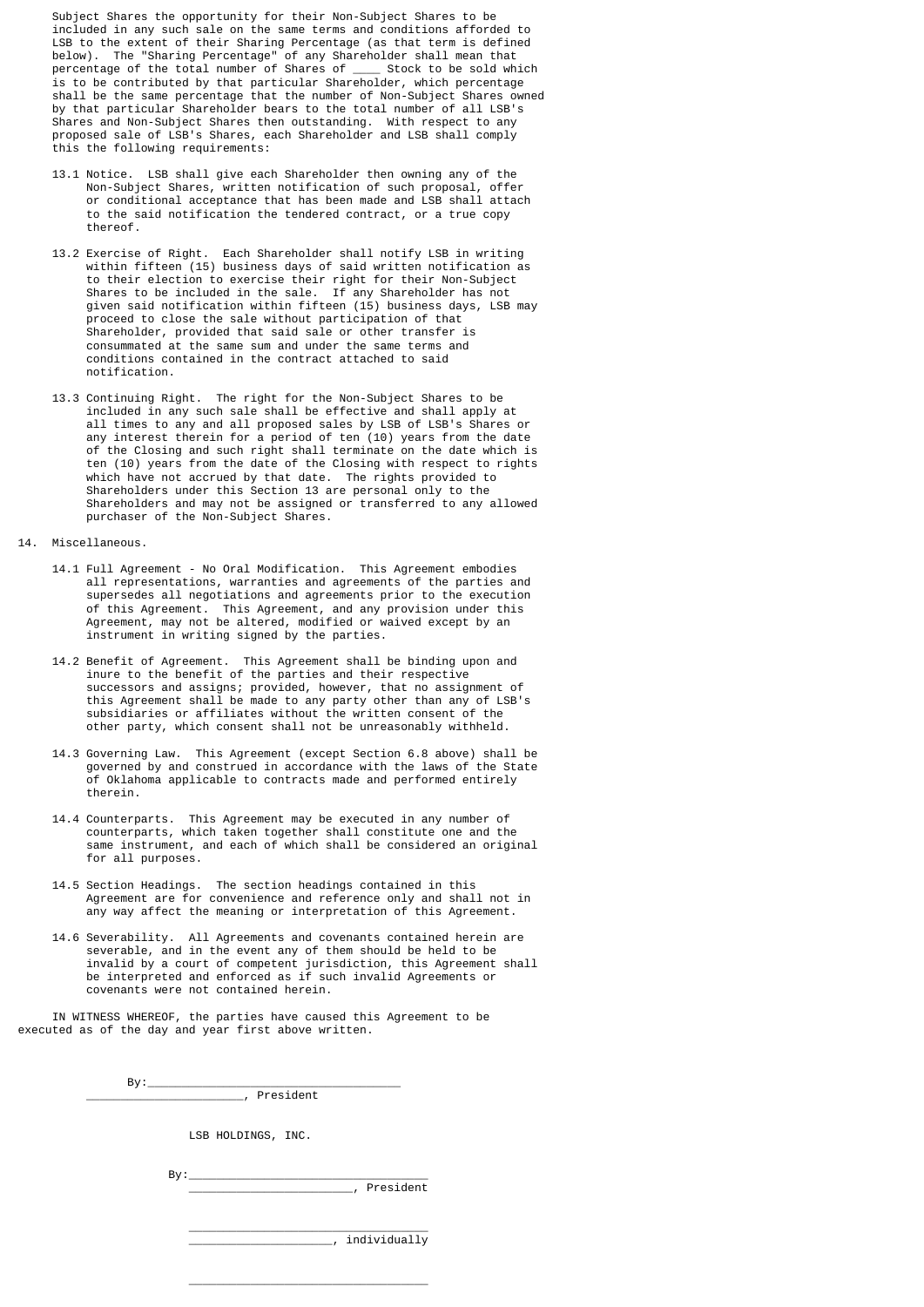|              | individually                                                                    |
|--------------|---------------------------------------------------------------------------------|
|              | individually                                                                    |
| Attachments: |                                                                                 |
|              | Exhibit "A" - Statement of Net Revenue Expected from _______<br>and<br>Projects |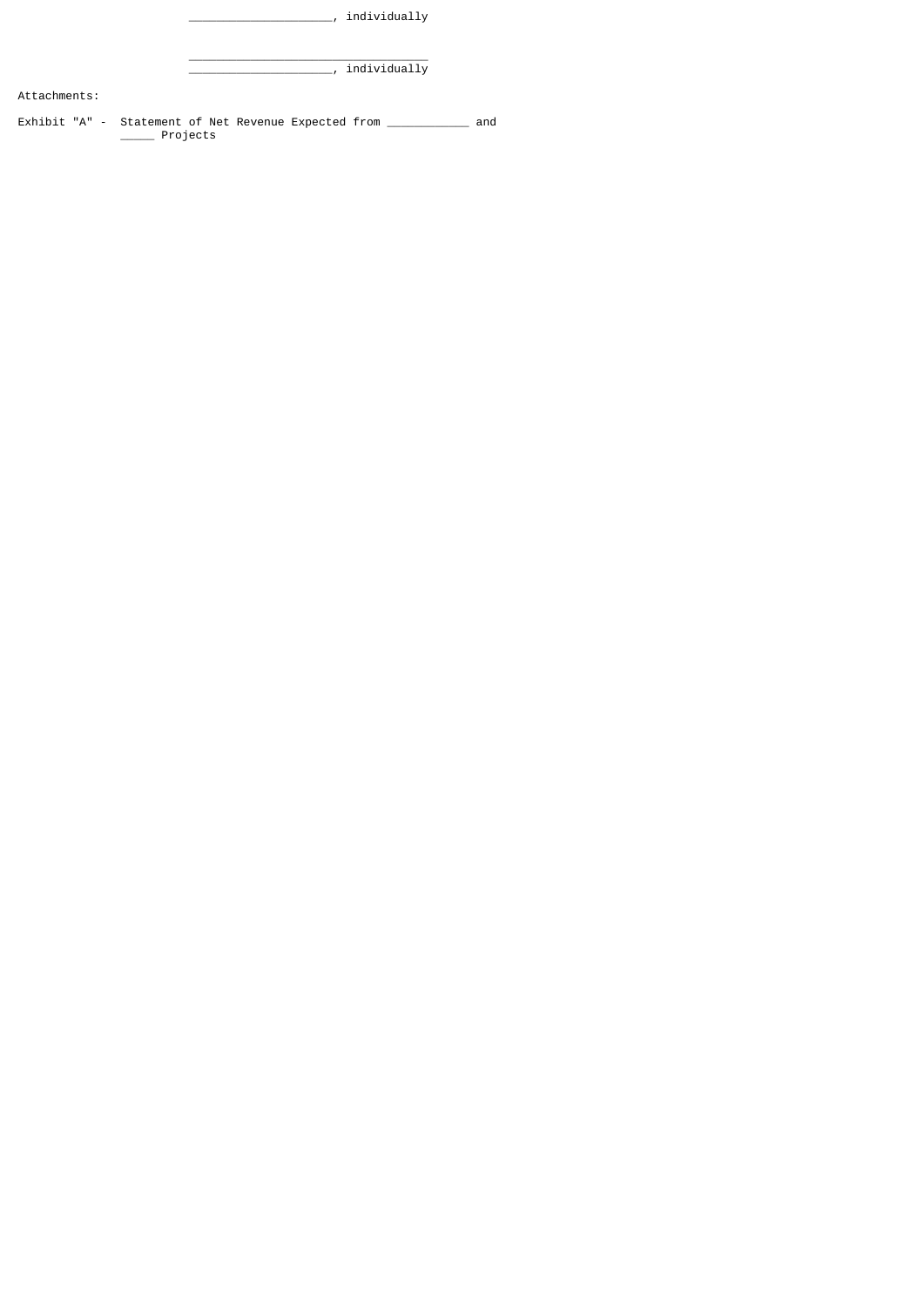Exhibit 4.16

# FIRST AMENDMENT<br>TO

#### T<sub>o</sub> and the state of the state of the state of the state of the state of the state of the state of the state of the state of the state of the state of the state of the state of the state of the state of the state of the s LOAN AND SECURITY AGREEMENT

 THIS FIRST AMENDMENT TO LOAN AND SECURITY AGREEMENT (the "Amendment") is dated as of August 17, 1995, and entered into by and between BANKAMERICA BUSINESS CREDIT, INC. ( Lender ) and LSB INDUSTRIES, INC. ("Borrower").

 WHEREAS, Lender and Borrower have entered into that certain Loan and Security Agreement dated December 12, 1994 ("Agreement");

 WHEREAS, Lender and Borrower desire to amend the Agreement as hereinafter set forth;

 NOW, THEREFORE, in consideration of the mutual conditions and agreements set forth in the Agreement and this Amendment, and other good and valuable consideration, the receipt and sufficiency of which are hereby acknowledged, the parties, intending to be legally bound, hereby agree as follows:

## ARTICLE I

## Definitions

 Section 1.01. Definitions. Capitalized terms used in this Amendment, to the extent not otherwise defined herein, shall have the same meanings as in the Agreement, as amended hereby.

## ARTICLE IT

## Amendments

 Section 2.01. Amendment to Section 9.16 of the Agreement. Section 9.16 is hereby amended to read in its entirety:

 9.16 Adjusted Tangible Net Worth. Adjusted Tangible Net Worth (without taking into account any purchases of treasury stock) will not be less than the following amounts at the end of each of the Fiscal Quarters during the following Fiscal Years:

| Fiscal Quarters in the<br>Following Fiscal Years               | 1st Quarter     | 2nd Quarter | 3rd Quarter                                    | 4th Quarter     |
|----------------------------------------------------------------|-----------------|-------------|------------------------------------------------|-----------------|
| ------------------<br>Fiscal Year Ending<br>December 31, 1994  |                 |             |                                                | \$86,000,000(1) |
| Fiscal Year Ending<br>December 31, 1995                        | \$85,000,000(1) |             | $$88,000,000(1) $82,000,000(1) $82,000,000(1)$ |                 |
| Fiscal Year Ending<br>December 31, 1996                        | \$82,000,000(1) |             | \$94,000,000(1) \$96,000,000(1)                | \$98,000,000(1) |
| Each Fiscal Quarter during each Fiscal Year ending thereafter: |                 |             | \$98,000,000(1)                                |                 |

 (1) This number is to be reduced by the amount of any purchase of treasury stock by LSB pursuant to Section 9.14 of the Loan and Security Agreement between LSB and the Lender and by the purchase of treasury stock in the amount of \$885,000 in October and November, 1994.

# ARTICLE III

### ----------- Ratifications, Representations and Warranties

 Section 3.01. Ratifications. The terms and provisions set forth in this Amendment shall modify and supersede all inconsistent terms and provisions set forth in the Agreement and, except as expressly modified and superseded by this Amendment, the terms and provisions of the Agreement, including, without limitation, all financial covenants contained therein, are ratified and confirmed and shall continue in full force and effect. Lender and Borrower agree that the Agreement as amended hereby shall continue to be legal, valid, binding and enforceable in accordance with its terms.

 Section 3.02. Representations and Warranties. Borrower hereby represents and warrants to Lender that the execution, delivery and performance of this Amendment and all other loan, amendment or security documents to which Borrower is or is to be a party hereunder (hereinafter referred to collectively as the "Loan Documents") executed and/or delivered in connection herewith, have been authorized by all requisite corporate action on the part of Borrower and will not violate the Articles of Incorporation or Bylaws of Borrower.

# ARTICLE IV

#### ---------- Conditions Precedent

 Section 4.01. Conditions. The effectiveness of this Amendment is subject to the satisfaction of the following conditions precedent (unless specifically waived in writing by the Lender):

 (a) Lender shall have received all of the following, each dated (unless otherwise indicated) as of the date of this Amendment, in form and substance satisfactory to Lender in its sole discretion: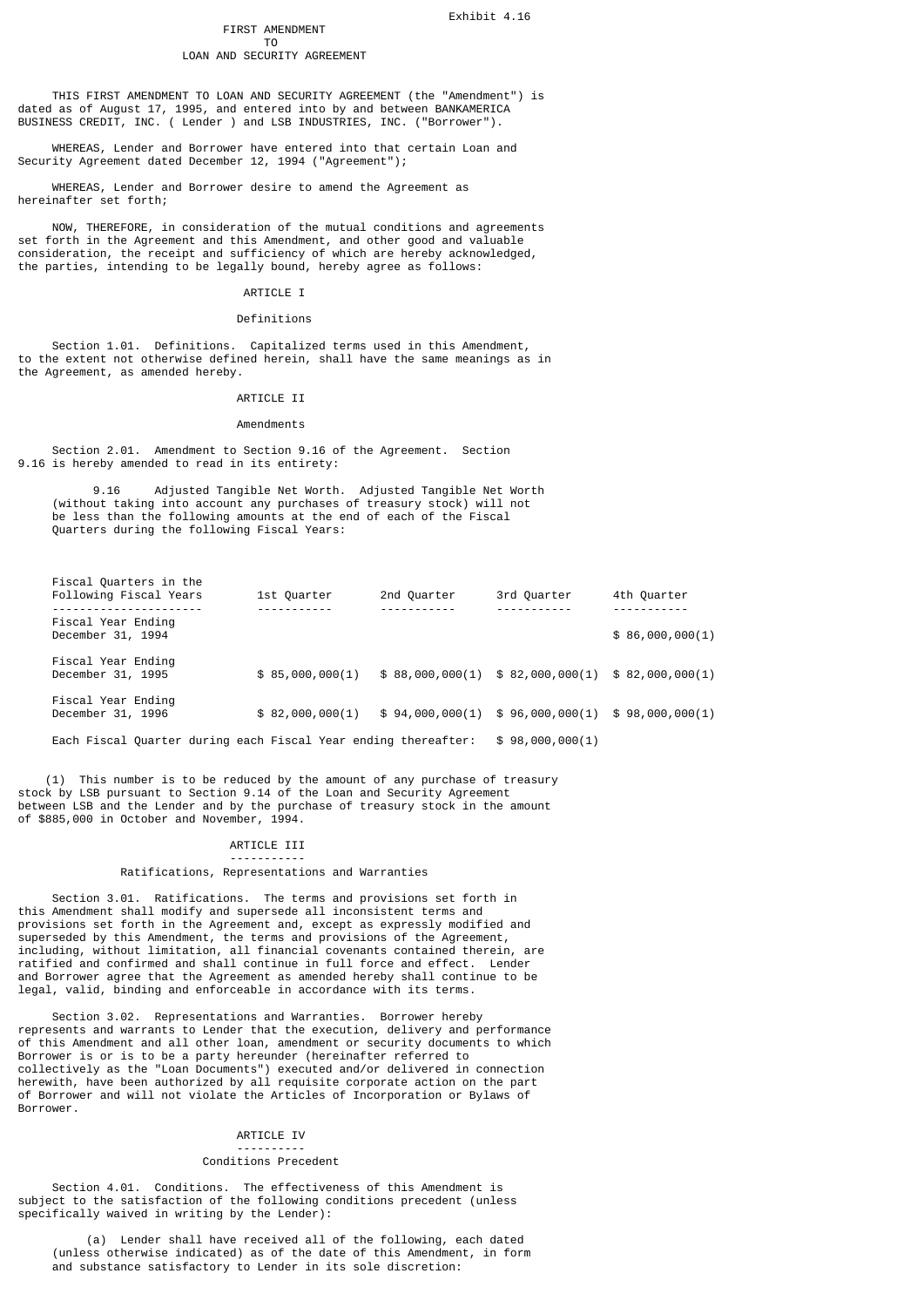(i) Company Certificate. A certificate executed by the Secretary or Assistant Secretary of Borrower certifying (A) that Borrower's Board of Directors has met and adopted, approved, consented to and ratified the resolutions attached thereto which authorize the execution, delivery and performance by Borrower of the Amendment and the Loan Documents, (B) the names of the officers of Borrower authorized to sign this Amendment and each of the Loan Documents to which Borrower is to be a party hereunder, (C) the specimen signatures of such officers, and (D) that neither the Articles of Incorporation nor Bylaws of Borrower have been amended since the date of the Agreement;

 (ii) No Material Adverse Change. There shall have occurred no material adverse change in the business, operations, financial condition, profits or prospects of Borrower, or in the Collateral, and the Lender shall have received a certificate of Borrower's chief executive officer to such effect;

 (iii) Other Documents. Borrower shall have executed and delivered such other documents and instruments as well as required record searches as Lender may require.

 (b) All corporate proceedings taken in connection with the transactions contemplated by this Amendment and all documents, instruments and other legal matters incident thereto shall be satisfactory to Lender and its legal counsel, Jenkens & Gilchrist, a Professional Corporation.

#### ARTICLE V ---------

#### Miscellaneous

 Section 5.01. Survival of Representations and Warranties. All representations and warranties made in the Agreement or any other document or documents relating thereto, including, without limitation, any Loan Document furnished in connection with this Amendment, shall survive the execution and delivery of this Amendment and the other Loan Documents, and no investigation by Lender or any closing shall affect the representations and warranties or the right of Lender to rely thereon.

 Section 5.02. Reference to Agreement. The Agreement, each of the Loan Documents, and any and all other agreements, documents or instruments now or hereafter executed and delivered pursuant to the terms hereof or pursuant to the terms of the Agreement as amended hereby, are hereby amended so that any reference therein to the Agreement shall mean a reference to the Agreement as amended hereby.

 Section 5.03. Severability. Any provision of this Amendment held by a court of competent jurisdiction to be invalid or unenforceable shall not impair or invalidate the remainder of this Amendment and the effect thereof shall be confined to the provision so held to be invalid or unenforceable.

 Section 5.04. APPLICABLE LAW. THIS AMENDMENT AND ALL OTHER LOAN DOCUMENTS EXECUTED PURSUANT HERETO SHALL BE DEEMED TO HAVE BEEN MADE AND TO BE PERFORMABLE IN THE STATE OF OKLAHOMA AND SHALL BE GOVERNED BY AND CONSTRUED IN ACCORDANCE WITH THE LAWS OF THE STATE OF OKLAHOMA.

 Section 5.05. Successors and Assigns. This Amendment is binding upon and shall inure to the benefit of Lender and Borrower and their respective successors and assigns; provided, however, that Borrower may not assign or transfer any of its rights or obligations hereunder without the prior written consent of Lender. Lender may assign any or all of its rights or obligations hereunder without the prior consent of Borrower.

 Section 5.06. Counterparts. This Amendment may be executed in one or more counterparts, each of which when so executed shall be deemed to be an original, but all of which when taken together shall constitute one and the same instrument.

 Section 5.07. Effect of Waiver. No consent or waiver, express or implied, by Lender to or of any breach of or deviation from any covenant or condition of the Agreement or duty shall be deemed a consent or waiver to or of any other breach of or deviation from the same or any other covenant, condition or duty. No failure on the part of Lender to exercise and no delay in exercising, and no course of dealing with respect to, any right, power, or privilege under this Amendment, the Agreement or any other Loan Document shall operate as a waiver thereof, nor shall any single or partial exercise of any right, power, or privilege under this Amendment, the Agreement or any other Loan Document preclude any other or further exercise thereof or the exercise of any other right, power, or privilege. The rights and remedies provided for in the Agreement and the other Loan Documents are cumulative and not exclusive of any rights and remedies provided by law.

 Section 5.08. Headings. The headings, captions and arrangements used in this Amendment are for convenience only and shall not affect the interpretation of this Amendment.

 Section 5.09. Releases. As a material inducement to Lender to enter into this Amendment, Borrower hereby represents and warrants that there are no claims or offsets against, or defenses or counterclaims to, the terms and provisions of and the other obligations created or evidenced by the Agreement or the other Loan Documents. Borrower hereby releases, acquits, and forever discharges Lender, and its successors, assigns, and predecessors in interest, their parents, subsidiaries and affiliated organizations, and the officers, employees, attorneys, and agents of each of the foregoing (all of whom are herein jointly and severally referred to as the "Released Parties") from any and all liability, damages, losses, obligations, costs, expenses, suits,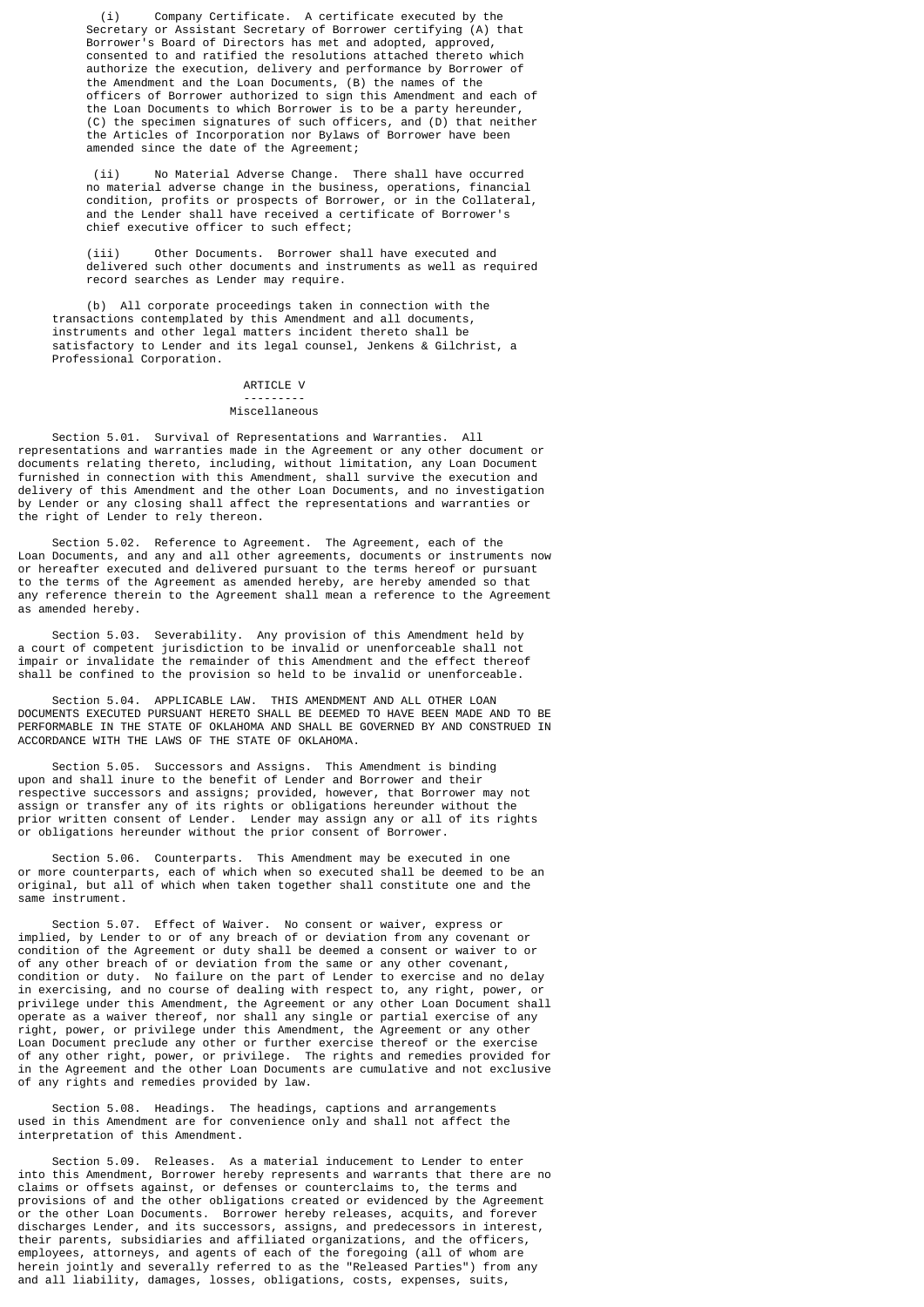claims, demands, causes of action for damages or any other relief, whether or not now known or suspected, of any kind, nature, or character, at law or in equity, which Borrower now has or may have ever had against any of the Released Parties, including, but not limited to, those relating to (a) usury or penalties or damages therefor, (b) allegations that a partnership existed between Borrower and the Released Parties, (c) allegations of unconscionable acts, deceptive trade practices, lack of good faith or fair dealing, lack of commercial reasonableness or special relationships, such as fiduciary, trust or confidential relationships, (d) allegations of dominion, control, alter ego, instrumentality, fraud, misrepresentation, duress, coercion, undue influence, interference or negligence, (e) allegations of tortious interference with present or prospective business relationships or of antitrust, or (f) slander, libel or damage to reputation, (hereinafter being collectively referred to as the "Claims"), all of which Claims are hereby waived.

 Section 5.10. Expenses of Lender. Borrower agrees to pay on demand (i) all costs and expenses reasonably incurred by Lender in connection with the preparation, negotiation and execution of this Amendment and the other Loan Documents executed pursuant hereto and any and all subsequent amendments, modifications, and supplements hereto or thereto, including, without limitation, the costs and fees of Lender's legal counsel and the allocated cost of staff counsel and (ii) all costs and expenses reasonably incurred by Lender in connection with the enforcement or preservation of any rights under the Agreement, this Amendment and/or other Loan Documents, including, without limitation, the costs and fees of Lender's legal counsel and the allocated cost of staff counsel.

 Section 5.11. NO ORAL AGREEMENTS. THIS AMENDMENT, TOGETHER WITH THE OTHER LOAN DOCUMENTS AS WRITTEN, REPRESENT THE FINAL AGREEMENTS BETWEEN LENDER AND BORROWER AND MAY NOT BE CONTRADICTED BY EVIDENCE OF PRIOR, CONTEMPORANEOUS OR SUBSEQUENT ORAL AGREEMENTS OF THE PARTIES. THERE ARE NO UNWRITTEN ORAL AGREEMENTS BETWEEN LENDER AND BORROWER.

 IN WITNESS WHEREOF, the parties have executed this Amendment on the date first above written.

"BORROWER"

LSB INDUSTRIES, INC.

 By:--------------------------------------- Name:------------------------------------- Title:------------------------------------

"LENDER"

BANKAMERICA BUSINESS CREDIT, INC.

| . III <del>.</del> |  |
|--------------------|--|
| $\sim$             |  |

CONSENTS AND REAFFIRMATIONS

 --------------------------- Each of the undersigned hereby acknowledges the execution of, and consents to, the terms and conditions of that First Amendment to Loan and Security Agreement dated as of August 17, 1995, between LSB Industries, Inc. and BankAmerica Business Credit, Inc. ("Creditor") and reaffirms its obligations under that certain Continuing Guaranty with Security Agreement (the "Guaranty") dated as of December 12, 1994 made by the undersigned in favor of the Creditor, and acknowledges and agrees that the Guaranty remains in full force and effect and the Guaranty is hereby ratified and confirmed.

Dated as of August 17, 1995.

UNIVERSAL TECH CORPORATION

| В٧   |  |
|------|--|
| Name |  |
| --   |  |

LSB CHEMICAL CORP.

| $\cdot$<br>ים |  |
|---------------|--|
| ∵m ⊆ا∧<br>аше |  |
|               |  |

 L&S AUTOMOTIVE PRODUCTS, CO. (f/k/a LSB Bearing Corp.)

| o.<br>۰. ص<br>- |  |
|-----------------|--|
| Name.           |  |
| . .             |  |

INTERNATIONAL BEARING, INC.

By:\_\_\_\_\_\_\_\_\_\_\_\_\_\_\_\_\_\_\_\_\_\_\_\_\_\_\_\_\_\_\_\_\_\_\_\_\_\_\_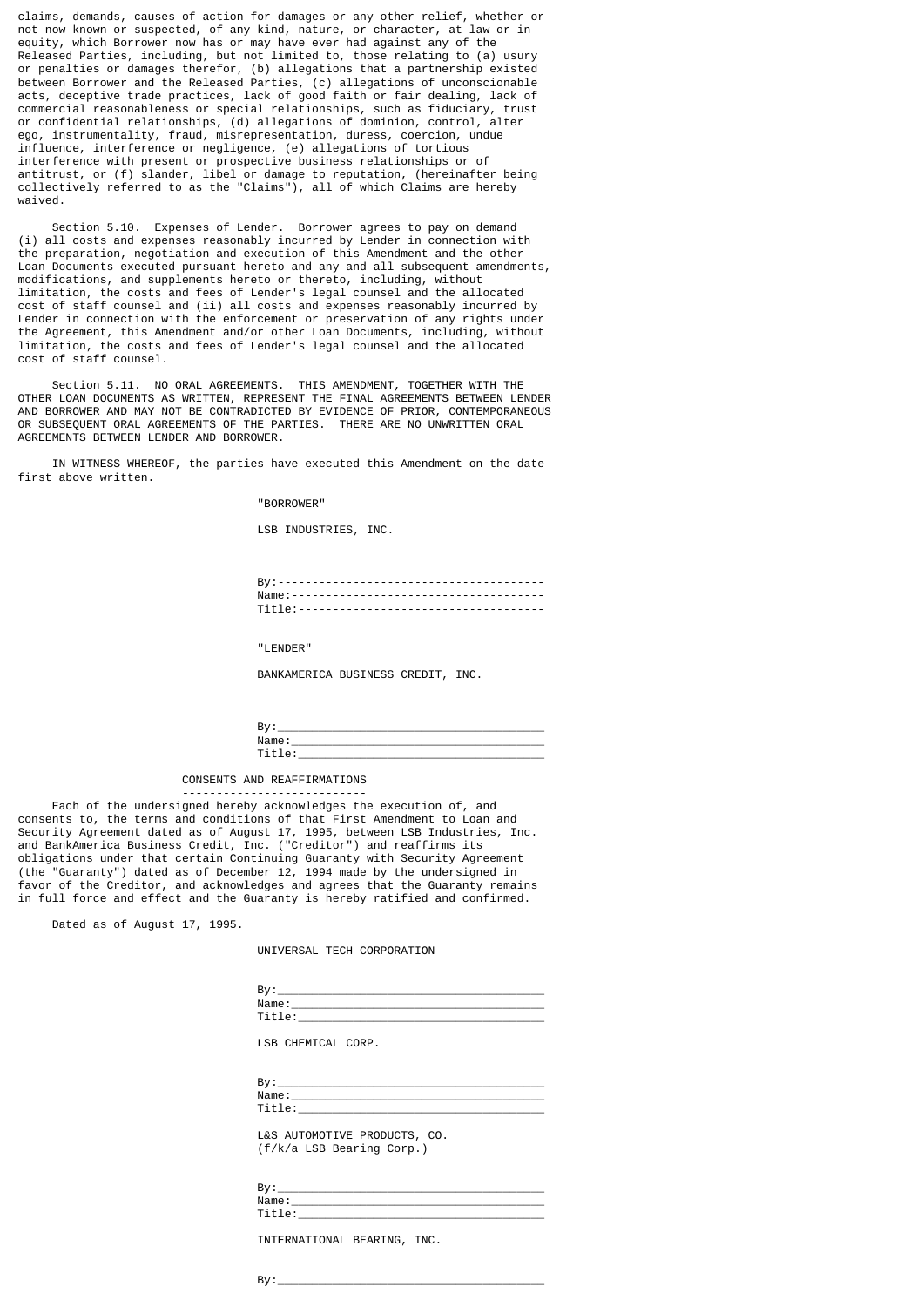| Name: |  |  |  |
|-------|--|--|--|
|       |  |  |  |
|       |  |  |  |

LSB EXTRUSION CO.

| By:    |  |  |
|--------|--|--|
| Name:  |  |  |
| Title: |  |  |
|        |  |  |

ROTEX CORPORATION

| Bv:    |  |  |
|--------|--|--|
| Name:  |  |  |
| Title: |  |  |
|        |  |  |

TRIBONETICS CORPORATION

| Bv.   |  |  |
|-------|--|--|
| Name: |  |  |
| ۱۵۰-ن |  |  |

SUMMIT MACHINE TOOL SYSTEMS, INC.

By:\_\_\_\_<br>Name:\_\_  $Title:$ 

HERCULES ENERGY MANUFACTURING CORPORATION

By:\_\_\_\_<br>Name:\_\_<br>Title:\_

MOREY MACHINERY MANUFACTURING<br>CORPORATION

By:\_\_\_<br>Name:\_  $Title:$ 

CHP CORPORATION

| By:    |  |  |
|--------|--|--|
| Name:  |  |  |
| Title: |  |  |

KOAX CORP.

| By '     |  |  |  |
|----------|--|--|--|
| Name:    |  |  |  |
| $Ti+10.$ |  |  |  |

APR CORPORATION

| Name:  |  |
|--------|--|
| Title: |  |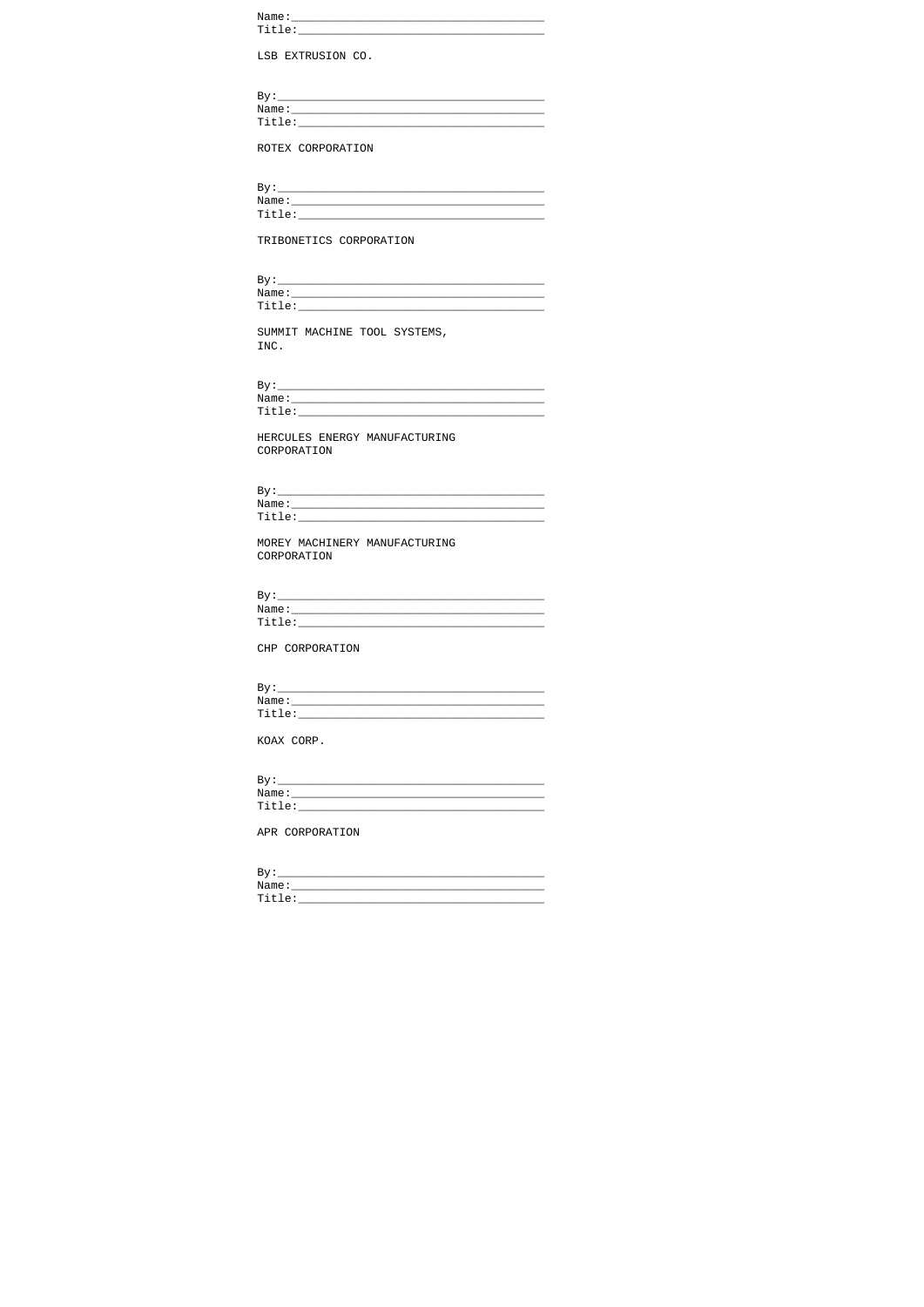# SECOND AMENDMENT<br>TO

#### T<sub>o</sub> and the state of the state of the state of the state of the state of the state of the state of the state of the state of the state of the state of the state of the state of the state of the state of the state of the s LOAN AND SECURITY AGREEMENT

 THIS SECOND AMENDMENT TO LOAN AND SECURITY AGREEMENT (the "Amendment") is dated as of December 1, 1995, and entered into by and between BANKAMERICA BUSINESS CREDIT, INC. ( Lender ) and LSB INDUSTRIES, INC. ("Borrower").

 WHEREAS, Lender and Borrower have entered into that certain Loan and Security Agreement dated December 12, 1994, as amended by that certain First Amendment to Loan and Security Agreement dated as of August 17, 1995 (the "Agreement");

 WHEREAS, Lender and Borrower desire to further amend the Agreement as hereinafter set forth;

 NOW, THEREFORE, in consideration of the mutual conditions and agreements set forth in the Agreement and this Amendment, and other good and valuable consideration, the receipt and sufficiency of which are hereby acknowledged, the parties, intending to be legally bound, hereby agree as follows:

## ARTICLE T

#### --------- Definitions

 Section 1.01. Definitions. Capitalized terms used in this Amendment, to the extent not otherwise defined herein, shall have the same meanings as in the Agreement, as amended hereby.

## ARTICLE II ---------- Amendments

 Section 2.01. Amendment to Section 3.1(a) of the Agreement. Subsections (i) and (ii) of Section 3.1(a) of the Agreement are hereby amended to read in their entirety as follows:

 (i) For all amounts charged as Revolving Loans other than Eurodollar Rate Loans, including all Revolving Loans which are Reference Rate Loans, then at a fluctuating per annum rate equal to one percent (1%) per annum (the Reference Rate Margin ) plus the Reference Rate; and

 (ii) If the Revolving Loans are Eurodollar Rate Loans, then at a per annum rate equal to: three and three-eighths percent (3.375%) per annum (the Eurodollar Margin ) plus the Eurodollar Rate determined for the applicable Interest Period.

 Notwithstanding the foregoing, if Adjusted Tangible Net Worth equals or exceeds \$89,500,000, as reflected on Borrower s most current quarterly Financial Statements provided no Event of Default is outstanding, then for so long as Adjusted Tangible Net Worth is at least \$89,500,000, both the Reference Rate Margin and the Eurodollar Margin with respect to the Revolving Loans other than the Short Term Revolving Loans will be reduced by one-half of one percent (.50%), and the reduction will be effective as of the first day of the month following receipt by Lender of the Financial Statements.

 Each change in the Reference Rate shall be reflected in the interest rate described in (i) above as of the effective date of such change. All interest charges shall be computed on the basis of a year of three hundred sixty (360) days and actual days elapsed. Except as otherwise provided herein, (1) interest accrued on each Eurodollar Rate Loan shall be payable in arrears on each Eurodollar Interest Payment Date applicable to such Eurodollar Rate Loan and upon payment thereof in full, and (2) interest accrued on the Reference Rate Loans will be payable in arrears on the first day of each month hereafter.

The remaining provisions of Section 3.1(a) are unchanged.

Fiscal Quarters in the

 Section 2.02. Amendment to Section 9.16 of the Agreement. Section 9.16 is hereby amended to read in its entirety as follows:

 9.16 Adjusted Tangible Net Worth. Adjusted Tangible Net Worth (without taking into account any purchases of treasury stock) will not be less than the following amounts at the end of each of the Fiscal Quarters during the following Fiscal Years:

| Following Fiscal Years                                         | 1st Ouarter     | 2nd Quarter                     | 3rd Quarter   | 4th Quarter     |
|----------------------------------------------------------------|-----------------|---------------------------------|---------------|-----------------|
| Fiscal Year Ending<br>December 31, 1995                        |                 |                                 |               | \$78,000,000(1) |
| Fiscal Year Ending<br>December 31, 1996                        | \$78,000,000(1) | \$79,000,000(1) \$80,000,000(1) |               | \$81,000,000(1) |
| Fiscal Year Ending<br>December 31, 1997                        | \$81,000,000    | \$82,000,000                    | \$83,000,000  | \$84,000,000    |
| Each Fiscal Quarter during each Fiscal Year ending thereafter: |                 |                                 | \$84,000,0001 |                 |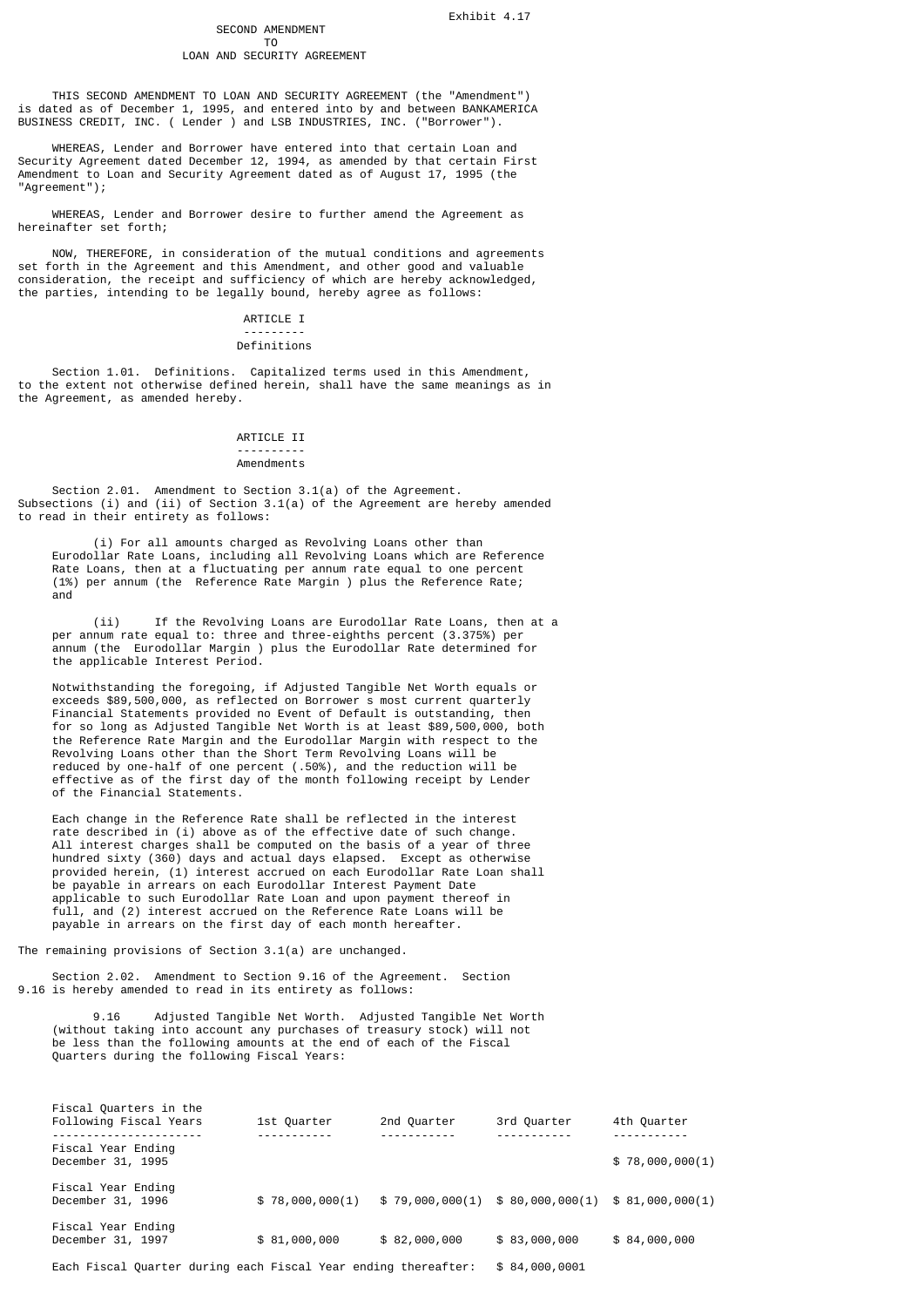(1) This number is to be reduced by the amount of any purchase of treasury stock by LSB pursuant to Section 9.14 of the Loan and Security Agreement between LSB and the Lender.

# ARTICLE III -----------

#### Ratifications, Representations and Warranties

 Section 3.01. Ratifications. The terms and provisions set forth in this Amendment shall modify and supersede all inconsistent terms and provisions set forth in the Agreement and, except as expressly modified and superseded by this Amendment, the terms and provisions of the Agreement, including, without limitation, all financial covenants contained therein, are ratified and confirmed and shall continue in full force and effect. Lender and Borrower agree that the Agreement as amended hereby shall continue to be legal, valid, binding and enforceable in accordance with its terms.

 Section 3.02. Representations and Warranties. Borrower hereby represents and warrants to Lender that the execution, delivery and performance of this Amendment and all other loan, amendment or security documents to which Borrower is or is to be a party hereunder (hereinafter referred to collectively as the "Loan Documents") executed and/or delivered in connection herewith, have been authorized by all requisite corporate action on the part of Borrower and will not violate the Articles of Incorporation or Bylaws of Borrower.

# ARTICLE IV

### ---------- Conditions Precedent

 Section 4.01. Conditions. The effectiveness of this Amendment is subject to the satisfaction of the following conditions precedent (unless specifically waived in writing by the Lender):

 (a) Lender shall have received all of the following, each dated (unless otherwise indicated) as of the date of this Amendment, in form and substance satisfactory to Lender in its sole discretion:

 (i) Company Certificate. A certificate executed by the Secretary or Assistant Secretary of Borrower certifying (A) that Borrower's Board of Directors has met and adopted, approved, consented to and ratified the resolutions attached thereto which authorize the execution, delivery and performance by Borrower of the Amendment and the Loan Documents, (B) the names of the officers of Borrower authorized to sign this Amendment and each of the Loan Documents to which Borrower is to be a party hereunder, (C) the specimen signatures of such officers, and (D) that neither the Articles of Incorporation nor Bylaws of Borrower have been amended since the date of the Agreement;

> (ii) No Material Adverse Change. There shall have occurred no material adverse change in the business, operations, financial condition, profits or prospects of Borrower, or in the Collateral, and the Lender shall have received a certificate of Borrower's chief executive officer to such effect;

> (iii) Other Documents. Borrower shall have executed and delivered such other documents and instruments as well as required record searches as Lender may require.

 (b) All corporate proceedings taken in connection with the transactions contemplated by this Amendment and all documents, instruments and other legal matters incident thereto shall be satisfactory to Lender and its legal counsel, Jenkens & Gilchrist, a Professional Corporation.

 (c) Borrower and the other Borrower Subsidiaries shall have collectively paid to Lender an amendment fee of \$50,000.

## ARTICLE V

## Miscellaneous

---------

 Section 5.01. Survival of Representations and Warranties. All representations and warranties made in the Agreement or any other document or documents relating thereto, including, without limitation, any Loan Document furnished in connection with this Amendment, shall survive the execution and delivery of this Amendment and the other Loan Documents, and no investigation by Lender or any closing shall affect the representations and warranties or the right of Lender to rely thereon.

 Section 5.02. Reference to Agreement. The Agreement, each of the Loan Documents, and any and all other agreements, documents or instruments now or hereafter executed and delivered pursuant to the terms hereof or pursuant to the terms of the Agreement as amended hereby, are hereby amended so that any reference therein to the Agreement shall mean a reference to the Agreement as amended hereby.

 Section 5.03. Severability. Any provision of this Amendment held by a court of competent jurisdiction to be invalid or unenforceable shall not impair or invalidate the remainder of this Amendment and the effect thereof shall be confined to the provision so held to be invalid or unenforceable.

 Section 5.04. APPLICABLE LAW. THIS AMENDMENT AND ALL OTHER LOAN DOCUMENTS EXECUTED PURSUANT HERETO SHALL BE DEEMED TO HAVE BEEN MADE AND TO BE PERFORMABLE IN THE STATE OF OKLAHOMA AND SHALL BE GOVERNED BY AND CONSTRUED IN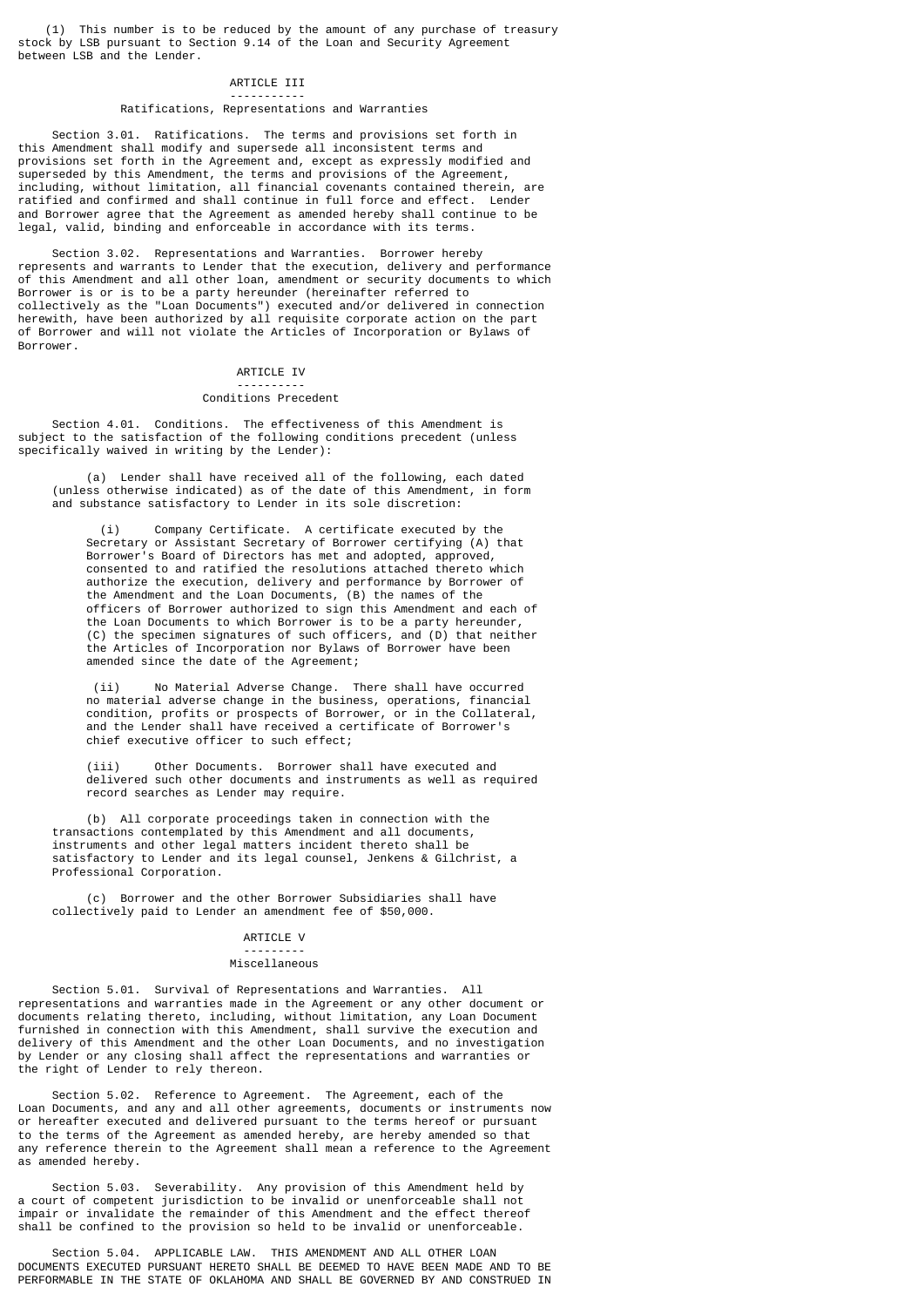## ACCORDANCE WITH THE LAWS OF THE STATE OF OKLAHOMA.

 Section 5.05. Successors and Assigns. This Amendment is binding upon and shall inure to the benefit of Lender and Borrower and their respective successors and assigns; provided, however, that Borrower may not assign or transfer any of its rights or obligations hereunder without the prior written consent of Lender. Lender may assign any or all of its rights or obligations hereunder without the prior consent of Borrower.

 Section 5.06. Counterparts. This Amendment may be executed in one or more counterparts, each of which when so executed shall be deemed to be an original, but all of which when taken together shall constitute one and the same instrument.

 Section 5.07. Effect of Waiver. No consent or waiver, express or implied, by Lender to or of any breach of or deviation from any covenant or condition of the Agreement or duty shall be deemed a consent or waiver to or of any other breach of or deviation from the same or any other covenant, condition or duty. No failure on the part of Lender to exercise and no delay in exercising, and no course of dealing with respect to, any right, power, or privilege under this Amendment, the Agreement or any other Loan Document shall operate as a waiver thereof, nor shall any single or partial exercise of any right, power, or privilege under this Amendment, the Agreement or any other Loan Document preclude any other or further exercise thereof or the exercise of any other right, power, or privilege. The rights and remedies provided for in the Agreement and the other Loan Documents are cumulative and not exclusive of any rights and remedies provided by law.

 Section 5.08. Headings. The headings, captions and arrangements used in this Amendment are for convenience only and shall not affect the interpretation of this Amendment.

 Section 5.09. Releases. As a material inducement to Lender to enter into this Amendment, Borrower hereby represents and warrants that there are no claims or offsets against, or defenses or counterclaims to, the terms and provisions of and the other obligations created or evidenced by the Agreement or the other Loan Documents. Borrower hereby releases, acquits, and forever discharges Lender, and its successors, assigns, and predecessors in interest, their parents, subsidiaries and affiliated organizations, and the officers, employees, attorneys, and agents of each of the foregoing (all of whom are herein jointly and severally referred to as the "Released Parties") from any and all liability, damages, losses, obligations, costs, expenses, suits, claims, demands, causes of action for damages or any other relief, whether or not now known or suspected, of any kind, nature, or character, at law or in equity, which Borrower now has or may have ever had against any of the Released Parties, including, but not limited to, those relating to (a) usury or penalties or damages therefor, (b) allegations that a partnership existed between Borrower and the Released Parties, (c) allegations of unconscionable acts, deceptive trade practices, lack of good faith or fair dealing, lack of commercial reasonableness or special relationships, such as fiduciary, trust or confidential relationships, (d) allegations of dominion, control, alter ego, instrumentality, fraud, misrepresentation, duress, coercion, undue influence, interference or negligence, (e) allegations of tortious interference with present or prospective business relationships or of antitrust, or (f) slander, libel or damage to reputation, (hereinafter being collectively referred to as the "Claims"), all of which Claims are hereby waived.

 Section 5.10. Expenses of Lender. Borrower agrees to pay on demand (i) all costs and expenses reasonably incurred by Lender in connection with the preparation, negotiation and execution of this Amendment and the other Loan Documents executed pursuant hereto and any and all subsequent amendments, modifications, and supplements hereto or thereto, including, without limitation, the costs and fees of Lender's legal counsel and the allocated cost of staff counsel and (ii) all costs and expenses reasonably incurred by Lender in connection with the enforcement or preservation of any rights under the Agreement, this Amendment and/or other Loan Documents, including, without limitation, the costs and fees of Lender's legal counsel and the allocated cost of staff counsel.

 Section 5.11. NO ORAL AGREEMENTS. THIS AMENDMENT, TOGETHER WITH THE OTHER LOAN DOCUMENTS AS WRITTEN, REPRESENT THE FINAL AGREEMENTS BETWEEN LENDER AND BORROWER AND MAY NOT BE CONTRADICTED BY EVIDENCE OF PRIOR, CONTEMPORANEOUS OR SUBSEQUENT ORAL AGREEMENTS OF THE PARTIES. THERE ARE NO UNWRITTEN ORAL AGREEMENTS BETWEEN LENDER AND BORROWER.

 IN WITNESS WHEREOF, the parties have executed this Amendment on the date first above written.

"BORROWER"

LSB INDUSTRIES, INC.

| - |  |
|---|--|
|   |  |
|   |  |

"LENDER"

BANKAMERICA BUSINESS CREDIT, INC.

By:\_\_\_\_\_\_\_\_\_\_\_\_\_\_\_\_\_\_\_\_\_\_\_\_\_\_\_\_\_\_\_\_\_\_\_\_\_\_\_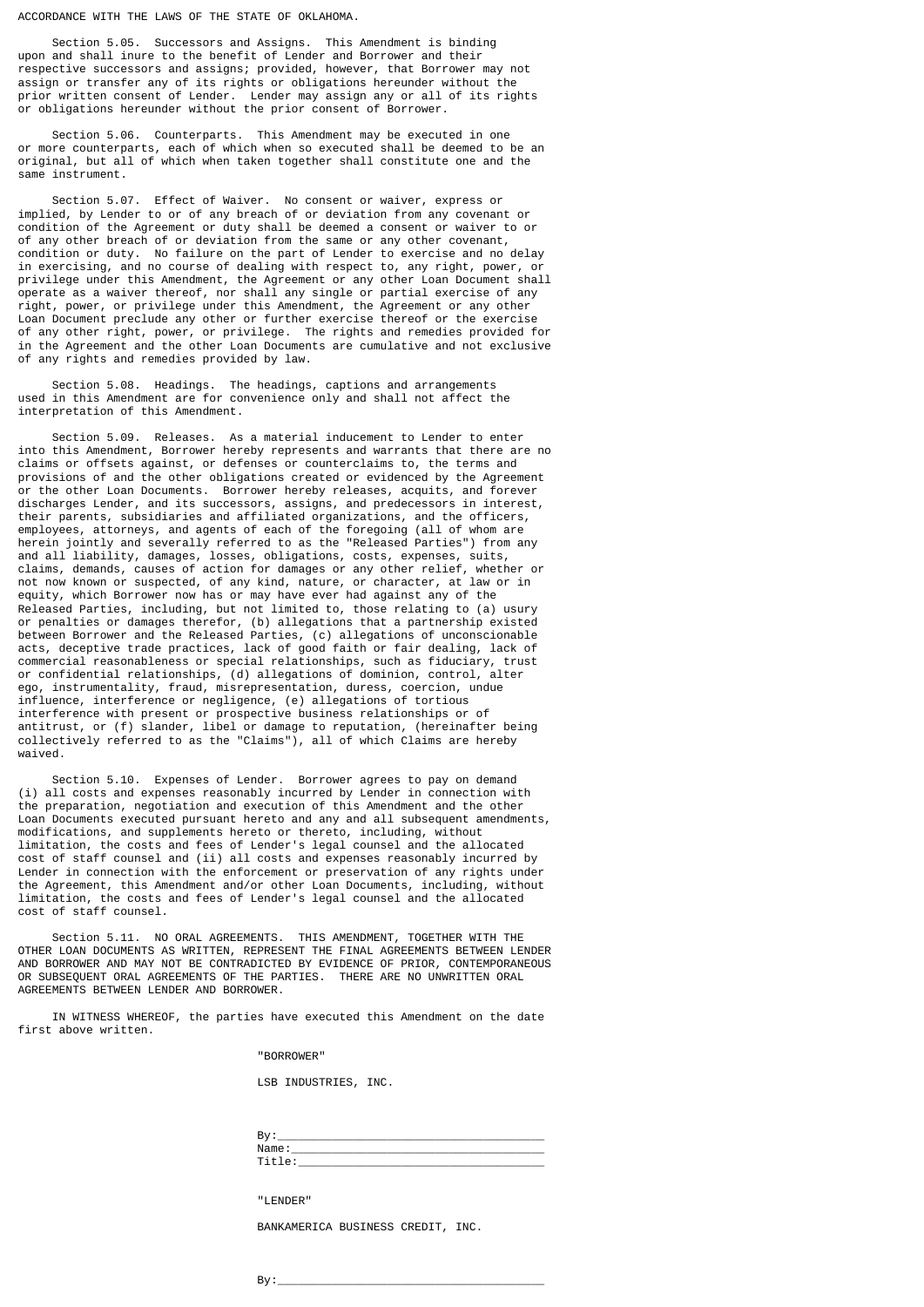| Name<br>-----  |
|----------------|
| . .<br>$- - -$ |

# CONSENTS AND REAFFIRMATIONS

 --------------------------- Each of the undersigned hereby acknowledges the execution of, and consents to, the terms and conditions of that Second Amendment to Loan and Security Agreement dated as of December 1, 1995, between LSB Industries, Inc., and BankAmerica Business Credit, Inc. ("Creditor") and reaffirms its obligations under (i) that certain Continuing Guaranty with Security Agreement (the "Guaranty") dated as of December 12, 1994, and (ii) that certain Cross-Collateralization and Cross-Guaranty Agreement (the Cross-Collateralization Agreement ) dated as of December 12, 1994, each made by the undersigned in favor of the Creditor, and acknowledges and agrees that the Guaranty and the Cross-Collateralization Agreement remain in full force and effect and the Guaranty and the Cross-Collateralization Agreement are hereby ratified and confirmed.

Dated as of December 1, 1995.

UNIVERSAL TECH CORPORATION

| -  |  |
|----|--|
| ше |  |
| __ |  |

LSB CHEMICAL CORP.

| $\mathbf{a}$<br>o۱ |       |
|--------------------|-------|
|                    | "ame. |
|                    |       |

 L&S AUTOMOTIVE PRODUCTS CO. (f/k/a LSB Bearing Corp.)

| D.,<br>D۷ |      |
|-----------|------|
|           | Name |
| . .       |      |

INTERNATIONAL BEARINGS, INC.

| $N$ ame |
|---------|
|         |

LSB EXTRUSION CO.

| n.<br>״ם  |
|-----------|
| Name      |
| . .<br>-- |

ROTEX CORPORATION

| Bv  |                 |
|-----|-----------------|
|     | Name            |
| . . | $\tilde{}$<br>. |

TRIBONETICS CORPORATION

 By:\_\_\_\_\_\_\_\_\_\_\_\_\_\_\_\_\_\_\_\_\_\_\_\_\_\_\_\_\_\_\_\_\_\_\_\_\_\_\_ Name:\_\_\_\_\_\_\_\_\_\_\_\_\_\_\_\_\_\_\_\_\_\_\_\_\_\_\_\_\_\_\_\_\_\_\_\_\_ Title:\_\_\_\_\_\_\_\_\_\_\_\_\_\_\_\_\_\_\_\_\_\_\_\_\_\_\_\_\_\_\_\_\_\_\_\_

SUMMIT MACHINE TOOL SYSTEMS,<br>INC. **INC.** 

 By:\_\_\_\_\_\_\_\_\_\_\_\_\_\_\_\_\_\_\_\_\_\_\_\_\_\_\_\_\_\_\_\_\_\_\_\_\_\_\_ Name:\_\_\_\_\_\_\_\_\_\_\_\_\_\_\_\_\_\_\_\_\_\_\_\_\_\_\_\_\_\_\_\_\_\_\_\_\_ Title:\_\_\_\_\_\_\_\_\_\_\_\_\_\_\_\_\_\_\_\_\_\_\_\_\_\_\_\_\_\_\_\_\_\_\_\_

> HERCULES ENERGY MFG. CORPORATION

 By:\_\_\_\_\_\_\_\_\_\_\_\_\_\_\_\_\_\_\_\_\_\_\_\_\_\_\_\_\_\_\_\_\_\_\_\_\_\_\_ Name:\_\_\_\_\_\_\_\_\_\_\_\_\_\_\_\_\_\_\_\_\_\_\_\_\_\_\_\_\_\_\_\_\_\_\_\_\_ Title:\_\_\_\_\_\_\_\_\_\_\_\_\_\_\_\_\_\_\_\_\_\_\_\_\_\_\_\_\_\_\_\_\_\_\_\_

> MOREY MACHINERY MANUFACTURING CORPORATION

 By:\_\_\_\_\_\_\_\_\_\_\_\_\_\_\_\_\_\_\_\_\_\_\_\_\_\_\_\_\_\_\_\_\_\_\_\_\_\_\_ Name:\_\_\_\_\_\_\_\_\_\_\_\_\_\_\_\_\_\_\_\_\_\_\_\_\_\_\_\_\_\_\_\_\_\_\_\_\_ Title:\_\_\_\_\_\_\_\_\_\_\_\_\_\_\_\_\_\_\_\_\_\_\_\_\_\_\_\_\_\_\_\_\_\_\_\_

CHP CORPORATION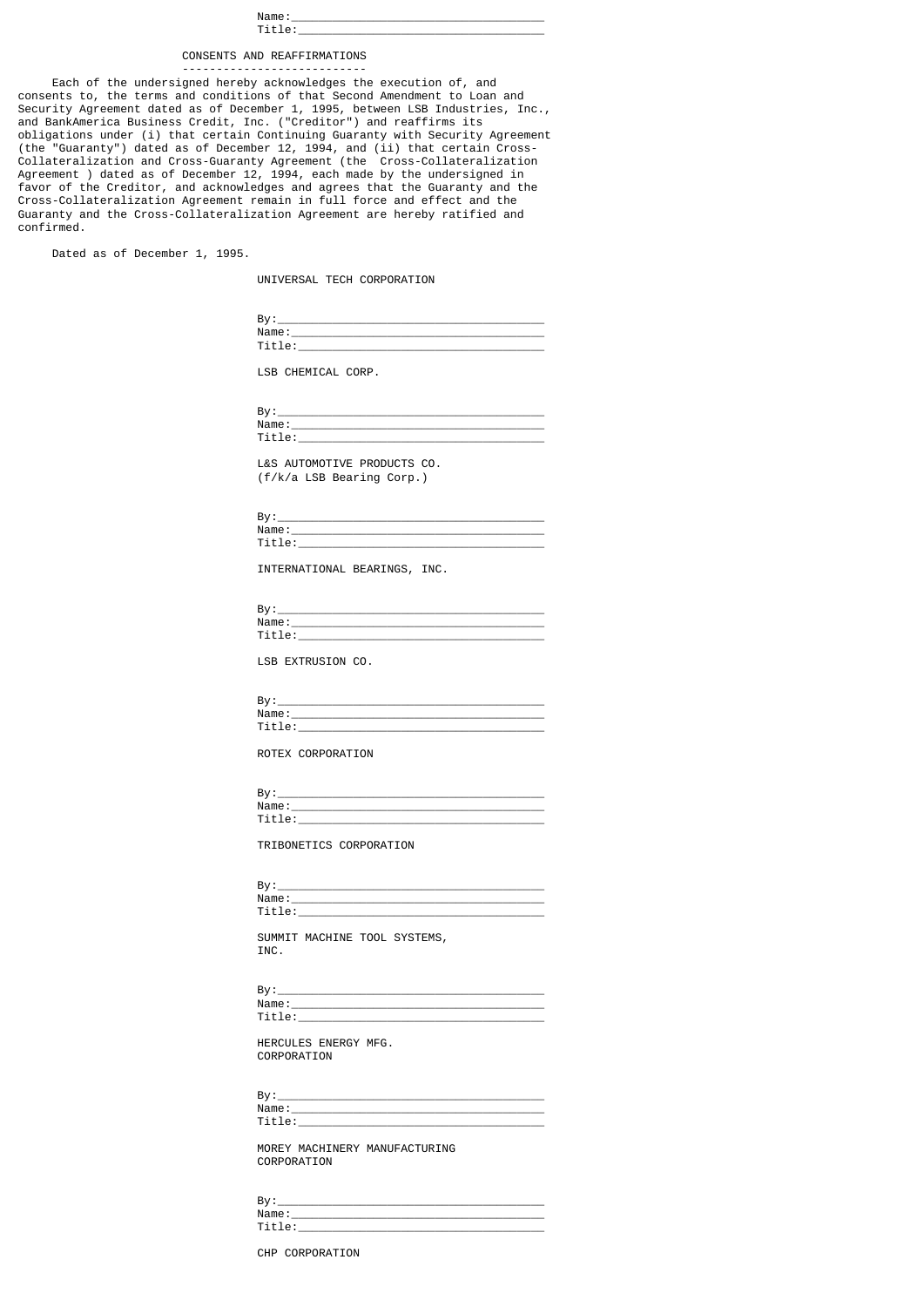| KOAX CORP.                                                                                                                                                                                                                                        |
|---------------------------------------------------------------------------------------------------------------------------------------------------------------------------------------------------------------------------------------------------|
| Title: the contract of the contract of the contract of the contract of the contract of the contract of the contract of the contract of the contract of the contract of the contract of the contract of the contract of the con<br>APR CORPORATION |
|                                                                                                                                                                                                                                                   |

| <u>_</u>          |  |
|-------------------|--|
| $"$ amo<br>$\sim$ |  |
| -<br>_____        |  |

# CONSENTS AND REAFFIRMATIONS

 Each of the undersigned hereby acknowledges the execution of, and consents to, the terms and conditions of that Second Amendment to Loan and Security Agreement dated as of December 1, 1995, between LSB Industries, Inc., and BankAmerica Business Credit, Inc. ("Creditor") and reaffirms its obligations under that certain Cross-Collateralization and Cross-Guaranty Agreement (the Cross-Collateralization Agreement ) dated as of December 12, 1994, made by the undersigned in favor of the Creditor, and acknowledges and agrees that the Cross-Collateralization Agreement remains in full force and effect and the Cross-Collateralization Agreement is hereby ratified and confirmed.

Dated as of December 1, 1995.

 INTERNATIONAL ENVIRONMENTAL CORPORATION

| o۰<br>D۷ |       |
|----------|-------|
|          | Name: |
| -        |       |

L&S BEARING CO.

| $\mathbf{a}$<br>D۷    |  |
|-----------------------|--|
| Name                  |  |
| $\cdot$ $\sim$ $\sim$ |  |

CLIMATE MASTER, INC.

| Bv   |  |
|------|--|
| Name |  |
| . .  |  |

 SUMMIT MACHINE TOOL MANUFACTURING CORP.

| $\mathbf{a}$<br>o۱ |       |
|--------------------|-------|
|                    | "ame. |
|                    |       |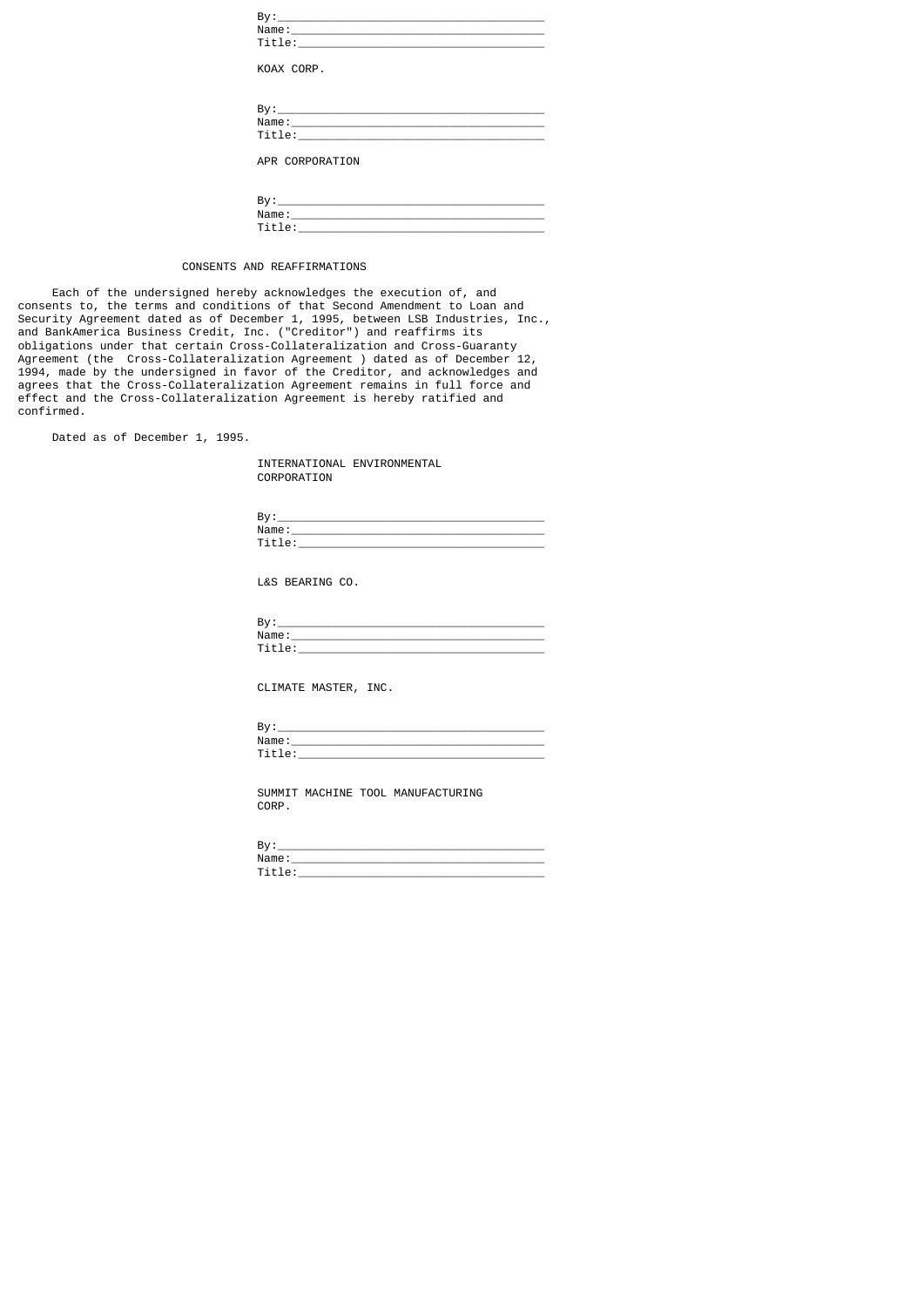# SECOND AMENDMENT

#### T<sub>o</sub> and the state of the state of the state of the state of the state of the state of the state of the state of the state of the state of the state of the state of the state of the state of the state of the state of the s LOAN AND SECURITY AGREEMENT

 THIS SECOND AMENDMENT TO LOAN AND SECURITY AGREEMENT (the "Amendment") is dated as of December 1, 1995, and entered into by and between BANKAMERICA BUSINESS CREDIT, INC. ( Lender ) and EL DORADO CHEMICAL COMPANY ( El Dorado ) and SLURRY EXPLOSIVE CORPORATION ( Slurry ) (El Dorado and Slurry collectively referred to herein as "Borrower").

 WHEREAS, Lender and Borrower have entered into that certain Loan and Security Agreement dated December 12, 1994, as amended by that certain First Amendment to Loan and Security Agreement dated as of August 17, 1995 (the "Agreement");

 WHEREAS, Lender and Borrower desire to further amend the Agreement as hereinafter set forth;

 NOW, THEREFORE, in consideration of the mutual conditions and agreements set forth in the Agreement and this Amendment, and other good and valuable consideration, the receipt and sufficiency of which are hereby acknowledged, the parties, intending to be legally bound, hereby agree as follows:

## ARTICLE I

#### --------- Definitions

 Section 1.01. Definitions. Capitalized terms used in this Amendment, to the extent not otherwise defined herein, shall have the same meanings as in the Agreement, as amended hereby.

 Section 1.02. New Definitions. The following new definitions are hereby added to the Agreement:

Second Amendment Date means December 1, 1995.

 Short Term Revolving Facility means the credit facility hereunder consisting of the provision for Short Term Revolving Loans.

 Short Term Revolving Loans has the meaning specified in Section 2.1.

## ARTICLE II

#### ---------- Amendments

 Section 2.01. Amendment to Section 2.1 of the Agreement. Section 2.1 is hereby amended to read in its entirety as follows:

 2.1 Revolving Loans. The Lender shall, subject to the terms and conditions set forth in this Agreement, and upon a Borrower s request from time to time, make revolving loans (the Revolving Loans ) to EDC and Slurry up to the limits of the Availability. The Lender, in its discretion, may elect to exceed the limits of the Availability on one or more occasions, but if it does so, the Lender shall not be deemed thereby to have changed the limits of the Availability, or to be obligated to exceed the limits of the Availability on any other occasion. If the unpaid balance of the Revolving Loans exceeds the Availability (with the Availability for this purpose determined as if the amount of the Revolving Loans were zero), then the Lender may refuse to make or otherwise restrict Revolving Loans on such terms as the Lender determines until such excess has been eliminated. Notwithstanding the foregoing, beginning on the Second Amendment Date and continuing until the earlier to occur of a Mandatory Repayment or May 17, 1996, Lender has agreed to make available to Borrowers a Short Term Revolver Facility in the maximum amount of up to \$3,000,000 (the Maximum Short Term Facility Amount ), subject to the Mandatory Reductions as hereinafter described. The Short Term Revolver Facility consists of Revolving Loans (the Short Term Revolving Loans ) which exceed Availability and which bear interest at a higher Applicable Interest Rate than the other Revolving Loans. The Maximum Short Term Facility Amount shall be subject to the following Mandatory Reductions : beginning on April 5, 1996 and continuing every seven (7) days thereafter, the Maximum Short Term Facility Amount will be reduced by increments of \$450,000 each. In addition, if at any time either (a) the term debt under the HCFS Loan Agreement is restructured, or (b) EDC enters into a lease transaction with respect to its Real Property and/or Equipment, then the Short Term Revolver Facility will terminate immediately and all Short Term Revolving Loans will be due and payable (the Mandatory Repayment ). Either Borrower may request Revolving Loans either orally or in writing, provided, however, that each such request with respect to Reference Rate Loans shall be made no later than 1:00 p.m. (Los Angeles, California time). Each oral request by either Borrower for a Revolving Loans shall be conclusively presumed to be made by a person authorized by such Borrower to do so and the crediting of a Revolving Loan to the Borrowers deposit account, or transmittal to such Person as either Borrower shall direct, shall conclusively establish the joint and several obligation of the Borrowers to repay such Revolving Loan. The Lender will charge all Revolving Loans and other Obligations to a loan account of the Borrowers maintained with the Lender. All fees, commissions, costs, expenses, and other charges due from the Borrowers, or either of them, pursuant to the Loan Documents, and all payments made and out-of-pocket expenses incurred by Lender and authorized to be charged to the Borrowers, or either of them, pursuant to the Loan Documents, will be charged as Revolving Loans to the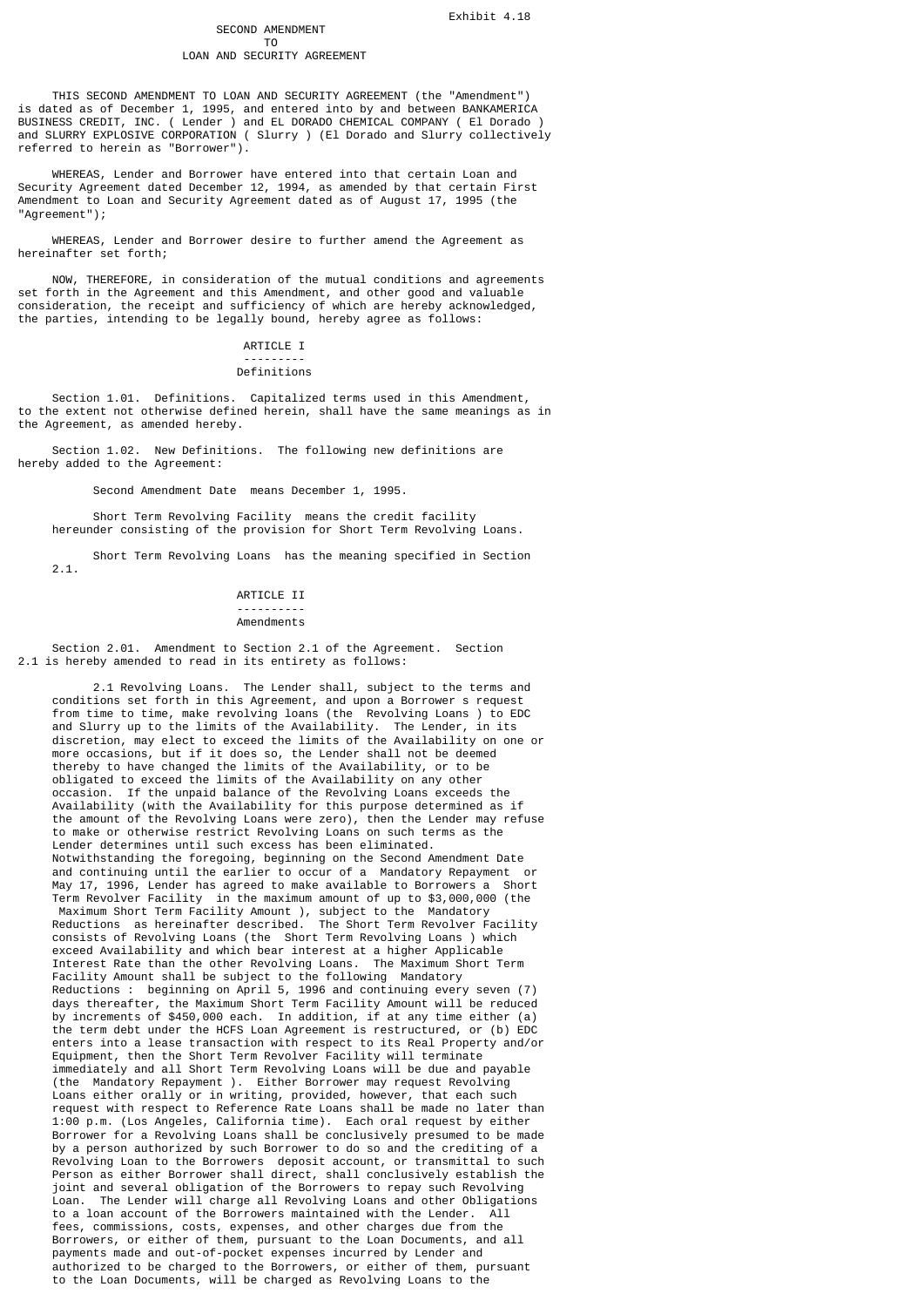Borrowers loan account as of the date due from the Borrowers or the date paid or incurred by the Lender, as the case may be.

 Section 2.02. Amendment to Section 3.1(a) of the Agreement. Subsections (i) and (ii) of Section 3.1(a) of the Agreement are hereby amended to read in their entirety as follows:

 (i) For all amounts charged as Revolving Loans other than Short Term Revolving Loans and Eurodollar Rate Loans, including all Revolving Loans which are Reference Rate Loans, then at a fluctuating per annum rate equal to one percent (1%) per annum (the Reference Rate Margin ) plus the Reference Rate, provided, however, that with respect to Short Term Revolving Loans other than Eurodollar Rate Loans the Reference Rate Margin will be three percent (3%); and

 (ii) If the Revolving Loans are Eurodollar Rate Loans, then at a per annum rate equal to: three and three-eighths percent (3.375%) per annum (the Eurodollar Margin ) plus the Eurodollar Rate determined for the applicable Interest Period; provided, however, that with respect to Short Term Revolving Loans that are Eurodollar Rate Loans, the Eurodollar Margin will be five and three-eighths percent (5.375%).

 Notwithstanding the foregoing, if Adjusted Tangible Net Worth equals or exceeds \$89,500,000, as reflected on Borrower s most current quarterly Financial Statements, then for so long as Adjusted Tangible Net Worth is at least \$89,500,000, both the Reference Rate Margin and the Eurodollar Margin with respect to the Revolving Loans other than the Short Term Revolving Loans will be reduced by one-half of one percent (.50%).

 Each change in the Reference Rate shall be reflected in the interest rate described in (i) above as of the effective date of such change. All interest charges shall be computed on the basis of a year of three hundred sixty (360) days and actual days elapsed. Except as otherwise provided herein, (1) interest accrued on each Eurodollar Rate Loan shall be payable in arrears on each Eurodollar Interest Payment Date applicable to such Eurodollar Rate Loan and upon payment thereof in full, and (2) interest accrued on the Reference Rate Loans will be payable in arrears on the first day of each month hereafter.

The remaining provisions of Section 3.1(a) are unchanged.

 Section 2.03. Amendment to Section 9.16 of the Agreement. Section 9.16 is hereby amended to read in its entirety as follows:

 9.16 Adjusted Tangible Net Worth. Adjusted Tangible Net Worth (without taking into account any purchases of treasury stock) will not be less than the following amounts at the end of each of the Fiscal Quarters during the following Fiscal Years:

| Fiscal Quarters in the<br>Following Fiscal Years               | 1st Quarter     | 2nd Quarter  | 3rd Quarter                     | 4th Quarter     |
|----------------------------------------------------------------|-----------------|--------------|---------------------------------|-----------------|
| Fiscal Year Ending<br>December 31, 1995                        |                 |              |                                 | \$78,000,000(1) |
| Fiscal Year Ending<br>December 31, 1996                        | \$78,000,000(1) |              | \$79,000,000(1) \$80,000,000(1) | \$81,000,000(1) |
| Fiscal Year Ending<br>December 31, 1997                        | \$81,000,000    | \$82,000,000 | \$83,000,000                    | \$84,000,000    |
| Each Fiscal Quarter during each Fiscal Year ending thereafter: |                 |              | \$84,000,000(1)                 |                 |

 (1) This number is to be reduced by the amount of any purchase of treasury stock by LSB pursuant to Section 9.14 of the Loan and Security Agreement between LSB and the Lender.

### ARTICLE III -----------

# Ratifications, Representations and Warranties

 Section 3.01. Ratifications. The terms and provisions set forth in this Amendment shall modify and supersede all inconsistent terms and provisions set forth in the Agreement and, except as expressly modified and superseded by this Amendment, the terms and provisions of the Agreement, including, without limitation, all financial covenants contained therein, are ratified and confirmed and shall continue in full force and effect. Lender and Borrower agree that the Agreement as amended hereby shall continue to be legal, valid, binding and enforceable in accordance with its terms.

 Section 3.02. Representations and Warranties. Borrower hereby represents and warrants to Lender that the execution, delivery and performance of this Amendment and all other loan, amendment or security documents to which Borrower is or is to be a party hereunder (hereinafter referred to collectively as the "Loan Documents") executed and/or delivered in connection herewith, have been authorized by all requisite corporate action on the part of Borrower and will not violate the Articles of Incorporation or Bylaws of Borrower.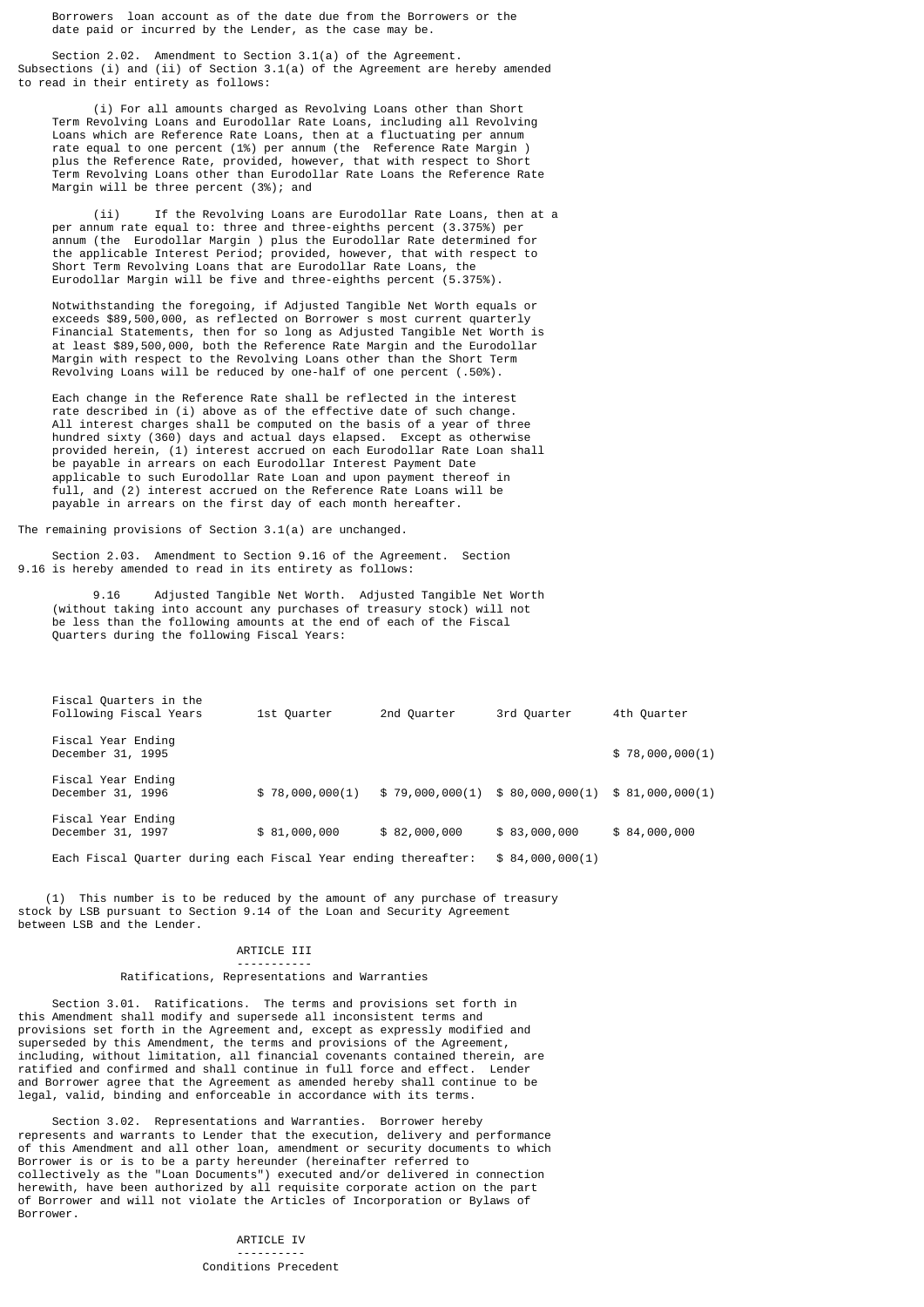Section 4.01. Conditions. The effectiveness of this Amendment is subject to the satisfaction of the following conditions precedent (unless specifically waived in writing by the Lender):

 (a) Lender shall have received all of the following, each dated (unless otherwise indicated) as of the date of this Amendment, in form and substance satisfactory to Lender in its sole discretion:

 (i) Company Certificate. A certificate executed by the Secretary or Assistant Secretary of Borrower certifying (A) that Borrower's Board of Directors has met and adopted, approved, consented to and ratified the resolutions attached thereto which authorize the execution, delivery and performance by Borrower of the Amendment and the Loan Documents, (B) the names of the officers of Borrower authorized to sign this Amendment and each of the Loan Documents to which Borrower is to be a party hereunder, (C) the specimen signatures of such officers, and (D) that neither the Articles of Incorporation nor Bylaws of Borrower have been amended since the date of the Agreement;

 (ii) No Material Adverse Change. There shall have occurred no material adverse change in the business, operations, financial condition, profits or prospects of Borrower, or in the Collateral, and the Lender shall have received a certificate of Borrower's chief executive officer to such effect;

 (iii) Other Documents. Borrower shall have executed and delivered such other documents and instruments as well as required record searches as Lender may require.

 (b) All corporate proceedings taken in connection with the transactions contemplated by this Amendment and all documents, instruments and other legal matters incident thereto shall be satisfactory to Lender and its legal counsel, Jenkens & Gilchrist, a Professional Corporation.

 (c) Borrower and the other Borrower Subsidiaries shall have collectively paid to Lender an amendment fee of \$50,000.

## ARTICLE V

## Miscellaneous

---------

 Section 5.01. Survival of Representations and Warranties. All representations and warranties made in the Agreement or any other document or documents relating thereto, including, without limitation, any Loan Document furnished in connection with this Amendment, shall survive the execution and delivery of this Amendment and the other Loan Documents, and no investigation by Lender or any closing shall affect the representations and warranties or the right of Lender to rely thereon.

 Section 5.02. Reference to Agreement. The Agreement, each of the Loan Documents, and any and all other agreements, documents or instruments now or hereafter executed and delivered pursuant to the terms hereof or pursuant to the terms of the Agreement as amended hereby, are hereby amended so that any reference therein to the Agreement shall mean a reference to the Agreement as amended hereby.

 Section 5.03. Severability. Any provision of this Amendment held by a court of competent jurisdiction to be invalid or unenforceable shall not impair or invalidate the remainder of this Amendment and the effect thereof shall be confined to the provision so held to be invalid or unenforceable.

 Section 5.04. APPLICABLE LAW. THIS AMENDMENT AND ALL OTHER LOAN DOCUMENTS EXECUTED PURSUANT HERETO SHALL BE DEEMED TO HAVE BEEN MADE AND TO BE PERFORMABLE IN THE STATE OF OKLAHOMA AND SHALL BE GOVERNED BY AND CONSTRUED IN ACCORDANCE WITH THE LAWS OF THE STATE OF OKLAHOMA.

 Section 5.05. Successors and Assigns. This Amendment is binding upon and shall inure to the benefit of Lender and Borrower and their respective successors and assigns; provided, however, that Borrower may not assign or transfer any of its rights or obligations hereunder without the prior written consent of Lender. Lender may assign any or all of its rights or obligations hereunder without the prior consent of Borrower.

 Section 5.06. Counterparts. This Amendment may be executed in one or more counterparts, each of which when so executed shall be deemed to be an original, but all of which when taken together shall constitute one and the same instrument.

 Section 5.07. Effect of Waiver. No consent or waiver, express or implied, by Lender to or of any breach of or deviation from any covenant or condition of the Agreement or duty shall be deemed a consent or waiver to or of any other breach of or deviation from the same or any other covenant, condition or duty. No failure on the part of Lender to exercise and no delay in exercising, and no course of dealing with respect to, any right, power, or privilege under this Amendment, the Agreement or any other Loan Document shall operate as a waiver thereof, nor shall any single or partial exercise of any right, power, or privilege under this Amendment, the Agreement or any other Loan Document preclude any other or further exercise thereof or the exercise of any other right, power, or privilege. The rights and remedies provided for in the Agreement and the other Loan Documents are cumulative and not exclusive of any rights and remedies provided by law.

 Section 5.08. Headings. The headings, captions and arrangements used in this Amendment are for convenience only and shall not affect the interpretation of this Amendment.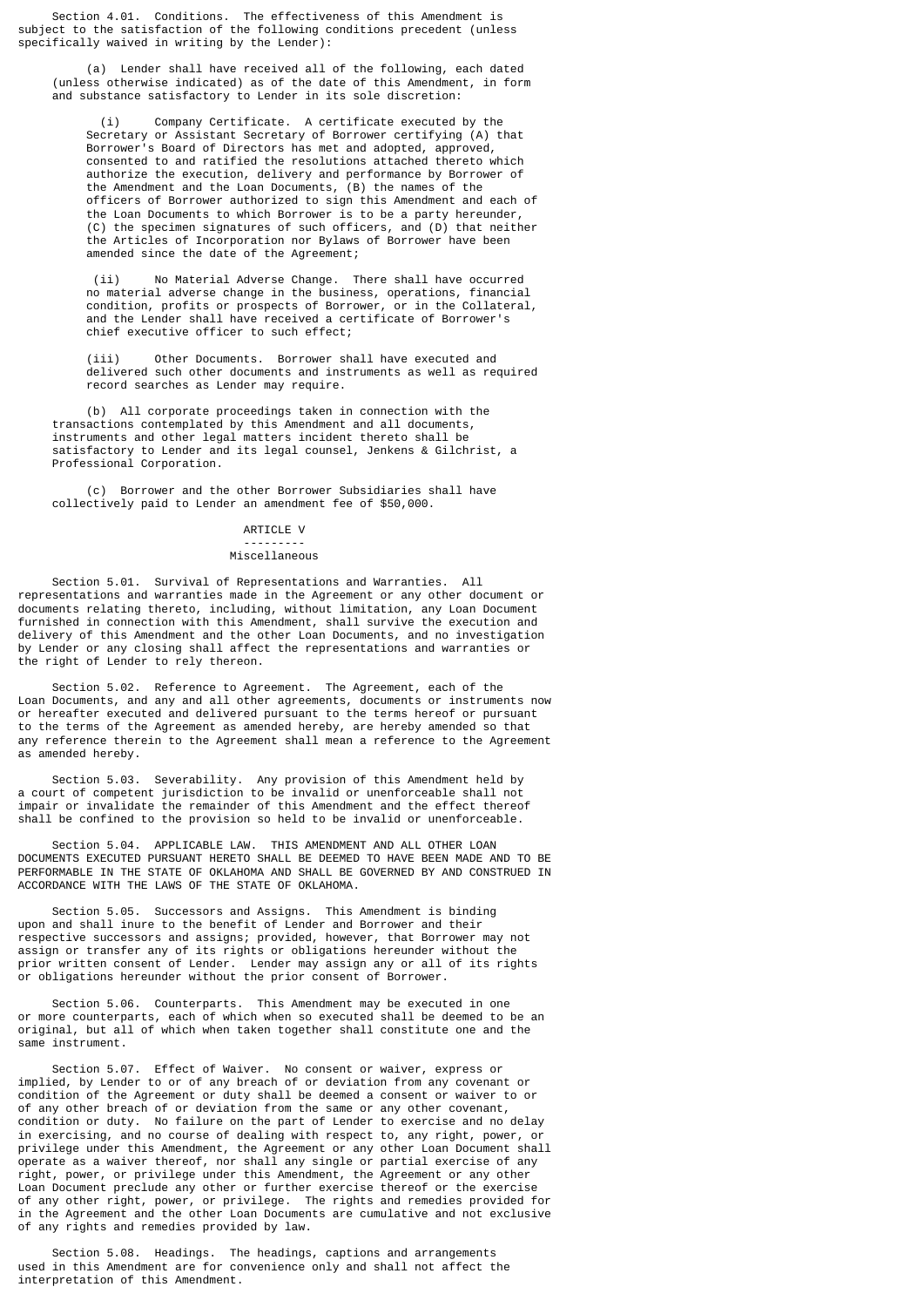Section 5.09. Releases. As a material inducement to Lender to enter into this Amendment, Borrower hereby represents and warrants that there are no claims or offsets against, or defenses or counterclaims to, the terms and provisions of and the other obligations created or evidenced by the Agreement or the other Loan Documents. Borrower hereby releases, acquits, and forever discharges Lender, and its successors, assigns, and predecessors in interest, their parents, subsidiaries and affiliated organizations, and the officers, employees, attorneys, and agents of each of the foregoing (all of whom are herein jointly and severally referred to as the "Released Parties") from any and all liability, damages, losses, obligations, costs, expenses, suits, claims, demands, causes of action for damages or any other relief, whether or not now known or suspected, of any kind, nature, or character, at law or in equity, which Borrower now has or may have ever had against any of the Released Parties, including, but not limited to, those relating to (a) usury or penalties or damages therefor, (b) allegations that a partnership existed between Borrower and the Released Parties, (c) allegations of unconscionable acts, deceptive trade practices, lack of good faith or fair dealing, lack of commercial reasonableness or special relationships, such as fiduciary, trust or confidential relationships, (d) allegations of dominion, control, alter ego, instrumentality, fraud, misrepresentation, duress, coercion, undue influence, interference or negligence, (e) allegations of tortious interference with present or prospective business relationships or of antitrust, or (f) slander, libel or damage to reputation, (hereinafter being collectively referred to as the "Claims"), all of which Claims are hereby waived.

 Section 5.10. Expenses of Lender. Borrower agrees to pay on demand (i) all costs and expenses reasonably incurred by Lender in connection with the preparation, negotiation and execution of this Amendment and the other Loan Documents executed pursuant hereto and any and all subsequent amendments, modifications, and supplements hereto or thereto, including, without limitation, the costs and fees of Lender's legal counsel and the allocated cost of staff counsel and (ii) all costs and expenses reasonably incurred by Lender in connection with the enforcement or preservation of any rights under the Agreement, this Amendment and/or other Loan Documents, including, without limitation, the costs and fees of Lender's legal counsel and the allocated cost of staff counsel.

 Section 5.11. NO ORAL AGREEMENTS. THIS AMENDMENT, TOGETHER WITH THE OTHER LOAN DOCUMENTS AS WRITTEN, REPRESENT THE FINAL AGREEMENTS BETWEEN LENDER AND BORROWER AND MAY NOT BE CONTRADICTED BY EVIDENCE OF PRIOR, CONTEMPORANEOUS OR SUBSEQUENT ORAL AGREEMENTS OF THE PARTIES. THERE ARE NO UNWRITTEN ORAL AGREEMENTS BETWEEN LENDER AND BORROWER.

 IN WITNESS WHEREOF, the parties have executed this Amendment on the date first above written.

#### "BORROWER"

EL DORADO CHEMICAL COMPANY

| . .<br>D۷ |  |
|-----------|--|
| Name      |  |
| _____     |  |

SLURRY EXPLOSIVE CORPORATION

| D۷ | D.,   |
|----|-------|
|    | Name  |
|    | _____ |

"LENDER"

BANKAMERICA BUSINESS CREDIT, INC.

| ◡     |  |
|-------|--|
| Mame. |  |
| __    |  |

# CONSENTS AND REAFFIRMATIONS

---------------------------

 Each of the undersigned hereby acknowledges the execution of, and consents to, the terms and conditions of that Second Amendment to Loan and Security Agreement dated as of December 1, 1995, between El Dorado Chemical Company and Slurry Explosive Corporation and BankAmerica Business Credit, Inc. ("Creditor") and reaffirms its obligations under (i) that certain Continuing Guaranty with Security Agreement (the "Guaranty") dated as of December 12, 1994, and (ii) that certain Cross-Collateralization and Cross-Guaranty Agreement (the Cross-Collateralization Agreement ) dated as of December 12, 1994, each made by the undersigned in favor of the Creditor, and acknowledges and agrees that the Guaranty and the Cross-Collateralization Agreement remain in full force and effect and the Guaranty and the Cross-Collateralization Agreement are hereby ratified and confirmed.

Dated as of December 1, 1995.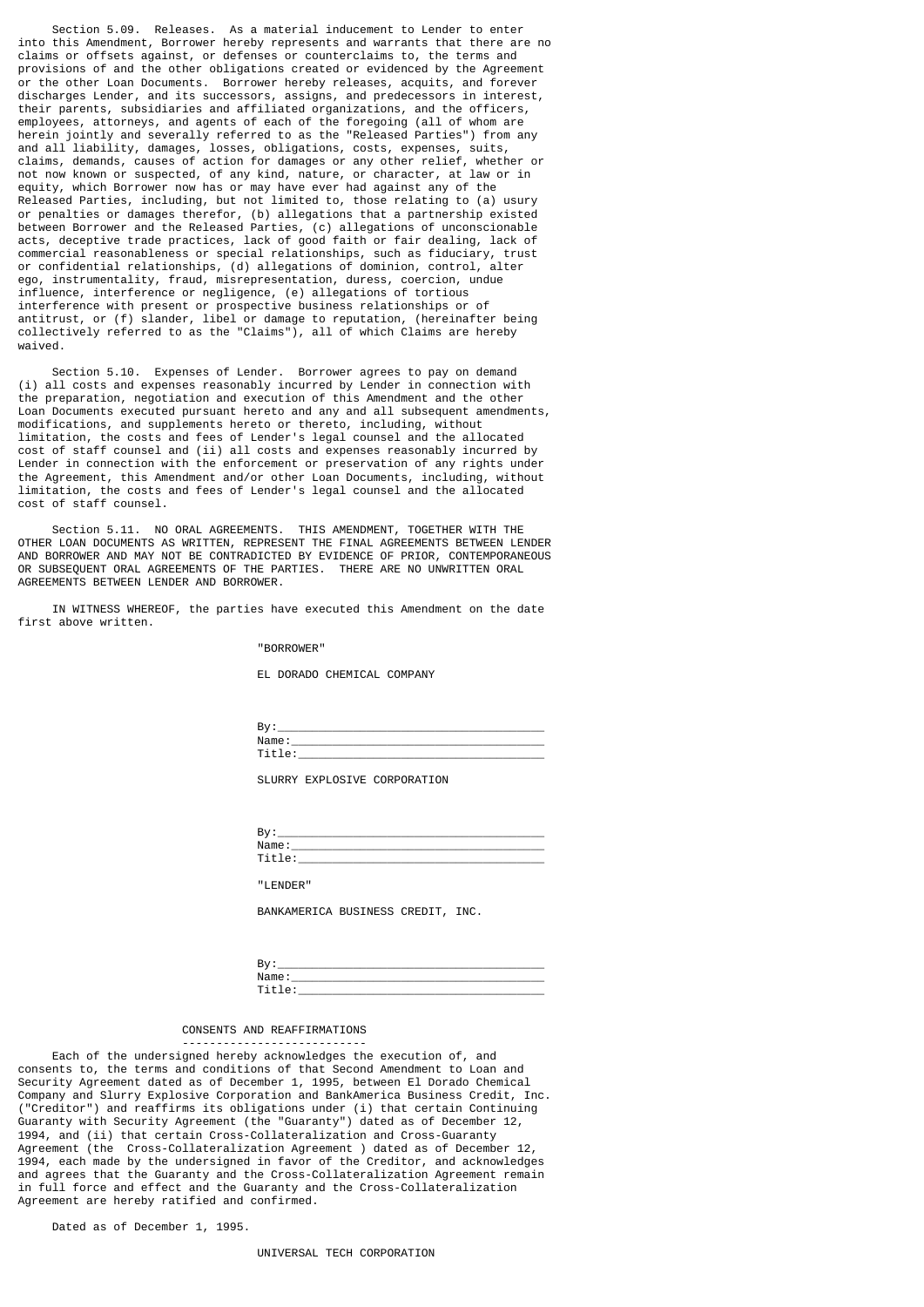| Title: when the contract of the contract of the contract of the contract of the contract of the contract of the<br>LSB CHEMICAL CORP.<br><u>Title:_________________________________</u><br>L&S AUTOMOTIVE PRODUCTS, CO.<br>(f/k/a LSB Bearing Corp.)<br>Title: the contract of the contract of the contract of the contract of the contract of the contract of the contract of the contract of the contract of the contract of the contract of the contract of the contract of the con<br>INTERNATIONAL BEARING, INC. |
|-----------------------------------------------------------------------------------------------------------------------------------------------------------------------------------------------------------------------------------------------------------------------------------------------------------------------------------------------------------------------------------------------------------------------------------------------------------------------------------------------------------------------|
|                                                                                                                                                                                                                                                                                                                                                                                                                                                                                                                       |
|                                                                                                                                                                                                                                                                                                                                                                                                                                                                                                                       |
|                                                                                                                                                                                                                                                                                                                                                                                                                                                                                                                       |
|                                                                                                                                                                                                                                                                                                                                                                                                                                                                                                                       |
|                                                                                                                                                                                                                                                                                                                                                                                                                                                                                                                       |
|                                                                                                                                                                                                                                                                                                                                                                                                                                                                                                                       |
|                                                                                                                                                                                                                                                                                                                                                                                                                                                                                                                       |
|                                                                                                                                                                                                                                                                                                                                                                                                                                                                                                                       |
|                                                                                                                                                                                                                                                                                                                                                                                                                                                                                                                       |
|                                                                                                                                                                                                                                                                                                                                                                                                                                                                                                                       |
|                                                                                                                                                                                                                                                                                                                                                                                                                                                                                                                       |
|                                                                                                                                                                                                                                                                                                                                                                                                                                                                                                                       |
|                                                                                                                                                                                                                                                                                                                                                                                                                                                                                                                       |
|                                                                                                                                                                                                                                                                                                                                                                                                                                                                                                                       |
| Name:                                                                                                                                                                                                                                                                                                                                                                                                                                                                                                                 |
|                                                                                                                                                                                                                                                                                                                                                                                                                                                                                                                       |
| LSB EXTRUSION CO.                                                                                                                                                                                                                                                                                                                                                                                                                                                                                                     |
|                                                                                                                                                                                                                                                                                                                                                                                                                                                                                                                       |
| $\mathsf{By:}\n \overline{\phantom{In}\n \quad \quad }$                                                                                                                                                                                                                                                                                                                                                                                                                                                               |
| Name:                                                                                                                                                                                                                                                                                                                                                                                                                                                                                                                 |
|                                                                                                                                                                                                                                                                                                                                                                                                                                                                                                                       |
| ROTEX CORPORATION                                                                                                                                                                                                                                                                                                                                                                                                                                                                                                     |
|                                                                                                                                                                                                                                                                                                                                                                                                                                                                                                                       |
|                                                                                                                                                                                                                                                                                                                                                                                                                                                                                                                       |
|                                                                                                                                                                                                                                                                                                                                                                                                                                                                                                                       |
|                                                                                                                                                                                                                                                                                                                                                                                                                                                                                                                       |
| TRIBONETICS CORPORATION                                                                                                                                                                                                                                                                                                                                                                                                                                                                                               |
|                                                                                                                                                                                                                                                                                                                                                                                                                                                                                                                       |
|                                                                                                                                                                                                                                                                                                                                                                                                                                                                                                                       |
|                                                                                                                                                                                                                                                                                                                                                                                                                                                                                                                       |
| SUMMIT MACHINE TOOL SYSTEMS,                                                                                                                                                                                                                                                                                                                                                                                                                                                                                          |
| INC.                                                                                                                                                                                                                                                                                                                                                                                                                                                                                                                  |
|                                                                                                                                                                                                                                                                                                                                                                                                                                                                                                                       |
| By:                                                                                                                                                                                                                                                                                                                                                                                                                                                                                                                   |
| Title: when the contract of the contract of the contract of the contract of the contract of the contract of the                                                                                                                                                                                                                                                                                                                                                                                                       |
|                                                                                                                                                                                                                                                                                                                                                                                                                                                                                                                       |
| HERCULES ENERGY MANUFACTURING<br>CORPORATION                                                                                                                                                                                                                                                                                                                                                                                                                                                                          |
|                                                                                                                                                                                                                                                                                                                                                                                                                                                                                                                       |
|                                                                                                                                                                                                                                                                                                                                                                                                                                                                                                                       |
|                                                                                                                                                                                                                                                                                                                                                                                                                                                                                                                       |
|                                                                                                                                                                                                                                                                                                                                                                                                                                                                                                                       |
| MOREY MACHINERY MANUFACTURING                                                                                                                                                                                                                                                                                                                                                                                                                                                                                         |
| CORPORATION                                                                                                                                                                                                                                                                                                                                                                                                                                                                                                           |
|                                                                                                                                                                                                                                                                                                                                                                                                                                                                                                                       |
|                                                                                                                                                                                                                                                                                                                                                                                                                                                                                                                       |
|                                                                                                                                                                                                                                                                                                                                                                                                                                                                                                                       |
| CHP CORPORATION                                                                                                                                                                                                                                                                                                                                                                                                                                                                                                       |
|                                                                                                                                                                                                                                                                                                                                                                                                                                                                                                                       |
|                                                                                                                                                                                                                                                                                                                                                                                                                                                                                                                       |
|                                                                                                                                                                                                                                                                                                                                                                                                                                                                                                                       |
|                                                                                                                                                                                                                                                                                                                                                                                                                                                                                                                       |
| KOAX CORP.                                                                                                                                                                                                                                                                                                                                                                                                                                                                                                            |
|                                                                                                                                                                                                                                                                                                                                                                                                                                                                                                                       |
|                                                                                                                                                                                                                                                                                                                                                                                                                                                                                                                       |
|                                                                                                                                                                                                                                                                                                                                                                                                                                                                                                                       |
|                                                                                                                                                                                                                                                                                                                                                                                                                                                                                                                       |
| $\texttt{Title:}\_\_\_\_\_\_\_\$<br>APR CORPORATION                                                                                                                                                                                                                                                                                                                                                                                                                                                                   |

By:\_\_\_\_\_<br>Name:\_\_<br>Title:\_

CONSENTS AND REAFFIRMATIONS ------------------------------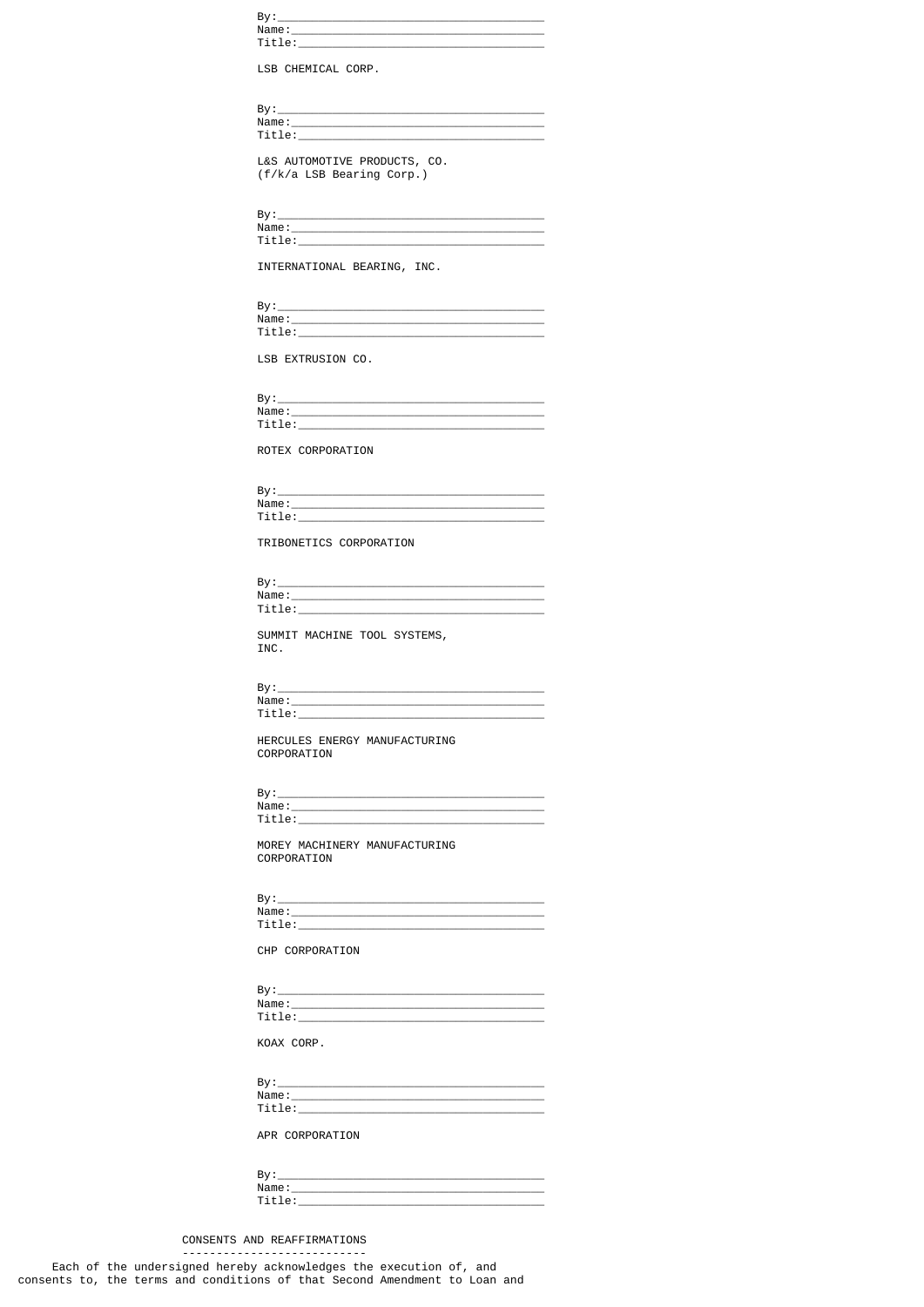Security Agreement dated as of December 1, 1995, between El Dorado Chemical Company and Slurry Explosive Corporation and BankAmerica Business Credit, Inc. ("Creditor") and reaffirms its obligations under that certain Cross-Collateralization and Cross-Guaranty Agreement (the Cross-Collateralization Agreement ) dated as of December 12, 1994, made by the undersigned in favor of the Creditor, and acknowledges and agrees that the Cross-Collateralization Agreement remains in full force and effect and the Cross-Collateralization Agreement is hereby ratified and confirmed.

Dated as of December 1, 1995.

|             | INTERNATIONAL ENVIRONMENTAL |
|-------------|-----------------------------|
| CORPORATION |                             |

| n v<br>- |                       |
|----------|-----------------------|
|          | Name                  |
|          | $\cdot$ $\sim$ $\sim$ |

L&S BEARING CO.

| n.,<br>– ov               |  |
|---------------------------|--|
| Name                      |  |
| .<br>$\cdot$ $ \cdot$ $-$ |  |

CLIMATE MASTER, INC.

| י פ<br>ъv |  |
|-----------|--|
| Name      |  |
| --        |  |

 SUMMIT MACHINE TOOL MANUFACTURING CORP.

| o۳<br>-            |
|--------------------|
| ัุีา m<br>$\cdots$ |
|                    |

LSB INDUSTRIES, INC.

| ◡ |  |
|---|--|
|   |  |
|   |  |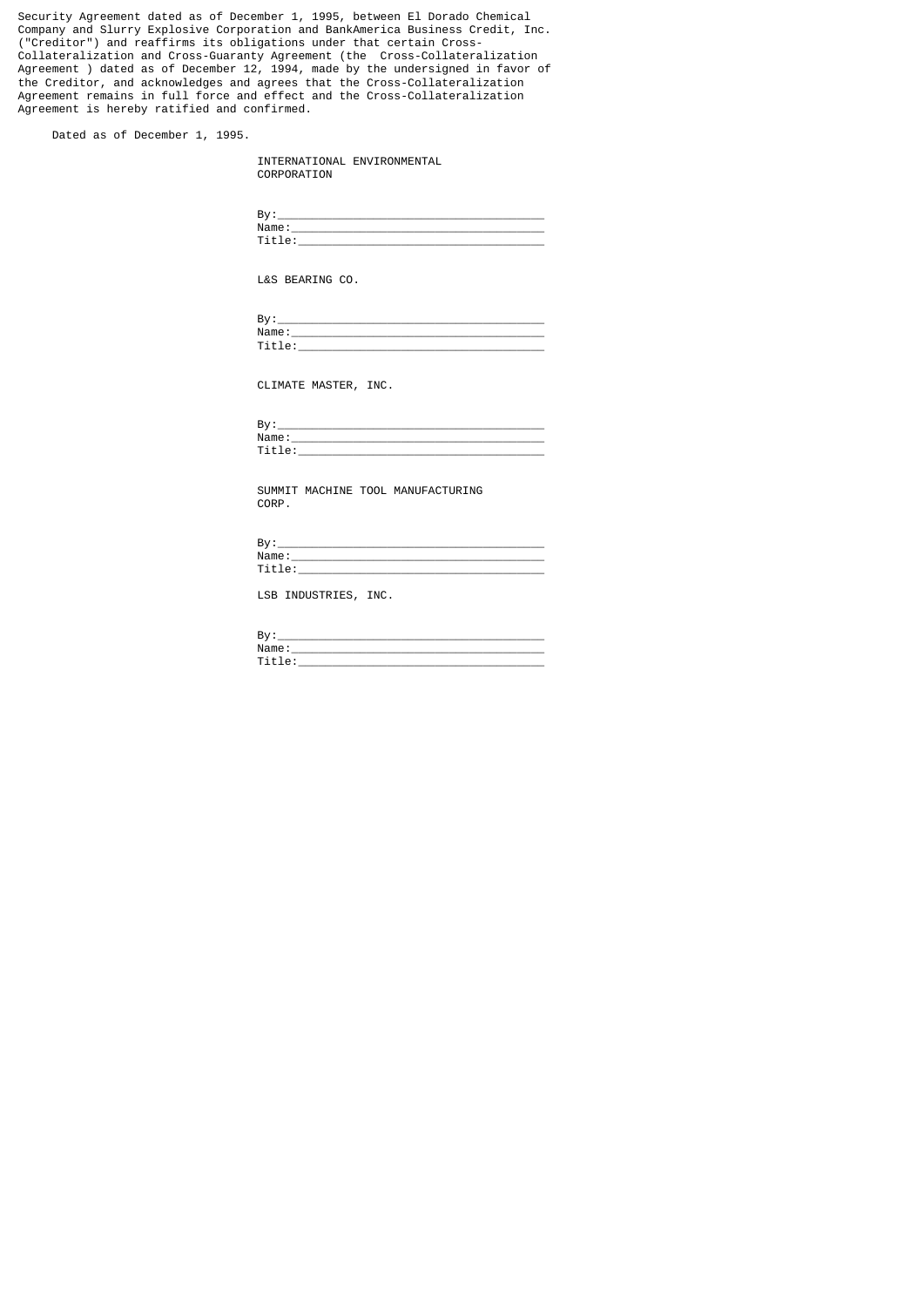# SECOND AMENDMENT<br>TO

#### T<sub>o</sub> and the state of the state of the state of the state of the state of the state of the state of the state of the state of the state of the state of the state of the state of the state of the state of the state of the s LOAN AND SECURITY AGREEMENT

 THIS SECOND AMENDMENT TO LOAN AND SECURITY AGREEMENT (the "Amendment") is dated as of December 1, 1995, and entered into by and between BANKAMERICA BUSINESS CREDIT, INC. ("Lender") and INTERNATIONAL ENVIRONMENTAL CORPORATION ("Borrower").

 WHEREAS, Lender and Borrower have entered into that certain Loan and Security Agreement dated December 12, 1994, as amended by that certain First Amendment to Loan and Security Agreement dated as of August 17, 1995 (the "Agreement");

 WHEREAS, Lender and Borrower desire to further amend the Agreement as hereinafter set forth;

 NOW, THEREFORE, in consideration of the mutual conditions and agreements set forth in the Agreement and this Amendment, and other good and valuable consideration, the receipt and sufficiency of which are hereby acknowledged, the parties, intending to be legally bound, hereby agree as follows:

#### ARTICLE I --------- Definitions

 Section 1.01. Definitions. Capitalized terms used in this Amendment, to the extent not otherwise defined herein, shall have the same meanings as in the Agreement, as amended hereby.

 Section 1.02. New Definitions. The following new definitions are hereby added to the Agreement:

"Second Amendment Date" means December 1, 1995.

 "Short Term Revolving Facility" means the credit facility hereunder consisting of the provision for Short Term Revolving Loans.

"Short Term Revolving Loans" has the meaning specified in Section

2.1.

## ARTICLE II ----------

#### Amendments

 Section 2.01. Amendment to Section 2.1 of the Agreement. Section 2.1 is hereby amended to read in its entirety as follows:

 2.1 Revolving Loans. The Lender shall, subject to the terms and conditions set forth in this Agreement, and upon a Borrower s request from time to time, make revolving loans (the "Revolving Loans") to International Environmental Corporation up to the limits of the Availability. The Lender, in its discretion, may elect to exceed the limits of the Availability on one or more occasions, but if it does so, the Lender shall not be deemed thereby to have changed the limits of the Availability, or to be obligated to exceed the limits of the Availability on any other occasion. If the unpaid balance of the Revolving Loans exceeds the Availability (with the Availability for this purpose determined as if the amount of the Revolving Loans were zero), then the Lender may refuse to make or otherwise restrict Revolving Loans on such terms as the Lender determines until such excess has been eliminated. Notwithstanding the foregoing, beginning on the Second Amendment Date and continuing until the earlier to occur of a "Mandatory Repayment" or May 17, 1996, Lender has agreed to make available to Borrowers a Short Term Revolver Facility in the maximum amount of up to \$2,000,000 (the "Maximum Short Term Facility Amount"), subject to the "Mandatory Reductions" as hereinafter described. The Short Term Revolver Facility consists of Revolving Loans (the "Short Term Revolving Loans") which exceed Availability and which bear interest at a higher Applicable Interest Rate than the other Revolving Loans. The Maximum Short Term Facility Amount shall be subject to the following "Mandatory Reductions": beginning on April 5, 1996 and continuing every seven (7) days thereafter, the Maximum Short Term Facility Amount will be reduced by increments of \$300,000 each. In addition, if at any time either (a) the term debt under the HCFS Loan Agreement is restructured, or (b) EDC enters into a lease transaction with respect to its Real Property and/or Equipment, then the Short Term Revolver Facility will terminate immediately and all Short Term Revolving Loans will be due and payable (the "Mandatory Repayment"). Either Borrower may request Revolving Loans either orally or in writing, provided, however, that each such request with respect to Reference Rate Loans shall be made no later than 1:00 p.m. (Los Angeles, California time). Each oral request by either Borrower for a Revolving Loans shall be conclusively presumed to be made by a person authorized by such Borrower to do so and the crediting of a Revolving Loan to the Borrowers deposit account, or transmittal to such Person as either Borrower shall direct, shall conclusively establish the joint and several obligation of the Borrowers to repay such Revolving Loan. The Lender will charge all Revolving Loans and other Obligations to a loan account of the Borrowers maintained with the Lender. All fees, commissions, costs, expenses, and other charges due from the Borrowers, or either of them, pursuant to the Loan Documents, and all payments made and out-of-pocket expenses incurred by Lender and authorized to be charged to the Borrowers, or either of them, pursuant to the Loan Documents, will be charged as Revolving Loans to the Borrowers loan account as of the date due from the Borrowers or the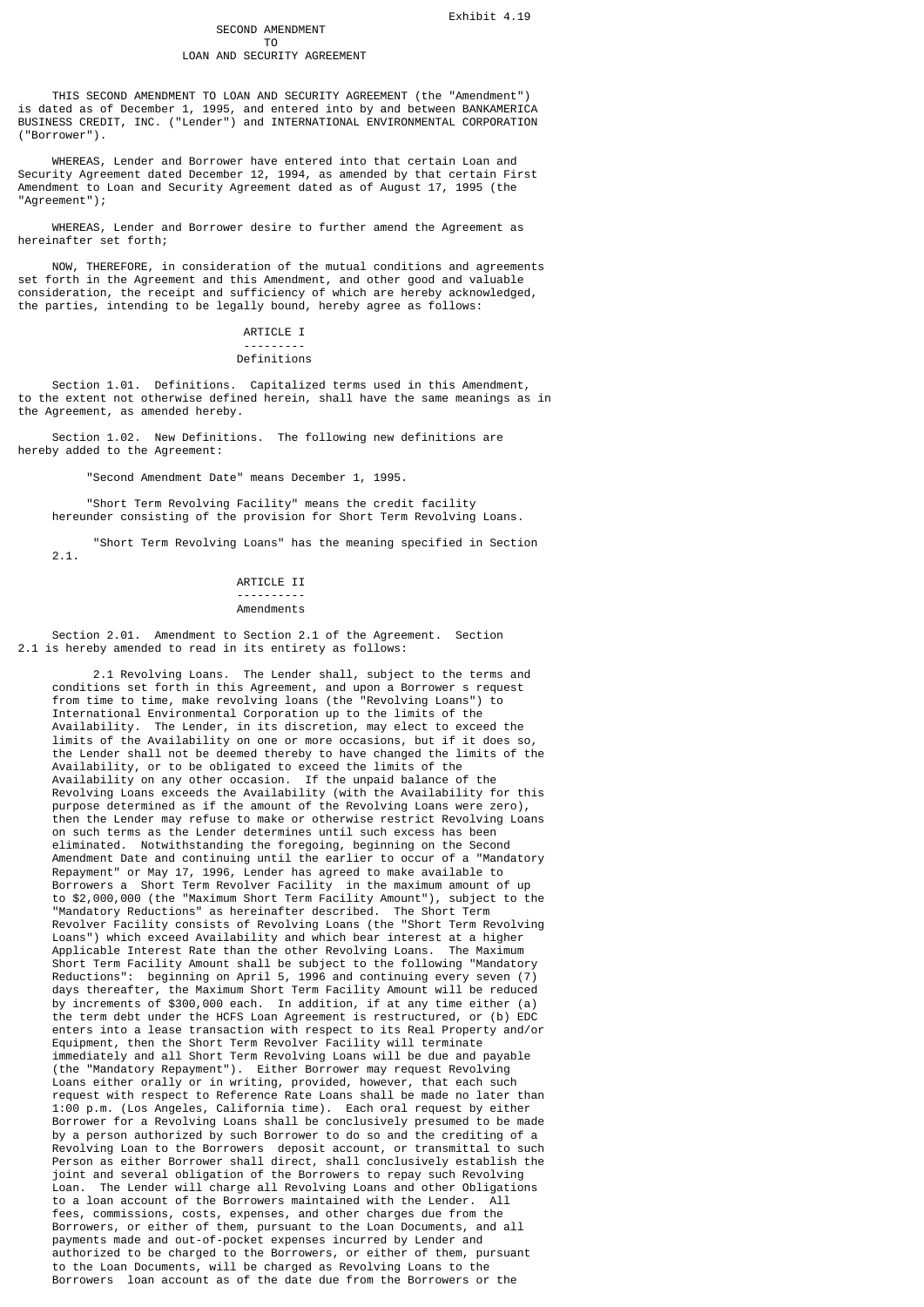date paid or incurred by the Lender, as the case may be.

 Section 2.02. Amendment to Section 3.1(a) of the Agreement. Subsections (i) and (ii) of Section 3.1(a) of the Agreement are hereby amended to read in their entirety as follows:

 (i) For all amounts charged as Revolving Loans other than Short Term Revolving Loans and Eurodollar Rate Loans, including all Revolving Loans which are Reference Rate Loans, then at a fluctuating per annum rate equal to one percent (1%) per annum (the "Reference Rate Margin") plus the Reference Rate, provided, however, that with respect to Short Term Revolving Loans other than Eurodollar Rate Loans the Reference Rate Margin will be three percent (3%); and

 (ii) If the Revolving Loans are Eurodollar Rate Loans, then at a per annum rate equal to: three and three-eighths percent (3.375%) per annum (the Eurodollar Margin ) plus the Eurodollar Rate determined for the applicable Interest Period; provided, however, that with respect to Short Term Revolving Loans that are Eurodollar Rate Loans, the Eurodollar Margin will be five and three-eighths percent (5.375%);

 Notwithstanding the foregoing, if Adjusted Tangible Net Worth equals or exceeds \$89,500,000, as reflected on Borrower s most current quarterly Financial Statements provided no Event of Default is outstanding, then for so long as Adjusted Tangible Net Worth is at least \$89,500,000, both the Reference Rate Margin and the Eurodollar Margin with respect to the Revolving Loans other than the Short Term Revolving Loans will be reduced by one-half of one percent (.50%), and the reduction will be effective as of the first day of the month following receipt by Lender of the Financial Statements.

 Each change in the Reference Rate shall be reflected in the interest rate described in (i) above as of the effective date of such change. All interest charges shall be computed on the basis of a year of three hundred sixty (360) days and actual days elapsed. Except as otherwise provided herein, (1) interest accrued on each Eurodollar Rate Loan shall be payable in arrears on each Eurodollar Interest Payment Date applicable to such Eurodollar Rate Loan and upon payment thereof in full, and (2) interest accrued on the Reference Rate Loans will be payable in arrears on the first day of each month hereafter.

The remaining provisions of Section 3.1(a) are unchanged.

 Section 2.03. Amendment to Section 9.16 of the Agreement. Section 9.16 is hereby amended to read in its entirety as follows:

 9.16 Adjusted Tangible Net Worth. Adjusted Tangible Net Worth (without taking into account any purchases of treasury stock) will not be less than the following amounts at the end of each of the Fiscal Quarters during the following Fiscal Years:

| Fiscal Quarters in the<br>Following Fiscal Years               | 1st Quarter     | 2nd Quarter  | 3rd Quarter                     | 4th Quarter     |
|----------------------------------------------------------------|-----------------|--------------|---------------------------------|-----------------|
| Fiscal Year Ending<br>December 31, 1995                        |                 |              |                                 | \$78,000,000(1) |
| Fiscal Year Ending<br>December 31, 1996                        | \$78,000,000(1) |              | \$79,000,000(1) \$80,000,000(1) | \$81,000,000(1) |
| Fiscal Year Ending<br>December 31, 1997                        | \$81,000,000    | \$82,000,000 | \$83,000,000                    | \$84,000,000    |
| Each Fiscal Quarter during each Fiscal Year ending thereafter: |                 |              | \$84,000,000(1)                 |                 |

 (1) This number is to be reduced by the amount of any purchase of treasury stock by LSB pursuant to Section 9.14 of the Loan and Security Agreement between LSB and the Lender.

## ARTICLE III

#### ----------- Ratifications, Representations and Warranties

 Section 3.01. Ratifications. The terms and provisions set forth in this Amendment shall modify and supersede all inconsistent terms and provisions set forth in the Agreement and, except as expressly modified and superseded by this Amendment, the terms and provisions of the Agreement, including, without limitation, all financial covenants contained therein, are ratified and confirmed and shall continue in full force and effect. Lender and Borrower agree that the Agreement as amended hereby shall continue to be legal, valid, binding and enforceable in accordance with its terms.

 Section 3.02. Representations and Warranties. Borrower hereby represents and warrants to Lender that the execution, delivery and performance of this Amendment and all other loan, amendment or security documents to which Borrower is or is to be a party hereunder (hereinafter referred to collectively as the "Loan Documents") executed and/or delivered in connection herewith, have been authorized by all requisite corporate action on the part of Borrower and will not violate the Articles of Incorporation or Bylaws of Borrower.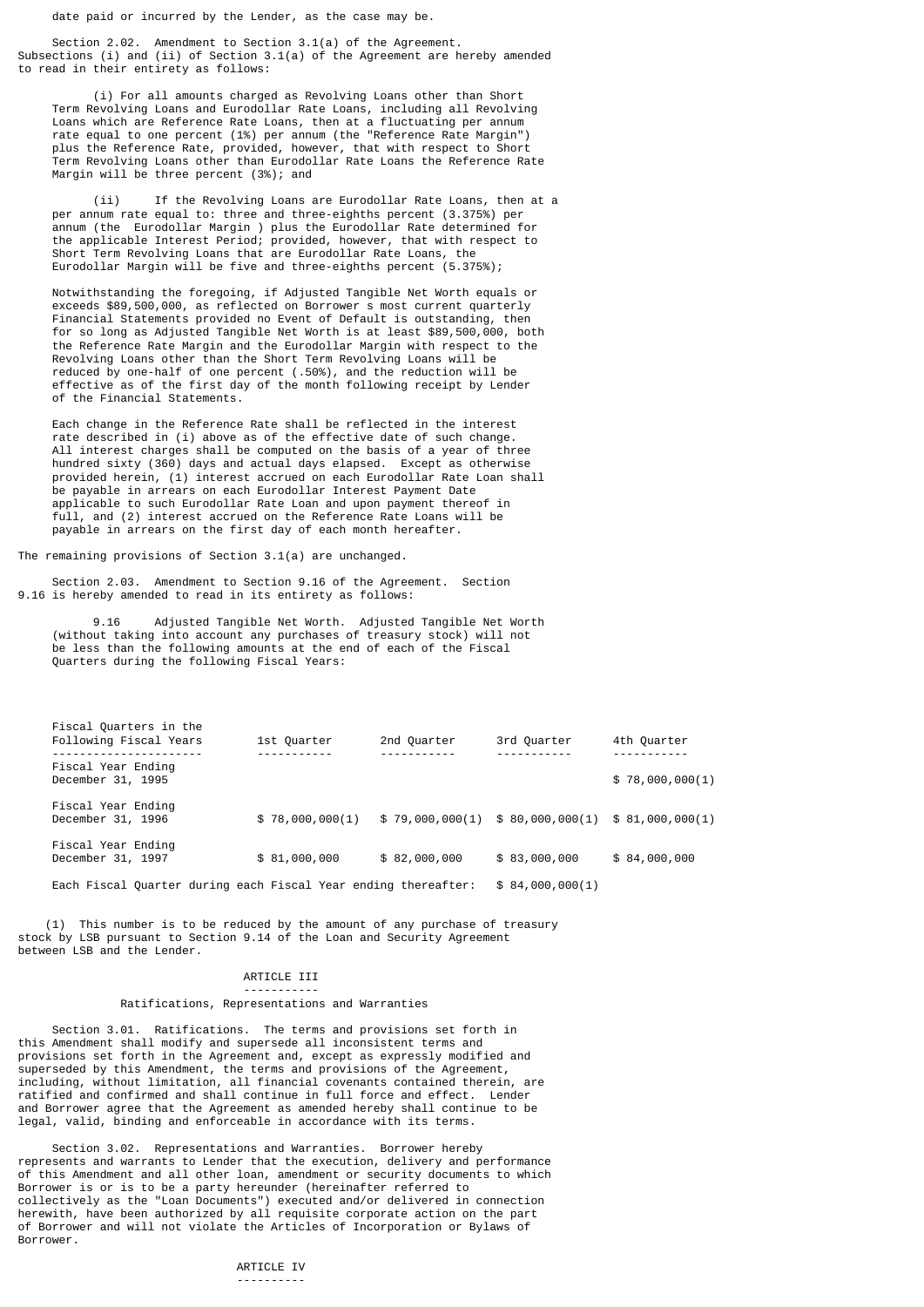## Conditions Precedent

 Section 4.01. Conditions. The effectiveness of this Amendment is subject to the satisfaction of the following conditions precedent (unless specifically waived in writing by the Lender):

 (a) Lender shall have received all of the following, each dated (unless otherwise indicated) as of the date of this Amendment, in form and substance satisfactory to Lender in its sole discretion:

 (i) Company Certificate. A certificate executed by the Secretary or Assistant Secretary of Borrower certifying (A) that Borrower's Board of Directors has met and adopted, approved, consented to and ratified the resolutions attached thereto which authorize the execution, delivery and performance by Borrower of the Amendment and the Loan Documents, (B) the names of the officers of Borrower authorized to sign this Amendment and each of the Loan Documents to which Borrower is to be a party hereunder, (C) the specimen signatures of such officers, and (D) that neither the Articles of Incorporation nor Bylaws of Borrower have been amended since the date of the Agreement;

 (ii) No Material Adverse Change. There shall have occurred no material adverse change in the business, operations, financial condition, profits or prospects of Borrower, or in the Collateral, and the Lender shall have received a certificate of Borrower's chief executive officer to such effect;

> (iii) Other Documents. Borrower shall have executed and delivered such other documents and instruments as well as required record searches as Lender may require.

 (b) All corporate proceedings taken in connection with the transactions contemplated by this Amendment and all documents, instruments and other legal matters incident thereto shall be satisfactory to Lender and its legal counsel, Jenkens & Gilchrist, a Professional Corporation.

 (c) Borrower and the other Borrower Subsidiaries shall have collectively paid to Lender an amendment fee of \$50,000.

#### ARTICLE V

#### --------- Miscellaneous

 Section 5.01. Survival of Representations and Warranties. All representations and warranties made in the Agreement or any other document or documents relating thereto, including, without limitation, any Loan Document furnished in connection with this Amendment, shall survive the execution and delivery of this Amendment and the other Loan Documents, and no investigation by Lender or any closing shall affect the representations and warranties or the right of Lender to rely thereon.

 Section 5.02. Reference to Agreement. The Agreement, each of the Loan Documents, and any and all other agreements, documents or instruments now or hereafter executed and delivered pursuant to the terms hereof or pursuant to the terms of the Agreement as amended hereby, are hereby amended so that any reference therein to the Agreement shall mean a reference to the Agreement as amended hereby.

 Section 5.03. Severability. Any provision of this Amendment held by a court of competent jurisdiction to be invalid or unenforceable shall not impair or invalidate the remainder of this Amendment and the effect thereof shall be confined to the provision so held to be invalid or unenforceable.

 Section 5.04. APPLICABLE LAW. THIS AMENDMENT AND ALL OTHER LOAN DOCUMENTS EXECUTED PURSUANT HERETO SHALL BE DEEMED TO HAVE BEEN MADE AND TO BE PERFORMABLE IN THE STATE OF OKLAHOMA AND SHALL BE GOVERNED BY AND CONSTRUED IN ACCORDANCE WITH THE LAWS OF THE STATE OF OKLAHOMA.

 Section 5.05. Successors and Assigns. This Amendment is binding upon and shall inure to the benefit of Lender and Borrower and their respective successors and assigns; provided, however, that Borrower may not assign or transfer any of its rights or obligations hereunder without the prior written consent of Lender. Lender may assign any or all of its rights or obligations hereunder without the prior consent of Borrower.

 Section 5.06. Counterparts. This Amendment may be executed in one or more counterparts, each of which when so executed shall be deemed to be an original, but all of which when taken together shall constitute one and the same instrument.

 Section 5.07. Effect of Waiver. No consent or waiver, express or implied, by Lender to or of any breach of or deviation from any covenant or condition of the Agreement or duty shall be deemed a consent or waiver to or of any other breach of or deviation from the same or any other covenant, condition or duty. No failure on the part of Lender to exercise and no delay in exercising, and no course of dealing with respect to, any right, power, or privilege under this Amendment, the Agreement or any other Loan Document shall operate as a waiver thereof, nor shall any single or partial exercise of any right, power, or privilege under this Amendment, the Agreement or any other Loan Document preclude any other or further exercise thereof or the exercise of any other right, power, or privilege. The rights and remedies provided for in the Agreement and the other Loan Documents are cumulative and not exclusive of any rights and remedies provided by law.

Section 5.08. Headings. The headings, captions and arrangements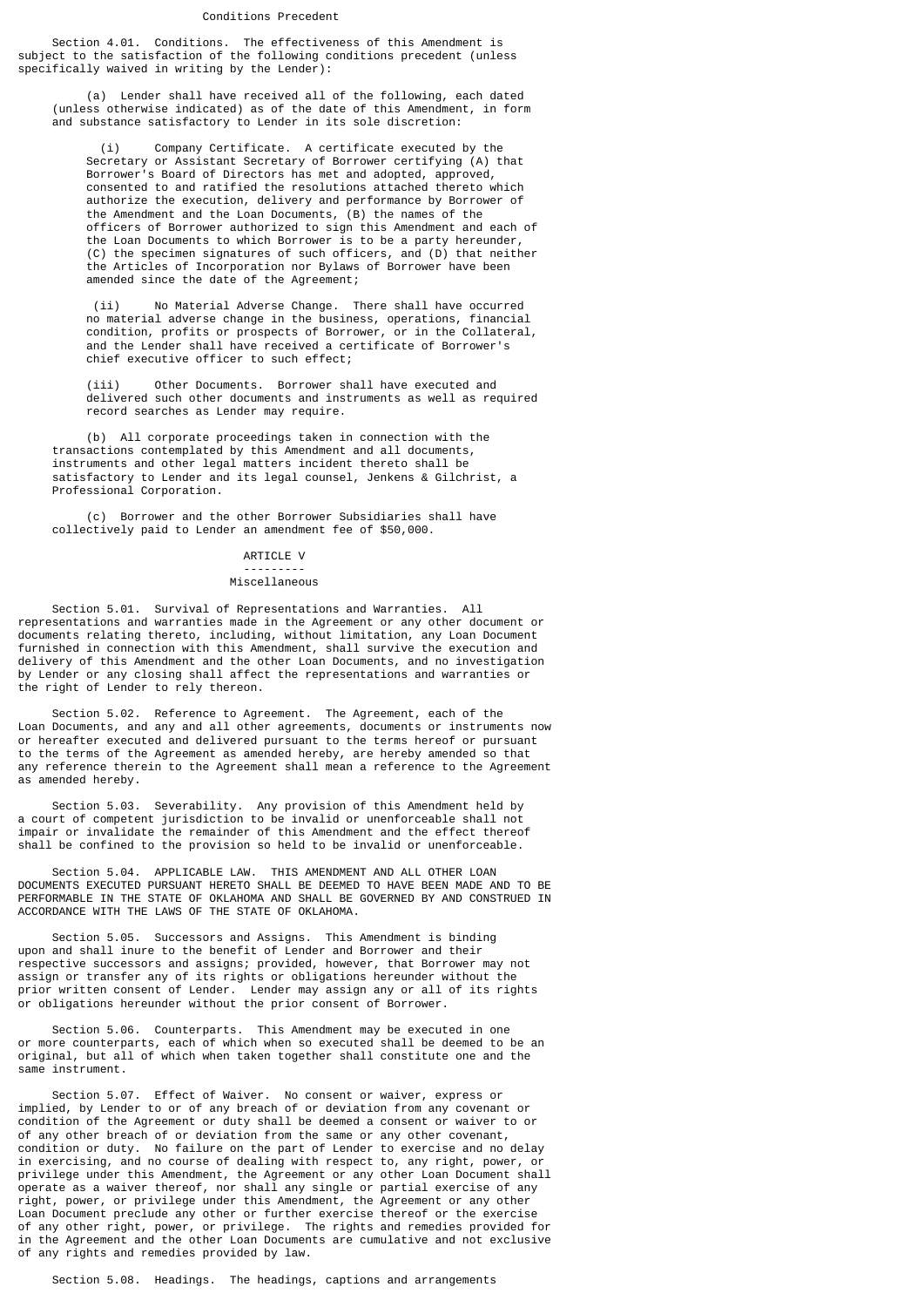used in this Amendment are for convenience only and shall not affect the interpretation of this Amendment.

 Section 5.09. Releases. As a material inducement to Lender to enter into this Amendment, Borrower hereby represents and warrants that there are no claims or offsets against, or defenses or counterclaims to, the terms and provisions of and the other obligations created or evidenced by the Agreement or the other Loan Documents. Borrower hereby releases, acquits, and forever discharges Lender, and its successors, assigns, and predecessors in interest, their parents, subsidiaries and affiliated organizations, and the officers, employees, attorneys, and agents of each of the foregoing (all of whom are herein jointly and severally referred to as the "Released Parties") from any and all liability, damages, losses, obligations, costs, expenses, suits, claims, demands, causes of action for damages or any other relief, whether or not now known or suspected, of any kind, nature, or character, at law or in equity, which Borrower now has or may have ever had against any of the Released Parties, including, but not limited to, those relating to (a) usury or penalties or damages therefor, (b) allegations that a partnership existed between Boprower and the Released Parties, (c) allegations of unconscionable acts, deceptive trade practices, lack of good faith or fair dealing, lack of commercial reasonableness or special relationships, such as fiduciary, trust or confidential relationships, (d) allegations of dominion, control, alter ego, instrumentality, fraud, misrepresentation, duress, coercion, undue influence, interference or negligence, (e) allegations of tortious interference with present or prospective business relationships or of antitrust, or (f) slander, libel or damage to reputation, (hereinafter being collectively referred to as the "Claims"), all of which Claims are hereby waived.

 Section 5.10. Expenses of Lender. Borrower agrees to pay on demand (i) all costs and expenses reasonably incurred by Lender in connection with the preparation, negotiation and execution of this Amendment and the other Loan Documents executed pursuant hereto and any and all subsequent amendments. modifications, and supplements hereto or thereto, including, without limitation, the costs and fees of Lender's legal counsel and the allocated cost of staff counsel and (ii) all costs and expenses reasonably incurred by Lender in connection with the enforcement or preservation of any rights under the Agreement, this Amendment and/or other Loan Documents, including, without limitation, the costs and fees of Lender's legal counsel and the allocated cost of staff counsel.

 Section 5.11. NO ORAL AGREEMENTS. THIS AMENDMENT, TOGETHER WITH THE OTHER LOAN DOCUMENTS AS WRITTEN, REPRESENT THE FINAL AGREEMENTS BETWEEN LENDER AND BORROWER AND MAY NOT BE CONTRADICTED BY EVIDENCE OF PRIOR, CONTEMPORANEOUS OR SUBSEQUENT ORAL AGREEMENTS OF THE PARTIES. THERE ARE NO UNWRITTEN ORAL AGREEMENTS BETWEEN LENDER AND BORROWER.

 IN WITNESS WHEREOF, the parties have executed this Amendment on the date first above written.

"BORROWER"

 INTERNATIONAL ENVIRONMENTAL CORPORATION

 By:\_\_\_\_\_\_\_\_\_\_\_\_\_\_\_\_\_\_\_\_\_\_\_\_\_\_\_\_\_\_\_\_\_\_\_\_\_\_\_ Name:\_\_\_\_\_\_\_\_\_\_\_\_\_\_\_\_\_\_\_\_\_\_\_\_\_\_\_\_\_\_\_\_\_\_\_\_\_ Title:\_\_\_\_\_\_\_\_\_\_\_\_\_\_\_\_\_\_\_\_\_\_\_\_\_\_\_\_\_\_\_\_\_\_\_\_

"I FNDFR"

BANKAMERICA BUSINESS CREDIT, INC.

| ັ     |  |
|-------|--|
| - 654 |  |
| --    |  |

#### CONSENTS AND REAFFIRMATIONS ---------------------------

Each of the undersigned hereby acknowledges the execution of, and consents to, the terms and conditions of that Second Amendment to Loan and Security Agreement dated as of December 1, 1995, between International Environmental Corporation and BankAmerica Business Credit, Inc. ("Creditor") and reaffirms its obligations under (i) that certain Continuing Guaranty with Security Agreement (the "Guaranty") dated as of December 12, 1994, and (ii) that certain Cross-Collateralization and Cross-Guaranty Agreement (the "Cross-Collateralization Agreement") dated as of December 12, 1994, each made by the undersigned in favor of the Creditor, and acknowledges and agrees that the Guaranty and the Cross-Collateralization Agreement remain in full force and effect and the Guaranty and the Cross-Collateralization Agreement are hereby ratified and confirmed.

Dated as of December 1, 1995.

UNIVERSAL TECH CORPORATION

| Dv.<br>. ت |  |
|------------|--|
| Name.      |  |
|            |  |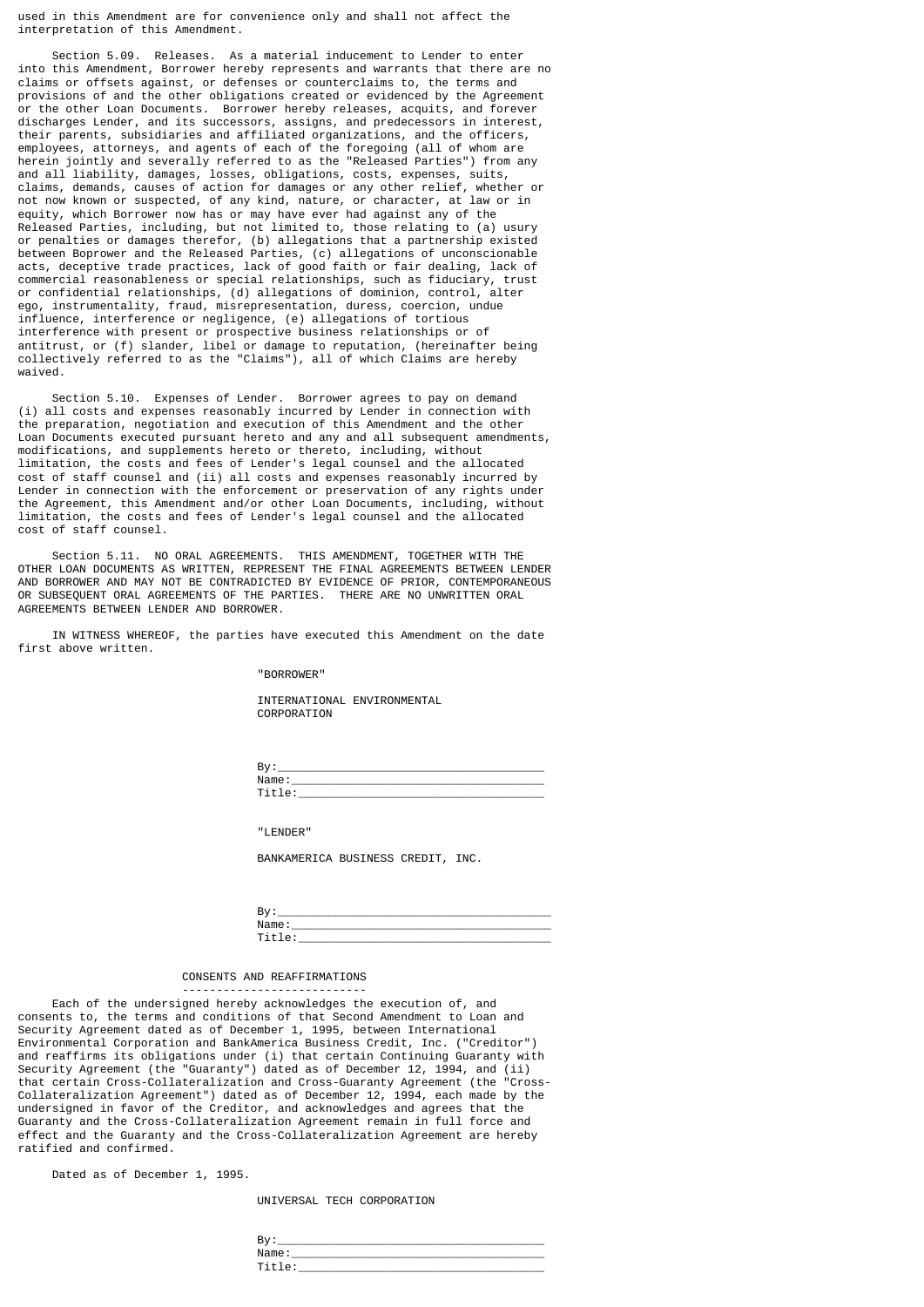LSB CHEMICAL CORP.

| Title: which is a series of the series of the series of the series of the series of the series of the series of the series of the series of the series of the series of the series of the series of the series of the series o |
|--------------------------------------------------------------------------------------------------------------------------------------------------------------------------------------------------------------------------------|
|                                                                                                                                                                                                                                |
| L&S AUTOMOTIVE PRODUCTS CO.                                                                                                                                                                                                    |
| (f/k/a LSB Bearing Corp.)                                                                                                                                                                                                      |
|                                                                                                                                                                                                                                |
|                                                                                                                                                                                                                                |
|                                                                                                                                                                                                                                |
|                                                                                                                                                                                                                                |
|                                                                                                                                                                                                                                |
|                                                                                                                                                                                                                                |
|                                                                                                                                                                                                                                |
| INTERNATIONAL BEARINGS, INC.                                                                                                                                                                                                   |
|                                                                                                                                                                                                                                |
|                                                                                                                                                                                                                                |
|                                                                                                                                                                                                                                |
|                                                                                                                                                                                                                                |
|                                                                                                                                                                                                                                |
|                                                                                                                                                                                                                                |
| LSB EXTRUSION CO.                                                                                                                                                                                                              |
|                                                                                                                                                                                                                                |
|                                                                                                                                                                                                                                |
|                                                                                                                                                                                                                                |
|                                                                                                                                                                                                                                |
| $\mathsf{Title:}\_\_\_\_\_\_\_\_\_\$                                                                                                                                                                                           |
|                                                                                                                                                                                                                                |
| ROTEX CORPORATION                                                                                                                                                                                                              |
|                                                                                                                                                                                                                                |
|                                                                                                                                                                                                                                |
|                                                                                                                                                                                                                                |
|                                                                                                                                                                                                                                |
| Name: Name and the second contract of the second contract of the second contract of the second contract of the second contract of the second contract of the second contract of the second contract of the second contract of  |
| Title: the contract of the contract of the contract of the contract of the contract of the contract of the contract of the contract of the contract of the contract of the contract of the contract of the contract of the con |
|                                                                                                                                                                                                                                |
| TRIBONETICS CORPORATION                                                                                                                                                                                                        |
|                                                                                                                                                                                                                                |
|                                                                                                                                                                                                                                |
|                                                                                                                                                                                                                                |
|                                                                                                                                                                                                                                |
|                                                                                                                                                                                                                                |
|                                                                                                                                                                                                                                |
| SUMMIT MACHINE TOOL SYSTEMS,                                                                                                                                                                                                   |
| INC.                                                                                                                                                                                                                           |
|                                                                                                                                                                                                                                |
|                                                                                                                                                                                                                                |
|                                                                                                                                                                                                                                |
|                                                                                                                                                                                                                                |
|                                                                                                                                                                                                                                |
|                                                                                                                                                                                                                                |
|                                                                                                                                                                                                                                |
| HERCULES ENERGY MFG.                                                                                                                                                                                                           |
| CORPORATION                                                                                                                                                                                                                    |
|                                                                                                                                                                                                                                |
|                                                                                                                                                                                                                                |
| By:                                                                                                                                                                                                                            |
|                                                                                                                                                                                                                                |
| Title: the contract of the contract of the contract of the contract of the contract of the contract of the contract of the contract of the contract of the contract of the contract of the contract of the contract of the con |
|                                                                                                                                                                                                                                |
| MOREY MACHINERY MANUFACTURING                                                                                                                                                                                                  |
| CORPORATION                                                                                                                                                                                                                    |
|                                                                                                                                                                                                                                |
|                                                                                                                                                                                                                                |
|                                                                                                                                                                                                                                |
|                                                                                                                                                                                                                                |
|                                                                                                                                                                                                                                |
|                                                                                                                                                                                                                                |
|                                                                                                                                                                                                                                |
| CHP CORPORATION                                                                                                                                                                                                                |
|                                                                                                                                                                                                                                |
|                                                                                                                                                                                                                                |
|                                                                                                                                                                                                                                |
|                                                                                                                                                                                                                                |
|                                                                                                                                                                                                                                |
|                                                                                                                                                                                                                                |
| KOAX CORP.                                                                                                                                                                                                                     |
|                                                                                                                                                                                                                                |
|                                                                                                                                                                                                                                |
|                                                                                                                                                                                                                                |
|                                                                                                                                                                                                                                |
|                                                                                                                                                                                                                                |
|                                                                                                                                                                                                                                |
| APR CORPORATION                                                                                                                                                                                                                |
|                                                                                                                                                                                                                                |
|                                                                                                                                                                                                                                |

| - |  |
|---|--|
|   |  |
|   |  |

## CONSENTS AND REAFFIRMATIONS

---------------------------

 Each of the undersigned hereby acknowledges the execution of, and consents to, the terms and conditions of that Second Amendment to Loan and Security Agreement dated as of December 1, 1995, between International Environmental Corporation and BankAmerica Business Credit, Inc. ("Creditor") and reaffirms its obligations under that certain Cross-Collateralization and Cross-Guaranty Agreement (the Cross-Collateralization Agreement ) dated as of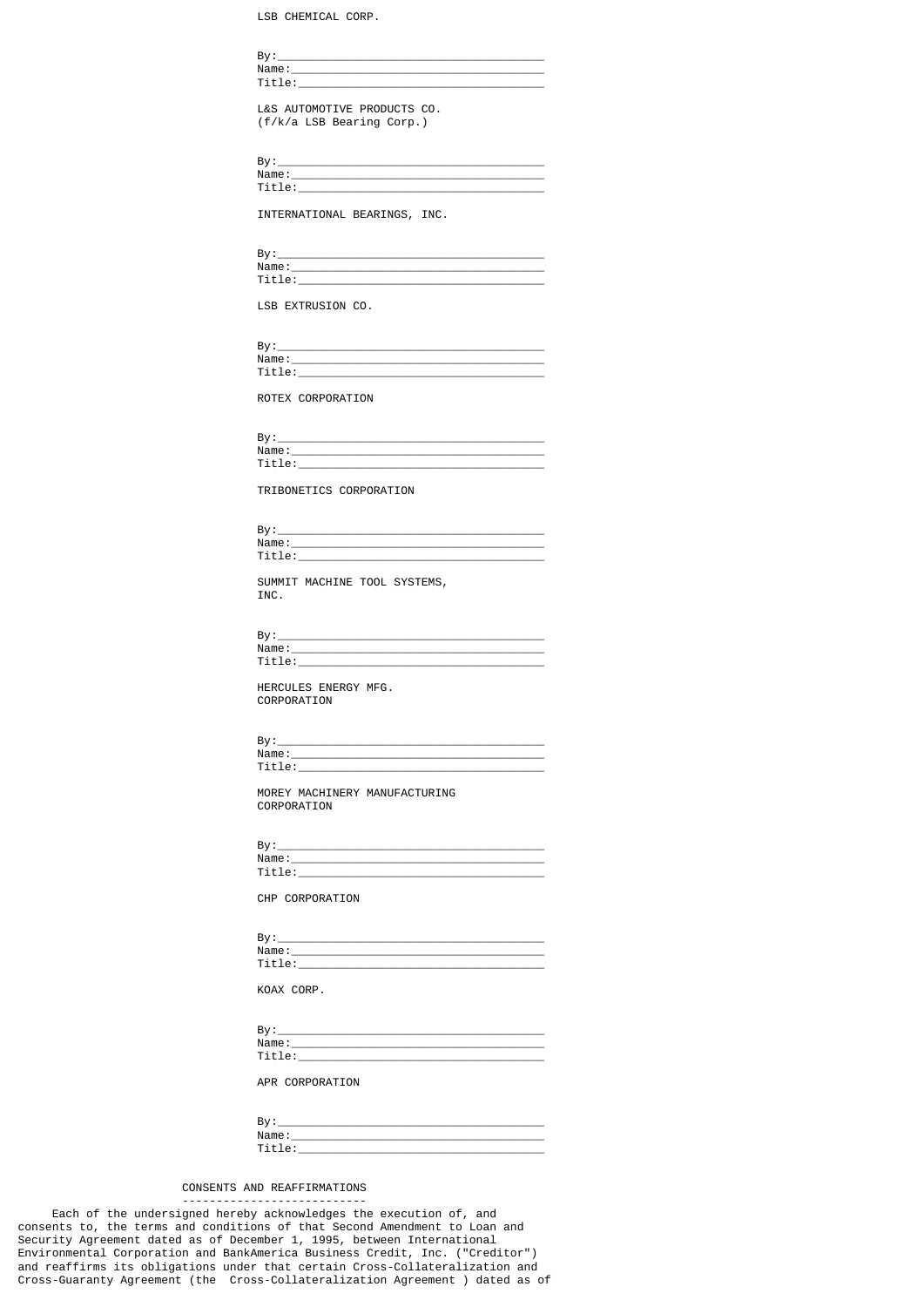December 12, 1994, made by the undersigned in favor of the Creditor, and acknowledges and agrees that the Cross-Collateralization Agreement remains in full force and effect and the Cross-Collateralization Agreement is hereby ratified and confirmed.

Dated as of December 1, 1995.

LSB INDUSTRIES, INC.

| D.,<br>Þ۱ |  |
|-----------|--|
| Name      |  |
|           |  |

L&S BEARING CO.

| D.<br>ь. |          |
|----------|----------|
|          | Name     |
| _        | ֊<br>. . |

CLIMATE MASTER, INC.

| n.<br>D                |  |
|------------------------|--|
| Name                   |  |
| --<br>$\cdot$ $ \cdot$ |  |

 SUMMIT MACHINE TOOL MANUFACTURING CORP.

| D.<br>ъ,  |
|-----------|
| Name      |
| . .<br>-- |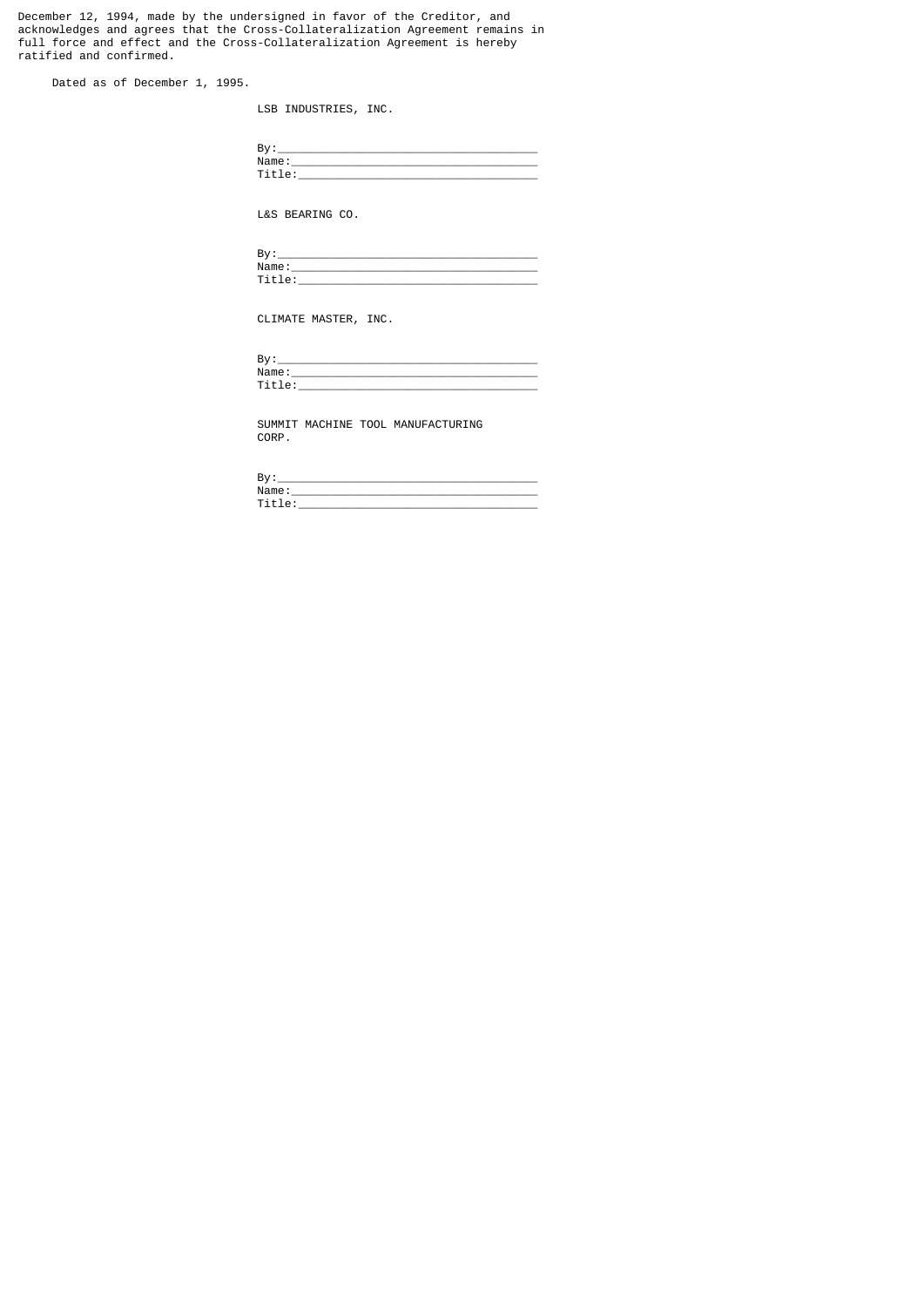## AGREEMENT

## between

## EL DORADO CHEMICAL COMPANY

## and

#### OIL, CHEMICAL AND ATOMIC WORKERS INTERNATIONAL UNION AND ITS LOCAL 5-434

Effective: August 5, 1995

#### EL DORADO CHEMICAL COMPANY El Dorado, Arkansas TABLE OF CONTENTS

| PREAMBLE     | the contract of the contract of the<br><b><i>Charles Committee States</i></b>                                                                                                                                                                                                                                                                                                                                                                                                                                                                                                                                                                             | 1                                      |
|--------------|-----------------------------------------------------------------------------------------------------------------------------------------------------------------------------------------------------------------------------------------------------------------------------------------------------------------------------------------------------------------------------------------------------------------------------------------------------------------------------------------------------------------------------------------------------------------------------------------------------------------------------------------------------------|----------------------------------------|
| ARTICLE I    |                                                                                                                                                                                                                                                                                                                                                                                                                                                                                                                                                                                                                                                           | 1                                      |
| ARTICLE II   | MANAGEMENT RIGHTS CLAUSE 1                                                                                                                                                                                                                                                                                                                                                                                                                                                                                                                                                                                                                                |                                        |
| ARTICLE III  | RIGHT TO ARBITRATE                                                                                                                                                                                                                                                                                                                                                                                                                                                                                                                                                                                                                                        | 2                                      |
| ARTICLE IV   | GRIEVANCE PROCEDURE AND ARBITRATION.                                                                                                                                                                                                                                                                                                                                                                                                                                                                                                                                                                                                                      | 2                                      |
|              | Section $2 \cdot \cdot \cdot \cdot \cdot$<br>the company of the company<br>$\sim$<br>$\sim$<br>$\sim$<br>$\sim$<br>$\mathbf{r}$<br>Section 3                                                                                                                                                                                                                                                                                                                                                                                                                                                                                                              | 2<br>4<br>4                            |
| ARTICLE V    | CLASSIFICATION CHANGES.                                                                                                                                                                                                                                                                                                                                                                                                                                                                                                                                                                                                                                   | 4                                      |
|              | Section $2 \cdot \cdot \cdot \cdot \cdot \cdot$ .<br><b>Contract Contract</b><br>Section 3<br>$\sim$<br>$\sim$<br>$\sim$<br>Section $5 \cdot \cdot \cdot \cdot$ .<br>$\sim$<br>$\sim$<br>$\sim$                                                                                                                                                                                                                                                                                                                                                                                                                                                           | 4<br>4<br>5<br>5<br>6                  |
| ARTICLE VI   |                                                                                                                                                                                                                                                                                                                                                                                                                                                                                                                                                                                                                                                           | 6                                      |
|              | Section 1 $\ldots$ $\ldots$ $\ldots$ $\ldots$ $\ldots$ $\ldots$ $\ldots$ $\ldots$ $\ldots$ $\ldots$<br>Section $3 \cdot \cdot \cdot \cdot \cdot \cdot$<br>$\sim$<br>$\sim$<br>$\sim$<br>Section 5 .<br>$\mathbf{r}$ and $\mathbf{r}$ and $\mathbf{r}$<br>$\sim$<br>$\sim$ $\sim$<br>$\sim$<br>$\mathbf{r}$<br>$\sim$<br>the company of the company of the company                                                                                                                                                                                                                                                                                         | 6<br>6<br>6<br>7<br>7                  |
| ARTICLE VII  | CALL-OUT OVERTIME AND LOCAL NOTIFICATION.                                                                                                                                                                                                                                                                                                                                                                                                                                                                                                                                                                                                                 | 7                                      |
|              | Section 1 $\ldots$ $\ldots$<br>$\sim$<br>the contract of the contract of the contract of<br>Section 2 $\ldots$<br>$\sim$<br>$\sim$<br>$\sim$<br>the contract of the contract of the con-<br>Section 4 $\ldots$<br>$\sim$<br>the contract of the contract of the<br>$\sim$                                                                                                                                                                                                                                                                                                                                                                                 | 7<br>8<br>8<br>9                       |
| ARTICLE VIII | SHIFT MEN - DAY MEN                                                                                                                                                                                                                                                                                                                                                                                                                                                                                                                                                                                                                                       | 9                                      |
| ARTICLE IX   |                                                                                                                                                                                                                                                                                                                                                                                                                                                                                                                                                                                                                                                           | 9                                      |
| ARTICLE X    |                                                                                                                                                                                                                                                                                                                                                                                                                                                                                                                                                                                                                                                           | . . 10                                 |
|              | Section $1 \ldots \ldots$<br>Section $2 \cdot \cdot \cdot \cdot \cdot \cdot$ .<br>the contract of the contract of the contract of the<br>$\sim$<br>Section $3 \ldots$<br>Section 4.<br>Section $5 \ldots$<br>÷.<br>k,<br>$\mathbf{r}$<br>÷.<br>$\mathbf{r}$<br>÷.<br>$\mathbf{r}$<br>$\mathbf{r}$<br>×.<br>$\mathbf{r}$<br>$\mathbf{r}$<br>Section 6<br>$\mathbf{r}$<br>Section $7 \cdot \cdot \cdot$                                                                                                                                                                                                                                                     | 10<br>10<br>11<br>11<br>11<br>12<br>12 |
| ARTICLE XI   |                                                                                                                                                                                                                                                                                                                                                                                                                                                                                                                                                                                                                                                           |                                        |
|              | Section 1 Eligibility for Seniority 12<br>Section 2 Seniority Credits 13<br>Section 3 Progression Chart<br>Section 4 Bargaining Unit and Area Seniority. $\ldots$ 13<br>Section 5 Vacancies of More than Ninety $(90)$ Days $\ldots$ . 14<br>Section 6 Vacancy Posting and Bidding Procedure $\ldots$<br>Section 7 Filling Vacancies of Ninety (90) Days or Less . 15<br>Section 8 Classifications and Shifts. $\ldots$<br>Section 9 Reduction in Forces<br>Status of Employees Laid Off 20<br>Section 10<br>Section 11<br>Seniority Lists. 21<br>Seniority - Outside Assignments. 21<br>Section 12<br>Section 13<br>Layoffs and Reemployment $\ldots$ 21 | 13<br>14<br>18<br>19                   |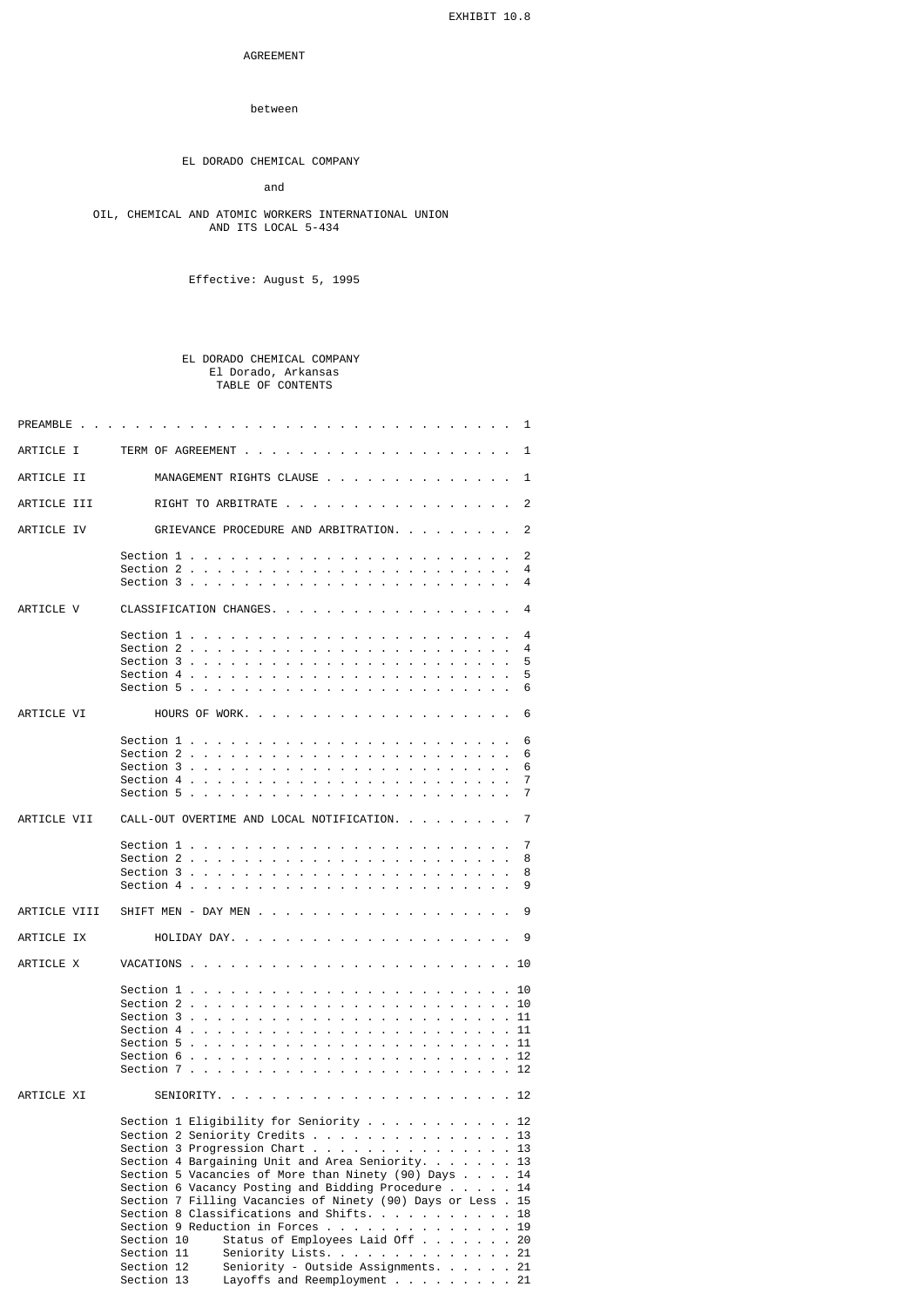|                             | Section 14<br>Section 15                                                                             | New Operations and Existing Operations 22<br>Promotional Requirements 22 |                                                                     |               |                                                          |  |  |              |              |
|-----------------------------|------------------------------------------------------------------------------------------------------|--------------------------------------------------------------------------|---------------------------------------------------------------------|---------------|----------------------------------------------------------|--|--|--------------|--------------|
| ARTICLE XII                 | PHYSICAL EXAMINATIONS 22                                                                             |                                                                          |                                                                     |               |                                                          |  |  |              |              |
|                             | Section 1 Periodical Examinations 22                                                                 |                                                                          |                                                                     |               |                                                          |  |  |              |              |
|                             |                                                                                                      |                                                                          |                                                                     |               |                                                          |  |  |              |              |
| ARTICLE XIII                | AUTHORIZED DEDUCTIONS 23                                                                             |                                                                          |                                                                     |               |                                                          |  |  |              |              |
|                             | Section 1 Union Dues. 23<br>Section 2 Political Contributions $\ldots$ 23                            |                                                                          |                                                                     |               |                                                          |  |  |              |              |
| ARTICLE XIV                 |                                                                                                      |                                                                          |                                                                     |               |                                                          |  |  |              |              |
|                             | Section 2.<br>Section $3 \cdot \cdot$                                                                |                                                                          |                                                                     |               | the contract of the contract of the contract of          |  |  | $\mathbf{r}$ | 24           |
| ARTICLE XV                  |                                                                                                      |                                                                          |                                                                     |               |                                                          |  |  |              |              |
|                             | Section 1 Leave of Absence. 24                                                                       |                                                                          |                                                                     |               |                                                          |  |  |              |              |
|                             |                                                                                                      |                                                                          |                                                                     |               |                                                          |  |  |              | $\ldots$ 24  |
| ARTICLE XVI                 |                                                                                                      |                                                                          |                                                                     |               |                                                          |  |  |              |              |
| ARTICLE XVII                |                                                                                                      |                                                                          |                                                                     |               |                                                          |  |  |              |              |
|                             |                                                                                                      |                                                                          |                                                                     |               |                                                          |  |  |              | 25           |
|                             | Section $3 \cdot \cdot \cdot$ .<br>Section 4 $\ldots$ $\ldots$ .                                     | $\sim$                                                                   | and the contract of the contract of the contract of the contract of |               | the contract of the contract of the contract of the con- |  |  |              | 25<br>25     |
|                             | Section $5$<br>Section 6.                                                                            |                                                                          |                                                                     | $\sim$ $\sim$ |                                                          |  |  |              | 26           |
|                             | Section 7                                                                                            | the company of the company of                                            | $\sim$                                                              |               | . <b>26</b>                                              |  |  |              |              |
|                             | Section 8                                                                                            | $\sim$<br>$\sim$<br>$\sim$                                               | the contract of the contract of the contract of the contract of     |               |                                                          |  |  |              | . . 26<br>26 |
|                             |                                                                                                      |                                                                          |                                                                     |               |                                                          |  |  |              |              |
| ARTICLE XVIII               | WORKMEN'S COMMITTEE CONFERENCES 27                                                                   |                                                                          |                                                                     |               |                                                          |  |  |              |              |
| ARTICLE XIX                 |                                                                                                      |                                                                          |                                                                     |               |                                                          |  |  |              |              |
| ARTICLE XX                  |                                                                                                      |                                                                          |                                                                     |               |                                                          |  |  |              |              |
| ARTICLE XXI                 |                                                                                                      |                                                                          |                                                                     |               |                                                          |  |  |              |              |
| ARTICLE XXII                |                                                                                                      |                                                                          |                                                                     |               |                                                          |  |  |              |              |
|                             | Section 1 Personal Business 28<br>Section 2 Union Business. 28<br>Section 3 Sickness or Accident. 29 |                                                                          |                                                                     |               |                                                          |  |  |              |              |
|                             |                                                                                                      |                                                                          |                                                                     |               |                                                          |  |  |              |              |
|                             | ARTICLE XXIV WAGE RATES AND CLASSIFICATIONS. 30                                                      |                                                                          |                                                                     |               |                                                          |  |  |              |              |
| ARTICLE XXV                 |                                                                                                      |                                                                          |                                                                     |               |                                                          |  |  |              |              |
| ARTICLE XXVI                |                                                                                                      |                                                                          |                                                                     |               |                                                          |  |  |              |              |
| ARTICLE XXVII               |                                                                                                      |                                                                          |                                                                     |               |                                                          |  |  |              |              |
|                             |                                                                                                      |                                                                          |                                                                     |               |                                                          |  |  |              |              |
|                             | Group Insurance and Pension $\cdots$ 32                                                              |                                                                          |                                                                     |               |                                                          |  |  |              |              |
| ARTICLE XXIX<br>ARTICLE XXX | NO LOCKOUT - NO STRIKE. 32                                                                           |                                                                          |                                                                     |               |                                                          |  |  |              |              |
| EXHIBIT "A"                 | OPERATING DEPARTMENT PROGRESSION CHART. 34                                                           |                                                                          |                                                                     |               |                                                          |  |  |              |              |
| EXHIBIT "B"                 | WAGE RATES AND CLASSIFICATIONS. 34                                                                   |                                                                          |                                                                     |               |                                                          |  |  |              |              |
|                             | SHIFT DIFFERENTIAL. 35                                                                               |                                                                          |                                                                     |               |                                                          |  |  |              |              |
|                             | CLOTHING ALLOWANCE. 35                                                                               |                                                                          |                                                                     |               |                                                          |  |  |              |              |
|                             | EMERGENCY SOUAD PREMIUM 35                                                                           |                                                                          |                                                                     |               |                                                          |  |  |              |              |
| EXHIBIT "C-2"               | 5-2 SHIFT SCHEDULE. 36                                                                               |                                                                          |                                                                     |               |                                                          |  |  |              |              |
| EXHIBIT "C-3"               | UNIFORM SHIFT SCHEDULE. 36                                                                           |                                                                          |                                                                     |               |                                                          |  |  |              |              |
| EXHIBIT "D"                 | CONSOLIDATION POLICY. 37                                                                             |                                                                          |                                                                     |               |                                                          |  |  |              |              |
|                             |                                                                                                      |                                                                          |                                                                     |               |                                                          |  |  |              |              |
|                             |                                                                                                      |                                                                          |                                                                     |               |                                                          |  |  |              |              |
|                             | AMERICANS WITH DISABILITIES ACT LETTER OF UNDERSTANDING. 44                                          |                                                                          |                                                                     |               |                                                          |  |  |              |              |
|                             | TWELVE HOUR SHIFT LETTER OF UNDERSTANDING. 45                                                        |                                                                          |                                                                     |               |                                                          |  |  |              |              |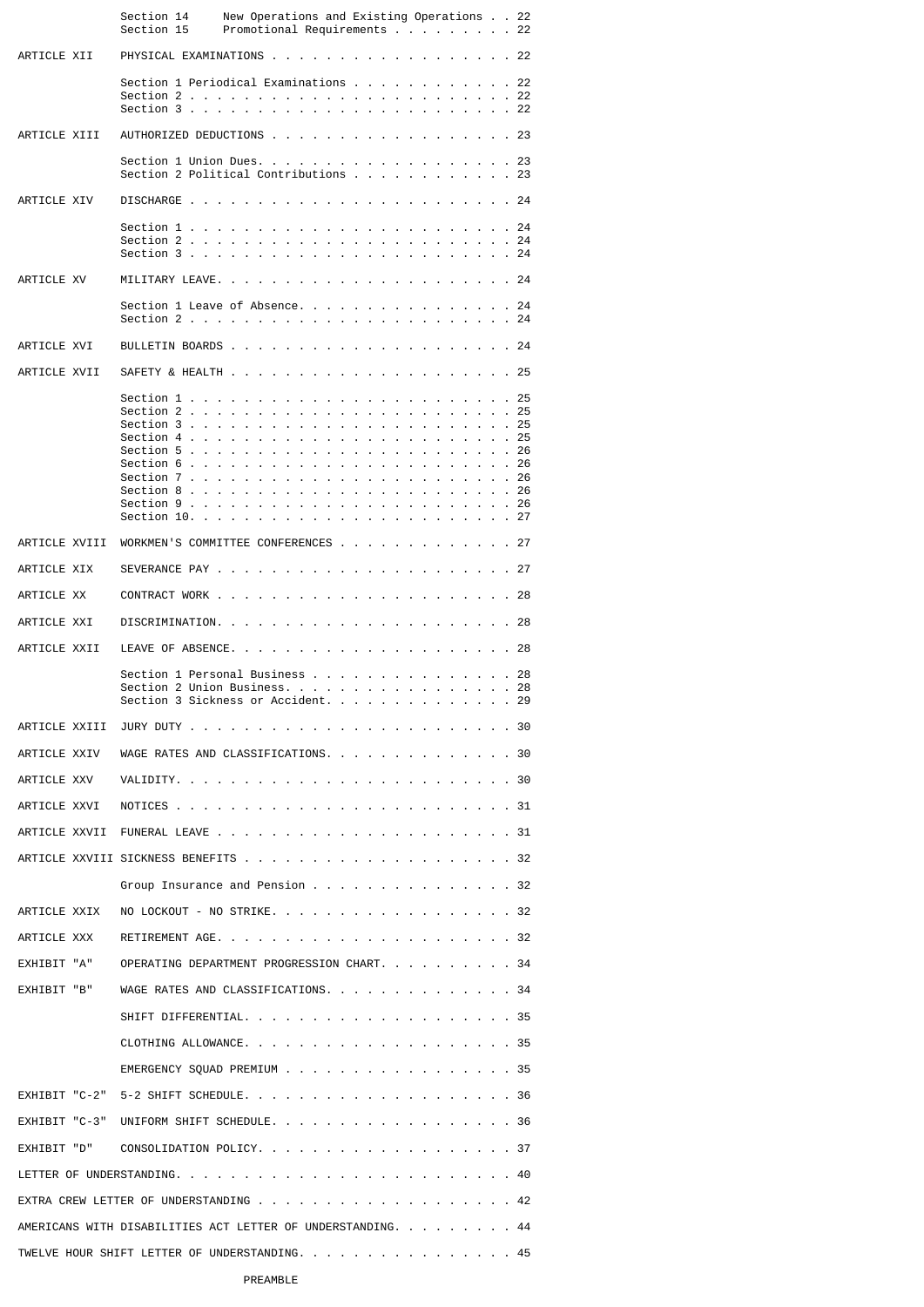Articles of Agreement between EL DORADO CHEMICAL COMPANY (hereinafter referred to as "Company") and OIL, CHEMICAL, AND ATOMIC WORKERS INTERNATIONAL UNION AND ITS LOCAL 5-434 (hereinafter referred to as "Union"), whom the Company recognizes as the exclusive bargaining agency for all production, chemical, and operating employees included in the bargaining unit at its chemical plant located North of El Dorado, Arkansas, for the purposes of pay, wages, and other conditions of employment. There is excepted from the bargaining unit described all Maintenance employees not otherwise described within the Preamble, guards, shipping attendants, janitors and common laborers, office and clerical employees, non-working Foremen, and all supervisory employees.

## ARTICLE I TERM OF AGREEMENT

 This Agreement shall remain in full force and effect for a period beginning at 12:01 a.m. August 5, 1995, and ending at 12:00 Midnight, July 31, 1998. At reasonable times after June 1, 1998, the parties will meet for the purpose of negotiating a new contract to be effective for the period commencing after 12:00 Midnight, July 31, 1998.

## ARTICLE II MANAGEMENT RIGHTS CLAUSE

 The Union expressly recognizes that the Company has the exclusive responsibility for and authority over (whether or not the same was exercised heretofore) the management, operation and maintenance of its facilities and, in furtherance thereof, has, subject to the terms of this Agreement, the right to determine policy affecting the selection, hiring, and training of employees; to direct the work force and to schedule work; to institute and enforce reasonable rules of conduct, to assure discipline, and efficient operation; to determine what work is to be done, what is to be produced and by what means; to determine the quality and quantity of workmanship; to determine the size and composition of the work force; to determine the allocation and assignment of work to employees; to determine the location of business, including the establishment of new locations or departments, divisions, or subdivisions thereof; to arrange for work to be done by other companies or other divisions of the Company; to alter, combine, or eliminate any classification, operation, service or department; to sell, merge, or discontinue the business or any phase thereof; provided, however, in the exercise of these prerogatives, none of the specific provisions of the Agreement shall be abridged.

 The Company will not use the vehicle of subcontracting for the sole purpose of laying off employees or reducing the number of hours available to them.

## ARTICLE III RIGHT TO ARBITRATE

 All grievances and disputes as to classifications, hours of work, and other working conditions, arising between the Company and the employees shall be governed in manner of settlement by the terms of this Agreement. Whenever any grievance or dispute arises which cannot be otherwise adjusted, the parties hereto agree that the same shall be decided in the manner provided for in Article IV. Only a matter concerning the interpretation or application of a provision of this Agreement shall be the subject of arbitration.

## ARTICLE IV GRIEVANCE PROCEDURE AND ARBITRATION

#### Section 1.

 Grievances shall be limited to matters concerning the provisions of the Agreement. A "grievance," as that term is used in this contract, means a claim by an employee, or the Union, that a term of this contract has been violated. All time limits in the first, second, third, and fourth steps listed below shall be to "working days" which shall be interpreted to include only Monday through Friday, but shall not include holidays. Time limits specified herein may be extended by mutual written agreement of the parties in unusual cases.

#### First Step

 The aggrieved employee, and/or his Steward, shall verbally discuss the grievance with his foreman and/or supervisor. If the foreman and/or supervisor's verbal reply is not satisfactory, the employee and/or his Steward shall submit the grievance in writing to his foreman or supervisor. No grievance shall be considered unless it is filed within fifteen (15) days after the occurrence of the event complained of. The supervisor to whom the grievance is submitted in writing shall provide his written reply within fifteen (15) days after receipt of the grievance.

 Within five (5) days after the receipt of the written decision of the supervisor, the Steward shall notify the supervisor as to whether his decision is satisfactory.

## Second Step

 If the written decision of the supervisor is not satisfactory, the Chief Steward shall submit the grievance in writing, within ten (10) days, to the head of the department in which the grievance arose. He shall give his reply in writing within fifteen (15) days after receipt of the grievance.

 Within five (5) days after the receipt of the written decision of the department head, the Chief Steward shall notify the department head as to whether the decision is satisfactory.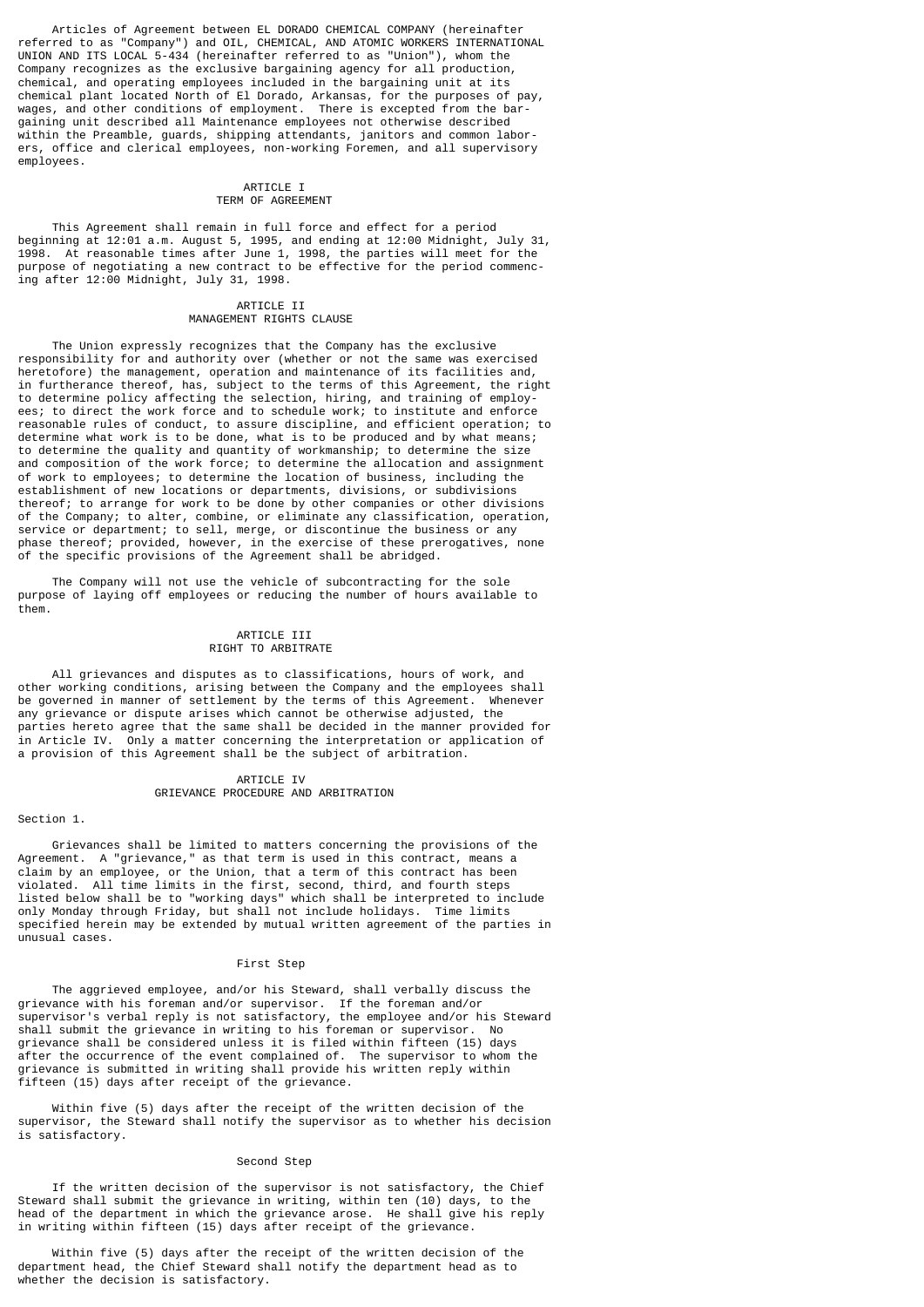## Third Step

 If the decision of the appropriate department head is not satisfactory, it shall be submitted in writing, within ten (10) days, to the Plant Manager, who shall then have ten (10) days after receipt of the grievance in which to render his decision.

 Within ten (10) days after receipt of the written decision of the Plant Manager, the Workmen's Committee shall notify the Plant Manager, in writing, as to whether his decision is satisfactory.

#### Fourth Step

 If the procedure is not adjusted satisfactorily through the procedure hereinbefore mentioned, the matter may be referred to an arbitrator. If the Union desires to submit such grievance to an impartial arbitrator (providing the grievance is one which does not involve matters on which arbitration is specifically prohibited under the terms of this Agreement, and which the Company and the Union have mutually agreed to submit to arbitration) it must notify the other party of that fact, in writing, within thirty (30) days after the date the Plant Manager, or other duly authorized representative, advised the Workmen's Committee of his decision.

 The Union and the Company shall make written application to the Federal Mediation and Conciliation Service requesting a seven-name arbitrator panel from which the parties shall select an arbitrator. The parties shall alternately each strike three names, one at a time. After striking, the remaining name shall act as Arbitrator. It is understood that, starting with the first arbitration case following the date of the execution of this Agreement, the Union shall strike the first name. In the next case, the first name stricken will be by the Company and, alternately, the Union and the Company thereafter. Both the Company and the Union shall have the right to reject two panels submitted by the Federal Mediation and Conciliation Service.

 When the Arbitrator has been selected, he shall meet for the consideration of the grievance as soon thereafter as is practical. Any such meeting of an Arbitrator shall be held in El Dorado, Arkansas, unless the parties unanimously decide otherwise.

 Any such Arbitrator shall decide only the grievance submitted to him upon testimony presented to him by the Union and the Company, and shall render his decision in writing.

 Except as otherwise specifically provided in this Agreement, the Arbitrator shall have no power to change the wages, hours, or conditions of employment set forth in this Agreement; he shall have no power to add to, subtract from, or modify any of the terms of this Agreement; he shall deal only with the grievance which occasioned his appointment. He will require that the Union has the burden of establishing its position on behalf of the employee, except in a discipline and/or discharge case when the burden will be on management.

 The parties hereto shall comply fully with the award or decision made by any such Arbitrator, and the decision of the Arbitrator will be final and binding on both parties.

 The expense of the Arbitrator shall be paid equally by the Company and the Union.

### Section 2.

 No provision of this Article IV, or of any other Article of this Agreement, shall deprive any employee covered by the terms of this Agreement of any rights to which he may be entitled under Section 9(a) of the Labor Management Relations Act of 1947, or any other Statute of the United States.

Section 3.

 In the event a grievance arises over a discharge or layoff, the first and second steps of the grievance procedure may be bypassed.

#### ARTICLE V CLASSIFICATION CHANGES

#### Section 1.

 An employee who is temporarily required to perform (for more than one (1) hour) work of a classification which has a higher rate of pay than the rate of pay for the classification to which the employee is regularly assigned, shall be paid at the rate of the higher classification in which he is working so long as, and only as long as, he is required continuously to perform work of the higher classification. The payment of the higher rate for one (1) hour or more will be retroactive to the start of the time when that employee began to work in the higher classification.

#### Section 2.

 Subject to the provision of Article XI, Section 10, when an employee is transferred to a classification paying a smaller wage rate than the classification from which he was transferred, he shall receive the rate of pay of the new classification at the end of ninety (90) calendar days.

 If an employee is shifted to any classification paying a smaller wage rate than his regularly assigned classification due to the temporary shutdown of equipment, no reduction in rate shall be made during the first ninety (90) calendar days.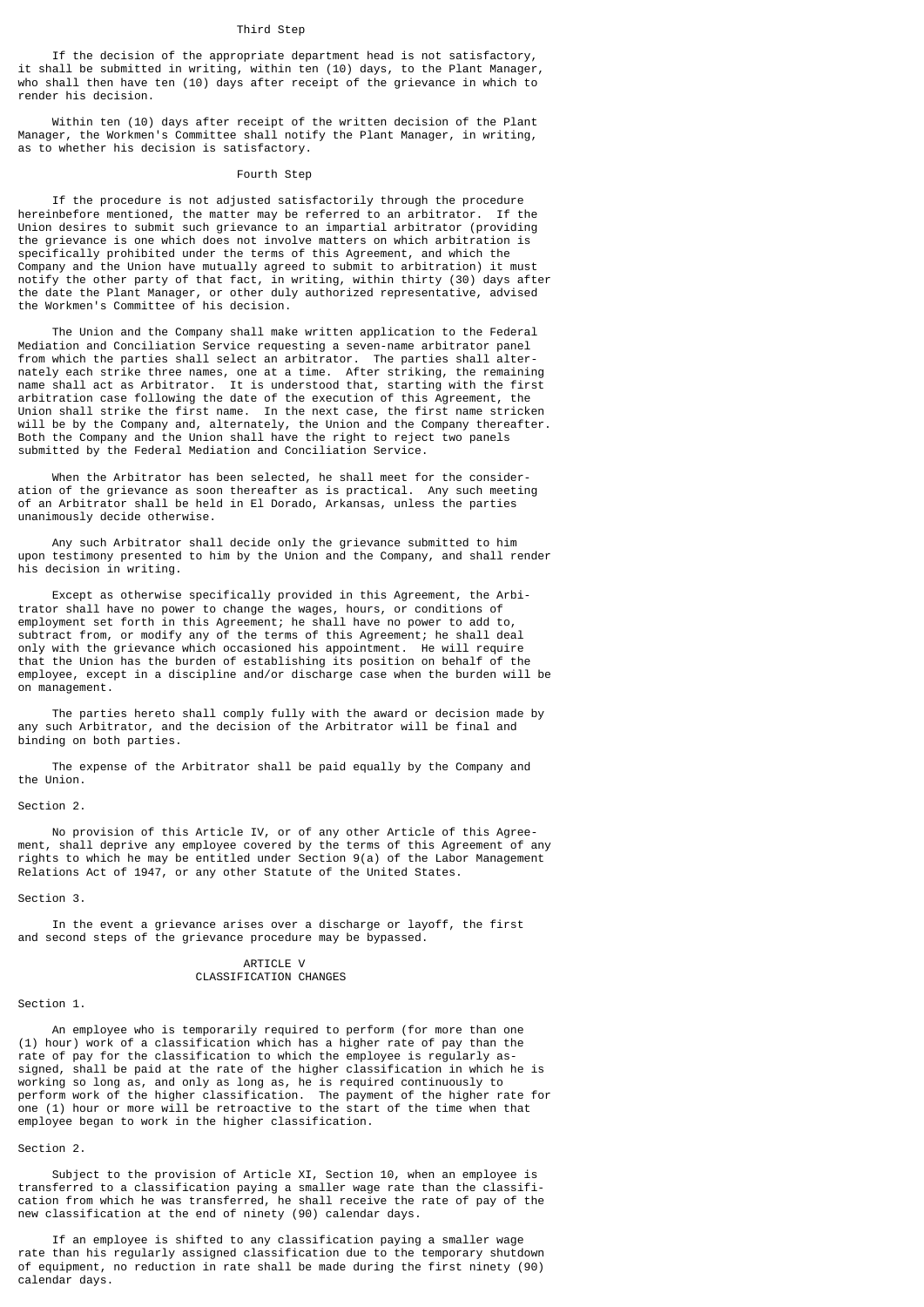If an employee is transferred to a lower classification due to the exercise of seniority provisions of this Agreement, he shall receive the rate of his new classification on the date of transfer.

#### Section 3.

 An employee who is to be laid off, due to reduction in the work force shall be given two (2) weeks' notice of the date of the layoff. In the absence of such notice, the employee shall be given two (2) weeks' pay at his rate at the time of his layoff. It is provided, however, if an employee is temporarily laid off and is reemployed within less than two (2) weeks of the date on which he was temporarily laid off, he shall be paid only a sum equal to the number of hours he would have worked during the period of the layoff on his regular schedule, multiplied by the hourly wage rate which he was earning at the time he was laid off.

 Neither notice nor pay in lieu of notice referred to in this Section 3 shall be required with respect to a temporary layoff which is due to a reduction in forces caused by fire, storm, explosion, Act of God, production emergency due to manpower shortage, or by a strike of any employees of the Company at the Chemical Plant (which employees are in another bargaining unit), or by a strike of any employees of any other employer.

## Section 4.

 All work peculiar to any classification shall normally be done by employees regularly assigned to that classification except in cases of emergency. An employee called out or assigned to fill that vacancy will be considered regularly assigned to that classification. However, operating personnel in operating areas may perform any other duties and routine process control analyses related to the operation of the Unit. No arbitrary changes in present classifications or duties thereof will be made with the purpose or result of reducing the pay of any classification. Any man who has available time over and above his normal duties shall assist other employees in his area.

 When an employee's area duties are down and there is to be no work for him at all on his shift, he may be assigned to:

- 1. Fill other operating vacancies within his area.
- 2. Assist in maintenance efforts anywhere in the plant.
- 3. Perform yard maintenance work anywhere in the plant.
- 4. Perform minor maintenance in his unit.
- 5. Perform any other duties as directed by his supervisor so long as it does not require the performance of an immoral or unsafe act.

 (Under this condition, an employee may be notified to change shifts and, if so notified sixteen (16) hours or more in advance of the beginning of his new shift, will not be entitled to pay in lieu of short notice under Article VII of the current agreement.)

 When an employee's assignment is down only part of the shift, he may be assigned to:

- 1. Assist in maintenance efforts in his unit.
- 2. Perform yard maintenance work in his unit.
- 3. Perform minor maintenance in his unit.
- 4. Perform any other duties as directed by his supervisor so long as it does not require the performance of an immoral or unsafe act.

 An Operating Department employee shall perform minor maintenance functions while his unit is operating if he has time available over and above his primary operating duties.

### Section 5.

 Except in cases of emergency and for training purposes, no foreman, supervisor, or employee not covered by this Agreement shall do any work peculiar to any classification covered by the bargaining unit. However, Maintenance employees may from time to time perform minor operating functions when accompanied by operating personnel. The Company shall use technical employees from time to time to make tests and inspections requiring engineering skill.

#### ARTICLE VI HOURS OF WORK

Section 1.

 The regular hours for work shall be eight (8) hours per day and forty (40) hours per work week. One and one-half (1-1/2) times the applicable hourly rate will be paid for all work in excess of eight (8) hours in any one day, in excess of eight (8) hours in succession, or forty (40) hours in any one week.

## Section 2.

 The work week shall begin at 11:00 p.m. on Sunday and end at 11:00 p.m. the following Sunday. The work day shall begin at 11:00 p.m. and end at 11:00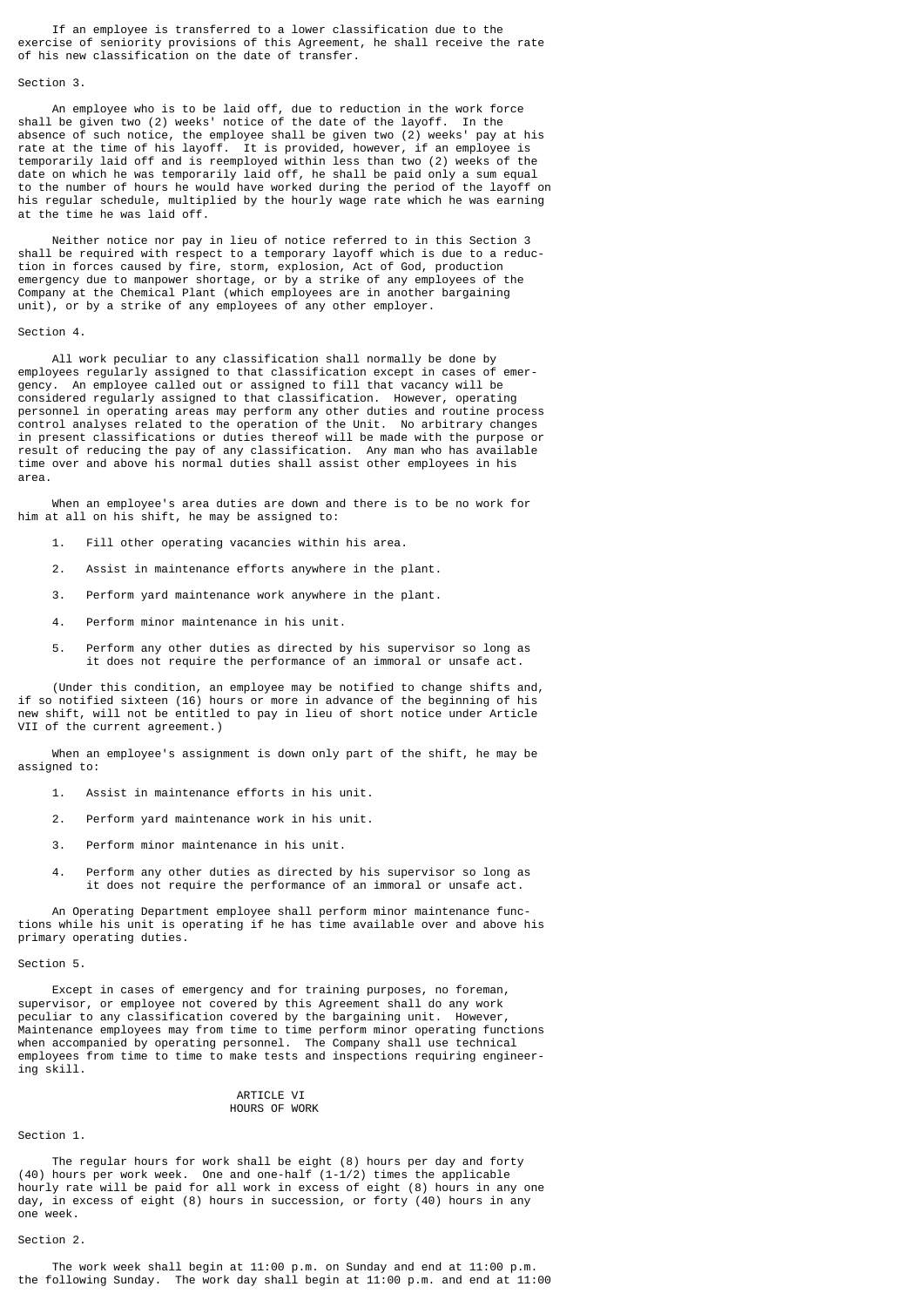p.m.

## Section 3.

 The work schedule and shift schedules which are presently in effect and which are made a part of this contract as Exhibit "C" shall remain in full force and effect for the terms of this Agreement. Regular hours of work for laboratory personnel shall be 8:00 a.m. to 4:30 p.m.

 Hours of work may be changed to 7:00 a.m. to 3:00 p.m. as dictated by the needs of the production or production accounting departments and will not be considered a change in shift. Laboratory personnel may be assigned to work other shifts periodically as necessary to meet the needs of the production department.

## Section 4.

 The payment of additional compensation for any hours worked in excess of eight (8) hours in any one day, or forty (40) hours in any one work week, shall be in satisfaction of the obligation of the Company under this Agreement. There shall be no duplicate payment for daily overtime and weekly overtime. If daily overtime is greater in any one work week, only daily overtime shall be paid, or if weekly overtime is greater in any one work week, only weekly overtime shall be paid.

#### Section 5.

 Notwithstanding any other provision of this Agreement to the contrary, no employee, except in case of emergency, shall be allowed or required to work more than sixteen (16) consecutive hours.

#### ARTICLE VII CALL-OUT OVERTIME AND LOCAL NOTIFICATION

 Overtime shall initially be distributed, as equitably as practicable, to employees regularly assigned within the area where the overtime is required. The Company may then offer such work to employees in other areas who are qualified.

#### Section 1.

 Work that is required beyond the end of the shift (or end of the day) that is expected to be four (4) hours or less in duration will be performed by a holdover, whereby the overtime will be offered to the employees on duty who are qualified for the work in the order that their names appear on the respective area call-out list. If the work will exceed four (4) hours, Company shall have the option of holding an employee over four (4) hours and calling a qualified oncoming employee in four (4) hours early to complete the overtime, or calling an employee out from the appropriate call-out list.

 An employee held over for as much as one (1) hour in a case in which his relief is not late, shall be paid a minimum of four (4) hours at straight time at his regular rate even though the full four (4) hours may not be worked. However, in the case of a holdover due to a Company meeting, individuals will be paid time and one-half (1-1/2) for hours worked.

 An employee called for work outside his regular schedule shall be paid a minimum of four (4) hours at time and one-half (1-1/2) his regular rate even though the full four (4) hours may not be worked or he does not work at all.

 An employee called out for work outside his regular hours will not be deprived of completing his daily schedule of hours on account of the extra hours worked on such call-out. An employee called out for work who works continuously until the beginning of his regular hours of work and continues to work the regular hours of his scheduled work shall not be considered to have had a change in shift within the meaning of Section 3 of this Article VII. Notwithstanding the fact that an employee has been called out for work, such employee shall be required to perform his regular work schedule during the remainder of the work week in which such call-out occurs unless excused by the Company.

 In the event overtime distribution and/or call-out procedures do not provide the Company with sufficient qualified personnel to perform the overtime work, the Company shall have the right to assign qualified personnel, or at its option, assign the work to a salaried employee.

### Section 2.

 If an employee reports to work on time as scheduled, he shall be given the opportunity of working a full 8-hour shift. If an employee reports to work late for a scheduled work day and arrangements have been made to have an employee work overtime in his place, the Company shall allow the employee who reported to work late to work the remainder of his regular schedule, and the employee who is working overtime due to such employee being late will be relieved of duty.

## Section 3.

 No employee shall lose any time from his normally scheduled 40-hour week occasioned by any shift change. However, any employee who is working extra to complete his forty (40) hours per week may be used for filling vacancies in his area in accordance with his seniority. The Company further agrees that each employee shall receive twenty-four (24) hours' notice prior to any change in his shift, or in lieu thereof, the employee shall receive time and one-half (1-1/2) for the first shift worked; however, no such extra pay shall be paid when an employee's shift is changed incident to his promotion to a higher vacancy or when he is returned to his regular assignment from an advancement.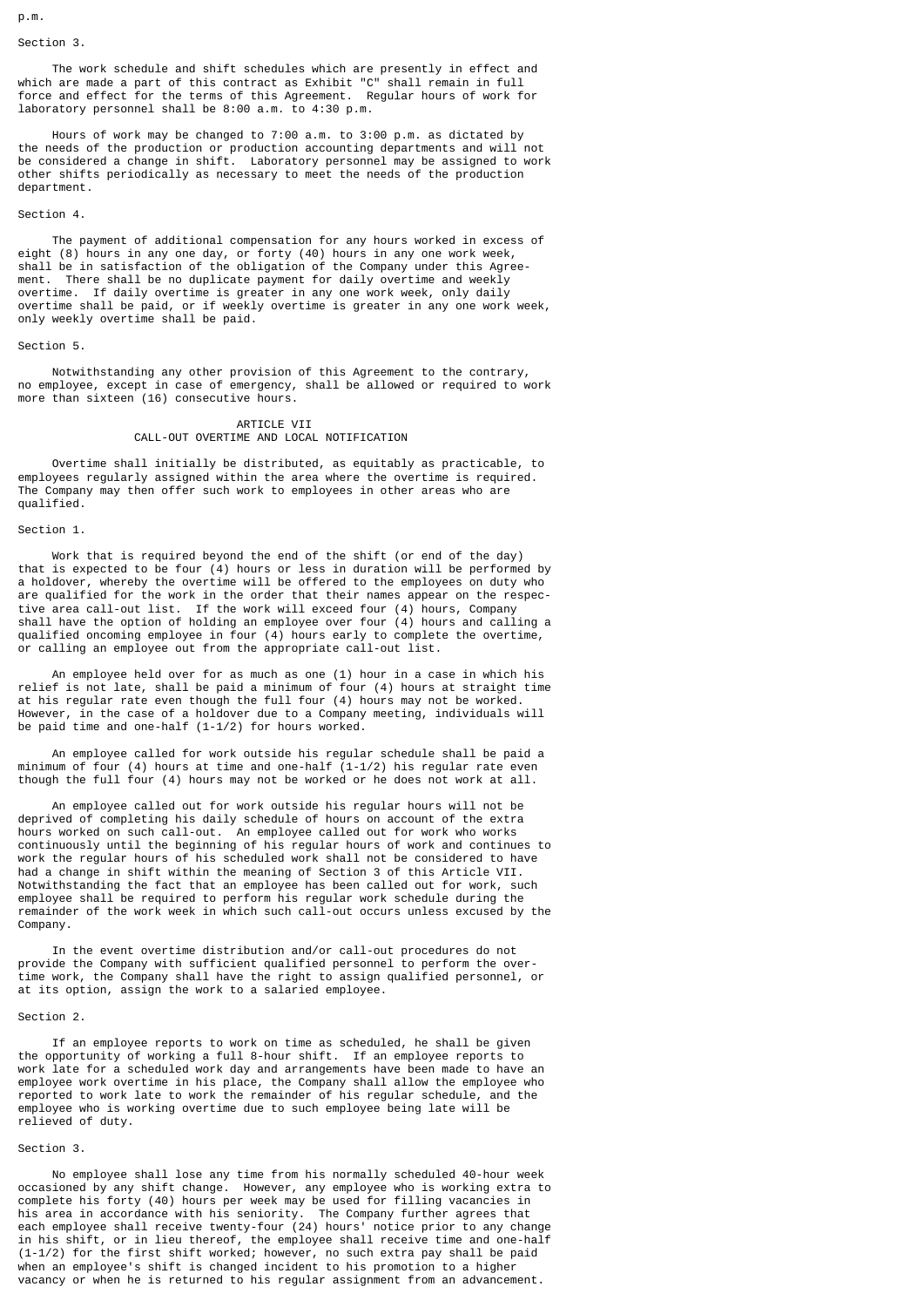However, if an employee's assignment is temporarily shut down and, as a result, there is no work for him on his regular assignment, he may be so notified and reassigned to fill other operating vacancies on another shift or to work with Maintenance on another shift. If the employee is so notified sixteen (16) hours or more in advance of the beginning of his new shift, he will not be entitled to pay in lieu of short notice for shift change.

 If an Operator Trainee (in order to complete his forty (40) hours per week) must work outside the regularly scheduled hours of a day employee, he will be assigned to work extra and may be used as a relief man for filling vacancies in the operating area in which he last worked in accordance with his seniority.

Section 4.

 If an employee is instructed to work and does work continuously for as much as two (2) hours before or beyond his regular shift or schedule, he shall be paid a sum equivalent to thirty (30) minutes at straight-time pay in lieu of meal time.

## ARTICLE VIII SHIFT MEN - DAY MEN

 The term "shift employee" as used herein shall be deemed to mean one who is employed for specific periods in the course of continuous operations regularly carried on during two (2) or more shifts per day, five (5) or more days a week; each other employee is a "day employee."

#### ARTICLE IX HOLIDAY DAY

Each of the following days is a holiday:

 New Year's Day Good Friday Memorial Day July Fourth Labor Day Columbus Day Thanksgiving Day Day after Thanksgiving Christmas Eve Christmas Day

 Each of the above-mentioned holidays shall be deemed to begin at 11:00 p.m. on the day immediately preceding the holiday and end at 11:00 p.m. on the holiday, except when the holiday falls on Sunday, in which case those employees who are working a 6-day week will observe the holiday on the following Monday.

 Each employee who works on a holiday will be paid eight (8) hours' holiday pay at his straight time rate and, in addition, will be paid one and one-half (1-1/2) times his straight time rate for each hour worked on the holiday.

 Each employee covered by this Agreement who does not work on a particular holiday shall be paid, with respect to that holiday, a sum equal to his regular straight time for eight (8) hours worked, provided that no such payment shall be made to an employee, with respect to a holiday, if such employee (a) is scheduled to work on that holiday and, without permission of the Company, fails to report for work; or (b) is on leave of absence; or (c) is on layoff; or (d) is on sick leave and has not worked or does not work at any time during the 2-week pay period in which the holiday occurs.

 Holiday Pay -- Employee will be off on a holiday if so notified that his services are not needed. Employees who fail to receive proper notification will receive time and one-half  $(1-1/2)$  for the first shift worked after the said holiday. Proper potification will be twenty-four (24) hours. Such said holiday. Proper notification will be twenty-four (24) hours. notification shall not be required in the event of unit or equipment mechanical failure, fire, storm, explosion, or Act of God.

 Employees will have the option, by seniority, to elect to work or leave if less than all can be excused.

 Day Employees -- assigned to the Operating areas -- who normally work Monday through Friday, shall observe a holiday falling on Saturday the preceding Friday, and a holiday falling on Sunday the following Monday, and not report for work unless notified. However, the Christmas Eve holiday shall be observed on the last scheduled work day prior to Christmas Day holiday.

#### ARTICLE X **VACATTONS**

Section 1.

 Normal vacation accruals will be computed in accordance with the following provisions:

- (a) Two weeks (80 hours) after having accrued one (1) year's Company seniority.
- (b) Three weeks (120 hours) during the calendar year after having accrued six (6) or more years' Company seniority.

 In computing length of service for vacations, time spent working at the El Dorado Plant will be used.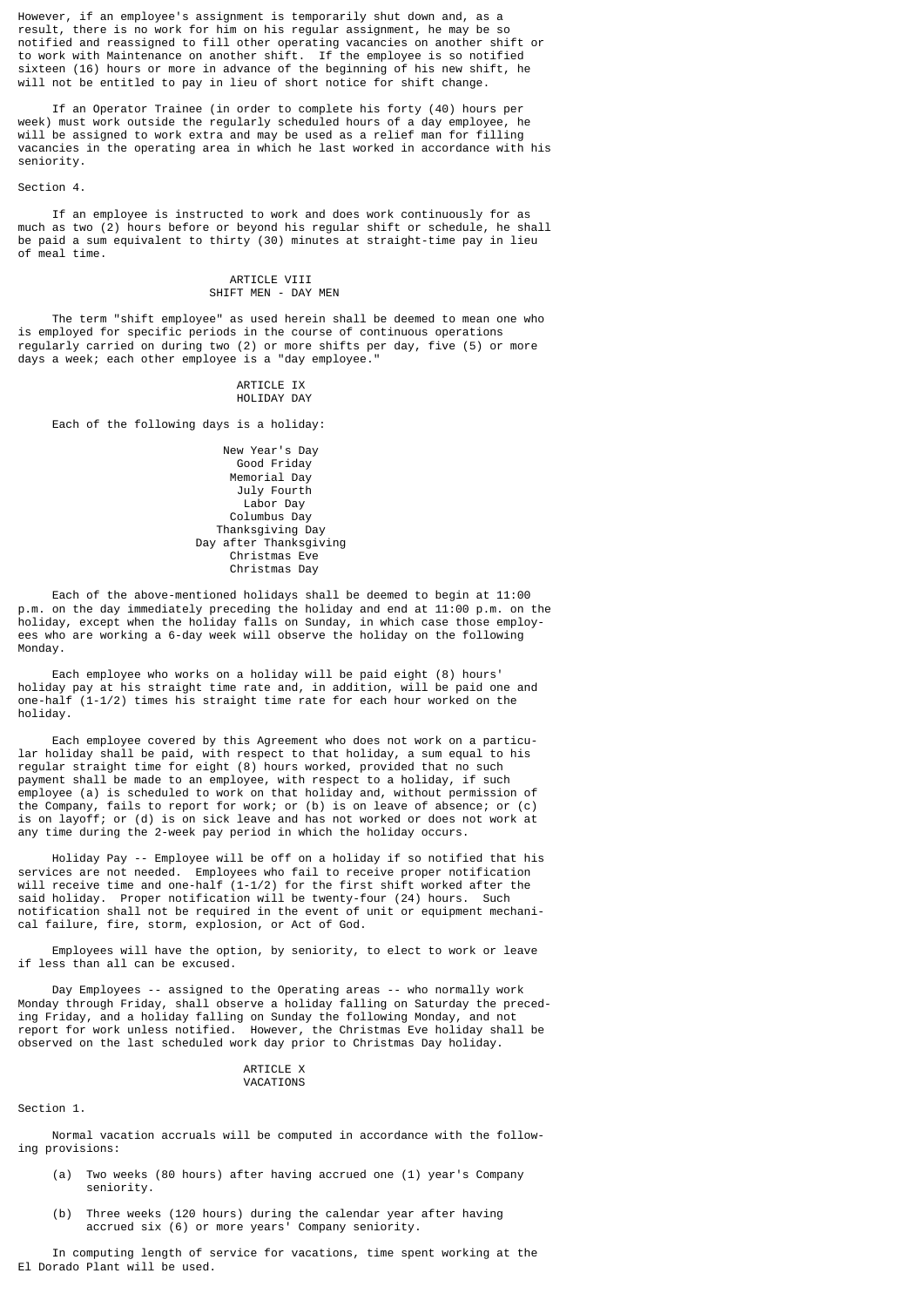#### Section 2.

 Those employees who had previously accrued or who will accrue, during the term of this Agreement, twelve (12) years or more Company seniority shall be entitled to a vacation accrual of four weeks (160 hours). Thereafter, and for all other employees, the maximum vacation accrual shall be as provided in Section 1.

#### Section 3.

 Each employee must take his vacation during the calendar year in which it falls due. However, when an employee is absent from work due to authorized occupational injury or illness or personal sick leave and has not returned to work by December 31, he may, at the Company's option, be permitted to take his vacation or receive vacation pay between January 1 and April 1 of the following year. An employee may elect to split his vacation in 40-hour periods, or he may take all his vacation in one period. However, an employee that works the Uniform shift schedule (Exhibit "C-3") may elect to schedule his vacation in either 40-hour periods or 56-hour periods, or a combination of the two. Any remaining vacation of less than forty (40) hours must be scheduled in a single period.

### Section 4.

 Vacation schedules must be prepared and submitted to the department head by March 1, if possible. Scheduling of vacations will begin immediately after November 1 each year and no employee shall be allowed more than fortyeight (48) hours after being contacted by his Foreman or supervisor in which to select his vacation date. Vacation preferences will be determined within an area by bargaining unit seniority. Employees who have not indicated their preference of vacation dates at the end of this 48-hour period will be assigned vacation dates by their supervisors. No employee may change his vacation dates after the schedule has been prepared except with his supervisor's permission. Vacations taken before March 1 will be on a first come basis.

 An employee will not be eligible for overtime or call-out after 11:00 p.m. of his last scheduled work day prior to the start of his vacation and until his first scheduled shift to return to work following completion of his vacation.

 If any employee is not permitted to take his vacation in the calendar year in which it is due because the Company finds it not convenient to excuse him from work, such employee shall be paid a sum equal to the sum to which he would have been entitled if he had taken his vacation within the period of time immediately preceding the end of the year which period is equal to his vacation period. No more than five (5) employees from the Operating Department and one (1) Laboratory may be on vacation at one time.

#### Section 5.

 If an employee so requests at least five (5) days prior to the beginning vacation, the Company shall, prior to his beginning vacation, pay him in advance for all vacation being taken, in 5-day increments only.

## Section 6.

 An employee who (a) resigns, (b) retires, (c) is laid off as part of a reduction in forces, (d) is discharged for cause, or (e) is granted a military leave under the provisions of Article XV, at a time when he has earned vacation to that date but has not taken or previously received pay in lieu of, shall be paid in lieu of any vacation he has earned to that date but has not taken nor previously received pay in lieu of.

 Computation of vacation under this section will be earned at the rate of one-twelfth (1/12th) for each month from employee's anniversary date. Sixteen (16) or more calendar days of employment in any calendar month will be considered a full month in computing vacation accruals.

#### Section 7.

 Vacation pay shall be based upon the straight time rate of an employee's regular classification at the beginning of the vacation and will be taken in accordance with his established work schedule. If a holiday, as defined in Article IX, occurs during an employee's vacation period, the employee will receive pay for said holiday as defined in Article IX.

 In the event of the death of an employee who (as of the last day on which that employee worked) had earned but not taken a vacation, a sum of money, in lieu of such vacation, computed on the basis herein stated, shall be paid to the executor or administrator, to the surviving spouse of that employee or, if there is no such representative or surviving spouse, to the next of kin of such employee.

#### ARTICLE XT **SENIORITY**

 Subject to Article XI, Section 15, seniority shall be adhered to in vacancies within an area, shifts, and layoffs as outlined below in this Article XI, other than discharge for cause. It is understood the Company shall have the right to retain sufficient numbers of qualified personnel in such event and may assign personnel to particular shifts when required temporarily for training.

#### Section 1. Eligibility for Seniority.

## An employee shall be first entitled to seniority when he has been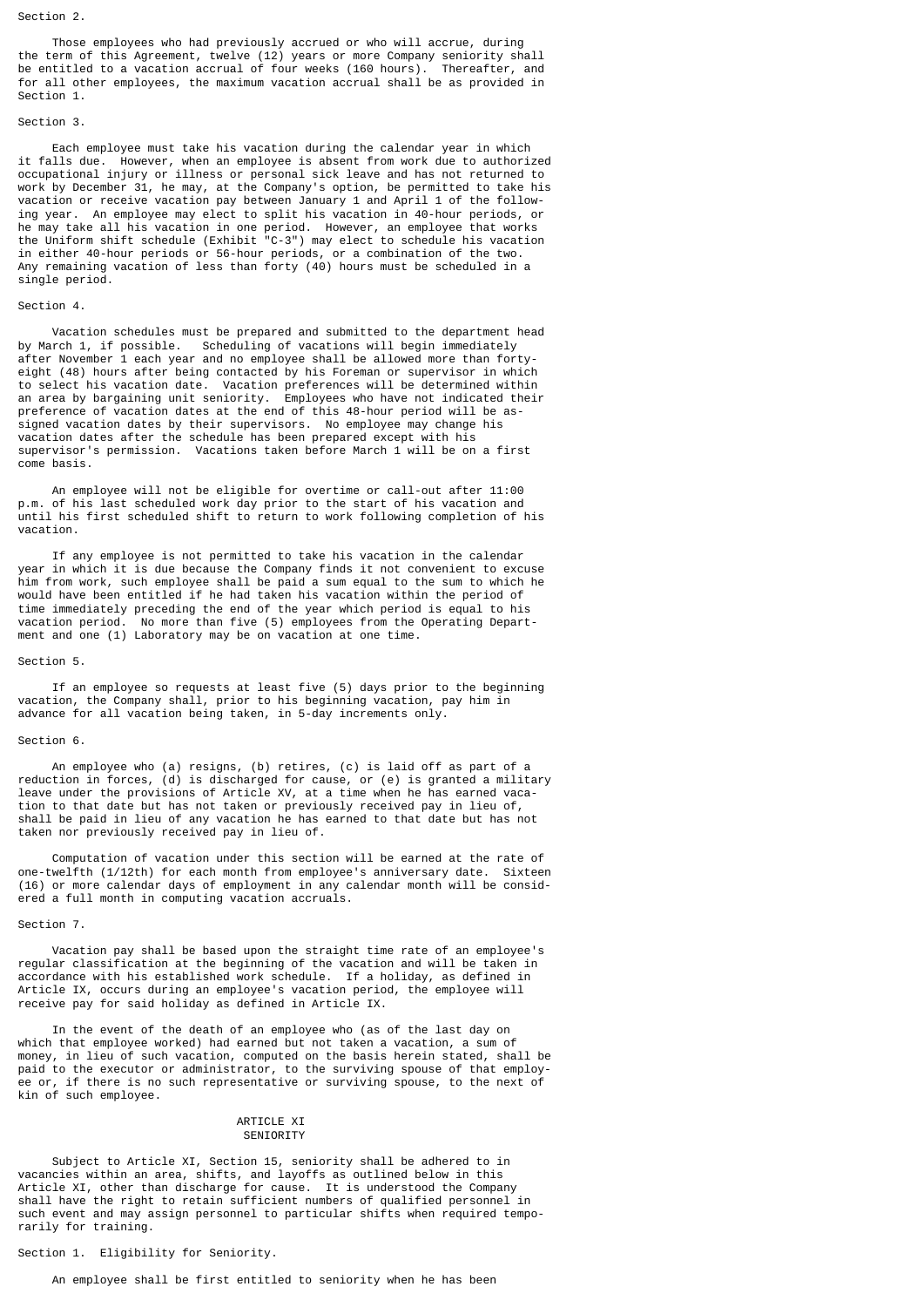continuously employed for 180 days within the bargaining unit, his seniority dating from the date of the beginning of such employment.

 The Company shall have the right to layoff or discharge, without cause, any employee who has not worked in the bargaining unit a sufficient length of time to be entitled to seniority, and such action on the part of the Company shall not be the subject of a grievance on the part of the Union or the employee involved under any provision of this Agreement.

Section 2. Seniority Credits.

 In applying the seniority provisions of this Agreement, each employee shall be credited with the seniority, if any, to which he is entitled as shown on the records of the Company at the time of execution of this Agreement.

Section 3. Progression Chart.

 Attached hereto as Exhibit "A" and made a part hereof is a Progression Chart showing all classifications in the various areas of the Operating Department. Only those employees covered by the terms of this Agreement and included in the bargaining unit shall be entitled to exercise their seniority in their respective areas.

## Section 4. Bargaining Unit and Area Seniority.

 (a) Subject to the provisions of Section 1 of this Article XI, bargaining unit seniority shall be cumulative and shall be continuous from the date on which the employee enters the bargaining unit as shown on Exhibit "A" attached hereto.

 (b) Subject to the provisions of Section 1 of this Article, area seniority shall be cumulative and shall be continuous from the date on which the employee enters any particular area by bidding or by assignment to a vacancy of more than ninety (90) days. In the event that two (2) or more employees have the same area seniority date, area seniority will be determined by bargaining unit seniority.

 (c) In the event an employee is permanently assigned to an area by reasons of (i) shutdown, (ii) reduction in force in an area, (iii) the return of an employee to that area after an absence in excess of ninety (90) days, or (iv) the application of Section 9 of this Article, he shall continue to be considered a part of the area from which he was so transferred until he has failed to accept a vacancy in the area from which he was so transferred.

 The last employee to enter an area shall be the first employee reduced from an area upon the termination of an authorized leave in the area. All other reductions from the area will be made by area seniority.

 (d) If an employee in any area elects to bid to another area of the Operating Department and is the successful bidder, upon his transfer, he shall then lose his accrued seniority in the area from which he bid. Should he fail to qualify in the area to which he transferred, he will be transferred to Operator Trainee position and will lose any seniority he has accrued in the area where he failed to qualify.

Section 5. Vacancies of More Than Ninety (90) Days.

 (1) Pursuant to Section 15 of this Article, when a vacancy of more than ninety (90) days occurs in any area, the vacancy will be filled by the bidding procedure.

 (2) Pursuant to Section 7(1)(a) of this Article, if there are employees not in the area who have retained seniority in the area in which the vacancy occurs, the employee with the most retained seniority shall be assigned without bidding, to the vacancy or forfeit his seniority in the area.

 (3) Area seniority shall be adhered to in all shift vacancies of more than ninety (90) days within an area.

Section 6. Vacancy Posting and Bidding Procedure.

 (a) The Company shall post promptly and keep posted on the appropriate bulletin board for ten (10) days the notice of any vacancy. It shall be the duty of any employee who feels himself entitled to such vacancy, based on his seniority, to file his signed bid in the manner hereinafter stated.

 (b) In order to be considered valid, a bid must be signed, dated, and the original must be deposited in a locked box marked "OCAW Bids for Company," and the duplicate must be deposited in a locked box marked "OCAW Workmen's Committee." Each of said boxes will be provided at or near the main entrance gate.

 (c) Immediately upon expiration of the posting period of ten (10) days, the names of all bidders will be posted on the bulletin board for a period of five (5) days. Within this 5-day period, each bidder who still wants the vacancy must sign an acceptance notice to this effect and deposit in the box marked "OCAW Bids for Company" and place a copy of the notice in the "OCAW Workmen's Committee" box at the clock house. However, if an employee is going to be off from work for the duration of this 5-day period, he may leave his acceptance notice with the personnel department.

 (d) At the end of this 5-day period, the employee with the most bargaining unit seniority who has turned in an acceptance notice will be assigned the vacancy, and he will be transferred to the new vacancy as soon as possible. The successful bidder's seniority in the area to which he is transferred will start on the sixteenth (16th) day after the vacancy was originally posted. An employee accepting a promotion by either the area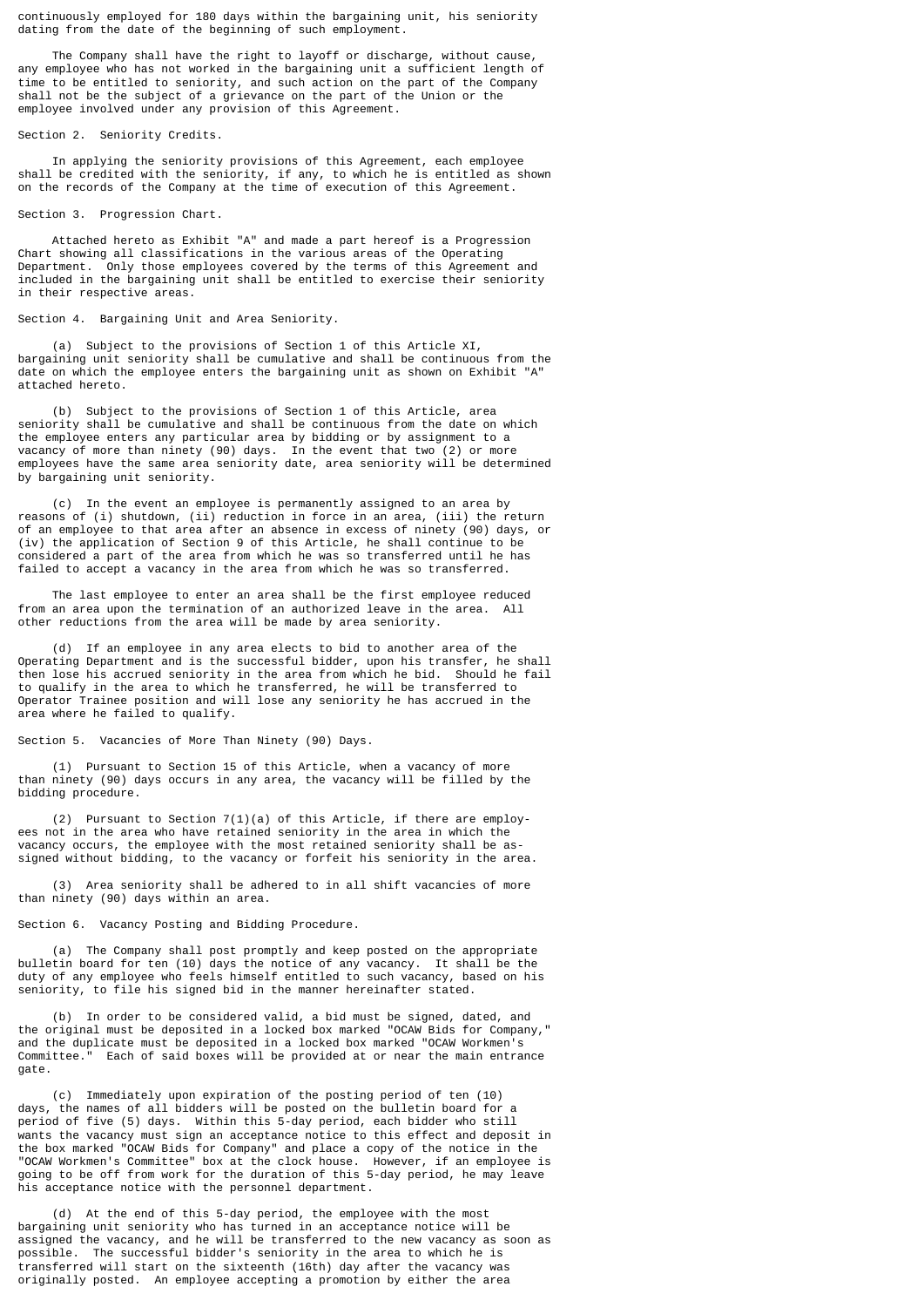realignment or the bidding procedure to a vacancy with a higher rate of pay will not receive the higher rate of pay until qualified for the vacancy.

 In cases where more than one (1) vacancy is posted, a bidder must indicate his order of preference on all vacancies he is willing to accept when he turns in his acceptance notice.

 (e) In the event no one wishes to accept the posted vacancy, Company may elect to employ a qualified operator or to assign an Operator Trainee to the vacancy.

 (f) Notwithstanding any other provisions of this Section 6, it is agreed that the Company shall have the right at any time during said 10-day posting mentioned above, to withdraw that posting in the event the Company decides that such vacancy need not be filled. The provisions of this paragraph will not apply to filling normal vacancies.

Section 7. Filling Vacancies of Ninety (90) Days or Less.

 (1) Pursuant to Section 15 of Article XI, when a vacancy exists for a period up to and including ninety (90) days, it shall be filled by promoting the senior employee of the next lower classification who is working the same shift in the area in which the vacancy occurs. If no Operator Trainee, with retained area seniority, is available, this lowest vacancy will be filled on an assignment basis by an Operator Trainee assigned to that area with the most bargaining unit seniority who is available and qualified to perform the work.

 In the event the vacancy(ies) cannot be filled by this procedure, the vacancy(ies) will be filled by overtime procedures and will normally be the vacancy which existed in the area before any reassignment.

 (a) However, if an employee is removed from the active payroll, the vacancy caused by this action will be filled according to Section 5 of this Article on the first (1st) day after this action.

 (2) In the event an Operator Trainee is not available and overtime is required, the following procedure will be used:

 (a)(i) When overtime is required other than holdover or early call-in overtime, set forth in Section 1 of Article VII, call-outs will be made from the appropriate call-out list. Overtime call-outs may start up to forty-eight (48) hours in advance of the actual time required. Call-out lists will be maintained for Operator Trainees, Area II, Area III, Area IV, Emergency Squad, and a Master List. Call-outs will be made starting at the top of the list for the area where the overtime is required and proceeding to the bottom, calling those individuals possessing the necessary qualifications for the work.

 In the event there will be a vacancy as the result of vacation or other scheduled absence, Company may assign qualified employees to cover such absences up to seven (7) days in advance of such need. Company may also utilize hold-over and call-in, or fill such vacancy by regular call-out procedures.

 Upon acceptance or rejection of a call-out, the individual's name will be placed at the bottom of the list. If the call-out is canceled, the employee shall be offered makeup overtime without his name moving on the call-out list. Makeup overtime is defined as: Work of the nature encountered in normal operations but not normally done on overtime. At the time the makeup overtime is offered, the employee must accept or reject the makeup overtime. Makeup overtime will be offered for a full 8-hour shift.

 Employees are ineligible for call-outs that interfere with previously arranged call-outs or their normal schedule.

 The master call-out list will consist of a list of names of regularly assigned employees on Area II, Area III, and Area IV call-out lists who desire to work overtime. Employees called on this list will rotate on this list, but will not rotate on the area list their name appears on for any overtime worked on a master call-out. Master list call-outs will terminate when the work is completed.

 (a)(ii) Each call-out will terminate at the end of the shift during which the work on that call-out began. An employee working a call-out, except for filling shift vacancies, will be expected to do the work for which that person was called and other operational work, excluding housekeeping work, in the area that may arise after the individual reports to work, for which that person is qualified. A call-out will end when the work for which the person was called, plus the additional operational work, is completed.

 (a)(iii) Individuals' names will not be moved on the call-out lists for any overtime associated with Safety and Housekeeping Inspection Teams, or Accident Investigation Teams, or Safety Meetings, or Emergency Squad Training, or for overtime set forth in Section 1 of Article VII.

 (a)(iv) Employees who work the Uniform Shift Schedule will have their names moved to the bottom of their respective call-out lists at the beginning of the 7-3 shift of the day which is their sixth (6th) work day in the same work week.

 (a)(v) Operator Trainees may have their names appear on the list in the area where they possess qualifications. For employees with retained area seniority, the call-out list to which their names will be assigned will be the area where they have retained seniority. Upon acceptance or rejection of a call-out, an individual's name will be moved to the bottom of each list where his name appears. An Operator Trainee's name will be moved from one area call-out list to another, at the beginning of the day of transfer of that individual to another area in which the Operator Trainee holds qualifications.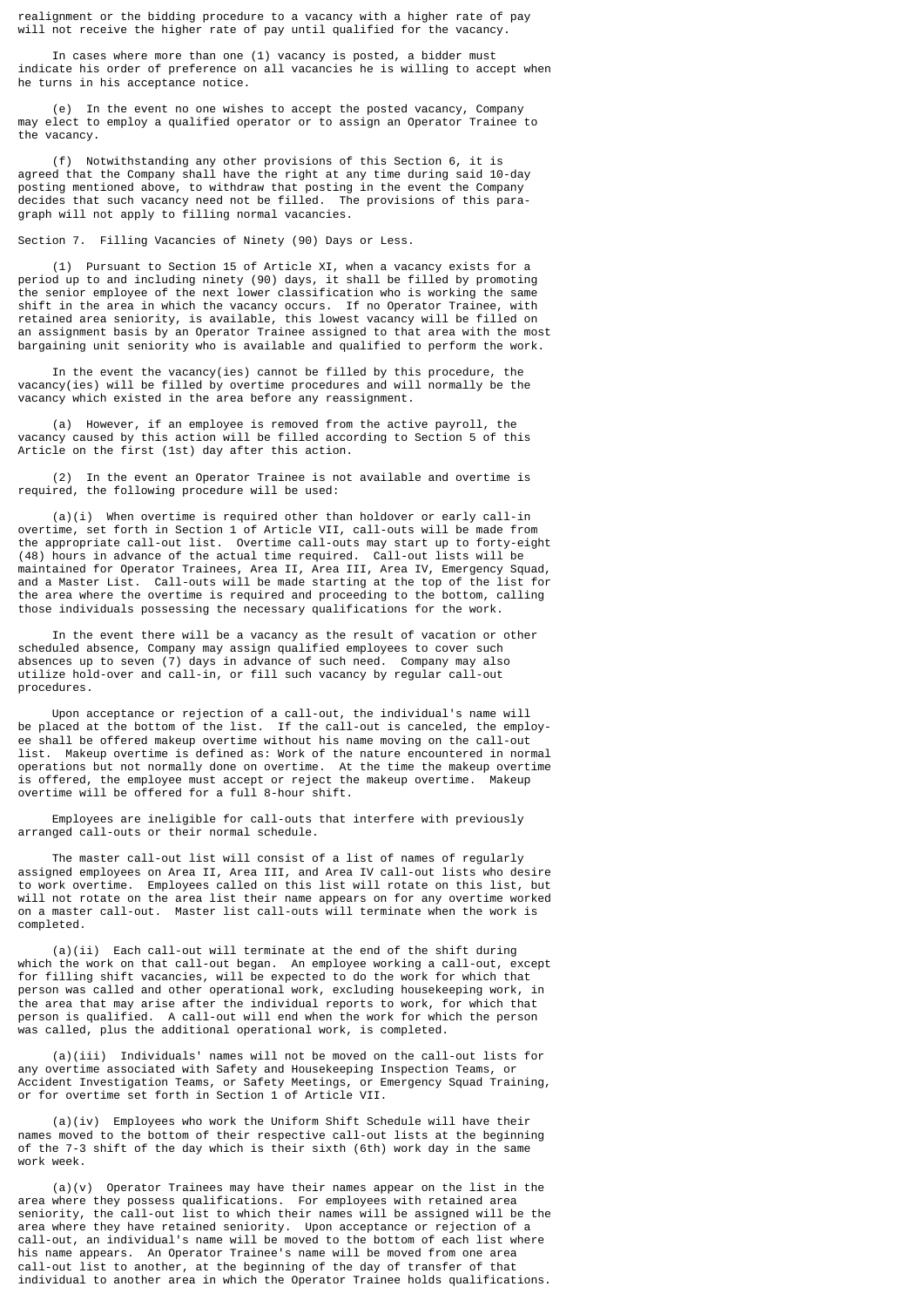(a)(vi) Any time an employee's name is entered on an area call-out list, his name will be entered at the bottom of that list.

 (a)(vii) An employee may, for personal reasons, have his name removed from the call-out list(s). At such time as he desires, he may return his name to the bottom of the appropriate call-out list(s). An employee who is off for vacation, sick leave, or leave of absence will not be available for overtime. His name shall be turned over on the call-out list(s). Upon return, he will be available as though he had no opportunity during his absence.

 (a)(viii) The call-out lists will be maintained under the direction of the area supervisors or Foremen, and it will be their responsibility to keep such records as are necessary to administer the call-out procedure and to present the proper information to the shipping attendants for execution. Copies of the daily call-out sheets will be furnished to the Union representatives.

 $(a)(ix)$  Any employee who accepts an assignment outside the bargaining unit will have his name placed at the bottom of the appropriate list(s) for the duration of the assignment.

 $(a)(x)$  An employee must have a telephone in his residence or be available at the plant in order to be eligible for a call-out. Only one (1) telephone may be listed for each employee.

 (a)(xi) Employees will not be eligible for overtime in an operating area until they have qualified on a vacancy in that respective area. Upon qualifying on a vacancy in an area, a new employee's name will be placed on the bottom of that area call-out list and the master call-out list.

 If, at the time of each monthly meeting, it is brought to the attention of the Company that an inequity exists between areas in the distribution of overtime, an attempt will be made to equalize overtime.

 When an employee is held over due to negligence in providing relief and proper notice has been given, the employee held over will be paid a minimum of two (2) hours at his straight-time rate.

 The above procedure may be modified by mutual agreement between the Union and the Plant Manager or his designated representative.

 (b)(i) Any employee who has been off duty due to illness, injury, or an unauthorized leave will be required to give his supervisor eight (8) hours' notice of his intention to return to work or secure permission of the Company to return to work earlier.

 (b)(ii) When an employee's shift is changed for any reason so that he will have only eight (8) hours off between shifts, he will not be eligible to double over from the first shift, and he will not be eligible for call-out during the 8-hour interval between shifts.

 (b)(iii) When an employee who is temporarily working in a higher classification, other than his regular classification, accepts the opportunity to work over, his classification will revert to his regular classification. At the end of his regular shift, said employee who has stayed over onto a shift may exercise his seniority to receive any temporary upgrading that occurs on that shift.

 (b)(iv) When a unit or piece of equipment is temporarily shut down and as a result there is no work for an employee on his regular assignment, such employee may be required to: (a) perform the duties of other assignments within his area, (b) assist in maintenance efforts anywhere in the plant, or (c) perform minor maintenance in his area. If such employee is absent from work during such temporary shutdown, the Company shall not be required to fill his position.

 (b)(v) Notwithstanding any other provisions of this Section, if notice of an employee's absence is not reported, the employee not receiving relief will be required to work over if relief is not available; however, if said employee does not desire to work over, he may waive this work provided there are other employees on the same shift who desire to work over. The employees in the same classification will be given the opportunity to work over in order of their seniority. If no employee in that classification accepts the opportunity to stay over, the overtime will be offered to the other employees on that shift in accordance with their seniority. In case a relief man is not found within thirty (30) minutes, he may not be used to fill such vacancy. If an Operator Trainee does not report on schedule, this paragraph is not applicable.

 An employee not eligible to work over in accordance with (b)(iii) of this Section will be required to work over only until relief can be obtained.

 The same procedure will be applicable to all employees if proper notice is given that an employee will be less than three (3) hours late. Such employee will be relieved when his relief reports.

## Section 8. Classifications and Shifts

 (a) Each employee returning to the service of the Company or an area from an authorized leave without pay or from sick leave, or temporary shutdown of equipment of sixty (60) days or less, shall resume his duties uninterrupted service in the area from which he left on the same lettered shift, or any shift that has become vacant during his absence, and has been filled by a man younger in area seniority. Notwithstanding any other provisions of this contract upon (1) the termination of an authorized leave, or (2) the temporary shutdown of equipment of sixty (60) days or less, each employee who was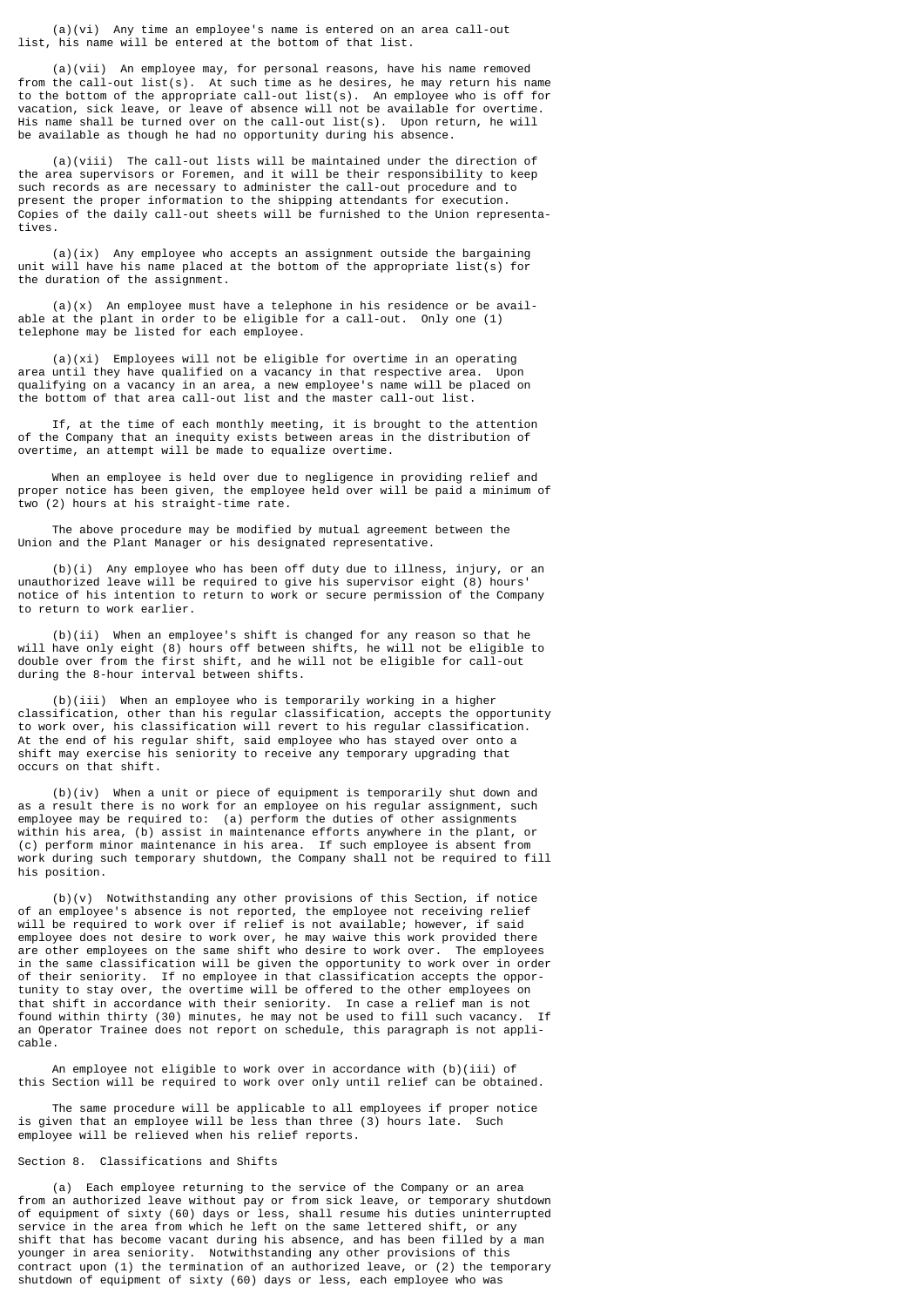promoted or changed shifts shall revert to the same classification (area), and the same lettered shift from which he moved, or any shift within his area that has become vacant during the leave or shutdown of equipment and is filled by a younger man in area seniority.

 (b) Any time a new vacancy is established within an area, the employee with the most area seniority shall have the right to this vacancy if he so desires.

 (c) Any new operating facility for products not now being manufactured will be filled by the bidding procedure before being transferred to any area.

 (d) When employees return to an area because equipment is started up after a shutdown of more than sixty (60) days, all shifts within a classification will be chosen by area seniority.

 (e) Any time that it becomes necessary for an employee to be demoted to a lower classification, other than a demotion caused by the termination of an authorized leave, he shall be given an opportunity to pick his shift within the classification in accordance with his seniority.

 (f) Subject to the provisions of Subsection (e) of this Section 8 of this Article XI, an employee displaced from his shift has been discontinued, shall have the right to displace any other employee in that area in accordance with his area seniority.

 (g) Any shift changes made in accordance with this Section shall be made on Monday following the determination of employees' choices provided that the determinations are made by noon on the preceding Friday and will be made without involving any overtime pay. Determination of employees' choices of shifts must be made within one (1) week after the shift is declared vacant, except as specified above.

Section 9. Reduction in Forces.

 1. Effective August 1, 1986, employees who are permanently assigned in areas of the Operating Department who may be transferred from their regularly assigned classifications and thereby assigned, in accordance with the seniority provisions of the Agreement, to a vacancy with a lower rate of pay, shall continue to receive the higher rate of pay until they have had an opportunity to bid on and are the successful bidder to another vacancy calling for the same or higher rate of pay.

 When there is more than one (1) bidder receiving the frozen rate of pay, all except the youngest employee in seniority shall have the right to refuse the vacancy. An employee who accepts a vacancy in order to protect a frozen rate or his retained seniority shall have the right to return to the vacancy from which he vacated if the vacancy he takes does not last for more than ninety (90) days.

 Any question arising pertaining to safety due to reduced personnel in any area will be subject to Article XVII, Section 2.

Reduction in personnel and reduction in rate can, however, result from the fact that the operation of all or part of the equipment being operated in area is shut down either permanently or temporarily.

 Any layoff will be in accordance with Article XI, Section 13. No employee will be reduced in pay for ninety (90) calendar days because of temporary shutdown.

 3. Bumping Procedure - Employees permanently assigned to an area who are transferred to the Operator Trainee classification due to the shutdown of equipment will be allowed to replace other employees as follows:

 (a) An equivalent number of vacancies permanently filled by employees with least bargaining unit seniority in any classification with less bargaining unit seniority, than employees reduced back to the Operator Trainee classification, will be declared vacant. The declaring of vacancies will be made within ninety (90) days after area shutdown and the assignments will be made on the ninety-first (91st) day.

 (b) The vacancies declared vacant by the application of Item (1) above will be filled in accordance with bargaining unit seniority by those employees reduced to the Operator Trainee classification, or by the employees whose assignments were declared vacant.

 (c) Employees reduced to the Operator Trainee classification who bid on and are the successful bidders before vacancies are declared as provided in Item (a) above will not be included in the number of assignments to be declared vacant.

 4. Any employee who has replaced another employee under the provisions of subsection 9(2) above must return to the area from which he was originally reduced when he has an opportunity to do so on a vacancy of more than ninety (90) days or forfeit his seniority in the area to which he was transferred under subsection 9(2) above and go to the Operator Trainee classification.

 5. The Bumping Procedure, as set forth in this Section, will not apply as a result of consolidation of assignments, automation, or change in shift schedules.

Section 10. Status of Employees Laid Off.

 The accrued seniority, both bargaining unit and area, of an employee who has been laid off through no fault of his own shall continue to exist as of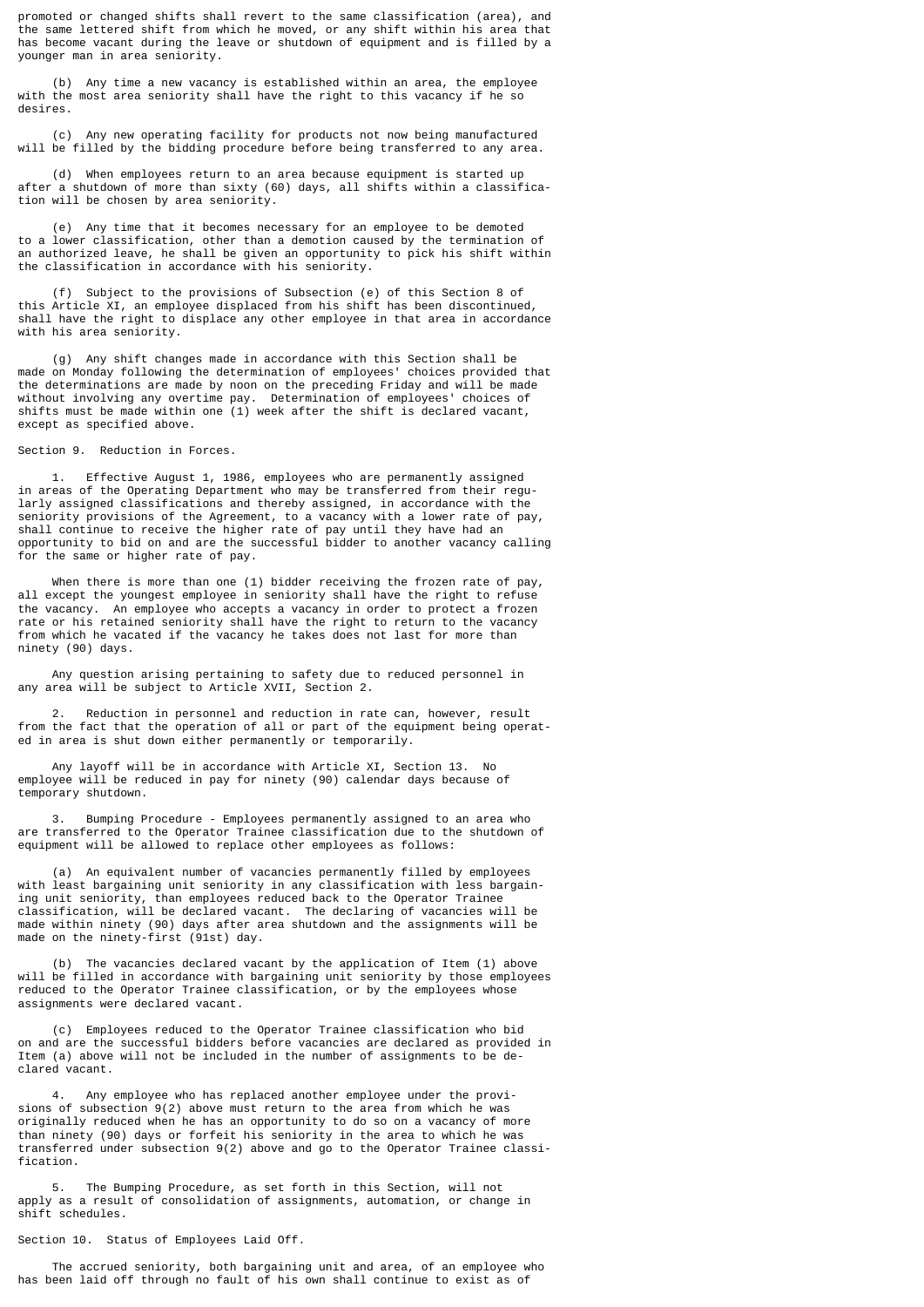the date of the layoff for the following periods:

| Length of Service   | Period Seniority to Exist  |
|---------------------|----------------------------|
| Less than 180 days  | Θ                          |
| 180 Days to 2 Years | Length of Previous Service |
| 2 Years or More     | 2 Years                    |

Section 11. Seniority Lists.

 Seniority lists shall be complied and be kept at all times available to the Workmen's Committee, and the Workmen's Committee shall also have access to daily time reports to verify disputed seniority lists and service records.

## Section 12. Seniority - Outside Assignments.

 Any employee, after having established seniority under the provisions of this Agreement, who is temporarily assigned to another classification by the Company, outside of the bargaining unit, shall continue for not more than ninety (90) working days per calendar year on a cumulative basis to accrue seniority on his regular classification during such period of temporary assignment. If such employee works more than ninety (90) days per calendar year on a cumulative basis, he shall forfeit one (1) day of bargaining unit seniority for each day in excess of ninety (90) days worked outside of the bargaining unit during that calendar year. This paragraph is not applicable to employees who transfer to the Maintenance Department. Such employees forfeit both area seniority and bargaining unit seniority on the date which they transfer to Maintenance.

#### Section 13. Layoffs and Reemployment.

 The last employee hired shall be the first employee to be laid off on the basis of bargaining unit seniority. The last employee laid off shall, if he still has seniority, be the first employee rehired (notwithstanding any provisions of Section 9 of this Article).

 An employee who has worked in the bargaining unit sufficiently long to be entitled to seniority in that department, and who was laid off through no fault of his own, has kept his current address on file with the Company and<br>continues to be entitled to seniority under the terms of this contract, shall, continues to be entitled to seniority under the terms of this contract, subject to the provisions of this Section, be given first opportunity for reemployment.

 If reemployment is available for any such person, the Company shall so notify him by letter (with copy of such letter to the Chairman of Workmen's Committee), addressed to him at his address then on file with the Company. He shall be allowed ten (10) days from the date upon which said letter was mailed, or until he no longer retains his accrued seniority as provided in Section 10 of this Article XI (whichever is the shorter period), in which to notify the Company in writing of his desire to return to work. In the event notify the Company in writing of his desire to return to work. he delivers such notice, he shall be allowed ten (10) days from the date of delivery thereof to report for work; provided, however, if the employee involved is, on the date which he would otherwise be required to report for work, totally disabled to work, he shall, on or before that date, deliver to said Company a statement in writing from a licensed physician stating that he is so disabled, in which event the period within which he shall be permitted to return to work shall be extended ninety (90) days.

## Section 14. New Operations and Existing Operations.

 The classification to be established in any new operations and the area in which new operations will be incorporated shall be discussed with the Workmen's Committee not less than thirty (30) days prior to the posting of new vacancies in that area.

## Section 15. Promotional Requirements.

 The minimum qualifications required in order for an employee to be eligible to bid on a classification posted as a vacancy will be the ability to write and to read and comprehend written and verbal operating instructions.

### ARTICLE XII PHYSICAL EXAMINATIONS

### Section 1. Periodical Examinations.

 The Company may, from time to time, require all employees to have periodical physical examinations by a doctor selected by the Company. However, as long as an employee is physically fit, such examination shall not be used as a cause for termination. Each employee shall receive his regular rate of pay for all time required for him to be examined at the request of the Company.

#### Section 2.

 In the case of an employee being absent from work due to illness or physical impairment, he may be required to present a certificate of physical fitness, signed by a licensed physician, before being readmitted to work. This rule, however, shall not limit the right of the Company to require physical examination by a physician in the Company's service in exceptional cases of constantly recurring absence from duty.

#### Section 3.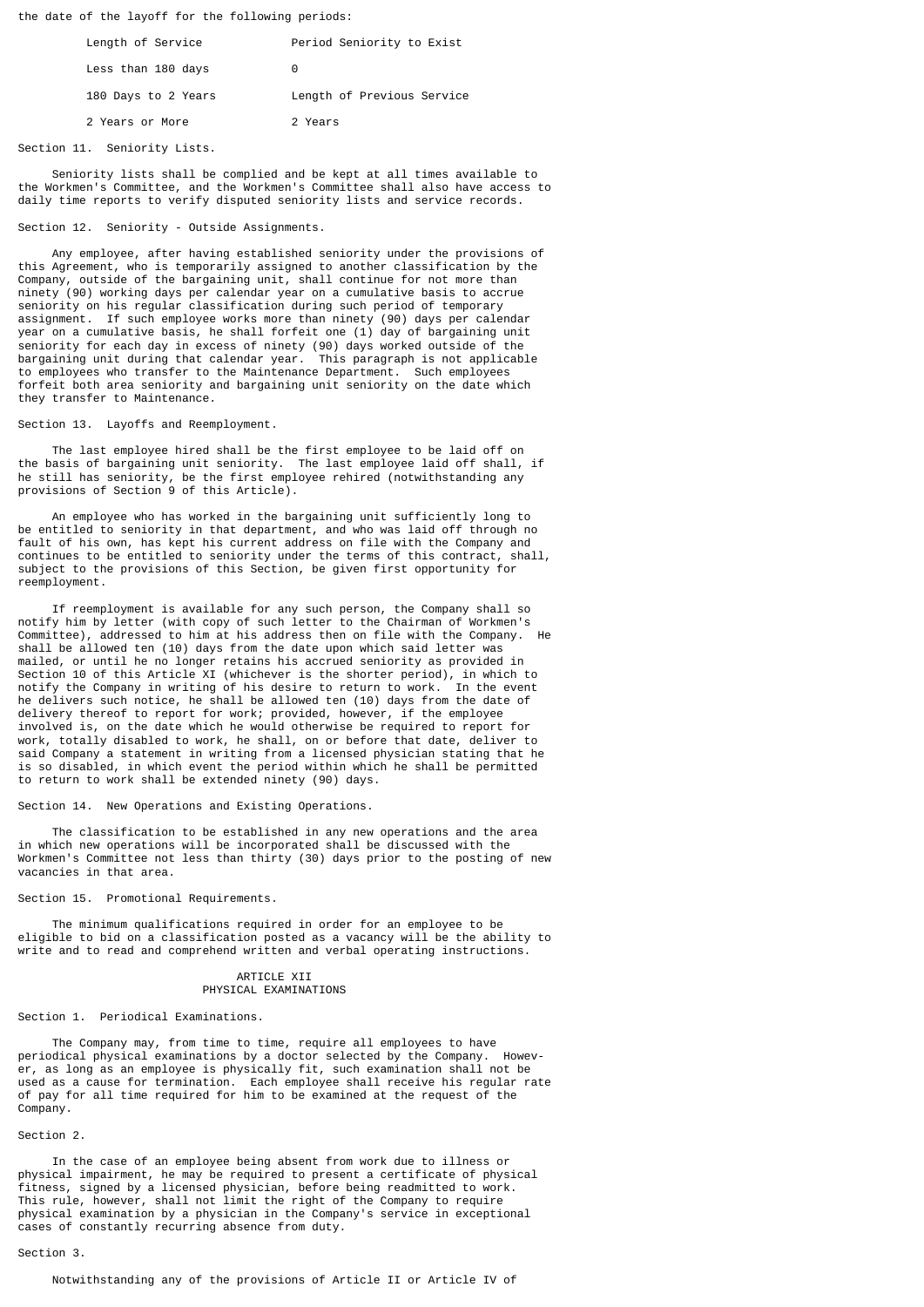this Agreement, in case a dispute arises over the physical fitness of an employee to return to work or continue to work, a board of three (3) physicians shall be selected, one by the Company, one by the employee, and one selected by the two so named. The decision of the majority of this board shall be final and binding.

## ARTICLE XIII AUTHORIZED DEDUCTIONS

#### 1. Union Dues.

 Upon receipt of a signed authorization by an employee in the form provided herein, requesting deductions from his or her wages of his or her monthly Union dues, the Company agrees to honor such authorization according to its terms during the life of this Agreement. The form of such individual authorization shall be as follows:

 "Until further notice you are hereby requested and authorized to deduct from wages due me and payable on the first regular pay day of each month, the sum equal to my monthly dues as set by Oil, Chemical and Atomic Workers International Union, Local 5-434, for my account on or before the 15th day of the month following the calendar month for which said deductions are made."

 The Financial Secretary of Local Union 5-434 and an International Representative of the Union shall, from time to time, notify the Company in writing the amount of the monthly deduction to be made, from time to time, under this authorization. The Company shall remit to the Union the amount so deducted on or before the 15th day of the calendar month following that for which deductions are made.

## 2. Political Contributions

 The Company hereby agrees to honor contribution deduction authorizations from its employees who are Union members in the following form:

 "I hereby authorize the Company to deduct from my pay a yearly specified sum and forward that amount to the Oil, Chemical and Atomic Workers International Union, Local 5-434 Political Commit tee. This deduction should be made and remitted to the Union on the first regular pay day of February each year. This authoriza tion is voluntarily made on the specific understanding that the signing of this authorization and the making of payments to the Oil, Chemical and Atomic Workers Political Committee are not conditions of membership in the Union or the employment with the Company and that the OCAW Political Committee will use the money it receives to make political contributions and expenditures in connection with federal, state, and local elections."

 The Union agrees to indemnify the Company for any loss the Company may suffer as the result of this deduction taken by the Company from an employee's pay to be remitted to the Union.

#### ARTICLE XIV **DISCHARGE**

Section 1.

 An employee shall not be discharged if physically and mentally capable of continuing his duties on account of any accident unless the accident was caused by negligence, carelessness, or malicious intent of the employee.

Section 2.

 The company shall expect all of its employees to adhere to its rules and regulations.

Section 3.

The question as to whether a person who is discharged was rightfully discharged shall be a proper subject of arbitration.

 The Company and the Union will share in the expenses of arbitration equally.

### ARTICLE XV MILITARY LEAVE

Section 1. Leave of Absence.

 The rights of employees of the Company who enter military service during the term of this Agreement will be governed in all respects by the Military Selective Service Act including amendments.

Section 2.

 An employee, upon return to work from Military Leave, will be allowed to claim any assignment that became vacant during his term of Military Leave to which his area seniority would have entitled him had he not been on Military Leave.

#### ARTICLE XVI BULLETIN BOARDS

 The Company shall maintain a bulletin board to be placed on the property where it may be seen by employees entering and leaving their place of employment.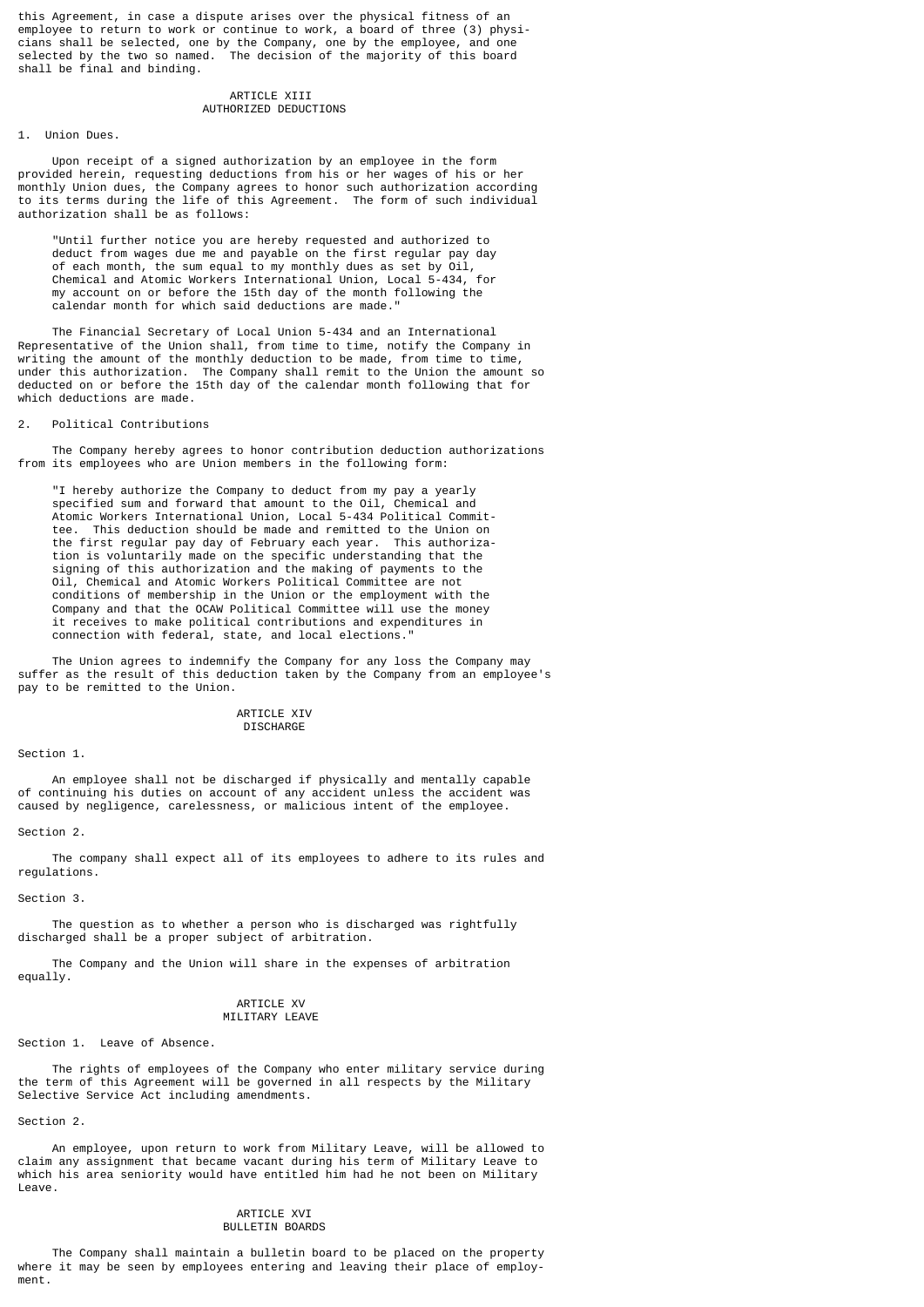Such bulletin board may be used by the Workmen's Committee of the Union for any matters pertaining to its membership provided the material posted shall contain nothing of a political or controversial nature nor reflect upon the Company or any of its employees or products.

 Any notices other than notices of Union meetings, results of elections, sample ballots of Union elections, social events shall be approved in writing by Plant Manager or his representative before posting.

 This bulletin board will be locked with keys, released to the Chairman of the Workmen's Committee, the Chief Steward, the Chairman of El Dorado Chemical Company Group of Local 5-434 of the Union and to the Company.

## ARTICLE XVII SAFETY & HEALTH

## Section 1.

 The Company shall institute and maintain all reasonable precautions for safeguarding the health and safety of its employees, and all employees are expected to cooperate in the implementation thereof. Both the Company and the Workmen's Committee recognize their mutual interest to assist in the prevention, correction, and elimination of all unhealthy and unsafe working conditions and practices.

#### Section 2.

 No employee shall be required to perform services that seriously endanger his physical safety, and his refusal to do such work shall not warrant or justify discharge. In all such cases, an immediate conference between the Company and Union shall be held to settle the issue in question.

#### Section 3.

 The Company recognizes the Workmen's Committee to be a Union Health and Safety Committee that will discharge this responsibility at a scheduled session as held under Article XVIII. Discussion of Safety and Health topics will be included in minutes issued from that session. The Health and Safety Committee will have the responsibility of making constructive recommendations for changes to eliminate unhealthy and unsafe conditions and practices. Recommendations of the Health and Safety Committee will not be subject to the Grievance Procedure under Article IV.

#### Section 4.

 The Company will provide and maintain adequate health and safety equipment, monitoring devices, and personnel protective equipment. Additionally, the Company will provide employee training to ensure that employees are knowledgeable in use and maintenance of health and safety equipment and personnel protective equipment.

#### Section 5.

 The Company will provide appropriate routine medical examinations at its discretion. A report of the medical findings will be made to the affected employee.

#### Section 6.

 Inspection of all equipment throughout the plant or place of employment shall be continued by the Plant Manager or other persons designated by the Company from time to time. An inspection of any equipment may be secured upon the recommendation of the Workmen's Committee or the workmen employed on such equipment. The Union Workmen's Committee may make written suggestions to the Plant Manager or his representatives as to the elimination of hazards in order to prevent accidents.

### Section 7.

 A Safety and Housekeeping Inspection Team will be maintained for purposes of making periodic inspections of the plant premises and recommendations to improve Safety and Housekeeping. This team will consist of not more than two (2) members of this Workmen's Committee, or two (2) other members of the bargaining unit, and other persons outside the bargaining unit as designated by the Company. Those members of the bargaining unit who serve on the team will be excused from work, with pay, on the day of the inspection, and the vacancy created will be filled in accordance with Article XI, Section 8.

#### Section 8.

 Two (2) "at-large" employees will be selected by the Company to participate in the Manufacturing Department Safety Planning Committee. The term of service will normally be one (1) year for these employees. The Company will maintain a list of those employees agreeing to serve.

## Section 9.

 One (1) "at-large" employee from the area in which the accident occurred, selected by the Company, will be asked to serve on formal Accident Investigation Teams as formed. The Company will maintain a list of those employees agreeing to serve.

### Section 10.

 The Company may, at its discretion, maintain a plant Emergency Squad for preserving the well-being of both employees and the physical facilities within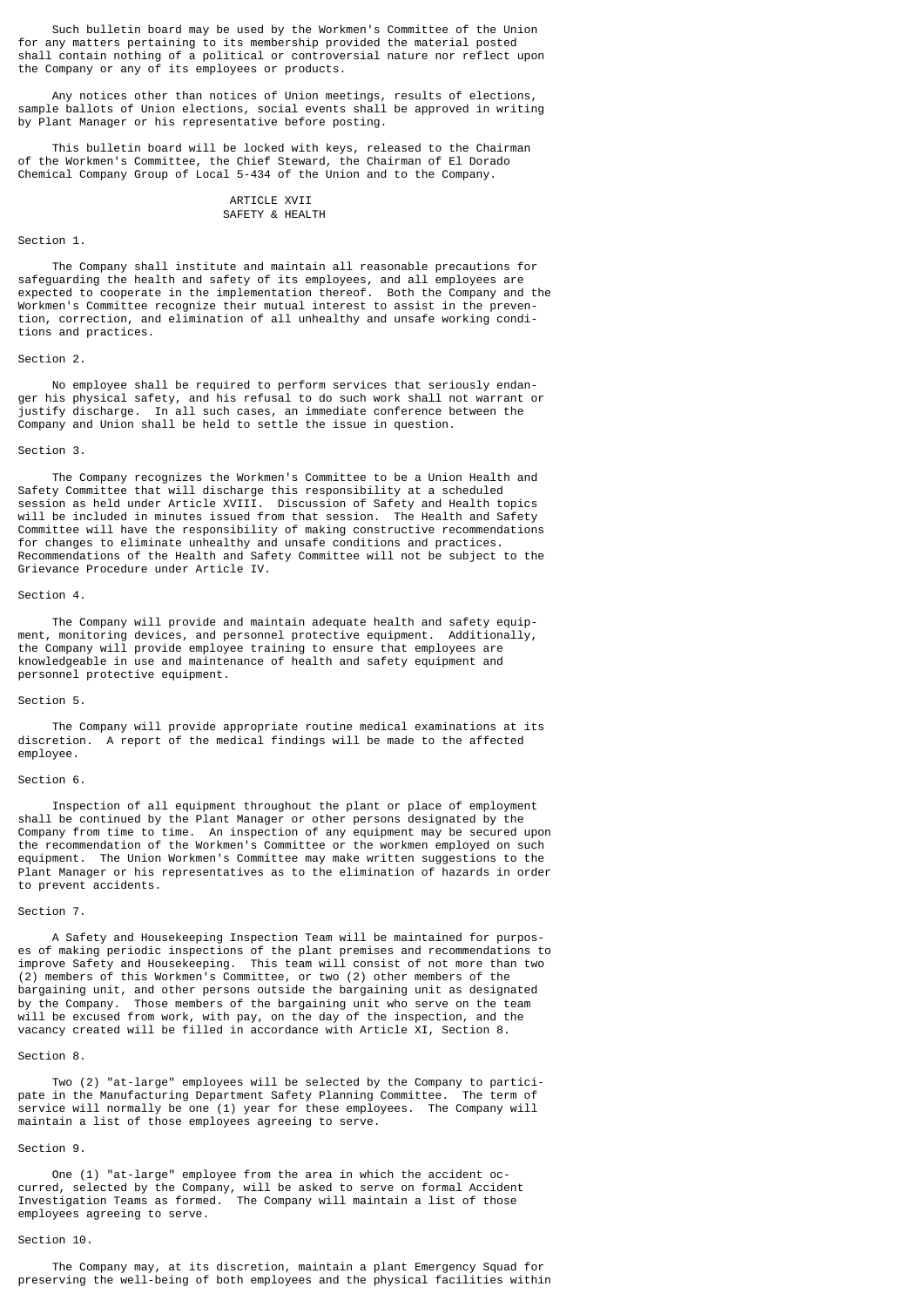the plant. The Company may assign employees to the Emergency Squad by classification and classification qualification.

 The Emergency Squad shall be trained in first aid, personal rescue, fire fighting and other emergency training under the overall direction of the plant Safety Supervisor. Other selected personnel will be expected to attend training sessions to complement the makeup of the Emergency Squad, emergency equipment, and substitute as Emergency Squad Leader.

 The Emergency Squad will be called in the event of an emergency, consistent with the Plant Emergency Plan, and shall be considered the primary crew to perform the duties and direct the operation during the emergency. However, should the need arise, other available employees, including salaried employees, may assist the Emergency Squad. If a need arises during an emergency, the Emergency Squad Leader may, at his discretion, call out additional Emergency Squad members.

 The Company will maintain relationships with local emergency service groups so that, if available and if required, these groups may assist the Plant Emergency Squad.

## ARTICLE XVIII WORKMEN'S COMMITTEE CONFERENCES

 Workmen's Committee, composed of five (5) members from the employee work force, and management representatives, shall hold regular meetings on a bimonthly basis. It shall be the responsibility of both parties to submit a written agenda of each subject it wishes to discuss no less than forty-eight (48) hours before the day of any such meeting. In the event the aforementioned day occurs on a holiday, the day preceding the holiday shall be the day of the meeting. This date may be changed by mutual agreement.

 The members of the Workmen's Committee, when scheduled to work the graveyard shift on the day after any such regular meeting, will be excused from work on that graveyard shift with pay.

#### ARTICLE XIX SEVERANCE PAY

 Any employee covered by the terms of this Agreement whose services are terminated through no fault of his own shall be granted severance pay after one (1) year of continuous service of one (1) week's pay, equivalent to forty (40) hours' straight-time pay at his regular rate; after two (2) years' service, two (2) weeks' pay equivalent to eighty (80) hours straight-time pay at his regular hourly rate.

 If the services of an employee who has been continuously employed by the Company for one (1) year or longer is terminated through no fault of his own, and he has not been notified by the Company (by notice given at least two (2) weeks prior to the date upon which his services are terminated) that his services will be terminated on that date, he shall be paid, in addition to the amount to which he is entitled under the provisions of the first paragraph of this Article, two (2) weeks' pay equivalent to eighty (80) hours straight-time pay at his regular hourly rate.

## ARTICLE XX CONTRACT WORK

 It is agreed that any work or operation as covered by this Agreement will not be contracted out if the Company has men and equipment available for such work.

### ARTICLE XXI DISCRIMINATION

 There shall be no discrimination by the Company against any employee on account of his membership in this labor union or on account of any activity undertaken in good faith in his capacity as a representative of other employees. The Union shall not discriminate against any employee who is not a member of the Union.

 Where the male gender is used in this contract, it is intended to refer to both male and female. It is a continuing policy of the Company and the Union that the provisions of this Agreement shall be applied to all employees without regard to race, color, religion, sex, physical disability, national origin, or age.

## ARTICLE XXII LEAVE OF ABSENCE

## Section 1. Personal Business.

 If an employee desires to be off on personal business (not emergencies), he may do so with written consent of the Company, signed by the Plant Manager or his representative, so long as he does not desire to be off work over two (2) work weeks and provided that he gives the Company forty-eight (48) hours' notice of his desire to be absent and the length of time he desires to be off. Upon completion of such leave, he will resume employment on the basis of uninterrupted service. The provisions of this Section 1 shall not be extended to more than two (2) employees in each area at any one time.

## Section 2. Union Business.

 (a) The Company shall grant a leave of absence, without pay, extending not longer than thirty (30) days to employees in order to engage in any work pertaining to the business of the Union, local or otherwise, upon sufficient notice so that the employee's absence will not cause overtime employment.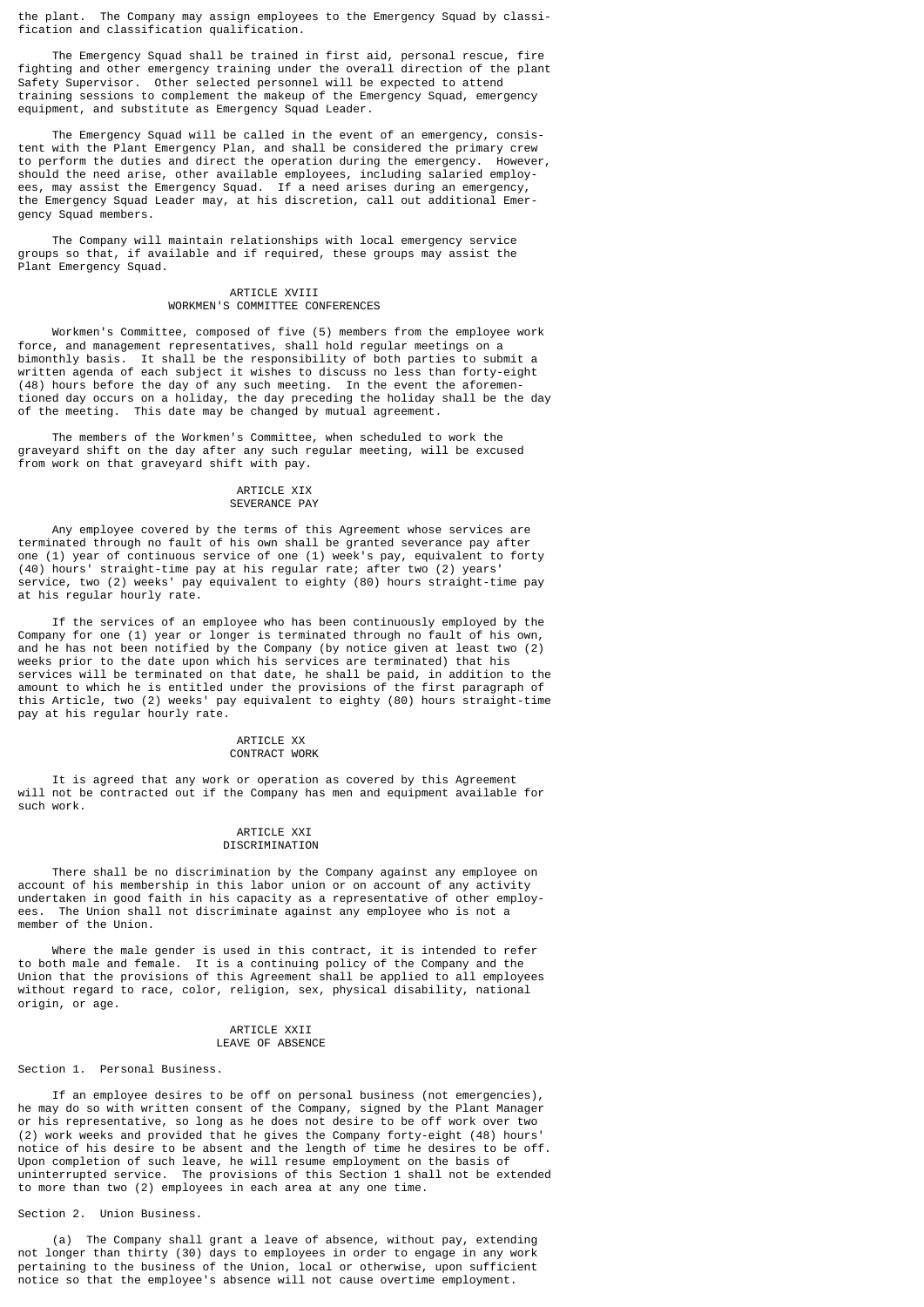Upon completion of such leave that employee will resume employment with previous seniority retained. This privilege will not be extended to more than four (4) employees at any one time. This privilege will not be extended to any one (1) employee for more than an aggregate of sixty (60) days in any one (1) calendar year. This does not apply to negotiations.

 (b) Notwithstanding the provisions of the foregoing subdivision (a), the Company agrees that upon written request of the President of the Union (addressed to El Dorado Chemical Company, P. O. Box 231, El Dorado, Arkansas, Attention: Plant Manager) one (1) employee will be given a leave of absence not to exceed one (1) year, without pay, to work as an employee of the Union, or any of its affiliates, with the provision, however, that such leave of absence shall, upon the written request of the President of the Union (addressed in like manner) be extended for a period of time not to exceed one (1) additional year.

 It is provided, however, that not more than one (1) employee at a time may be on leave of the character mentioned in the paragraph immediately preceding.

 No employee shall be granted a leave of absence pursuant to this subsection who has not, immediately preceding the date upon which such leave of absence is to begin, worked for a period of one (1) year continuously.

 Upon completion of the leave of absence mentioned within this subsection, or upon completion of the extended term of such leave of absence, if the term thereof is extended pursuant to this subsection, the employee involved will resume employment with previous seniority retained, provided such employee reports to the Company for work within one (1) day following the expiration of said leave of absence or within one (1) day following the extended term of such leave of absence if the term thereof is extended pursuant to this subsection.

 An employee who fails to report for work within one (1) day following the end of such leave of absence shall thereby forfeit all of his seniority and his services with the Company shall be terminated; provided, however, if the employee involved is (on the date which he would otherwise be required to report to work) totally disabled to work, he shall, on or before that date, deliver to the Company a statement in writing from a licensed physician stating that he is so disabled, in which event the period within which he shall be permitted to return to work shall be extended thirty (30) days.

 Company shall have the right to require such employee to be examined by a physician of its choice before extending such leave.

#### Section 3. Sickness or Accident.

 If an employee who has established seniority is out of service due to occupational injury or occupational disease suffered or contracted while he is in the employ of the Company, he shall retain his seniority accrued at the date of his disability and continue to accrue seniority for a period of twenty-four (24) months or length of previously accrued seniority, whichever is less, during the period of his disability as a result thereof, notwithstanding any provisions of Article XI. If an employee who has established seniority is out of service due to nonoccupational injury or disease suffered while he was in the employ of the Company, he shall retain his accrued seniority for a period of twenty-four (24) months and will accrue seniority in the department in which he was last regularly employed for a period of one (1) year.

 Under either of the above conditions, if an employee should accept an equal or better assignment elsewhere, his seniority shall be canceled.

#### ARTICLE XXIII JURY DUTY

 Each employee of the Company who is called to serve upon any grand jury, petit jury, coroner jury, or jury commission shall, after furnishing to his Foreman, a certificate in evidence of his jury service, be paid by the Company for each day which he serves upon said jury a sum equal to the difference between the amount which he would have earned if he had been required to work for the Company on that day for the number of hours of his regular work schedule and the jury pay received, with the provision that no such payment shall be made to an employee for jury service on any day during which, in accordance with his regular work schedule, he would not have worked for the Company.

## ARTICLE XXIV WAGE RATES AND CLASSIFICATIONS

 Each employee who works during the period beginning 12:01 a.m., August 5, 1995, and ending 12:00 midnight, July 31, 1998, in one of the classifications shown on Exhibit "B" attached hereto, shall be paid for his work in that classification in accordance with the applicable wage rate, shift differential, and clothing allowance in accordance with Exhibit "B".

 Notwithstanding any other provision of this Agreement to the contrary, the question of wages to be paid shall not be construed to include any allowance which results in an increase in the compensation of an employee or of employees.

#### ARTICLE XXV VALIDITY

 If any court shall hold any part of this Agreement invalid, such decision shall not invalidate the entire Agreement.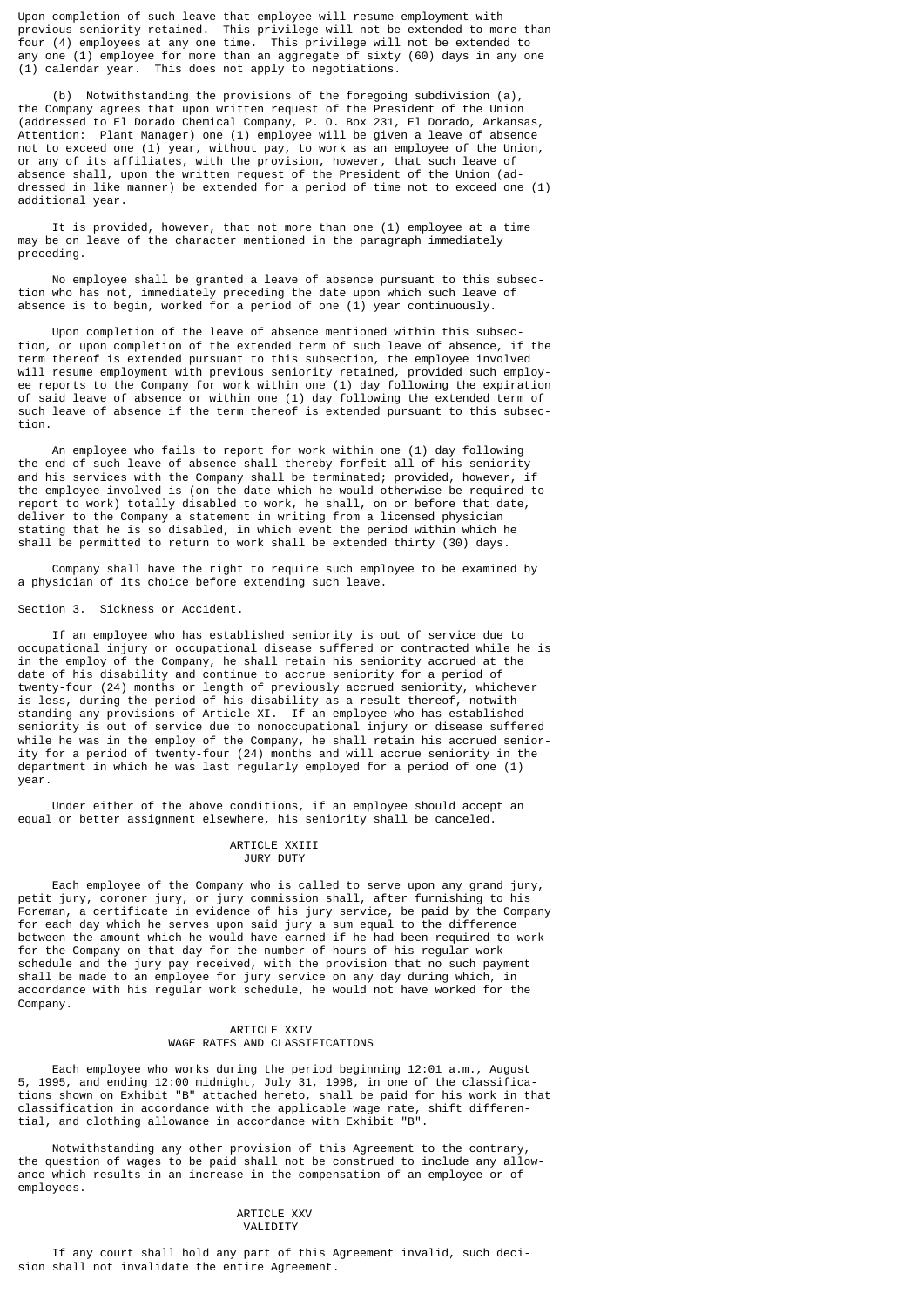#### ARTICLE XXVI NOTICES

 Any notice required to be given an employee under Article V, Section 3, or under Article XIX, may be given by posting a notice on the bulletin board of the Union, with a copy of said notice to the Chairman of the Workmen's Committee. If any employee named in such notice is on vacation or on leave of absence, a copy of said notice will be mailed in a sealed envelope, registered, and addressed to him at his address as shown on the records of the Company. Each employee named in any such notice shall be deemed to have received the notice at the time said notice is posted on the bulletin board or mailed to him at his home address.

 Any notice to the Company provided herein may be given by depositing same in the U.S. Mail in a sealed envelope, registered, postage prepaid, and addressed to El Dorado Chemical Company, P. O. Box 231, El Dorado, Arkansas 71731, Attention: Plant Manager.

 Any notice to be given to the Union may be given by depositing the same in the U.S. Mail in a sealed envelope, registered, postage prepaid, and addressed to the Oil, Chemical and Atomic Workers International Union, El Dorado, Arkansas 71731, with a copy of the notice to the Secretary, Local 5- 434, of the Union, El Dorado, Arkansas 71731.

#### ARTICLE XXVII FUNERAL LEAVE

 Any employee in the bargaining unit shall be allowed to be absent from work to arrange for or to attend the funeral or any of the relatives of the employee hereinafter mentioned for the time hereinafter stated:

 (a) If the deceased relative was the husband, wife, child, father, mother, brother, sister, grandfather, grandmother, or grandchild of the employee, the employee shall be permitted to be absent from work for a period not to exceed two (2) days. One of these days shall be the day of the funeral. If either or both of these days are scheduled working days, he shall be allowed pay for day(s) off during his regular working schedule.

 (b) If the deceased relative was the father-in-law, mother-in-law, brother-in-law, sister-in-law, son-in-law, or daughter-in-law of the employee, the employee shall be permitted to be absent from work with pay for the purpose stated for one (1) scheduled working day if the funeral is held on a scheduled working day. Brother-in-law and sister-in-law will be interpreted as (i) the spouse of an employee's brother or sister; (ii) the brother or sister of an employee's spouse; or (iii) the spouse of an employee's spouse's brother or sister.

 (c) If, to attend the funeral for a deceased relative, the employee travels to a point more than 100 miles from El Dorado, Arkansas, he shall be allowed such leave for an additional day with pay.

 The pay for each day's leave which the employee receives under the provisions of this Article shall be a sum equal to straight-time for his regular schedule of work on the day involved. There shall be no duplication of payment under provisions of this Article for any other employee benefits such as: vacation pay, holiday pay, or sickness benefits payments.

#### ARTICLE XXVIII SICKNESS BENEFITS

Group Insurance and Pension.

 Effective with the date of this Agreement, the Company and employees will share the entire cost of group insurance benefits for employees and employee dependents on the following basis:<br>Company 75% Company 75%<br>Emplovee 25%

Employee

 Effective with the date of this Agreement, the Company agrees to pay the cost of employee long-term disability insurance and basic life insurance (twice an employee's annual income).

 Dental insurance coverage will be made available as an option. The employee may elect to purchase the insurance by paying the premium each month, or by increasing the deductible amounts of the current group medical plan.

 The Savings Incentive Plan for Employees, adopted effective December 1, 1985, shall be continued during the term of this Agreement.

## ARTICLE XXIX NO LOCKOUT -- NO STRIKE

 The Company agrees that there shall be no lockout and the Union agrees there shall be no strike, sympathy strike, or interruption of production during the term of this Agreement.

#### ARTICLE XXX RETIREMENT AGE

 Any employee who becomes seventy (70) years of age shall be retired and his services with the Company terminated on the first (1st) day of the month following the day upon which he is age seventy (70).

 The seniority of each employee whose services are terminated under the provisions of this Article shall cease as of the date of such retirement.

IN WITNESS WHEREOF, this instrument is executed on the 5th day of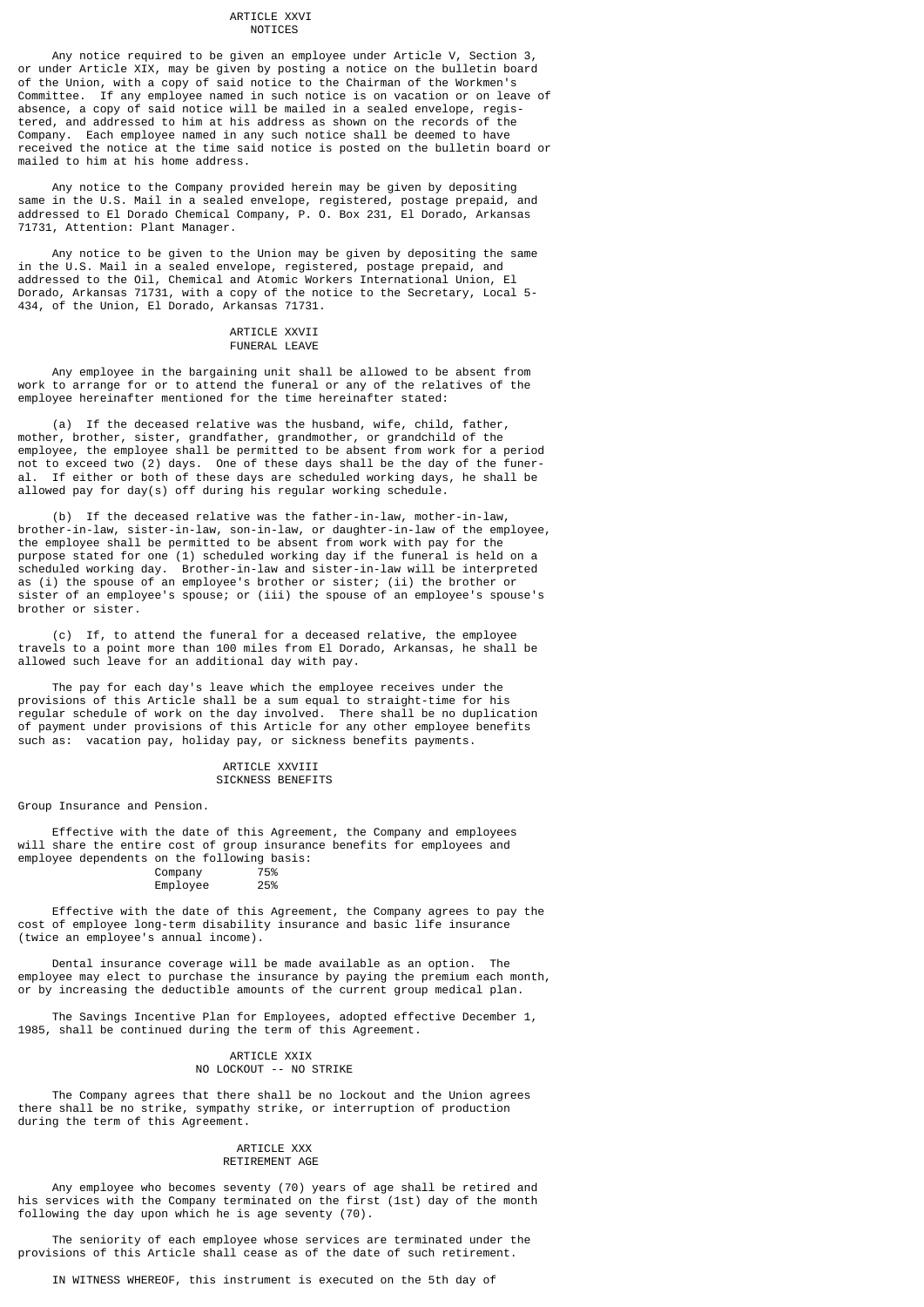August, 1995, to be effective as of 12:01 a.m. on the 5th day of August, 1995.

EL DORADO CHEMICAL COMPANY

#### BY:

Richard Milliken, Plant Manager

OIL, CHEMICAL AND ATOMIC WORKERS INTERNATIONAL UNION

## BY:

Ray T. West - International Representative

## APPROVED:

BY:

Stacey Burson

## BY:

Rick Bailey

## BY:

James Turbeville

#### BY:

Paul Voss

#### BY:

| DI. | James Haltom               | <b>EXHIBIT "A"</b><br>OPERATING DEPARTMENT<br>PROGRESSION CHART |             |
|-----|----------------------------|-----------------------------------------------------------------|-------------|
|     | AREA II                    | AREA III<br>AREA IV                                             |             |
|     | "A" Operator               | "A" Operator                                                    | "A" Analyst |
|     | "B" Operator               | "B" Operator                                                    | "B" Analyst |
|     | "C" Operator               | "C" Operator                                                    | "C" Analyst |
|     | "D" Operator               | "D" Operator                                                    | "D" Analyst |
|     | *"E" Operator "E" Operator |                                                                 | "E" Analyst |

\* (First 180 Days)

## EXHIBIT "B"

## WAGE RATES AND CLASSIFICATIONS

|                                                 | 8/5/95 | 8/5/96 | 8/5/97 |
|-------------------------------------------------|--------|--------|--------|
| "A" Operator/"A" Analyst                        | 15.79  | 16.22  | 16.71  |
| "B" Operator/"B" Analyst                        | 15.09  | 15.50  | 15.97  |
| "C" Operator/"C" Analyst                        | 14.53  | 14.93  | 15.38  |
| "D" Operator/"D" Analyst                        | 12.77  | 12.90  | 13.03  |
| *"E" Operator/"E" Analyst<br>* (First 180 Days) | 8.90   | 8.90   | 8.90   |

 An "A" Operator who assigned as Control Board Operator shall receive a premium of \$.50 per hour for such hours worked.

 Management shall have the right to use casual labor for periods of employment not to exceed ninety (90) days per year for a given individual.

## SHIFT DIFFERENTIAL

 In addition to the foregoing hourly rates, there shall be paid a shift differential of forty cents (\$.40) for each hour worked on the 3:00 p.m. to 11:00 p.m. shift and eighty cents (\$.80) for each hour worked on the 11:00 p.m. to 7:00 a.m. shift.

 For payroll purposes, shift differential pay will be averaged over all three (3) shifts (7:00 a.m. to 3:00 p.m., 3:00 p.m. to 11:00 p.m., and 11:00 p.m. to 7:00 a.m.) - forty cents (\$.40) per hour will be paid for each hour worked. Shift differential will be paid to operating personnel assigned to rotating shifts.

## CLOTHING ALLOWANCE

 In addition to the foregoing hourly wage rates, there shall be paid a clothing allowance of nine cents (\$.09) per hour for each hour worked by an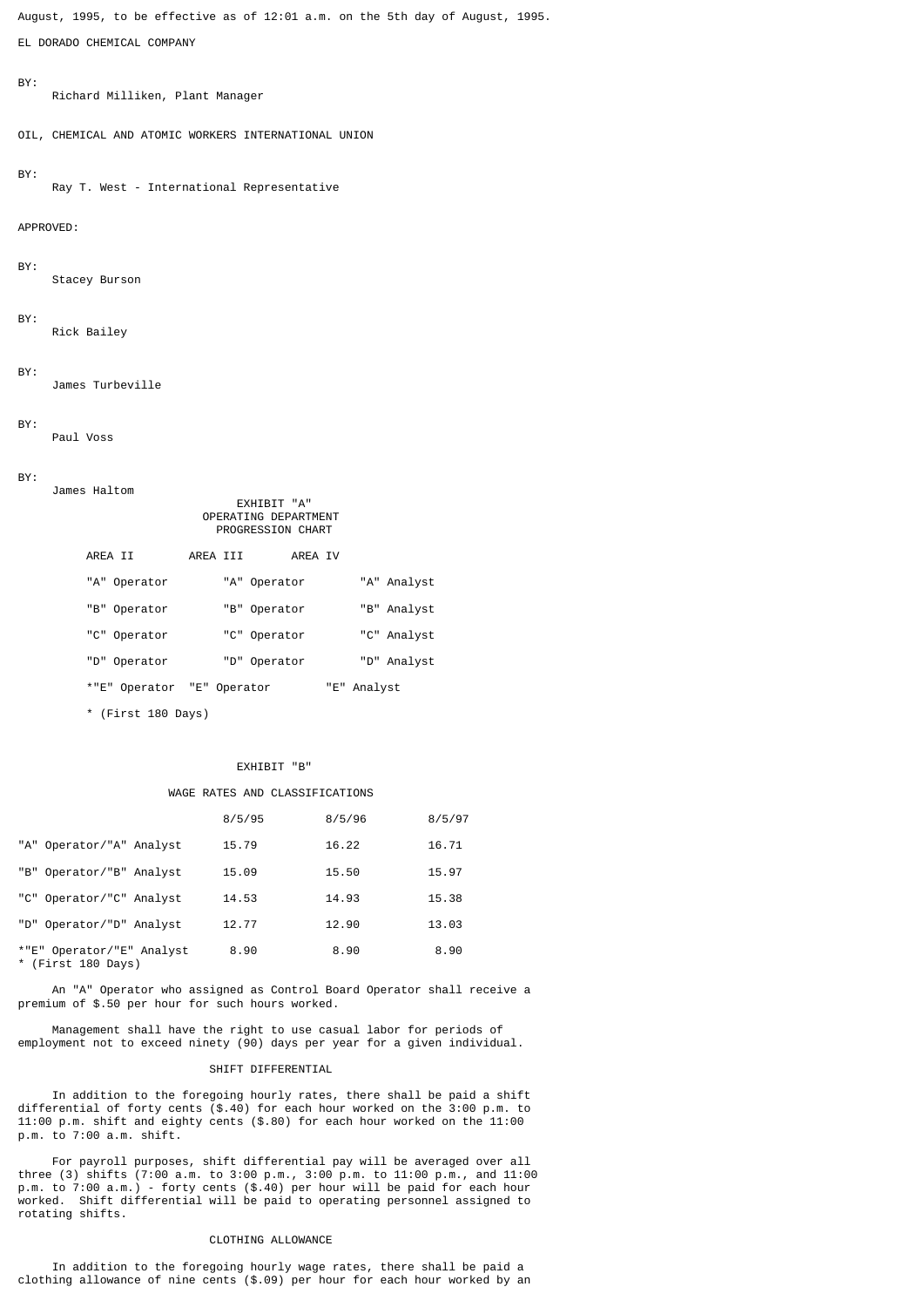employee. Effective August 5, 1995, through the term of this Agreement the clothing allowance will be sixteen cents  $(\hat{\mathcal{S}}.16)$  per hour worked by an employee.

#### EMERGENCY SQUAD PREMIUM

 In addition to the foregoing rates, there shall be paid a rate of five cents (\$.05) per hour for each hour worked to employees working classifications designated for inclusion on the Plant Emergency Squad.

## EXHIBIT "C-2" 5-2 SHIFT SCHEDULE

|                          | M T W T F S S     |           | M T W T F S S    | MTWTFSS           |
|--------------------------|-------------------|-----------|------------------|-------------------|
| SHIFT<br>$7 - 3$<br>$ -$ |                   | x x x x x | YYYYY            | Z Z Z Z Z         |
| SHIFT<br>$3 - 11$        |                   | Y Y Y Y Y | Z Z Z Z Z        | x x x x x         |
| <b>SHIFT</b><br>$11 - 7$ |                   | Z Z Z Z Z | x x x x x        | YYYYY             |
| DAYS OFF                 | X X<br>Y Y<br>Z Z |           | X X<br>Y Y<br>77 | X X<br>Y Y<br>Z Z |

#### EXHIBIT "C-3" UNIFORM SHIFT SCHEDULE

|                   | MTWTFSS MTWTFSS MTWTFSS MTWTFSS                           |  |  |  |  |  |  |  |  |  |  |  |  |  |  |
|-------------------|-----------------------------------------------------------|--|--|--|--|--|--|--|--|--|--|--|--|--|--|
| SHIFT<br>$11 - 7$ |                                                           |  |  |  |  |  |  |  |  |  |  |  |  |  |  |
| SHIFT<br>$7 - 3$  | DDDCCCC CCCBBBB BBBAAAA AAADDDD                           |  |  |  |  |  |  |  |  |  |  |  |  |  |  |
| SHIFT<br>$3 - 11$ | CCBBBBB BBAAAAA AADDDDD DDCCCCC                           |  |  |  |  |  |  |  |  |  |  |  |  |  |  |
| 0FF               | B B C D D A A A A A B C C D D D D A B B C C C C D A A B B |  |  |  |  |  |  |  |  |  |  |  |  |  |  |

## EXHIBIT "D" CONSOLIDATION POLICY

 During their negotiations, the Company and the Union discussed the procedures to be followed by the Company in its job consolidation program and agreed as follows:

 The Company will accomplish consolidation of jobs in each operating department whereby each employee will be trained through the training program announced by the Company.

 As soon as an employee has demonstrated the technical knowledge and qualifications to properly perform all duties of each job within an assigned area (II), (III), then such employee will be promoted to the classification of "A" Operator at the appropriate increase in pay.

 (a) The length of training will be determined by the individual's ability to learn and perform the skills required by consolidation. To become qualified and entitled to "A" Operator pay and classification, an employee must have the skills and knowledge to perform any job duty within his/her work area.

(b) Areas and shifts will not be changed as a result of consolidation.

 (c) Company shall have the right to determine the frequency of rotation, (not more often than weekly) in order to accomplish job consolidation. Such rotation shall normally be on a regular basis with exceptions made only because of justifiable business needs such as unplanned personnel absence, Acts of God, and production equipment failure.

 (d) The parties have discussed the possible impact of consolidation on a limited number of employees who are not yet "A" Operators because:

 1. They do not possess the necessary ability to learn, retain, and satisfactorily complete the requirements of job knowledge and demonstrated skills required for promotion to "A" Operator. (This does not mean physical fitness which is provided for in Article XII.)

 2. A very limited number of employees who allege they currently have medical conditions which limit their assignment to perform all the duties of the "A" Operator classification.

 3. Those who allege they do not possess the necessary ability to learn, retain, and satisfactorily complete the requirements of job knowledge and demonstrated skills required for promotion to "A" Operator and with whom the Company disagrees.

Those who have neither alleged nor requested disqualification, but who are nominated by the Company. Following negotiations, a joint committee shall meet for the purpose of discussing the above individuals subject to the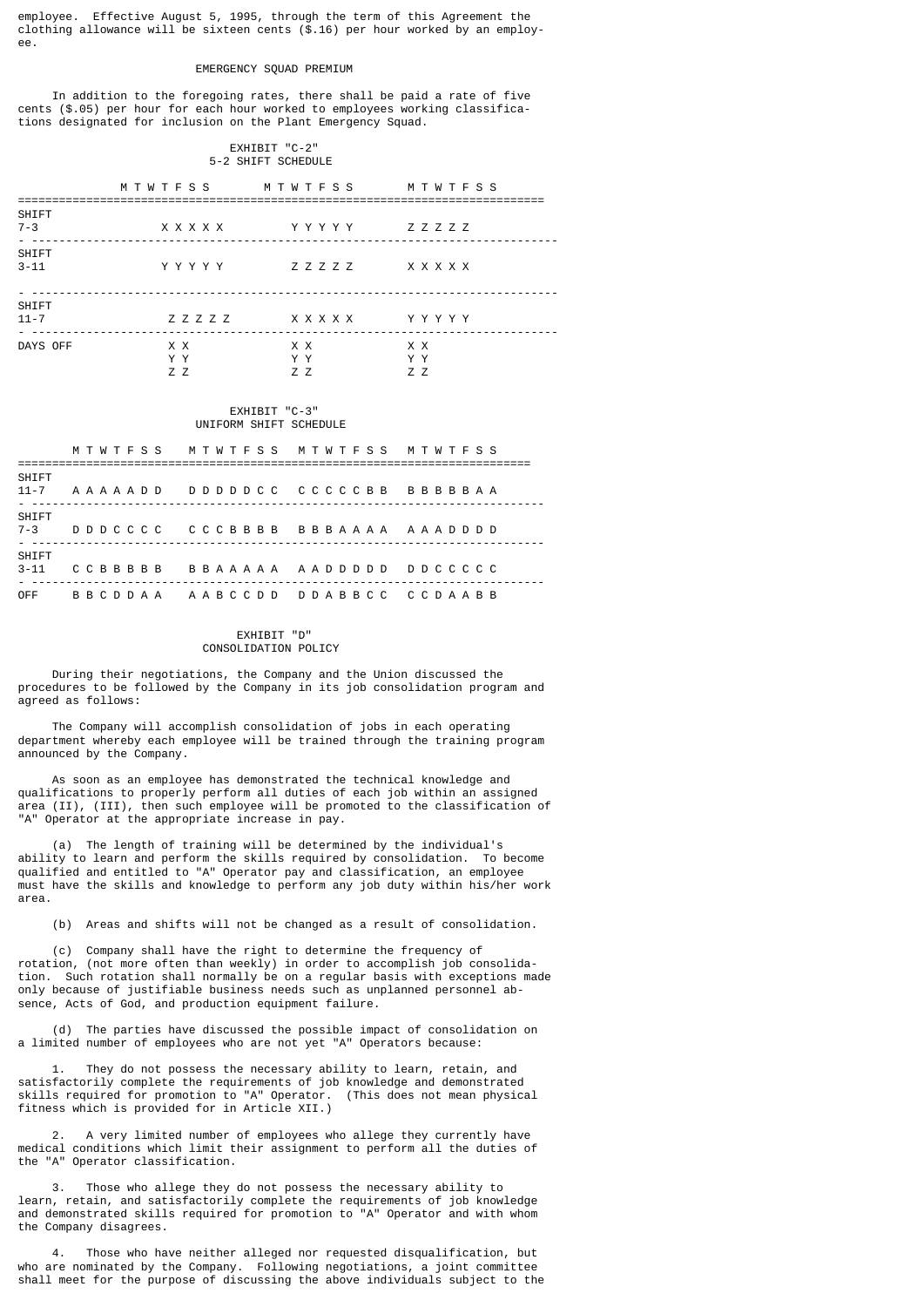#### following:

 (a) Each employee in categories 1-3 must, no later than September 30, 1989, submit a signed, dated request to the Manager of Manufacturing, requesting consideration for one of the above reasons. This procedure is offered on a one-time basis during such period.

 (b) In the event the joint committee agrees that such an employee is disqualified for the reason alleged, such person shall then be "red-circled" at the rate of the employee's present classification as provided by Exhibit "B". The Company may utilize such individual in any job he/she is qualified to perform in his/her area.

 (c) An employee who has submitted a request to be disqualified, due to physical reasons, for assignment to perform all duties of the "A" Operator classification may be required to submit to a physical examination by the Company's physician pursuant to the provisions of Article XII. In case of a disagreement over such employee's physical fitness for such work assignment, the procedures of Section 3 of Article XII may be resorted to by the employee within three (3) working days or the decision of the Company's physician shall be final and binding.

 (d) In the case of an employee who has alleged that he/she does not possess the ability to learn, retain and satisfactorily complete the requirements of job knowledge and demonstrated skills required for promotion to "A" Operator and the joint committee cannot reach a mutual agreement, the Company shall have the right to require such employee to proceed with its job consolidation and training program until the employee either qualifies or the Company agrees that such individual does, in fact, lack such ability. Such individual shall then be "red-circled" at the rate of the employee's present classification as provided by Exhibit "B" and assigned any duties qualified to perform within his/her area.

 (e) In the event the joint committee does not agree that a person nominated by the Company under paragraph 4 is not qualified for training for promotion to "A" Operator, the individual may grieve the Company's decision.

 (f) The above procedure is available only on a one-time basis, limited to those individuals who have submitted written request for consideration under the provisions of paragraphs 1, 2, or 3, or who were nominated by the Company during the 60-day period commencing August 1, 1989.

 It is understood that there may be a situation where, because of training needs, it is necessary to train someone other than the senior operator and shift. In this case, as soon as such individual has been promoted to "A" Operator, the most senior operator will be placed in training for advancement to "A" Operator or paid at the rate of "A" Operator.

DATED this 5th day of August, 1995.

OIL, CHEMICAL AND ATOMIC WORKERS INTERNATIONAL UNION

BY:

Ray T. West - International Representative

EL DORADO CHEMICAL COMPANY

#### BY:

Richard Milliken, Plant Manager

APPROVED:

BY:

Stacey Burson

#### BY:

Rick Bailey

#### BY:

James Turbeville

#### BY:

Paul Voss

James Haltom

#### BY:

#### LETTER OF UNDERSTANDING

 The parties have agreed that not withstanding any other clause or provision of the agreement the following procedures shall apply during the life of the Agreement, effective August 5, 1995:

 (a) Commencing August 1, 1990, each employee shall be limited to one bid during each 12-month period commencing with the date the suc cessful bidder is informed of the bid award. A successful bidder will be transferred as soon as a qualified replacement is available to fill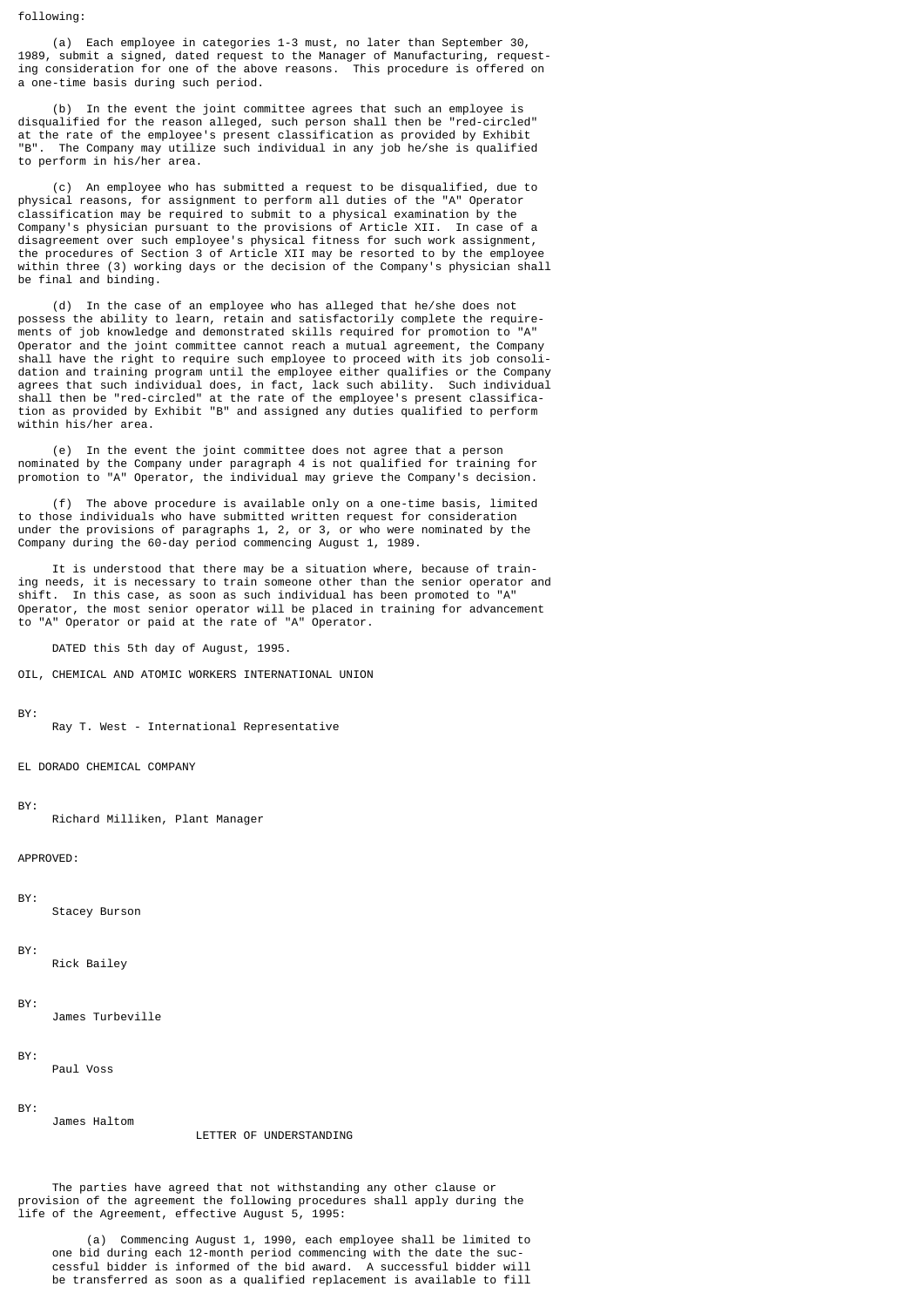his vacancy.

 (b) Skills balancing, by shift within each area. Company shall have the right to balance assignment skills in each area on each shift in order to maintain production efficiency and to accomplish training needs.

 A shift is considered not balanced until each operating assignment has available a minimum of two qualified operators.

 The Company has the right to balance skills on each shift in each area. Whenever three (3) or more employees are qualified on any one assignment within a shift and another shift has only one person quali fied for that assignment, the Company may transfer one person to the shift having only one trained person in that assignment in the following manner:

 Company will offer the transfers first by area seniority to such qualified personnel and in the event the senior quali fied employees decline, there by assignment of the qualified employee(s) with the least area seniority necessary to achieve shift skill balancing.

 When more than one shift exceeds minimum skill balancing personnel numbers, the initial offer of transfer opportunity or assignment, will be by area seniority and qualifications from all shifts in the area.

 It is understood that the same individual may not be involuntarily transferred for the purpose of skills balancing more frequently than once each twelve (12) months.

 Skills balancing between shifts takes precedence over bidding procedures.

 In the event the transfer of an employee from one shift to another creates a surplus on the receiving shift, the surplus employee shall then be assigned to the shift from which the transferred employee came. If an employee is not surplus the bidding procedure will be followed.

 When there is a conflict between terms of the Agreement and this Letter of Understanding, this document shall control.

DATED this 5th day of August, 1995.

EL DORADO CHEMICAL COMPANY

BY:

Richard Milliken, Plant Manager

OIL, CHEMICAL AND ATOMIC WORKERS INTERNATIONAL UNION AND ITS LOCAL 5-434

#### BY:

Ray T. West - International Representative

APPROVED:

BY:

Stacey Burson

### BY:

Rick Bailey

BY:

James Turbeville

BY:

Paul Voss

BY:

James Haltom

## EXTRA CREW LETTER OF UNDERSTANDING

 During their negotiations, the parties discussed the Company's objective of facilitating its commitment to job consolidation training, recognizing the need for extra personnel who could be used for purposes of relief, training, or replacement of employees who are absent or for overtime assignment.

 The parties have agreed that the Company shall have the right to utilize certain lowest seniority individuals who will be designated as "Extra Crew" and assigned as the Company may elect. Such "Extra Crew" personnel will not be assigned to a shift or area until there is a vacancy after the completion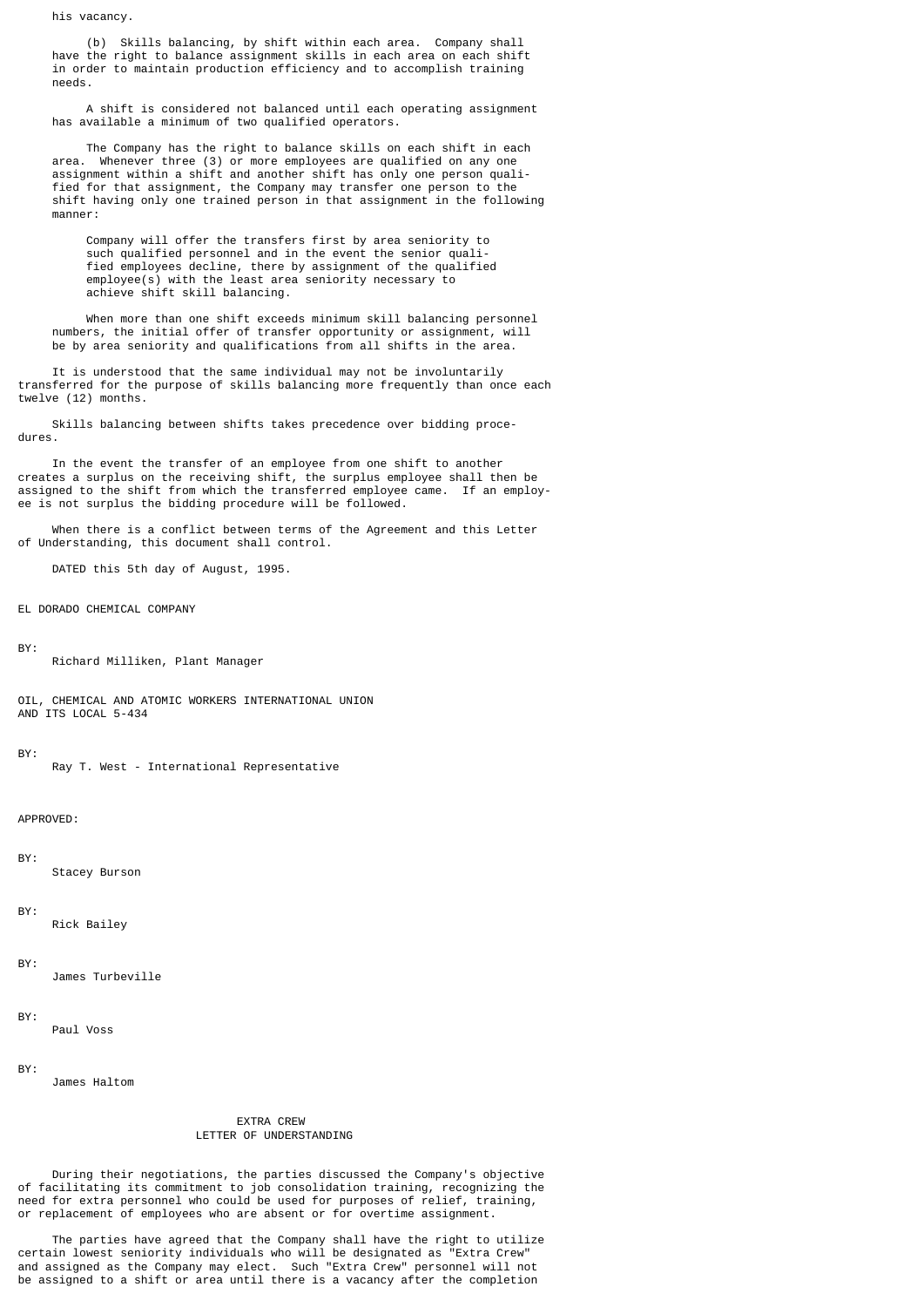of the realignment and bidding procedures, even though the employee has completed 180 days of service.

 Such "Extra Crew" members will be drawn from the lowest senior employees in the plant or from "new hires." No regular assignment will be deleted to provide employees for this "Extra Crew."

 The Company will utilize four (4) current employees to establish the "Extra Crew," or new hires as attrition takes place.

EL DORADO CHEMICAL COMPANY

## BY:

Richard Milliken, Plant Manager

OIL, CHEMICAL AND ATOMIC WORKERS INTERNATIONAL UNION AND ITS LOCAL 5-434

#### BY:

Ray T. West - International Representative

APPROVED:

BY: Stacey Burson

## BY:

Rick Bailey

BY:

James Turbeville

BY:

Paul Voss

BY:

James Haltom

## AMERICANS WITH DISABILITIES ACT LETTER OF UNDERSTANDING

 The Company and Union recognize the provisions of the American's with Disabilities Act may impact the terms of this Agreement, and thus agree to discuss each instance individually in order to reach a mutual understanding.

EL DORADO CHEMICAL COMPANY

BY:

Richard Milliken, Plant Manager

OIL, CHEMICAL AND ATOMIC WORKERS INTERNATIONAL UNION AND ITS LOCAL 5-434

## BY:

Ray T. West - International Representative

APPROVED:

BY:

Stacey Burson

BY:

Rick Bailey

BY:

James Turbeville

BY:

Paul Voss

BY:

James Haltom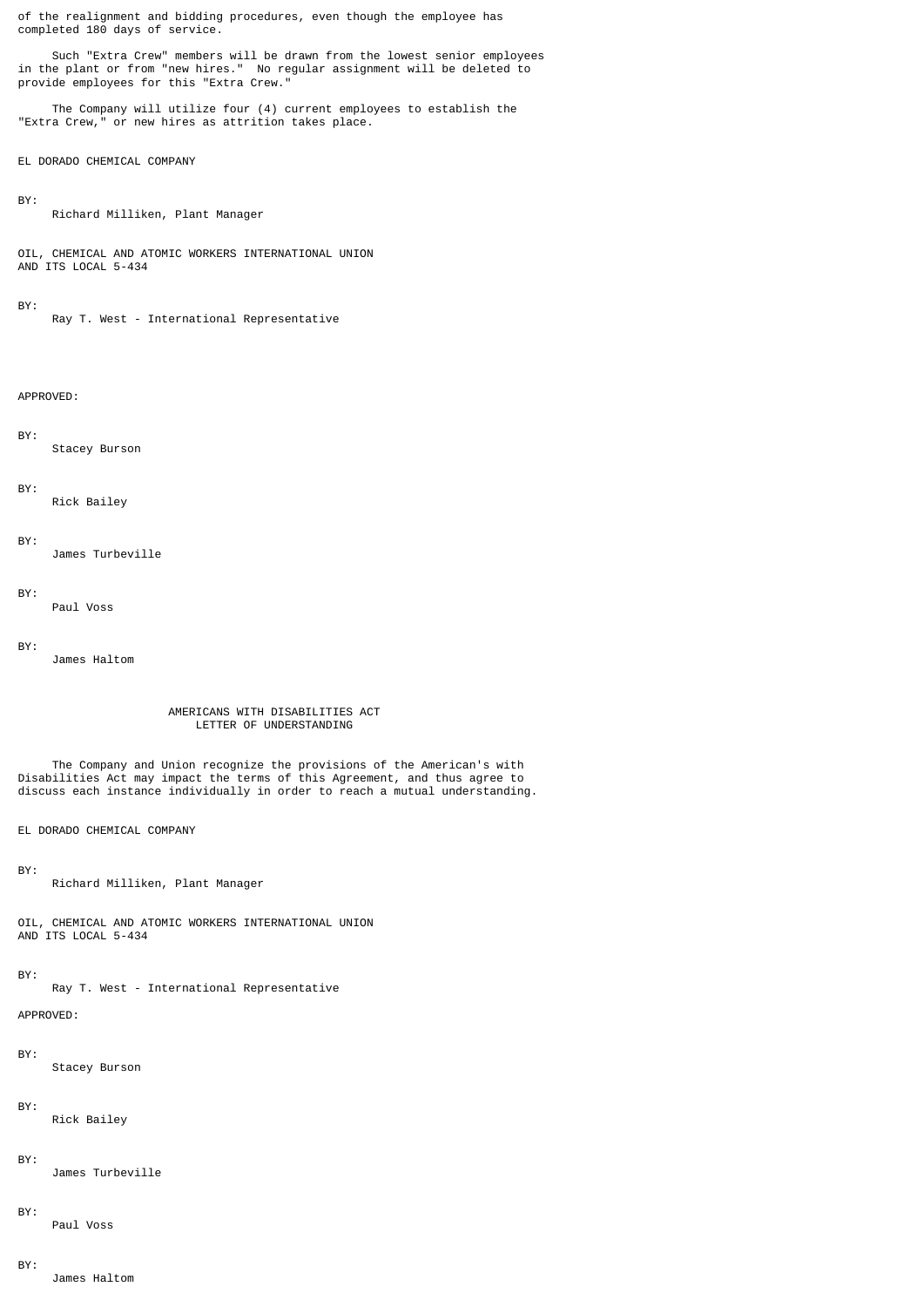## TWELVE HOUR SHIFT LETTER OF UNDERSTANDING

 There is presently an operating practice of a twelve hour shift schedule. All matters regarding the twelve hour shift policy are governed by the policy which is contained in Standard Operating Procedures Manual No. A002.

## EL DORADO CHEMICAL COMPANY

BY:

Richard Milliken, Plant Manager

OIL, CHEMICAL AND ATOMIC WORKERS INTERNATIONAL UNION AND ITS LOCAL 5-434

#### BY:

Ray T. West - International Representative

APPROVED:

BY:

Stacey Burson

#### BY:

Rick Bailey

## BY:

James Turbeville

#### BY:

Paul Voss

## BY:

James Haltom

AGREEMENT

## between

EL DORADO CHEMICAL COMPANY

and the contract of the contract of the contract of the contract of the contract of the contract of the contract of the contract of the contract of the contract of the contract of the contract of the contract of the contra

## INTERNATIONAL ASSOCIATION OF MACHINISTS AND AEROSPACE WORKERS, AFL-CIO LOCAL NO. 224

Effective: August 5, 1995

## EL DORADO CHEMICAL COMPANY El Dorado, Arkansas TABLE OF CONTENTS

| ARTICLE I   |                          | APPLICATION OF AGREEMENT. 1                           |  |  |  |  |
|-------------|--------------------------|-------------------------------------------------------|--|--|--|--|
| ARTICLE II  |                          | PERIOD OF AGREEMENT. 1                                |  |  |  |  |
| ARTICLE III |                          | MANAGEMENT RIGHTS CLAUSE 1                            |  |  |  |  |
| ARTICLE IV  |                          | CHECK-OFF OF UNION DUES. 2                            |  |  |  |  |
| ARTICLE V   |                          |                                                       |  |  |  |  |
|             | Section 1.<br>Section 2. | Length of Service. $\ldots$ 2<br>Order of Seniority 2 |  |  |  |  |
|             | Section 3.               | Eligibility for Seniority. 2                          |  |  |  |  |
|             | Section 4.               | Filling Vacancies. 3                                  |  |  |  |  |
|             | Section 5.<br>Section 6. | Qualifications for Job 4<br>Seniority List 4          |  |  |  |  |
|             | Section 7.               | Seniority Accrued. 4                                  |  |  |  |  |
|             | Section 8.               | Seniority - Outside Assignments. 4                    |  |  |  |  |
|             | Section 9.               | Discharges and Reemployment. 4                        |  |  |  |  |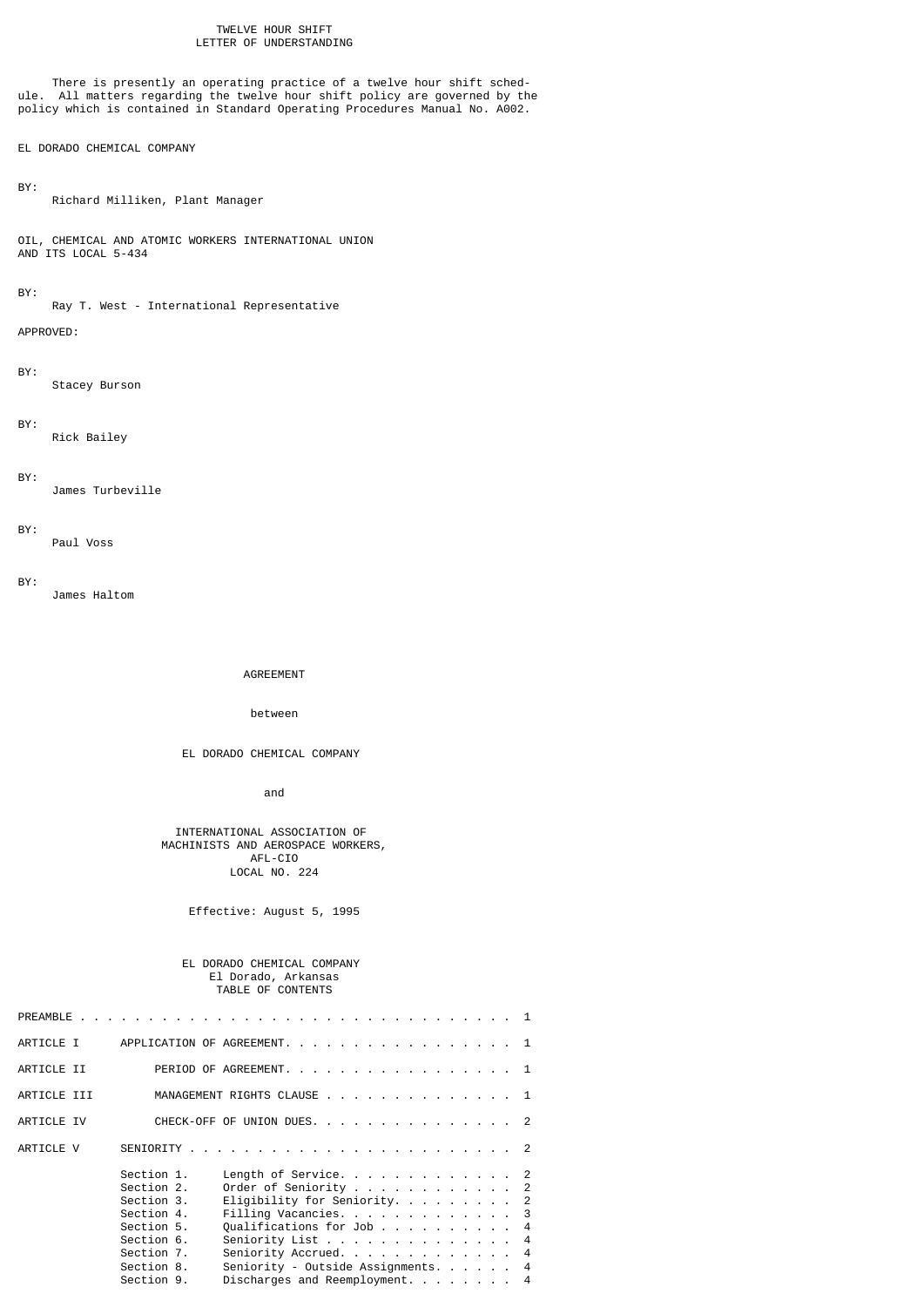|               | Section 10.<br>Section 11.                                                                                                                                                             | Status of Employees Laid Off<br>Loss of Seniority.                                                                                                                                                                                                                                                                                                                                                                                   | 5<br>5                                                 |
|---------------|----------------------------------------------------------------------------------------------------------------------------------------------------------------------------------------|--------------------------------------------------------------------------------------------------------------------------------------------------------------------------------------------------------------------------------------------------------------------------------------------------------------------------------------------------------------------------------------------------------------------------------------|--------------------------------------------------------|
| ARTICLE VI    |                                                                                                                                                                                        | HOURS OF WORK AND OVERTIME                                                                                                                                                                                                                                                                                                                                                                                                           | 6                                                      |
|               | Section 1.<br>Section 2.<br>Section 3.<br>Section 4.<br>Section 5.<br>Section 6.<br>Section 7.<br>Section 8.<br>Section 8A.<br>Section 8B.<br>Section 9.<br>Section 10.                | Hours of Work.<br>Overtime and Call-Out Pay Rates. $\ldots$ .<br>Shift Change Notice.<br>Meal Time.<br>No Reduction of Work Week as Result of Overtime<br>Computation of Overtime. $\ldots$<br>Distribution of Overtime and Call-Out Time<br>$Call-Out \ldots \ldots \ldots \ldots \ldots$<br>Advance Scheduling of Overtime $\ldots$<br>Right to Assign Qualified Personnel.<br>Holiday Pay.<br>Reporting for Work and Not Used. 10 | 6<br>7<br>7<br>8<br>- 8<br>8<br>8<br>9<br>9<br>9<br>10 |
| ARTICLE VII   |                                                                                                                                                                                        | WAGE RATES AND CLASSIFICATIONS. 11                                                                                                                                                                                                                                                                                                                                                                                                   |                                                        |
|               | Section 1.<br>Section 2.                                                                                                                                                               | Wages and Pay Period $\ldots$ 11<br>Changes in Classification of Work. 11                                                                                                                                                                                                                                                                                                                                                            |                                                        |
| ARTICLE VIII  |                                                                                                                                                                                        | HANDLING OF GRIEVANCES. 11                                                                                                                                                                                                                                                                                                                                                                                                           |                                                        |
|               | Section 1.<br>Section 2.                                                                                                                                                               | Routine Submission 11<br>Arbitration. 12                                                                                                                                                                                                                                                                                                                                                                                             |                                                        |
| ARTICLE IX    |                                                                                                                                                                                        | SHOP COMMITTEE AND STEWARDS. 14                                                                                                                                                                                                                                                                                                                                                                                                      |                                                        |
|               | Section 1.<br>Section 2.                                                                                                                                                               | Shop Committee $\ldots$ , $\ldots$ , $\ldots$ , $\ldots$ , 14<br>Stewards 14                                                                                                                                                                                                                                                                                                                                                         |                                                        |
| ARTICLE X     |                                                                                                                                                                                        |                                                                                                                                                                                                                                                                                                                                                                                                                                      |                                                        |
|               | Article 1.<br>Article 2.<br>Article 3.<br>Article 4.<br>Article 5.                                                                                                                     | Personal Business14<br>Union Business<br>Sickness or Accident 15<br>Notice to the Company. $\ldots$ 15<br>Military Reserve Training. 15                                                                                                                                                                                                                                                                                              | 14                                                     |
| ARTICLE XI    |                                                                                                                                                                                        |                                                                                                                                                                                                                                                                                                                                                                                                                                      |                                                        |
|               | Section 1.<br>Section 2.<br>Section 3.<br>Section 4.                                                                                                                                   |                                                                                                                                                                                                                                                                                                                                                                                                                                      | 16                                                     |
| ARTICLE XII   |                                                                                                                                                                                        |                                                                                                                                                                                                                                                                                                                                                                                                                                      |                                                        |
|               | Section 1.<br>Section 2.                                                                                                                                                               | Military Selective Service Act 18<br>Pay in Lieu of Vacation. 18                                                                                                                                                                                                                                                                                                                                                                     |                                                        |
| ARTICLE XIII  |                                                                                                                                                                                        | PHYSICAL EXAMINATIONS 18                                                                                                                                                                                                                                                                                                                                                                                                             |                                                        |
|               | Section 1.<br>Section 2.<br>Section 3.                                                                                                                                                 | Periodical Examinations. 18<br>Certificate of Physical Fitness 18<br>Dispute Resolution 18                                                                                                                                                                                                                                                                                                                                           |                                                        |
| ARTICLE XIV   |                                                                                                                                                                                        | MISCELLANEOUS AND GENERAL 19                                                                                                                                                                                                                                                                                                                                                                                                         |                                                        |
|               | Section 1.<br>Section 2.<br>Section 3.<br>Section 4.<br>Section 5.<br>Section 6.<br>Section 7.<br>Section 8.<br>Section 9.<br>Section 10.<br>Section 11.<br>Section 12.<br>Section 13. | Tool Check-In Time 19<br>Bulletin Board 19<br>Discrimination $\cdots$ , $\cdots$ , $\cdots$ , $\cdots$ , $\cdots$<br>Wage Rate Changes. 19<br>Safety Provisions. 19<br>Discharges 20<br>Recess Period (Smoking). 20<br>Jury Duty. 20<br>Termination Pay. $\ldots$ 20<br>Contract Work. 21<br>Technical and Supervisory Employees 21<br>Minor Maintenance. 21<br>Minor Operating Functions. 21                                        |                                                        |
| ARTICLE XV    |                                                                                                                                                                                        | VALIDITY OF CONTRACT. 21                                                                                                                                                                                                                                                                                                                                                                                                             |                                                        |
| ARTICLE XVI   |                                                                                                                                                                                        |                                                                                                                                                                                                                                                                                                                                                                                                                                      |                                                        |
| ARTICLE XVII  |                                                                                                                                                                                        |                                                                                                                                                                                                                                                                                                                                                                                                                                      |                                                        |
| ARTICLE XVIII |                                                                                                                                                                                        |                                                                                                                                                                                                                                                                                                                                                                                                                                      |                                                        |
|               | Section 1.                                                                                                                                                                             | Group Insurance and Retirement 23                                                                                                                                                                                                                                                                                                                                                                                                    |                                                        |
| ARTICLE XIX   |                                                                                                                                                                                        | NO STRIKE OR LOCKOUT. 24                                                                                                                                                                                                                                                                                                                                                                                                             |                                                        |
| ARTICLE XX    |                                                                                                                                                                                        | SERVICE WITH COMPANY. 24                                                                                                                                                                                                                                                                                                                                                                                                             |                                                        |
| ARTICLE XXI   |                                                                                                                                                                                        |                                                                                                                                                                                                                                                                                                                                                                                                                                      |                                                        |
|               |                                                                                                                                                                                        |                                                                                                                                                                                                                                                                                                                                                                                                                                      |                                                        |
| EXHIBIT "A"   |                                                                                                                                                                                        | BASIC HOURLY WAGE RATE. 26                                                                                                                                                                                                                                                                                                                                                                                                           |                                                        |
| EXHIBIT "B"   |                                                                                                                                                                                        |                                                                                                                                                                                                                                                                                                                                                                                                                                      |                                                        |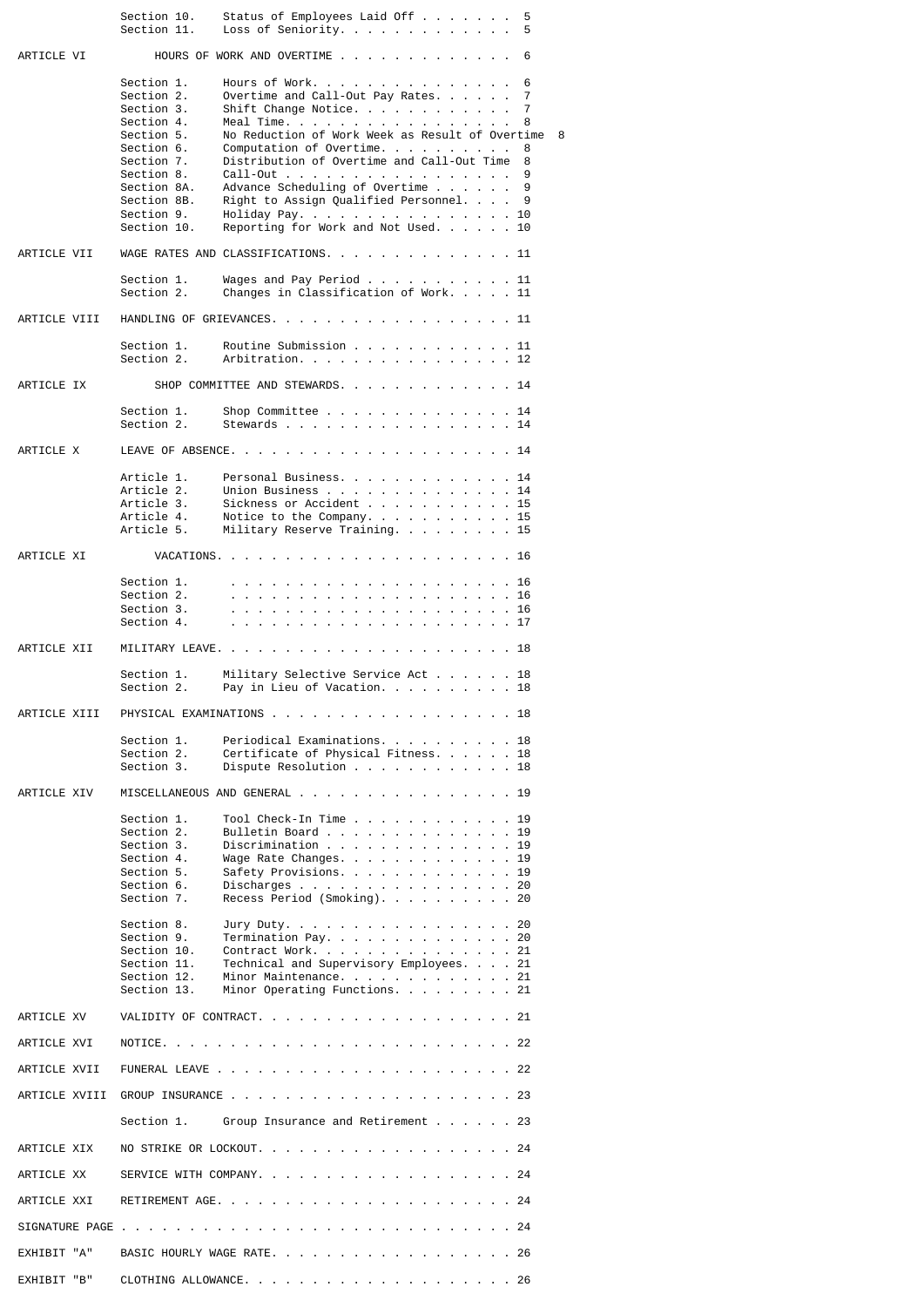| EXHIBIT "C"                                                 | PART 1<br>RECOGNIZED MAINTENANCE WORK GROUPS. 27 |  |  |  |  |  |  |
|-------------------------------------------------------------|--------------------------------------------------|--|--|--|--|--|--|
| EXHIBIT "D"                                                 | EMPLOYEE DUES AUTHORIZATION LETTER. 28           |  |  |  |  |  |  |
| AMERICANS WITH DISABILITIES ACT LETTER OF UNDERSTANDING. 29 |                                                  |  |  |  |  |  |  |
| SHIFT DIFFERENTIAL LETTER OF UNDERSTANDING 30               |                                                  |  |  |  |  |  |  |

## PREAMBLE

 This Agreement is made and entered into by and between EL DORADO CHEMI-CAL COMPANY (hereinafter referred to as the "Company"), and the INTERNATIONAL ASSOCIATION OF MACHINISTS AND AEROSPACE WORKERS, AFL-CIO, LOCAL NO. 224 (hereinafter referred to as the "Union"), which the Company recognizes as the sole bargaining agency for the Maintenance employees of the Company at its chemical plant located north of El Dorado, Arkansas, who are eligible for membership in the Union in accordance with the Labor Management Relations Act of 1947.

## ARTICLE I APPLICATION OF AGREEMENT

 The Company hereby recognizes the Union as the exclusive bargaining agency for the employees of the Company at said plant who work in the capacities hereinafter stated in this Article I.

 (a) All Maintenance employees, as described in Exhibit "A", engaged in the installation, maintenance and repair of machinery and equipment, but excluding all production, chemical and operating employees, shipping attendants, office and clerical employees, managers, supervisors and guards.

## ARTICLE II PERIOD OF AGREEMENT

 This Agreement shall remain in full force and effect for a 3-year contract term commencing August 5, 1995, at 12:01 a.m., and ending 12:00 Midnight, July 31, 1998. At reasonable times after June 1, 1998, the parties will meet to attempt to negotiate a new contract to be effective for a period beginning after 12:01 a.m., August 1, 1998.

## ARTICLE III MANAGEMENT RIGHTS CLAUSE

 The Union expressly recognizes that the Company has the exclusive responsibility for and authority over (whether or not the same was exercised heretofore) the management, operation and maintenance of its facilities and, in furtherance thereof, has, subject to the terms of this Agreement, the right to determine policy affecting the selection, hiring, and training of employees; to direct the work force and to schedule work; to institute and enforce reasonable rules of conduct; to assure discipline and efficient operations; to determine what work is to be done, what is to be produced and by what means; to determine the quality and quantity of workmanship; to determine the size and composition of the work force; to determine the allocation and assignment of work to employees; to determine the location of the business, including the establishment of new locations or departments, divisions, or subdivisions thereof; to arrange for work to be done by other companies or other divisions of the Company; to alter, combine, or eliminate any job, operation, service, or department; to sell, merge or discontinue the business or any phase thereof; provided, however, in the exercise of these prerogatives, none of the specific provisions of the Agreement shall be abridged. The Company will not use the vehicle of subcontracting for the sole purpose of laying off employees or reducing the number of hours available to them.

## ARTICLE IV CHECK-OFF OF UNION DUES

 Upon receipt of a signed authorization by an employee requesting deductions from his wages for his monthly union dues, the Company agrees to honor such authorization according to its terms during the life of this Agreement. The form of such individual authorization shall be as set forth in Exhibit "D" hereto.

 The Financial Secretary of Local 224, IAM-AW, shall, from time to time, notify the Company in writing of the amount of the monthly deduction to be made, from time to time, under this authorization. All money so deducted by the Company shall be paid to the Union on or before the end of the month during which deductions are made. Upon receipt of written request by an employee, the Company shall, after thirty (30) days' notice, discontinue dues deduction.

#### ARTICLE V **SENIORITY**

Section 1. Length of Service.

 Length of service in the bargaining unit and with the El Dorado Plant shall, in that order, govern the promotion, demotion, and transfer of employees.

Section 2. Order of Seniority.

An employee's seniority shall be determined as follows:

Order of Importance Seniority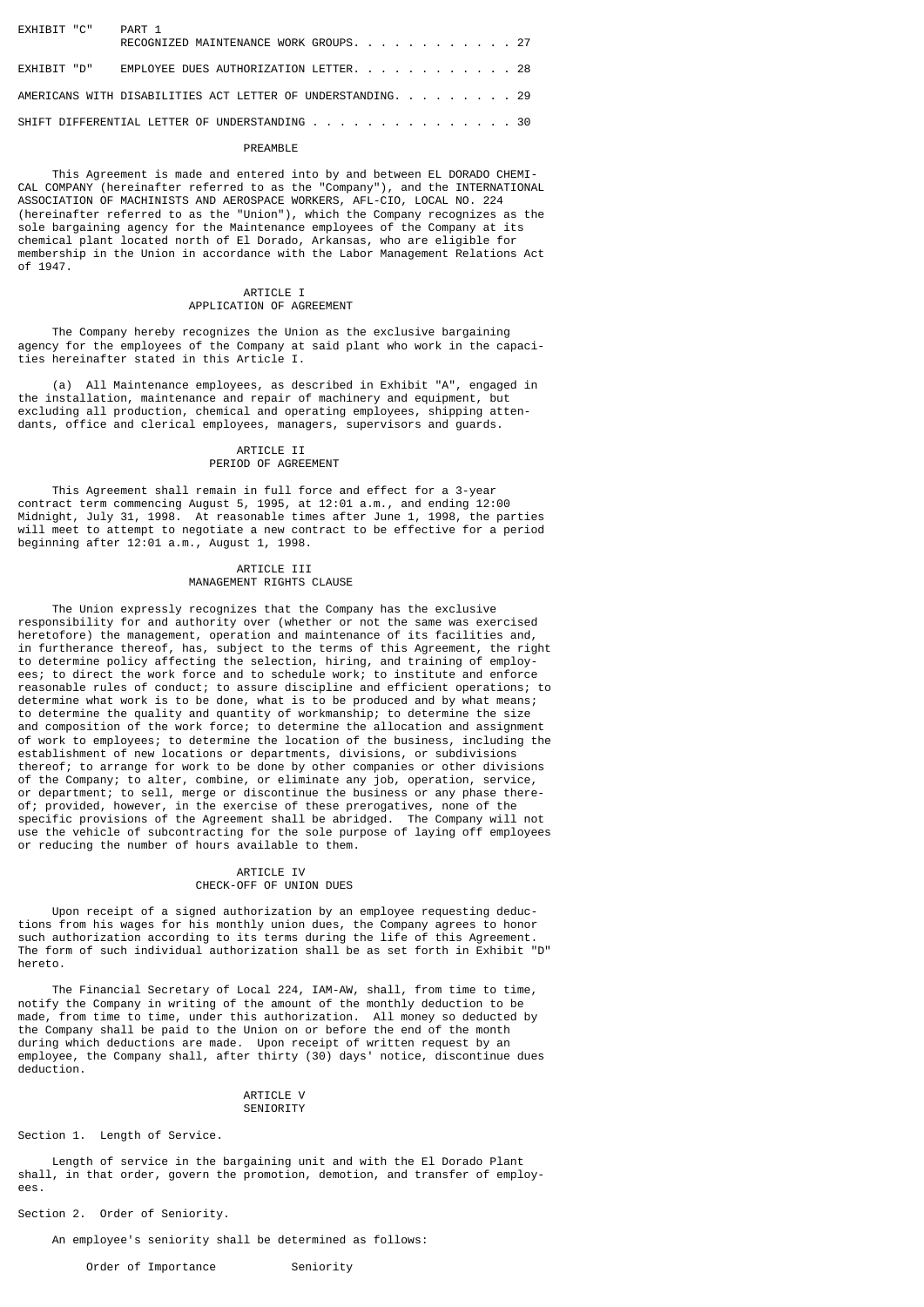Section 3. Eligibility for Seniority.

 An employee shall be first entitled to seniority in the bargaining unit when he has been continuously employed in that unit for 180 days; his seniority dating from the date of the beginning of such employment.

 However, an employee who has been employed in the bargaining unit, who has been laid off prior to his having been employed therein for 180 days continuously, and who is reemployed in the bargaining unit within 180 days from the date upon which he is laid off, shall, upon such reemployment, be entitled to have the number of days which he has worked in the bargaining unit, during the period of his most recent previous employment herein, included in any subsequent computation of his seniority in the bargaining unit and shall be entitled to seniority when he has accrued 180 days on that basis.

 The Company shall have the right to layoff or discharge, without cause, any employee who has not worked in the bargaining unit a sufficient length of time to gain seniority, and such action on the part of the Company shall not be the subject of a grievance on the part of the Union under any provision of this Agreement.

## Section 4. Filling Vacancies.

 (a) Temporary and permanent vacancies will be filled only when the Company sees a need to fill the vacancy. In the event the Company sees a need to fill a vacancy, it will be filled by the employee having the most bargaining unit seniority, who desires the job, and who possesses a skill of the group in which the vacancy occurs. Any person so promoted must accept the duties and responsibilities of the job.

 (b) When there is a permanent vacancy in a group and the Company sees a need to fill that vacancy, the Company shall post promptly, and keep posted for fifteen (15) days, notice on its bulletin board of the job vacancy. It shall be the duty of an employee who feels himself entitled to such job on account of his seniority to file his sealed bid for such job with the Plant Manager or his representative, and send a copy thereof to the Chairman of the Shop Committee within said 15-day period. In order to be considered valid, a bid must be signed, dated, and deposited in a locked box marked "I.A. of M. and A.W. Bids" located at the plant entrance gate.

 Immediately upon expiration of the posting period of fifteen (15) days, the names of all bidders will be posted on the bulletin board, and the bidder having the most seniority and who desires the job shall be assigned to the group and receive the "C" Mechanic rate of pay if he possesses the necessary skill. In the event no qualified bidder possessing the necessary skill bids on the vacancy, the Company may hire a qualified employee from the outside.

 If he does not possess the skill, he will be reduced to the rate that compares to his previous experience beginning not later than the beginning of the work week following the week in which the successful bidder is determined, provided the successful bidder is available to report for work on that day.

 If the group vacancy is not filled by the procedure set forth above and the Company sees the need to fill the vacancy, a first-year "E" Mechanic job will be posted for filling outside the bargaining unit.

 Notwithstanding any other provisions of this subsection (b), it is agreed that the Company shall have the right at any time during said 15-day posting period to withdraw the posting of a new job in the event the Company decides that such job need not be filled.

 (c) Should an employee within a group who is entitled to a promotion desire to waive his opportunity for that promotion, he shall do so by signing a waiver.

 (d) In the event that it becomes necessary to establish a permanent rotating shift the Company will notify the Shop Committee to discuss the procedure and shift to be implemented at least thirty (30) calendar days .<br>before establishing such shift.

## Section 5. Qualifications for Job.

 (a) It is not the intention of the parties to this Agreement that any employee shall be permitted to work on a job when he is not qualified to perform the work which that job requires. However, if, in the opinion of the Company, an employee is not qualified for a particular job to which he would otherwise be entitled by virtue of his seniority, and the Company determines that an employee's application for the job shall be denied on the basis of his lack of qualifications, the Company shall notify the Chairman of the Shop Committee and the employee involved of their decision, at least five (5) days prior to the date upon which any other employee is permanently assigned to the job.

## Section 6. Seniority List.

 Seniority lists will be compiled on April 1 and October 1 and will be available to all employees. One copy of each seniority list will be furnished to the Shop Committee.

## Section 7. Seniority Accrued.

 Each employee shall retain the seniority accrued to him based upon actual service at the El Dorado Plant.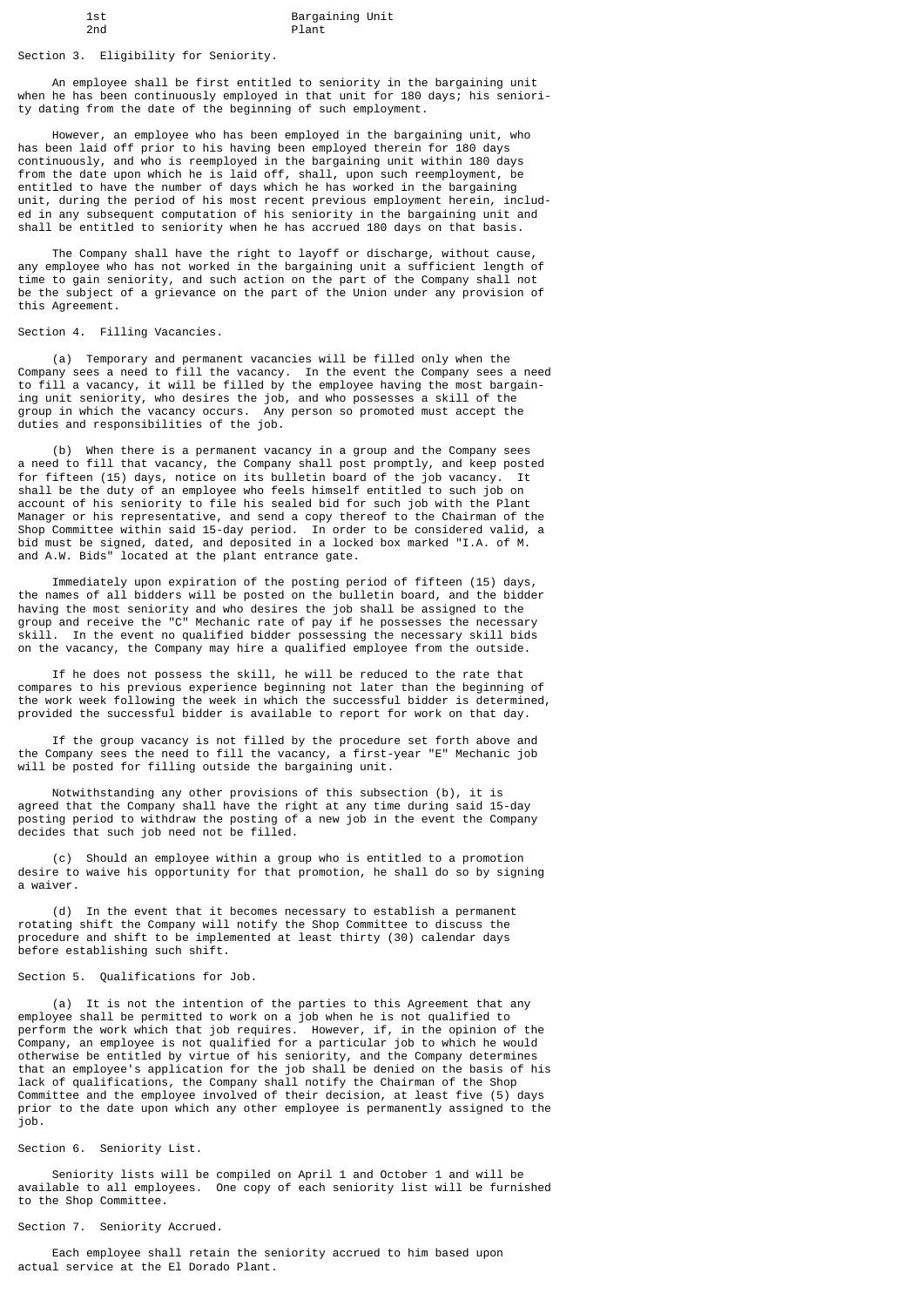#### Section 8. Seniority - Outside Assignments.

 Any employee, after having established seniority under the provisions of this Agreement, who is temporarily assigned to another job by the Company (outside the bargaining unit) shall continue, for not more than ninety (90) days per calendar year, on a cumulative basis, to accrue seniority on his regular classification during such period of temporary assignment. If such employee works more than ninety (90) days per calendar year on a cumulative basis, he shall forfeit one (1) day of bargaining unit seniority for each day in excess of ninety (90) days worked outside of the bargaining unit during that calendar year.

#### Section 9. Discharges and Reemployment.

 When there is a reduction in the number of employees in the bargaining unit, the employee last employed in the bargaining unit shall be the first employee laid off. The employee laid off through no fault of his own, who has the greatest bargaining unit seniority, shall (subject to the following provisions of this Article) be the person first reemployed in the event additional employees are employed, provided that the person is qualified to perform the duties of the job to which he would be assigned on reemployment.

 A person who has worked in the bargaining unit sufficiently long to be entitled to seniority in that unit, and who is laid off through no fault of his own, who has kept his current address on file with the Company, and who continues to be entitled to seniority under the terms of this Agreement shall (subject to the following provisions of this Article) be given first consideration for reemployment.

 If reemployment is available for any such person, the Company shall so notify him by letter (with a copy of such letter to the Chairman of the Shop Committee), addressed to him at his address then on file with the Company, and he shall be allowed fifteen (15) days from the date upon which said letter was mailed, or until he no longer retains his accrued seniority as provided in Section 10 of this Article V (whichever is the shorter period), in which to notify the Company in writing of his desire to return to work. In the event he delivers such notice, he shall be allowed seven (7) days from the date of the delivery thereof to report for work; provided, however, if the employee involved is, on the date which he would otherwise be required to report for work totally disabled to work, he shall, on or before that date, deliver to the Company a statement in writing from a licensed physician stating that he is so disabled, in which event the period within which he shall be permitted to return to work shall be extended ninety (90) days.

#### Section 10. Status of Employees Laid Off.

 The accrued seniority of an employee who has been laid off through no fault of his own shall continue to exist from the date of his layoff for the following periods:

| Years of Service    | Period Seniority to Exist                   |
|---------------------|---------------------------------------------|
| 0-180 days          | -0-                                         |
| 181 days to 2 years | Length of previously accrued senior-<br>ity |
| 2 years or more     | 2 years                                     |

Section 11. Loss of Seniority.

 Seniority shall be lost and employment terminated for any of the following reasons:

- (a) Quitting.
- (b) Absence from work for three (3) consecutive days without having notified the Company, unless physically impossible to do so.
- (c) Discharge for just cause.
- (d) Failure to return at the expiration of a leave of absence or vacation.
- (e) If an employee misrepresents the reason for requesting a leave of absence.
- (f) If an employee fails to file for reinstatement within ninety (90) days following discharge from the U.S. Military Service.
- (g) Failure to return to work from layoff within the time specified in Section 9 of this Article.
- (h) At the end of the period specified in Section 10 of this Article, or upon earlier rejection after layoff of an offer of reemployment in a classification equal to the classification from which laid off.

## ARTICLE VI HOURS OF WORK AND OVERTIME

Section 1. Hours of Work.

 (a) Regular base hours of work shall be eight (8) hours per day and forty (40) hours per week.

(b) The work week shall begin at 12:01 a.m. each Monday and end at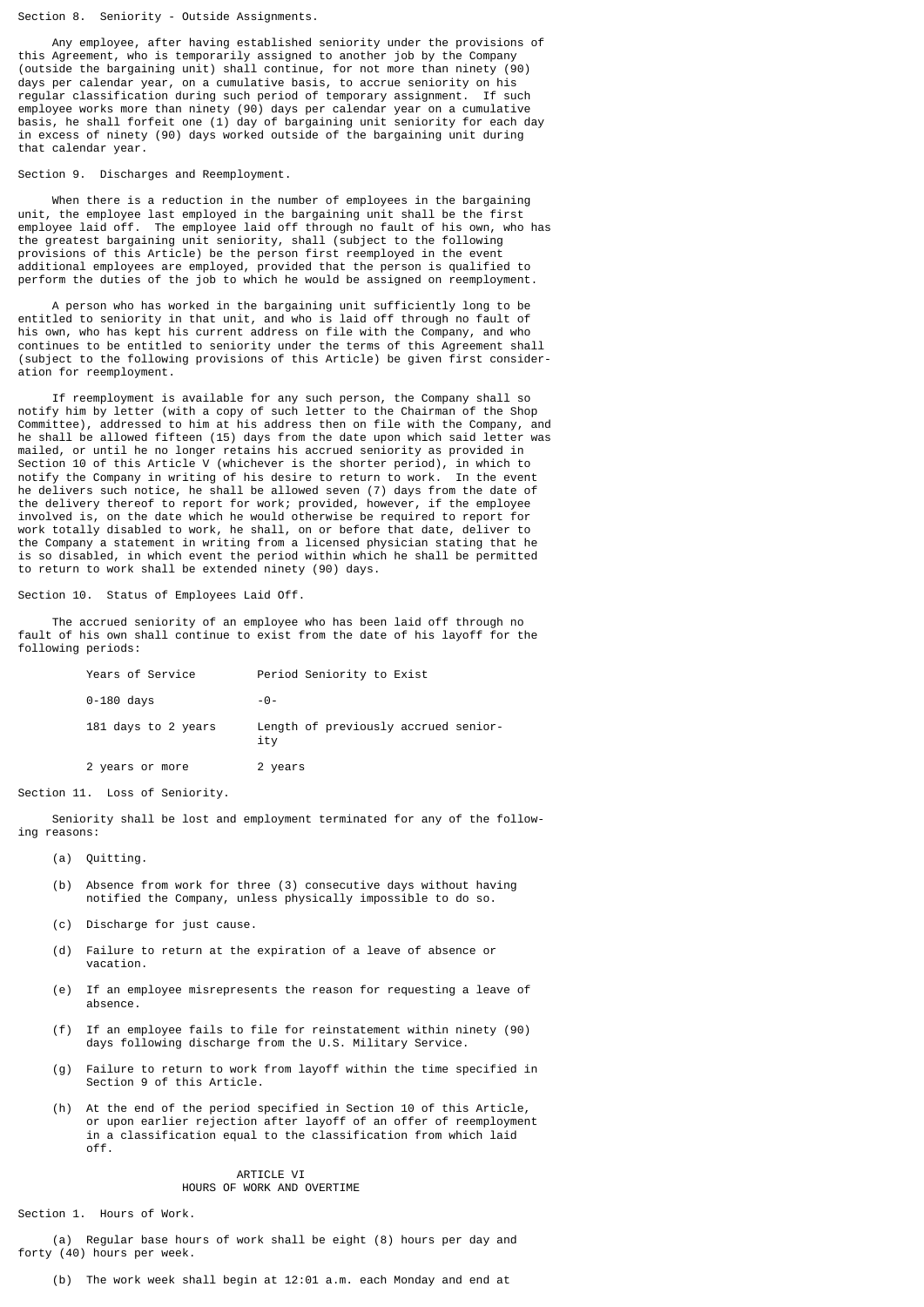12:00 midnight the following Sunday. The work day shall begin at 12:01 a.m. and end at 12:00 midnight.

 (c) The work week shall normally be five (5) consecutive 8-hour days, Monday through Friday, and will normally begin work at 7:00 a.m. and end at 3:30 p.m. with a 30-minute lunch period from 12:00 noon to 12:30 p.m.

 (d) No employee shall be required to work more than twelve (12) hours during any normal work day except in case of an emergency.

 (e) All employees shall be expected to report to work promptly at the scheduled time. No employee shall be permitted to work if such employee reports for work more than one and one-half (1-1/2) hours after his regular scheduled reporting time, unless such delay has been previously excused by the Company.

 (f) No employee shall be allowed to work more than sixteen (16) continuous hours nor more than sixteen (16) hours in any one day except in the case of an emergency. However, an employee will be allowed to complete his regularly scheduled hours of work as provided in Sections 5, 8 and 10 of this Article VI.

 (g) Maintenance overhauls may be staffed on 8-hour, 10-hour, or 12 hour shifts as may be necessitated by the needs of the operation.

 The Company will specify and select the number and classifications of personnel on each shift by work group classification for each particular overhaul on a shift basis. Preference to shifts will be governed by the employee's bargaining unit seniority. Shift change notice will be handled as outlined in Article VI, Section 3. In the event there are insufficient qualified personnel on each shift, the Company shall have the right to assign qualified personnel as needed.

Section 2. Overtime and Call-Out Pay Rates.

 (a) Overtime and call-out rates shall be one and one-half (1-1/2) times the regular rate and shall be paid for all work performed in excess of forty (40) hours per week, continuous actual work in excess of eight (8) hours, and for all work performed as a result of call-out and for hours worked outside an employee's regularly scheduled hours.

 (b) Any employee who works over, beyond his regular scheduled work day, shall be paid a minimum of three (3) hours at straight time. If the employee is required to stay over beyond his regular scheduled work day to attend meetings or to receive training, and no production work is involved, he will receive pay for actual time spent at one and one-half (1-1/2) times his regular rate of pay, providing he has received a minimum of twenty-four (24) hours' notice in advance.

 (c) No employee shall work overtime without the approval of his Foreman.

Section 3. Shift Change Notice.

 (a) The Company shall pay each employee one and one-half (1-1/2) times his regular rate of pay for the first shift of a rearranged work schedule if the employee whose shift is changed shall not have been notified of the change at least twenty-four (24) hours prior to the beginning of said first shift. If notice of employee's shift change shall be posted on his regular day off, notice of the change shall be posted at least seventy-two (72) hours prior to the beginning of said first shift. Any notice required to be given to an employee under the provisions of this Section 3 may be given by written notice posted on the general bulletin board of the Company and the bulletin board of the Union, and each employee named in any notice shall be deemed to have received the notice at the time copies of said notices are posted on said boards.

 (b) The changing of an employee's shift, incident to the return of an employee from sickness or accident, shall not be considered a change in shift within the meaning of this Section 3, unless the absent employee has given the Company at least seventy-two (72) hours' notice of his intention to return to work and the time at which he will return to work by notifying his supervisor.

 (c) The changing of an employee's shift from 7:00-3:30 to 7:00-3:00, or from 7:00-3:00 to 7:00-3:30 will not constitute a shift change.

 (d) A change in shift at the request of an employee shall not be considered a change in shift for the purpose of this Section 3.

 (e) No employee shall lose any time from his normally scheduled 40 hour week occasioned by any shift change.

Section 4. Meal Time.

 (a) If a "Day Man" is instructed to and continues to work overtime past 6:00 p.m., he shall be allowed a 30-minute period beginning at 6:00 p.m. for supper on Company time; and if said "Day Man" then continues to work additional overtime, he shall be allowed a 30-minute lunch period on Company time; each such period to begin at the end of four (4) hours of additional continuous overtime worked after 6:30 p.m.

 (b) Any employee called for work outside of his regular working hours, who is required to work more than four (4) consecutive hours outside his regular hours, shall be allowed a 30-minute period for a meal on Company time at the end of the fourth consecutive hour and at the end of each consecutive 4-hour period thereafter that said employee continues to work outside his regular hours.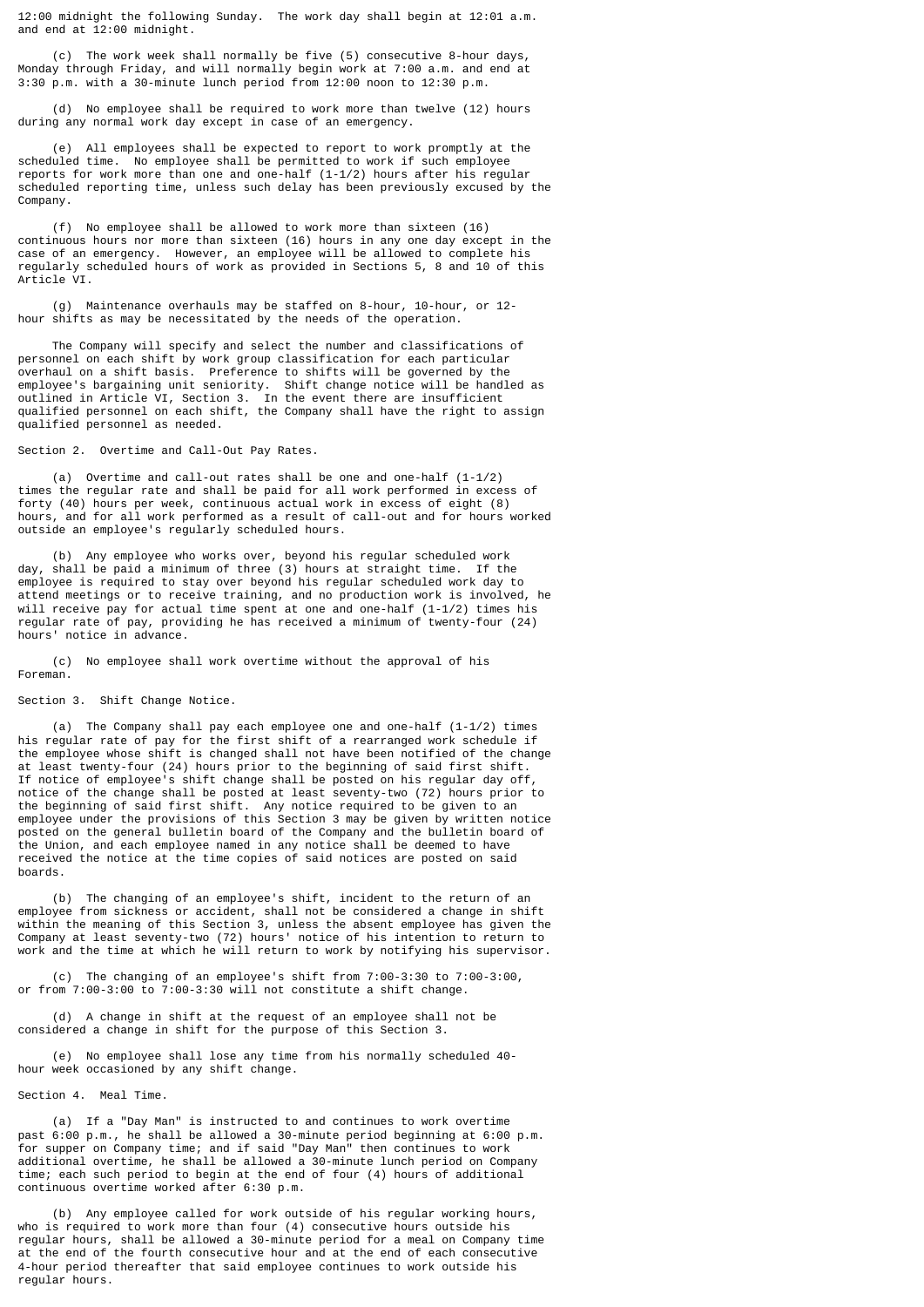Section 5. No Reduction of Work Week as Result of Overtime.

 No employee will be required to take any time off from his regular work week because of overtime worked in that or any other week. If an employee is required to work on his day off, he shall not be forced to take another day off in lieu thereof.

Section 6. Computation of Overtime.

 For the purpose of computing overtime under this Article, the exact time worked, rounded to the nearest quarter hour, shall be accounted for, which shall be paid for at the overtime rate.

 There shall be no duplicate payment for daily overtime and weekly overtime. If daily overtime is greater in any one work week, only daily overtime shall be paid, or if weekly overtime is greater in any one work week, only weekly overtime shall be paid. There shall be no pyramiding of overtime.

Section 7. Distribution of Overtime and Call-Out Time.

 Overtime work opportunities shall initially be distributed, as equitably as practicable, within each work group where the overtime is required in accord with the Company's distribution policy. The Company may then offer such work to employees in other work groups who are qualified.

 For the purpose of distributing overtime, the Company will submit a list, biweekly, to the work group steward showing the overtime worked, refused and overtime standing of each employee covered within the group.

 Each employee who is requested to report for overtime duty shall report at the required time unless he shall first obtain permission from his supervisor to be relieved of such duty.

## Section 8. Call-Out.

 An employee who is called out and reports for work outside his regular working hours shall work until excused by the person then supervising his work; provided that no one shall be required to work longer than is provided in Section 1(d) of this Article. An employee who is called out and reports for work shall be paid a minimum for four (4) hours at time and one-half (1- 1/2), even though the full four (4) hours may not be worked because no work is available, or he does not work at all because no work is available. An employee called for such work, who works continuously until the beginning of his regular hours of work and continues to work during the regular hours of his scheduled work, shall not be considered to have had a change in shift within the meaning of Section 3 of this Article VI.

 A description of the work or jobs to be done, or the problem necessitating the call-out, is provided as accurately as possible by the supervisor in order that the person being called may judge: (a) whether or not he has the ability to do the work, and (b) about how long he may have to work. It is not intended to have a person come out on one job, then surprise him with a list of additional jobs to be done. However, due to emergencies, it cannot be guaranteed that he will only be required to do what he was called for.

 Notwithstanding the fact that an employee has been called out for work, such employee shall perform his regular work schedule during the remainder of the work week in which such call-out occurs unless excused from such work.

 If an employee is called out for work and works until the beginning of his regular work schedule, the call-out will be considered as ending at the beginning of his regular schedule.

## Section 8A. Advance Scheduling of Overtime.

 Overtime may be scheduled up to three (3) weeks in advance of the actual time required. In the event the scheduled overtime is cancelled, eight (8) hours' notice will be given or a call-out will be paid.

Section 8B. Right to Assign Qualified Personnel.

 In the event overtime distribution and call-out procedures do not provide the Company with sufficient, qualified personnel to perform the overtime work, the Company shall have the right to assign such work to qualified personnel. The performance of such work is mandatory.

Section 9. Holiday Pay.

 The following days shall be considered holidays and normally no work will be performed on the designated holidays except in cases of emergency around-the-clock shift work, and in those crafts where work is necessary for continued operations:

- 1. New Year's Day
- 2. Good Friday<br>3. Memorial Day
- 3. Memorial Day<br>4. July Fourth
- July Fourth
- 
- 5. Labor Day<br>6. Columbus
- 6. Columbus Day 7. Thanksgiving Day<br>8. Day after Thanks
- Day after Thanksgiving
- 9. Last work day before Christmas holiday
- Christmas Dav

 When any of these holidays fall on Sunday, the following Monday will be observed as the holiday.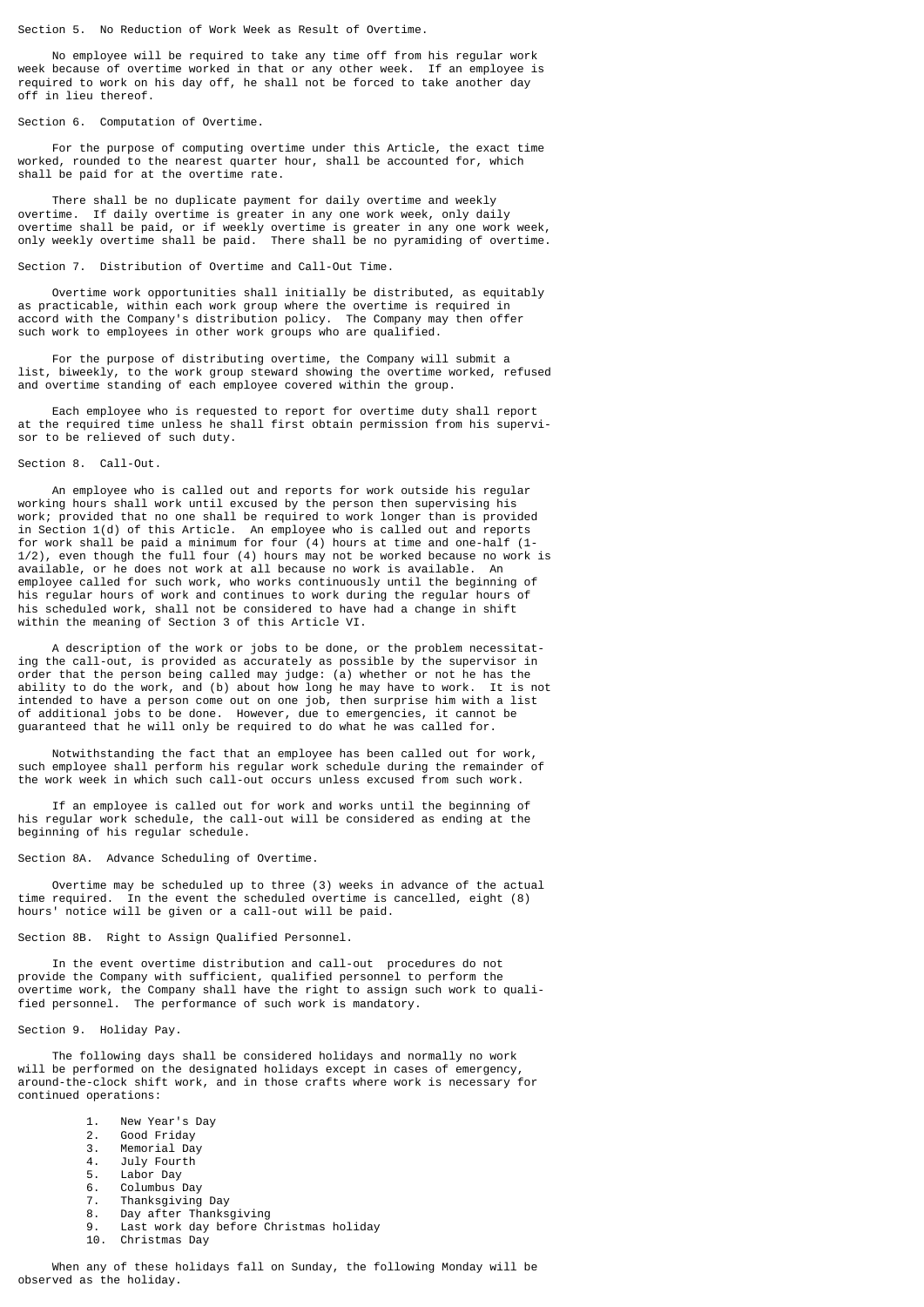When any of these holidays fall on Saturday, the preceding Friday will be observed as the holiday.

 Each employee who is not required to work and who does not work on a holiday shall be paid a bonus equivalent to eight (8) hours at his regular rate at straight time pay, providing he has worked his last scheduled work day immediately preceding the holiday and his first scheduled work day following the holiday unless the failure to work these days is because of confirmed illness or accident no more than five (5) work days before or after the holiday, unless the employee was excused in advance by the Company.

 Each employee who works on a holiday will be paid, in addition to the 8 hour bonus mentioned above, one and one-half (1-1/2) times his regular rate of pay.

Section 10. Reporting for Work and Not Used.

 Except when no work is available due to Act of God, such as fire, flood, explosion, or tornado, an employee who reports for duty on his regular schedule shall be given the opportunity of working a full 8-hour shift.

# ARTICLE VII WAGE RATES AND CLASSIFICATIONS

Section 1. Wages and Pay Period.

 The regular pay periods for employees subject to this Agreement will cover every two (2) scheduled work weeks, and checks will be available to the men on their regular shifts on the Friday following completion of the 2-week period.

 Each employee who works during the period beginning 12:01 a.m., August 5, 1995, and ending 12:00 Midnight, July 31, 1998, shall be paid for his work in that classification on the basis of the basic hourly wage rate for that classification shown on Exhibit "A" to this Agreement. Each employee will be paid the applicable clothing allowances provided on Exhibit "B" to this Agreement.

Section 2. Changes in Classification of Work.

 (a) Each employee covered by any classification is expected to perform any duties to which he may be assigned within his classification or lower classification.

 (b) It is understood and agreed by the parties hereto that two (2) work groups shall be recognized under this Agreement. A tabulation of the groups with explanatory notes is made in Exhibit "C", Part 1, which is a part of this Agreement.

 (c) All Maintenance personnel may be assigned to do any jobs that they have the ability to perform subject to the provisions of Article V, Section 5, and Article XIV, Section 5, of the current contract.

 (d) The Company reserves the right to increase or reduce, at any time and from time to time, the number of men employed in any group mentioned in Exhibit "C", Part 1, to that number of men which, in the opinion of the Company, are required to perform work in that group for maintaining the plant. Any such increase or reduction of force in any group shall be made on the basis of bargaining unit seniority in that group. The Company shall advise the employee(s) affected seventy-two (72) hours in advance of any permanent change in the number of persons who shall work in any classification.

## ARTICLE VIII HANDLING OF GRIEVANCES

Section 1. Routine Submission.

 (a) For the purpose of adjusting a grievance arising out of the application or interpretation of a written provision of the Agreement, it is agreed that an employee, and/or with his Steward, shall first seek adjustment of the matter with his Foreman; and, if not resolved, the employee, and/or with his Steward, may submit the grievance in writing to his Foreman. No grievance will be considered unless it has been submitted to his Foreman within five (5) working days after the employee knew or should have known that the grievance occurred.

 The Foreman shall advise the employee and/or the Steward, in writing, within five (5) days (Saturdays, Sundays and holidays excluded) of his decision on the grievance, if submitted. The grievance must be filed, in writing, on grievance forms provided by the Company and signed by the individual grievant.

 If the grievance is not satisfactorily adjusted with the Foreman, the employee and the Steward may submit the grievance to the Shop Committee for handling with the Department Head.

 (b) If the Shop Committee elects to process the grievance, it shall submit the grievance to the Department Head, along with a factual statement of the reasons that the Foreman's answer was not satisfactory. The grievance must be submitted to the Department Head within five (5) days (excluding Saturdays, Sundays and holidays) after the date the Foreman advised the Steward and/or employee of his decision. The Department Head shall, within seven (7) calendar days following receipt of the grievance, meet with the designated members of the Shop Committee at a time to be mutually agreed upon. The Department Head shall advise the Shop Committee, in writing, within five (5) days following this meeting (excluding Saturdays, Sundays and holidays) of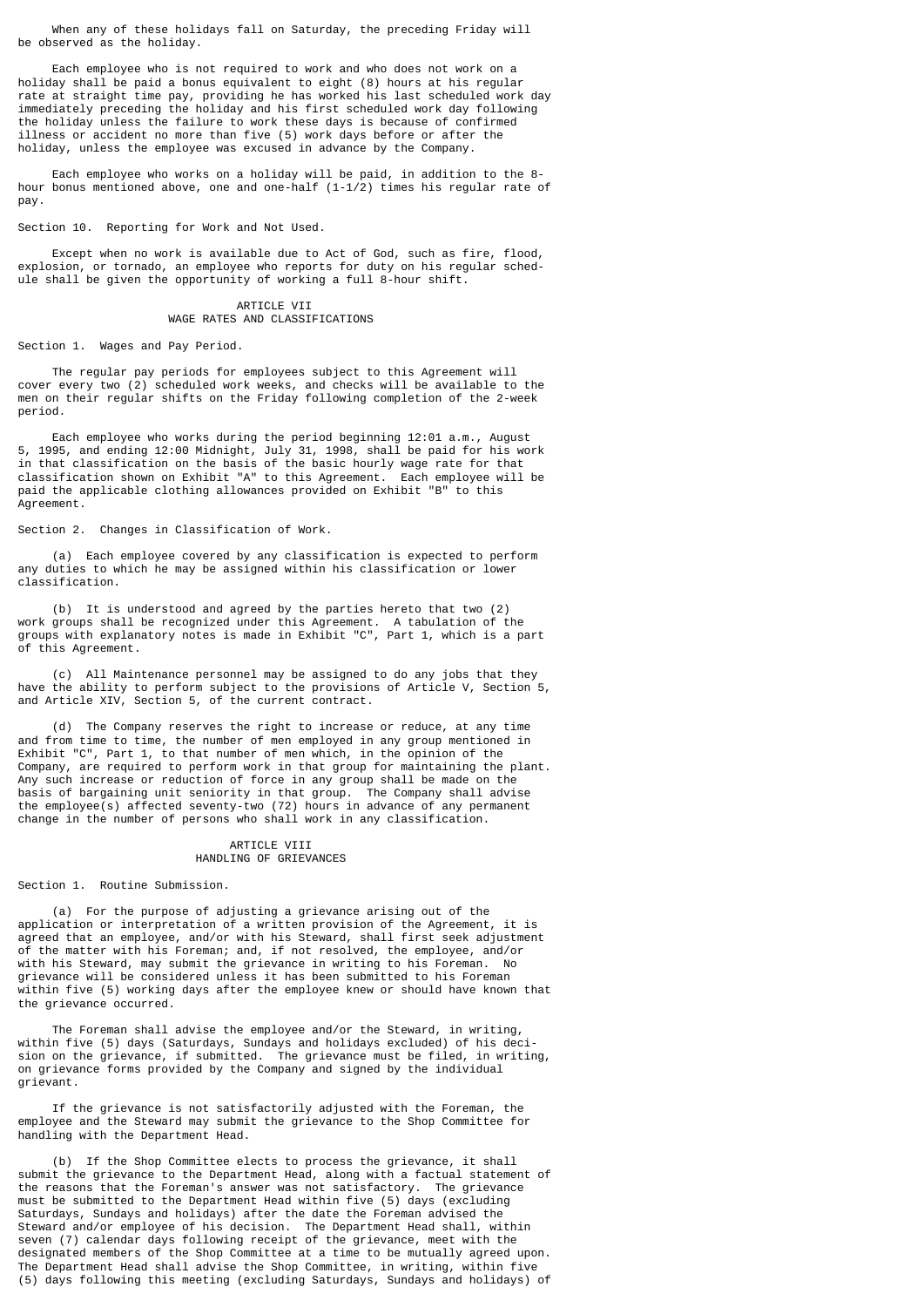his decision regarding the grievance.

 (c) If the response of the Department Head is not satisfactory, the Shop Committee may submit the matter, in writing, to the Plant Manager within ten (10) days (excluding Saturdays, Sundays and holidays) after the date the Department Head furnishes his grievance response to the Committee. The Plant Manager shall, within ten (10) calendar days following receipt of such grievance (and documentation) meet with the designated members of the Shop Committee, at a time to be mutually agreed upon. The Plant Manager, or his authorized representative, shall render a decision on the grievance, in writing, within ten (10) days (Saturdays, Sundays and holidays excluded) following this meeting.

## Section 2. Arbitration.

 If the grievance is not adjusted satisfactorily through the procedure hereinbefore mentioned, the issue may be referred to an arbitrator. If the Union desires to submit such grievance to an impartial arbitrator (providing the grievance is one which does not involve matters in which arbitration is specifically prohibited under the terms of this Agreement, and which the Company and Union have mutually agreed to submit to arbitration) it must notify the Company of that fact, in writing, within thirty (30) days after the date the Plant Manager, or other duly authorized representative, advised the Workmen's Committee of his decision.

 The Union and the Company shall make written application to the Federal Mediation & Conciliation Service requesting a seven-name arbitrator panel from which the parties shall select one (1) arbitrator. The parties shall alternately each strike one name until only one (1) name remains who shall act as Arbitrator. It is understood that, starting with the first arbitration case following the date of the execution of this Agreement, the Union shall strike the first name. In the next case, the first name shall be stricken by the Company, and alternately the Union and the Company thereafter. Both the Company and the Union shall have the right to reject two (2) panels submitted by the Federal Mediation & Conciliation Service.

 When the Arbitrator has been selected, he shall meet for the consideration of the grievance as soon thereafter as is practical. Any such procedure shall be held in El Dorado, Arkansas, unless the parties unanimously decide otherwise.

 The expense of the Arbitrator shall be shared equally by the Company and the Union.

 The Arbitrator shall decide only the grievance submitted to him upon testimony presented to him by the Union and the Company, and shall render his decision in writing.

 Except as otherwise specifically provided in this Agreement, the Arbitrator shall have no power to change the wages, hours, or conditions of employment set forth in this Agreement; he shall have no power to add to, subtract from or modify any of the terms of this Agreement; he shall deal only with the grievance which occasioned his appointment. He will require that the Union has the burden of establishing its position on behalf of the employee, except in a discipline and/or discharge case when the burden will be on management.

 The parties hereto shall comply fully with the award or decision made by any such Arbitrator, and the decision of the Arbitrator will be final and binding on both parties.

 No provisions of this Article, or of any other Article of this Agreement, shall deprive any employee covered by the terms of this Agreement of any rights to which he may be entitled under Section 9(a) of the Labor Management Relations Act of 1947, or any other Statute of the United States.

 The Union has the authority to process, abandon, or settle grievances on behalf of employees. It is provided, however, that no grievance as to wage scales that shall be paid to all or any group of the employees in the bargaining unit shall be submitted to an arbiter, in any event.

 The question as to whether a person has been paid the rate to which he is entitled, in accordance with the wage rates set forth in Exhibit "A" to this Agreement, for work which he has performed shall be a subject for arbitration.

 The grievance and arbitration provisions provided for herein, in addition to any other right or obligation under the Agreement, are limited to grievances or clams arising and actually filed in writing during the term of this Agreement.

 In the event a grievance arises over a discharge or layoff, the first and second steps of the grievance procedure may be bypassed.

## ARTICLE IX SHOP COMMITTEE AND STEWARDS

Section 1. Shop Committee.

 The Shop Committee, composed of four (4) members from the employee work force, and management representatives, shall hold regular meetings on a bimonthly basis. It shall be the responsibility of the Shop Committee to submit a written agenda of each subject it wishes to discuss with the Company no less than forty-eight (48) hours before the day of any such meeting. Only three (3) employees in any one group at any one time shall be a member of the Committee.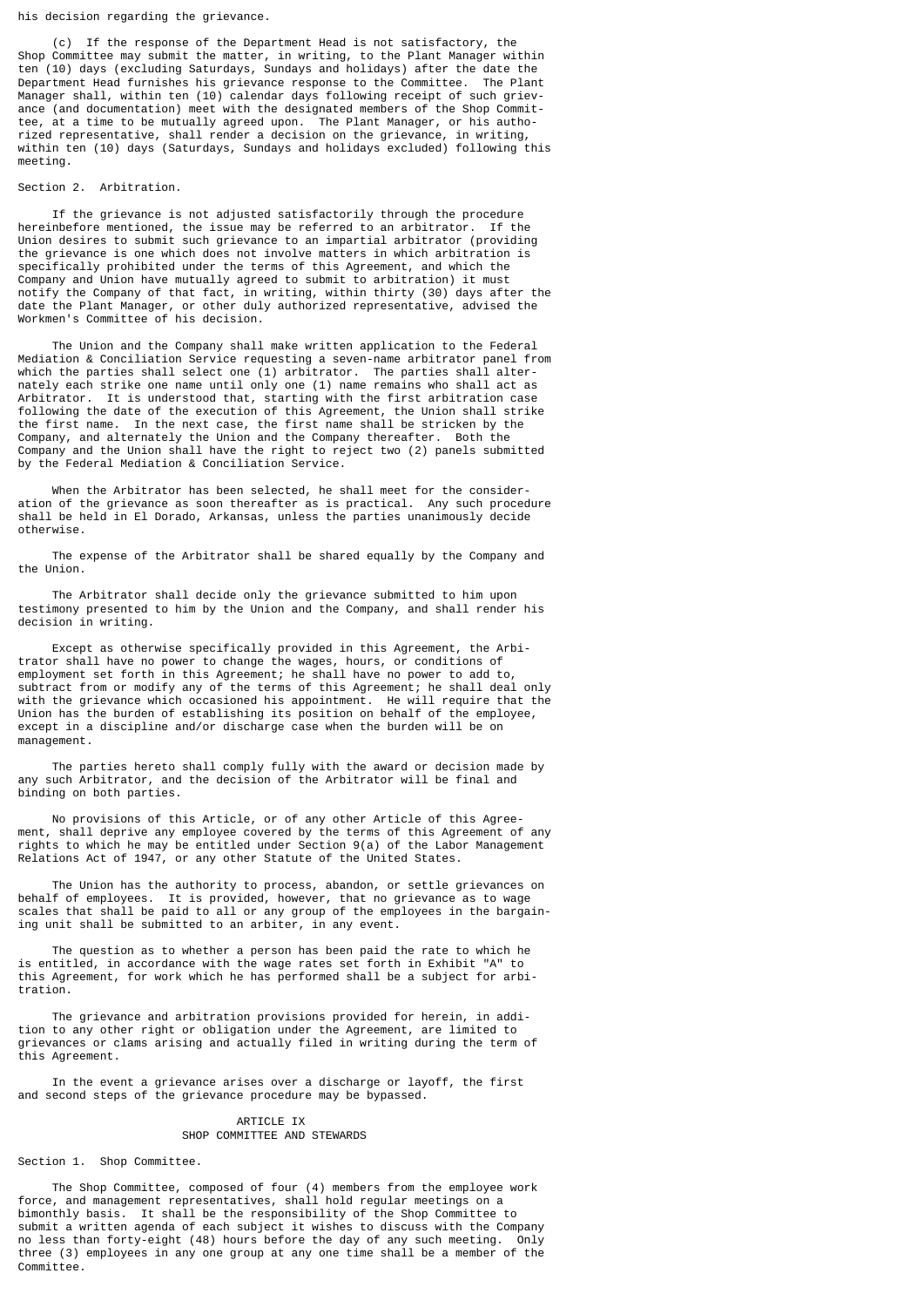Section 2. Stewards.

 (a) A Steward and an assistant Steward may be elected in each work group by the employees of that group, and the Union shall submit to the Company, in writing, the names of each person so designated. The Company shall consider the person so designated as Steward and assistant Steward of each work group until notified, in writing, to the contrary.

 (b) Duly-elected Stewards or Committeemen shall be deemed to possess top ranking seniority for purposes of layoff and recall rights within his respective work group or classification while acting as such.

### ARTICLE X LEAVE OF ABSENCE

#### Section 1. Personal Business.

 If an employee desires to be off on personal business (not emergencies), he may do so with the consent of the Company so long as he does not desire to be off over two (2) work weeks and provided that he gives the Company fortyeight (48) hours' notice of his desire to be absent and the length of time he desires to be off. Upon completion of such leave, he will resume employment on the basis of uninterrupted service.

## Section 2. Union Business.

 (a) The Company shall, upon a minimum of thirty (30) days' prior written request from an employee and the President of Local No. 224 of International Association of Machinists and Aerospace Workers, grant a leave of absence, extending not longer than fourteen (14) days, to the employee applying for such leave in order that he may, during that leave, engage in work pertaining to the business of Local No. 224 of International Association of Machinists and Aerospace Workers.

 Such a leave shall not be granted to more than one (1) employee at any one time. Such employee shall not be granted such a leave for more than an aggregate of thirty(30) days in any one (1) calendar year.

 (b) The Company shall grant (upon a minimum of sixty (60) days advance prior written request of an employee and the President or Vice President of International Association of Machinists and Aerospace Workers) a leave of absence for a period not to exceed one (1) year in order that the employee requesting such leave may, during the period of such leave, work as any employee of International Association of Machinists and Aerospace Workers. Not more than one (1) employee shall be permitted to be absent from work at any one time on any such leave.

## Section 3. Sickness or Accident.

 If an employee who has established seniority is out of service due to occupational injury or occupational disease suffered or contracted while he is in the employment of the Company, he shall retain his seniority accrued at the date of his disability and continue to accrue seniority for a period of twenty-four (24) months or length of previously-accrued seniority, whichever is less, during the period of his disability as a result thereof. employee who has established seniority is out of service due to nonoccupational injury or disease suffered while he was in the employment of the Company, he shall retain his accrued seniority for a period of twenty-four (24) months and will accrue seniority in the classification in which he was last regularly employed for a period of one (1) year.

 Under either of the above conditions, if an employee should accept an equal or better job elsewhere, his seniority shall be cancelled.

Section 4. Notice to the Company.

 When an employee becomes aware of the fact that he is going to be absent from work due to sickness, accident, or other emergency, he must notify his supervisor as far in advance of his scheduled shift as he/she has knowledge of such intended absence, but no less than one (1) hour before the time he is due to report to work. In the event the employee cannot contact his Supervisor, it is permissible to contact any member of Management.

## Section 5. Military Reserve Training.

 (a) Any regular employee (not probationary) may be granted a special leave of absence for a period not to exceed fourteen (14) days, plus a reasonable period to cover travel time, when required for the purpose of engaging in a training program for Enlisted Reserve, Reserve Officers, or National Guard Encampment, provided:

- 1. He furnishes the Company with a copy of orders from the military authorities calling him for duty; and
- 2. He gives advance notice to his immediate supervisor so that arrangements may be made for his replacement during the period of his leave.

 (b) Only one (1) leave of absence for Military Reserve Training shall be granted to any employee during a calendar year.

## ARTICLE XT VACATIONS

Section 1.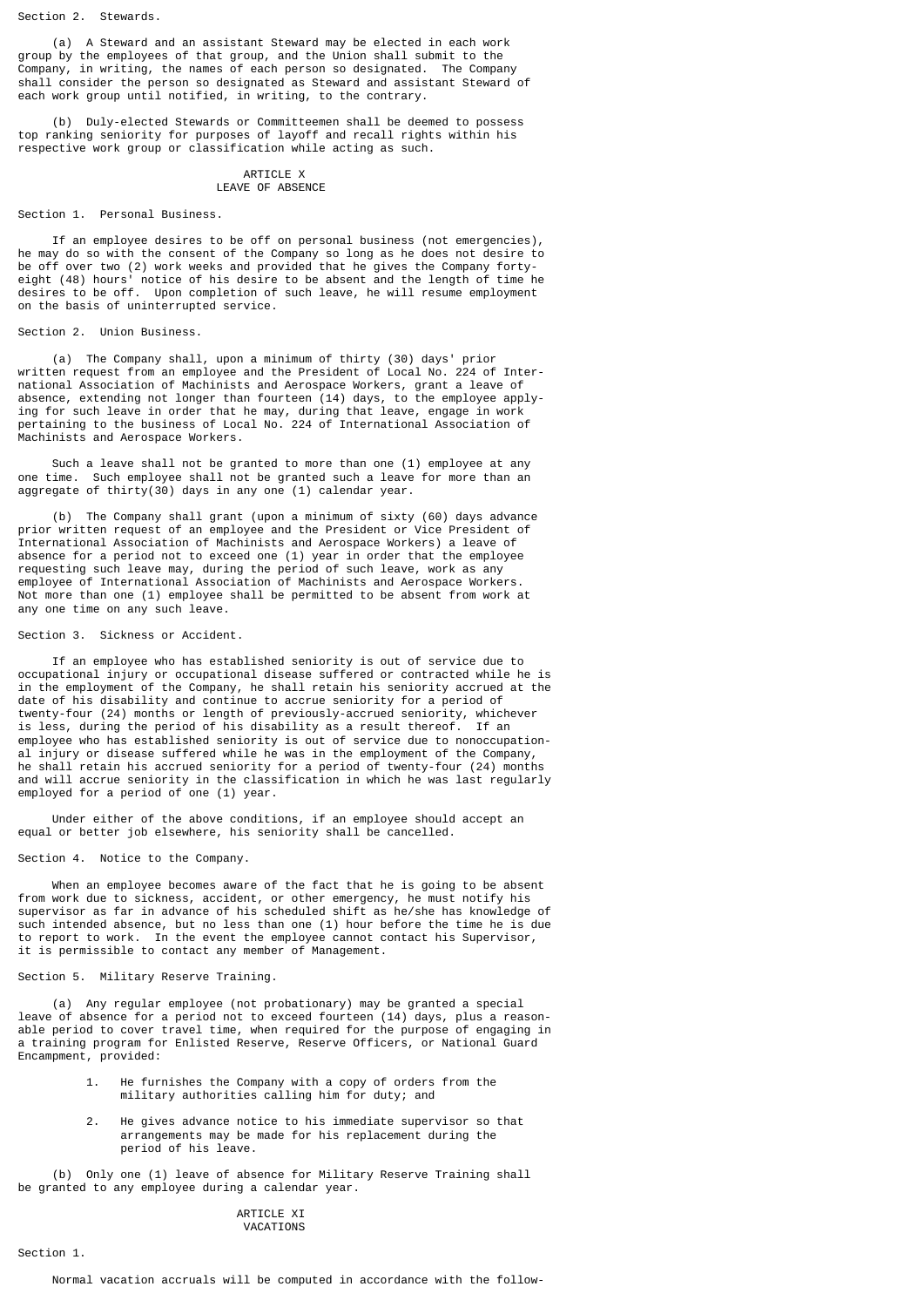ing provisions:

 (a) Two weeks (80 hours) - after having accrued one (1) year's Company seniority;

 (b) Three weeks (120 hours) - during the calendar year in which an employee accrues six (6) year's plant seniority;

 In computing length of service for vacations, time spent working at the El Dorado Plant will be used.

Section 2.

 Those employees who had previously accrued or who will accrue, during the term of this Agreement, twelve (12) years or more Company seniority shall be entitled to a vacation accrual of four weeks (160 hours). Thereafter, and for all other employees, the maximum vacation accrual shall be as provided in Section 1.

### Section 3.

 (a) Normally, all vacations will begin with the first work day of the work week schedule.

 (b) Vacation pay shall be based upon the straight time rate of an employee's regular classification at the beginning of the vacation and will be taken in accordance with his established work schedule. If a holiday, as defined in Article VI, occurs during an employee's vacation period, the employee will receive pay for said holiday as defined in Article VI.

 (c) Each employee must take his vacation during the vacation year (January 1-December 31) in which it falls due, subject to subsections (d) and (i) below.

 (d) If an employee is not permitted to take his vacation in any calendar year in which it is due because the Company finds it not convenient to excuse him from work, he shall be paid a sum equal to the sum to which he would have been entitled for working at his regular job based on straight-time pay at normal working schedule during the last part of that year equal to the number of weeks' vacation to which he is entitled.

Except with special permission of the Company, no employee shall be permitted to begin a vacation in any year within three (3) months of the date of the end of the vacation taken by him during the preceding calendar year, and any employee who has received pay in lieu of vacation for one (1) calendar year shall be entitled to his next annual vacation before March 1 of the following year, if it is practical for the Company to give him a vacation.

 (f) An employee who (a) resigns, (b) retires, (c) is laid off as part of a reduction in forces, or (d) is granted a military leave under the provisions of Article XII, at a time when he has earned vacation to that date but has not taken, nor previously received pay in lieu of, shall be paid in lieu of any vacation he has earned to that date but has not taken, nor previously received pay in lieu of.

 Computation of vacation under this section will be earned at the rate of one-twelfth (1/12th) for each month from employee's anniversary date. Sixteen (16) or more calendar days of employment in any calendar month will be considered a full month in computing vacation accruals.

 (g) An employee will not be eligible for overtime or call-out during the period beginning with the first day of his vacation and until his first scheduled work day following completion of his vacation.

 (h) In the event of the death of any employee who was then otherwise eligible for a vacation but who had not taken it, a sum of money equal to pay in lieu of such vacation shall be paid to the person(s) who shall be entitled to the personal property of such decedent.

 (i) No employee shall receive pay in lieu of vacation except as provided in Article XI, Section 2(d). However, when an employee is absent from work due to authorized occupational injury or illness, or personal sick leave, and has not returned to work by December 31, he may, at the Company's option, be permitted to take his vacation or receive vacation pay between January 1, and April 1 of the following year.

### Section 4.

 The vacation schedule will be initiated January 2nd of each year for those eligible for vacation in that year. Employees shall choose their vacation periods in order of their bargaining unit seniority. The Company will, insofar as operations permit, arrange by choice and by seniority the employee's request in the vacation schedule. An employee not submitting his vacation preference within a reasonable time after being contacted will have his vacation scheduled during the year at a time convenient to the plant operations.

 Normally, a maximum of five (5) employees, (only one of the five (5) may be assigned to the Electrical/Instrumentation Group) may be on vacation at the same time.

## ARTICLE XII MILITARY LEAVE

Section 1. Military Selective Service Act.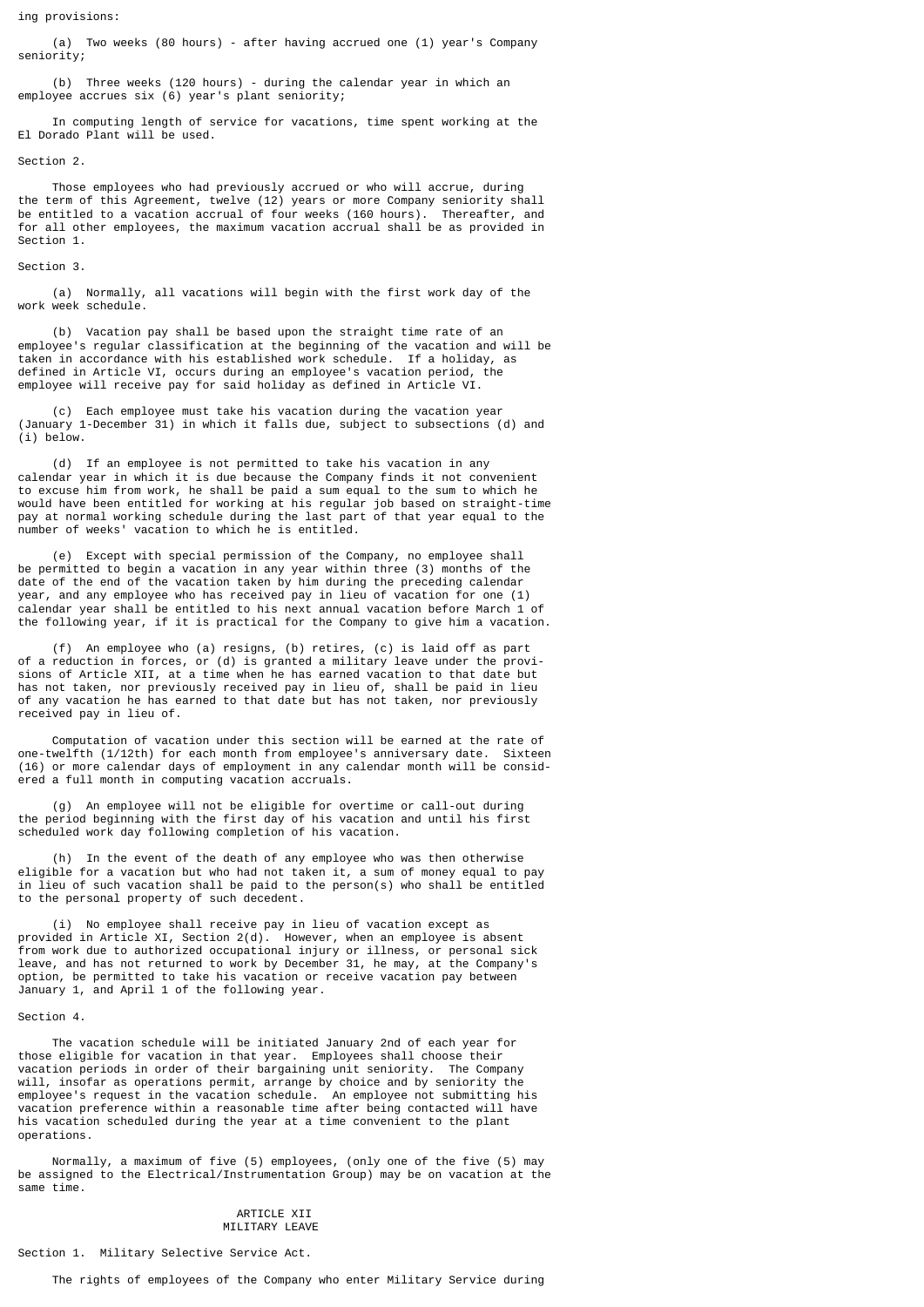the term of this Agreement will be governed in all respects by the Military Selection Service Act including amendments.

Section 2. Pay in Lieu of Vacation.

 Each such employee who is entitled to a vacation under the vacation policy of the Company at the time he leaves to enter the Armed Forces, who elects not to take the vacation but to receive pay in lieu thereof, shall, upon furnishing to the Company a certificate from his commanding officer establishing the fact that he had been inducted into the military service, be paid the amount of money he would have received had he taken his vacation just prior to the beginning of his military leave.

### ARTICLE XIII PHYSICAL EXAMINATIONS

## Section 1. Periodical Examinations.

 The Company may, from time to time, require all employees to have periodical physical examinations by a doctor selected by the Company. However, such examinations shall not be used for the purpose of discriminating against an employee. Each employee shall receive his regular rate of pay for all time required to be examined as provided in this Section 1.

# Section 2. Certificate of Physical Fitness.

 In the case of an employee being absent from work due to illness or physical impairment, he may be required to present a certificate of physical fitness, signed by a licensed physician, before being readmitted to work. This rule, however, shall not limit the right of the Company to require physical examination by a physician in the Company's service in exceptional cases of constantly recurring absence from duty.

Section 3. Dispute Resolution.

 Notwithstanding any of the provisions of Article VIII of this Agreement, in case a dispute arises over the physical fitness of an employee to return to work or continue to work, a board of three (3) physicians shall be selected; one by the Company, one by the employee, and one selected by the two so named. The decisions of the majority of this board shall be final and binding.

> ARTICLE XIV MISCELLANEOUS AND GENERAL

#### Section 1. Tool Check-in Time.

 Employees will be allowed fifteen (15) minutes time to clean and check in their tools before quitting time, if such action is required by them.

### Section 2. Bulletin Board.

 The Company shall maintain at the plant entrance gate at the Chemical Plant a bulletin board which shall be designated as "Local No. 224 Bulletin Board" and shall be for the use of the Union for posting -- subject to the approval of the Company -- of any matters of interest to or affecting the business of the Union. It is understood and agreed that the posting of notices by the Union within the plant area will be on this bulletin board only and will be posted by the Chairman of the Shop Committee or his recognized representative. This bulletin board will be locked with a key, released to the Chairman of the Shop Committee and to the Company.

### Section 3. Discrimination.

 There shall be no discrimination by the Company against any employee with respect to any conditions of employment on account of his membership in this labor union, or on account of any activity undertaken in good faith in his capacity as a representative of other employees. The Union shall not discriminate against any employee who is not a member of the Union.

 Where the male gender is used in this contract, it is intended to refer to both male and female. It is a continuing policy of the Company and the Union that the provisions of this Agreement shall be applied to all employees without regard to race, color, religion, sex, physical disability, national origin, or age.

Section 4. Wage Rate Changes.

 There shall be no change in the basic hourly wage rates set forth in Exhibit "A" to this Agreement, or in the clothing allowance set forth in Exhibit "B" to this Agreement, during the term of this Agreement.

### Section 5. Safety Provisions.

 The Company shall continue to make reasonable provisions for the safety and the health of its employees at the plant during hours of their employment. Protective devices from injury shall be provided by the Company. Employees, subject to this Agreement, will abide by safe practice rules and regulations of the Company, and failure to do so may be considered grounds for dismissal.

 No employee shall be required to perform services which, in the considered judgment of the Company and the Union, seriously endanger his physical safety; his refusal to do such work shall not warrant or justify discharge. If any employee refused to perform such work, representatives of the Company and the Union shall immediately attempt to decide the safety factor. Should they be unable to agree, the decision of a representative of the Safety Department of the Company shall be obtained. If the employee still feels an unsafe condition exists, he will not be required to perform that given job,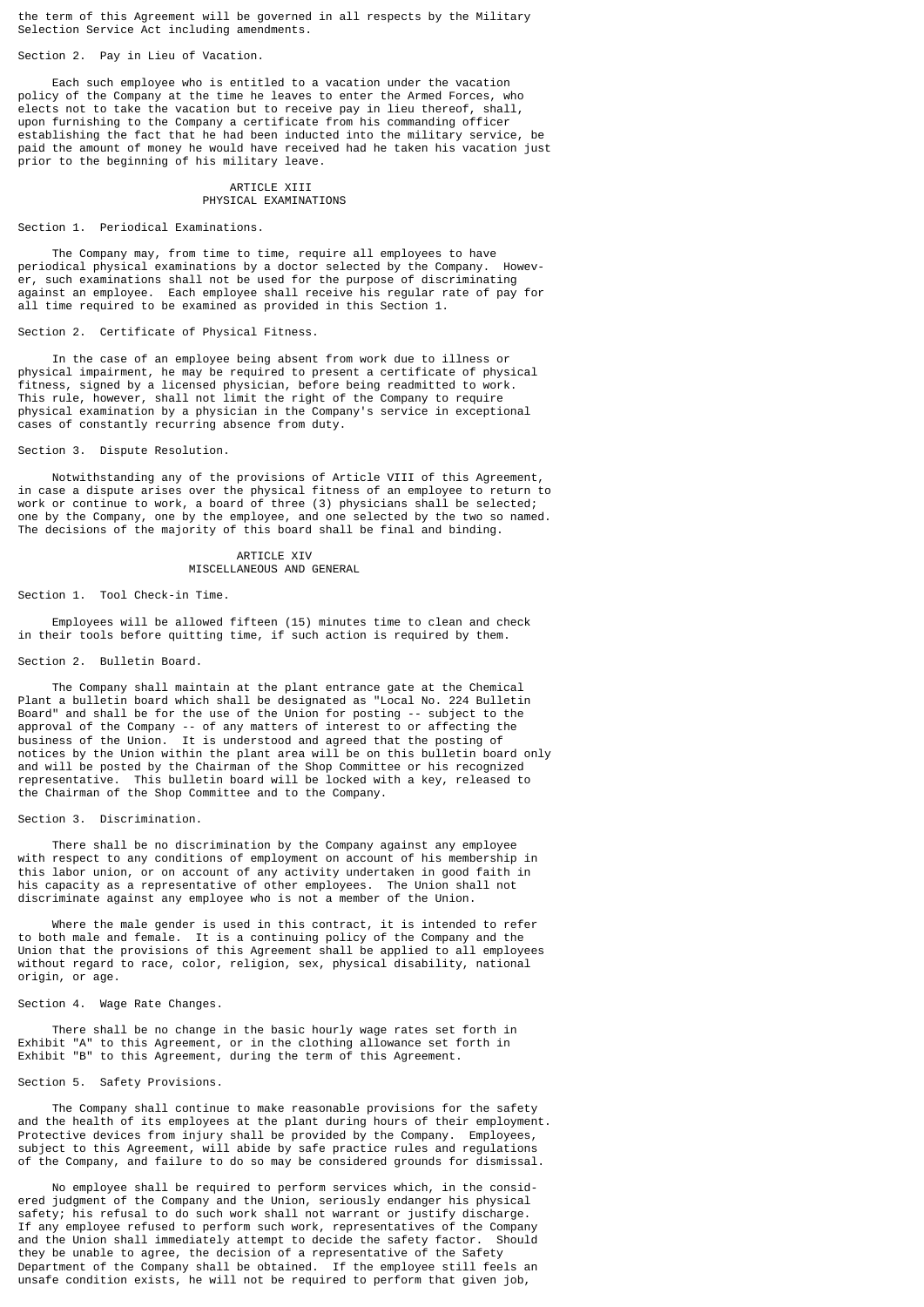and the Company will have the work done by any means it elects.

## Section 6. Discharges.

 It is agreed by and between the Company and the Union that the Company may, without limitation upon its right to discharge an employee for any other valid reason, discharge any employee, subject to this Agreement, for the violation of any of the Company's rules or regulations, which said rules and regulations heretofore have been approved by both the Company and the Union.

## Section 7. Recess Period (Smoking).

 Where men are required to work continuously in restricted and confined areas where smoking is not permitted, the Foreman is authorized to grant a recess of not longer than ten (10) minutes to employees upon request, providing in his judgment, work conditions permit; however, no employee shall be granted more than two (2) such recesses in any one (1) normal work day.

## Section 8. Jury Duty.

 Each employee of the Company who is called for service upon any grand jury, petit jury or coroner jury shall, after furnishing to his Foreman, a certificate in evidence of his jury service, be paid by the Company for each day which he serves upon said jury a sum equal to the difference between the amount he would have earned if he had been required to work for the Company on that day for the number of hours of his regular work schedule and the jury pay he received, with the provision that no such payment shall be made to an employee for jury service on any day during which, in accordance with his regular work schedule, he would not have worked for the Company.

#### Section 9. Termination Pay.

 An hourly employee whose work comes within the scope of the Fair Labor Standards Act, and who has been continuously employed by the Company for one (1) year, shall, if discharged through no fault of his own, receive a sum equivalent to forty (40) hours' straight time pay at his regular rate, based upon his normal schedule of work, and twice that amount if he has been employed by the Company for a period of five (5) years. No employee shall receive such termination pay more than once in any one (1) calendar year.

### Section 10. Contract Work.

 It is agreed that any classified work covering maintenance and repair of equipment and machinery now being done by employees of the Company shall not be contracted out as long as the Company has the necessary equipment and as long as there are qualified men available to do the work.

## Section 11. Technical and Supervisory Employees.

 The Company may use technical and supervisory employees to install temporary test equipment to be used in evaluating conditions and/or performance of plant facilities.

### Section 12. Minor Maintenance.

 It is agreed that Operating Department personnel will perform minor maintenance functions. Minor maintenance functions shall be similar in scope but not limited to the following examples:

- 1. Tightening loose mechanical connections.
- 2. Tightening leaking packing.
- 3. Changing instrument charts.
- 4. Tightening piping fittings to stop minor leaks.
- 5. Changing light bulbs.
- 6. Hooking up loading and unloading lines.

# Section 13. Minor Operating Functions.

 Maintenance personnel may perform minor operating functions when requested by production supervision, but only when accompanied by a qualified member of the operations group. Typical example: Assisting in closing or opening large block valves that are difficult for one person to handle.

## ARTICLE XV VALIDITY OF CONTRACT

 If any court shall hold any provision of this contract invalid, such decision shall not invalidate the other provisions.

### **ARTICLE XVI NOTTCF**

 Any notice to the Company provided herein may be given by depositing same in the U.S. Mail in a sealed envelope, registered, postage prepaid, and addressed to:

 El Dorado Chemical Company P.O. Box 231 El Dorado, Arkansas 71731 Attention: Plant Manager

Any notice to be given to the Union may be given by depositing same in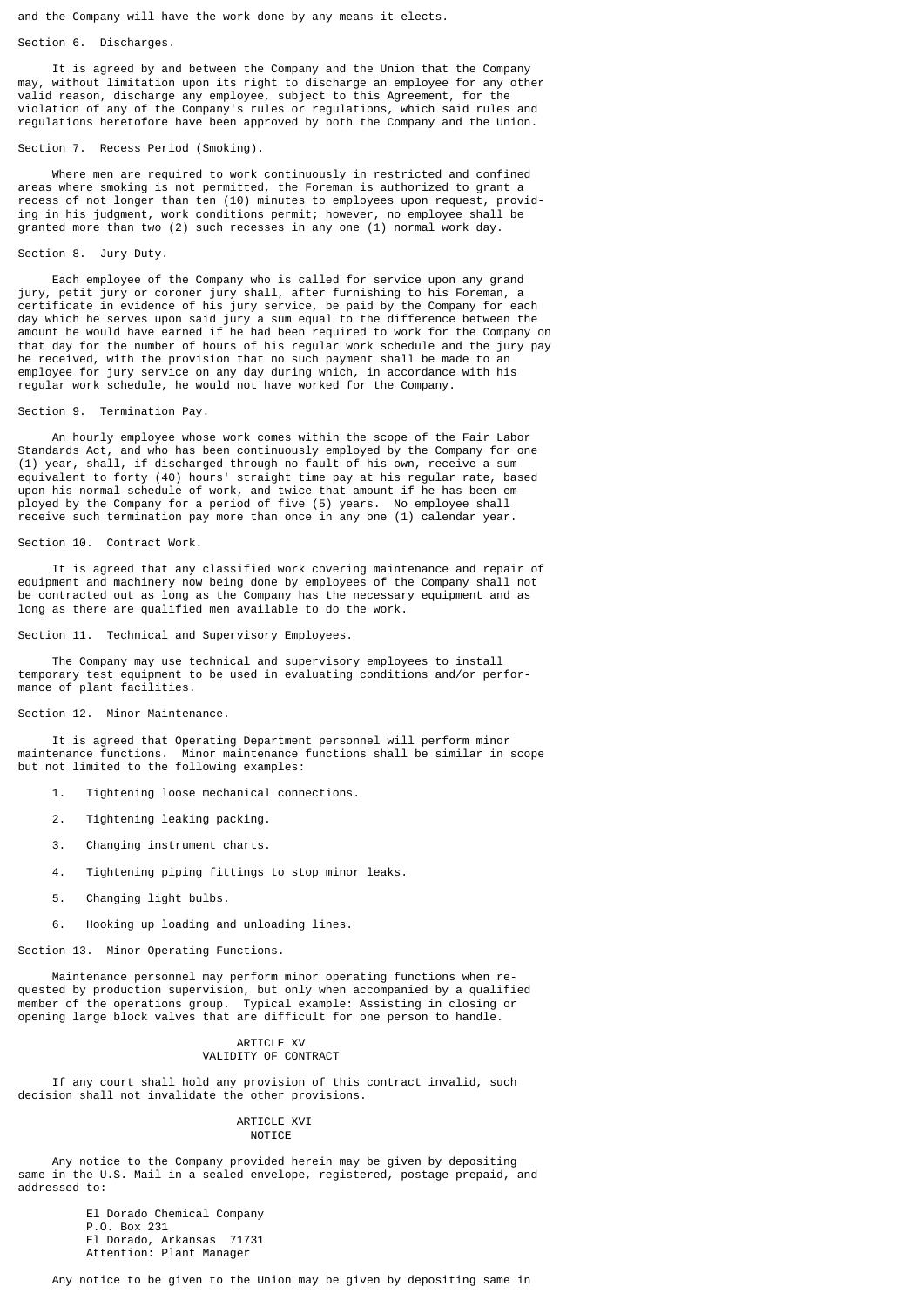the U.S. Mail in a seal envelope, registered, postage prepaid, and addressed to:

> Recording Secretary International Association of Machinists and Aerospace Workers, AFL-CIO, Local No. 224 Box 1332 El Dorado, Arkansas

A copy of notices should be likewise mailed to:

 President, International Association of Machinists and Aerospace Workers AFL-CIO Machinists Building 9000 Machinist Place Upper Marlboro, Maryland 20772-2687

### ARTICLE XVII FUNERAL LEAVE

 Any employee in the bargaining unit shall be allowed to be absent from work to arrange for or attend the funeral of any one of the relatives of the employee hereinafter stated:

 (a) If the deceased relative was the husband, wife, child, father, mother, brother, sister, grandfather, grandmother, or grandchild of the employee, the employee shall be permitted to be absent from work for a period not to exceed two (2) continuous days. One of these days shall be the day of the funeral. The other day may be the day before the funeral or the day after the funeral. If either or both of these days are scheduled working days, he shall be allowed pay for the day(s) off during his regular working schedule.

 (b) If the deceased relative was the father-in-law, mother-in-law, brother-in-law, sister-in-law, son-in-law, or daughter-in-law of the employee, the employee shall be permitted to be absent from work with pay for the purposes stated for one (1) scheduled working day if the funeral is held on a scheduled working day. Brother-in-law and sister-in-law will be interpreted as (i) the spouse of an employee's brother or sister; (ii) the brother or sister of an employee's spouse; or (iii) the spouse of an employee's spouse's brother or sister.

 (c) If, to attend the funeral for the deceased relative, the employee travels to a point more than 100 miles from El Dorado, Arkansas, he shall be allowed such leave for an additional day with pay.

 The pay for each day's leave which the employee receives under the provisions of this Article shall be a sum equal to straight time for his regular schedule of work on the day involved. There shall be no duplication of payment under provisions of this Article for any other employee benefits such as vacation pay, holiday pay, or sickness benefits payments.

 Any request for such time off with pay based on false statements will subject the employee making the request to immediate disciplinary action or discharge.

### ARTICLE XVIII GROUP INSURANCE

 The Company agrees to provide group insurance benefits. Employees participating in these plans will be furnished a booklet explaining the provisions of the agreements.

Section 1. Group Insurance and Retirement.

 Effective with the date of this Agreement the Company and employees will share the cost of employee and employee dependent group insurance coverage on the following basis:

#### Company 75% Employee 25%

 Effective with the date of this Agreement the Company agrees to pay the cost of employee long-term disability insurance and basic life insurance.

 Dental insurance coverage will be made available as an option. The employee may elect to purchase the insurance by paying the premium each month, or by increasing the deductible amounts of the current group medical plan.

 The Savings Incentive Plan for Employees, adopted effective December 1, 1985, shall be continued during the term of this Agreement.

### ARTICLE XIX NO STRIKE OR LOCKOUT

 There shall be no strike, sympathy strike, or lockout during the term of this Agreement for any reason.

## ARTICLE XX SERVICE WITH COMPANY

 The Company shall honor previous service at the El Dorado Chemical Company for purposes of seniority and vacation eligibility only. Previous service at the plant, or any predecessor of the Company, shall not be credited for purposes of pension benefits.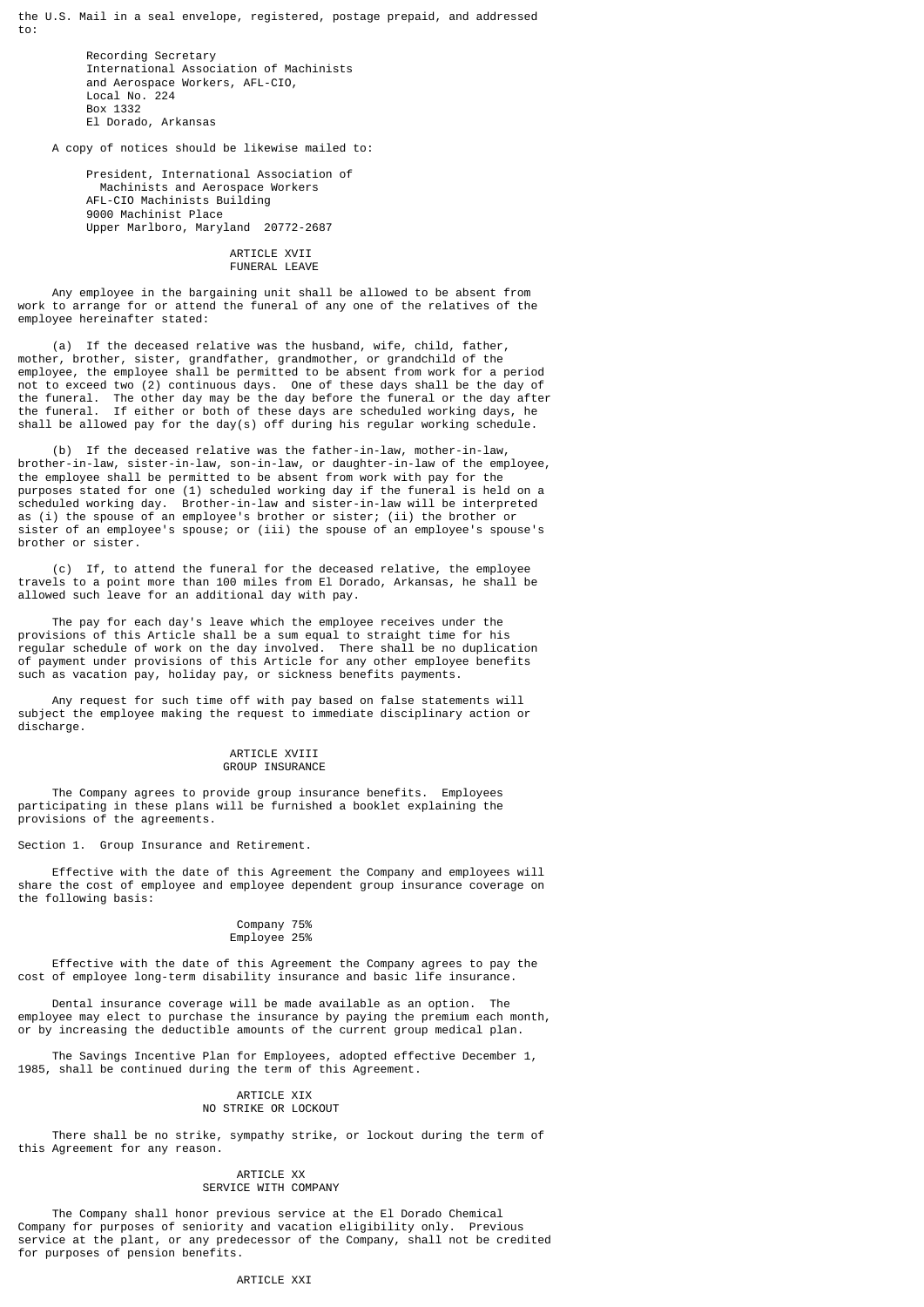## RETIREMENT AGE

 The mandatory retirement age for employees shall be in accord with federal law.

 The seniority of each employee whose services are terminated under the provisions of this Article shall cease as of the date of such retirement.

 IN WITNESS HEREOF, this instrument is executed on the 5th day of August, 1995, to be effective as of August 5, 1995, at 12:01 a.m.

EL DORADO CHEMICAL COMPANY

 By:\_\_\_\_\_\_\_\_\_\_\_\_\_\_\_\_\_\_\_\_\_\_\_\_\_\_\_\_\_\_\_\_\_\_\_\_\_ R.L. Milliken, Plant Manager

 INTERNATIONAL ASSOCIATION OF MACHINISTS AND AEROSPACE WORKERS AFL-CIO, LOCAL NO. 224

By:\_\_\_\_\_\_\_\_\_\_\_\_\_\_\_\_\_\_\_\_\_\_\_\_\_\_\_\_\_\_\_\_\_\_\_\_\_\_

 F.D. Haydon, Grand Lodge Representative

Members of the Shop Committee:

 $\frac{1}{2}$  , and the set of the set of the set of the set of the set of the set of the set of the set of the set of the set of the set of the set of the set of the set of the set of the set of the set of the set of the set Jim McKnight

 $\frac{1}{2}$  , and the set of the set of the set of the set of the set of the set of the set of the set of the set of the set of the set of the set of the set of the set of the set of the set of the set of the set of the set Todd Lambert

 $\frac{1}{2}$  , and the set of the set of the set of the set of the set of the set of the set of the set of the set of the set of the set of the set of the set of the set of the set of the set of the set of the set of the set Don Fletcher

 $\frac{1}{2}$  , and the set of the set of the set of the set of the set of the set of the set of the set of the set of the set of the set of the set of the set of the set of the set of the set of the set of the set of the set Wayne Husbands

 $\frac{1}{2}$  , and the set of the set of the set of the set of the set of the set of the set of the set of the set of the set of the set of the set of the set of the set of the set of the set of the set of the set of the set Alan Barker EXHIBIT "A"

BASIC HOURLY WAGE RATE

| Classification         | 8/5/95  | 8/5/96  | 8/5/97  |
|------------------------|---------|---------|---------|
| *"A" Mechanic          | \$15.79 | \$16.22 | \$16.71 |
| *"B" Mechanic          | \$15.09 | \$15.50 | \$15.97 |
| *"C" Mechanic          | \$14.73 | \$15.14 | \$15.59 |
| ייחיי*<br>Mechanic     | \$11.06 | \$11.36 | \$11.70 |
| *"E" Mechanic-New Hire | **      | **      | * *     |

\*(First 180 Days)

Rate of pay determined by Company on basis of employees qualifications.

 The Company shall have the right to select and appoint employee(s) as Lead. In addition to the regular work of their classification, a Lead may be assigned to train, assist, assign employees, carry out the instructions of supervision, and to perform any other duties pertaining to the maintenance department, which may be assigned by management. The selection of Lead personnel and the duration of their appointment is within the sole discretion of management. While so assigned, Lead(s) shall receive a premium of one dollar (\$1.00) above their regular hourly rate.

# EXHIBIT "B"

## CLOTHING ALLOWANCE

 In addition to the hourly rates set forth in Exhibit "A", there shall be paid a clothing allowance of each hour worked, as indicated below:

 Clothing Allowance Per Hour  $\frac{1}{2}$ .09

All Maintenance Personnel

 Effective August 5, 1995, through the term of this Agreement the clothing allowance will be sixteen cents (\$.16) per hour worked by an employee.

## EXHIBIT "C" Part 1

### RECOGNIZED MAINTENANCE WORK GROUPS

Group I - Mechanical

Includes work ordinarily done by: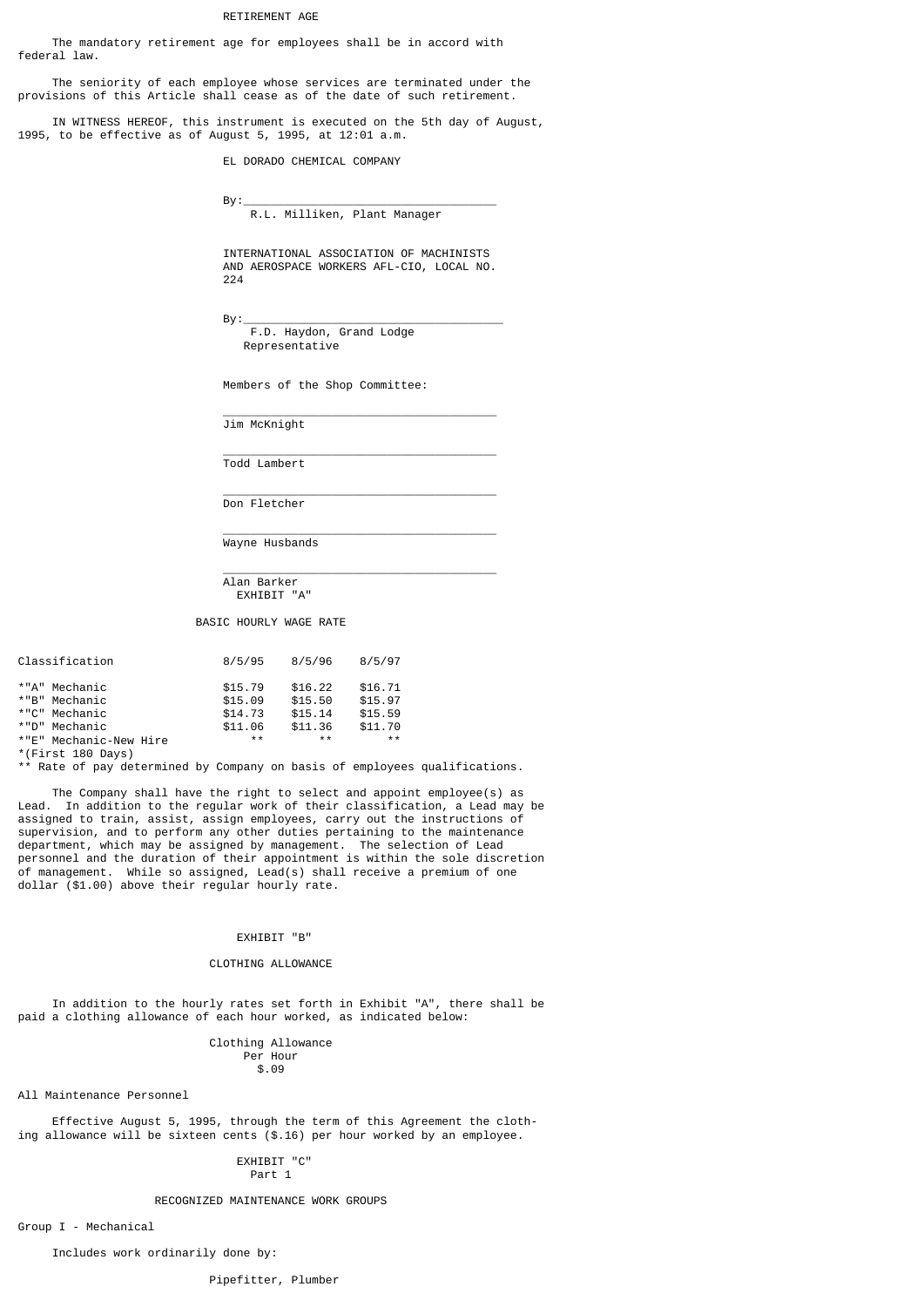Welder, Lead Burner Heavy Duty Operator Rigger Machinist General Mechanic Tank Car Repairman Carpenter Painter Mason, Insulator, Concrete Finisher

Group II - Electrical/Instrumentation

Includes work ordinarily done by:

## Electrician Instrument Repairman

# EXHIBIT "D"

## EMPLOYEE DUES AUTHORIZATION LETTER

 $DATAE:$ 

TO: EL DORADO CHEMICAL COMPANY El Dorado, Arkansas

 Until further notice, you are hereby requested and authorized to deduct from wages due me, and payable on the first regular pay day of each month, the sum equal to my monthly dues as set by Local 224, IAM & AW, AFL-CIO, for my account on or before the end of the month during which deductions are made.

 "Contributions or gifts to Local Lodge 224, International Association of Machinists and Aerospace Workers are not deductible as charitable contributions for federal income tax purposes. However, they may be tax deductible under other provisions of the Internal Revenue Code."

Employee

#### AMERICANS WITH DISABILITIES ACT LETTER OF UNDERSTANDING

\_\_\_\_\_\_\_\_\_\_\_\_\_\_\_\_\_\_\_\_\_\_\_\_\_\_\_\_\_\_\_\_\_\_\_\_\_\_\_\_\_\_\_\_\_\_\_\_\_\_\_\_\_\_\_\_\_\_\_\_\_\_\_\_\_\_\_

The Company and Union recognize the provisions of the American's with Disabilities Act may impact the terms of this Agreement, and thus agree to discuss each instance individually in order to reach a mutual understanding.

Dated this 5th day of August, 1995.

EL DORADO CHEMICAL COMPANY

By:\_\_\_\_\_\_\_\_\_\_\_\_\_\_\_\_\_\_\_\_\_\_\_\_\_\_\_\_\_\_\_\_\_

R.L. Milliken, Plant Manager

INTERNATIONAL ASSOCIATION OF MACHINISTS AND AEROSPACE WORKERS AFL-CIO, LOCAL NO. 224

By:\_\_\_\_\_\_\_\_\_\_\_\_\_\_\_\_\_\_\_\_\_\_\_\_\_\_\_\_\_\_\_\_\_

 F.D. Haydon, Grand Lodge Representative

Members of the Shop Committee:

 $\overline{\phantom{a}}$  , and the contract of the contract of  $\overline{\phantom{a}}$ 

\_\_\_\_\_\_\_\_\_\_\_\_\_\_\_\_\_\_\_\_\_\_\_\_\_\_\_\_\_\_\_\_\_\_\_\_

\_\_\_\_\_\_\_\_\_\_\_\_\_\_\_\_\_\_\_\_\_\_\_\_\_\_\_\_\_\_\_\_\_\_\_\_

 $\overline{\phantom{a}}$  , and the contract of the contract of the contract of the contract of the contract of the contract of the contract of the contract of the contract of the contract of the contract of the contract of the contrac

 $\overline{\phantom{a}}$  , and the contract of the contract of  $\overline{\phantom{a}}$ Jim McKnight

Todd Lambert

Don Fletcher

Wayne Husbands

Alan Barker

### SHIFT DIFFERENTIAL LETTER OF UNDERSTANDING

Effective August 5, 1995, in addition to the foregoing hourly rates, employees who are regularly assigned to a specific shift shall be paid a shift differential of forty cents (\$.40) for each hour worked on the evening shift and eighty cents (\$.80) for each hour worked on the graveyard shift. For payroll purposes, employees who are regularly assigned to a three shift rotating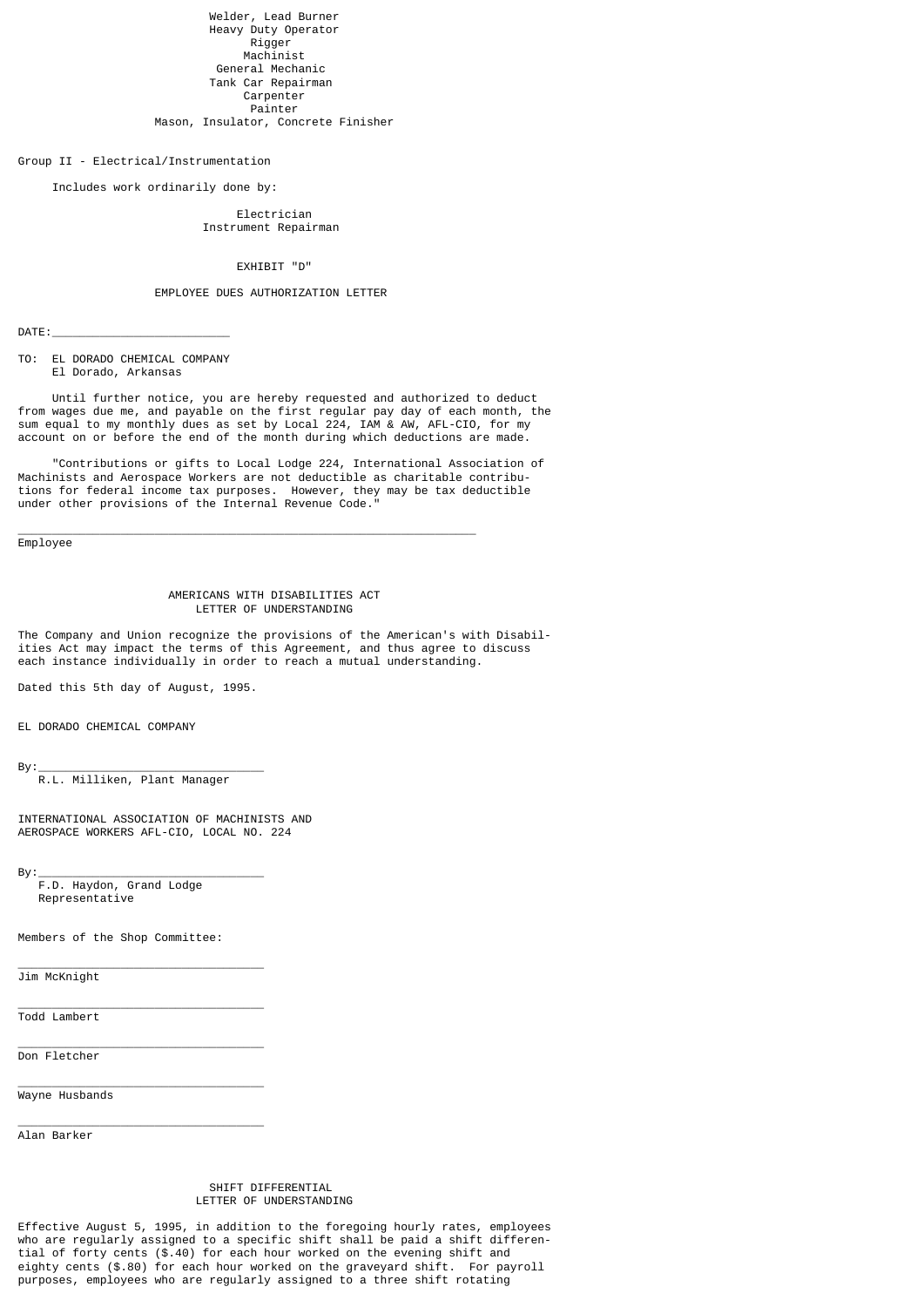schedule shall receive shift pay averaged over all three shifts (forty cents (\$.40) per hour).

NOTE: Maintenance personnel who are not regularly assigned on a rotating shift basis or to the evening or graveyard shift will receive shift differential in accordance with the August 3, 1989, Letter of Understanding (regarding turnarounds and major maintenance projects).

EL DORADO CHEMICAL COMPANY

By:\_\_\_\_\_\_\_\_\_\_\_\_\_\_\_\_\_\_\_\_\_\_\_\_\_\_\_\_\_\_\_\_\_

R.L. Milliken, Plant Manager

INTERNATIONAL ASSOCIATION OF MACHINISTS AND AEROSPACE WORKERS AFL-CIO, LOCAL NO. 224

By:\_\_\_\_\_\_\_\_\_\_\_\_\_\_\_\_\_\_\_\_\_\_\_\_\_\_\_\_\_\_\_\_\_

 F.D. Haydon, Grand Lodge Representative

Members of the Shop Committee:

 $\overline{\phantom{a}}$  , and the contract of the contract of  $\overline{\phantom{a}}$ 

 $\overline{\phantom{a}}$  , and the contract of the contract of  $\overline{\phantom{a}}$ 

\_\_\_\_\_\_\_\_\_\_\_\_\_\_\_\_\_\_\_\_\_\_\_\_\_\_\_\_\_\_\_\_\_\_\_\_

Jim McKnight

 $\overline{\phantom{a}}$  , and the contract of the contract of  $\overline{\phantom{a}}$ Todd Lambert

Don Fletcher

Wayne Husbands

 $\overline{\phantom{a}}$  , and the contract of the contract of the contract of the contract of the contract of the contract of the contract of the contract of the contract of the contract of the contract of the contract of the contrac Alan Barker

AGREEMENT

between

 EL DORADO CHEMICAL COMPANY CENTRAL CITY, KENTUCKY AREA WORK GROUP

and the contract of the contract of the contract of the contract of the contract of the contract of the contract of the contract of the contract of the contract of the contract of the contract of the contract of the contra

 UNITED STEELWORKERS OF AMERICA AFL-CIO-CLC

Effective November 1, 1995

## through

 October 31, 1998 INDEX

| ARTICLE I    |
|--------------|
| ARTICLE II   |
| ARTICLE III  |
| ARTICLE IV   |
| ARTICLE V    |
| ARTICLE VI   |
| ARTICLE VII  |
| ARTICLE VIII |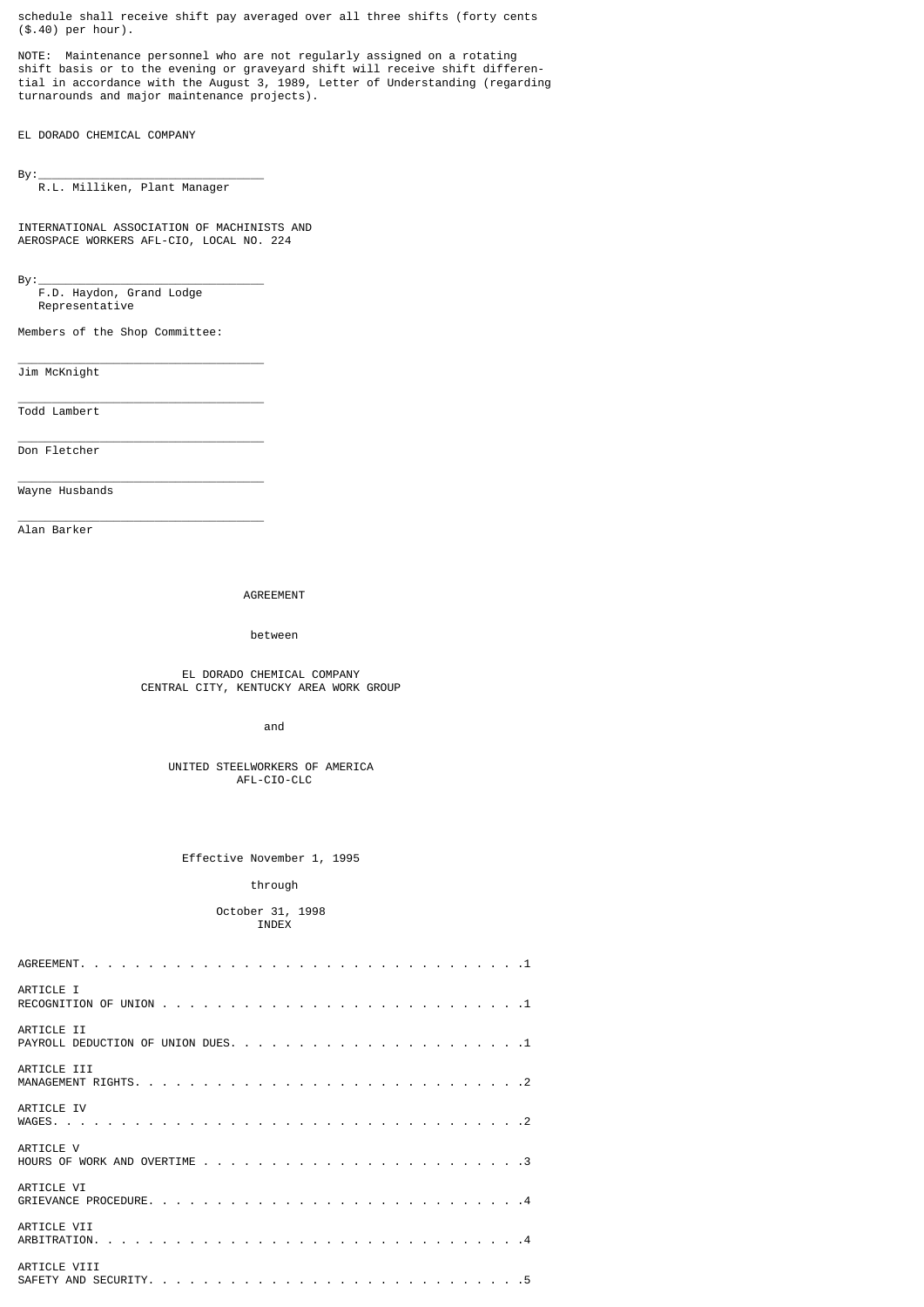| ARTICLE IX   |
|--------------|
| ARTICLE X    |
| ARTICLE XI   |
| ARTICLE XII  |
| ARTICLE XIII |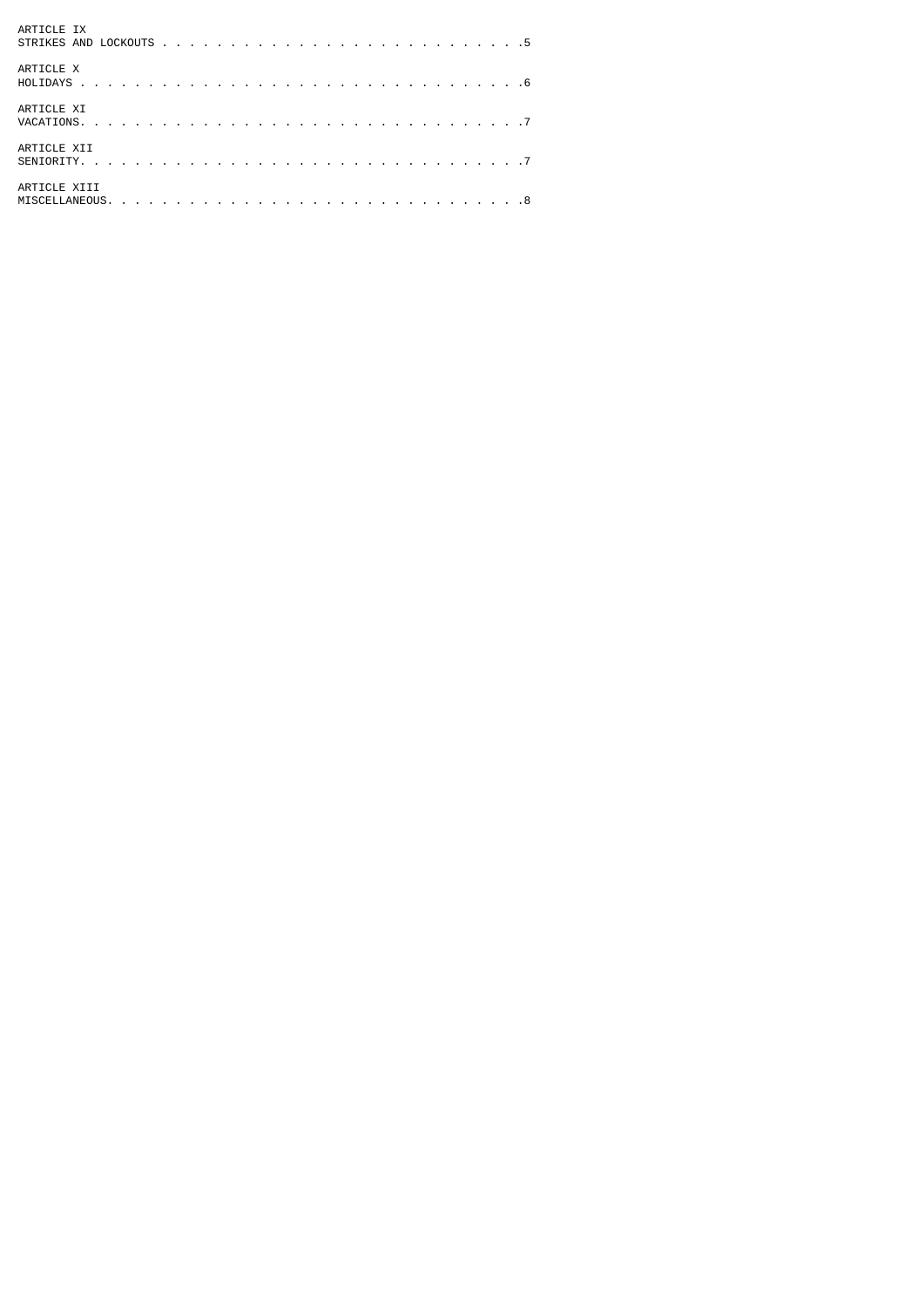**ARTICLE XIV** DURATION . . . . . . . . . . . . . . . . . . . . . . . . . . . . . . . . 10 APPENDIX "A" . . . . . . . . . . . . . . . . . . . . . . . . . . . . . . 12 APPENDIX "B" . . . . . . . . . . . . . . . . . . . . . . . . . . . . . . 13

## A G R E E M E N T

 This Agreement entered into the 1st day of November, 1995, by and between the CENTRAL CITY, KENTUCKY AREA WORK GROUP, EL DORADO CHEMICAL COMPANY (hereinafter referred to as the "Company"), and the UNITED STEELWORKERS OF AMERICA, AFL-CIO-CLC (hereinafter referred to as the "Union").

#### W T T N F S S F T H :

 That in consideration of the mutual and reciprocal promises of the parties hereto, the parties covenant and agree as follows:

## ARTICLE I RECOGNITION OF UNION

 The Company recognizes the Union as the sole collective bargaining agency with respect to rates of pay, wages, hours, and other conditions of employment for all employees on the hourly payroll at its Central City Area Work Group, but excluding all office, clerical, technical, and professional employees, guards, and supervisors.

## ARTICLE II PAYROLL DEDUCTION OF UNION DUES

 SECTION 1. The Company will deduct membership dues, including initiation fees during the first month of membership in the Union and each month thereafter from the last pay received each month for the current month's dues of such members of the Union as individually certify to the Company in writing that they authorize such Union dues deduction. The deduction will continue for one (1) year or for the term of the contract, whichever is less, unless revoked by the terms of the check-off authorization.

 The dues and initiation fee shall be forwarded after the first payroll period in each month to the International Treasurer, at the address which he authorizes for this purpose. Notification of a change in address for forwarding of dues and initiation fees must be received by registered mail one month in advance of the change by the International Treasurer's office.

 SECTION 2. The Union shall indemnify, defend, and save the Company harmless against any and all claims, demands, suits, or other forms of liability that shall arise out of or by reason of action taken by the Company under Section 1, or upon a wage deduction authorization submitted under Section 2.

### ARTICLE III MANAGEMENT RIGHTS

 The Union expressly recognizes that the Company has the exclusive responsibility for and authority over (whether or not the same was exercised heretofore) the management, operation, and maintenance of its facilities and, in furtherance thereof, has, subject to the terms of this Agreement, the right to determine policy affecting the selection, hiring, and training of employees; to direct the work force and to schedule work; to institute and enforce reasonable rules of conduct, to assure discipline, and efficient operation; to determine that work is to be done, what is to be produced and by what means; to determine the quality and quantity of workmanship; to determine the size and composition of the work force; to determine the location of the business, including the establishment of new locations or departments, divisions, or subdivisions thereof; to arrange for work to be done by other companies or other divisions of the Company; to alter, combine, or eliminate any classification, operation, service, or department; to sell, merge, or discontinue the business or any phase thereof; provided, however, in the exercise of these prerogatives, none of the specific provisions of the Agreement shall be abridged.

 The Company will not use the vehicle of subcontracting for the sole purpose of laying off employees or reducing the number of hours available to them.

## ARTICLE IV **Example 2018** MAGES

#### SECTION 1. Rates of Pay.

 A wage schedule setting for the rates of pay of the various classifications is attached hereto as Appendix "A". The listing of classifications is for purpose of establishing a pay rate and does not constitute a job description.

SECTION 2. Reporting Pay.

 An employee who reports for work at his regular starting time and who has not been given at least four (4) hours previous notice not to report, shall receive a minimum of four (4) hours' work, or four (4) hours' straight-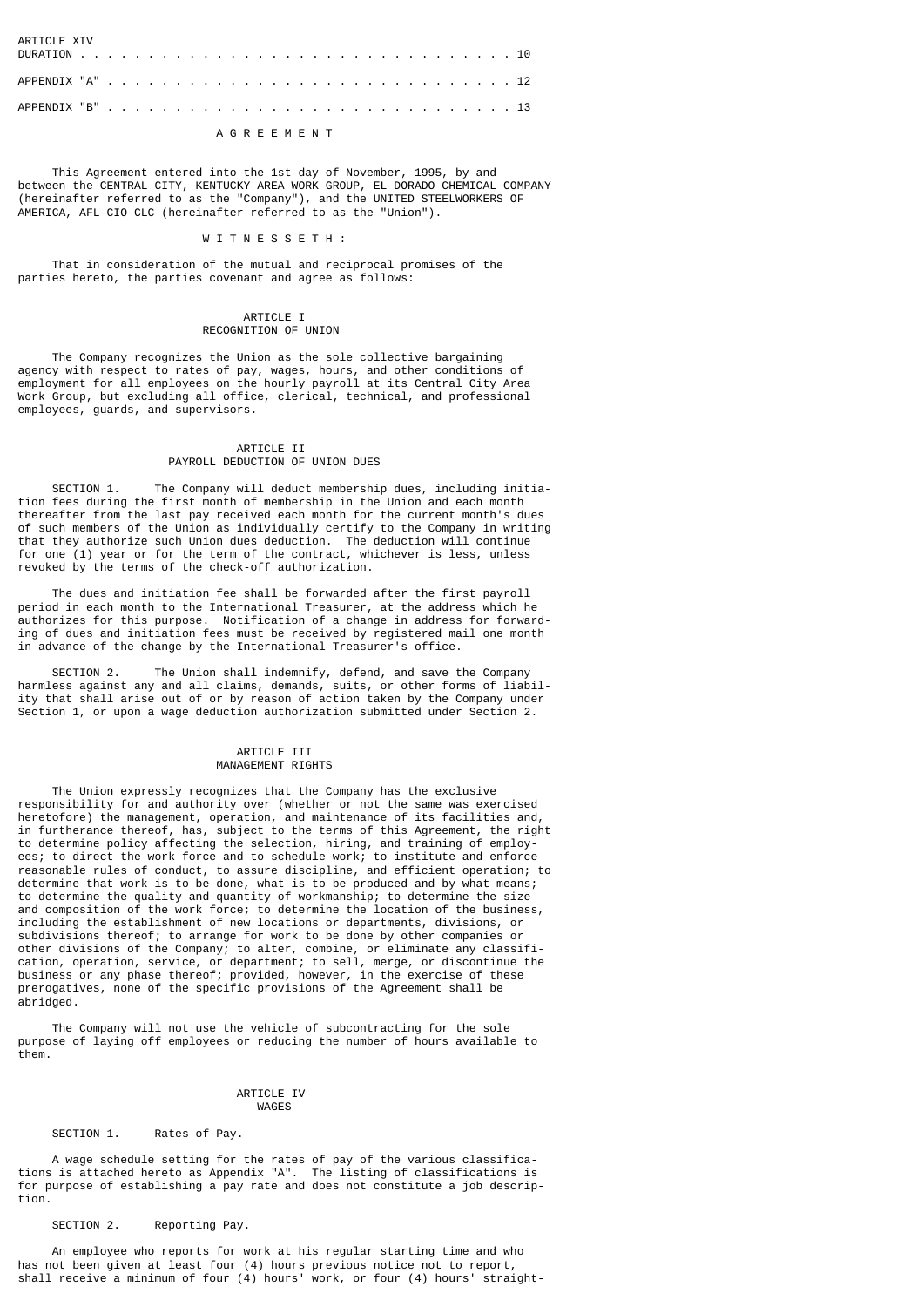time pay in lieu thereof, unless the Company is prevented from giving such notice by acts of God or other conditions beyond its control. Contact or attempted contact by telephone at the number listed by the employee with the Company will be considered as notice as referred to above in this Section.

SECTION 3. Call-In Pay.

 When an employee is called in to work at any other time other than his designated or scheduled shift, he will be given not less than four (4) hours' work at one and one-half (1-1/2) his regular rate. If such work does not extend for four (4) hours, he, nevertheless, shall be paid four (4) hours at one and one-half his regular rate.

### ARTICLE V HOURS OF WORK AND OVERTIME

 SECTION 1. For the purpose of computing pay for an employee, the work week shall begin at 11:00 p.m. Sunday and end at 11:00 p.m. the following Sunday. The normal work day shall be eight (8) hours of work per day and a designated thirty (30) minute unpaid lunch period. The normal work week shall be forty (40) hours per week during a five (5) day period.

 Nothing in this Article V shall be construed as a guarantee of work or a limit of work.

 SECTION 2. The normal work week shall be Monday through Friday, and the normal working hours shall be scheduled by management. It is understood that the above-mentioned days and hours are normally scheduled days and hours, and that the Company has the right to change the days and hours of work, subject to the needs of the operation, recognizing that it is a service organization.

 For the purpose of entitlement to shift differential pay, shift schedules are defined in Appendix "B".

 Recognizing that the Company is a service organization, employees shall be paid the appropriate shift differential pay according to Appendix "B".

 SECTION 3. One and one-half (1-1/2) times the regular rate will be paid for:

 (a) All work performed in excess of eight (8) hours in a work day, unless, pursuant to Sections 2 and 4, the work week or work days are for different periods of time or hours of work;

 (b) All work performed in excess of forty (40) hours in a work week;

(c) Work performed on Saturday and Sunday.

It is provided however, that only the straight-time rate will be paid for Saturday and Sunday work for:

 (a) The number of hours an employee misses from his normal work week of Monday through Friday because of personal reasons; and

 (b) For the hours worked by an employee who is normally sched uled to work on Saturday and Sunday.

 SECTION 4. It is understood that the above-mentioned days and hours are the normal scheduled days and hours, and that the Company has the right to change the days and hours of work.

 SECTION 5. In no case will overtime be paid twice for the same hours worked.

 SECTION 6. No employee will be called off his regular shift for the sole purpose of avoiding the payment of overtime.

### ARTICLE VI GRIEVANCE PROCEDURE

 SECTION 1. Any employee may discuss with his or her supervisor any complaint or other matter which he feels requires adjustment. Should they fail to reach a settlement, the complaint may be treated as a grievance, provided the difference arises over the interpretation, application, or compliance of any article or section of this Agreement.

Step 1

 The aggrieved employee shall submit his grievance in writing to the Services Manager or designated representative stating the article and/or sections violated. In order to be valid, the complaint shall be submitted within five (5) days after occurrence of the basis of the grievance. The Services Manager or designated representative shall render his decision, in writing, within ten (10) working days following presentation of the grievance.

## Step<sub>2</sub>

 If the grievance is not settled by the Services Manager or designated representative, the aggrieved employee and/or his steward, representative of International Union, designated representative, or Grievance Committee, shall submit the grievance to the Manager of Blasting Services or his designated representative within ten (10) days after receiving the Services' Manager or designated representative's answer. The Manager of Blasting Services or his designated representative shall have fifteen (15) days to submit his answer to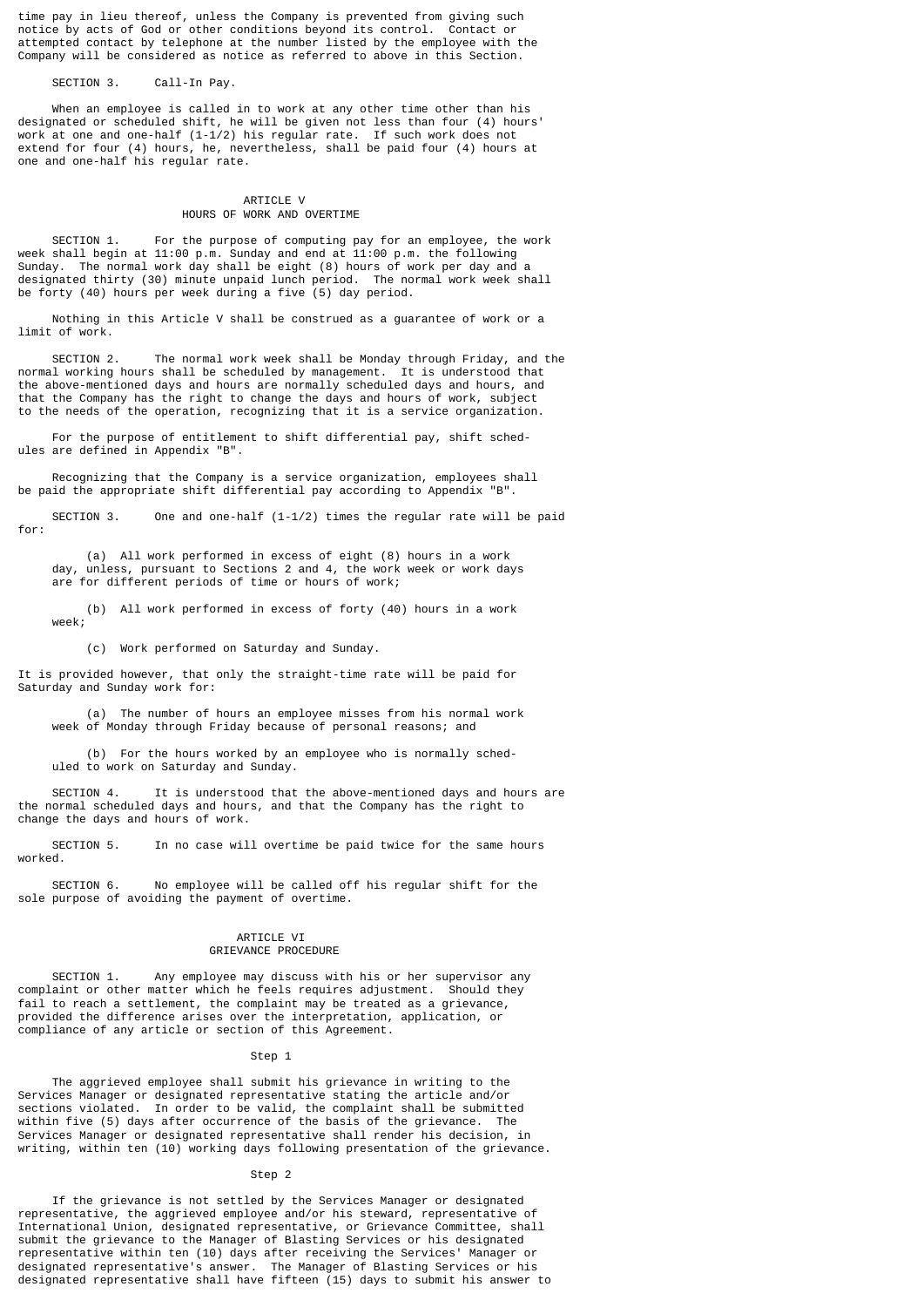## ARTICLE VII ARBITRATION

 If the Manager of Blasting Services' or his designated representative's answer does not satisfactorily settle the grievance and the aggrieved employee desires to proceed to arbitration, he may do so provided he notifies the Manager of Blasting Services or his designated representative within thirty (30) days after receiving the Manager of Blasting Services or his designated representative's reply to the grievance.

 In the event the Company and the Union are unable to agree on an arbitrator, they shall jointly request the Federal Mediation and Conciliation Service to submit a panel of seven (7) arbitrators. The Company shall strike three (3), the Union shall strike three (3), with the remaining member to be designated as the arbitrator.

 The arbitrator shall not have the power to add to, subtract from, or modify any of the terms of this Agreement.

 The decision of the arbitrator shall be final and binding on both parties. Each party shall bear its own expenses in connection with such arbitration, and the expenses of the arbitrator shall be borne equally by the Company and the Union.

Wage rates and classifications will not be the subject of arbitration.

 Unless it is mutually agreed otherwise, only one (1) grievance will be arbitrated at the same hearing.

### ARTICLE VIII SAFETY AND SECURITY

 SECTION 1. All employees are required to follow the Company safety rules and working procedures and are to report or correct any unsafe acts or conditions to his or her supervisor.

 Likewise, employees will participate in keeping the work place in a safe condition by practicing good housekeeping methods.

 SECTION 2. For safety and security reasons, all visitors to the job site must be properly approved by the Services Manager. All visitors will be logged in and instructed concerning Company safety rules.

 SECTION 3. The Company shall continue to make reasonable provisions for the safety and the health of its employees during their hours of employment. Protective devices, including goggles, gloves, first-aid facilities, and other articles necessary to properly safeguard the health of the employees and protect them from injury shall be provided by the Company. This does not include shoes, uniforms, or safety and prescription glasses, which shall be the obligation of the employee. The Company will provide an annual protective equipment allowance of One Hundred Thirty-Three and 00/100 Dollars (\$133) each contract year, effective the signing date of this Agreement. Commencing with the contract year 1996 and thereafter, the Company will provide the annual protective equipment allowance on the anniversary date of each individual employee and each employment date anniversary thereafter.

### ARTICLE IX STRIKES AND LOCKOUTS

 The Union agrees that there shall be no strike, sympathy strike, slowdowns, or other interruption of work by any of its employees during the term of this Agreement.

 The Company agrees that there shall be no lockouts during the term of this Agreement.

#### ARTICLE X HOLIDAYS

The following days will be observed as holidays:

 New Year's Day Memorial Day Independence Day Labor Day Thanksgiving Day Christmas Day Employee's Birthday Three optional days

 When a holiday falls on Saturday, the preceding Friday will be observed as the holiday.

 When a holiday falls on Sunday, the following Monday will be observed as the holiday.

 The three (3) optional holidays will be selected by the Company. The Company will provide the Employees with no less than thirty (30) days notice in advance of the selected dates for the three (3) optional holidays.

Each employee will be paid a holiday bonus equal to eight (8) hours of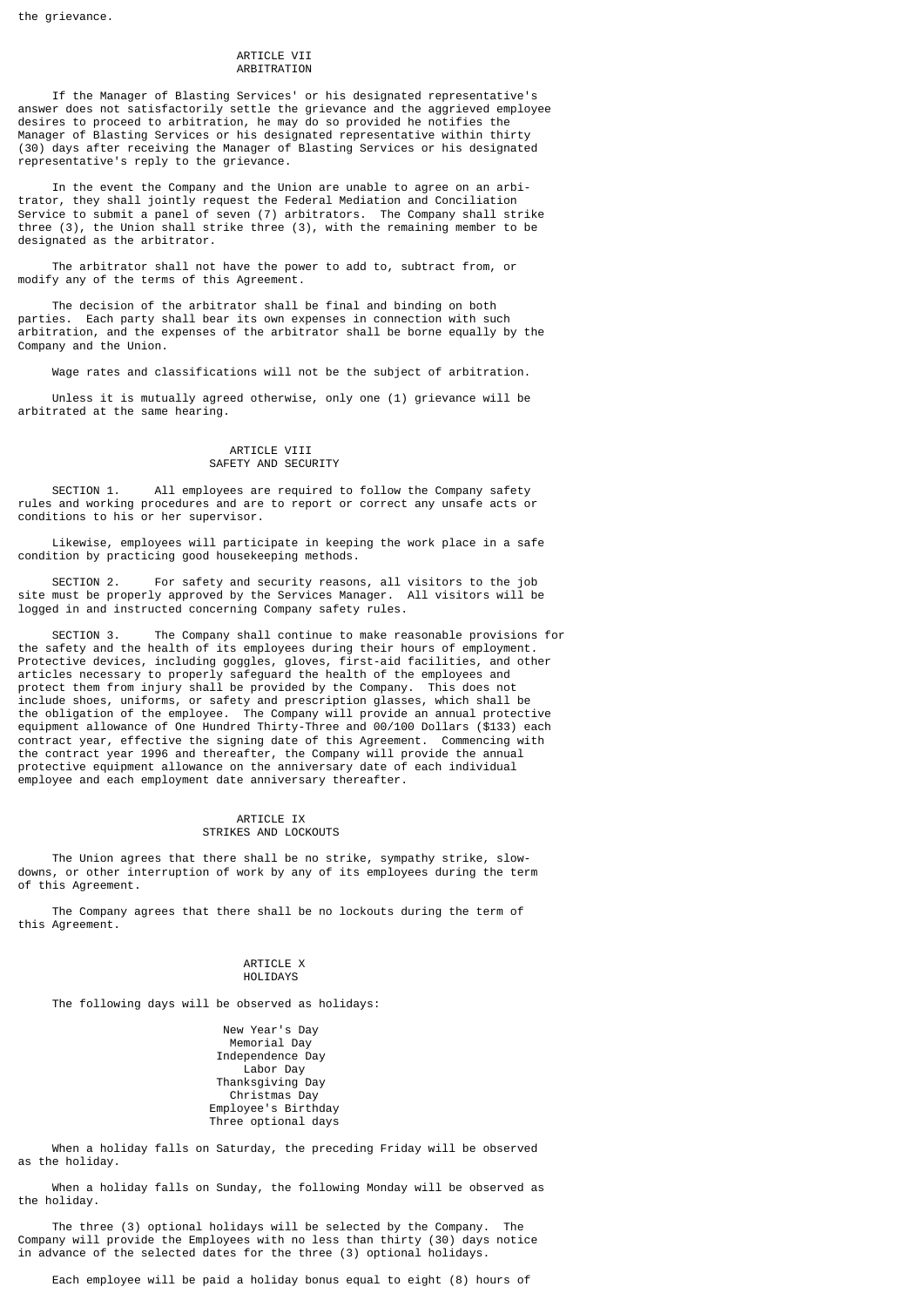straight-time pay on each holiday. However, this payment will not be made if he/she is:

 (a) Scheduled to work on the holiday and fails to report to work without permission;

(b) On leave of absence;

(c) On lay off and not on payroll.

 If it is necessary to work on a holiday, an employee will be paid time and one-half (1-1/2) for all hours worked in addition to his holiday bonus.

 Holiday time paid for but not worked shall be counted as time worked in computing overtime over forty (40) hours in a work week.

 To be eligible for holiday pay, an employee must work the scheduled work day before and the scheduled work day after the holiday, unless excused.

#### ARTICLE XI VACATIONS

 An employee must complete one (1) year of continuous active service before becoming eligible for a vacation with pay or pay for any vacation credit. If hired on or before the 15th day of the month, it will be considered that the whole month was worked. If hired after the 15th of the month, it will not be considered as a month worked.

 Each employee shall receive a paid vacation each year in accordance with the following rules:

 (a) January 1 of each year is the official beginning of the vacation period for purposes of scheduling and taking vacation.

 (b) The employee's date of hire will be used for purposes of calculating accrued vacation.

(c) Vacations may not be carried over from one year to the next.

 (d) Those employees who have continuous length of service of one (1) through five (5) years shall receive a vacation with pay of two (2) weeks (80 hours).

 (e) Those employees who have continuous length of service of six (6) years or more shall receive a vacation with pay of three (3) weeks (120 hours).

 It may be necessary to schedule vacations for all employees at the same time to meet customer service schedules. If so, employees will be notified as soon as practicable to do so.

 All vacations must be scheduled with the Services Manager and are subject to his approval. It may be necessary to limit the number of employees scheduling vacations at any one time to meet customer service schedules.

#### ARTICLE XII **SENTORTTY**

SECTION 1. Seniority.

 The Company recognizes the principle of seniority. Employees who have the greatest time of service in the employment of the Company shall have preference in retention or regaining employment in case of any curtailment or expansion of operations, subject to the individual qualification of each employee.

 SECTION 2. Employees shall be assigned, promoted, demoted, transferred, laid off, and recalled in accordance with skill, ability, and fitness except that where two or more employees have the same foregoing qualifications, seniority shall be the determining factor.

SECTION 3. Probationary Period.

 New employees shall not be considered regular employees of the Company until after a probationary period consisting of sixty (60) calendar days in any consecutive 120-day period. During such period, the Company shall have the right to discharge such probationary employee for any reason, which decision shall not be subject to the grievance and arbitration procedures. Employees retained after the probationary period acquire seniority status dating from the first day of employment.

SECTION 4. Loss of Seniority.

 An employee shall lose his seniority and will be taken off the seniority list if:

- (a) He quits;
- (b) He is discharged for cause; or
- (c) He is on lay off for a period in excess of one (1) year.

SECTION 5. Reemployment After Lay Off.

Each employee on lay off shall be notified by the Company of the first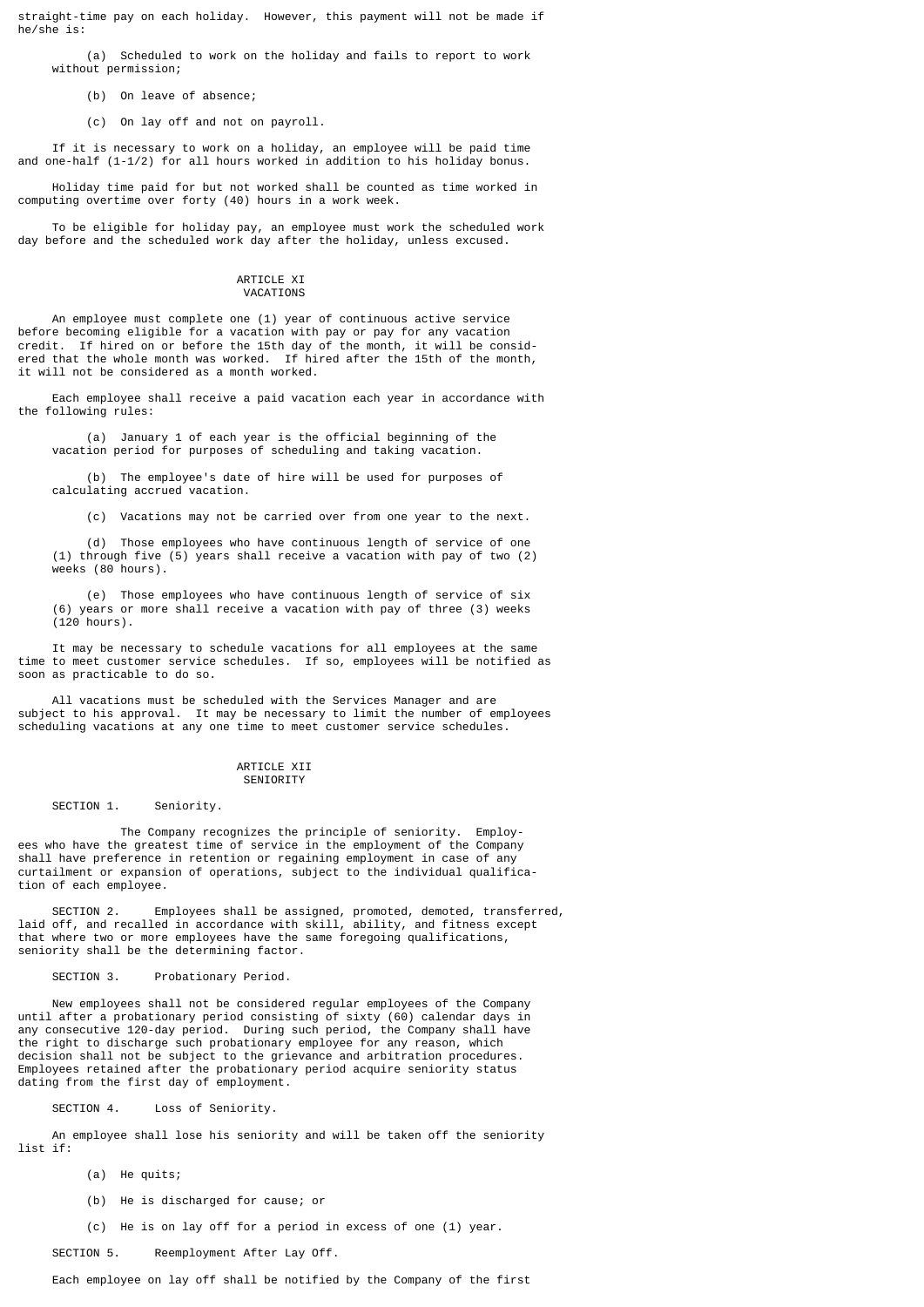opportunity for reemployment, such notice of recall to be given in writing by registered mail, return receipt requested, to such employee's last known address filed with the Company. Any employee who fails to accept an offer for reemployment within five (5) days after receipt of notice by registered mail shall thereupon forfeit his seniority rights with respect to employment.

 The rights of an employee otherwise eligible for recall shall expire after one (1) year or length of previously accrued service, whichever is less, from the date of lay off.

### ARTICLE XIII MISCELLANEOUS

## SECTION 1. Jury Duty.

 The Company will pay to an employee performing jury duty requiring absence from his regularly scheduled work the difference between what would have been the employee's regular straight-time rate of pay (maximum: eight (8) hours per day) during such absence and the amount received by the employee for such jury service.

SECTION 2. Funeral Leave.

 An employee having a death in his immediate family shall be given two (2) scheduled work days off with pay at his regular straight-time hourly rate to attend the funeral. A third day at his regular straight-time rate will be given when a distance of more than one hundred (100) miles is required to attend the funeral. Time paid for while on funeral leave shall count as time worked for purposes of computing overtime.

 The "immediate family," as used herein, shall mean and include spouse, children, parents, brothers, sisters, grandmother, grandfather, grandparentsin-law, spouse's sisters and brothers, and parents-in-law of the employee.

SECTION 3. Legality.

 In the event that any provision of this Agreement shall, at any time, be declared invalid by any court of competent jurisdiction, the decision shall not invalidate the entire Agreement; it being the express intention of the parties that al other provisions shall remain in full force and effect.

SECTION 4 Break Periods

 Break periods will be of ten (10) minutes duration, twice per shift. An unpaid mealtime of thirty (30) minutes duration will be scheduled.

SECTION 5. Non-discrimination.

 The Company and the Union agree that there will be no discrimination in hiring or advancement because of race, creed, color, sex, age, national origin, or physical disability.

## SECTION 6. Sickness Benefits.

 The Company agrees to provide group insurance benefits as submitted in draft form to the Union's committee during negotiations. Effective with the date of the Agreement, the Company and the employees will share the cost of employee and dependent group medical insurance on the following basis:

 Company will contribute an amount equal to seventy-five percent (75%) and each employee will contribute twenty-five percent (25%) of an amount to be determined as of each November 30, on the basis of employee and dependent group medical insurance utilization costs for the preced ing fiscal year.

 Effective with the date of the Agreement, the Company will pay the entire premium cost of Long Term Disability and Life Insurance for employees.

### ARTICLE XIV DURATION

 This Agreement shall become effective on the 1st day of November, 1995, and shall remain in full force and effect to and including the 30th day of October, 1998, and shall continue in full force and effect from year to year thereafter unless either party to this Agreement desires to change or modify any of the terms or provisions of the Agreement. The party desiring the change or modification must notify the other party to this Agreement in writing, at the address given below, not less than sixty (60) days and not more than seventy-five (75) days prior to any subsequent anniversary date hereof. Should either party to this Agreement serve such notice on the other party, a joint conference of the Company and the Union shall commence not later than thirty (30) days prior to the expiration date in the year in which the notice is given.

 IN WITNESS WHEREOF, the parties hereto have caused this Agreement to be signed by their duly authorized representatives as of the day and year first above written.

CENTRAL CITY, KENTUCKY AREA WORK GROUP c/o LSB Industries District 35<br>P.O. Box 754 205 E. Reyno

EL DORADO CHEMICAL, INC. UNITED STEELWORKERS OF AMERICA

205 E. Reynolds Rd., Suite E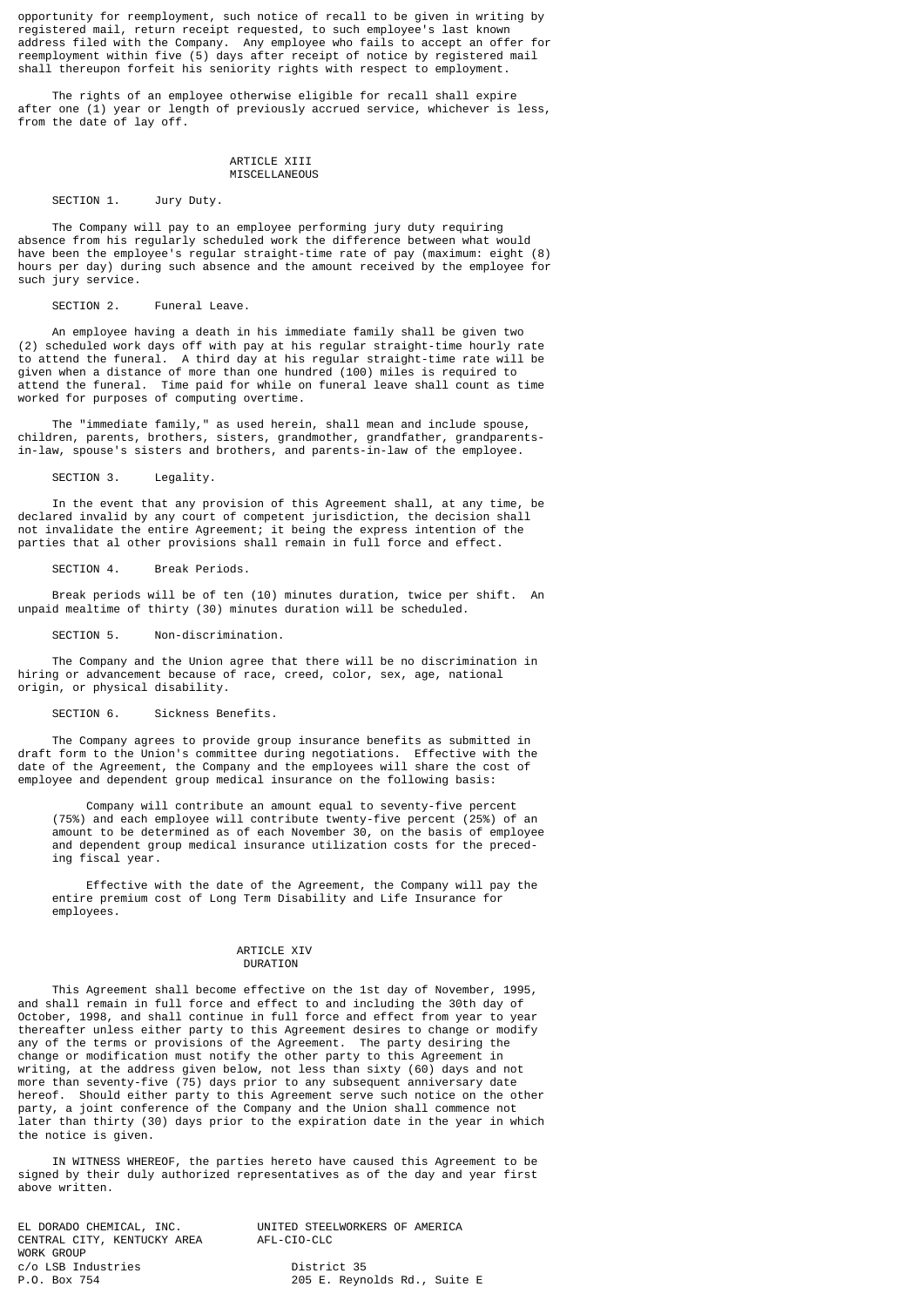| By: |                                                  |
|-----|--------------------------------------------------|
|     | George F. Becker, Int'l President                |
|     | Leo W. Gerard, Int'l Secretary-<br>Treasurer     |
|     | Richard H. Davis, Int'l V.P.<br>(Administration) |
|     | Leon Lynch, Int'l V.P.<br>(Human Affairs)        |
|     | David Wilson, Director, Dist. 8                  |
|     | Claude Hall, Sub Dist. Director                  |
|     | Frank D. Pittman, Staff Rep.                     |
|     | LOCAL UNION COMMITTEE:                           |
|     |                                                  |

APPENDIX "A"

| CLASSIFICATION        | BASIC HOURLY WAGE RATE       |                       |                              |  |  |
|-----------------------|------------------------------|-----------------------|------------------------------|--|--|
|                       | <b>EFFECTIVE</b><br>11/01/95 | EFFECTIVE<br>11/01/96 | <b>EFFECTIVE</b><br>11/01/97 |  |  |
| Shift Leader          | \$11.00                      | \$11.25               | \$11.50                      |  |  |
| Operator A            | \$10.75                      | \$10.90               | \$11.00                      |  |  |
| Operator              | \$10.37                      | \$10.55               | \$10.75                      |  |  |
| Junior Operator       | \$8.30                       | \$8.30                | \$8.30                       |  |  |
| Probationary Operator | \$7.30                       | \$7.30                | \$7.30                       |  |  |

\_\_\_\_\_\_\_\_\_\_\_\_\_\_\_\_\_\_\_\_\_\_\_\_\_\_\_\_\_\_\_\_\_\_\_\_\_\_

\_\_\_\_\_\_\_\_\_\_\_\_\_\_\_\_\_\_\_\_\_\_\_\_\_\_\_\_\_\_\_\_\_\_\_\_\_\_

 Employees who successfully complete their probationary period as provided in Article XII shall then be classified as Junior Operator and paid the rate of pay listed above for such classification. Upon completion of one (1) year of active service, such employee shall be considered for advancement to higher paying classifications in accord with the provisions of Article XII, Seniority, Sections 1 and 2. The Company shall have the right to give credit for previous experience or qualifications and to advance employees on that basis.

#### Shift Leader:

 The Company may, in its sole discretion, designate an Operator as a Shift Leader within the production group. The determination to select or retain an individual in this capacity and the qualifications therefore will be made solely by the Company.

 In addition to the duties of the Operator, all individuals selected as Shift Leaders will have the following duties:

 Responsible to convey instructions from management to a group of workers as set up by management. Also works as part of the group; fills in and performs any job necessary to expedite work flow. Works from general instructions of the supervisor to schedule or assign work to individual operators in accordance with their skills and responsibilities and to maintain quality and quantity standards. Checks, reviews and expedites work flow. Detects faulty operations or defective material and reports these and other operating conditions to management. Instructs and trains new employees in proper work methods, quality, performance standards, safety regulations, etc. Shift leaders will have no supervi sory authority to hire, fire, promote, demote, discipline, or effective ly recommend such action. They will only have the authority to pass on orders issued by a supervisor.

#### APPENDIX "B"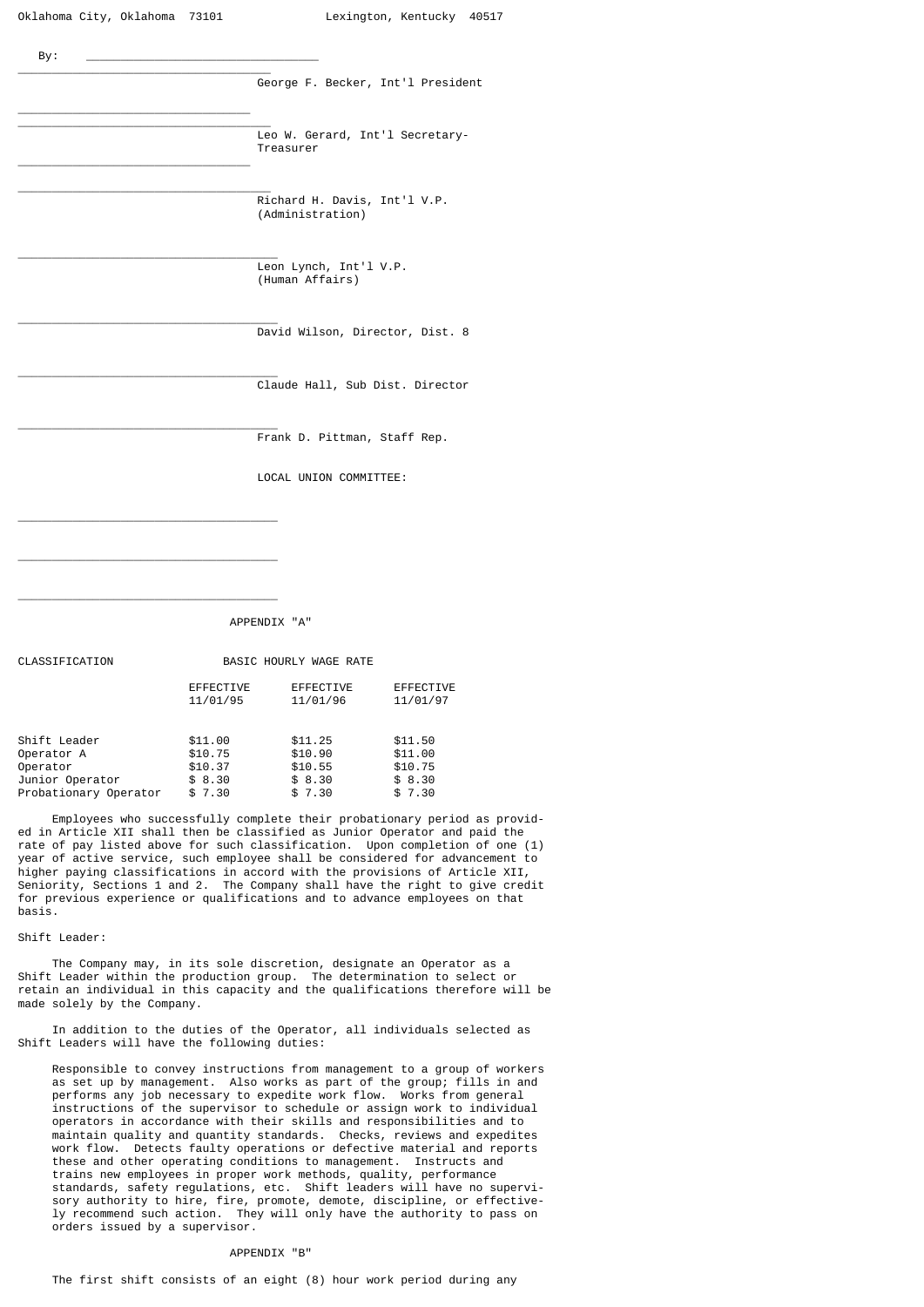twenty-four (24) hour period, with starting times between 4:00 a.m. through 11:59 a.m.

 The second shift consists of an eight (8) hour work period during any twenty-four (24) hour period, with starting times between 12:00 noon through 7:59 p.m.

 The third shift consists of an eight (8) hour work period during any twenty-four (24) hour period, with starting times between 8:00 p.m. through 3:59 a.m.

 Those employees who are regularly assigned to the second shift schedule shall receive, in addition to their regular hourly rate of pay, a differential of fifteen cents (\$.15) for each hour worked during each such eight (8) hour shift.

 Those employees who are regularly assigned to the third shift schedule shall receive, in addition to their regular hourly rate of pay, a differential of thirty cents (\$.30) for each hour worked during each such eight (8) hour shift.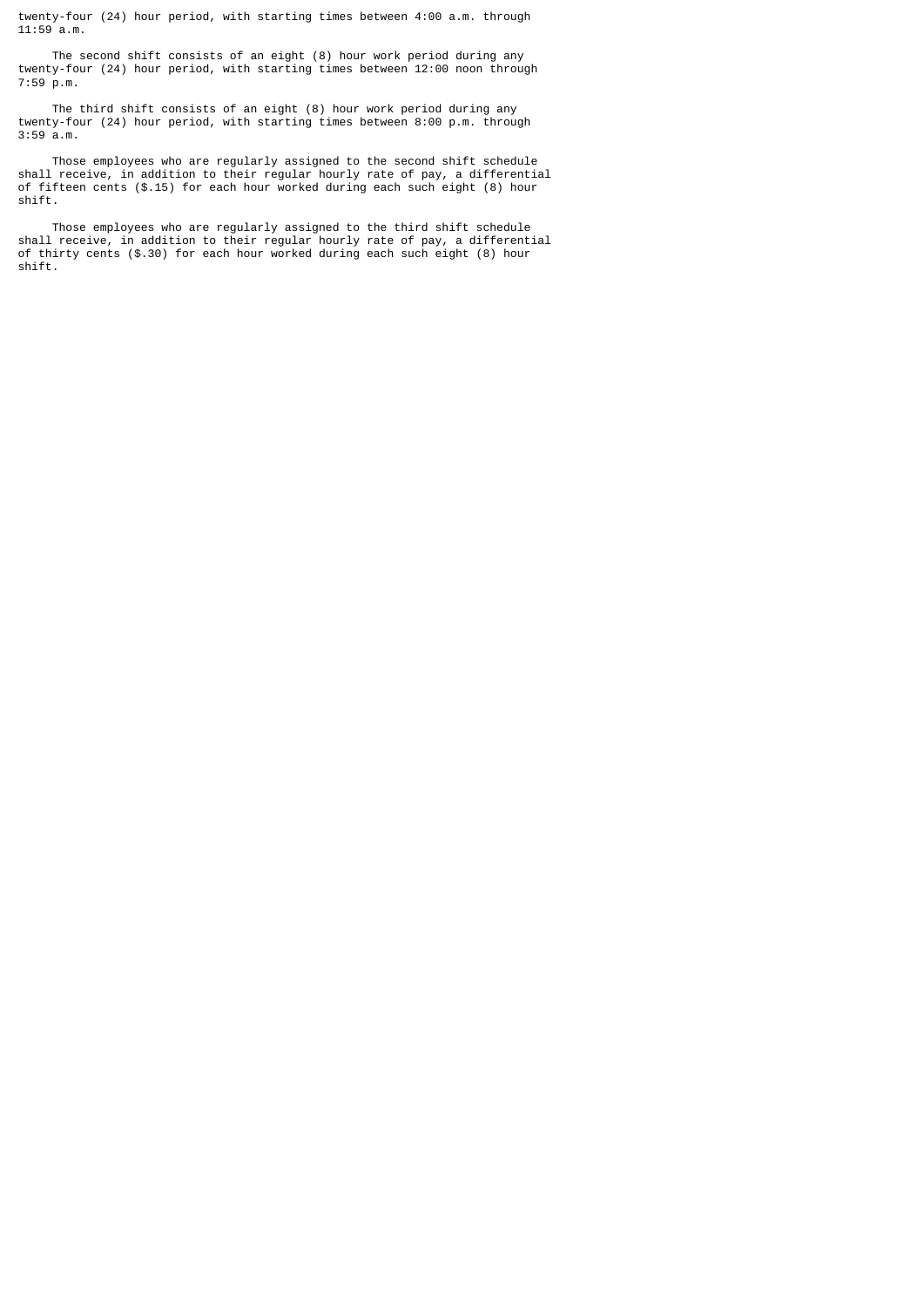This LIMITED PARTNERSHIP AGREEMENT is made and dated as of the  $\_$ day of February, 1995, between \_\_\_\_\_\_\_\_\_\_\_\_\_\_\_\_\_\_\_, a \_\_\_\_\_\_\_\_\_\_\_\_\_ corporation, as general partner, and LSB Holdings, Inc., an Oklahoma corporation, as limited partner.

WHEREAS, the parties hereto have determined that it is in their best ests to own and operate a  $\overline{\phantom{a}}$ interests to own and operate a  $\frac{1}{\sqrt{a}}$  and  $\_$  in  $\_$ 

 WHEREAS, the parties have determined that it is desirable to form a limited partnership under the laws of the State of \_\_\_\_\_\_\_\_\_\_\_\_\_\_\_\_ for the foregoing purposes;

 NOW, THEREFORE, in consideration of the mutual covenants herein contained and other good and valuable consideration, the receipt and sufficiency of which are hereby acknowledged, the parties hereto do hereby agree as follows:

### SECTION 1: DEFINITIONS

 The capitalized terms used in this Agreement shall have the meanings ascribed to them in this Section 1 (such meanings to be equally applicable to both the singular and plural forms of the terms defined). Except to the extent expressly included in this Section 1, the definitions contained in \_\_\_\_\_\_\_\_\_\_\_\_\_ of the Act shall not apply to this Agreement.

 Act.\_\_The \_\_\_\_\_\_\_\_\_\_\_\_\_\_\_\_\_ Revised Limited Partnership Act, \_\_\_\_\_\_\_\_\_\_\_\_\_\_\_\_, as amended from time to time. Reference to any section of the Act shall be deemed to refer to a similar provision in any amendment to the Act.

 Affiliate.\_\_Any person (a) who, directly or indirectly, through one or more intermediaries, controls or is controlled by, or is under common control with, any specified Partner (the term "control" for these purposes meaning the ability, whether by ownership of shares or other equity interests, by contract or otherwise, to elect a majority of the directors of a corporation, to select the managing or general partner of a partnership, or otherwise to select, or have the power to remove and then select, a majority of those persons exercising governing authority over an entity, and, without limiting the generality of the foregoing, shall conclusively be presumed in the case of ownership of fifty percent (50%) or more of the equity interests of such entity), (b) who is an executive officer, director, trustee or general partner of any Partner, or (c) who is an officer, director, trustee or general partner of any person described in clauses (a) or (b).

 Agreement. This Limited Partnership Agreement, including any amendments.

"Army" shall mean the United States Department of the Army.

 "Army Novation" shall mean the Novation in the form of Exhibit A to the Loan Agreement.

 Assignee. A Person who has acquired from a Partner a beneficial interest in the Partnership's Profits, Losses and distributions, but who is not a substituted Partner.

 Bankruptcy. With respect to the Partnership or a Partner therein: (a) an adjudication that it is bankrupt or insolvent, or the entry of an order for relief under the Federal Bankruptcy Code or any other applicable bankruptcy or insolvency statute or law, (b) its inability to pay its debts generally as they mature (after giving effect to applicable grace periods), (c) the making by it of an assignment for the benefit of creditors or the dissolution and winding up of its affairs, (d) the filing by it of a petition in bankruptcy or a petition for relief under any section of the Federal Bankruptcy Code or any other applicable bankruptcy or insolvency statute or law or any answer or other pleading admitting or failing to deny the allegations of any such petition, (e) the filing against it of any such petition (unless such petition is dismissed within 90 days from the date of filing thereof), (f) its seeking, consenting to or acquiescence in the appointment of a trustee, conservator, receiver or liquidator for it or for all or any substantial part of its assets, (g) the appointment without its consent or acquiescence of a trustee, conservator, receiver or liquidator for it or for all or any substantial part of its assets (unless such appointment is vacated or stayed within 90 days from its effective date), or (h) with respect to a Partner, the acquisition by a creditor of such Partner, or by any other Person acting on behalf of such creditor, of any rights with respect to such Partner's interest in the Partnership or to Profits (other than by the voluntary grant of such rights by the Partner), if such acquisition shall continue for a period of 90 days.

Business Day. Any day other than a Saturday, Sunday or other day on which banks in \_\_\_\_\_\_\_\_\_\_\_\_\_\_\_\_ are authorized to close.  $\_$  are authorized to close.

 Capital Account. The account maintained by the Partnership for each Partner as provided in Section 4.2.

 Cash From Refinancing. The net cash the Partnership realizes from the refinancing of all or a portion of the Partnership Property after (i) retirement of debt secured by the Partnership Property or the portion thereof refinanced, (ii) payment of all Partnership Expenses related to such refinancing transaction, (iii) application of the refinancing proceeds for the uses for which they were procured, and (iv) deduction of amounts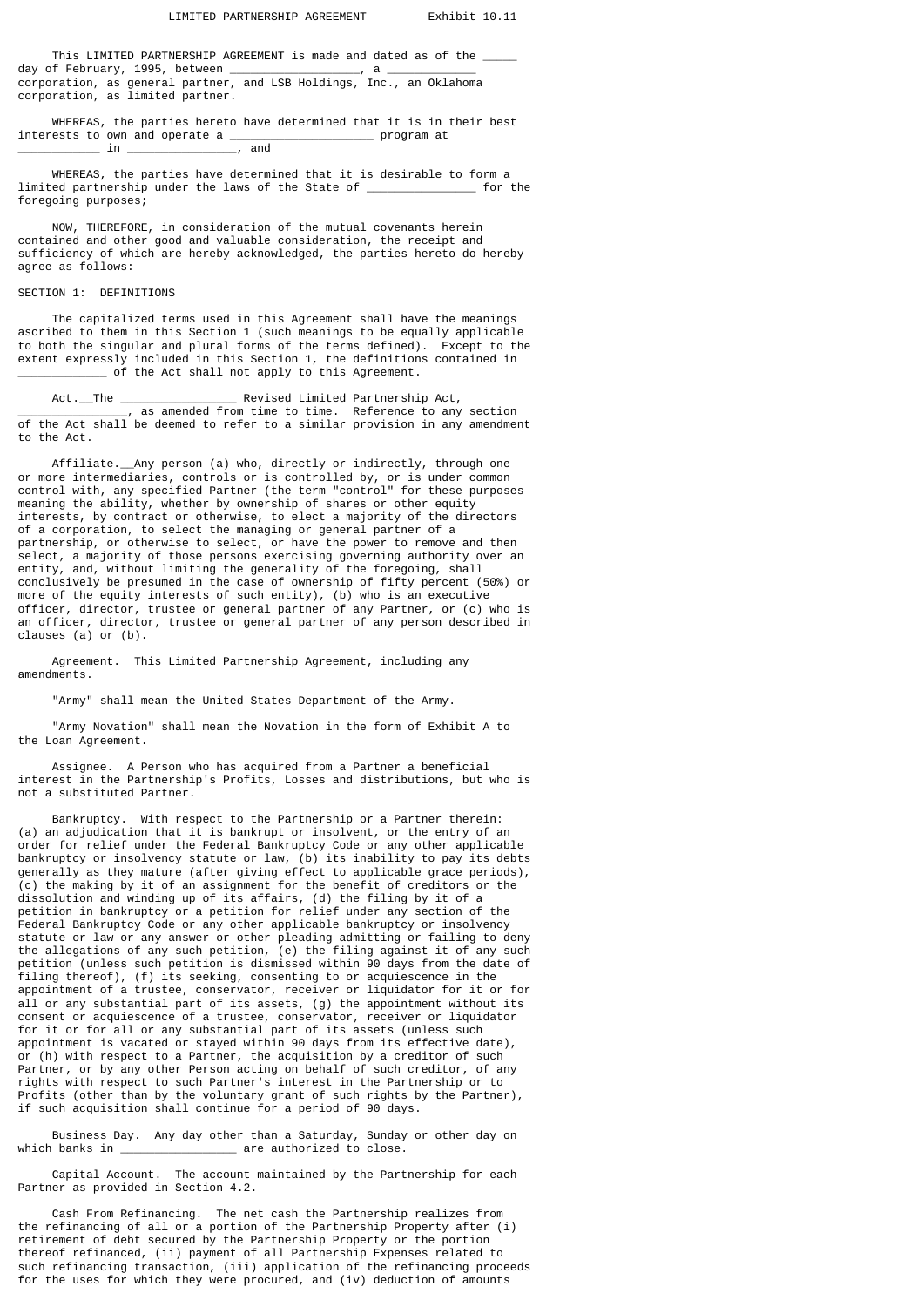for Reserves related to such refinancing transaction.

 Cash From Sales. The net cash the Partnership realizes from the sale or other disposition of Partnership Property, or from insurance proceeds paid for damage to or destruction of Partnership Property, or due to any award paid on account of a taking of Partnership Property by eminent domain, after (i) retirement of debt secured by the Partnership Property or the portion thereof sold, damaged or taken; (ii) payment of all Partnership Expenses related to such transaction or event, including the cost of any repairs or reconstruction; and (iii) deduction of amounts for Reserves related to such transaction or event.

 Certificate and "Certificate Register. Certificate and Certificate Registered as defined in Sections 10.1.4 and 10.1.5, respectively.

Code. The United States Internal Revenue Code of 1986, as amended.

 Consent. The written consent of a Person. Used as a verb, "Consent" shall have a correlative meaning.

 Contribution. Money and the Net Book Value (as defined in Exhibit A) of any property contributed as capital to the Partnership by a Partner in its capacity as a Partner.

 Depositary Agreement. The Depositary Agreement as defined in the Loan Agreement.

 Distribution Period. Quarterly on the dates provided for withdrawals from the Revenues Account, as defined in the Depositary Agreement, under Subsection 4.7(c) of the Depositary Agreement.

 Delivery Date. The date on which the Facility is acquired by the Partnership.

 Excess Cash. Gross Revenues less (a) the aggregate amount of all disbursements the Partnership makes for Partnership Expenses and (b) amounts set aside for Reserves.

Facility.

 . GAAP. Generally accepted accounting principles in effect from time to time in the United States, consistently applied.

General Partner. \_\_\_\_\_\_\_\_\_\_\_\_\_\_, a \_\_\_\_\_\_\_\_\_\_\_\_\_\_ corporation<br>----------------------------------, in its capacity as General qualified to do business in  $\_$ Partner of the Partnership, or its successors or permitted assigns.

 Gross Revenues. The sum of all cash receipts of the Partnership from any source other than (a) Contributions, (b) Cash From Sales, (c) Cash From Refinancing and (d) proceeds of any other loan to the Partnership.

 Indebtedness. All items that in accordance with GAAP would be included in determining total liabilities as shown on the liability side of a balance sheet as of the date as of which indebtedness is to be determined, including, without limitation, (a) monetary obligations under leases, (b) indebtedness secured by any mortgage, pledge, lien or other security interest or encumbrance existing on property owned subject to such mortgage, pledge, lien or other security interest or encumbrance, even though the indebtedness secured thereby shall not have been assumed, (c) all indebtedness created or arising under any conditional sale or other title retention agreement with respect to property acquired by the obligor, even though the rights and remedies of the seller or lender under such agreement in the event of default are limited to repossession or sale of such property and (d) guarantees of obligations that themselves would constitute "Indebtedness" but for the fact that they are obligations of another Person.

 Interest. An ownership interest in the Partnership held by a Limited Partner or successor thereto including any and all benefits to which the holder of such an Interest may be entitled as provided in this Agreement, together with all obligations of such Person to comply with the terms and provisions of this Agreement.

 Lender. The Lender as defined in the Loan Agreement and its successors and assigns.

 Limited Partner. LSB Holdings, Inc., an Oklahoma corporation, or any Person who has been admitted to the Partnership as a Substitute Limited Partner or additional Limited Partner in accordance with Section 10. Any General Partner who is separately designated as a Limited Partner shall have the rights and powers and be subject to the restrictions and liabilities of both a General Partner and a Limited Partner to the extent of its participation in the Partnership as each.

 Loan Agreement. That certain Note Purchase Agreement of even date herewith entered into by and among the General Partner, the Partnership and Prudential Insurance Company of America, a New Jersey mutual insurance company.

 Loan Note(s). The promissory note(s) executed and delivered by the Partnership pursuant to the Loan Agreement.

 Majority Vote. The affirmative vote or Consent of Partners collectively holding 75 percent or more of the Percentage Interests held by all of the Partners.

Partner. The General Partner or any Limited Partner.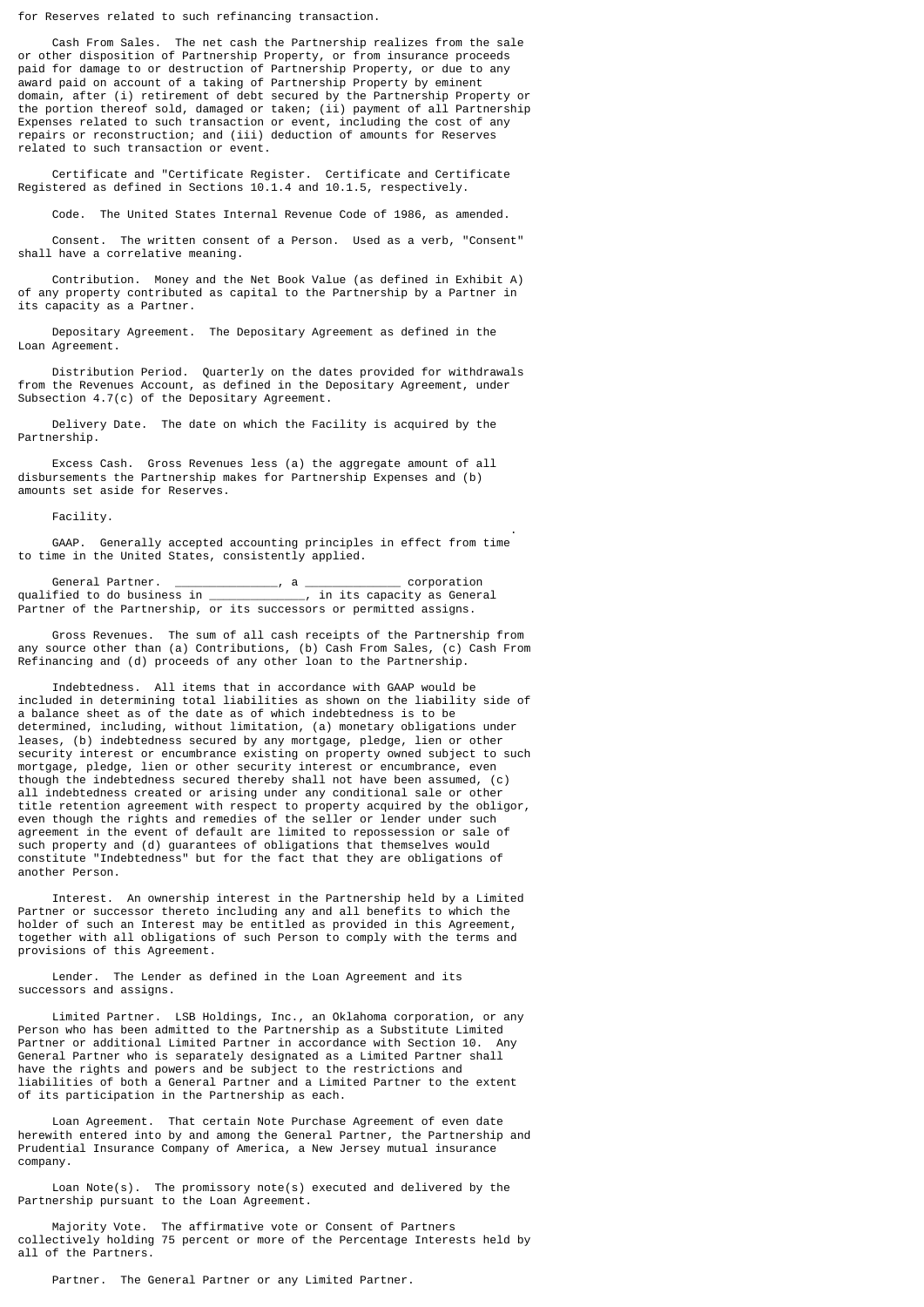Partner Funded Minimum Gain. "Partner Funded Minimum Gain" means the sum of each Partner's "share of the minimum gain attributable to a partner non-recourse debt" as those quoted terms are used in Treasury Regulations Section  $1.704-IT(b)(4)(iv)(h)(5)$ .

 Partnership. Limited Partnership, as such partnership may from time to time be constituted.

Partnership Accountants. As defined in Section 9.7.

 Partnership Expenses. All costs and expenses of every kind and character the Partnership incurs in connection with the Partnership's management, business affairs and operations, including, without limitation, (a) capital expenditures (but only to the extent financed out of Gross Revenues), (b) debt service on Partnership Indebtedness, (c) fees of independent public accountants, attorneys and other Persons engaged by the General Partner to perform work on behalf of the Partnership pursuant to the authority granted in Section 7.1(d) (including, without limitation,<br>fees of the and (d) fees of the \_\_\_\_\_\_\_\_\_\_\_\_\_\_\_\_\_\_\_\_\_\_\_\_\_\_\_\_\_\_\_\_\_\_\_\_\_\_\_\_\_\_\_\_\_\_\_\_\_\_\_\_\_ and (d) start-up expenses (including, without limitation, fees and expenses of counsel to the Partners incurred in connection with the organization of the Partnership) but only to the extent paid out of Gross Revenues or advances made by the General Partner which have not been reimbursed. Partnership Expenses shall not include (x) any salaries, compensation and fringe benefits of directors, officers and employees of the General Partner; (y) overhead of the General Partner, including rent and general office expenses; or (z) expenses incurred by the Operator pursuant to the \_\_\_\_\_\_\_\_\_\_\_\_\_\_\_\_\_\_\_\_\_\_\_\_\_\_\_\_\_\_\_\_\_\_\_\_\_\_ to the extent such expenses are not

expressly stated therein to be the responsibility of the Partnership.

 Partnership Minimum Gain. The amount determined, in accordance with the Treasury Regulations promulgated under Section 704 from time to time and subject to any modification or elaboration therein, by (i) computing, with respect to each nonrecourse liability of the Partnership, the amount of gain that would be realized by the Partnership if, in a taxable transaction, it disposed of Partnership Property subject to such liability in full satisfaction thereof (and for no other consideration) and (ii) then aggregating the amounts so computed.

 Partnership Property. The Partnership's right, title and interest in (a) the Facility and (b) any other real or personal property, whether tangible or intangible, other than cash.

 Percentage Interest. The amount (expressed as a percentage) which shall be utilized to measure certain aspects of a Partner's interest in the Partnership. The Partners' initial respective Percentage Interests are:  $\_$ , fifty percent (50%); and LSB Holdings, Inc., fifty percent (50%). Thereafter, the Partners' respective Percentage Interests are subject to change from time to time as a result of transfers pursuant to Section 10 hereof and as provided in Section 4.2 hereof.

 Person. Any individual, firm, partnership, trust estate, association, corporation or other entity.

 Profits and Losses. For each fiscal year or other period an amount equal to the Partnership's income or loss, or any items of income or loss, determined in accordance with the accounting method and principles used by the Partnership in maintaining its books and records, including those described in Exhibit A attached hereto, provided that the determination shall include any adjustments or other items the Tax Matters Partner in its good faith judgment considers necessary or appropriate to assure compliance with the rules set forth in Treasury Regulations Section 1.704-1(b).

 Prudent Electrical Practices. At a particular time, those practices, methods, equipment and acts then commonly used in prudent electrical engineering and operations to design, operate and maintain electric equipment of the type and nature in the Facility lawfully and with safety, dependability, efficiency and economy.

 Reserves. The amount of cash the General Partner from time to time reasonably determines in good faith to be necessary or advisable as reserves for: (a) repayment of Partnership Indebtedness authorized pursuant to this Agreement: (b) payment of taxes, insurance premiums, professional fees and fees payable under the

\_\_\_\_\_\_\_\_\_\_\_\_\_\_\_\_\_\_\_\_\_\_\_\_\_\_\_\_\_\_\_\_\_\_\_\_\_\_\_\_\_\_\_\_\_; and (c) other contingencies related to the Partnership's business; provided, however, that in no event shall the General Partner include in Reserves (i) any amount pursuant to the foregoing clause (c) in excess of \$\_\_\_\_\_\_\_\_\_\_\_\_\_; or (ii) any amount with respect to any payment that is the responsibility of any Person other than the Partnership.

Securities Act. The Securities Act of 1933, as amended.

 Security. A "security" within the meaning of Section 2(1) of the Securities Act.

 Substitute Limited Partner. A Person who has become a Substitute Limited Partner pursuant to Section 10.5.

 Tax Book Value. The value of an asset determined in accordance with the rules described in Exhibit A attached hereto.

Tax Matters Partner. As defined in Section 7.4.

Terminating Event.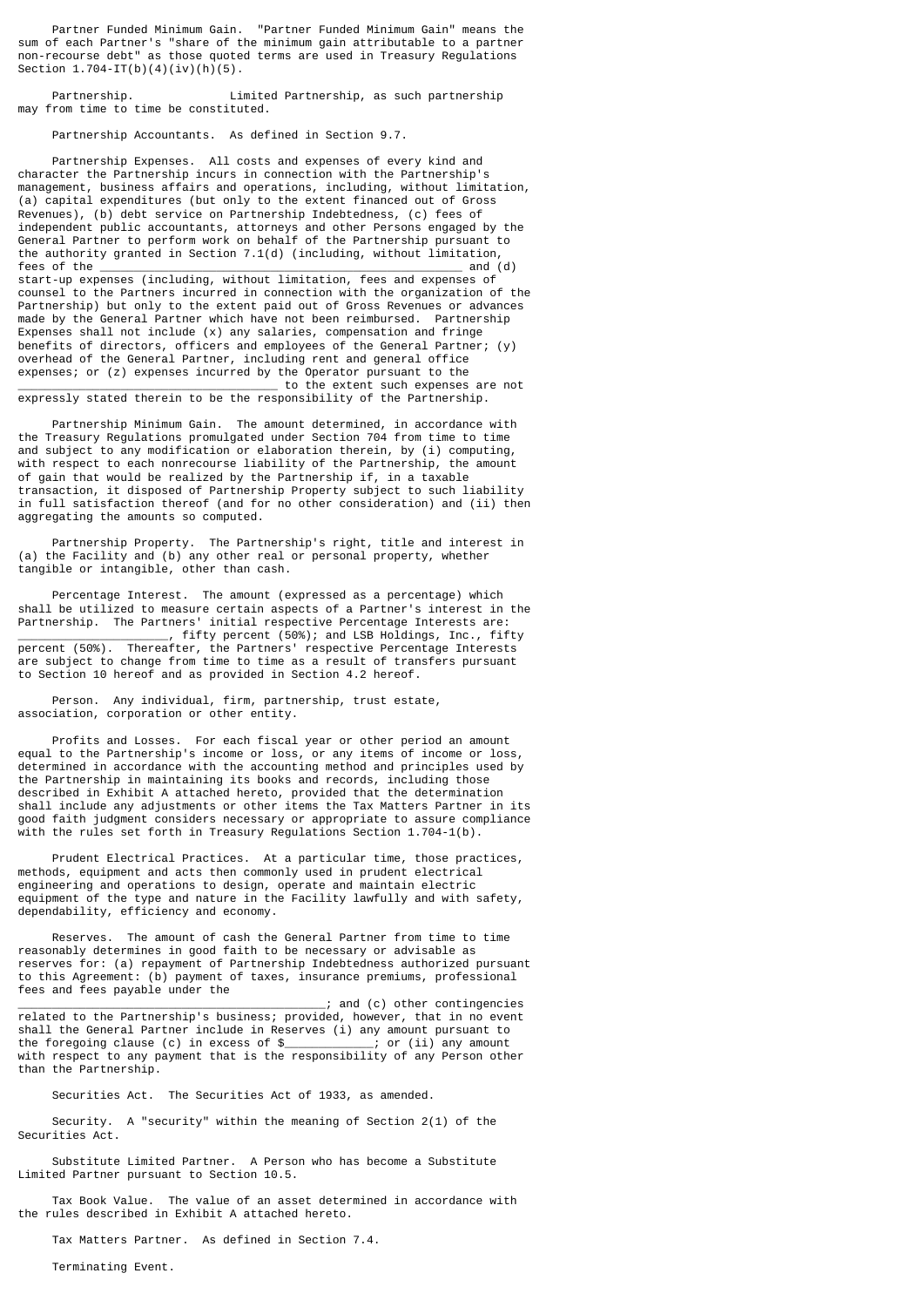(a) For an individual Partner: Bankruptcy; death; any disabling mental or physical condition which continues for an uninterrupted period of more than six months; entry of an order adjudicating the Partner incompetent by a court of competent jurisdiction; appointment of a conservator; or execution of a certificate diagnosing the Partner's incompetency by a physician licensed to practice medicine in the state of the Partner's residence.

 (b) For a Partner that is an entity: Bankruptcy; filing of a certificate of dissolution or its equivalent for any corporation; dissolution of a partnership; termination of a trust; distribution of an estate's entire Partnership interest; or the dissolution or termination of any other entity that is a Partner, whether voluntary or involuntary; provided, however that neither (i) the consolidation or merger of a Partner with or into any other Person nor (ii) the sale, conveyance or transfer of all or substantially all of a Partner's assets to any Person, shall be a Terminating Event if either (x) the Partner is the surviving corporation, or (y) provided the conditions set forth in Section 10 with respect to the Transfer effected thereby have otherwise been met, the corporation formed by such consolidation or into which the Partner is merged or the Person which so acquires all or substantially all of such Partner's assets is an entity organized under the laws of the United States, any state thereof or the District of Columbia, assumes in writing or by operation of law the timely performance of every covenant of this Agreement on the part of such Partner to be performed or observed.

 (c) For the General Partner, in addition to the foregoing, as applicable: withdrawal from the Partnership; removal of the General Partner from the Partnership pursuant to this Agreement.

 Transaction Documents. Transaction Documents shall have the meaning ascribed thereto in the Loan Agreement.

 Transfer. Any sale, exchange, assignment, encumbrance, hypothecation, pledge, foreclosure, conveyance in trust, gift or other transfer of any kind, whether direct or indirect, other than as a direct consequence of a Terminating Event. Used as a verb, "transfer" shall mean to effectuate a Transfer.

 Voting Stock. Securities, the holders of which are ordinarily, in the absence of contingencies, entitled to elect the corporate directors (or Persons performing a similar function).

## SECTION 2: FORMATION

 2.1 Statutory Authority and Documents. The parties hereto have agreed to and by these presents and upon filing of a certificate of limited partnership do form the Partnership as a limited partnership under and pursuant to the Act.

 The General Partner hereto has executed and filed with the Secretary of State of the State of other forms as are required to constitute the Partnership as a limited partnership under the Act. The parties hereto shall execute such other documents and shall perform such other filings and recordings and such other acts conforming hereto as shall constitute compliance with all requirements for the organization and/or continuing of a limited partnership under the laws of the State of states or political subdivisions in which the Partnership elects to do business.

 2.2 Term. The Partnership will commence on February 2, 1995. Unless sooner dissolved in accordance with the terms of this Agreement, the Partnership shall continue in existence until February 20, 2025, upon which date it shall be dissolved.

2.3 Name. The name of the Partnership shall be " Limited Partnership."

 2.4 Purpose. The purpose of the Partnership shall be to construct, own, hold, operate, manage, lease or sell the Facility and other Partnership Property incidental thereto, to maximize revenues from the Facility to the extent consistent with Prudent Electrical Practices and to undertake any and all other acts and things reasonably necessary, proper, convenient or advisable to effectuate and carry out such purpose.

 2.5 Principal Office: Agent For Service of Process. The street address of the Partnership's principal executive office shall be<br>executive office shall be<br>or such other address \_\_\_\_\_\_\_\_\_\_\_\_\_\_\_\_\_\_\_\_\_\_\_\_\_\_\_\_\_\_\_\_\_\_\_\_\_\_\_\_\_\_\_\_\_\_\_\_\_\_\_\_, or such other address as the General Partner may designate from time to time by an appropriate certificate filed in the office of the \_\_\_\_\_\_\_\_\_\_\_\_\_\_\_\_\_\_ Secretary of State.

 2.6 Fiscal Year: Accounting Method. The Partnership's fiscal year shall be January 1 through December 31. The Partnership's books and records shall be maintained on an accrual basis in accordance with (a) GAAP except as otherwise agreed by the Partners, (b) tax accounting methods, unless otherwise required by law, and (c) the Treasury Regulations under Section 704(b) of the Code.

## SECTION 3: CERTIFICATES

 3.1 Certificate of Limited Partnership. The General Partner has caused to be executed and filed in the office of the Secretary of State an LP-1 form in accordance with the Act.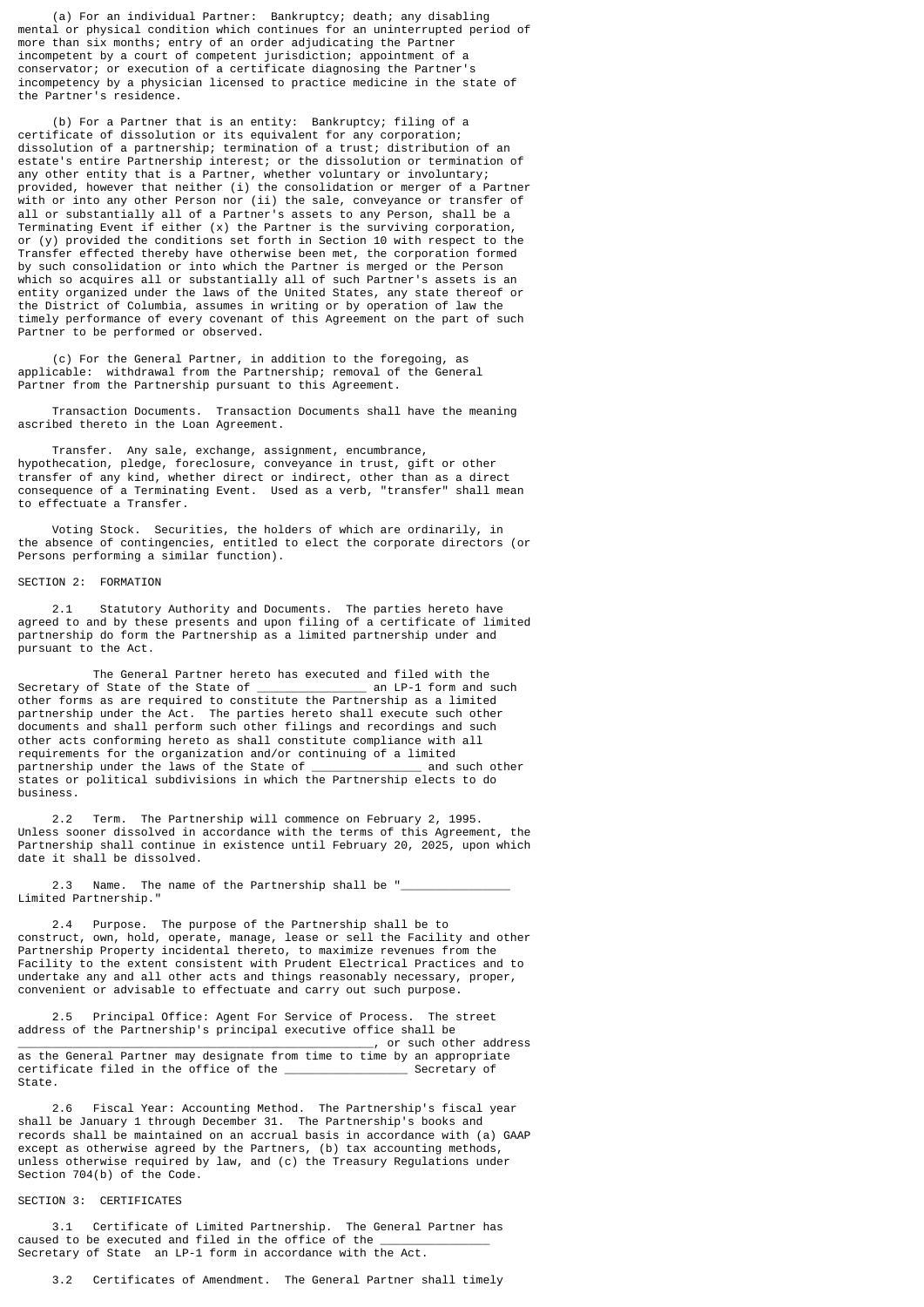prepare, sign, acknowledge and file in the office of the Secretary of State any certificate of amendment the Act requires, and shall promptly deliver a copy of the certificate of amendment to each Limited Partner. If the General Partner fails to sign or file any certificate of amendment that the Act requires within five Business Days after a Limited Partner has requested in writing that it be filed, a Limited Partner may cause the certificate to be prepared, signed, acknowledged and filed.

 3.3 Certificates of Dissolution and Cancellation. The General Partner shall timely prepare, sign, acknowledge and file in the office of the secretary of State any certificates of dissolution, Secretary of State any certificates of dissolution, continuation and cancellation the Act requires, unless the dissolution is caused by an event described in Section  $11.1(c)$ , in which case the Limited Partners winding up the affairs of the Partnership under the Act shall prepare, sign, acknowledge and file the required certificates.

 3.4 Other Certificates. The General Partner shall timely prepare, sign, acknowledge, verify, publish, file or record, as may be necessary or appropriate, any notices, certificates, statements or instruments required: (a) to comply with all laws that apply to the Partnership or the conduct of its business; (b) to perfect the Partnership's formation and maintain its existence; (c) to enable the Partnership to hold Partnership Property in the Partnership's name; or (d) to create presumptions in favor of bona fide lenders or encumbrancers for value of Partnership Property.

#### SECTION 4: CAPITAL

 4.1 Requisite Contributions. Subject to satisfactory completion of all required documentation, the General Partner will contribute to the Partnership one hundred percent (100%) ownership of the Facility, any contracts, goods, equipment, assets, property and rights associated with the Facility, and \_\_\_\_\_\_\_\_\_\_\_\_\_\_\_\_\_\_\_\_\_\_\_\_\_\_\_\_\_\_\_ Dollars (\$\_\_\_\_\_\_\_\_\_\_\_\_\_) and the Limited Partner will contribute to the Partnership<br>Dollars (\$

\_\_\_\_\_\_\_\_\_\_\_\_\_\_\_\_\_\_\_\_\_\_\_\_\_\_\_\_\_\_\_\_ Dollars (\$\_\_\_\_\_\_\_\_\_\_\_\_\_). In no event shall any Partner be obligated to make contributions to the Partnership in excess of the amounts set forth in the previous sentence. The Limited Partner shall make its Contribution by depositing the same with the Depositary (as defined in the Loan Agreement) on or before the date of satisfaction of all other conditions to the Initial Advance (as defined in the Loan Agreement) as provided in Section 4.1 of the Loan Agreement and upon the satisfaction of all other conditions to the initial draw as provided in Section 4.1 of the Loan Agreement. The General Partner shall make its monetary Contribution by depositing with the Depositary one or more installments aggregating the total amount of its Contribution on or before the earlier of the Conversion Date (as defined in the Loan Agreement) or one year from the date of funding of the Initial Advance. Said Contribution may be made from funds available in the Revenues Account (as defined in the Depositary Agreement) in accordance with and subject to the terms and conditions of the Depositary Agreement and the Loan Agreement. Those portions of the General Partner's contributions made from funds available in the Revenues Account which would otherwise be distributed to this Partnership and then to the Limited Partners shall be repaid to Limited Partner from the General Partner's first distributions under this Agreement. The General Partner's non-monetary Contribution shall be made by assignment thereof from General Partner and by General<br>Partner causing an assignment thereof from Partner causing an assignment thereof from  $\_$ the Partnership.

 4.2 Capital Accounts. A Capital Account shall be maintained for each Partner in accordance with Treasury Regulations Section 1.704-1(b), as modified and supplemented by Treasury Regulations Section 1.704-IT(b) or any successor provision, and, to the extent consistent therewith, the rules set forth in Exhibit A.

 4.3 No Interest on Capital. The Partnership shall not pay to any Partner interest upon any Contribution or upon undistributed or reinvested Profits.

 4.4 Capital Withdrawals and Returns. Except as otherwise provided in this Agreement: (a) no Partner shall have the right to withdraw or reduce its Contributions to the capital of the Partnership; and (b) no Partner shall have the right to demand or receive property, other than cash, in return for its Contribution or have priority over another Partner, either as to the return of Contribution of capital or as to Profits, Losses or distributions.

 4.5 Waiver of Partition. The Partners hereby waive and forfeit all rights arising out of statute or by operation of law to seek, bring or maintain in any court an action for partition pertaining to any Partnership Property.

 4.6 No Third Party Rights. The obligations or rights of the Partnership or of Partners to make or require any contribution under this Section 4 shall not grant any rights to or confer any benefits upon any Person who is not a Partner.

 4.7 Additional Capital Contributions and Loans. No Partner shall have the right to make voluntary contributions of capital or loans to the Partnership other than advances by the General Partner to meet Partnership Expenses incurred by the Partnership in the conduct of its ordinary course of business; provided, however, that nothing in this Section 4.7 shall require the General Partner to make any such advances. No Partner shall have the obligation to make mandatory contributions of capital other than the contributions required by Section 4.1 above.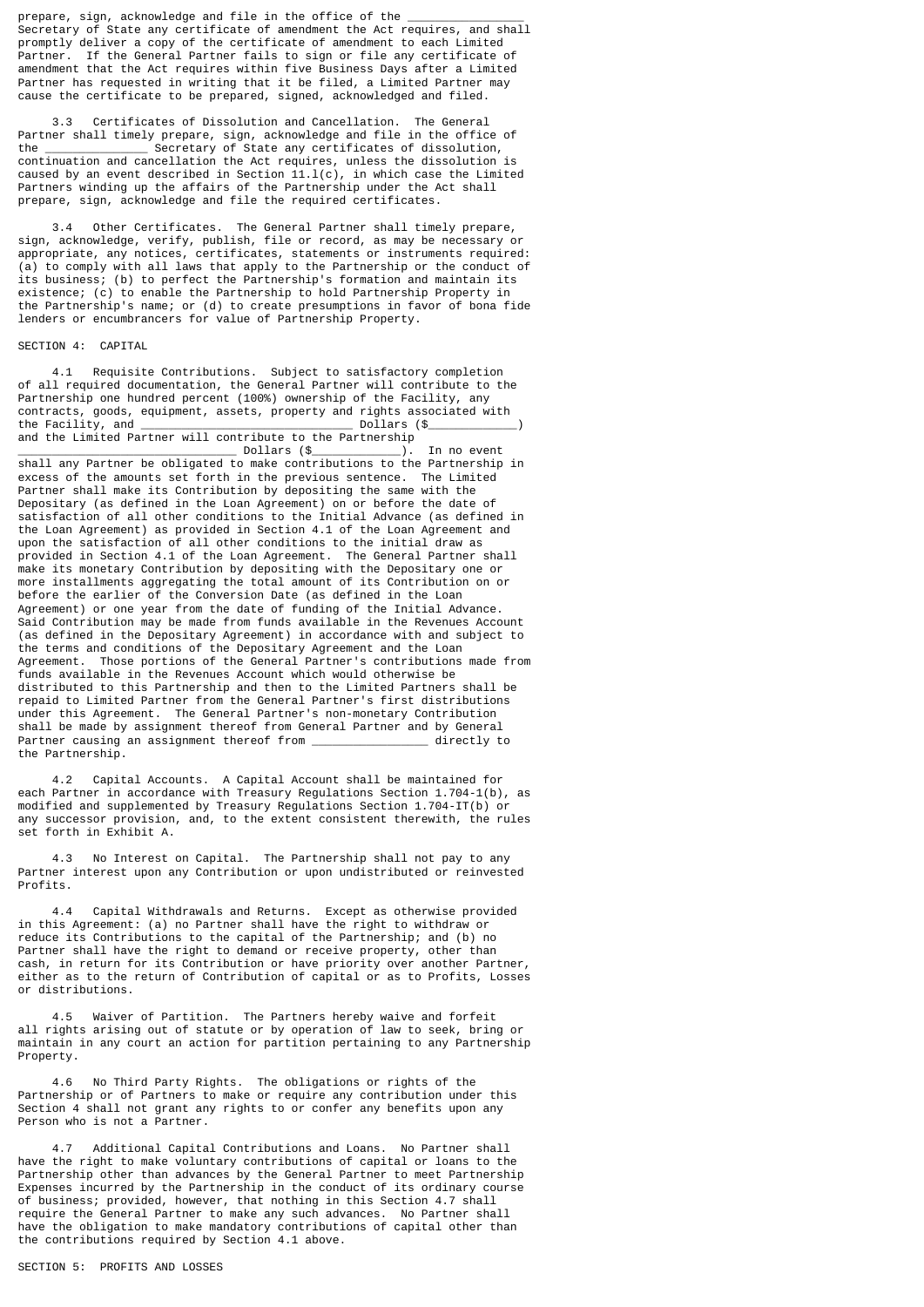5.1 Allocations of Profits and Losses.

 (a) The Profits and Losses shall be allocated among the Partners according to their respective Percentage Interests.

 (b) Profits and Losses shall be determined and specific items of income, gain, loss or credit shall in all events be allocated in the manner necessary to assure compliance with Treasury Regulations Section 1.704-1(b) or any successor provision and, to the extent consistent therewith, pursuant to the allocation rules described in Exhibit A and the other provisions of this Section 5.

5.2 Special Allocations.

 (a) Notwithstanding anything to the contrary herein and except as provided in Section 5.2(b) hereof, if any Partner unexpectedly receives any adjustment, allocation or distribution described in subparagraphs (4), (5) and (6) of Treasury Regulations Section 1.704-l(b)(2)(ii)(d), items of Partnership gross income and gain (consisting of a pro rata portion of each item of Partnership income, including gross income, and gain) shall be specially allocated to that Partner in an amount and manner sufficient to eliminate a deficit balance in that Partner's Capital Account as quickly as possible. This provision is intended to constitute a "qualified income offset" within the meaning of Section 1.704-l(b)(2)(ii)(d) of the Treasury Regulations and shall be interpreted as such.

 (b) If in any fiscal year of the Partnership, there is a net decrease in Partnership Minimum Gain, items of Partnership gross income and gain shall be allocated to the Partners in accordance with Section 1.704-l(b)(4)(iv)(e) of the Temporary Treasury Regulations. This provision is intended to constitute a "minimum gain chargeback" within the meaning of Section 1.704-IT(b)(4)(iv)(e) of the Temporary Treasury Regulations and shall be interpreted as such.

 (c) Notwithstanding any provision hereof to the contrary, any item (or any portion of any such item) of Partnership loss, deduction or expenditure described in Section 705(a)(2)(B) of the Code for any fiscal year attributable to "partner nonrecourse debt" shall be allocated to the Partner or Partners that bears or bear the economic risk of loss for such debt, in accordance with Treasury Regulation Section 1.704-IT(b)(4)(iv)(h)(2). If in any fiscal year of the Partnership, there is a net decrease in Partner Funded Minimum Gain, items of Partnership gross, income and gain shall be allocated to Partners in accordance with Section  $1.704$ -IT(b)(4)(iv)(h)(4) of the Temporary Treasury Regulations.

The allocations set forth in this Section 5.2 hereof (the "Regulatory Allocations") are intended to comply with certain requirements of Sections 1.704-1(b) and 1.704-IT(b) of the Treasury Regulations. The Partners acknowledge and agree that the Regulatory Allocations may not be consistent with the manner in which the Partners intend to divide the Partnership distributions. Accordingly, the General Partner is hereby authorized and directed to divide other allocations of Profit and Loss among the Partners in any reasonable manner (not inconsistent with Section 704(b) of the Code or the Treasury Regulations promulgated thereunder) so as to prevent the Regulatory Allocations from distorting the manner in which the Partnership distributions would otherwise be divided among the Partners pursuant to Section 5 hereof and upon dissolution. In general, the Partners anticipate that this will be accomplished by specially allocating other items of Profit and Loss among the Partners so that, after offsetting special allocations are made, the amount of each Partner's Capital Account balance shall equal the Capital Account balance such Partner would have had if the Regulatory Allocations were not a part of this Agreement and all Partnership items had been allocated to the Partners solely pursuant to Section 5.1 hereof.

5.3 Other Allocation Rules.

(a) Generally, all Profits and Losses allocated to the allocated among them as provided in Section 5.1. If Partners shall be allocated among them as provided in Section 5.1. additional Limited Partners are admitted to the Partnership on different dates during any fiscal year, Partners withdraw from the Partnership during any fiscal year or the interests of any Partner in Profits or Losses changes during any fiscal year, the Profits or Losses allocated to the Limited Partners for such fiscal year shall be allocated among them in proportion to the Percentage interests each holds from time to time in accordance with Section 706 of the Code, using any convention permitted by law and selected by the Tax Matters Partner.

 (b) Except as otherwise provided in this Agreement, all items of Partnership income, gain, loss, deduction, and any other allocations not otherwise provided for shall be allocated among the Partners in the same proportions as they share Profits or Losses, as the case may be, for the subject period.

 5.4 Tax Allocations. In accordance with Code Section 704(c) and the Treasury Regulations thereunder, income, gain, loss, and deductions with respect to any property contributed to the capital of the Partnership shall, solely for tax purposes, be allocated among the Partners so as to take account of any variation between the adjusted basis of the property to the Partnership for federal income tax purposes and its Tax Book Value at the time it is contributed. If the Tax Book Value of any Partnership Property is adjusted, subsequent allocations of income, gain, loss, and deduction with respect to that property shall take into account any variation between its adjusted basis for federal income tax purposes and its Tax Book Value in the same manner as under Code Section 704(c) and the Treasury Regulations thereunder. Any elections or other decisions relating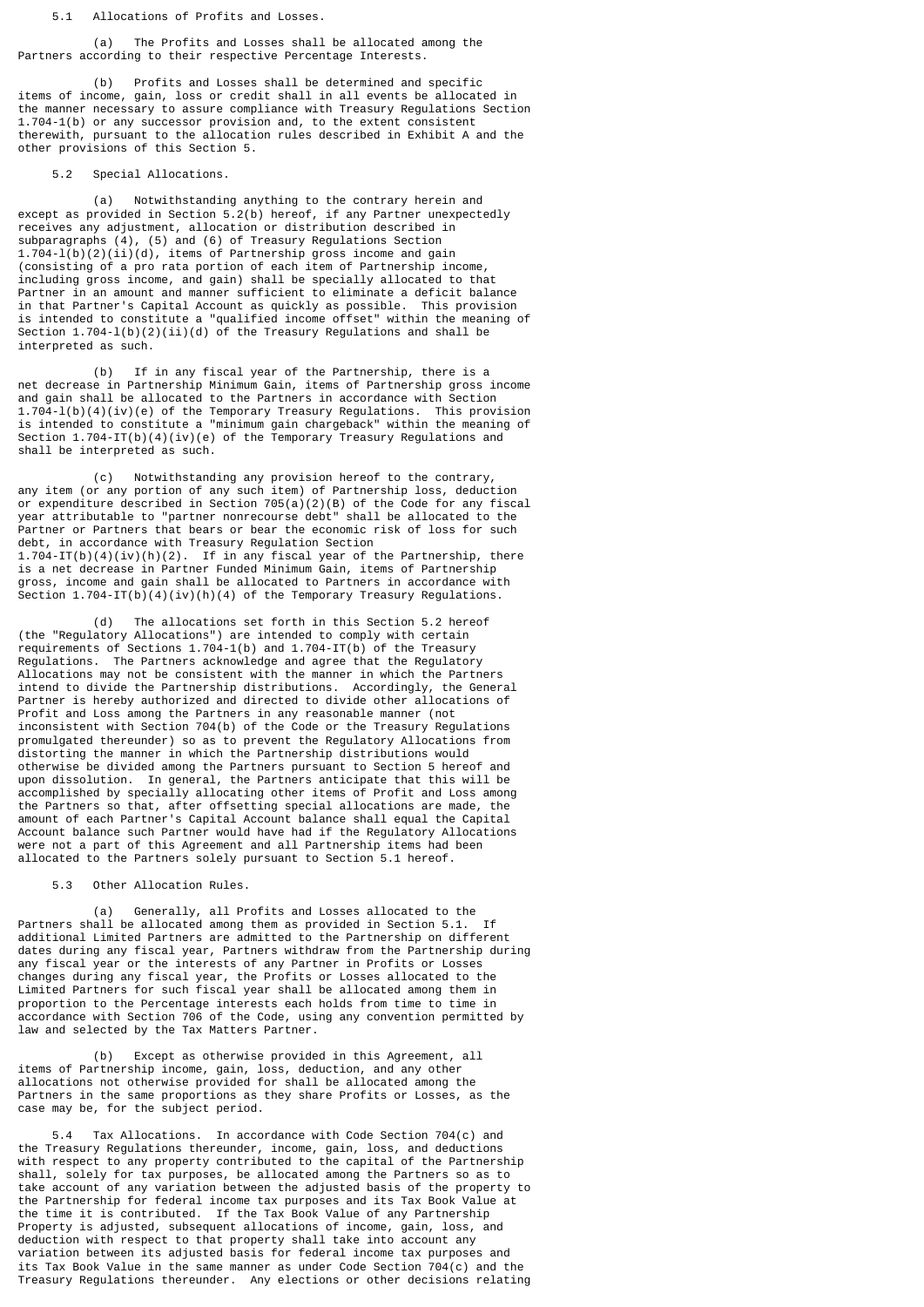to these allocations shall be made by the Tax Matters Partner in a manner that reflects the purpose and intention of this Agreement. These allocations are solely for purposes of federal, state and local taxes and shall not affect, or in any way be taken into account in computing, any Capital Account or share of Profits, Losses, other items, or distributions pursuant to any provision of this Agreement. Nothing herein shall be construed to permit any Partner to make any contribution to the capital of the Partnership of property other than money or to make any voluntary contribution inconsistent with Section 4.7.

# SECTION 6: DISTRIBUTIONS

 6.1 Distribution of Excess Cash. The General Partner shall cause the Partnership to make distributions of Excess Cash (and any reserves that may have been set aside and are subsequently deemed available for distribution by the General Partner) to the Partners in accordance with the allocation of profits and losses pursuant to Section 5.1(a).

 6.2 Cash From Sales; Cash From Refinancing. Subject to any obligations of the Partnership to third parties, the Partnership shall distribute Cash From Sales and Cash From Refinancing to the Partners within 60 days of receipt in the same manner and order as specified in Section 6.1.

 6.3 Effect of Distribution. Notwithstanding anything to the contrary contained in this Section 6, the Partnership shall not make any distribution if any Partner at the time of such distribution would be required to return the distribution to the Partnership pursuant to the Act. Any Partner who receives a distribution in violation of this Section 6.3 shall promptly return the distribution to the Partnership.

 6.4 Form of Distribution. No Partner shall have any right to receive any Partnership Property other than cash upon a distribution, except as specifically provided in this Agreement. A Partner shall not be compelled to accept a distribution of Partnership Property other than cash in lieu of a proportionate distribution of cash being made to other Partners.

## SECTION 7: MANAGEMENT

 7.1 Control in General Partner. The General Partner shall have exclusive management and control of the Partnership's business and, subject to Sections 7.2 and 8.1, shall have all of the rights, powers and authority generally conferred by law or necessary, advisable or consistent with accomplishing the Partnership's purpose as set forth in Section 2.4. Without limiting the generality of the foregoing, the General Partner shall have the right, to the extent in furtherance of the purposes of the Partnership as set forth in Section 2.4 and subject to Sections 7.2 and 8.1 and the applicable voting rights of Limited Partners specified elsewhere in this Agreement:

 (a) to acquire, hold, sell, lease, exchange or convey real and personal property or any interest therein on the Partnership's behalf, upon such terms as it deems advisable;

 (b) to borrow money on the Partnership's behalf, to mortgage or otherwise encumber Partnership Property, upon such terms as it may deem necessary or advisable; provided, however, that a creditor must not have or acquire, at any time as a result of making a loan, any direct or indirect interest in the profit, capital or property of the Partnership other than a security interest in Partnership Property, except to the extent required or permitted by the Loan Agreement and the Transaction Documents (as defined in the Loan Agreement);

 (c) to prepay in whole or in part, refinance, increase, modify or extend any agreement, the Loan Agreements, Loan Note(s), Transaction Documents, lease, mortgage, deed of trust or other obligation affecting Partnership Property;

 (d) subject to Sections 8.1(b) (vii) and (viii), to delegate duties to and employ from time to time, any Persons (including the General Partner and Subsidiaries or Affiliates of the General Partner and shareholders, directors, officers, employees or agents of any thereof) necessary or advisable for the management and operation of the Partnership's business, including the Operator under the

\_\_\_\_\_\_\_\_\_\_\_\_\_\_\_\_\_\_\_\_\_\_\_\_\_\_\_\_\_\_\_\_\_\_\_\_\_\_\_\_\_\_\_\_\_\_ and also including property managers, on-site personnel, insurance brokers, leasing agents, real estate brokers and loan brokers, appraisers, consultants, accountants, attorneys, architects and engineers, on terms and for compensation as are reasonable and customary for similar services;

(e) to pay all Partnership Expenses; and

 (f) to negotiate, enter into and execute the Loan Agreement, the Transaction Documents, Loan Note(s), deeds, deeds of trust, contracts, leases, joint venture or partnership agreements, assignments and other instruments and to take any other actions necessary or desirable on the Partnership's behalf in connection with any of the rights of the General Partner set forth in this Section 7.1.

 7.2 Limitations on General Partner's Authority. Without the Consent of all Partners, the General Partner shall not have authority to:

 (a) do any act in contravention of this Agreement (including, without limitation, do any act referred to in Section 8.1 without the Consent of the Limited Partners specified in Section 8.1);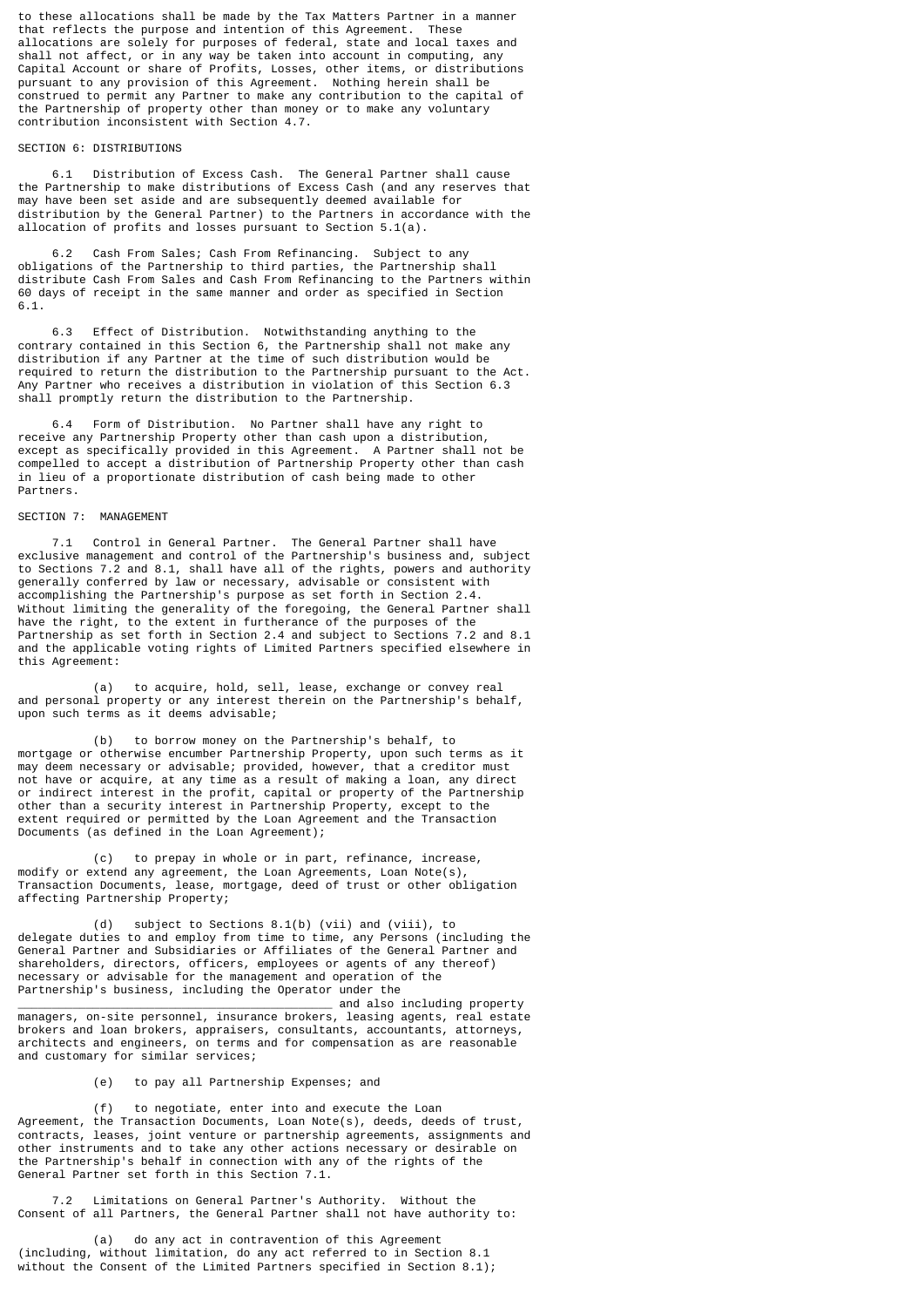(b) possess Partnership Property or assign rights in Partnership Property other than for the Partnership's purposes;

(c) borrow from the Partnership;

(d) confess a judgment against the Partnership;

 (e) affirmatively represent to any Person that any Limited Partner is a general partner of the Partnership; fail to qualify or maintain the qualification of the Partnership to do business in any jurisdiction in which the failure to do so would subject any Limited Partner to liability as a general partner therein; or perform any act, not requested by a Limited Partner or required or expressly permitted by this Agreement, that would subject any Limited Partner to liability as a general partner in any jurisdiction;

 (f) except in accordance with section 10.2.1, admit a Person as an additional or substitute General Partner; or

 (g) except in accordance with the terms of this Agreement, admit a Person as an additional Limited Partner or Substitute Limited Partner.

7.3 Devotion of Skill and Time; Specific Duties.

 (a) The General Partner shall cause its officers and employees diligently to pursue and to apply their general skills, time and effort to the Partnership's business to the extent reasonably necessary to manage and operate the Partnership and its business in the best interests of all of the Partners and in the exercise of sound business judgment. Nevertheless, the officers and employees of the General Partner shall not be required to devote their full time to Partnership affairs, except to the extent necessary from time to time for the proper performance of its duties hereunder, and may engage in other businesses, including businesses identical or similar to the Partnership's business.

 (b) The General Partner shall take all actions that the General Partner reasonably and in good faith deems to be necessary or appropriate for carrying out the purpose of the Partnership in accordance with applicable laws and regulations and for continuing the Partnership's valid existence as a limited partnership under the laws of the State of \_\_\_\_\_\_\_\_\_\_\_\_, qualified to do business in \_\_\_\_\_\_\_\_\_\_\_\_\_\_.

 (c) The General Partner shall not commit waste, and shall use diligent efforts to prevent others from committing waste, against Partnership Property, whether or not in the immediate possession or control of the General Partner, and shall not employ, and shall use diligent efforts to prevent others from employing, Partnership Property for purposes other than Partnership purposes.

 (d) The General Partner shall in good faith administer and enforce the rights of the Partnership against its Affiliates, including, without limitation, those set forth in the

 (e) The General Partner shall give the Limited Partners written notice of the occurrence of a default by any party under any contract pertaining to the Facility if such default continues for a period of 30 days.

7.4 General Partner as Tax Matters Partner.

\_\_\_\_\_\_\_\_\_\_\_\_\_\_\_\_\_\_\_\_\_\_\_\_\_\_\_\_\_\_\_\_\_\_\_.

 (a) The General Partner is designated the tax matters partner ("Tax Matters Partner") as provided in Section  $6231(a)(7)(A)$  of the Code and any comparable provision of state or local law. This designation is subject to the following terms and conditions:

 (i) The Tax Matters Partner shall timely file all necessary federal, state and local partnership returns for the Partnership and shall furnish the Limited Partners on a timely basis with schedules consistent with the treatment of all items on those returns (including K-1's and their state and local counterparts).

 (ii) The Tax Matters Partner shall furnish to the Secretary of the Treasury the name and address of each of the Limited Partners and shall provide timely updates to reflect the admission of additional Limited Partners to the Partnership (and to reflect the withdrawal of Limited Partners from the Partnership) from time to time in accordance with the provisions of this Agreement.

 (iii) The Tax Matters Partner shall keep the Limited Partners fully and timely informed of all administrative and judicial proceedings for the adjustment of "partnership items" (as defined in Section 6231(a)(3) of the Code and any comparable provision of state or local law) ("Partnership Item") at the Partnership level and shall, without limitation forward to each Limited Partner any agent's reports and notices of conferences and all other correspondence pertaining to the progress of any audit being conducted by any federal, state or local taxing authority.

 (iv) Each of the Partners (including the Tax Matters Partner) agrees that it will not enter into a settlement agreement with the Internal Revenue Service (or any state or local taxing authority) with respect to the determination of any Partnership Item that has the effect of binding another Partner without first obtaining the written consent of such other Partner.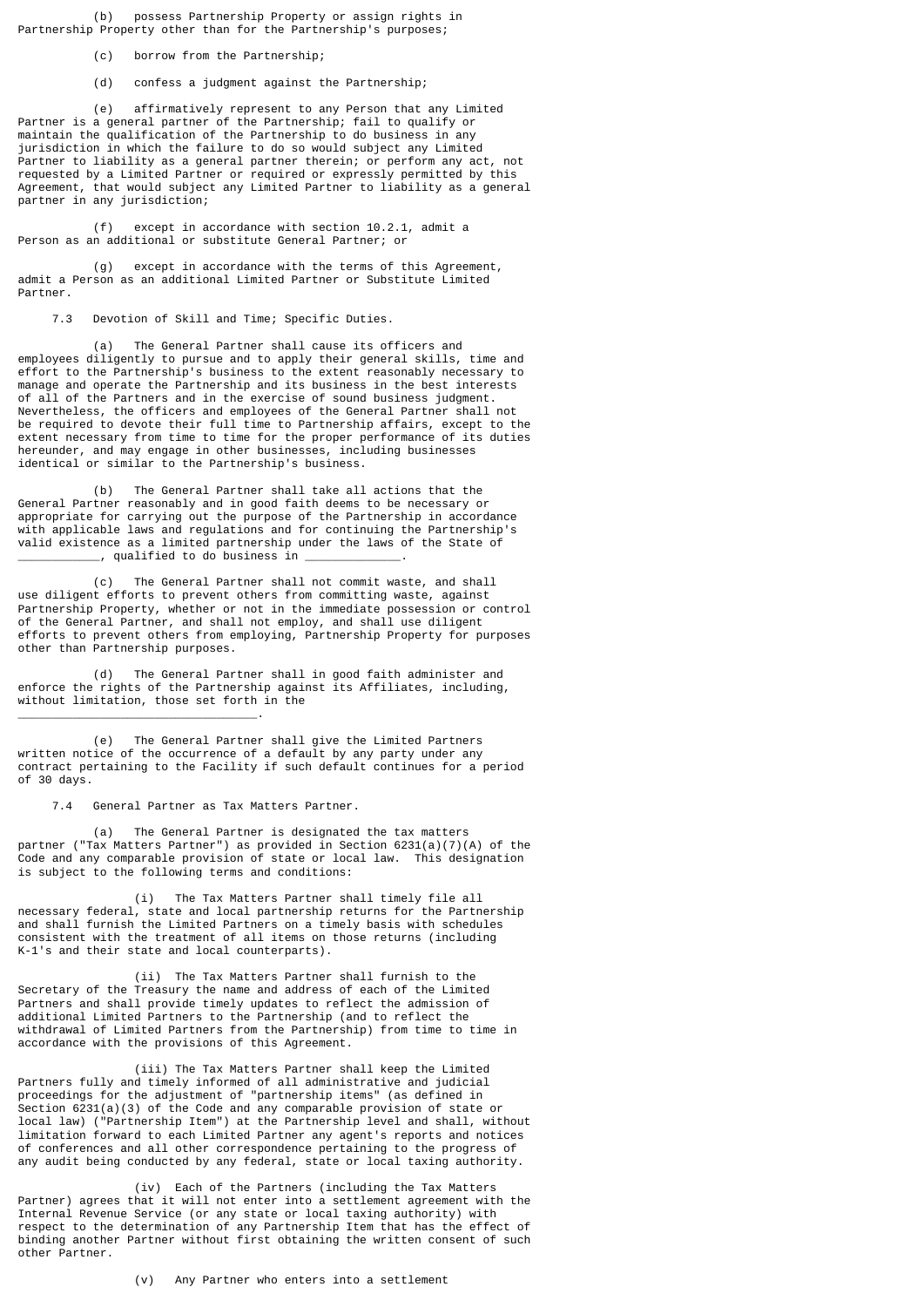agreement with any taxing authority with respect to any Partnership item shall notify the Tax Matters Partner of the agreement and its terms within 30 days from the date of such agreement, and the Tax Matters Partner shall notify the other Partners promptly and in any event of the settlement within 30 days of receipt of notification by the Partner entering into the settlement.

 (vi) If notice of an administrative proceeding under Section 6223 of the Code (or any comparable provision of state or local law) is received by a Limited Partner, the Limited Partner shall notify the Tax Matters Partner of the treatment of any Partnership item on the Limited Partner's income tax return which is or may be inconsistent with the treatment of that item on the Partnership return.

 (vii) If a notice of a final partnership administrative determination is mailed to the Tax Matters Partner, the Tax Matters Partner shall promptly notify each of the other Partners of said event and provide them with a copy of said notice. The Tax Matters Partner shall not, in its capacity as such, file a petition for a readjustment of any Partnership Item set forth in said notice in any of the courts described in Section 6226 of the Code unless requested to do so by (1) a majority of the Percentage Interests of the Limited Partners having an interest in the outcome (as defined in Section 6226(d) of the Code) or (2) in the event such majority is not obtainable, three quarters of the Limited Partners having an interest in the outcome or (3) in the event three-quarters of the Limited Partners having an interest in the outcome do not agree, the Limited Partner with an interest in the outcome that has the largest Percentage interest of such Partners.

 (viii) The Tax Matters Partner shall not extend the statute of limitations for assessment of tax deficiencies against any Partner with respect to adjustments to the Partnership's federal, state or local tax returns without the consent of all Partners.

 (b) Upon the admission to the Partnership of a substitute General Partner under the terms of Section 10.2 of this Agreement, such substitute General Partner shall be substituted as the Tax Matters Partner of the Partnership.

7.5 Compensation; Reimbursement; Indemnification.

 (a) The General Partner shall not receive any salary or other compensation for services rendered to the Partnership under this Agreement, except as set forth in this Section 7.5(a). If a Terminating Event occurs with respect to the General Partner and all of the Limited Partners elect to continue the Partnership notwithstanding the Terminating Event as provided in Section 11.2, then the Partnership shall pay any successor General Partner such salary and other compensation as may be approved by Majority Vote.

 (b) If the Partnership ever pays a salary or other compensation to the General Partner, the amount thereof shall be a Partnership Expense and deducted in computing Profits and Losses under Section 5.

 (c) No salary or other compensation shall be paid to any Limited Partner in its role as Limited Partner.

 (d) The Partnership shall reimburse the General Partner for Partnership Expenses it pays on the Partnership's behalf not attributable to the willful misconduct, bad faith or negligence of the General Partner or any Affiliate or any of their respective directors, officers, employees or agents.

 (e) The Partnership shall indemnify the General Partner against any liability, loss or expense, including, without limitation, reasonable attorneys' fees, litigation costs, settlement amounts and judgments, it may incur by reason of any act by or omission of the General Partner in connection with the management and operation of the Partnership and its business, unless the liability, loss or expense is caused by (i) the willful misconduct, bad faith or negligence of the General Partner or any Affiliate or any of their respective directors, officers, employees or agents, (ii) any other failure of any of the foregoing to act in good faith and in a manner that such Person reasonably believed, under the circumstances then existing, to be in the best interests of the Partnership, or (iii) any failure of the General Partner or any Affiliate to perform or observe any material term, covenant, agreement, condition or provision of this Agreement or any other agreement concerning the Facility to be performed or observed by it. The indemnity contained in this Section 7.5(e) shall be recoverable solely from the assets of the Partnership and shall not be recoverable from the Limited Partners.

 7.6 Execution of Partnership Instruments. The General Partner shall execute all deeds, leases, the Loan Agreement, Loan Note(s), the Transaction Documents, mortgages, joint venture or partnership agreements, contracts, certificates, correspondence and any and all other instruments executed on the Partnership's behalf in substantially the following form:

\_\_\_\_\_\_\_\_\_\_\_\_\_ Limited Partnership

By: \_\_\_\_\_\_\_\_\_\_\_\_\_\_\_\_\_\_\_\_\_, General Partner

 By: \_\_\_\_\_\_\_\_\_\_\_\_\_\_\_\_\_\_\_\_\_\_\_\_\_\_\_\_\_\_\_\_\_\_\_ (Name of authorized representative) Its: Title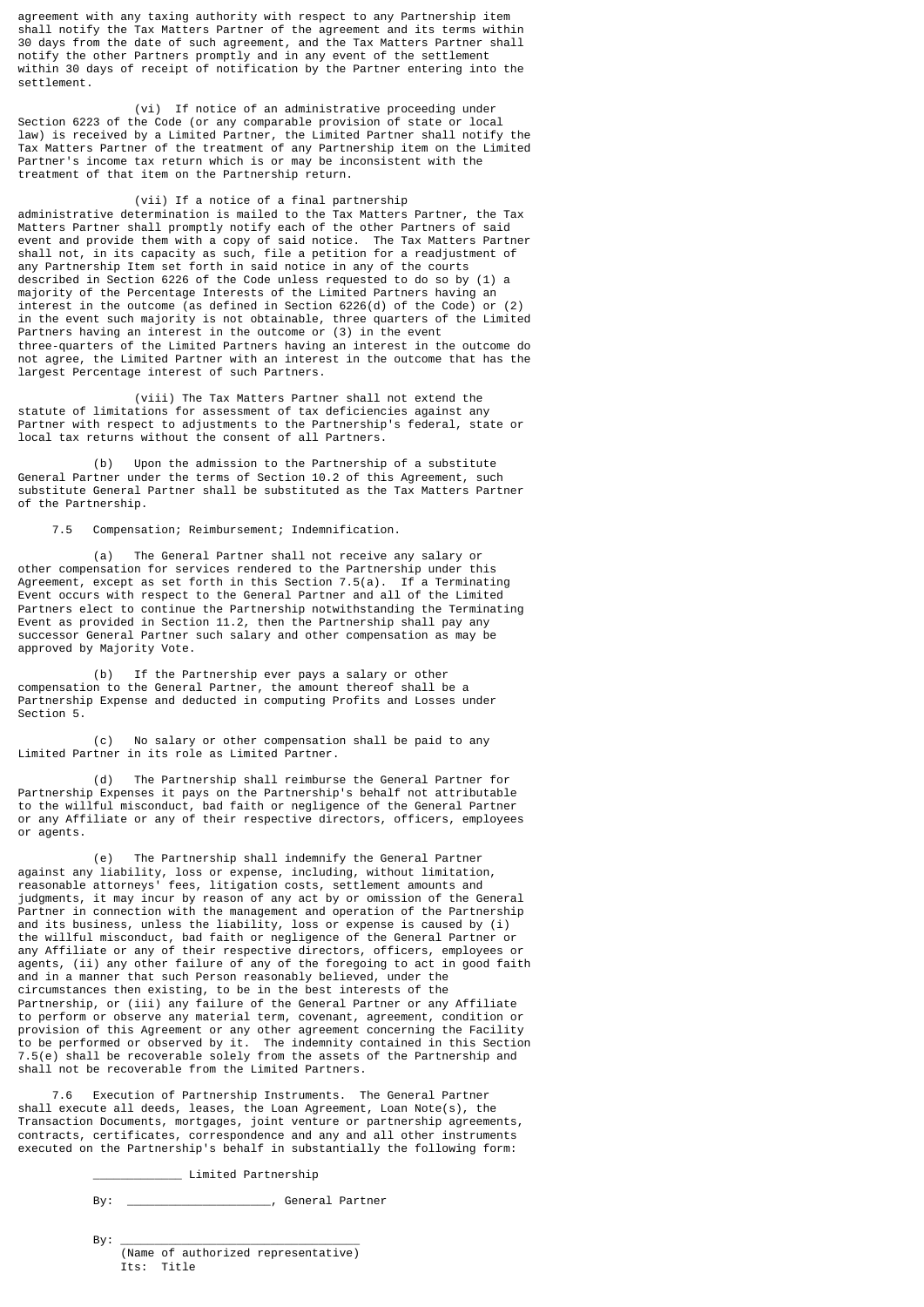7.7 Inconsistent Positions. No Partner shall report on its federal income tax return its distributive share of Partnership Profits or Losses or any Partnership Item in an amount or manner that is inconsistent with the Partnership's federal income tax return unless (a) the Partner proposing to take such position notifies the Tax Matters Partner in writing that it plans to do so at least 30 days in advance of filing its return (or such lesser period as may be practical under the circumstances) and (b) such Partner accompanies such notice with an opinion of independent tax counsel to the effect that the position which such Partner proposes to take is more likely to be sustained if challenged in a court of law than the position taken by the Partnership. The Tax Matters Partner shall promptly send a copy of such opinion to each of the other Partners, and such other Partners shall then have the right to take such position without producing such an opinion.

SECTION 8: APPROVAL RIGHTS OF THE LIMITED PARTNERS; MEETINGS

8.1 Approval.

 (a) The Limited Partners shall not, and shall have no right to, participate in the control of the Partnership's business. The Limited Partners shall not have the right to vote on any matters except as specifically provided in this Section 8.1 or elsewhere in this Agreement.

 (b) Without the prior Consent to the specific act by Majority Vote of the Limited Partners (or the prior Consent to the specific act by all the Partners or the affected Partners, as required by clause (iii) of this Section 8.1(b)), the General Partner shall not have the authority to, nor shall it:

 (i) dissolve the Partnership (other than in accordance with this Agreement);

 (ii) sell, exchange, lease, mortgage, pledge or otherwise transfer all or any substantial part of the Partnership Property (other than to create a security interest therein as contemplated in connection with the Loan Agreement and the Transaction Documents);

 (iii) amend this Agreement (except that (A) an amendment of this clause (iii) or of Section 7.2 shall require the Consent of all the Partners, (B) any amendment that would change any Partner's share of Profits, Losses, tax benefits or distributions shall require the Consent of the affected Partner, and (C) any amendment that would require any Partner to make any additional Contribution to the Partnership shall require the Consent of all the Partners);

 (iv) change the nature of the Partnership's business from that described in Section 2.4 or do any act that would make it impossible to carry on the ordinary business of the Partnership including, without limitation, make a determination permanently to cease operation of the Facility;

 (v) file any petition for the Partnership under the federal Bankruptcy Act, or seek the protection of any other federal or state bankruptcy or insolvency law or debtor relief statute or consent to or acquiesce in the filing of any such petition or the seeking of any such protection;

 (vi) cause or permit the Partnership to incur Indebtedness other than in the ordinary course of its business (except for Obligations incurred pursuant to and as defined in the Loan Agreement and the Transaction Documents) or act as guarantor or surety for the debts of another Person, or mortgage or otherwise encumber Partnership Property;

 (vii) cause the Partnership to modify, amend or waive  $(including failure to$ exercise the option to terminate the Operator for failure to maintain revenues) or the

 (viii) cause or permit the Partnership to enter into any contract or other agreement with, or employ or delegate duties to the General Partner or any Affiliate of the General Partner, or any shareholder, director, officer, employee or agent of any thereof; or

 (ix) cause the Partnership to prepay in whole or in part, refinance, increase, or otherwise modify, amend or waive any material provision of, or extend, any agreement, note, lease, mortgage, deed of trust or other obligation affecting Partnership Property.

 8.2 Consent of General Partner; Effect of Approval. Any matter specified in Section 8.1 that the Limited Partners have Consented to shall be taken only if the General Partner also Consents thereto, except that the General Partner shall exercise the option to terminate the Operator for failure to maintain revenues under the \_\_\_\_\_\_\_\_\_\_\_\_\_\_\_\_\_\_\_\_\_\_\_\_\_\_\_\_\_\_\_\_\_ if such failure occurs and the Limited Partners direct a termination. Upon the approval of any Partnership matter as provided in this Section 8.2, the General Partner shall be authorized and directed to conclude the matter so approved, and all Partners, including Partners who may have been opposed to the matter, shall be bound to conclude that matter and to execute any documents and take any other actions in furtherance thereof as the General Partner may deem necessary or desirable.

 8.3 Meetings of Partners. Partnership meetings shall be held at the Partnership's principal executive office and shall be held only when called by the General Partner or, for any matter on which the Limited Partners may vote, by Limited Partners representing not more than ten percent of the aggregate Percentage Interests held by Limited Partners.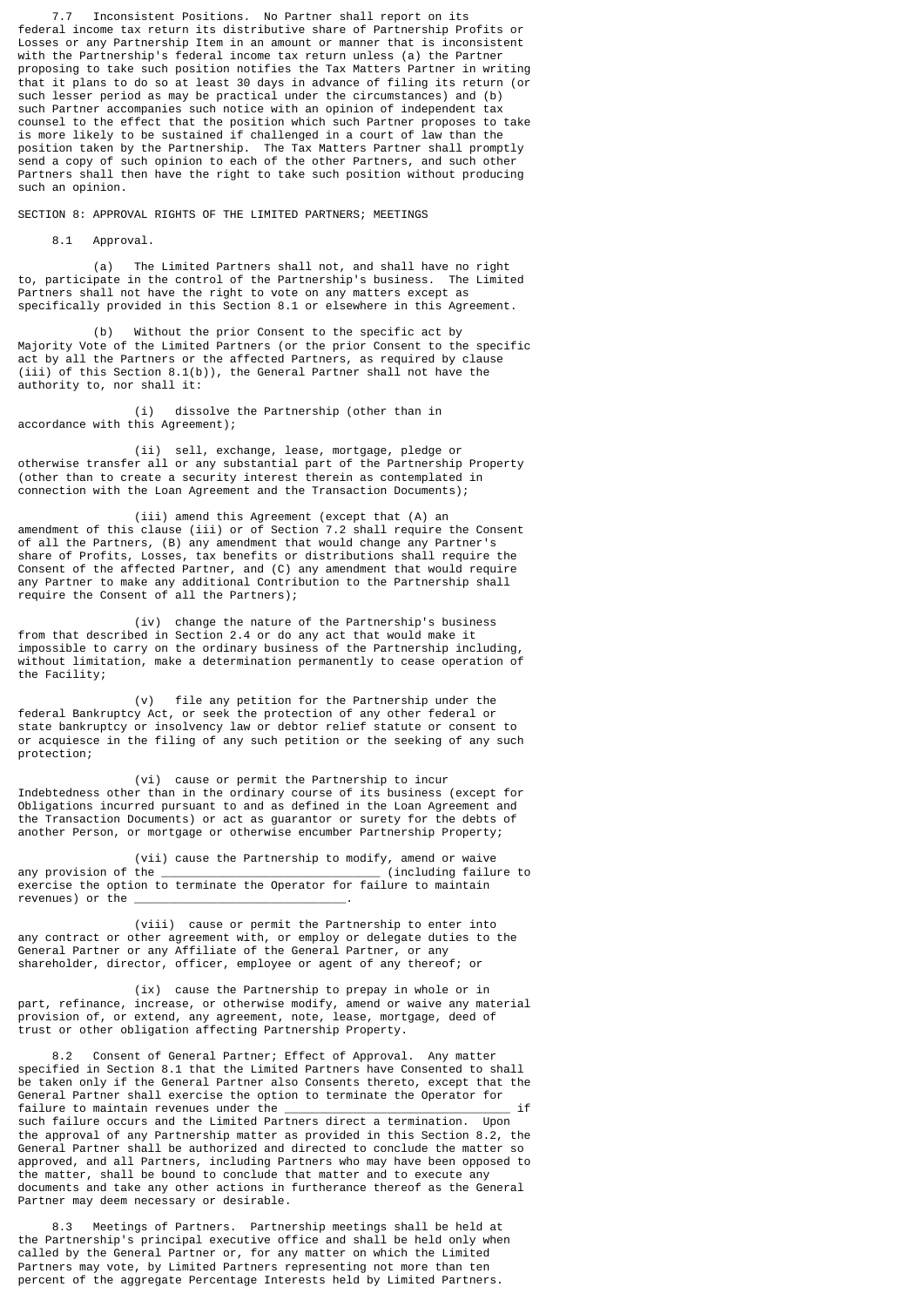Not less than ten nor more than sixty days' notice of a meeting shall be given in accordance with the provisions of Section 12.9. Any action that may be taken at a Partnership meeting may be taken without a meeting by written consent. The record date for determining Partners entitled to give written consent to Partnership action without a meeting shall be the day on which the first written consent is given.

Limitation on Liability. The liability of each Limited Partner shall be limited to the amount of its total Contribution as and when payable under the provisions of this Agreement. Except as required by law or pursuant to Section 4, a Limited Partner shall not have any liability to contribute money to the Partnership, shall not be personally liable for any obligations of the Partnership, and shall not be obligated to make loans to the Partnership.

 8.5 Indemnification of Limited Partners. The Partnership shall indemnify each Limited Partner against any liability, loss or expense, including, without limitation, reasonable attorneys' fees, litigation costs, settlement amounts and judgments, it may incur related to the ownership of Partnership Property or the conduct of the Partnership's business other than (a) taxes imposed on or measured by the net income of such Limited Partner and (b) liabilities, losses or expenses (i) caused by (A) the willful misconduct, bad faith or gross negligence of such Limited Partner or its officers, directors, employees or agents, or (B) the failure of such Limited Partner to make a contribution required to be made by it pursuant to Section 4.1 or to comply with Section 8.2, or (ii) arising out of conduct by such Limited Partner (or any officer, director, employee or agent thereof) in contravention of this Agreement that renders such Limited Partner liable as a general partner. The indemnity contained in this Section 8.5 shall be recoverable solely from the assets of the Partnership and shall not be recoverable from any Partner) (including the General Partner).

 8.6 No Liability of Officers, etc. Under no circumstances shall any officer, director or employee of any Limited Partner be liable to any other Partner other than for conduct constituting willful misconduct or gross negligence.

## SECTION 9: RECORDS, REPORTS AND ACCOUNTS

 9.1 Books and Records. The General Partner shall keep adequate books and records, setting forth a true and accurate account of all business transactions arising out of or in connection with the conduct of the Partnership's business, at the Partnership's principal executive office, including each of the following Partnership documents:

 (a) A current list of the full name and last known business or residence address of each Partner separately identifying the status of the Partner as a General Partner or a Limited Partner, together with the Contributions and Percentage Interest of each Partner and any amounts each Partner has agreed to contribute in the future.

 (b) A filed copy of the Partnership's certificate of limited partnership and all certificates of amendment thereto, together with executed copies of any powers of attorney pursuant to which any certificate has been executed.

 (c) Copies of the Partnership's federal, state and local income tax or information returns and reports, if any, for the six most recent fiscal years.

 (d) An original copy of this Agreement and all amendments hereto.

 (e) Financial statements of the Partnership for the six most recent fiscal years.

 (f) The Partnership's books and records for at least the current and past three fiscal years.

 9.2 Delivery to Limited Partner. Upon the request of a Limited Partner, the General Partner shall promptly deliver to the requesting Limited Partner, at the Partnership's expense, a copy of the information required to be maintained by paragraphs (a), (b) or (d) of Section 9.1.

 9.3 Inspection by Limited Partner. Each Limited Partner has the right, upon reasonable request, (a) to inspect and copy during normal business hours any of the Partnership records required to be maintained pursuant to Section 9.1, and (b) to obtain from the General Partner, promptly after becoming available, a copy of the Partnership's federal, state and local income tax or information returns for each year.

 9.4 Reports. The General Partner shall cause to be sent each Partner:

 (a) Monthly Statements: within 25 days after the end of each fiscal month of the Partnership, a statement of income and expense for such month and for the fiscal year to date, and a balance sheet substantially in the form of Exhibit B attached hereto; and

 (b) Annual Statements: within 45 days after the end of each fiscal year of the Partnership, a copy of: (i) a balance sheet of the Partnership as of the end of that year, and (ii) statements of income and cash flow of the Partnership for that year, setting forth in each case in comparative form the figures for the previous fiscal year (if any) and accompanied by an opinion of the Partnership Accountants stating that such financial statements of the Partnership present fairly the financial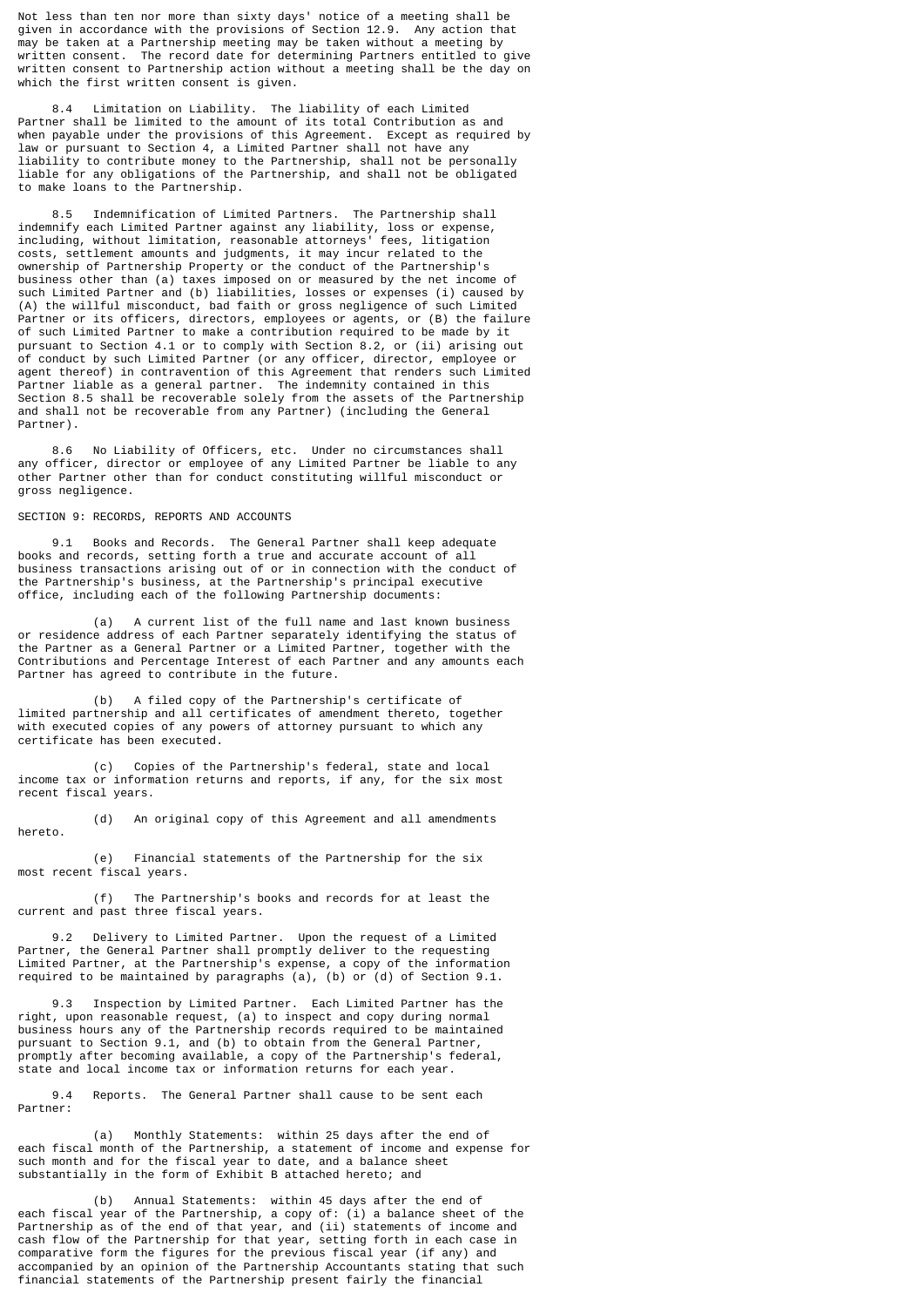condition of the Partnership and have been prepared in accordance with GAAP (except for changes in application in which such accountants concur); and

Tax Returns and Elections. The General Partner shall send to each Partner, within 60 days after the end of each taxable year, the information necessary for the Partner to complete its federal, state and local income tax returns. The information shall include a copy of the Partnership's federal, state and local income tax or information returns for the taxable year. Unless all of the Limited Partners shall otherwise agree, the General Partner shall make all income tax elections in the manner that has the effect of maximizing the after-tax return to the Limited Partners (assuming for this purpose that the Limited Partners are fully taxable on a current basis and can utilize all income tax benefits on a current basis).

 9.6 Bank and Money Market Accounts. The Partnership shall keep its cash funds in bank or money market accounts in its name at one or more banks or other financial institutions that the General Partner may select: provided, however, that such institution (a) shall be organized under the laws of the United States or any state thereof, and (b) shall have a combined capital, surplus and undivided profits of at least \$\_\_\_\_\_\_\_\_\_\_\_\_\_\_\_\_. The funds in any account may be withdrawn on the sole signature of the General Partner. Partnership funds shall not be commingled with funds of any other Person and shall be used only for Partnership purposes.

 9.7 Annual Audit. The Partnership Accountants shall be a firm of independent certified public accountants selected by the General Partner and acceptable to the Limited Partner. The Partnership Accountants shall audit each year the Partnership's books and records.

 9.8 Notification. The General Partner shall send each Limited Partner a notice of any litigation to which the Partnership is a party.

SECTION 10: DISPOSITION OF PARTNERSHIP INTERESTS

10.1 Generally.

 10.1.1 No Changes Except Pursuant to this Section. No Partner shall withdraw from or transfer any interest in the Partnership, and no Person shall become an Assignee or be admitted to the Partnership as a substituted or additional General Partner or as a substituted or additional Limited Partner, except as provided in this Section 10. Any Transfer made in violation of this Section 10 shall be void.

 10.1.2 Notice of Terminating Event. Each Partner or its legal representative or successor shall notify the Partnership promptly, but in no event later than 30 days, after the occurrence of a Terminating Event with respect to the Partner.

 10.1.3 Confirmation of Transfer of Interest. Each Partner who transfers an interest in the Partnership as permitted by this Section 10 shall provide written confirmation of such Transfer to the General Partner within 30 days after the Transfer or, if earlier, by January 15 of the calendar year following the calendar year in which the Transfer occurred. This written confirmation shall include (a) the names and addresses of the transferor and the transferee, (b) the taxpayer identification number of the transferor and, if known, of the transferee, (c) the date of the Transfer, and (d) the terms and conditions of the Transfer.

 10.1.4 Interest Certificates. The Interests shall be evidenced by registered Certificates in the form of Exhibit C hereto (the "Certificates"), numbered from 1 upwards. Each Certificate shall be executed by an authorized officer of the General Partner. No Certificate shall be valid or obligatory for any purpose or entitled to any benefit hereunder unless and until executed in the manner prescribed by this Section 10.1.4.

 10.1.5 Certificate Register. Books for the registration and for the transfer of Certificates (the "Certificate Register") shall be kept by the General Partner which is hereby appointed the registrar. On the request of any pledgee or holder of a security interest in any Interest, the General Partner will conspicuously note on the Certificate Register that the Certificate evidencing such Interest is subject to a security interest in favor of such pledgee or secured party; provided, however, such conspicuous note shall be eliminated from the Certificate Register upon the holder of the related Certificate providing the General Partner with a release or termination of the security interest signed by the holder of the security interest reflected in such Certificate Register. Upon surrender for transfer of a Certificate at the principal office of the Partnership, duly endorsed for transfer or accompanied by an assignment duly executed by the registered owner or the attorney of such registered owner duly authorized in writing, the General Partner shall execute and deliver in the name of the transferee or transferees a new fully registered Certificate or Certificates for like aggregate Interests; provided, however, if the Certificate Register concerning any Certificate which is surrendered for transfer is conspicuously noted as being subject to a security interest, the Certificate Register concerning the new fully registered Certificate or Certificates in the name of the transferee or transferees shall be similarly noted, unless a release or termination of the security interest with respect to the Interest transferred shall have been delivered to the General Partner signed by the holder of the security interest reflected in the Certificate Register. Certificates may be exchanged at the principal office of the Partnership for Certificates of like aggregate Interests bearing numbers not then outstanding. The General Partner shall require the payment, by any Limited Partner or its successor requesting transfer or exchange of Certificates, of any tax, trustee's fee,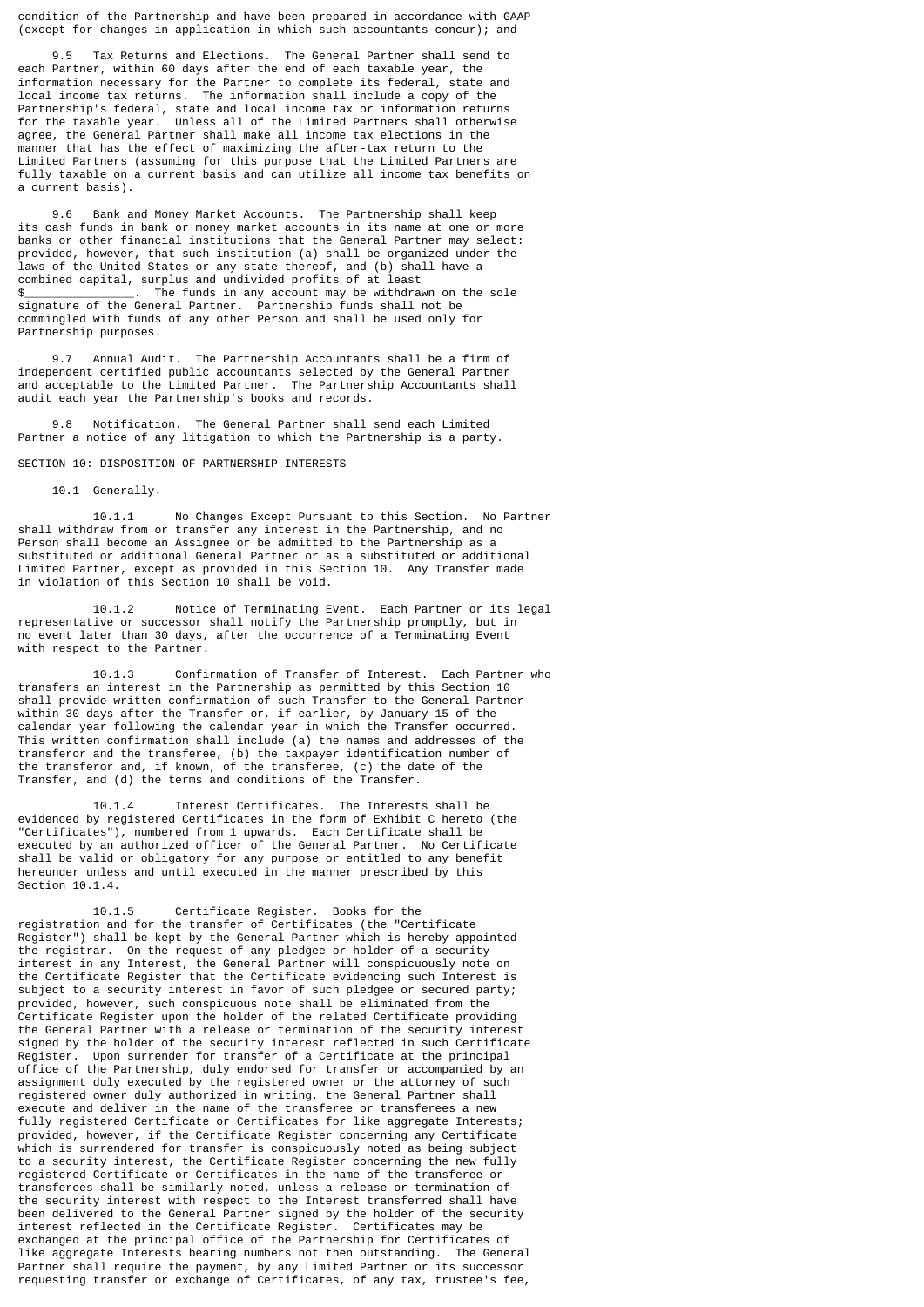legal fees, fee or other governmental charge required to be paid with respect to such transfer.

 10.1.6 Lost Certificates. In the event that any Certificate is mutilated, lost, stolen or destroyed, a new Certificate may be executed on behalf of the General Partner; provided that the General Partner shall have received indemnity from the registered owner or pledgee of the registered owner of the Certificate satisfactory to it and provided further, in case of any mutilated Certificate, that such mutilated Certificate shall first be surrendered to the General Partner, and in the case of any lost, stolen or destroyed Certificate, that there shall be first furnished to the General Partner evidence of such loss, theft or destruction satisfactory to the General Partner.

## 10.1.7 Covenants; Legend.

 (a) Each Limited Partner hereby represents, covenants and agrees with the Partnership for the benefit of the Partnership and all Partners that (i) he is not currently making a market in Interests and will not in the future make a market in Interests, (ii) he will not transfer, assign or otherwise convey his Interests on an established securities market, a secondary market (or the substantial equivalent thereof) within the meaning of Code Section 7704(b) (and any regulations, proposed regulations, revenue rulings, or other official pronouncements of the Internal Revenue Service or Treasury Department that may be promulgated or published thereunder), and (iii) in the event such Regulations, revenue rulings, or other pronouncements treat any or all arrangements which facilitate the selling of partnership interests and which are commonly referred to as "matching services" as being a secondary market or substantial equivalent thereof, he will not transfer any Interest through a matching service that is not approved in advance by the Partnership. Each Limited Partner further agrees that he will not transfer any Interest to any Person unless such Person agrees to be bound by this Section 10 and to transfer such Interests only to Persons who agree to be similarly bound. The Partnership shall, from time to time and at the request of a Limited Partner, consider whether to approve a matching service and shall notify all Partners of any matching service that is so approved.

 (b) Each Limited Partner hereby agrees that the following legend may be placed upon any counterpart of this Agreement, the Certificates or any other document or instrument evidencing ownership of Interests:

 The Partnership Interests represented by this document have not been registered under any securities laws and the transferability of such Interests is restricted. Such Interests may not be sold, assigned or transferred, nor will any assignee, vendee, transferee or endorsee thereof be recognized as having acquired any such Interests by the issuer for any purposes, unless (1) a registration statement under the Securities Act of 1933, as amended, with respect to such Interests shall then be in effect and such transfer has been qualified under all applicable state securities laws, (2) the availability of an exemption from such registration and qualification shall be established to the satisfaction of counsel to the Partnership or (3) such sale, assignment or transfer is made pursuant to the foreclosure of a security interest or pledge granted in connection with the Loan Agreement as defined in the Limited Partnership  $\_$  Limited Partnership ("Partnership Agreement").

 The Interests represented by this document are subject to further restriction as to their sale, transfer, hypothecation, or assignment as set forth in the Partnership Agreement. Said restriction provides, among other things, no vendee, transferee, assignee, or endorsee of a Limited Partner shall have the right to become a substituted Limited Partner except by compliance with Section 10 thereof.

10.2 General Partner.

 10.2.1 Transfers. The General Partner shall not transfer its Partnership interest as General Partner to any Person without the consent of the Limited Partner in its sole discretion.

 10.2.2 Terminating Events. Upon the occurrence of a Terminating Event with respect to the General Partner, if the Partners elect to continue the Partnership pursuant to Section 11.2, the terminated General Partner's interest shall be converted to a Limited Partner's interest with the same Percentage Interest and Capital Account; provided, however, that the terminated General Partner shall not be entitled to vote on the admission, compensation or extent of Partnership interest of its successor General Partner and the Partnership interest of the terminated General Partner shall be diluted, on a pro rata basis with all of the other Limited Partners' Partnership interests, to provide compensation or a Partnership interest, or both, to its successor; and provided, further, that if such Terminating Event is the removal of the General Partner for cause pursuant to Section 10.2.5, the Partnership shall be entitled to set off against distributions to which such terminated General Partner might otherwise be entitled under this Agreement all damages suffered by the Partnership (including, without limitation, the reasonable costs and expenses of removal and substitution of the General Partner) arising out of the act or omission of the terminated General Partner (acting in any capacity) or any Subsidiary or Affiliate thereof, with respect to this Agreement or any other agreement relating to the Facility, giving rise to such removal.

 10.2.3 Additional General Partner. Except as provided in this Agreement or as the Act may require, no additional General Partner shall be admitted to the Partnership.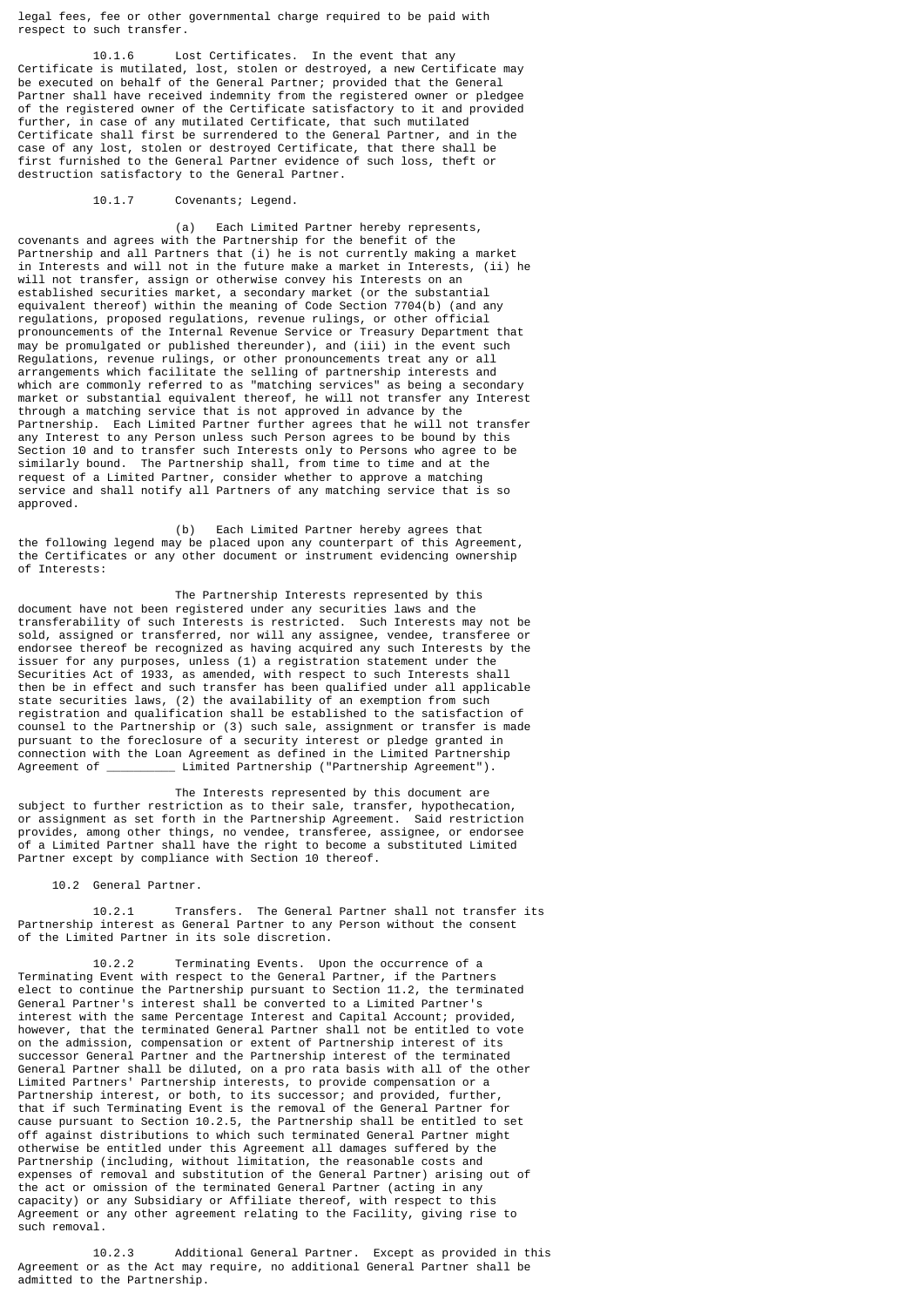10.2.4 Withdrawal. The General Partner shall not resign or withdraw capital from the Partnership.

 10.2.5 Removal. The Limited Partners may not remove the General Partner except for cause. For purposes of this Section 10.2.5, "cause" shall mean (a) the commission of any act by the General Partner (or any of its directors, officers, employees or agents purporting to act on the General Partner's behalf in his or her capacity as such) that constitutes willful misconduct, bad faith or gross negligence; or (b) the breach by the General Partner of any material provision of this Agreement and the General Partner's failure to cure such breach within 30 days after notice thereof by a Limited Partner, or, with respect to any breach that is not reasonably capable of cure within 30 days, the General Partner's failure to take steps to cure such breach within such 30-day period and thereafter to prosecute such cure to completion with reasonable diligence.

10.3 Limited Partners.

 10.3.1 Transfers. A Limited Partner may transfer its Partnership Interest at any time: (a) subject to the limitations set forth in Section 10.3.3, to any Partner, or (b) subject to the right of first refusal set forth in Section 10.7 and to the limitations set forth in Section 10.3.3, to any Person of its choice, in whole or in part and only in accordance with this Section 10.3.1. If the General Partner receives a notice of assignment effected in compliance with the preceding sentence signed by both the transferring Limited Partner and its Assignee, the Assignee shall become entitled to receive the transferring Limited Partner's share of Profits, Losses and distributions and shall succeed to the transferring Limited Partner's Capital Account as of the end of the day on which the General Partner receives the notice; provided, however, that an Assignee shall become a Substitute Limited Partner only with the General Partner's approval and upon satisfaction of the conditions for substitutions set forth in Section 10.5.

10.3.2 Terminating Events.

 (a) Election. Upon the occurrence of a Terminating Event with respect to a Partner (other than the removal of the General Partner for cause pursuant to Section 10.2.5), the Partnership may elect to purchase its Partnership interest by written notice to the terminated Partner's successor or legal representative within 15 days of the Terminating Event, in accordance with the procedures and principles set forth in Section 10.3.2(b).

 (b) Purchase of Partnership Interest. If the Partnership elects to purchase the terminated Partner's Partnership interest, the Partnership shall pay the terminated Partner or its successor or legal representative the fair market value of its Partnership interest, determined by agreement between the terminated Partner's successor or legal representative and the Partnership or, if they cannot agree, by an appraisal. In such event, (i) the first two appraisers shall be chosen, respectively, by the terminated Partner's successor or legal representative and the General Partner (or the successor general partner in the event the terminated partner is the General Partner), and (ii) the terminated Partner or its successor (or estate, as the case may be) shall pay one-half of the fees and expenses of the appraisers, and the Partnership shall pay the other half. Payment of the purchase price may, at the Partnership's option, be made by the Partnership's unsecured promissory note, which shall bear interest at the minimum rate required under the federal income tax laws to avoid imputed interest or original issue discount. Principal and interest shall be payable in three equal annual installments commencing on the first anniversary date of the Term Loan Note. Such note shall provide for attorneys' fees in the event of suit, prepayment without penalty and acceleration upon default or dissolution of the Partnership, and the Indebtedness evidenced thereby shall be subordinated.

 (c) No Purchase. If the Partnership elects not to purchase the Partnership interest of a terminated Partner, the legal representative or successor of the terminated Partner (other than a trustee in bankruptcy) shall, upon submission to the General Partner of (i) certified evidence of the Terminating Event and the successor's authority and (ii) a copy of this Agreement executed by the successor, become a Substitute Limited Partner in the place of the terminated Partner as of the end of the day on which the General Partner receives the documents required by this Section 10.3.2(c), unless pursuant to Section 10.5 the General Partner shall in its sole discretion withhold its Consent to admission of such Person as a Substitute Limited Partner.

 10.3.3 Prohibited Transfers. Notwithstanding anything else contained in this Agreement, no Transfer shall be permitted that (a) is not supported by an opinion of counsel, or other acceptable evidence reasonably satisfactory in form and substance to the Tax Matters Partner, that such transfer will not (i) have adverse federal income tax consequences to the Partnership or any Partner (other than the Terminated Partner) or (ii) result in a violation of the securities laws of the United States of America, including without limitation the Securities Act of 1933, or of the securities laws of any state which may be applicable thereto; (b) would result in any one Person (whether a Partner, including the transferor Partner, or an Assignee) having a Percentage Interest of less than five but more than zero percent; or (3) would result in the violation of any pledge or security interest which has been registered or noted in the Certificate Register.

 10.3.4 Withdrawal by Limited Partner. A Limited Partner may not withdraw capital from the Partnership.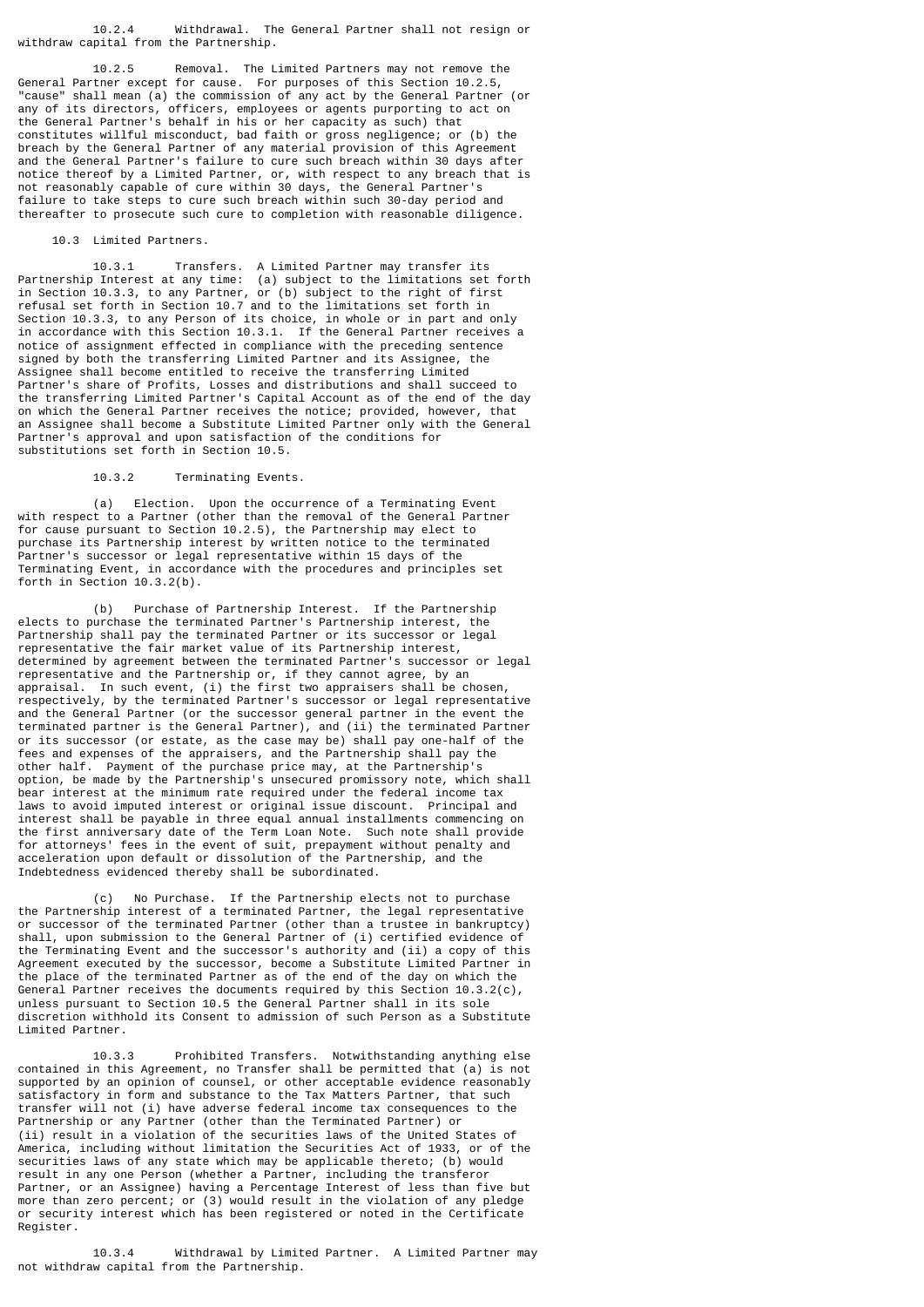10.4 Binding on Successors. Subject to the provisions of this Section 10, the rights and obligations of the Partners under this Agreement shall inure to the benefit of and bind their respective heirs, successors and assigns.

 10.5 Conditions to Substitutions. An Assignee shall not be entitled to vote on Partnership matters and shall not have any other rights of a Partner other than the right to Profits, Losses and distributions, unless and until the General Partner Consents to the admission of the Assignee as a Substitute Limited Partner pursuant to this Section 10.5. Assignee shall become a Substitute Limited Partner and the General Partner hereby consents to such substitution at the time the Assignee (a) pays all Partnership Expenses in connection with its substitution; (b) submits a duly executed instrument of assignment, in a form satisfactory to the General Partner, (i) specifying the Partnership interest assigned to it and (ii) setting forth the assigning Partner's intention that the Assignee succeed to the assigning Partner's Partnership interest; and (c) executes a copy of this Agreement. The General Partner also may require, as a condition to the admission of a Substitute Limited Partner, that the Assignee submit an opinion of counsel, reasonably satisfactory in form and substance to the General Partner, stating that the Assignee's admission as a Substitute Limited Partner will not (x) violate any state or federal securities laws or (y) adversely affect the Partnership's tax status or have any adverse tax consequences as to any Partner. The General Partner, the admission of a Substitute Limited Partner shall be effective as of the close of the day on which all of the conditions specified in this Section 10.5 have been satisfied.

 10.6 No Release or Waiver. Neither the provisions of, nor consummation of the transactions contemplated by, this Section 10 shall constitute a release or waiver of any claims or rights which the Partnership or any Partner may have against the Partnership or any of the Partners as a consequence of a breach of this Agreement.

10.7 Right of First Refusal.

 (a) Offer. Before any Limited Partner transfers its Partnership interest pursuant to Section 10.3.1(a), that Partner (the "Selling Partner") shall notify the General Partner in writing that the Selling Partner wants to transfer its Partnership interest. The notice shall contain a full and complete designation of the price at and terms on which the Selling Partner is proposing for Transfer of its Partnership interest.

 (b) Acceptance. The partnership, within 60 days of receipt of the notice described in Section 10.7(a) (the "Initial Offer Period"), shall have the right to purchase the Selling Partner's partnership interest at the price and on the terms stated in the notice. If the partnership elects not to exercise its right to purchase, the General Partner shall promptly notify the other Partners in writing of the Selling Partner's intent to transfer its Partnership interest and the price and terms of the Transfer. The Partners other than the Selling Partner, subject to Section 10.3.3, shall have the right, exercisable by written notice to the General Partner during an additional period of 30 days (the "Additional Offer Period"), to purchase the Selling Partner's Partnership interest at the price and on the terms stated in the Selling Partner's notice to the General Partner. If the other Partners elect not to exercise their right to purchase, the Selling Partner may transfer its partnership interest for a price and on terms no less favorable to the Selling Partner than those described in the notice for a period of 180 days following the end of the Additional Offer Period. If the Selling Partner does not complete the Transfer of its partnership interest during this period, the provisions of this Section 10.7(b) shall again apply to any later Transfer. If more than one Partner decides to purchase the Selling Partner's Partnership interest, the accepting Partners, subject to Section 10.3.3, shall each purchase shares of the Selling Partner's Partnership interest in proportion to their respective Percentage Interests.

 (c) Rights of Buyer. A purchaser of all or any portion of the Selling Partner's partnership interest, other than the Partnership or an existing Partner, shall be an Assignee and shall become a Substitute Limited Partner only with the General Partner's approval and upon satisfaction of the requirements of Section 10.5. If the purchaser is the General Partner, it shall become a Limited Partner to the extent of the Partnership interest it acquires.

## SECTION 11: DISSOLUTION AND WINDING UP

 11.1 Dissolution. The Partnership shall dissolve upon the first to occur of the following dates and events:

(a) February 2, 2025.

 (b) A Majority Vote of all Partners and the Consent of the General Partner to dissolve.

 (c) Subject to the provisions of Section 11.2, the occurrence of a Terminating Event with respect to the General Partner or the General Partner ceasing to be the General Partner.

 (d) The entry of a decree of judicial dissolution under the Act by a court of competent jurisdiction.

 (e) The sale of all or substantially all of the Partnership Property.

11.2 Continuation. Upon the occurrence of a Dissolution pursuant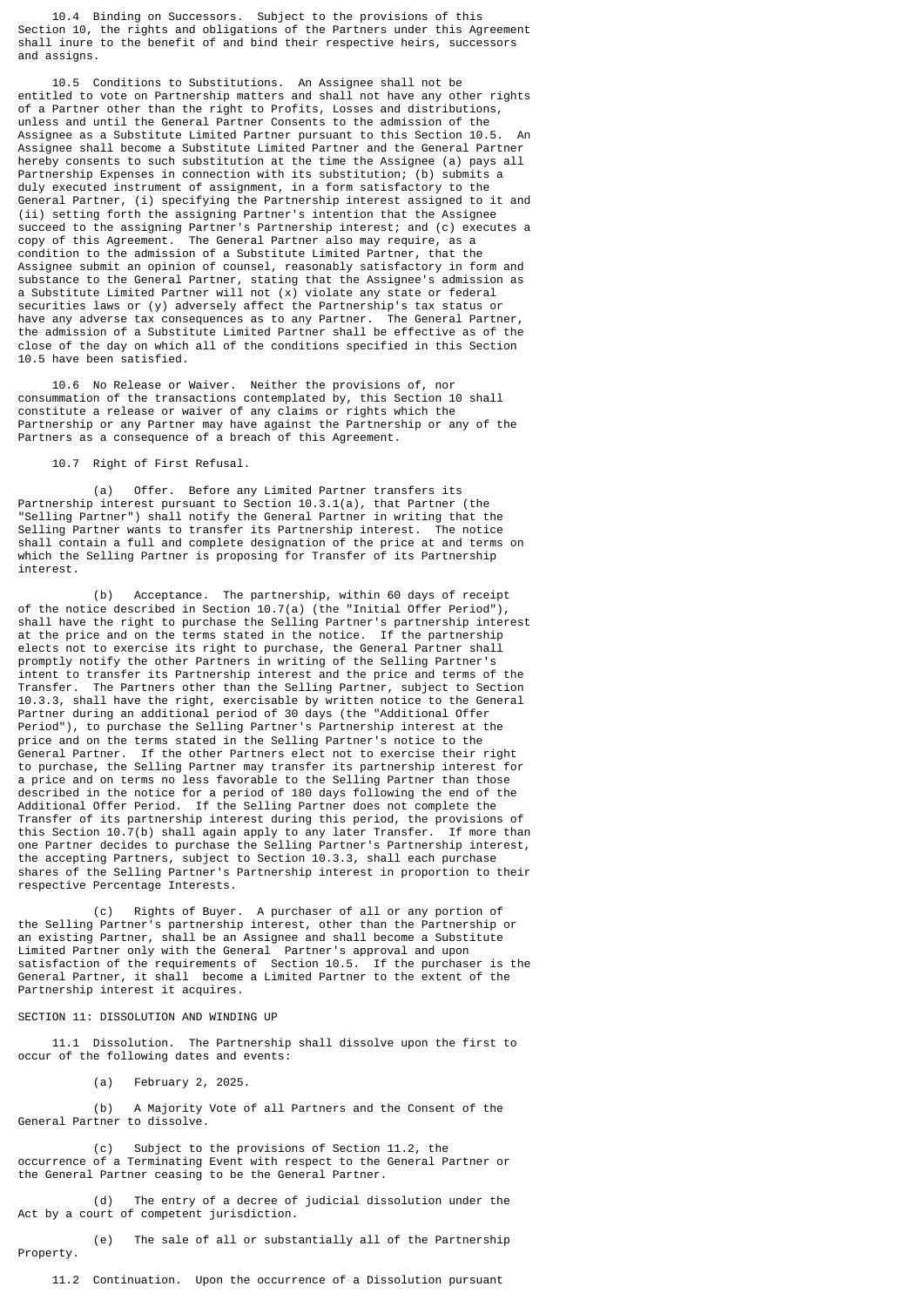to clause (c) of Section 11.1, the Limited Partners may elect to continue the Partnership's business and to admit a new General Partner by the unanimous written Consent of the Limited Partners. Expenses relating to the Partnership's continuation shall constitute Partnership Expenses.

 11.3 Distributions on Dissolution. Upon the Partnership's dissolution, if the Partnership is not continued pursuant to Section 11.2, then the Partnership's business shall be wound up and the Partnership Property shall be liquidated. Partnership Property and cash of the Partnership in the course of the liquidation shall be applied and distributed in the following order:

 (a) Payment to creditors of the Partnership, including Partners and their Subsidiaries and Affiliates, in the order of priority provided by law. In the discretion of the General Partner, reserves may be established to meet any contingent obligations or liabilities and, if and when such contingencies shall cease to exist, any remaining assets in such reserves shall be distributed as provided in this Section 11.3.

 (b) Distributed to the Partners in accordance with the positive balances in their Capital Accounts. For purposes of distributions to Partners, positive Capital Account balances shall be determined after taking into account all appropriate Capital Account adjustments for the fiscal year in which the liquidation occurs (other than the adjustments required by the distributions themselves), with any Partnership Property distributed in kind being deemed to have been sold by the Partnership for its fair market value and any Profits or Losses realized or sustained upon dispositions (or deemed dispositions) of Partnership Property by the partnership being allocated in accordance with Section 5. Payment by the Partnership with respect to the balances of the Partner's Capital Accounts shall be made by the end of that fiscal year or, if later, within 90 days after the date of the liquidation. The Limited Partners shall not be required to restore any negative balances in their Capital Accounts.

## SECTION 12: MISCELLANEOUS

 12.1 Inconsistency with Loan Agreement. Any provision of this Partnership Agreement to the contrary notwithstanding, until all Obligations as defined in the Loan Agreement have been paid in full, neither the General Partner nor the Limited Partner may or shall take any step or exercise any power under this Agreement which would create, with the passage of time and the giving of notice, if required, an Event of Default as defined in the Loan Agreement or any other Transaction Document.

 12.2 Headings. The headings used in this Agreement have been inserted for convenience of reference only and in no way shall restrict or otherwise modify any of the terms or provisions hereof.

 12.3 Time of Essence. All times and dates in this Agreement shall be of the essence.

 12.4 Entire Agreement. This Agreement comprises the entire understanding and agreement among the Partners and supersedes all prior and contemporaneous discussions, negotiations, agreements and communications among any of the Partners, whether oral or written, with respect to the subject matter of this Agreement.

 12.5 Amendment. This Agreement may be amended only upon the affirmative vote or Consent of the Partners as provided in Section 8.

 12.6 Governing Law; Submission to Jurisdiction. This Agreement shall be governed by and construed in accordance with the laws of the State of \_\_\_\_\_\_\_\_\_\_\_\_\_\_\_ as applied to contracts among residents of

\_\_\_\_\_\_\_\_\_\_\_\_\_\_\_\_\_ wholly to be performed within that State. The parties agree that any dispute arising in connection with this Agreement may be resolved in the state or federal courts located in Oklahoma County, Oklahoma or \_\_\_\_\_\_\_\_\_\_\_\_\_\_\_\_\_ County, \_\_\_\_\_\_\_\_\_\_\_\_\_\_, and each party hereby submits to the jurisdiction of those courts.

 12.7 Attorneys' Fees. If any Partner seeks to enforce its rights under this Agreement by legal proceedings or otherwise, the non-prevailing party shall pay the prevailing party's costs and expenses, including, without limitation, reasonable attorneys' fees.

 12.8 Severability. If any provision of this Agreement is determined to be unenforceable for any reason, it shall be adjusted rather than voided, if possible, to achieve the intent of the parties. In any event, all of the other provisions shall be deemed valid and enforceable to the greatest possible extent.

 12.9 Terminology. In this Agreement, the masculine, feminine or neuter gender, and the singular or plural number, shall each include the others whenever the context so indicates.

 12.10 Notices. Any notice or other communication required or permitted to be given under this Agreement shall be in writing, and shall be deemed effective upon receipt after mailing by first- class registered or certified mail return receipt requested, postage pre-paid, or upon personal delivery or dispatch by telegram, telex (with confirmed answer back), facsimile transmission or other written telecommunication, addressed to the Partnership at its principal executive office or to the Partners at their respective addresses appearing on the Partnership's books from time to time. The foregoing addresses may be changed by notice given as provided in this Agreement.

 12.11 Counterparts. This Agreement may be signed in counterparts, each of which shall be deemed an original but all of which together shall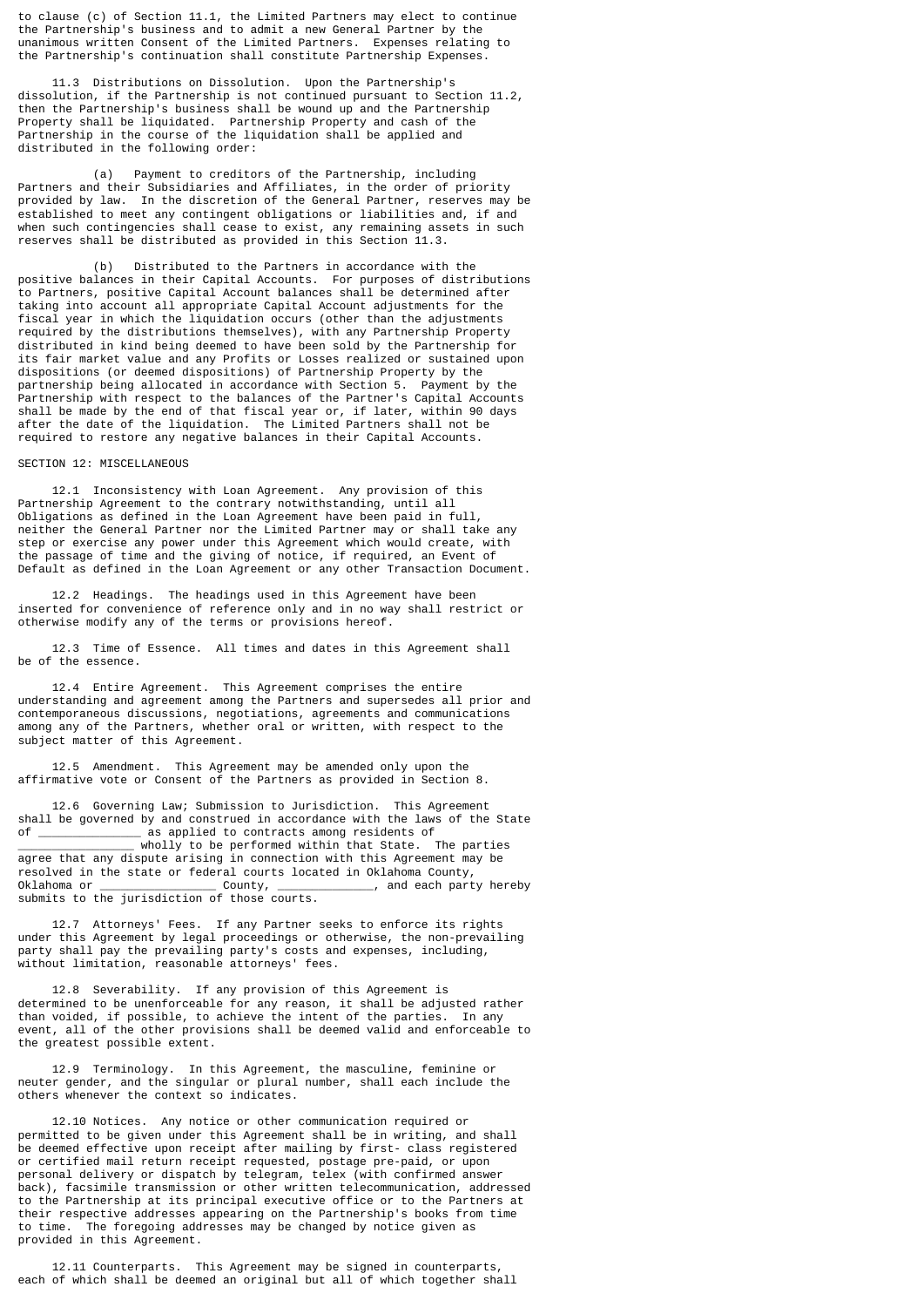constitute one and the same agreement.

 12.12 Cross-References. All cross-references in this Agreement, unless specifically stated otherwise, refer to provisions of this Agreement.

 12.13 Further Assurances. Each Partner shall execute, with acknowledgment or affidavit if required, all documents and writings reasonably necessary or desirable for the formation of the Partnership and the achievement of its purpose. Each Partner hereby represents and warrants that the individual signing this Agreement on its behalf is duly authorized to execute and deliver this Agreement on behalf of such Partner.

 12.14 No Partition. No Partner nor any legal representative, successor, heir or assignee of any Partner shall have the right to partition the Partnership Property or any part thereof or interest therein, or to file a complaint or institute any proceeding at law or in equity to partition the Partnership Property or any part thereof or interest therein. Each Partner, for itself and its legal representatives, heirs, successors and assigns, hereby waives any such rights. The Partners intend that during the term of this Agreement, the rights of the Partners and their successors in interest, as among themselves, shall be governed solely by the terms of this Agreement and, to the extent consistent with this Agreement, by the Act.

 12.15 Waiver. No waiver of any provision of this Agreement shall be deemed effective unless contained in a writing signed by the party against whom the waiver is sought to be enforced. No failure or delay by any party in exercising any right, power or remedy under this Agreement shall operate as a waiver of any such right, power or remedy, and no waiver of any breach or failure to perform shall be deemed a waiver of any subsequent breach or failure to perform or of any other right arising under this Agreement.

 12.16 Not for Benefit of Creditors. The provisions of this Agreement are intended only for the regulation of relations among Partners, putative Partners and the Partnership. This Agreement is not intended for the benefit of non-Partner creditors and does not grant any rights to non-Partner creditors.

 12.17 Other States. If the Partnership's business is carried on or conducted in states other than the State of \_\_\_\_\_\_\_\_\_\_\_\_\_\_\_\_, then each Partner shall execute any document that the General Partner may require or request in order that the General Partner may legally qualify the Partnership to transact business in the other states. The General Partner may, from time to time, designate a Partnership office or principal place of business in any other state.

 12.18 Withholding. The General Partner shall comply with any income tax withholding obligations that may be imposed from time to time by the Code with respect to distributions to Partners.

 12.19 Representations of Limited Partners. The Limited Partner represents to the General Partner that it is an sophisticated investor capable of protecting its interests in this transaction and that it is acquiring its Partnership interest for its own account for investment and not with a view to or for sale in connection with any distribution of such Partnership interest (but subject, nevertheless, to any requirement of law that the disposition of its property remain within its control at all times).

 12.20 Exhibits. The following Exhibits are attached hereto and incorporated herein by this reference:

EXHIBIT A Rules Under Treasury Regulations Section 1.704-1(b)

EXHIBIT B Form of Monthly Report

 $\overline{\phantom{a}}$  , and the contract of the contract of the contract of the contract of the contract of the contract of the contract of the contract of the contract of the contract of the contract of the contract of the contrac

EXHIBIT C Form of Certificate

 IN WITNESS WHEREOF, each of the Partners has executed this Agreement as of the date first written above.

GENERAL PARTNER

 By:\_\_\_\_\_\_\_\_\_\_\_\_\_\_\_\_\_\_\_\_\_\_\_ Name: Title:

LIMITED PARTNER

LSB HOLDINGS, INC.

 By:\_\_\_\_\_\_\_\_\_\_\_\_\_\_\_\_\_\_\_\_\_\_\_ Name: Title:

EXHTRTT A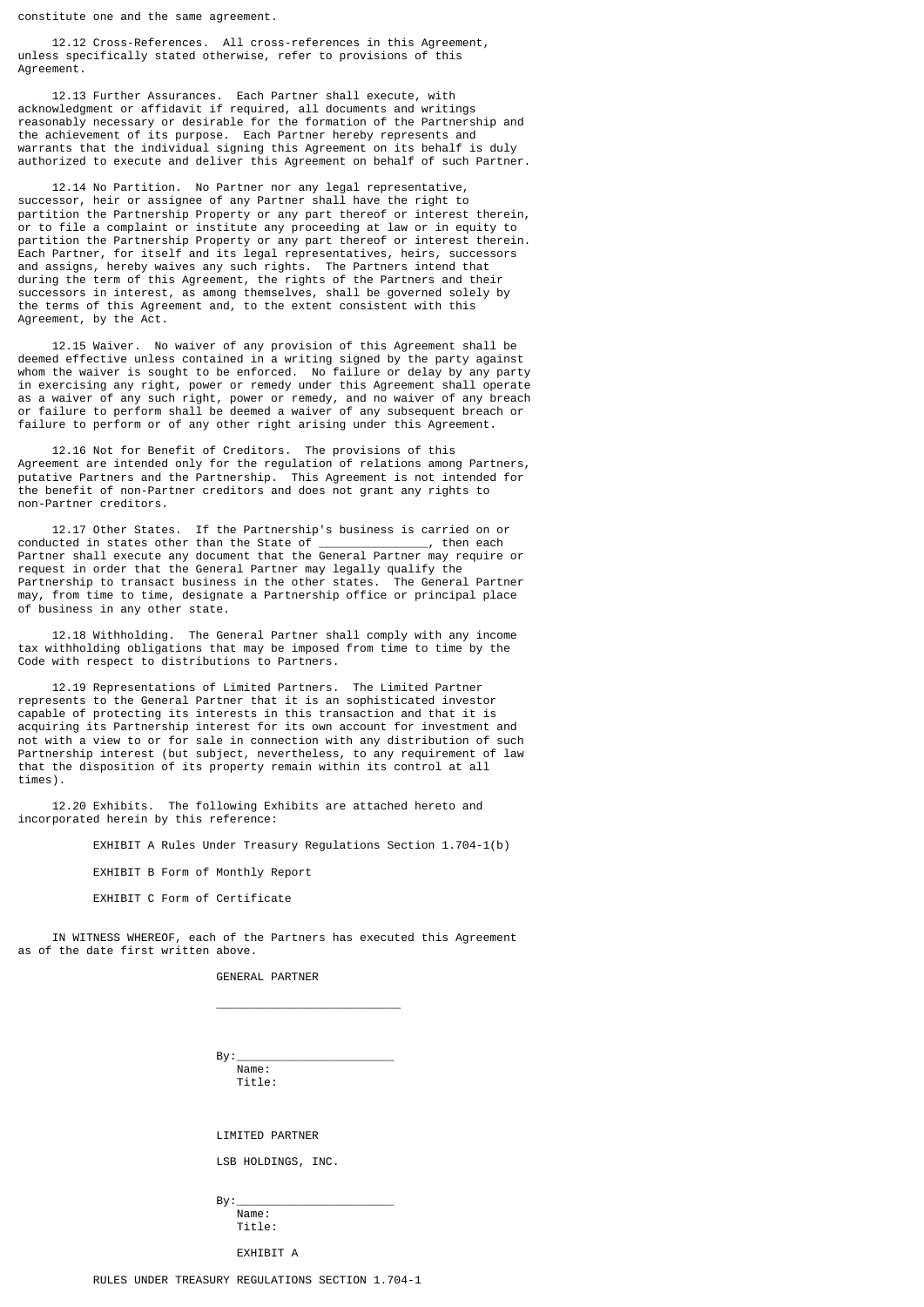Determination of Tax Book Value.

 (a) The Tax Book Value of an asset shall be its adjusted basis for federal income tax purposes, except as follows:

 (b) The Tax Book Value of an asset contributed by a Partner to the Partnership shall be its fair market value. The Net Book Value of such asset shall be its Tax Book Value net of liabilities secured by the asset to the extent the Partnership is considered to assume or take subject to the liability under Section 752 of the Code, in accordance with the rules set forth in Treasury Regulations Section 1.704-1(b).

 (c) The Tax Book Value of each item of Partnership Property shall be adjusted to equal its fair market value, as reasonably determined by the Tax Matters Partner in good faith in accordance with Treasury Regulations Section 1.704-1(b)(2)(iv)(f), as of the following times: (i) The acquisition of an additional interest in the Partnership by any new or existing Partner in exchange for more than a de minimis Contribution to the Partnership's capital, (ii) the distribution by the Partnership to a Partner of more than a de minimis amount of Partnership Property, (iii) the liquidation of the Partnership within the meaning of Treasury Regulation Section 1.704-1(b)(2)(ii)(g), and (iv) any time that the Tax Matters Partner determines in good faith that such adjustment is needed to fairly reflect the interests of the Partners and is in compliance with Section 704(b) and the Regulations thereunder.

 (d) If the Tax Book Value of an item of Partnership Property has been determined or adjusted pursuant to paragraph (b) or (c), it shall thereafter be adjusted in accordance with Treasury Regulations Section 1.704-1(b)(2)(iv)(g) by the depreciation, depletion, amortization, other cost recovery deductions and gain or loss as computed for book purposes with respect to that asset.

Determination of Profits and Losses.

 Profits and Losses for each fiscal year or other period shall be an amount equal to the Partnership's taxable income or loss for that year determined in accordance with Code Section 703(a), including for this purpose all items of income, gain, loss or deduction required to be stated separately pursuant to Code Section 703(a)(1), with the following adjustments:

 (a) Any income of the Partnership that is exempt from federal income tax shall be added.

 (b) Any expenditures of the Partnership described in Code Section  $705(a)(2)(B)$  or treated as Code Section  $705(a)(2)(B)$  expenditures pursuant to Treasury Regulations Section  $1.704-1(b)(2)(iv)(i)$  shall be subtracted.

 (c) Gain or loss resulting from any disposition of Partnership Property with respect to which gain or loss is recognized for federal income tax purposes shall be computed by reference to the Tax Book Value of the property disposed of.

 (d) Depreciation, amortization, and other cost recovery deductions shall be taken into account by reference to the Tax Book Value of an item of Partnership Property, but if the Tax Book Value of an item of Partnership Property differs from its adjusted tax basis at the beginning of the year, the allowable tax deduction with respect to that item shall be deemed to be an amount which bears the same ratio to the Tax Book Value of the item as the deduction computed for tax purposes with respect to the item for that year or period bears to its beginning adjusted tax basis (except that if such property has a zero adjusted basis, the book depreciation, depletion, or amortization may be determined under any reasonable method selected by the General Partner).

Special Rules for Credit and Recapture Allocations.

 (a) Any federal tax credit shall be allocated among the Partners, in accordance with their Percentage Interests, as of the date the property giving rise to the credit is placed in service.

 (b) If the adjusted tax basis of any property that has been placed in service by the Partnership is increased pursuant to the Code, such increase service by the ractive single accretion of the same proportions as the tax credit that is recaptured with respect to the property is shared among them.

 (c) Any reduction, pursuant to the Code, in the adjusted tax basis (or cost) of Partnership Property shall be allocated among the Partners in the same proportions as the basis (or cost) of the property is allocated under the Code.

General Rules for Maintaining Capital Accounts.

Required increases to Capital Accounts:

 1. The amount of money contributed by the Partner to the Partnership.

 2. The Net Book Value of any asset contributed by the Partner to the Partnership.

 3. Allocations to the Partner of Partnership income and gain (or items thereof), including income and gain exempt from tax and income and gain described in paragraph (2)(iv)(g) of Treasury Regulations Section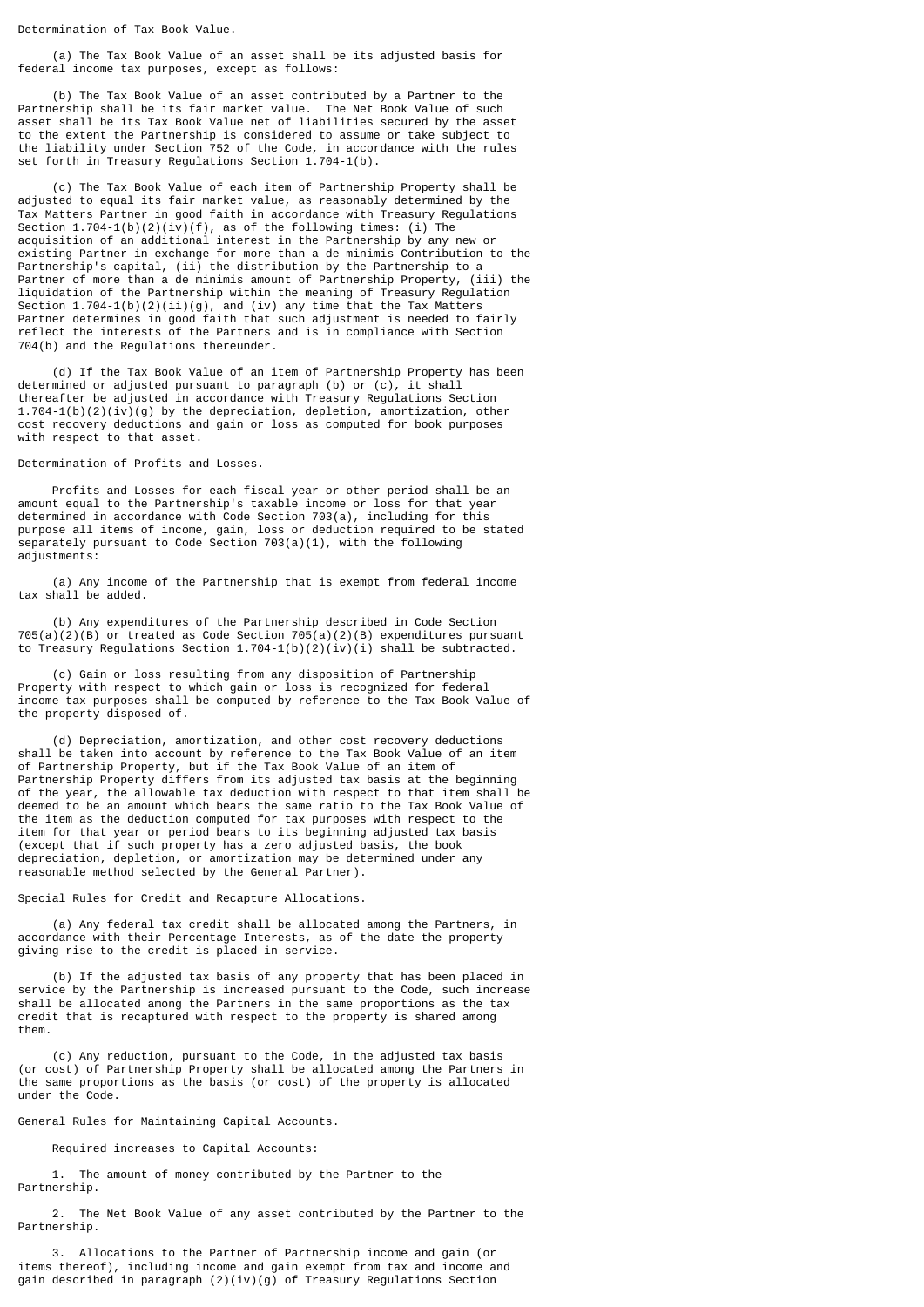1.704-1(b), but giving effect to paragraph (4) (i) of Treasury Regulations Section  $1.704 - 1(b)$ .

Required Decreases in Capital Accounts:

 1. The amount of money distributed to the Partner by the Partnership.

 2. The Tax Book Value of property distributed to the Partner by the Partnership (net of liabilities securing the distributed property that the Partner is considered to assume or take subject to under Code Section 752).

 3. Allocations to the Partner of Partnership expenditures described in Section  $705(a)(2)(b)$ .

Allocations of Partnership loss and deduction (or items thereof), including items of loss and deduction described in paragraph  $(2)(iv)(g)$  of Treasury Regulations Section 1.704-1(b), but excluding items described in 3 above and giving effect to paragraph (4)(i) or (4)(iii) of Treasury Regulations Section 1.704-1(b). Capital accounts must be otherwise adjusted in accordance with additional rules set forth in Treasury Regulations Section 1.704-1(b).

Special Rules for Maintaining Capital Accounts.

 1. A Partner who has more than one interest in the Partnership shall have a single capital account that reflects all of the Partner's interests, whether general or limited and regardless of the time and manner in which the interests were acquired.

Pursuant to Treasury Regulations Section

1.704-1(b)(2)(iv)(g)(2), unrealized income or deductions with respect to accounts receivable, accounts payable or other accrued but unpaid items that have an adjusted tax basis that differs from their book value shall be treated under rules and principles analogous to those that apply to book and tax value differences for depreciation, depletion, amortization and gain or loss.

 3. In the event the Tax Book Value of Partnership Property is adjusted pursuant to this Exhibit A, the Capital Accounts of all Partners shall be adjusted simultaneously pursuant to the allocation provisions of Section 5 to reflect the aggregate net adjustment as if the Partnership recognized gain or loss equal to the amount of such aggregate net adjustment.

 4. If any interest in the Partnership is transferred in accordance with this Agreement, the transferee shall succeed to the Capital Account of the transferor to the extent it relates to the transferred interest.

If the Tax Matters Partner reasonably determines in its good faith judgment that it is necessary or desirable to modify the manner in which the Capital Accounts are determined or maintained in order to comply with Treasury Regulations Section 1.704-1(b), the Tax Matters Partner shall make the appropriate modification, provided that the modification is not likely to have a material effect on the amount distributable to any Partner upon the dissolution of the Partnership.

#### EXHIBIT B

 FORM OF MONTHLY REPORT BALANCE SHEET

ASSETS

 CURRENT ASSETS Cash Accounts Receivable Prepaid Insurance

TOTAL CURRENT ASSETS

 FIXED ASSETS Cost of Assets Accum. Depreciation

TOTAL FIXED ASSETS

 OTHER ASSETS Organizational Costs Acc. Amort. Org. Cost TOTAL OTHER ASSETS

TOTAL ALL ASSETS

#### LIABILITIES AND EQUITY

 CURRENT LIABILITIES Accounts Payable

TOTAL CURRENT LIABILITIES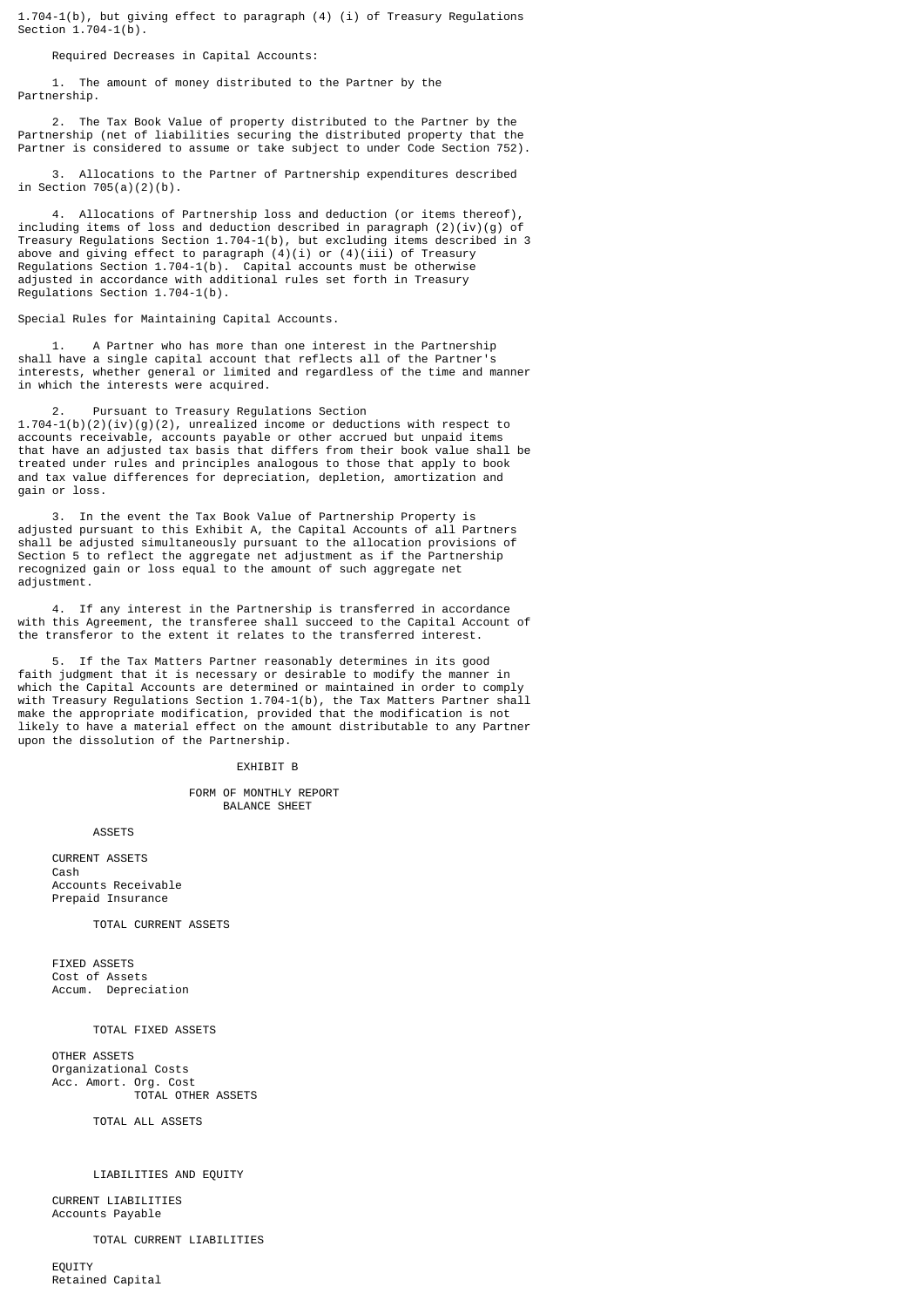Distributions Capital Net Income (Loss)

#### TOTAL EQUITY

TOTAL LIABILITIES AND EQUITY

# EXHIBIT B

#### FORM OF MONTHLY REPORT INCOME STATEMENT

OPERATING REVENUES

# \_\_\_\_\_\_\_\_\_\_\_\_\_\_\_\_\_\_\_\_\_\_\_\_ Revenue

 Interest Income Misc. Income

TOTAL NET REVENUES

 GENERAL OPERATING EXPENSES Maintenance Outside Services Insurance Expense Accounting Fees Bank Charges Depreciation Amortization Organiz. Costs Interest Misc. Expense

## TOTAL EXPENSES

NET INCOME (LOSS)

## EXHIBIT C

## FORM OF CERTIFICATE

 THE PARTNERSHIP INTERESTS REPRESENTED BY THIS DOCUMENT HAVE NOT BEEN REGISTERED UNDER ANY SECURITIES LAWS AND THE TRANSFERABILITY OF SUCH INTERESTS IS RESTRICTED. SUCH INTERESTS MAY NOT BE SOLD, ASSIGNED OR TRANSFERRED, NOR WILL ANY ASSIGNEE, VENDEE, TRANSFEREE OR ENDORSEE THEREOF BE RECOGNIZED AS HAVING ACOUIRED ANY SUCH INTERESTS BY THE ISSUER FOR ANY PURPOSES, UNLESS (1) A REGISTRATION STATEMENT UNDER THE SECURITIES ACT OF 1933, AS AMENDED, WITH RESPECT TO SUCH INTERESTS SHALL THEN BE IN EFFECT AND SUCH TRANSFER HAS BEEN QUALIFIED UNDER ALL APPLICABLE STATE SECURITIES LAWS, (2) THE AVAILABILITY OF AN EXEMPTION FROM SUCH REGISTRATION AND QUALIFICATION SHALL BE ESTABLISHED TO THE SATISFACTION OF COUNSEL TO THE PARTNERSHIP OR (3) SUCH SALE, ASSIGNMENT OR TRANSFER IS MADE PURSUANT TO THE FORECLOSURE OF A PLEDGE OR SECURITY INTEREST GRANTED IN CONNECTION WITH THE LOAN AGREEMENT AS DEFINED IN THE LIMITED PARTNERSHIP AGREEMENT OF \_\_\_\_\_\_\_\_\_\_\_\_\_\_\_\_\_\_ LIMITED PARTNERSHIP ("PARTNERSHIP

AGREEMENT").

 THE INTERESTS REPRESENTED BY THIS DOCUMENT ARE SUBJECT TO FURTHER RESTRICTION AS TO THEIR SALE, TRANSFER, HYPOTHECATION, OR ASSIGNMENT AS SET FORTH IN THE PARTNERSHIP AGREEMENT. SAID RESTRICTION PROVIDES, AMONG OTHER THINGS, NO VENDEE, TRANSFEREE, ASSIGNEE, OR ENDORSEE OF A LIMITED PARTNER SHALL HAVE THE RIGHT TO BECOME A SUBSTITUTED LIMITED PARTNER EXCEPT BY COMPLIANCE WITH SECTION 10 THEREOF.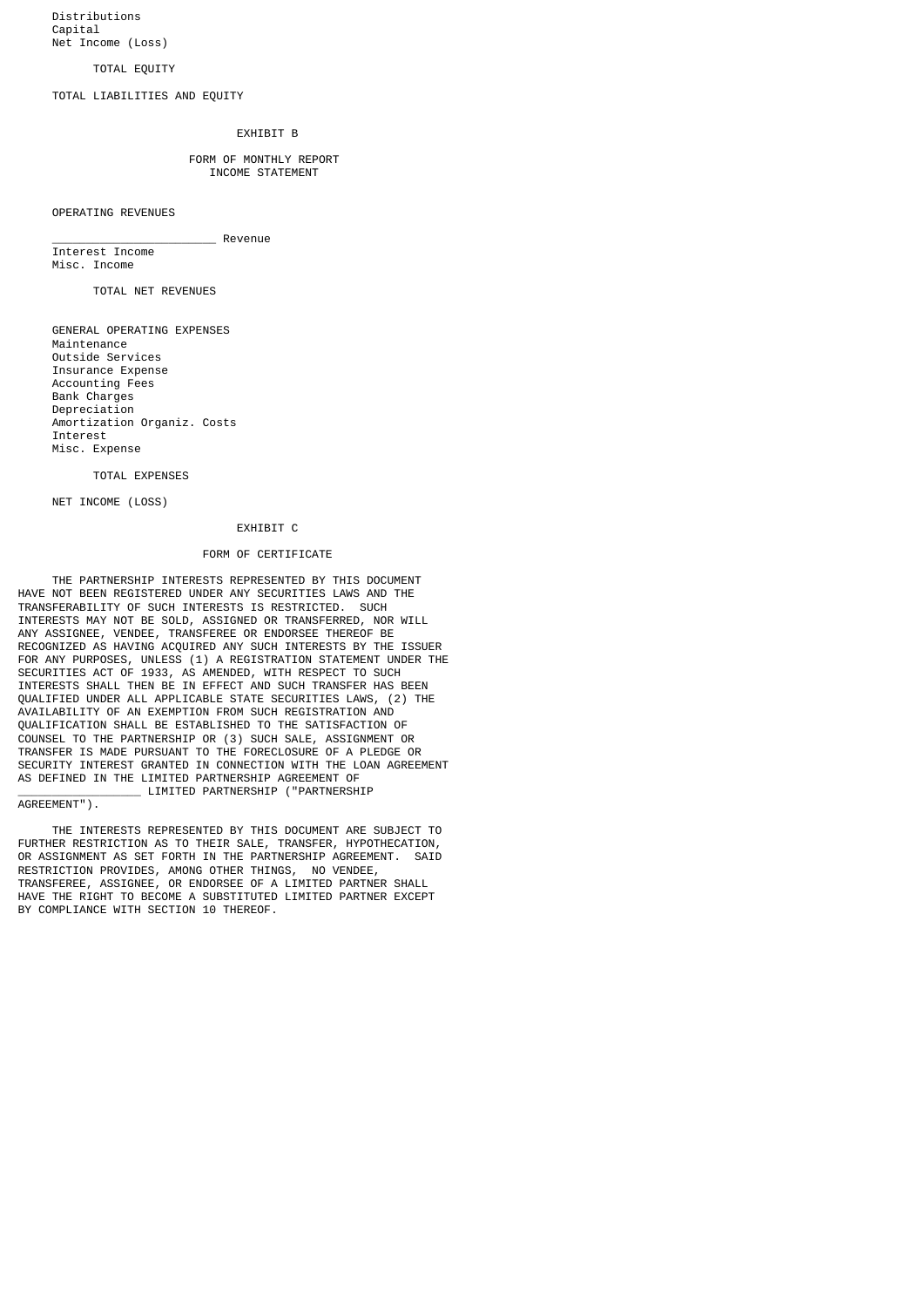March 21, 1996

Jack Golsen 1299 Glenbrook Terrace Oklahoma City, Oklahoma 73116

> RE: Employment Agreement and Amendment to Severance Agreement dated January 17, 1989

## Dear Jack:

 The Board of Directors of LSB Industries, Inc. ("LSB" or "the Company") has considered and recognizes the long standing contribution that you have made to LSB and its subsidiaries as LSB's founder, president and Chairman of the Board. We have considered and reviewed your invaluable contributions to the Company in these various roles and your future value to LSB. In recognition of your contributions and importance to the Company, it is our purpose and goal to encourage you to always make your services available to LSB. To that end, we have met and agree to the following Agreement ("Agreement"). If you accept these terms and agree to the following, please sign and return the enclosed copy of this letter.

 WHEREAS the services, knowledge and contributions of Jack E. Golsen are considered of utmost value to LSB; and

 WHEREAS, the Board of Directors desires to induce Jack E. Golsen to continue to make his services and knowledge available to LSB.

 NOW, THEREFORE, LSB Industries, Inc. hereby agrees to provide the following compensation and benefits to Jack E. Golsen ("Golsen") for the term set forth below:

- 1. Term. This Agreement shall commence immediately and shall continue for three years ("the Initial Three Year Term"). At the end of the Initial Three Year Term, this Agreement shall automatically extend for an additional three year period (the "Second Three Year Term") unless terminated by either party by the giving of written notice at least one (1) year prior to the termination of the Initial Three Year Term. At the end of the Second Three Year Term, this Agreement shall automatically extend for an additional three year period unless terminated by either party by the giving of written notice at least one (1) year prior to the termination of the Second Three Year Term (the "Third Three Year Term"). The Initial Three Year Term, Second Three Year Term, and Third Three Year Term shall collectively be referred to as the "Term".
- 2. Position and Duties.
- a. The Company agrees to employ Golsen, and Golsen agrees to such employment, as an Executive Officer of the Company or such other position as is acceptable to Golsen in writing. For purposes of this Agreement, "Board Chairman" or "Chairman of the Executive Committee" shall be considered an Executive Officer. Golsen's authority and duties shall be at least commensurate in all material respects with the most significant of those exercised by Golsen during the 12-month period immediately preceding the date of this Agreement. Golsen's duties and services shall be performed at the location where he was employed by the Company immediately preceding the date of this Agreement or any other office or location satisfactory to Golsen.
- b. Excluding any periods of vacation and sick leave to which Golsen is entitled, Golsen agrees to devote reasonable attention and time to the business and affairs of the Company and, to the extent necessary and consistent with Section 2.a. above, to discharge the responsibilities assigned to him hereunder, to use reasonable efforts to perform faithfully and efficiently such responsibilities. It shall not be a violation of this Agreement for Golsen to (i) serve on corporate, civic or charitable boards or committees, (ii) deliver lectures, fulfill speaking engagements or teach at educational institutes, and (iii) manage personal investments, so long as such activities do not significantly interfere with the performance of Golsen's responsibilities as an employee of the Company in accordance with this Agreement. It is expressly understood and agreed that, to the extent that any such activities have been conducted by Golsen prior to the date of this Agreement, the continued conduct of such activities (or the conduct of activities similar in nature and scope thereto) subsequent to the date of this Agreement shall not thereafter be deemed to interfere with the performance of Golsen's responsibilities to the Company.
- 3. Compensation and Benefits.
- a. Base Salary. The Company shall pay to Golsen an annual base salary at his 1995 base rate of salary as such may be adjusted from time to time by the Compensation Committee of the Board of Directors of the Company, but such shall never be adjusted to an amount less than Golsen's 1995 base salary ("Annual Base Salary"),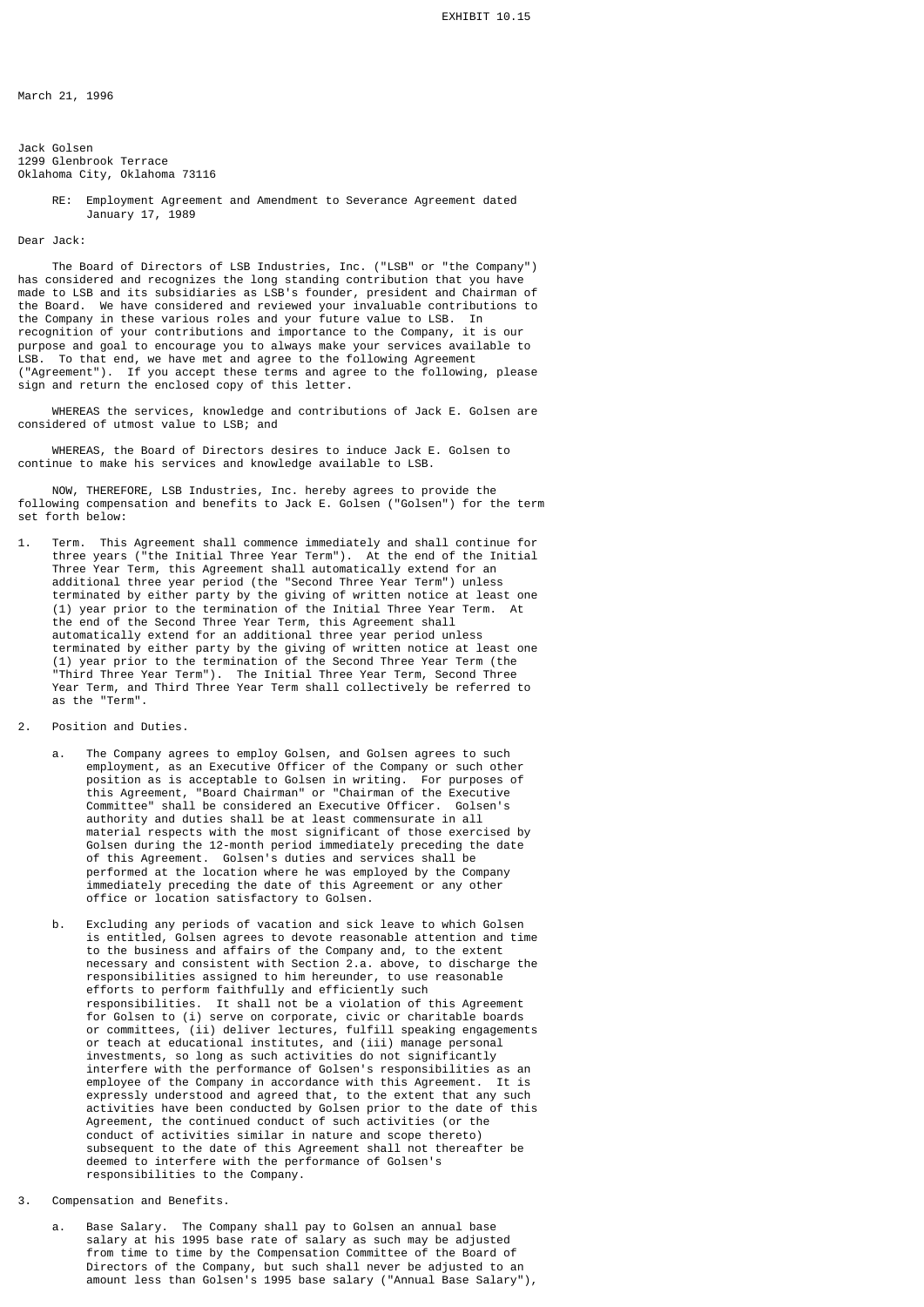payable in equal bi-weekly installments, less appropriate withholdings and deductions, in accordance with the Company's customary payroll practices.

- b. Bonus. In addition to the Golsen's Annual Base Salary, as adjusted, the Company shall pay to Golsen an annual bonus ("Bonus") as may be determined by the Compensation Committee of the Board of Directors of LSB from time to time.
	- c. Benefits.
		- (1) Golsen shall be eligible for such employee benefits and participation in employee benefit plans as are generally made available to other employees of the Company, subject to the terms and conditions of such benefits and plans and as such benefits and plans may be changed by the Company from time to time in its sole discretion. Such benefits in existence as of the date hereof are as follows:
			- (a) Group medical insurance coverage.
			- (b) Group life insurance coverage.
		- (2) In addition, Golsen shall be eligible to participate in and be provided the following individual benefits at a minimum:
- (a) Stock options as granted from time to time by the Company's Board of Directors or the Stock Option Committee of the Board of Directors.
- (b) Death benefit package as set forth in the agreement between Golsen and the Company dated April 1, 1981 and amended March 1, 1993, as hereafter amended, modified or renewed.
	- (c) Split dollar life insurance in an amount approved by the Compensation Committee of the Board of Directors of LSB, but no less than \$3,000,000.
- (d) Severance Agreement, dated January 17, 1989, between Golsen and the Company, as amended, modified or renewed and attached hereto (the "Severance Agreement"), except that the Severance Agreement is hereby amended as follows:
	- i) Subsection 1.2 of the Severance Agreement is hereby amended to read, in its entirety, as follows:
	- "1.2 The "Change of Control Period" is the period commencing on the date hereof and ending on the third anniversary of such; provided, however, that commencing on the date one year after the date hereof, and on each annual anniversary of such date (the date one year after the date hereof and each annual anniversary of such date, is hereinafter referred to as the "Renewal Date"), the Change of Control Period shall be automatically extended so as to terminate three (3) years from such Renewal Date, unless at least one (1) year prior to the Renewal Date the Company shall give notice that the change of Control Period shall not be so extended."
		- ii) Subsection 3.2 "Cause" of the Severance Agreement is hereby amended to read, in its entirety, as follows:
- "3.2 Cause. The Company may terminate Golsen's employment for "Cause". For purposes of this Agreement, termination of Golsen's employment by the Company for "Cause" shall mean termination for one of the following reasons:
	- the ultimate conviction (after all appeals have been decided) of Golsen of a felony involving moral turpitude by a federal or state court of competent jurisdiction; or
- "b. if Golsen's serious willful gross misconduct or willful gross neglect of his duties as set forth herein has resulted in material damage to the Company and its subsidiaries, taken as a whole; provided that (i) no action or failure to act by Golsen will constitute a reason for termination if Golsen believed in good faith that such action or failure to act was in the Company's or its subsidiaries' best interest, and (ii) failure of Golsen to perform his duties hereunder<br>due to Disability shall not be considered willful gross due to Disability shall not be considered willful gross misconduct or willful gross negligence of duties for any purpose."
- iii) The Severance Agreement, as amended by this Section 3c(2)(d), shall remain in full force and effect.
- (e) The Board hereby agrees that Golsen may, at his option, purchase any life insurance policies in effect on his life for an amount equal to the net cash value of such insurance. The policy funding the benefit of 3c(2)(b) of this letter shall be excepted from this option.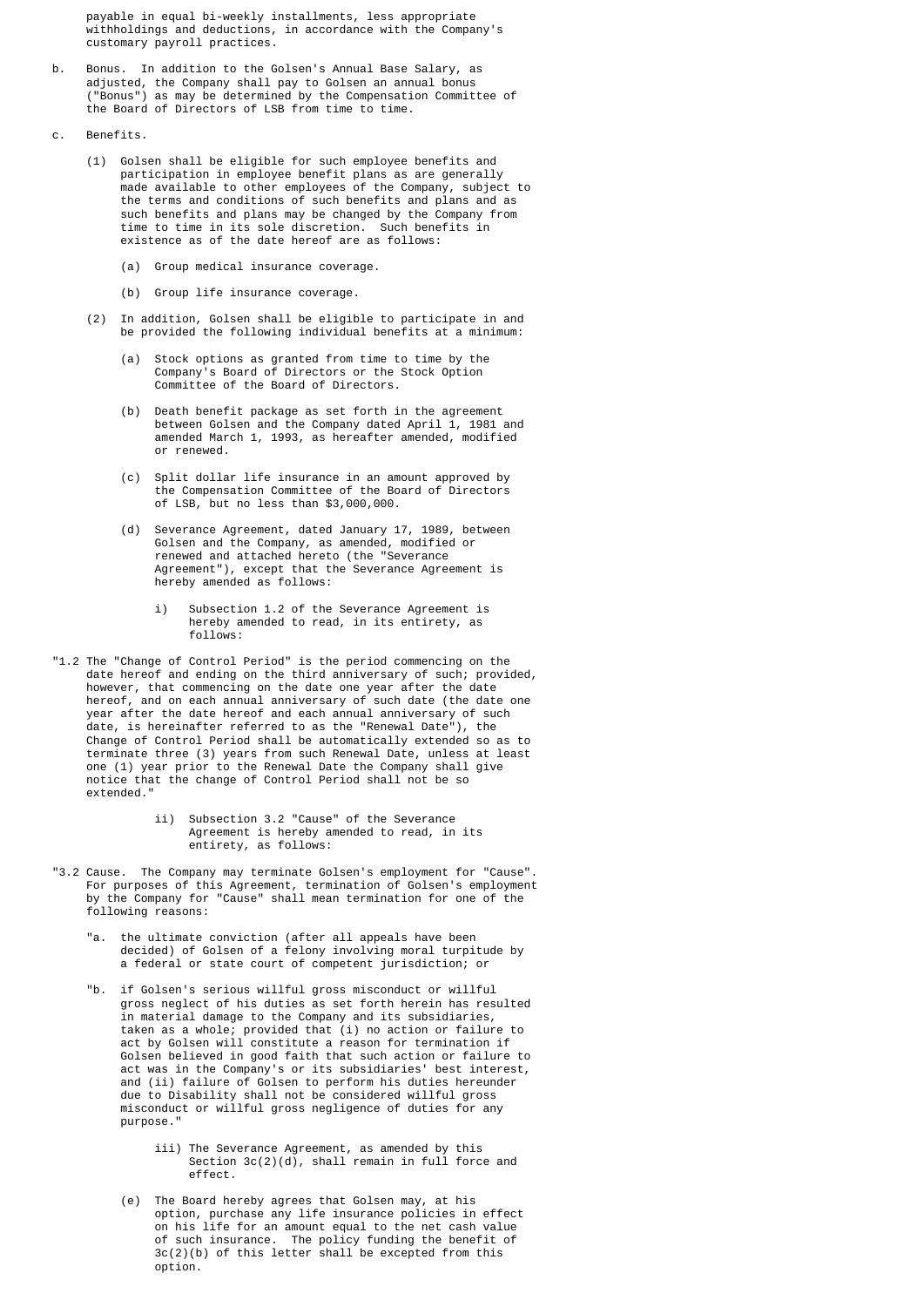- d. Expenses. The Company shall pay directly, or reimburse Golsen, for any reasonable and necessary expenses and costs incurred by Golsen in connection with or arising out of the performance of Golsen's duties hereunder, provided that such expenses and costs shall be paid or reimbursed subject to such rules, regulations, and policies of the Company as established from time to time by the Company. In the event that Golsen incurs legal fees and expenses to enforce this Agreement, the Company shall reimburse Golsen such fees and expenses in full.
- e. Fringe Benefits. Golsen shall be entitled to all fringe benefits, including but not limited to vacation, in accordance with the most favorable plans, practices, programs and policies of the Company during the 12-month period immediately preceding the date of this Agreement, or, if more favorable to Golsen, as in effect at any time thereafter with respect to other key management employees of the Company.
- f. Effect of Increases. Any increase in Annual Base Salary, Bonus or any other benefit or perquisite described in this Agreement shall in no way diminish any obligation of the Company under this Agreement.

 Nothing in this Agreement shall prevent or limit Golsen's continuing or future participation in any benefit, bonus, incentive or other plan or program provided by LSB or any of its affiliated companies and for which Golsen may qualify, nor shall anything herein limit or otherwise affect such rights as Golsen may have under any stock option or other agreement with LSB or any of its affiliated companies.

- 4. Termination. During the term of this Agreement, the Company may terminate Golsen's employment only for one of the following reasons:
- a. the ultimate conviction (after all appeals have been decided) of Golsen of a felony involving moral turpitude by a federal or state court of competent jurisdiction; or
	- b. if Golsen's serious willful gross misconduct or willful gross neglect of duties has resulted in material damage to the Company and its subsidiaries taken as a whole; provided that (i) no action or failure to act by Golsen will constitute a reason for termination if Golsen believed in good faith that such action or failure to act was in the Company's or its subsidiaries' best interest and (ii) failure of Golsen to perform his duties hereunder due to a disability shall not be considered willful gross misconduct or willful gross neglect of duties for any purpose; or
	- c. Golsen's death.

 Without in any way limiting any of Golsen's other rights or remedies, at law or in equity, which rights and remedies shall be cumulative, and subject to Section 7 hereof, in the event that Golsen's employment under this Agreement is terminated for any reason:

- d. the Company shall pay to Golsen:
	- (1) in a lump sum cash payment on the date of Golsen's termination of employment, to the extent not therefor paid, the balance of Golsen's Annual Base Salary through the date of termination; and
- (2) in the event that Golsen's employment is terminated for any reason, other than under subparagraphs a or b of paragraph 1 of this Section 4 or Disability under Section 5 hereof, the Company shall provide, at the Company's sole cost and expense, to Golsen and/or Golsen's family or estate, in a lump sum cash payment on the date of Golsen's termination of employment, a sum equal to the amount of the Annual Base Salary being paid to Golsen at the time of such termination and the amount of the Bonus paid to Golsen for the last fiscal year prior to such termination in which Golsen received a Bonus times (i) the number of years remaining in the Initial Three Year Term or the Second Three Year Term or the Third Three Year Term, whichever is applicable at the time of termination, or (ii) four (4) if the termination occurs during the last twelve (12) months of the Initial Three Year Term or the Second Three Year Term, whichever is applicable at the time of termination. For this purposes of this subparagraph (2), a partial year shall be considered a full year. In the event that Golsen becomes disabled, the Company agrees to pay him pursuant to Section 5 hereof.
- e. In the event that Golsen's employment is terminated for any reason, other than under subparagraphs a or b of paragraph 1 of this Section 4 or Disability under Section 5, the Company shall provide at the Company's sole cost and expense, to Golsen and/or Golsen's family or estate all of the fringe benefits, benefits, and individual benefits described in Section 3 hereof as though Golsen's employment had not been terminated, including, but not limited to, health, disability and life insurance, in accordance with the most favorable plans, practices, programs or policies of the Company during the remainder of the Initial Three Year Term or the Second Three Year Term or the Third Three Year Term, whichever is applicable at the time of such termination (unless such termination occurred during the last twelve (12) months of the Initial Three Year Term or the Second Three Year Term, whichever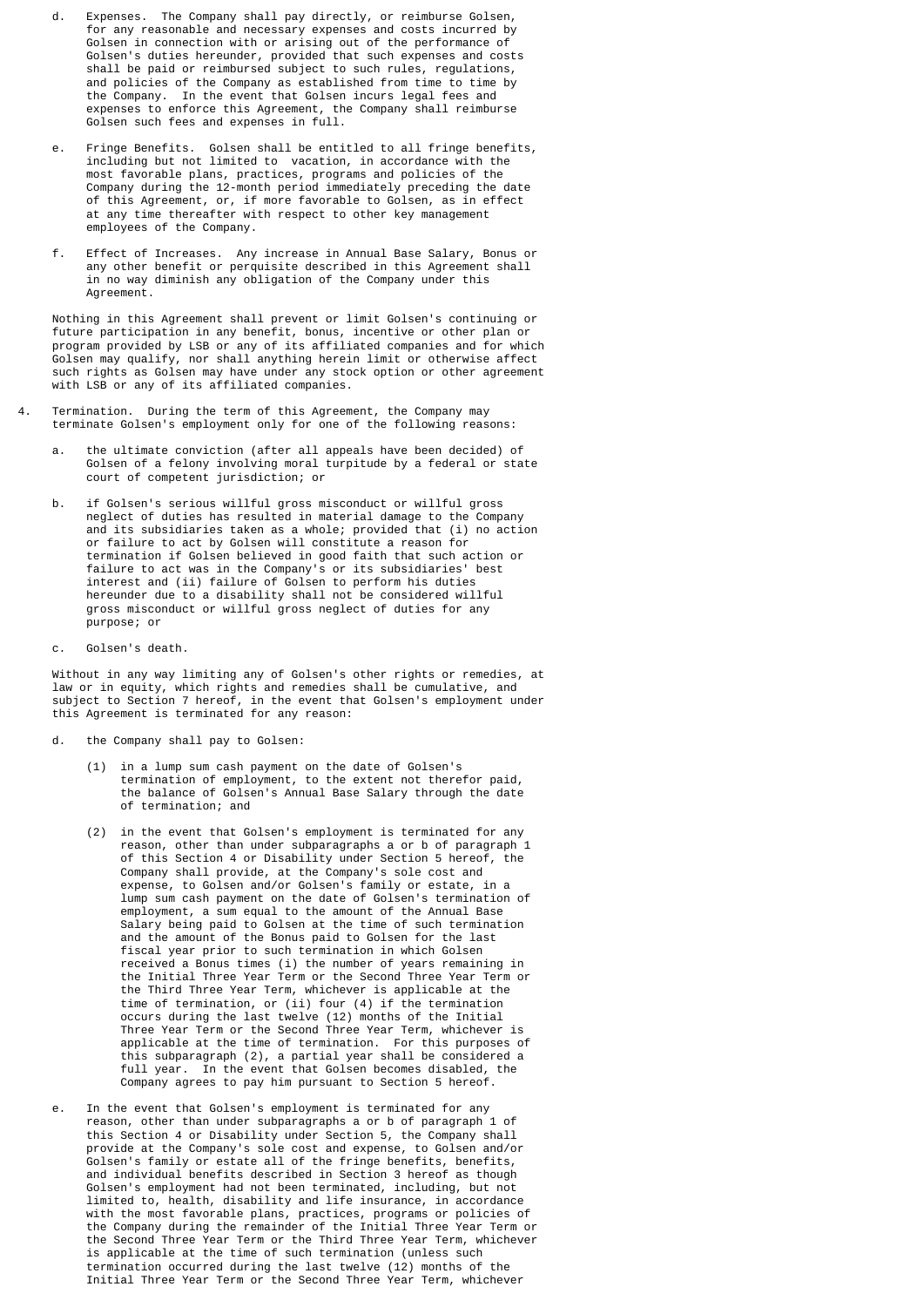is applicable at the time of such termination, then for the remainder of the term in which such termination occurred and for the full extension period that follows such termination. In the event that Golsen becomes disabled, the Company agrees to pay him pursuant to Section 5 hereof.

- f. Golsen shall not be deemed to have been terminated by the Company pursuant to the terms of Section 4 hereof unless and until there shall have been delivered to Golsen a copy of a resolution duly adopted by the affirmative vote of not less than three-fourths (3/4ths) of the entire membership of the Board at a meeting of the Board called and held for such purpose (after reasonable notice to Golsen and an opportunity for Golsen, together with Golsen's counsel, to be heard before the Board ), finding that in the good faith opinion of the Board, Golsen was guilty of conduct set forth in Section 4a or 4b above and specifying the particulars thereof in detail.
- 5. Disability. If Golsen shall be mentally or physically disabled from properly performing his duties and responsibilities hereunder for a period of twelve consecutive months within any two-year period, all as determined by the Board in good faith and supported by medical evidence, the Company shall pay and provide Golsen any salary bonus or benefits remaining under the Initial Three Year Term of this Agreement or any extension thereof. In addition, in the event of disability, after such payments, the Company shall pay to Golsen annually 60% of his Present Base Salary until his death. This provision shall be deemed to survive the termination of this Agreement and the termination of Golsen's employment under this Agreement.
- 6. Successors. This Agreement shall inure to the benefit of Golsen and Golsen's heirs and assigns. This Agreement shall inure to the benefit of and be binding upon the Company and its successors (including any purchaser of the assets of the Company). In the event of a Change of Control (as defined in the Severance Agreement) of the Company, any parent company or successor shall, in the case of a successor, by an agreement in form and substance satisfactory to Golsen, expressly assume and agree to perform this Agreement in writing prior to such change in control and, in the case of a parent company, by an agreement in form and substance satisfactory to Golsen, guarantee and agree to cause the performance of this Agreement, in each case, in the same manner and to the same extent as the Company would be required to perform if no Change of Control had taken place.
- 7. Coordination with other Agreements. In the event that the Severance Agreement and this Agreement are both in effect, the provisions of this Agreement shall apply and be controlling in all respects; except, in the event that there is a Change in Control (as defined in the Severance Agreement) and if (i) within 24 months after the Control Date (as defined in the Severance Agreement), the Company shall terminate Golsen's employment, other than for Cause (as defined in the Severance Agreement) or (ii) within 24 months after the Control Date (as defined in the Severance Agreement), Golsen shall terminate his employment with the Company for Good Reason (as defined in the Severance Agreement), then, in such event, the Severance Agreement shall apply and be controlling in all respects and this Agreement shall terminate. Notwithstanding the foregoing, the Disability provisions of this Agreement shall apply in all cases.
- 8. Governing Law, Severability. This Agreement shall be governed by the laws of Oklahoma. It constitutes the entire agreement among the parties. Should any provision of this Agreement be unenforceable or prohibited by an applicable law, this Agreement shall be considered divisible as to such provision which shall be inoperative, and the remainder of this Agreement shall be valid and binding as though such provision were not included herein. All amendments hereto shall be in writing and be valid only if executed by both parties.

Notice. Any and all notices to be required or permitted to be in writing and shall be delivered to the party to receive the same by U.S. certified mail, return receipt requested, addressed to the following:

| Company: | LSB Industries, Inc.<br>P.O. Box 754<br>Oklahoma City, OK 73101     |
|----------|---------------------------------------------------------------------|
| Golsen:  | Jack E. Golsen<br>1299 Glenbrook Terrace<br>Oklahoma City, OK 73116 |

or to such other address as a party shall from time to time advise the other party. Any notice given under this Agreement shall be effective, if sent by mail, on the date of placing the same in the United States mail, the date of such delivery.

 On behalf of LSB Industries, Inc., the Compensation Committee of the Board of Directors of the Company approved this Agreement on the 21st day of March, 1996, and the Board of Directors of the Company approved this Agreement and the execution, delivery and performance of this Agreement by the Company on the 21st day of March, 1996. This Agreement is executed and effective on this 21st day of March, 1996.

LSB INDUSTRIES, INC.

 $\mathsf{By:}$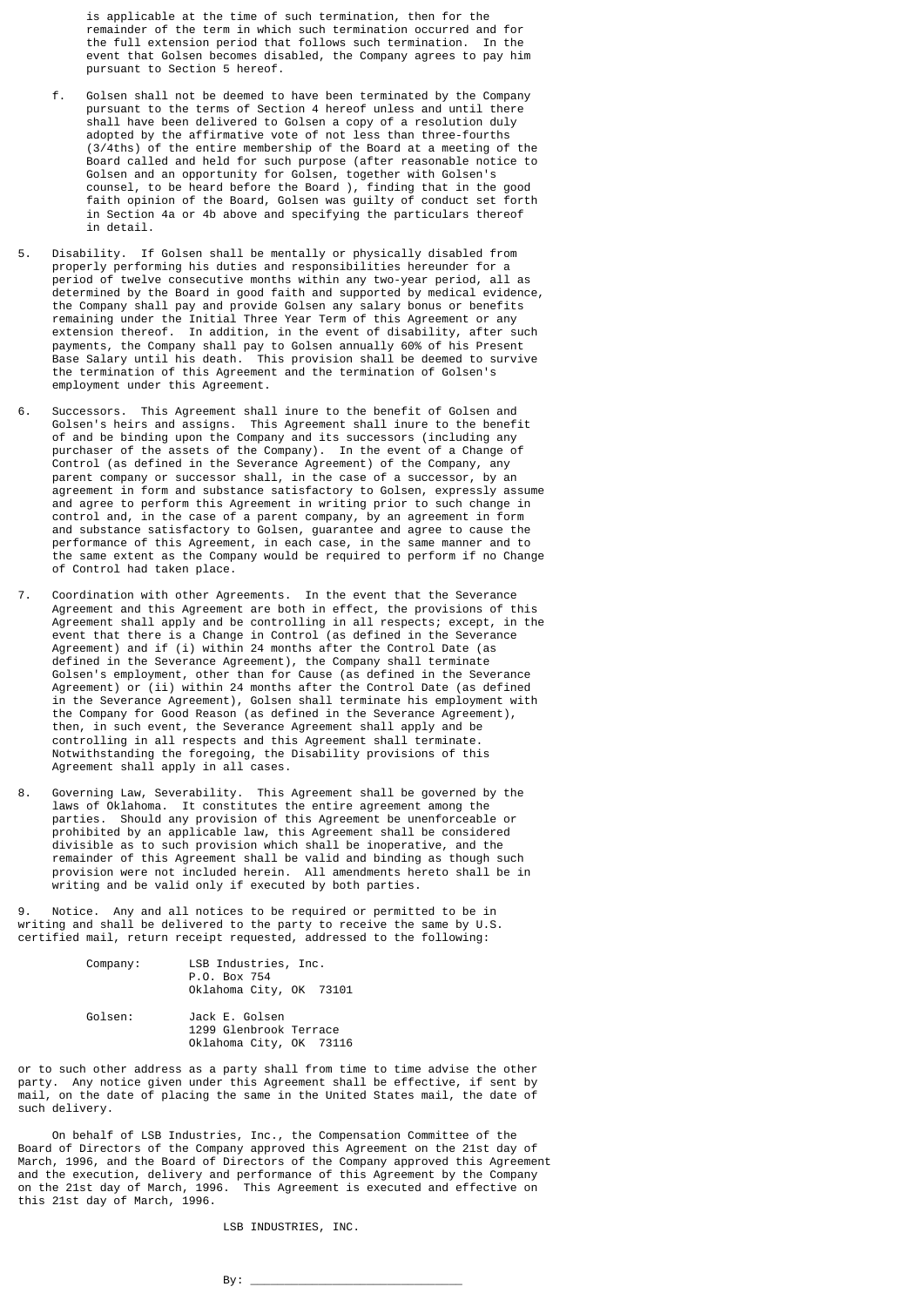Title: Senior Vice President

 I hereby agree to this Agreement effective this \_\_\_\_\_ day of \_\_\_\_\_\_\_\_\_\_\_\_\_, 1996.

 $\frac{1}{\sqrt{2}}$  ,  $\frac{1}{\sqrt{2}}$  ,  $\frac{1}{\sqrt{2}}$  ,  $\frac{1}{\sqrt{2}}$  ,  $\frac{1}{\sqrt{2}}$  ,  $\frac{1}{\sqrt{2}}$  ,  $\frac{1}{\sqrt{2}}$  ,  $\frac{1}{\sqrt{2}}$  ,  $\frac{1}{\sqrt{2}}$  ,  $\frac{1}{\sqrt{2}}$  ,  $\frac{1}{\sqrt{2}}$  ,  $\frac{1}{\sqrt{2}}$  ,  $\frac{1}{\sqrt{2}}$  ,  $\frac{1}{\sqrt{2}}$  ,  $\frac{1}{\sqrt{2}}$ Jack E. Golsen

2\hbgc\jgolsen2.321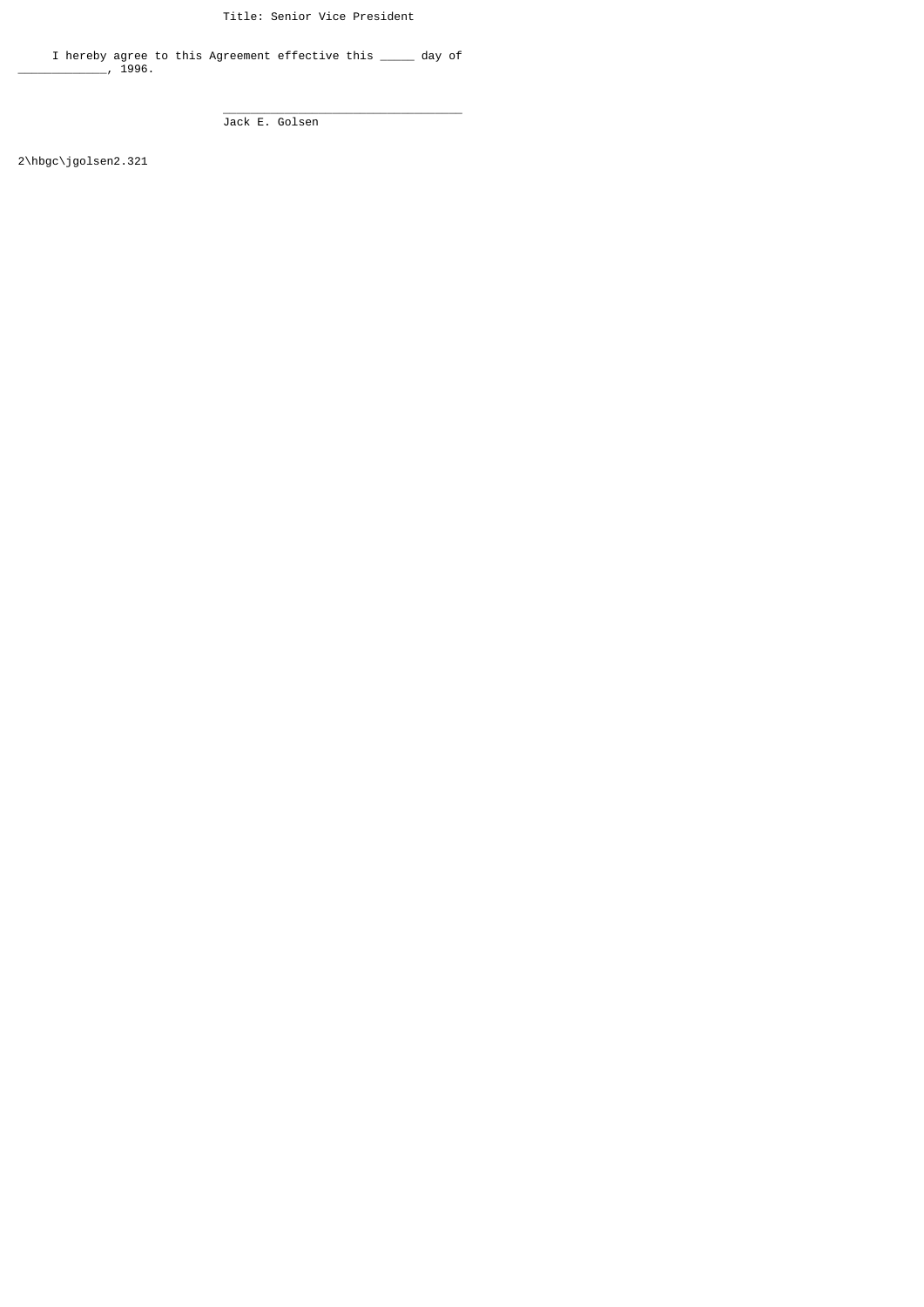January 12, 1996

ZVL-LSA Slovakia

In connection with purchase orders opened to you for bearings under prior agreements with you, L&S Automotive will be required to purchase only quantities of bearings each year that it can sell in its normal course of business. L&S will, however, use its resources to endeavor to increase the volumes of bearings that you sell through direct sales to OEM customers. Of course, ZVL-LSA must maintain acceptable quality required by the market.

L&S Bearing

 By:/s/Jack E. Golsen Jack E. Golsen, Chairman

Agreed to by ZVL-LSA Slovakia

 By:/s/Maria Florkova Maria Florkova, General Director

L&S AUTOMOTIVE PRODUCTS CO. (LETTERHEAD)

January 12, 1996

ZVL-LSA Slovakia

In consideration for conversion of the debt owed to L&S Automotive being converted to capital (equity), ZVL-LSA agrees that L&S will not be required by past or present agreements to purchase greater quantities of bearings each year than it can sell in its normal course of business.

Sincerely,

/s/ Jack E. Golsen

Jack E. Golsen Board Chairman

Agreed to by ZVL-LSA

 By:/s/Maria Florkova Maria Florkova, General Director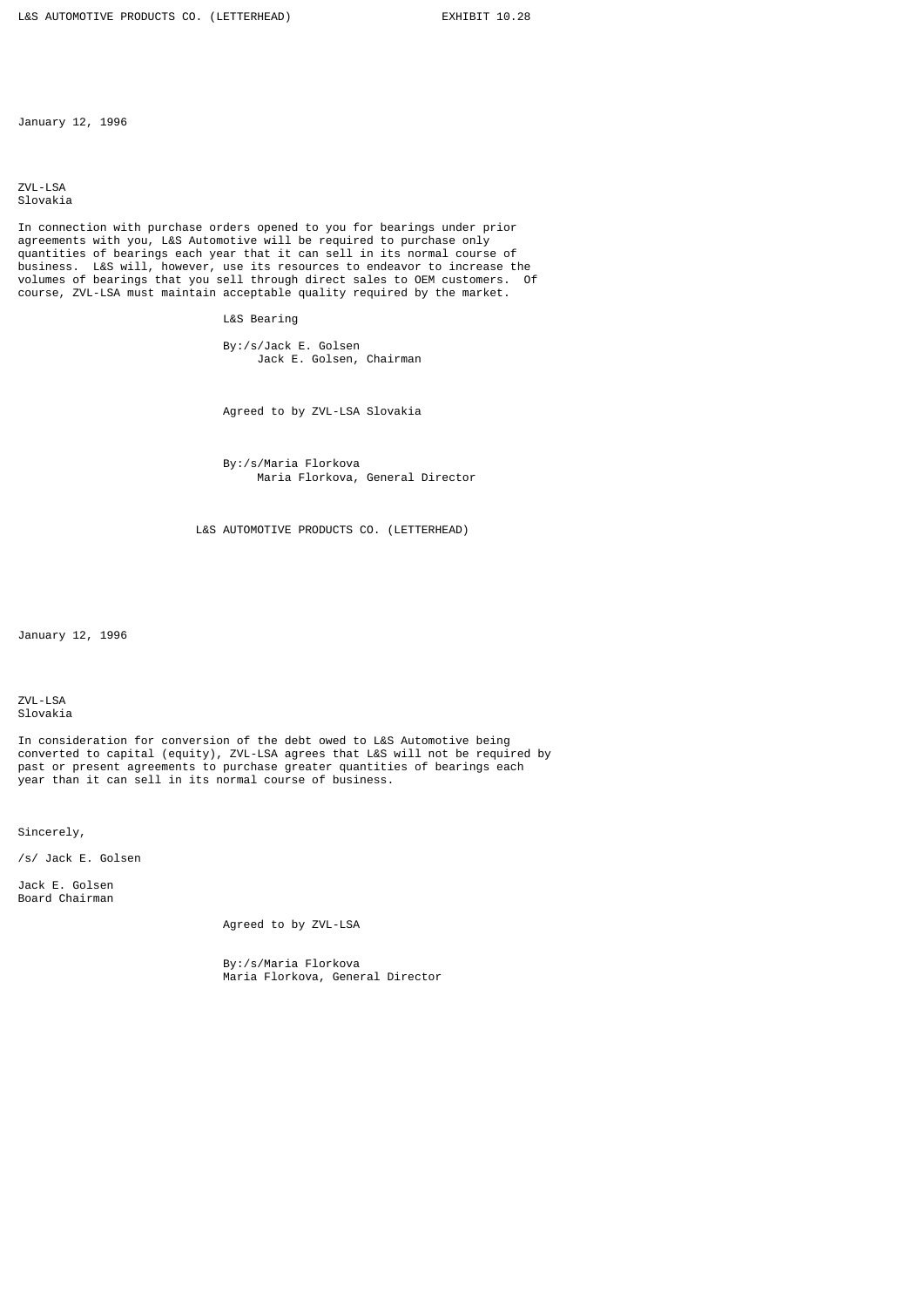## LSB INDUSTRIES, INC. Some services and the services of the services of the services of the services of the services of the services of the services of the services of the services of the services of the services of the ser

# PRIMARY EARNINGS PER SHARE COMPUTATION

Page 1 of 6

|                                                                                                                                                                                                                                       | 1995 quarter ended              |                                                                                                                   |                                            |                                |
|---------------------------------------------------------------------------------------------------------------------------------------------------------------------------------------------------------------------------------------|---------------------------------|-------------------------------------------------------------------------------------------------------------------|--------------------------------------------|--------------------------------|
|                                                                                                                                                                                                                                       |                                 | March 31 June 30 Sept. 30 Dec. 31<br>------- ------- --------- --------                                           |                                            |                                |
| Shares for primary earnings per share:<br>Weighted average shares:<br>Common shares outstanding from<br>beginning of period<br>Common shares issued on conversion<br>of redeemable preferred stock;<br>calculated on weighted average | 13,060,566                      |                                                                                                                   | 13,045,912    12,941,097                   | 12,935,117                     |
| basis<br>Common shares issued upon exercise<br>of employee or director stock<br>options; calculated on weighted                                                                                                                       | 180                             |                                                                                                                   | 10                                         | 440                            |
| average basis<br>Purchases of treasury stock;<br>calculated on weighted average                                                                                                                                                       | $\sim 100$                      |                                                                                                                   | 96,692 3,326                               |                                |
| basis                                                                                                                                                                                                                                 |                                 |                                                                                                                   |                                            |                                |
| Common Stock equivalents:<br>Shares issuable upon exercise of<br>options and warrants (including                                                                                                                                      |                                 | 13, 046, 796   12, 996, 428   12, 940, 607   12, 917, 021                                                         |                                            |                                |
| the weighted average for shares<br>subject to options and warrants<br>granted during the period)<br>Assumed repurchase of outstanding<br>shares up to the 20% limitation                                                              |                                 | 823, 140 817, 448                                                                                                 |                                            |                                |
| (based on average market price for<br>the period)<br>Common shares issuable on conversion<br>of redeemable preferred stock,<br>excluding shares included above                                                                        |                                 | $(317, 680)$ $(393, 498)$                                                                                         |                                            |                                |
| on actual conversion                                                                                                                                                                                                                  |                                 |                                                                                                                   | 63,520                                     |                                |
|                                                                                                                                                                                                                                       | <u> - - - - - - - - - - - -</u> |                                                                                                                   |                                            |                                |
|                                                                                                                                                                                                                                       |                                 | $13,552,256$ $13,483,898$<br>$12,940,607$<br>$12,917,021$<br>$12,235$<br>$12,248$<br>$12,240,607$<br>$12,251,021$ |                                            |                                |
| Earnings (loss) for primary<br>earnings (loss) per share:                                                                                                                                                                             |                                 |                                                                                                                   |                                            |                                |
| Net earnings (loss)<br>Dividends on cumulative                                                                                                                                                                                        | \$1,448,092                     |                                                                                                                   | $$1,502,431$ $$(1,800,236)$ $$(4,881,860)$ |                                |
| preferred stocks<br>Dividends on Convertible,<br>exchangeable Class C preferred                                                                                                                                                       |                                 | $(75,880)$ $(60,000)$ $(60,000)$                                                                                  |                                            | (60, 000)                      |
| stock $(6.5%$ annually)                                                                                                                                                                                                               |                                 | $(743, 437)$ $(743, 437)$ $(743, 437)$ $(743, 437)$                                                               | . <sub>.</sub>                             |                                |
| Earnings (loss) applicable<br>to common stock                                                                                                                                                                                         |                                 | $628, 775$ \$ 698,994 \$(2,603,673) \$(5,685,297)                                                                 |                                            |                                |
| Earnings (loss) per share                                                                                                                                                                                                             | \$.05<br>$=$ $=$ $=$ $=$        | \$ .05<br>=====                                                                                                   | \$(.20)<br><b>EEEEE</b>                    | \$(.44)<br>$=$ $=$ $=$ $=$ $=$ |

LSB INDUSTRIES, INC.

Exhibit 11.1<br>Page 2 of 6

PRIMARY EARNINGS PER SHARE COMPUTATION

==========

=====

| Year ended        |  |
|-------------------|--|
| December 31, 1995 |  |
| ----------------- |  |

==========

Net loss applicable to common stock  $\$(6,961,201)$ 

Weighted average number of common and common equivalent shares (average of four quarters above) 13,223,445

 $Loss per share$   $$(.53)$ 

LSB INDUSTRIES, INC. Exhibit 11.1

Page 3 of 6

FULLY DILUTED EARNINGS PER SHARE COMPUTATION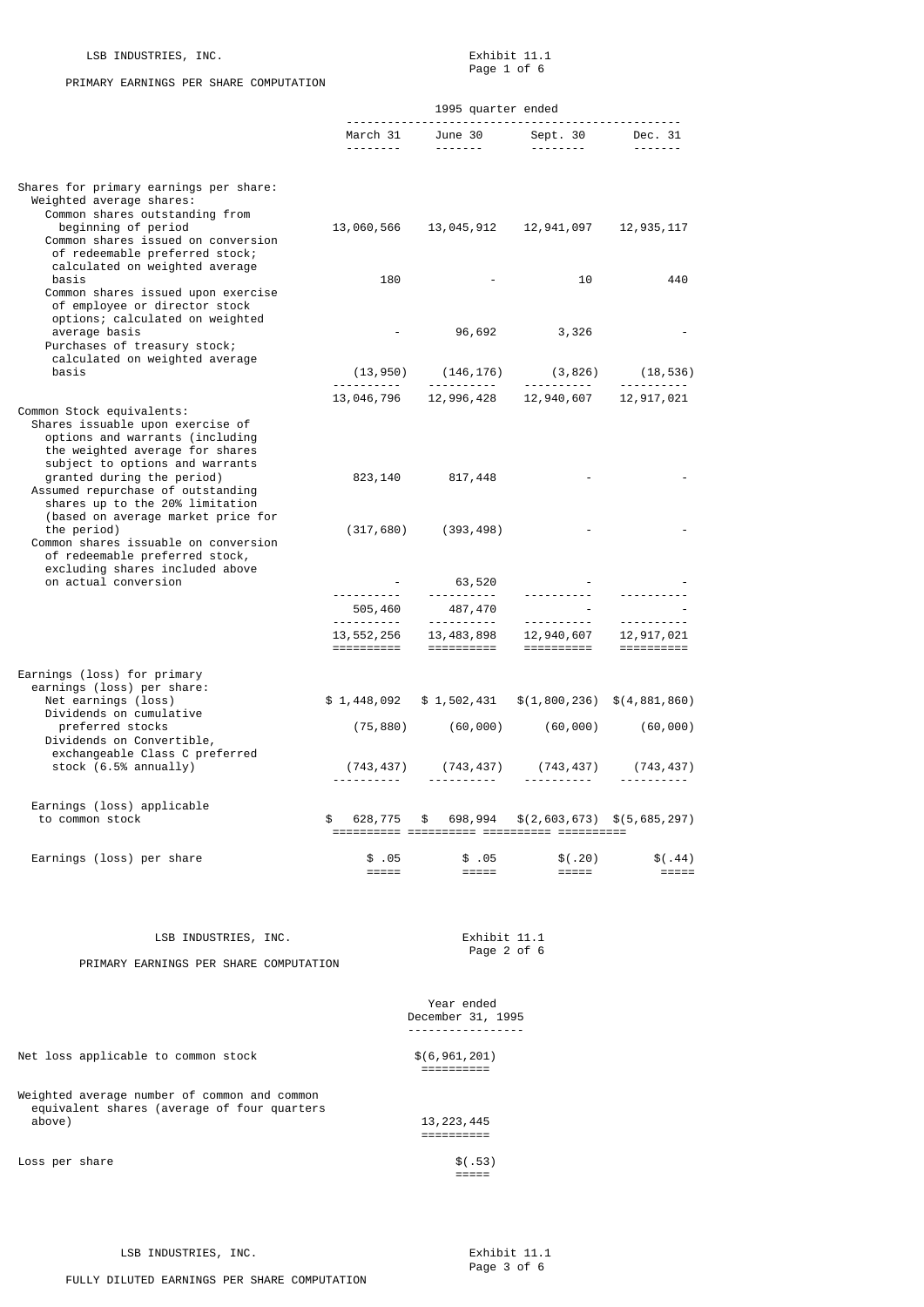|                                                                                                                                                                                        | 1995 quarter ended       |                                 |                                                                          |                                |
|----------------------------------------------------------------------------------------------------------------------------------------------------------------------------------------|--------------------------|---------------------------------|--------------------------------------------------------------------------|--------------------------------|
|                                                                                                                                                                                        |                          | .                               | March 31 June 30 Sept. 30 Dec. 31<br><b><i><u><u></u></u></i></b>        | $- - - - - - -$                |
| Shares for fully diluted earnings<br>per share:                                                                                                                                        |                          |                                 |                                                                          |                                |
| Weighted average shares outstanding<br>for primary earnings per share<br>Shares issuable upon exercise of                                                                              | 13,046,796               | 12,996,428                      | 12,940,607                                                               | 12,917,021                     |
| options and warrants<br>Assumed repurchase of outstanding<br>shares up to the 20% limitation<br>(based on ending market price for<br>the quarter if greater than the                   |                          | 823, 140 817, 448               |                                                                          |                                |
| average)<br>Common shares issuable on conversion<br>of redeemable preferred stock,<br>excluding shares included above                                                                  |                          | $(300, 737)$ $(380, 135)$       |                                                                          |                                |
| on actual conversion                                                                                                                                                                   | <b>Contract Contract</b> | 63,520                          |                                                                          |                                |
| Common shares issuable upon conversion<br>of convertible note payable<br>Common shares issuable upon conversion<br>of convertible preferred stock,<br>if dilutive, from date of issue: | 4,000                    | 4,000                           |                                                                          |                                |
| Series B                                                                                                                                                                               |                          |                                 |                                                                          |                                |
| Series <sub>2</sub>                                                                                                                                                                    |                          |                                 |                                                                          |                                |
|                                                                                                                                                                                        | 13,573,199<br>========== | ==========                      | 13,501,261 12,940,607<br>==========                                      | 12,917,021                     |
| Earnings (loss) for fully diluted<br>earnings (loss) per share:<br>Net earnings (loss)<br>Interest on convertible note<br>Dividends on cumulative convertible<br>preferred stocks:     | 180                      | 180                             | $$1,448,092$ $$1,502,431$ $$(1,800,236)$ $$(4,881,860)$                  |                                |
| Series B<br>Series 2 Class C                                                                                                                                                           | (743, 437)               |                                 | $(75,880)$ $(60,000)$ $(60,000)$ $(60,000)$<br>$(743, 437)$ $(743, 437)$ | (743, 437)                     |
| Earnings (loss) applicable to<br>common Stock                                                                                                                                          |                          |                                 | 628,955 \$ 699,174 \$(2,603,673) \$(5,685,297)                           |                                |
| Earnings (loss) per share                                                                                                                                                              | \$.05                    | \$.05                           | \$(.20)<br><b>EBBER 1980</b>                                             | \$(.44)<br>$=$ $=$ $=$ $=$ $=$ |
|                                                                                                                                                                                        |                          | Year ended<br>December 31, 1995 |                                                                          |                                |

-----------------

. . .<br>==========

13,233,022 ==========

Net loss applicable to common stock  $\$(6,960,841)$ 

Weighted average number of common and common equivalent shares (average of four quarters

Loss per share  $\frac{1}{2}$   $\frac{1}{2}$   $\frac{1}{2}$   $\frac{1}{2}$   $\frac{1}{2}$   $\frac{1}{2}$   $\frac{1}{2}$   $\frac{1}{2}$   $\frac{1}{2}$   $\frac{1}{2}$   $\frac{1}{2}$   $\frac{1}{2}$   $\frac{1}{2}$   $\frac{1}{2}$   $\frac{1}{2}$   $\frac{1}{2}$   $\frac{1}{2}$   $\frac{1}{2}$   $\frac{1}{2}$   $\frac{1}{2}$   $\frac{1}{$ 

PRIMARY EARNINGS PER SHARE COMPUTATION

=====

## 1994 quarter ended -------------------------------------------------- March 31 June 30 Sept. 30 Dec. 31 -------- ------- -------- ------- Shares for primary earnings per share: Weighted average shares: Common shares outstanding from beginning of period 13,673,971 13,659,691 13,555,191 13,214,701 Common shares issued on conversion of redeemable preferred stock; calculated on weighted average basis 360 - 180 260 Common shares issued upon exercise of employee or director stock options; calculated on weighted average basis 6,833 24,846 2,549 283 Purchases of treasury stock; calculated on weighted average<br>basis  $(20,000)$   $(29,176)$   $(102,599)$   $(118,796)$  ---------- ---------- ---------- ---------- 13,661,164 13,655,361 13,455,321 13,096,448 Common Stock equivalents: Shares issuable upon exercise of options and warrants (including

LSB INDUSTRIES, INC.<br>
Page 4 of 6 Page 4 of 6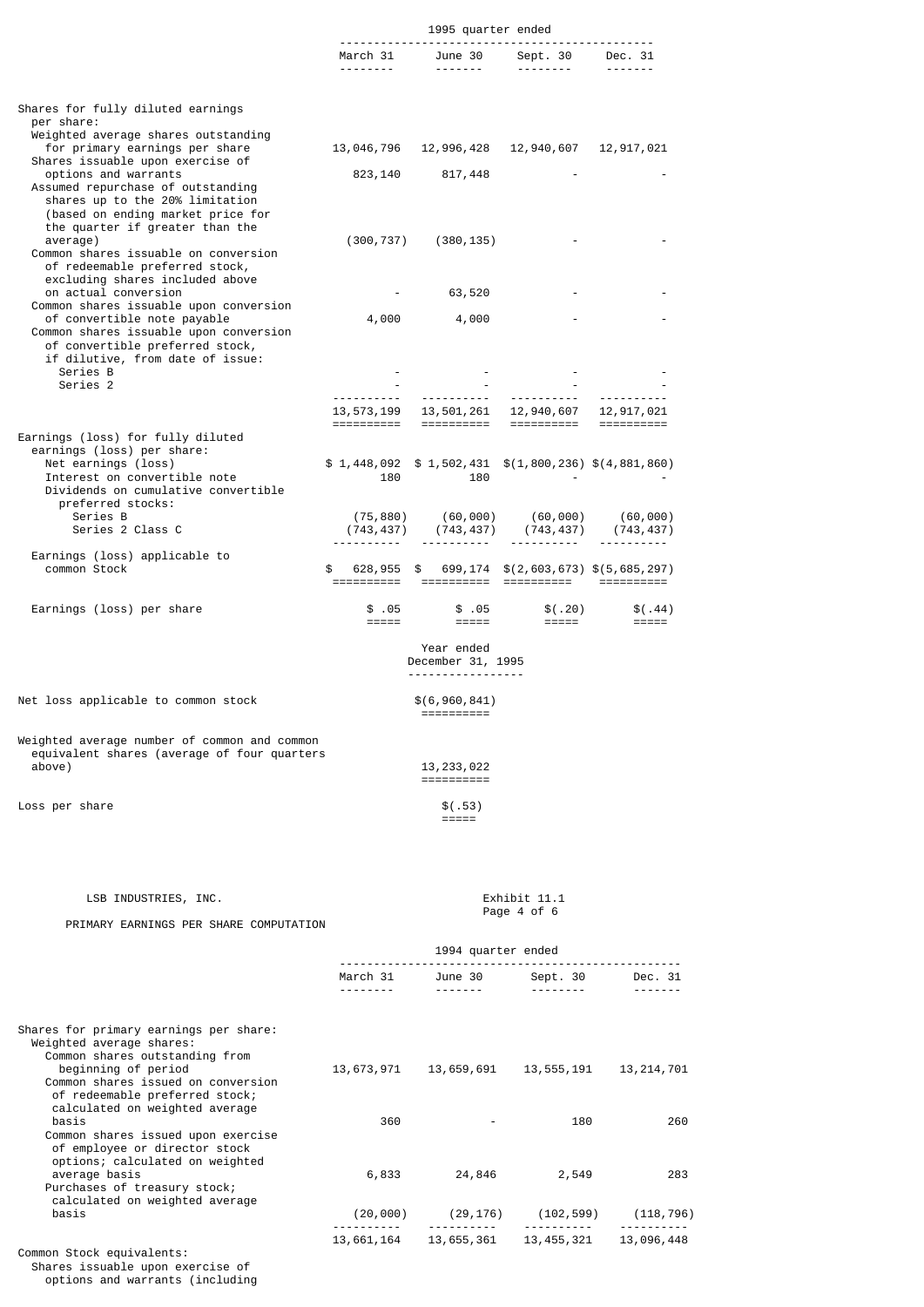| the weighted average for shares<br>subject to options and warrants<br>granted during the period)<br>Assumed repurchase of outstanding<br>shares up to the 20% limitation<br>(based on average market price for |                          | 934,807 877,794                                                                                                                                                                                                             |                             |                                                                      |
|----------------------------------------------------------------------------------------------------------------------------------------------------------------------------------------------------------------|--------------------------|-----------------------------------------------------------------------------------------------------------------------------------------------------------------------------------------------------------------------------|-----------------------------|----------------------------------------------------------------------|
| the period)<br>Common shares issuable on conversion<br>of redeemable preferred stock,                                                                                                                          | (247, 510)               | (238, 754)                                                                                                                                                                                                                  |                             |                                                                      |
| excluding shares included above<br>on actual conversion                                                                                                                                                        |                          | 65,120 64,760<br>. <u>.</u> .                                                                                                                                                                                               | -----------                 | <u> - - - - - - - - - -</u>                                          |
|                                                                                                                                                                                                                | 752, 417<br>----------   | 703,800<br>. <u>.</u>                                                                                                                                                                                                       | .                           | . <u>.</u>                                                           |
|                                                                                                                                                                                                                |                          | $14,413,581$ $14,359,161$ $13,455,321$ $13,996,448$ $141,413,581$ $141,413,581$ $141,413,581$ $141,413,581$ $141,413,581$ $141,413,581$ $141,413,581$ $141,413,581$ $141,413,581$ $141,413,581$ $141,413,581$ $141,413,581$ |                             |                                                                      |
| Earnings (loss) for primary<br>earnings (loss) per share:<br>Net earnings (loss)<br>Dividends on cumulative convertible<br>preferred stocks:                                                                   | \$2,203,665              | \$27,254,968                                                                                                                                                                                                                |                             | \$ (912, 514) \$ (4, 078, 630)                                       |
| Series B<br>Series 2 Class C                                                                                                                                                                                   | (76, 145)                | (60,000)<br>$(747, 500)$ $(747, 500)$                                                                                                                                                                                       | (60,000)                    | (60,000)<br>$(745, 469)$ $(738, 531)$<br><u> - - - - - - - - - -</u> |
| Earnings (loss) applicable<br>to common stock                                                                                                                                                                  | \$1,380,020              | \$26,447,468                                                                                                                                                                                                                | =====================       | $$(1, 717, 983)$ $$(4, 877, 161)$                                    |
| Earnings (loss) per share                                                                                                                                                                                      | \$.10<br>$=$ $=$ $=$ $=$ |                                                                                                                                                                                                                             |                             | \$(.37)<br>=====                                                     |
| LSB INDUSTRIES, INC.                                                                                                                                                                                           |                          |                                                                                                                                                                                                                             | Exhibit 11.1                |                                                                      |
| PRIMARY EARNINGS PER SHARE COMPUTATION                                                                                                                                                                         |                          |                                                                                                                                                                                                                             | Page 5 of 6                 |                                                                      |
|                                                                                                                                                                                                                |                          | Year ended<br>December 31, 1994<br><u>.</u>                                                                                                                                                                                 |                             |                                                                      |
| Net earnings applicable to common stock                                                                                                                                                                        |                          | \$21,232,344<br>==========                                                                                                                                                                                                  |                             |                                                                      |
| Weighted average number of common and common<br>equivalent shares (average of four quarters<br>above)                                                                                                          |                          | 13,831,128<br>==========                                                                                                                                                                                                    |                             |                                                                      |
| Earnings per share                                                                                                                                                                                             |                          | \$1.54<br>$=$ $=$ $=$ $=$ $=$                                                                                                                                                                                               |                             |                                                                      |
| LSB INDUSTRIES, INC.                                                                                                                                                                                           |                          |                                                                                                                                                                                                                             | Exhibit 11.1<br>Page 6 of 6 |                                                                      |

#### Page 6 of 6 FULLY DILUTED EARNINGS PER SHARE COMPUTATION

|                                                                                                                                                                      | 1994 quarter ended       |                          |                          |               |
|----------------------------------------------------------------------------------------------------------------------------------------------------------------------|--------------------------|--------------------------|--------------------------|---------------|
|                                                                                                                                                                      | March 31 June 30         |                          | Sept. 30                 | Dec. 31       |
|                                                                                                                                                                      |                          | <u>.</u>                 | ---------                |               |
| Shares for fully diluted earnings<br>per share:<br>Weighted average shares outstanding                                                                               |                          |                          |                          |               |
| for primary earnings per share<br>Shares issuable upon exercise of                                                                                                   | 13,661,164               | 13,655,361               | 13,455,321               | 13,096,448    |
| options and warrants<br>Assumed repurchase of outstanding<br>shares up to the 20% limitation<br>(based on ending market price for<br>the quarter if greater than the | 934,807                  | 877,794                  |                          |               |
| average)<br>Common shares issuable on conversion<br>of redeemable preferred stock,<br>excluding shares included above                                                | (247, 510)               | (238, 754)               |                          |               |
| on actual conversion<br>Common shares issuable upon conversion                                                                                                       | 65,120                   | 64,760                   |                          |               |
| of convertible note payable<br>Common shares issuable upon conversion<br>of convertible preferred stock,<br>if dilutive, from date of issue:                         | 4,000                    | 4,000                    |                          |               |
| Series B<br>Series <sub>2</sub>                                                                                                                                      | 666,666                  | 666,666<br>3,956,000     |                          |               |
|                                                                                                                                                                      | 15,084,247<br>========== | 18,985,827<br>========== | 13,455,321<br>========== | 13,096,448    |
| Earnings (loss) for fully diluted<br>earnings (loss) per share:                                                                                                      |                          |                          |                          |               |
| Net earnings (loss)<br>Interest on convertible note                                                                                                                  | \$2,203,665<br>180       | \$27,254,968<br>180      | \$ (912, 514)            | \$(4,078,630) |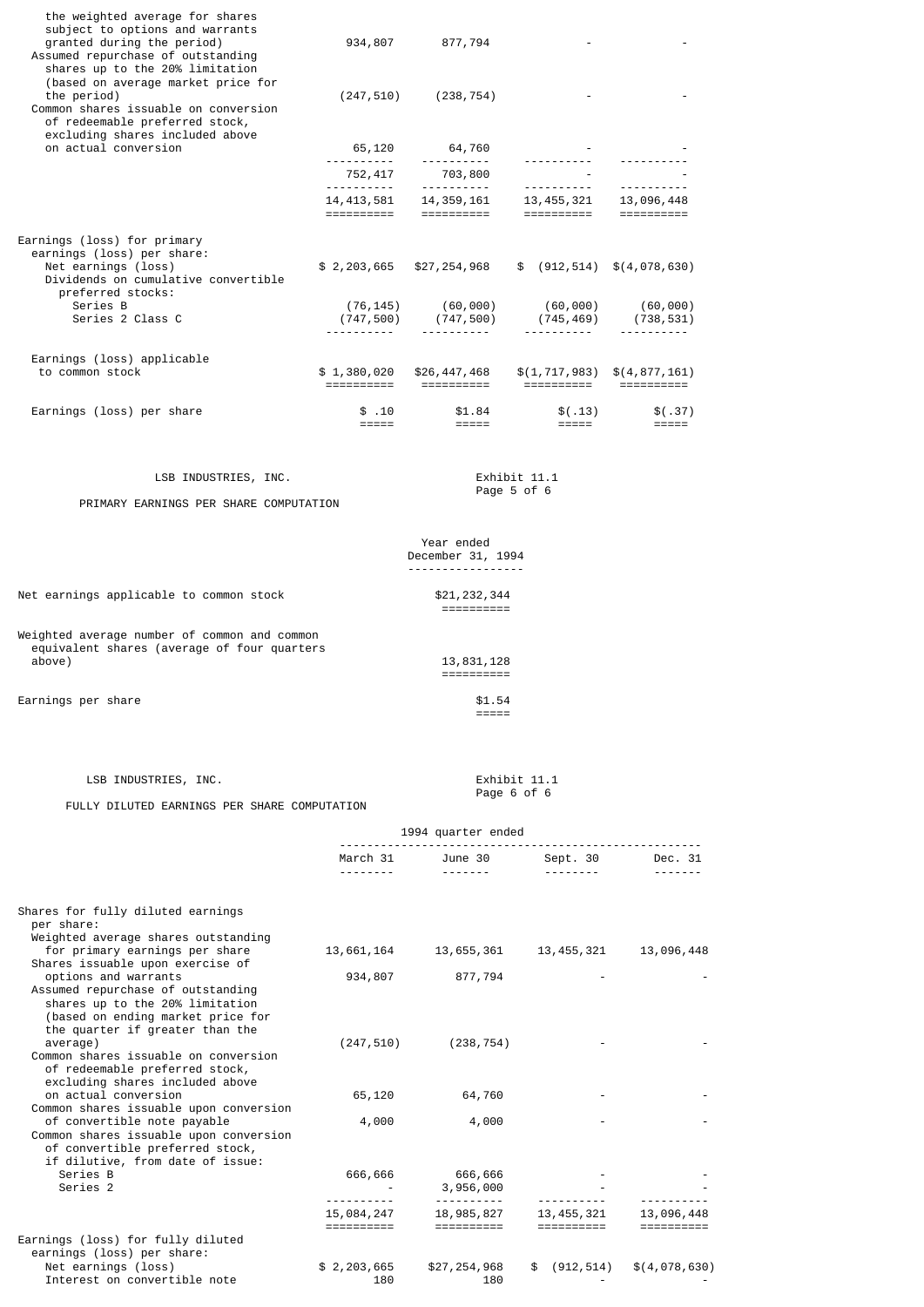| Earnings (loss) per share                                                                | \$.10           | \$1.44                   | \$(.13)                | \$(.37)                |
|------------------------------------------------------------------------------------------|-----------------|--------------------------|------------------------|------------------------|
| Earnings (loss) applicable to<br>common Stock                                            | \$1,456,345     | \$27,255,148             | \$(1, 717, 983)        | \$(4, 877, 161)        |
| Dividends on cumulative convertible<br>preferred stocks:<br>Series B<br>Series 2 Class C | -<br>(747, 500) | $\overline{\phantom{0}}$ | (60,000)<br>(745, 469) | (60,000)<br>(738, 531) |

 Year ended December 31, 1994 -----------------

#### Net earnings applicable to common stock  $$22,116,349$

==========

==========

Weighted average number of common and common equivalent shares (average of four quarters above) 15,155,461

Earnings per share  $$1.46$ 

sec/10k/tk94x11.wpe

=====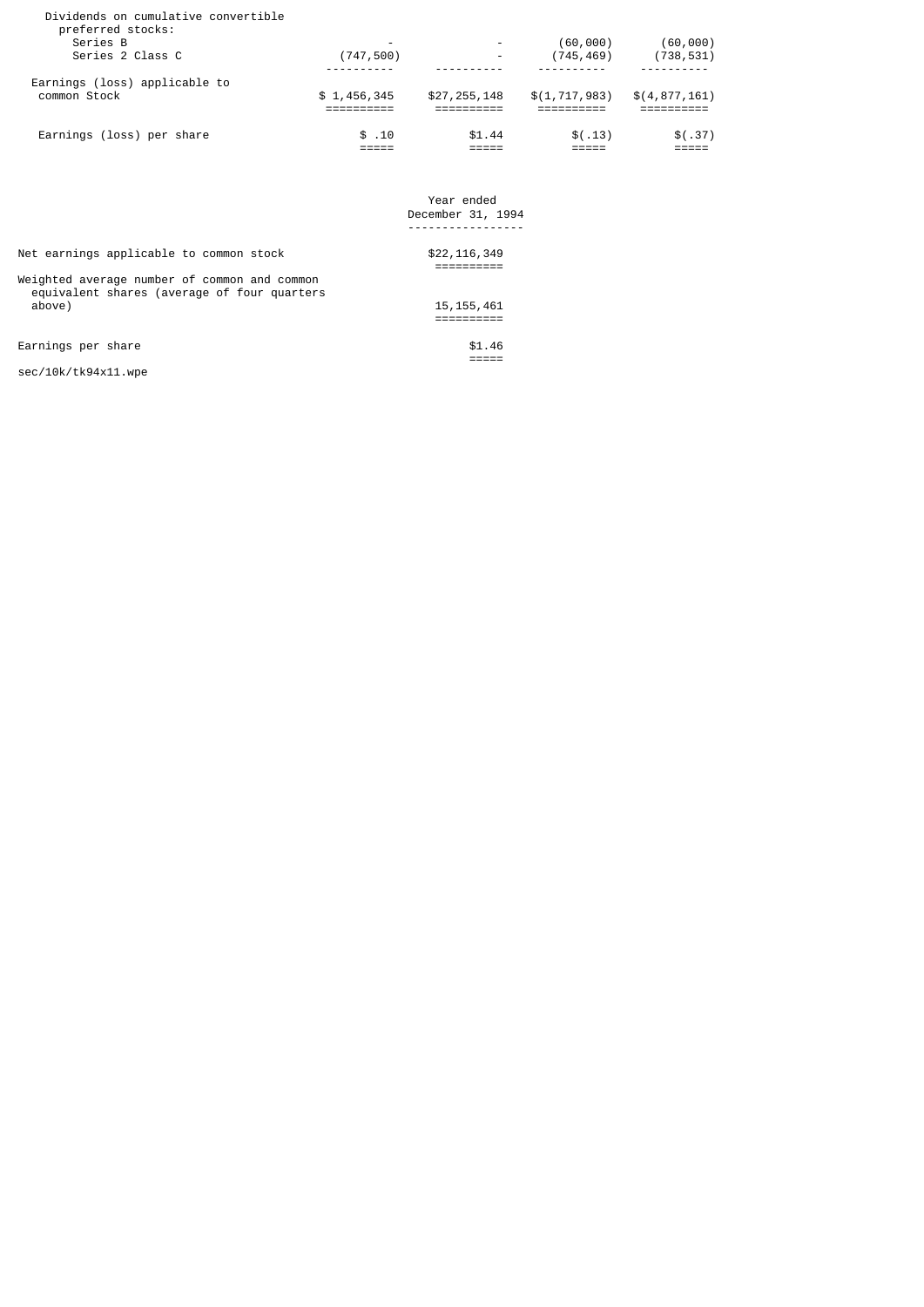LSB INDUSTRIES, INC.

 Prime Financial Corporation Tower IV Corporation (formerly known as LSB Leasing Corp.) Northwest Financial Corporation Northwest Capital Corporation Northwest Energy Enterprises, Inc. Tower Land Development Corp. LSB Holdings, Inc. LSB Nitrogen Corporation (formerly known as LSB Import Corp.) LSB South America Corporation LSB-Europa Limited Climate Mate, Inc. Equipos Climatec S.A. de C.V. (97% stock ownership) LSB Indonesia Corporation (formerly known as LSB Corporation) Summit Machine Tool Inc. Corp. Saffron Corporation Explosives Equipment Corp. Clipmate Corporation (20% held by Waldock and Starrett) Equipos Climatec S.A. de C.V. (1% stock ownership) LSB International Corp. Equipos Climatec S.A. de C.V. (1% stock ownership) L&S Automotive Technologies, Inc. (formerly known as L&S Automotive Products Co.) Climatex, Inc. Total Energy Systems Limited Total Energy Systems (NZ) Ltd. LSB Financial Corp. Equipos Climatec S.A. de C.V. (1% stock ownership) Aerobit Industries, Limited (7.98% held by Horovitz and Landsome) Climate Master International Limited The Environmental Group International Limited ROL-BIT Ltd. (5% held by Horovitz)

### CHEMICAL BUSINESS

 LSB Chemical Corp. El Dorado Chemical Company Slurry Explosive Corporation DSN Corporation Universal Tech Corporation AUTOMOTIVE PRODUCTS BUSINESS

 L&S Bearing Co. L&S Automotive Products Co. (formerly known as LSB Bearing Corp.) International Bearings, Inc. LSB Extrusion Co. Rotex Corporation Tribonetics Corporation

# INDUSTRIAL PRODUCTS BUSINESS

 Summit Machine Tool Systems, Inc. Summit Machine Tool Manufacturing Corp. Hercules Energy Mfg. Corporation Morey Machinery Manufacturing Corporation (formerly known as Fertilizer Equipment Corp.) (10% held by Jonathon Morey)

# ENVIRONMENTAL BUSINESS

 The Environmental Group, Inc. International Environmental Corporation Climate Master, Inc. CHP Corporation Koax Corp. APR Corporation

1\entities\lsb\_7.sub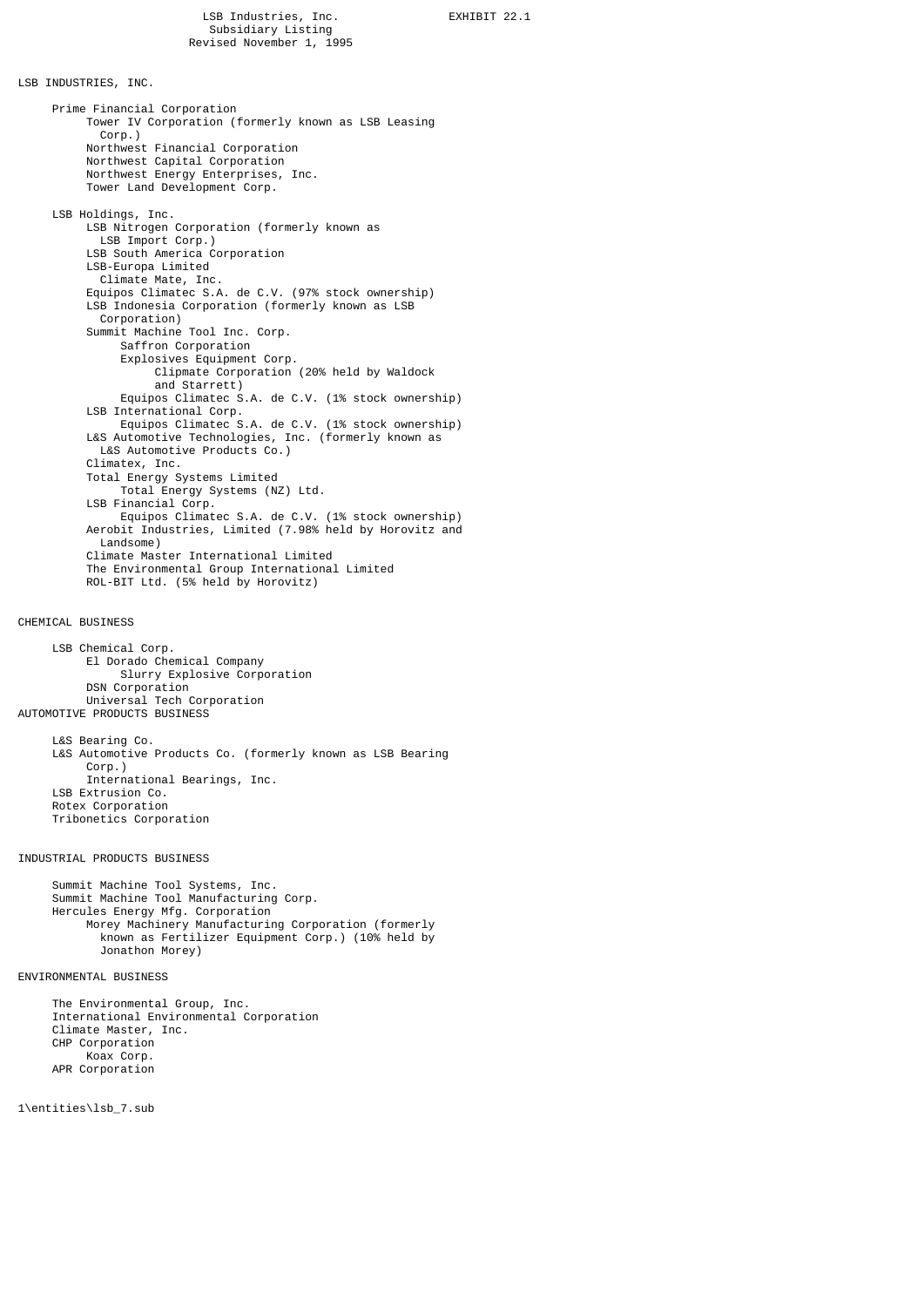We consent to the incorporation by reference in the Registration Statement (Form S-8, No. 33-8302) pertaining to the 1981 and 1986 incentive Stock Option Plans of LSB Industries, Inc. and the Registration Statement (Form S-3, No. 33-69800) and related Prospectus of LSB Industries, Inc. of our report dated February 26, 1996, with respect to the consolidated financial statements and schedule of LSB Industries, Inc. included in the Annual Report (Form 10-K) for the year ended December 31, 1995.

# ERNST & YOUNG LLP

Oklahoma City, Oklahoma April 9, 1996